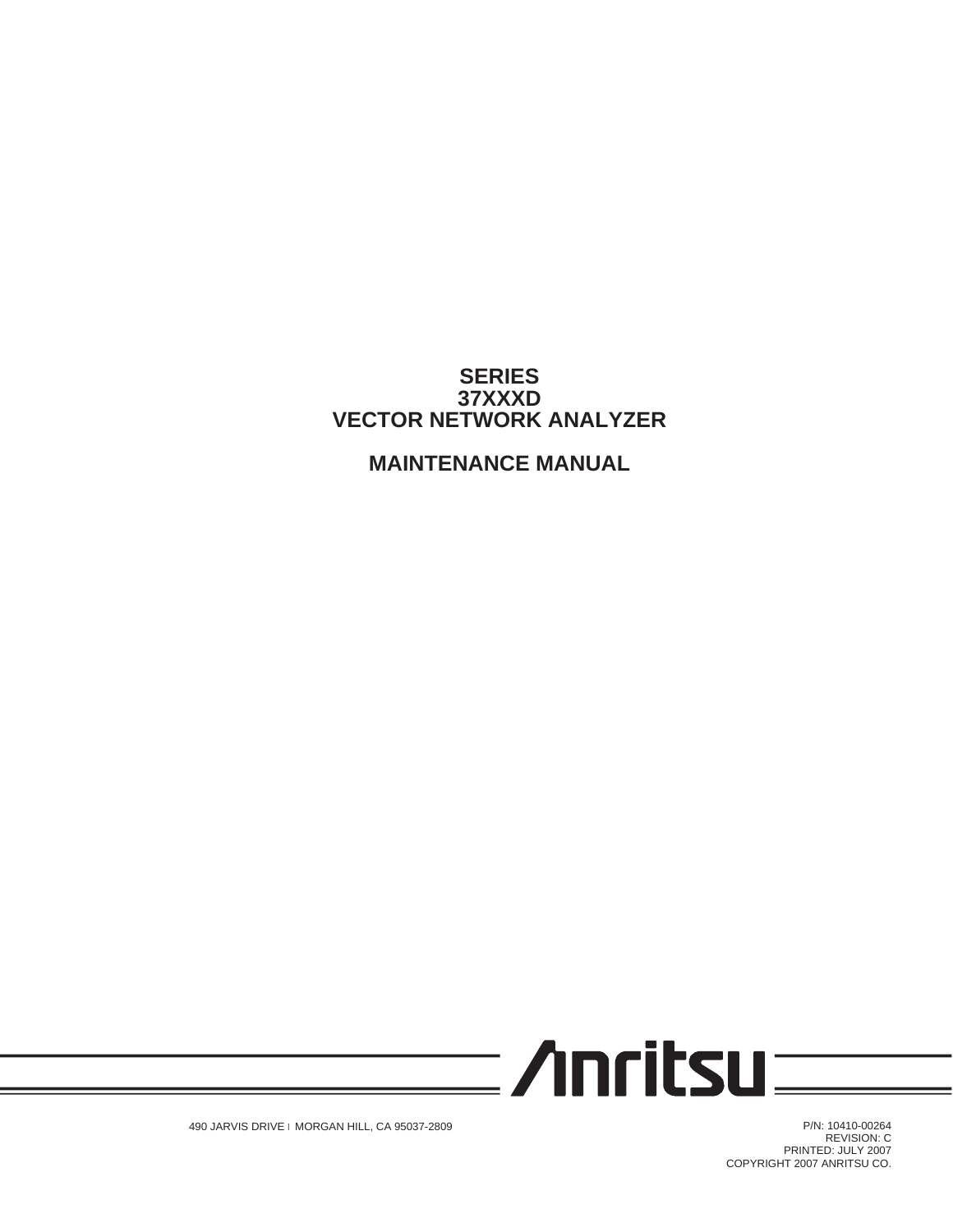## **WARRANTY**

The Anritsu product(s) listed on the title page is (are) warranted against defects in materials and workmanship for three years from the date of shipment.

Anritsu's obligation covers repairing or replacing products which prove to be defective during the warranty period. Buyers shall prepay transportation charges for equipment returned to Anritsu for warranty repairs. Obligation is limited to the original purchaser. Anritsu is not liable for consequential damages.

# **LIMITATION OF WARRANTY**

The foregoing warranty does not apply to Anritsu connectors that have failed due to normal wear. Also, the warranty does not apply to defects resulting from improper or inadequate maintenance by the Buyer, unauthorized modification or misuse, or operation outside of the environmental specifications of the product. No other warranty is expressed or implied, and the remedies provided herein are the Buyer's sole and exclusive remedies.

# **TRADEMARK ACKNOWLEDGEMENTS**

V Connector and K Connector are registered trademarks of Anritsu Company. MS-DOS is a registered trademark of Microsoft Corporation. Acrobat and Acrobat Reader are registered trademarks of Adobe Systems Incorporated.

# **NOTICE**

Anritsu Company has prepared this manual for use by Anritsu Company personnel and customers as a guide for the proper installation, operation and maintenance of Anritsu Company equipment and computer programs. The drawings, specifications, and information contained herein are the property of Anritsu Company, and any unauthorized use or disclosure of these drawings, specifications, and information is prohibited; they shall not be reproduced, copied, or used in whole or in part as the basis for manufacture or sale of equipment or software programs without the prior written consent of Anritsu Company.

# **UPDATES**

Updates to this manual, if any, may be downloaded from the Anritsu Internet site at: *http://www.us.anritsu.com*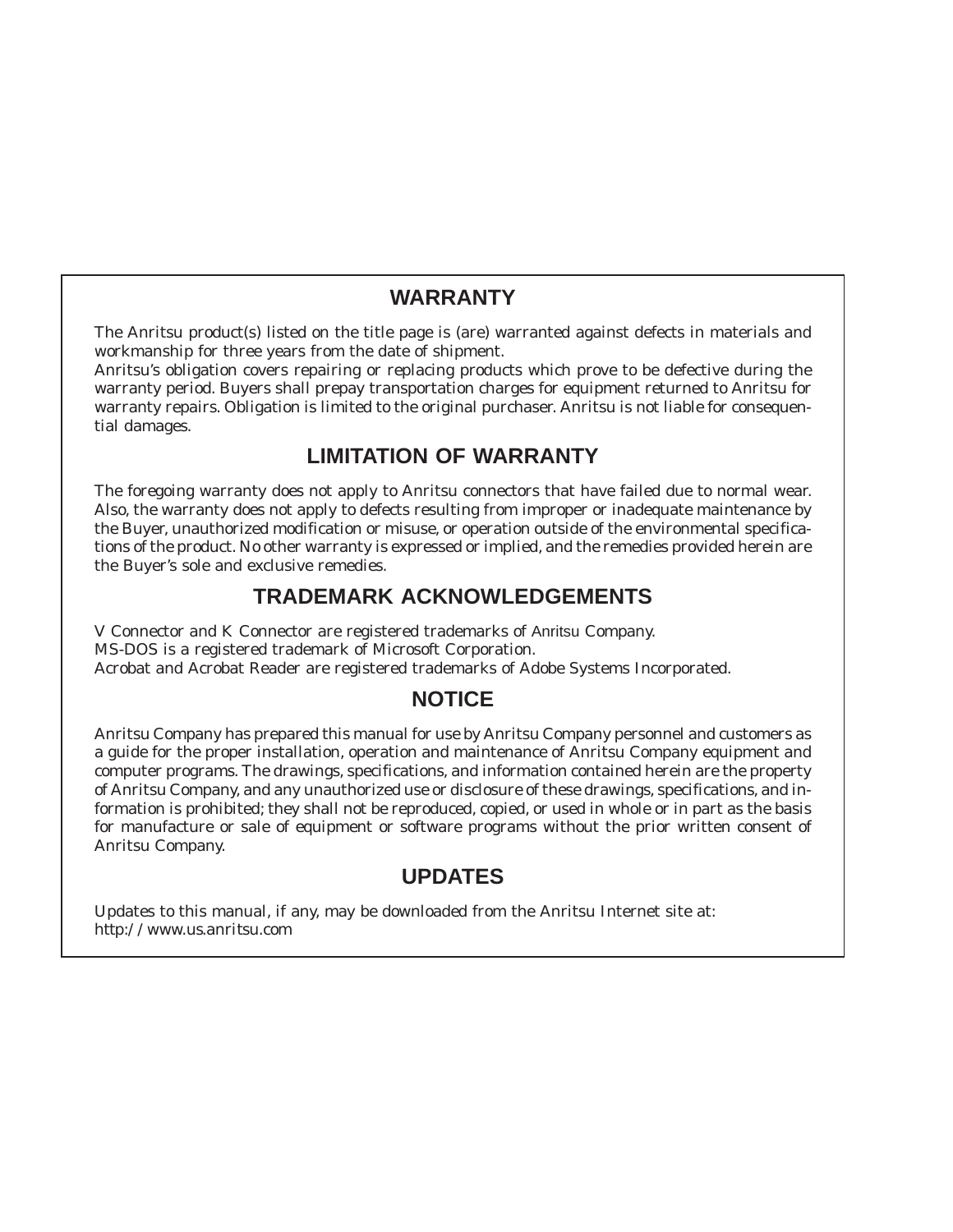# DECLARATION OF CONFORMITY

|                                            | Manufacturer's Name: ANRITSU COMPANY                                                                                                                                                                                                                                                                                                      |
|--------------------------------------------|-------------------------------------------------------------------------------------------------------------------------------------------------------------------------------------------------------------------------------------------------------------------------------------------------------------------------------------------|
|                                            | Manufacturer's Address: Microwave Measurements Division<br>490 Jarvis Drive<br>Morgan Hill, CA 95037-2809<br>USA.                                                                                                                                                                                                                         |
| declares that the product specified below: |                                                                                                                                                                                                                                                                                                                                           |
| <b>Product Name:</b>                       | Vector Network Analyzer                                                                                                                                                                                                                                                                                                                   |
| <b>Model Number:</b>                       | 37247D,37269D,37277D,37297D,37347D,37369D,37377D,37397D                                                                                                                                                                                                                                                                                   |
| conforms to the requirement of:            |                                                                                                                                                                                                                                                                                                                                           |
|                                            | EMC Directive 89/336/EEC as amended by Council Directive 92/31/EEC & 93/68/EEC<br>Low Voltage Directive 73/23/EEC as amended by Council directive 93/68/EEC                                                                                                                                                                               |
| <b>Electromagnetic Interference:</b>       |                                                                                                                                                                                                                                                                                                                                           |
| Emissions:                                 | CISPR 11:1990/EN55011:1991 Group 1 Class A                                                                                                                                                                                                                                                                                                |
| Immunity:                                  | EN 61000-4-2:1995/EN50082-1:1997 - 4kV CD, 8kV AD<br>EN 61000-4-3:1997/EN50082-1:1997 - 3V/m<br>ENV 50204/EN50082-1:1997 - 3V/m<br>EN 61000-4-4:1995/EN50082-1:1997 - 0.5kV SL, 1kV PL<br>EN 61000-4-5:1995/EN50082-1: 1997 - 1kV L-L, 2kV L-E<br>EN 61000-4-6:1994/EN61326: 1998 - 3V<br>EN 61000-4-11:1994/EN61326: 1998 - 1 cycle@100% |
| <b>Electrical Safety Requirement:</b>      |                                                                                                                                                                                                                                                                                                                                           |
| Product Safety:                            | EN 61010-1:2001<br>Corporate Quality Director                                                                                                                                                                                                                                                                                             |
| Morgan Hill, CA                            | 30 Sept 2004                                                                                                                                                                                                                                                                                                                              |

European Contact: For Anritsu product EMC & LVD information, contact Anritsu LTD, Rutherford Close, Stevenage Herts, SG1 2EF UK, (FAX 44-1438-740202)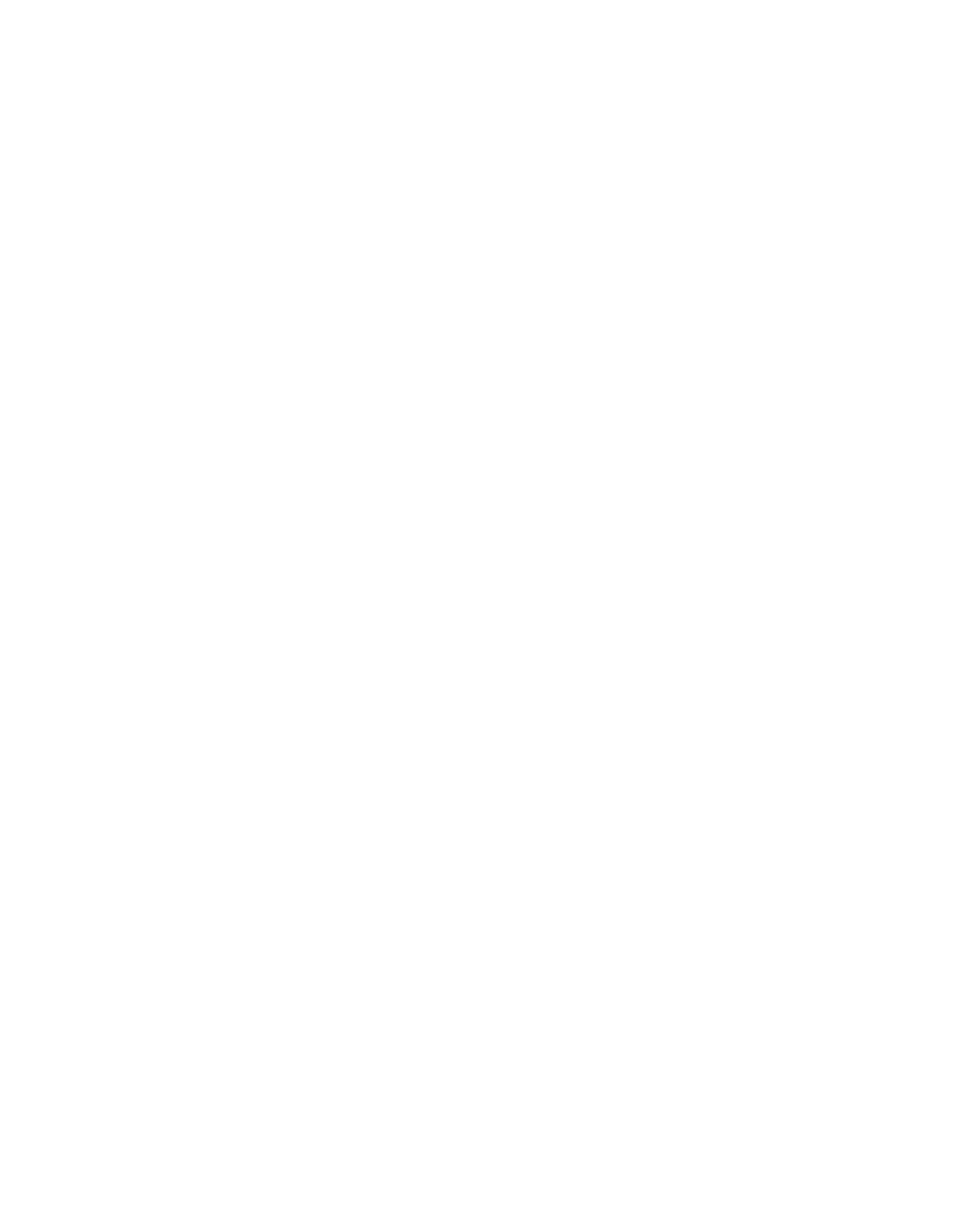# *Table of Contents, Narrative*

### **Chapter 1—General Service Information**

This chapter provides a general description of Series 37XXXD Vector Network Analyzer systems, system serial numbers, and frequency ranges. It explains the level of maintenance covered in this manual and the service strategy used throughout this manual. It also contains static-sensitive component handling precautions and a list of recommended test equipment.

### **Chapter 2—Replaceable Parts**

This chapter lists all replaceable subassemblies and components for all 37XXXD models. It explains the Anritsu exchange assembly program and provides parts ordering information.

### **Chapter 3—Theory of Operation**

This chapter provides descriptions of the functional operation of the major assemblies contained in Series 37XXXD Vector Network Analyzer systems. The operation of all major circuit blocks is described so that the reader may better understand the function of each assembly as part of the overall operation.

### **Chapter 4—Operational Performance Tests**

This chapter contains procedures that provide a means of fully testing the 37XXXD VNA system for proper operation and signal stability. These tests are intended to be used as a periodic check of the operational functionality of the 37XXXD.

### **Chapter 5—System Performance Verification**

This chapter provides a detailed procedure for verifying that the 37XXXD is capable of making accurate S-parameter measurements.

### **Chapter 6—Adjustments**

This chapter provides adjustment procedures for all models of Series 37XXXD Vector Network Analyzer systems. These procedures are used after replacement or repair of one or more critical subassemblies, or as indicated by the operational performance tests contained in Chapter 4.

### **Chapter 7—Troubleshooting**

This chapter provides information for troubleshooting Series 37XXXD Vector Network Analyzer systems. The troubleshooting procedures contained in this chapter support fault isolation down to a replaceable subassembly.

### **Chapter 8—Removal and Replacement Procedures**

This chapter describes how to gain access to all of the major assemblies and major parts for troubleshooting and/or replacement.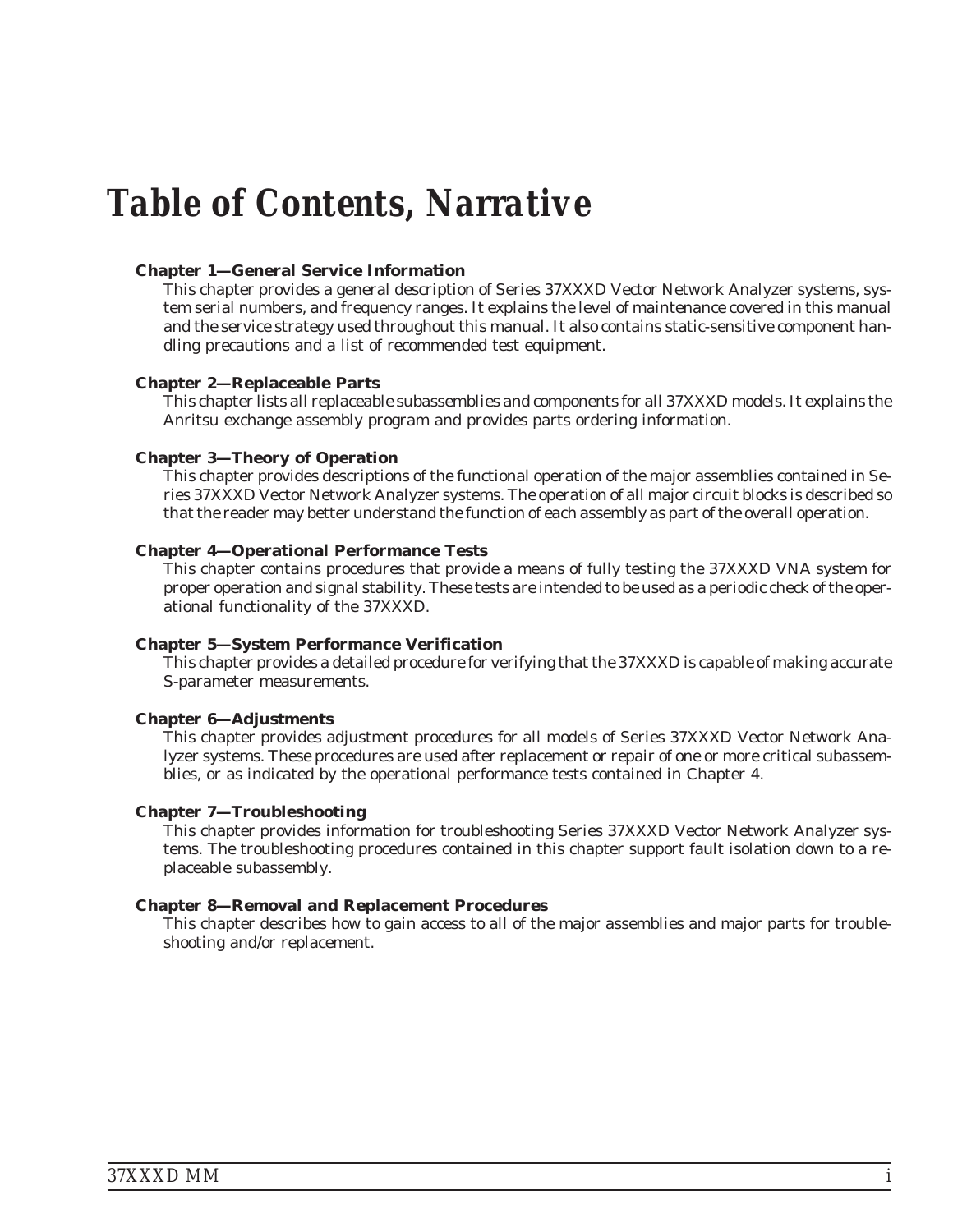### **Appendix A—Error Messages**

This appendix contains a listing of the Error Codes/Messages. Also included is a description of the information fields that are part of the error messages.

### **Appendix B—Connector Care and Handling**

This appendix contains procedures and information needed to perform maintenance checks (including pin-depth measurements) for the connectors on all Anritsu supplied Calibration/Verification Kit components, Through-cables, and other associated RF/microwave components.

### **Appendix C—Lightning 37000D Technical Data Sheet**

This appendix contains a copy of the *37000D Series Vector Network Analyzers, Technical Data Sheet*, Anritsu part number 11410-00350. This datasheet provides performance specifications for all models in the series.

### **Appendix D—ME7808B/C Broadband Measurement System Maintenance**

This appendix provides maintenance and verification instructions for the ME7808B/C Broadband Measurement System. This maintenance and verification is performed independently of any wafer-probe station.

### **Subject Index**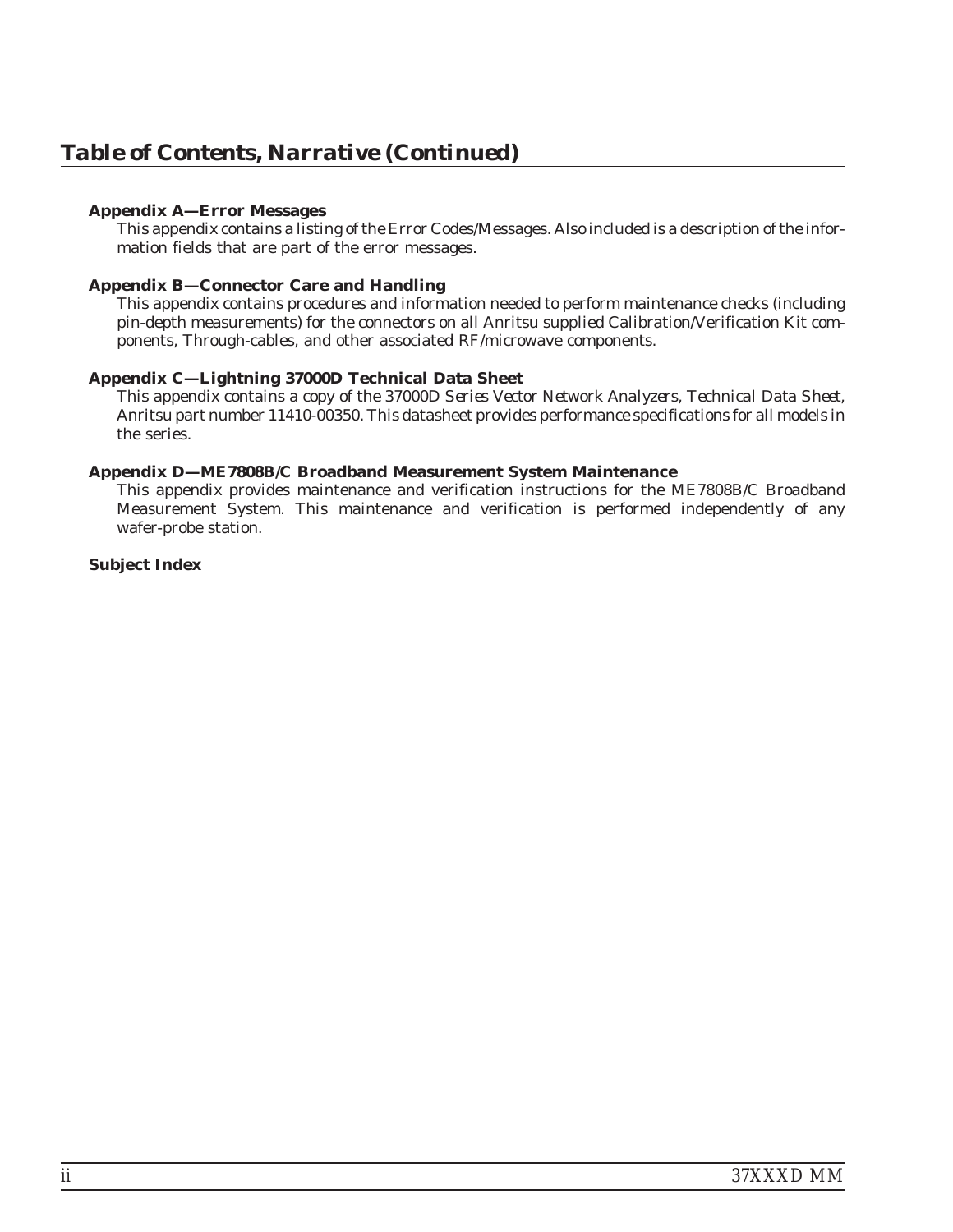# *Table of Contents*

# *[Chapter 1 General Information](#page-14-0)*

| $1 - 1$  |                                                                                                            |
|----------|------------------------------------------------------------------------------------------------------------|
| $1 - 2$  | INTRODUCTION $\cdots \cdots \cdots \cdots \cdots \cdots \cdots \cdots \cdots \cdots \cdots \cdots 1-3$     |
| $1-3$    |                                                                                                            |
| $1-4$    |                                                                                                            |
| $1 - 5$  |                                                                                                            |
| $1-6$    |                                                                                                            |
| $1 - 7$  | STANDARD OPTIONS $\cdots \cdots \cdots \cdots \cdots \cdots \cdots \cdots \cdots \cdots \cdots \cdots 1-5$ |
| $1 - 8$  | Internal Hardware Adjustments and Calibrations. 1-6                                                        |
| $1-9$    |                                                                                                            |
| $1 - 10$ |                                                                                                            |
| $1 - 11$ |                                                                                                            |
| $1 - 12$ | STATIC SENSITIVE COMPONENT HANDLING PROCEDURES 1-10                                                        |
| $1 - 13$ | RECOMMENDED TEST EQUIPMENT $\cdots \cdots \cdots \cdots \cdots \cdots \cdots \cdots 1-12$                  |
|          | <b>Chapter 2 Replaceable Parts</b>                                                                         |
| $2 - 1$  | INTRODUCTION $\cdots \cdots \cdots \cdots \cdots \cdots \cdots \cdots \cdots \cdots \cdots \cdots 2-3$     |
| $2 - 2$  |                                                                                                            |
| $2 - 3$  | REPLACEABLE SUBASSEMBLIES AND PARTS 2-4                                                                    |
|          |                                                                                                            |

2-4 PARTS ORDERING INFORMATION [· · · · · · · · · · · · · · · · · · · · · · · · 2-4](#page-29-0)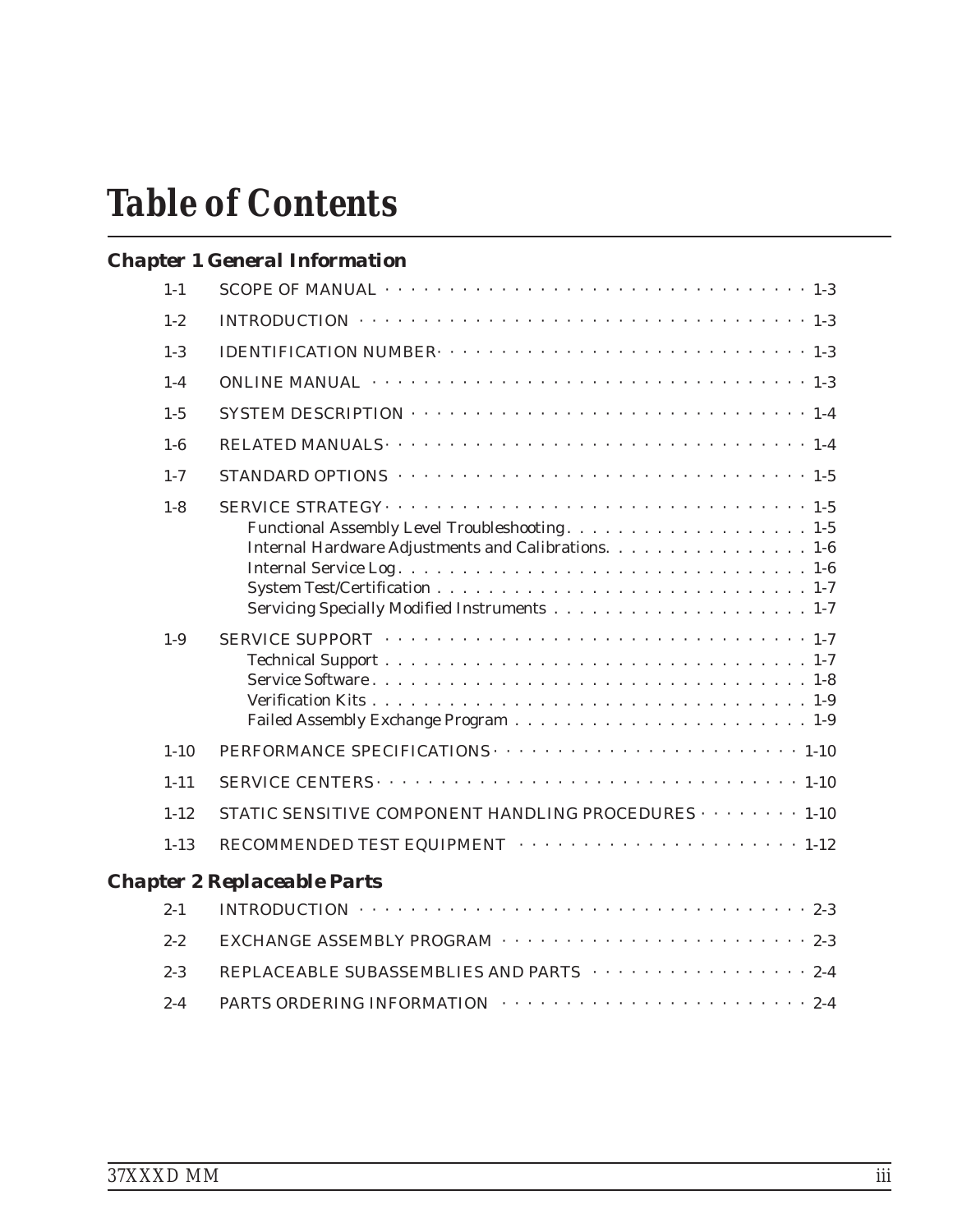|         | <b>Chapter 3 Theory of Operation</b>                                                                                                                                 |
|---------|----------------------------------------------------------------------------------------------------------------------------------------------------------------------|
| $3-1$   | INTRODUCTION $\cdots \cdots \cdots \cdots \cdots \cdots \cdots \cdots \cdots \cdots \cdots \cdots \cdots 3-3$                                                        |
| $3 - 2$ |                                                                                                                                                                      |
| $3 - 3$ | Test Set Module, 20 GHz and 40 GHz Instruments 3-11<br>Test Set Module, 50 GHz and 65 GHz Instruments 3-13<br>A8, Source Lock/Signal Separation and Control PCB 3-18 |
| $3 - 4$ |                                                                                                                                                                      |
| $3 - 5$ |                                                                                                                                                                      |

# *[Chapter 4 Operational Performance Tests](#page-62-0)*

| $4-1$   | INTRODUCTION $\cdots \cdots \cdots \cdots \cdots \cdots \cdots \cdots \cdots \cdots \cdots \cdots 4-3$ |
|---------|--------------------------------------------------------------------------------------------------------|
| $4 - 2$ | CHECKING THE SERVICE LOG ··································                                            |
| $4-3$   |                                                                                                        |
| $4 - 4$ |                                                                                                        |
|         | Installation and Launching the Test Program 4-7                                                        |
|         |                                                                                                        |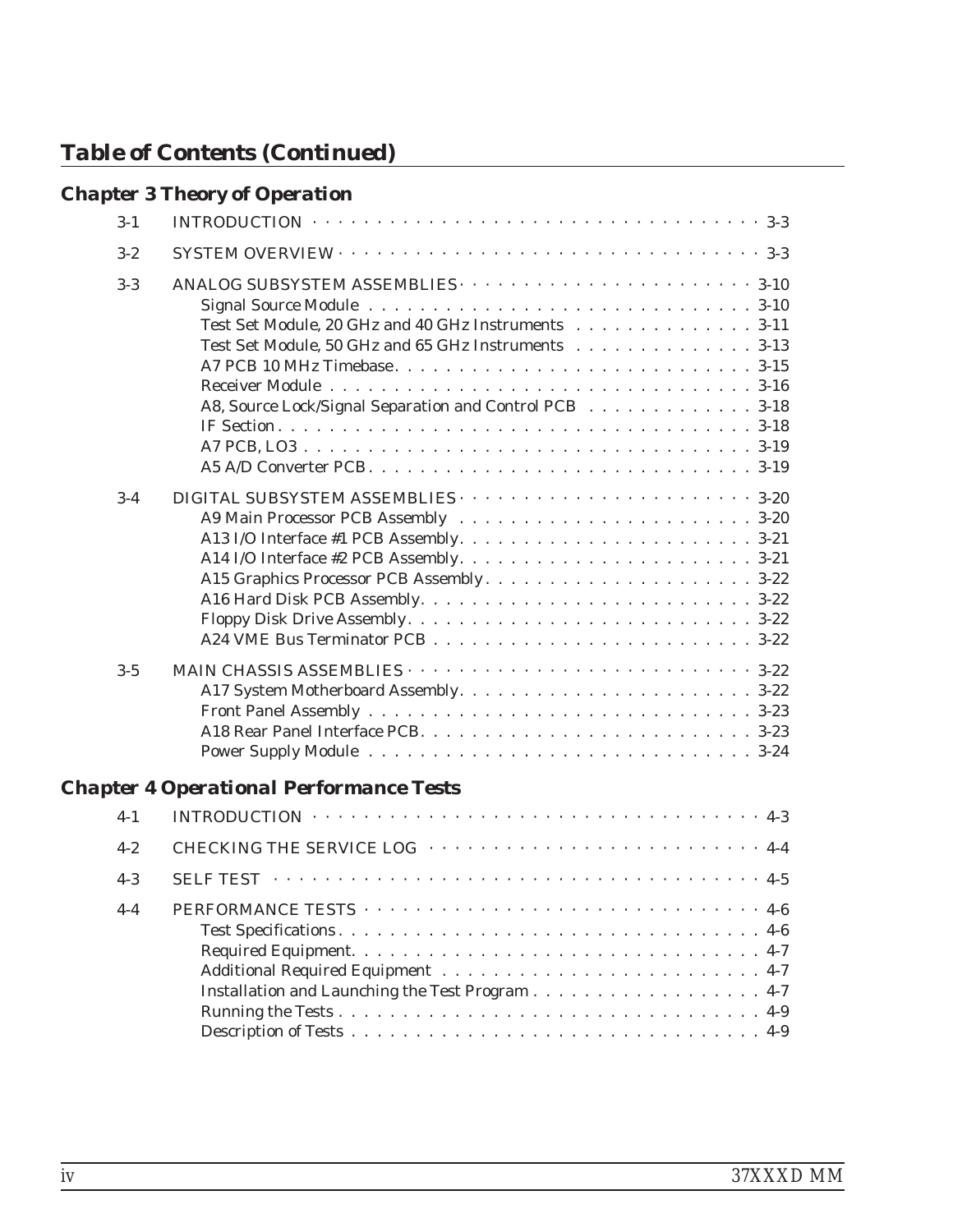| $4 - 5$ | LOG MAGNITUDE DYNAMIC ACCURACY TEST $\cdots \cdots \cdots \cdots \cdots$ 4-15                                      |
|---------|--------------------------------------------------------------------------------------------------------------------|
|         | <b>Chapter 5 System Performance Verification</b>                                                                   |
| $5 - 1$ | INTRODUCTION $\cdots \cdots \cdots \cdots \cdots \cdots \cdots \cdots \cdots \cdots \cdots \cdots 5-3$             |
| $5 - 2$ | CALIBRATION AND MEASUREMENT CONDITIONS $\cdots \cdots \cdots \cdots$ 5-3                                           |
| $5 - 3$ |                                                                                                                    |
| $5-4$   |                                                                                                                    |
| $5 - 5$ | VNA TRACEABILITY $\cdots \cdots \cdots \cdots \cdots \cdots \cdots \cdots \cdots \cdots \cdots \cdots 5-7$         |
|         | <b>Chapter 6 Adjustments</b>                                                                                       |
| $6 - 1$ | INTRODUCTION $\cdots \cdots \cdots \cdots \cdots \cdots \cdots \cdots \cdots \cdots \cdots \cdots 6-3$             |
| $6 - 2$ |                                                                                                                    |
| $6-3$   |                                                                                                                    |
| $6-4$   | FREQUENCY CALIBRATION $\cdots \cdots \cdots \cdots \cdots \cdots \cdots \cdots \cdots \cdots \cdots \cdots \cdots$ |
| $6 - 5$ |                                                                                                                    |
| $6-6$   |                                                                                                                    |
|         | <b>Chapter 7 Troubleshooting</b>                                                                                   |
| $7 - 1$ | INTRODUCTION $\cdots \cdots \cdots \cdots \cdots \cdots \cdots \cdots \cdots \cdots \cdots \cdots \cdots$          |
| $7 - 2$ |                                                                                                                    |
| $7-3$   | HARD/FLOPPY DISK AND DISPLAY PROBLEMS $\cdots \cdots \cdots \cdots \cdots$                                         |
| $7 - 4$ |                                                                                                                    |
| $7 - 5$ |                                                                                                                    |
| $7 - 6$ |                                                                                                                    |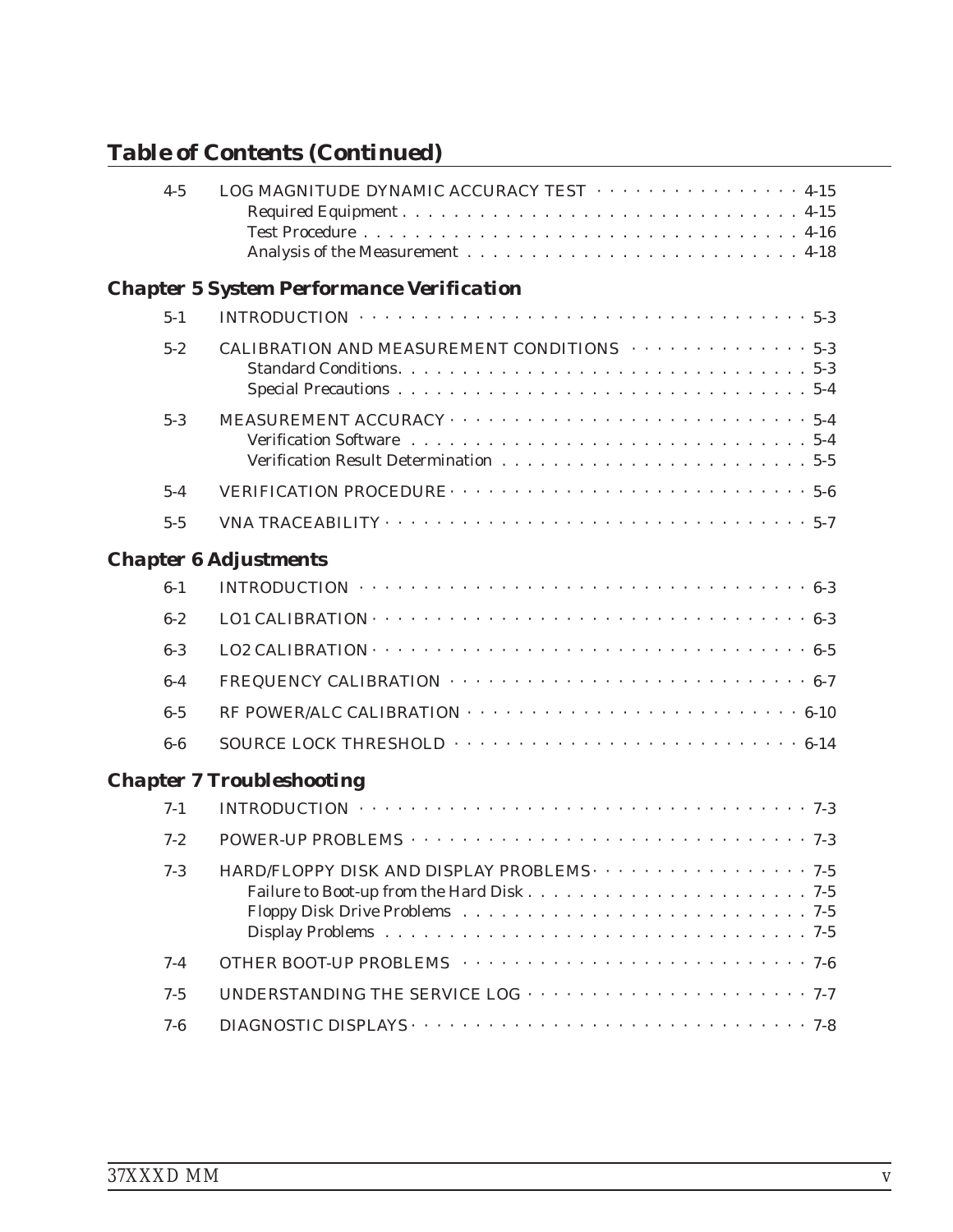| $7 - 7$  | ERROR MESSAGES DURING MEASUREMENTS $\cdots$ 7-9                                                                                                                                                                                                                                                                                         |
|----------|-----------------------------------------------------------------------------------------------------------------------------------------------------------------------------------------------------------------------------------------------------------------------------------------------------------------------------------------|
| $7 - 8$  | All Data on All Channels is Greatly Inaccurate 7-11<br>Excessive Ripple in the Display of Low-Loss Devices. 7-11                                                                                                                                                                                                                        |
| $7-9$    | NON-RESPONSE OR OTHER UNUSUAL BEHAVIOR $\cdots$ 7-11                                                                                                                                                                                                                                                                                    |
|          | <b>Chapter 8 Removal and Replacement Procedures</b>                                                                                                                                                                                                                                                                                     |
| $8 - 1$  | INTRODUCTION $\cdots \cdots \cdots \cdots \cdots \cdots \cdots \cdots \cdots \cdots \cdots \cdots 8-3$                                                                                                                                                                                                                                  |
| $8 - 2$  | EQUIPMENT REQUIRED $\cdots \cdots \cdots \cdots \cdots \cdots \cdots \cdots \cdots \cdots 8-3$                                                                                                                                                                                                                                          |
| $8-3$    |                                                                                                                                                                                                                                                                                                                                         |
| $8 - 4$  |                                                                                                                                                                                                                                                                                                                                         |
| $8-5$    |                                                                                                                                                                                                                                                                                                                                         |
| $8-6$    |                                                                                                                                                                                                                                                                                                                                         |
| $8 - 7$  | LIQUID CRYSTAL DISPLAY (LCD) $\cdots \cdots \cdots \cdots \cdots \cdots \cdots \cdots \cdots 8-12$                                                                                                                                                                                                                                      |
| $8 - 8$  |                                                                                                                                                                                                                                                                                                                                         |
| $8-9$    |                                                                                                                                                                                                                                                                                                                                         |
| $8 - 10$ | FAN ASSEMBLY $\cdots$ $\cdots$ $\cdots$ $\cdots$ $\cdots$ $\cdots$ $\cdots$ $\cdots$ $\cdots$ $\cdots$ $\cdots$ $\cdots$ $\cdots$ $\cdots$ $\cdots$ $\cdots$ $\cdots$ $\cdots$ $\cdots$ $\cdots$ $\cdots$ $\cdots$ $\cdots$ $\cdots$ $\cdots$ $\cdots$ $\cdots$ $\cdots$ $\cdots$ $\cdots$ $\cdots$ $\cdots$ $\cdots$ $\cdots$ $\cdots$ |
| $8 - 11$ | POWER SUPPLY MODULE $\cdots \cdots \cdots \cdots \cdots \cdots \cdots \cdots \cdots \cdots \cdots 8-16$                                                                                                                                                                                                                                 |
| $8 - 12$ | A18 REAR PANEL PCB $\cdots \cdots \cdots \cdots \cdots \cdots \cdots \cdots \cdots \cdots \cdots \cdots 8-17$                                                                                                                                                                                                                           |
| $8 - 13$ |                                                                                                                                                                                                                                                                                                                                         |
| $8 - 14$ | SIGNAL SOURCE MODULES $\cdots \cdots \cdots \cdots \cdots \cdots \cdots \cdots$ 8-21                                                                                                                                                                                                                                                    |
|          |                                                                                                                                                                                                                                                                                                                                         |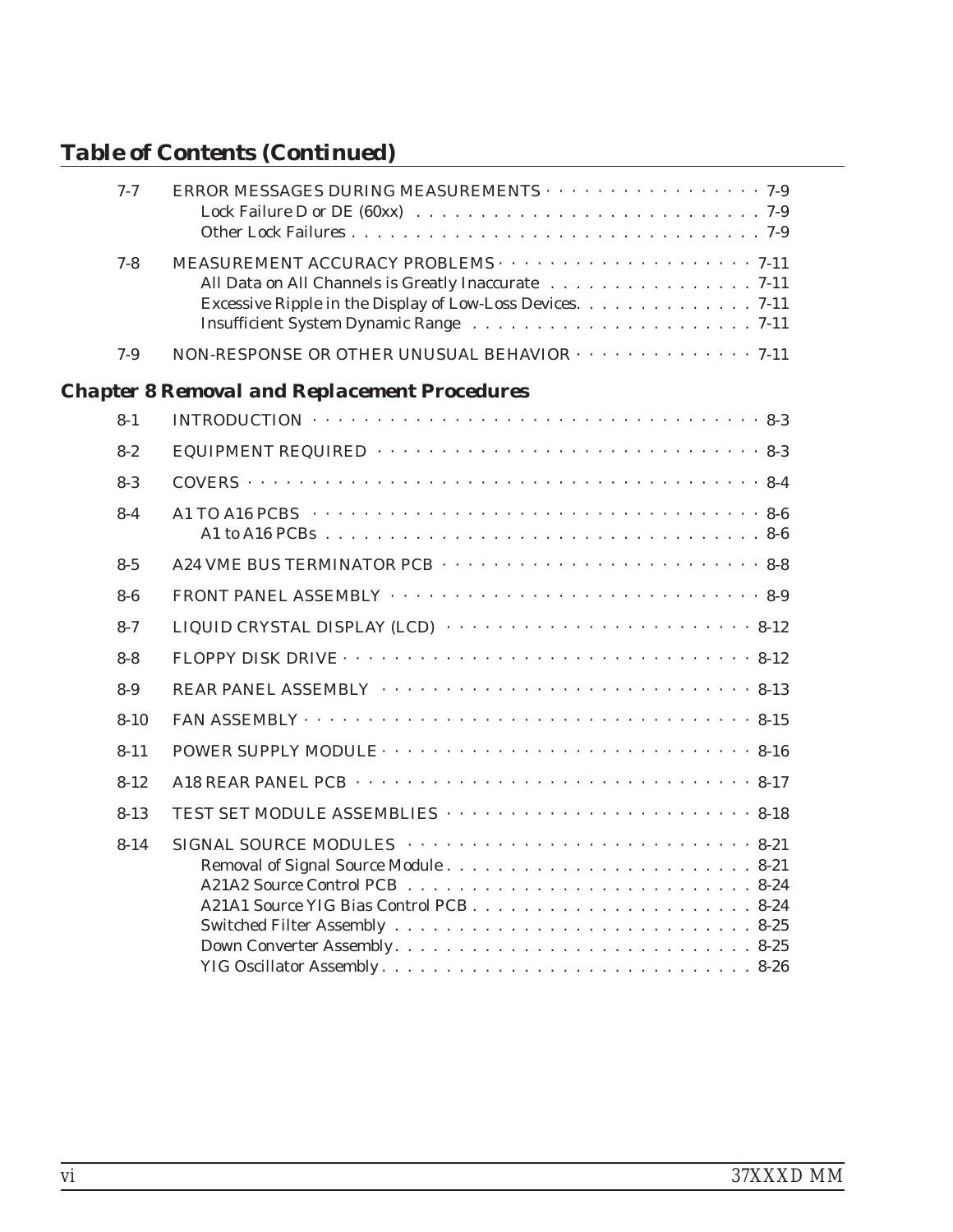## *[Appendix A Connector Care and Handling](#page-148-0)*

| $A-1$ | INTRODUCTION $\cdots \cdots \cdots \cdots \cdots \cdots \cdots \cdots \cdots \cdots \cdots \cdots \cdots$                                                                                                                     |
|-------|-------------------------------------------------------------------------------------------------------------------------------------------------------------------------------------------------------------------------------|
| $A-2$ | PRECAUTIONS $\cdots \cdots \cdots \cdots \cdots \cdots \cdots \cdots \cdots \cdots \cdots \cdots \cdots$                                                                                                                      |
|       |                                                                                                                                                                                                                               |
|       |                                                                                                                                                                                                                               |
|       |                                                                                                                                                                                                                               |
|       |                                                                                                                                                                                                                               |
|       | Avoid Mechanical Shock (assembly) and the set of the set of the set of the set of the set of the set of the set of the set of the set of the set of the set of the set of the set of the set of the set of the set of the set |
|       |                                                                                                                                                                                                                               |
|       | Visual Inspection $\ldots \ldots \ldots \ldots \ldots \ldots \ldots \ldots \ldots \ldots \ldots$                                                                                                                              |
| $A-3$ |                                                                                                                                                                                                                               |

## *[Appendix B Lightning 37000D Technical Data Sheet](#page-152-0)*

### *[Appendix C ME7808B/C Technical](#page-154-0) [Data Sheet](#page-154-0)*

## *[Appendix D ME7808B/C Broadband Measurement System Maintenance](#page-158-0)*

| $D-1$ | INTRODUCTION $\cdots \cdots \cdots \cdots \cdots \cdots \cdots \cdots \cdots \cdots \cdots \cdots \cdots$ |
|-------|-----------------------------------------------------------------------------------------------------------|
| $D-2$ |                                                                                                           |
| $D-3$ |                                                                                                           |
| $D-4$ |                                                                                                           |
| $D-5$ |                                                                                                           |
| $D-6$ | PERFORMANCE AND OPERATIONAL TESTS $\cdots$ D-7                                                            |
| $D-7$ | MULTIPLEXING COUPLER CHECK $\cdots \cdots \cdots \cdots \cdots \cdots \cdots \cdots \cdots$ . D-21        |
| $D-8$ |                                                                                                           |

## *[Subject Index](#page-184-0)*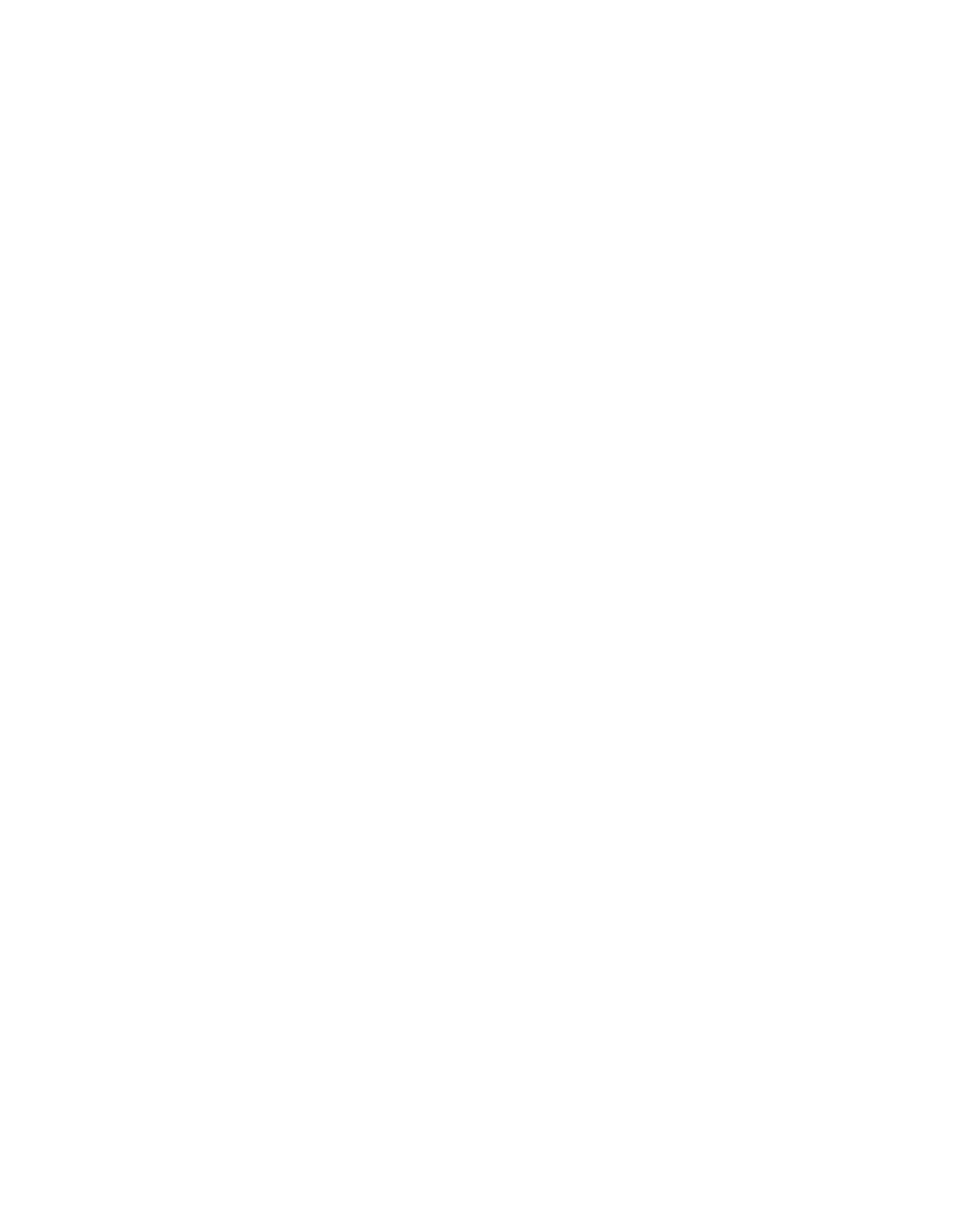# *Chapter 1 General Information*

# *Table of Contents*

| $1 - 1$            |                                                                                                         |
|--------------------|---------------------------------------------------------------------------------------------------------|
| $1 - 2$            | INTRODUCTION $\cdots \cdots \cdots \cdots \cdots \cdots \cdots \cdots \cdots \cdots \cdots \cdots 1-3$  |
| $1 - 3$            |                                                                                                         |
| $1 - 4$            | ONLINE MANUAL $\cdots \cdots \cdots \cdots \cdots \cdots \cdots \cdots \cdots \cdots \cdots \cdots 1-3$ |
| $1 - 5$            |                                                                                                         |
| $1 - 6$            |                                                                                                         |
| $1 - 7$            |                                                                                                         |
| $1 - 8$<br>$1 - 9$ | Internal Hardware Adjustments and Calibrations. 1-6                                                     |
|                    |                                                                                                         |
| $1 - 10$           |                                                                                                         |
| $1 - 11$           |                                                                                                         |
| $1 - 12$           | STATIC SENSITIVE COMPONENT HANDLING PROCEDURES $\cdots$ $\cdots$ $\cdots$ 1-10                          |
| $1 - 13$           |                                                                                                         |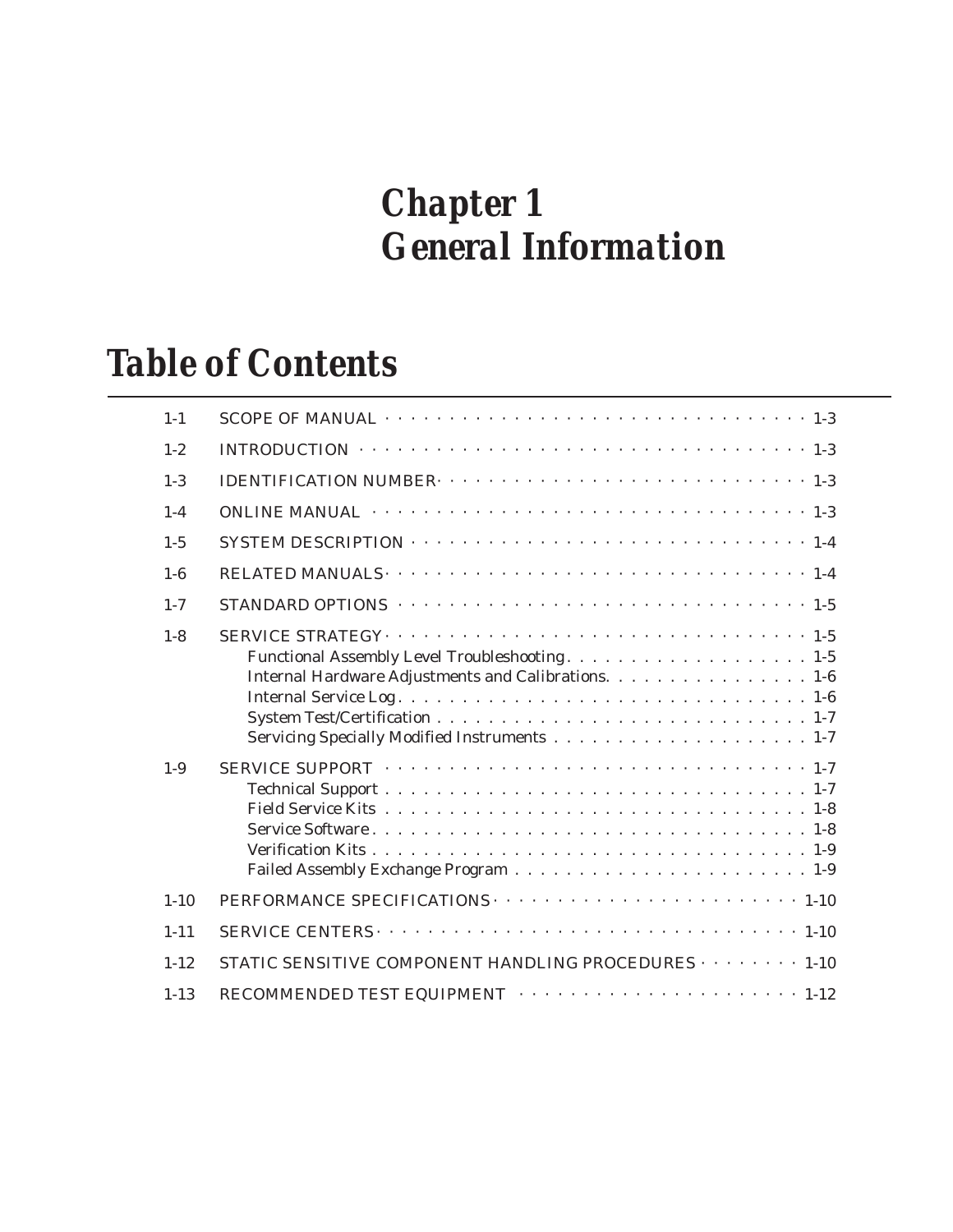

*Figure 1-1. Series 37XXXD Vector Network Analyzer System*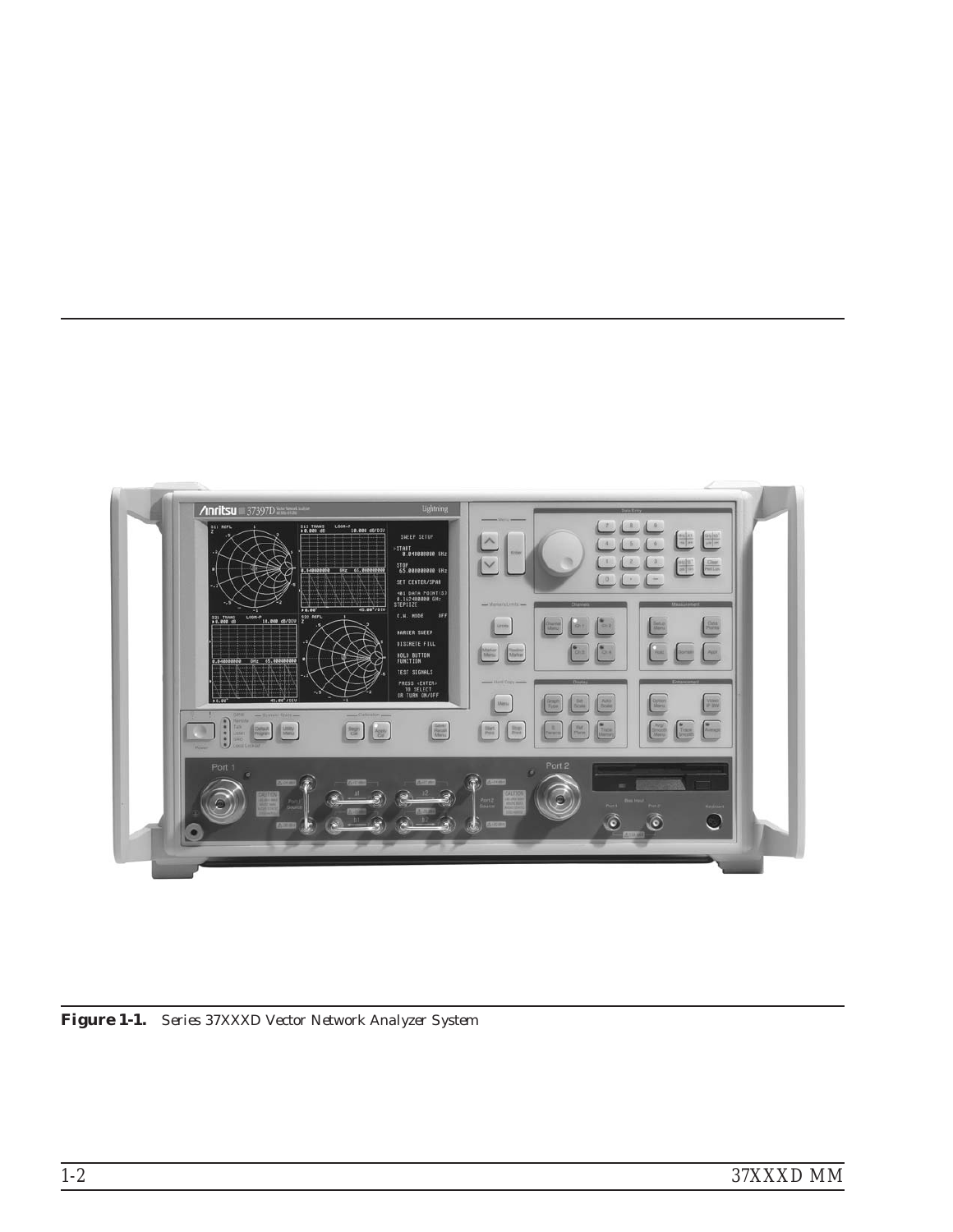# <span id="page-14-0"></span>*Chapter 1 General Information*

|         | $1 - 1$ SCOPE OF MANUAL                | This manual provides general service and preventive maintenance in-<br>formation for the Anritsu 37XXXD models of Vector Network Analyzer<br>(VNA) systems. It contains procedures for:                                                                                                                                                                                                                                                                                                                                                   |  |
|---------|----------------------------------------|-------------------------------------------------------------------------------------------------------------------------------------------------------------------------------------------------------------------------------------------------------------------------------------------------------------------------------------------------------------------------------------------------------------------------------------------------------------------------------------------------------------------------------------------|--|
|         |                                        | $\Box$ Testing the instrument for proper operation.                                                                                                                                                                                                                                                                                                                                                                                                                                                                                       |  |
|         |                                        | □ Verifying measurement accuracy and traceability to National In-<br>stitute of Standards and Technology (NIST).                                                                                                                                                                                                                                                                                                                                                                                                                          |  |
|         |                                        | □ Troubleshooting a failed instrument to the exchange subassem-<br>bly level or the subsystem requiring adjustment.                                                                                                                                                                                                                                                                                                                                                                                                                       |  |
|         |                                        | $\Box$ Adjusting instrument internal sub-systems.                                                                                                                                                                                                                                                                                                                                                                                                                                                                                         |  |
|         |                                        | $\Box$ Locating and replacing failed parts.                                                                                                                                                                                                                                                                                                                                                                                                                                                                                               |  |
|         |                                        | Throughout this manual, the terms "37XXXD" and "VNA" will be used<br>interchangeably to refer to all Models of the 37000D series VNA, un-<br>less otherwise noted.                                                                                                                                                                                                                                                                                                                                                                        |  |
|         | $1-2$ INTRODUCTION                     | This chapter provides a general description of VNA systems, system<br>serial numbers, frequency ranges, and related manuals. It also in-<br>cludes service strategy, available service facilities, and static-sensitive<br>component handling precautions, and a list of recommended test<br>equipment.                                                                                                                                                                                                                                   |  |
| $1 - 3$ | <b>IDENTIFICATION</b><br><b>NUMBER</b> | All Anritsu instruments are assigned a six-digit ID number, such as<br>"042503". This number appears on a decal affixed to the rear panel.<br>Please use this identification number during any correspondence with<br>Anritsu Customer Service about this instrument.                                                                                                                                                                                                                                                                     |  |
| $1 - 4$ | <b>ONLINE MANUAL</b>                   | This manual is available for download as an Adobe Acrobat™ (*.pdf)<br>file. The file can be viewed using Acrobat Reader™, a free program<br>that is available from Adobe. This file is "linked" such that the viewer<br>can choose a topic to view from the displayed "bookmark" list and<br>"jump" to the manual page on which the topic resides. The text can<br>also be word-searched. Updates to this manual, if any, may also be<br>downloaded from the documents area of the Anritsu Internet site at:<br>http://www.us.anritsu.com |  |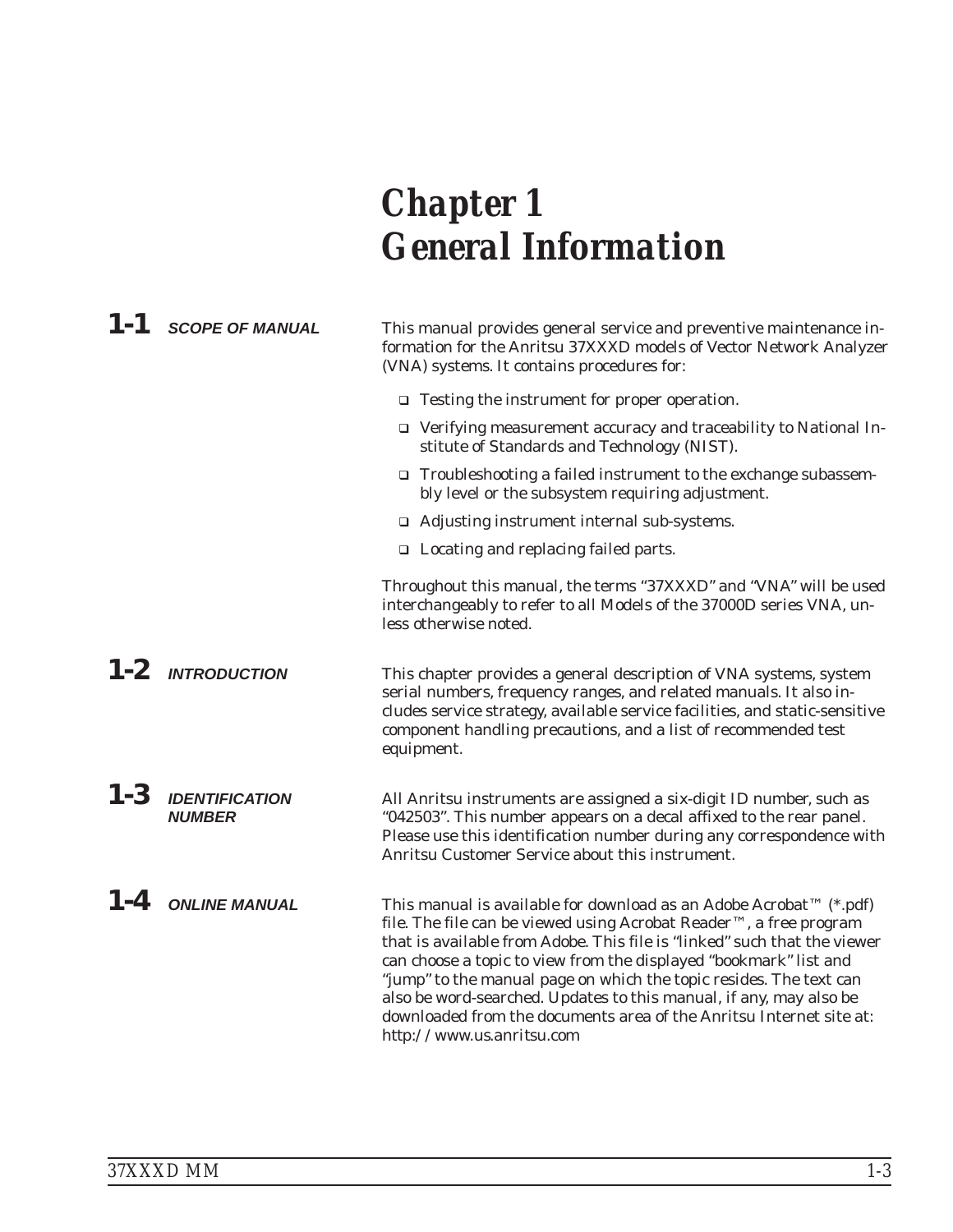<span id="page-15-0"></span>*1-5 SYSTEM DESCRIPTION* The 37XXXD Analyzers are microprocessor controlled Vector Network Analyzers. Each is a single-instrument system that contains a built-in signal source, a test set, and an analyzer subsystem. These analyzers are produced in eight models that cover a range of from 40 MHz to 65 GHz. The table below lists the frequencies for each model:

| Model                                                            | <b>Freg Range</b>    | <b>Model</b> | <b>Freg Range</b>    |
|------------------------------------------------------------------|----------------------|--------------|----------------------|
| 37247D                                                           | 40.0 MHz to 20.0 GHz | 37347D       | 40.0 MHz to 20.0 GHz |
| 37269D                                                           | 40.0 MHz to 40.0 GHz |              | 40.0 MHz to 40.0 GHz |
| 40.0 MHz to 50.0 GHz<br>37277D<br>40.0 MHz to 65.0 GHz<br>37297D |                      | 37377D       | 40.0 MHz to 50.0 GHz |
|                                                                  |                      | 37397D       | 40.0 MHz to 65.0 GHz |

*37XXXD Models and Frequency Ranges*

*1-6 RELATED MANUALS* The 37XXXD Vector Network Analyzer Operation Manual (10410-00261) describes the front panel operation for all 37XXXD models. It also contains general information, specifications, and Performance Verification procedures for all models.

> The 37XXXD Series Vector Network Analyzer Programming Manual (10410-00262) describes all 37XXXD GPIB commands and provides programming information for operation of the VNA remotely via the IEEE-488 General Purpose Interface Bus. Included at the rear of that manual is the 37XXXD Series Vector Network Analyzer GPIB Quick Reference Guide (10410-00263).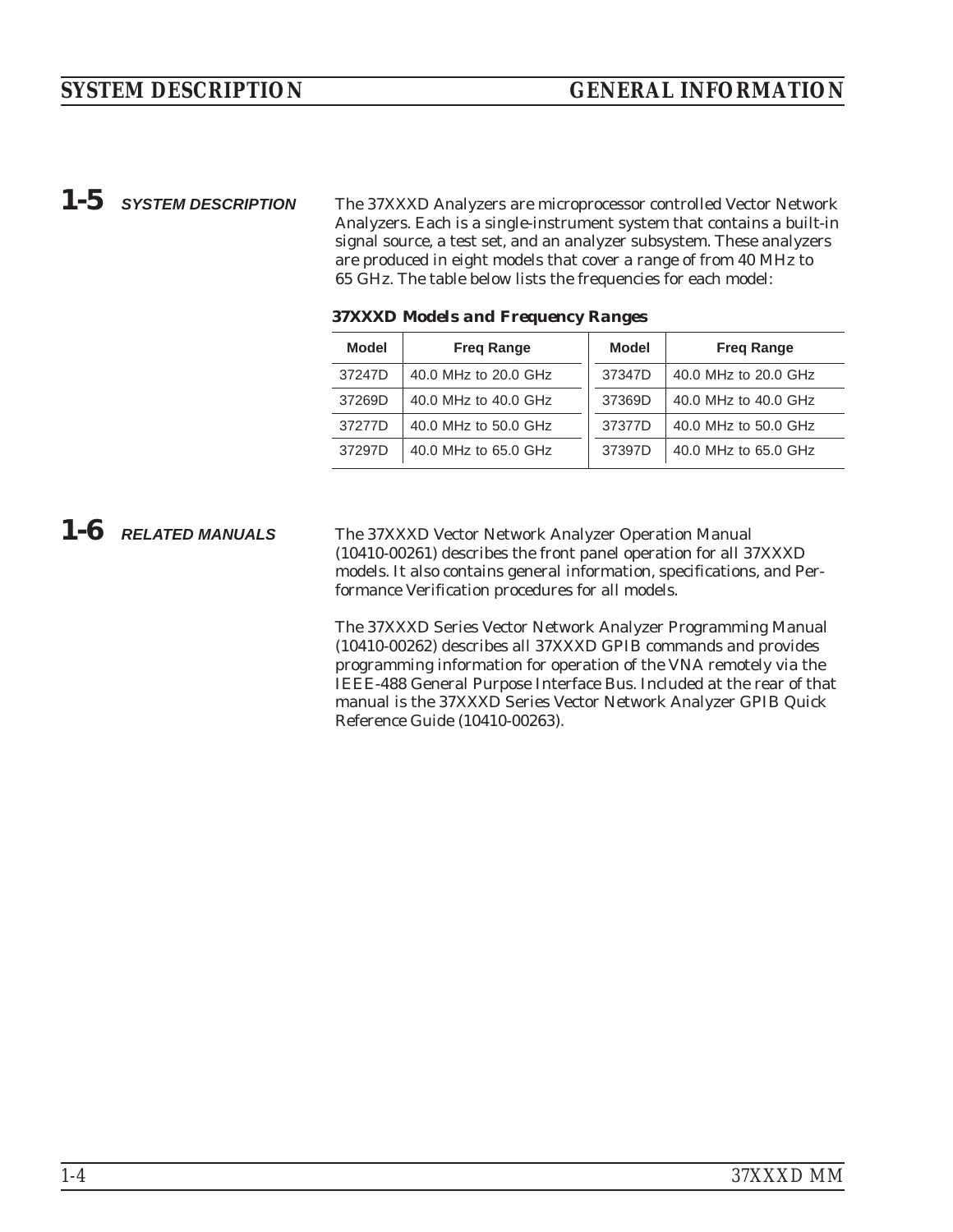<span id="page-16-0"></span>

| 1-7 STANDARD OPTIONS                                       | Options that are available on the 37XXXD family are shown in the list<br>below:                                                                                                                                                                                       |
|------------------------------------------------------------|-----------------------------------------------------------------------------------------------------------------------------------------------------------------------------------------------------------------------------------------------------------------------|
|                                                            | <b>Q Option 1: Rack Mounts with Slides</b>                                                                                                                                                                                                                            |
|                                                            | <b>Q Option 1A: Rack Mounts without Slides</b>                                                                                                                                                                                                                        |
|                                                            | <b>Option 2A: High Speed Time Domain</b>                                                                                                                                                                                                                              |
|                                                            | <b>Option 4A:</b> External SCSI Disk Drive (internal hard drive re-<br>moved)                                                                                                                                                                                         |
|                                                            | <b>Q Option 7A, 7N, 7NF, or 7S: Replace Test Port Connectors with</b><br>Type GPC-7, N, NF, or 3.5 mm                                                                                                                                                                 |
|                                                            | <b>Option 15K:</b> Front Panel Access Connections for Samplers<br>(K connectors only)                                                                                                                                                                                 |
|                                                            | <b>Option 15V:</b> Front Panel Access Connections for Samplers<br>(V connectors only)                                                                                                                                                                                 |
|                                                            | Contact your local Anritsu representative for information about in-<br>stalling any of the above options for the 37XXXD family.                                                                                                                                       |
|                                                            | <b>Note</b><br>Many options that were available in 37XXXA/B/C families<br>are now standard and installed in all models of the 37XXXD<br>family. Examples of this are Options 3, 10, 10A, and 12.                                                                      |
| $1 - 8$ SERVICE STRATEGY                                   | This section provides an overview of the VNA service strategy and<br>available service facilities. It also provides references to the informa-<br>tion in various locations in this manual needed to accomplish the re-<br>quired service functions.                  |
| <b>Functional Assembly</b><br><b>Level Troubleshooting</b> | The VNA modular design, extensive built-in diagnostics, and auto-<br>mated service tools are designed to support fast exchange of functional<br>assembly level repairs.                                                                                               |
|                                                            | Failed assemblies are not field repairable. Once an assembly is found<br>to be faulty, it should be returned to an authorized Anritsu Service<br>Center for exchange. Refer to the description of the Exchange Assem-<br>bly Program in Chapter 2, Replaceable Parts. |
|                                                            | The procedures for troubleshooting a failed VNA are described in<br>Chapter 7, Troubleshooting.                                                                                                                                                                       |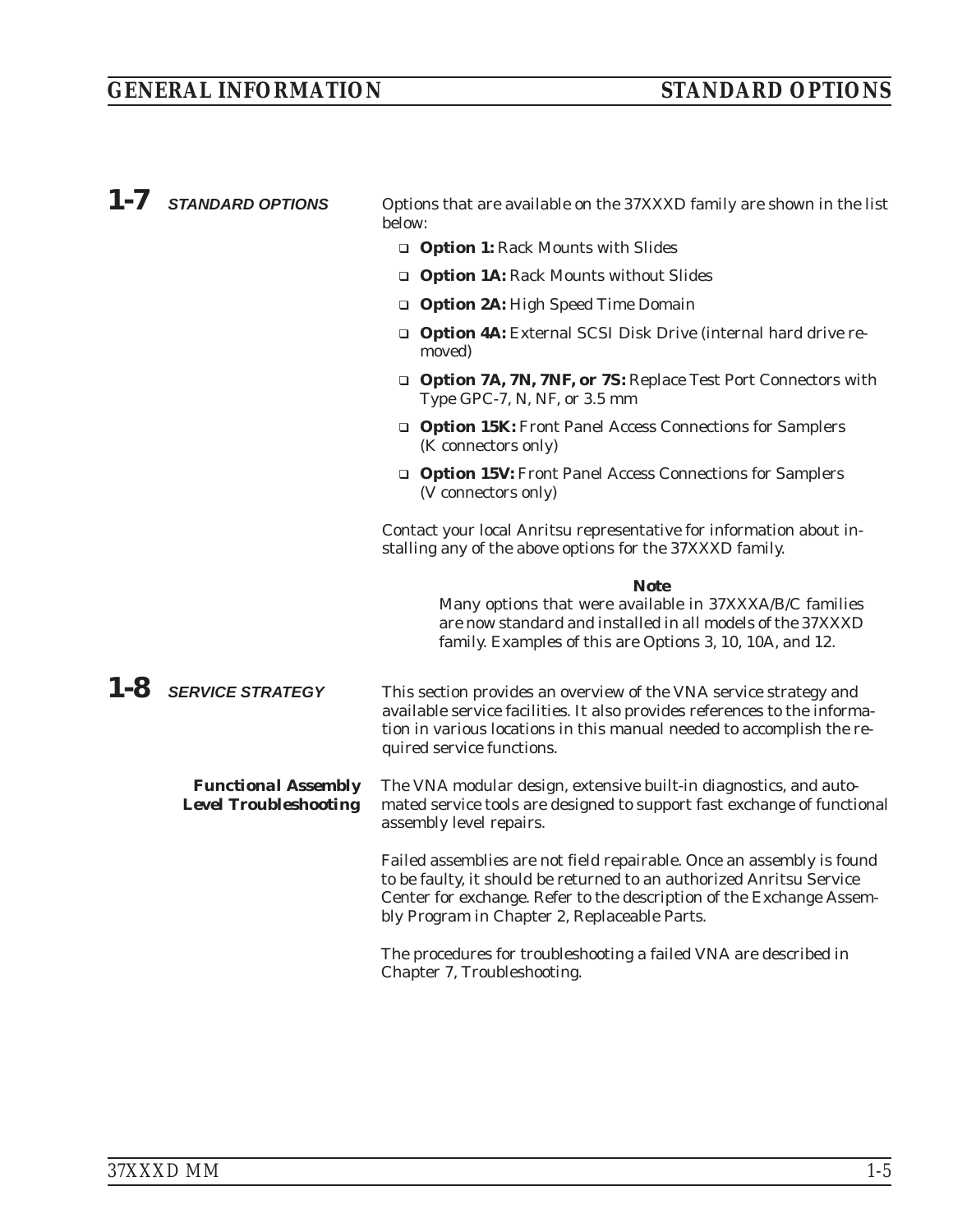<span id="page-17-0"></span>

| <b>Internal Hardware</b><br><b>Adjustments and</b><br><b>Calibrations</b> | There are five automated internal hardware field calibrations. Two of<br>them are used to characterize the VNA frequency and power genera-<br>tion sub-systems. These calibrations insure fast, consistent phase lock<br>of system frequencies and proper compensation, leveling, and flatness<br>of system power at the front panel test ports.                                                                                      |
|---------------------------------------------------------------------------|---------------------------------------------------------------------------------------------------------------------------------------------------------------------------------------------------------------------------------------------------------------------------------------------------------------------------------------------------------------------------------------------------------------------------------------|
|                                                                           | To conduct these calibrations, you need only connect the appropriate<br>test equipment (counter or power meter) to the VNA and initiate the<br>calibration. The VNA will control itself and the externally connected<br>test equipment to perform measurements and store calibration con-<br>stants in its internal battery backed RAM (BBRAM).                                                                                       |
|                                                                           | The procedures for adjusting the VNA are described in this manual in<br>Chapter 6, Adjustments.                                                                                                                                                                                                                                                                                                                                       |
| <b>Internal Service Log</b>                                               | The VNA continuously monitors itself for proper operation. Should a<br>failure occur, it notifies the user via a failure message on the display<br>screen. (In remote-only operation, it also sets the GPIB Status Byte, if<br>enabled.) It also writes the error message along with some data perti-<br>nent to the failure to an internal service log stored in battery backed<br>memory.                                           |
|                                                                           | The service log can be checked at any time to view (without erasing)<br>all error messages that were written into it. It is capable of storing<br>more than 30 pages of service messages and data. The VNA will auto-<br>matically remove the oldest errors first to make room for new errors, if<br>necessary. To check the contents of the service log, use the procedure<br>described in Chapter 4, Operational Performance Tests. |
|                                                                           | <b>NOTE</b><br>A printed or disk file copy of the Service Log (with the failure<br>in question) must be made available to Anritsu when ex-<br>changing a failed assembly, or when requesting service sup-<br>port. Refer to Chapter 2, Replaceable Parts, for further<br>information.                                                                                                                                                 |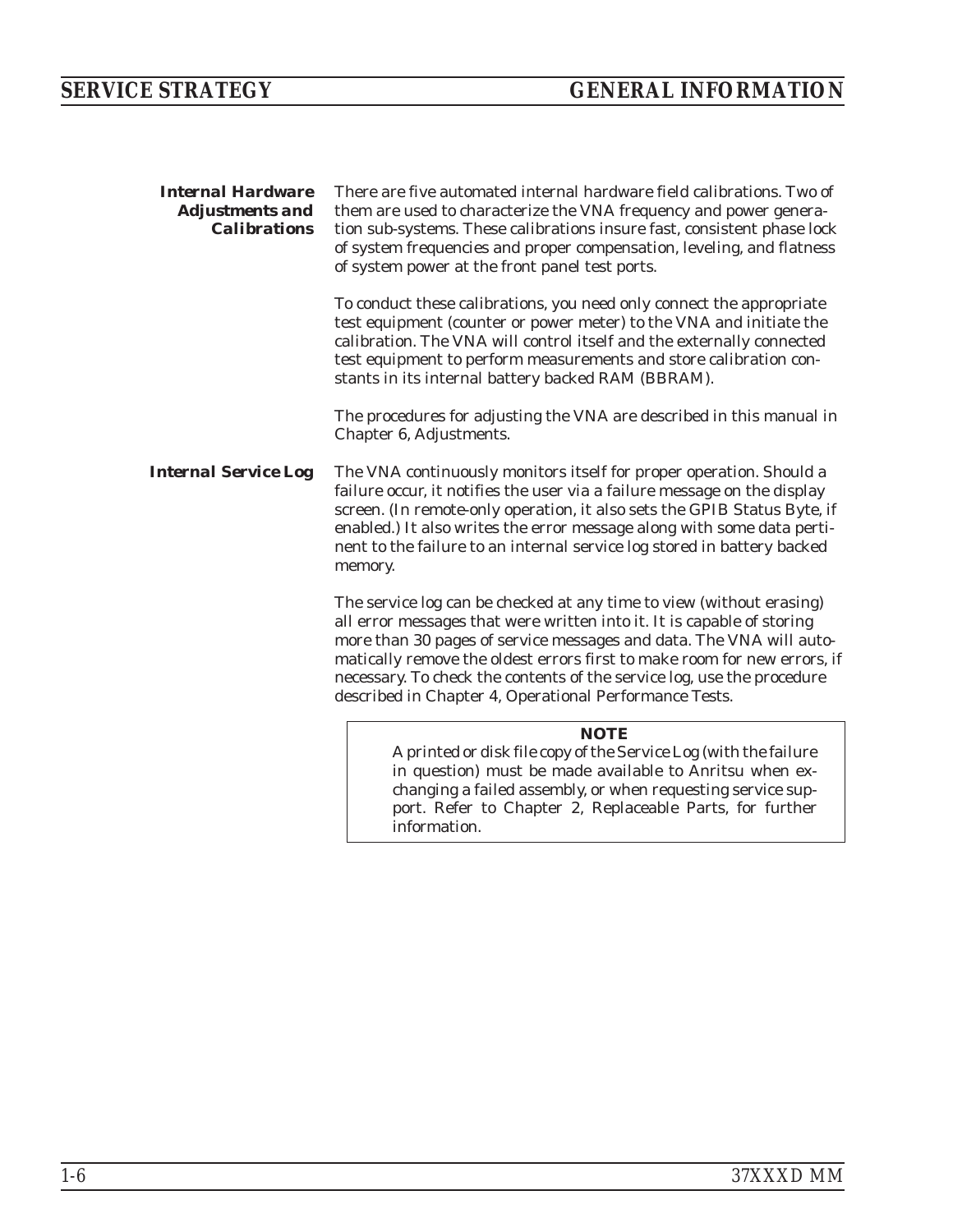# <span id="page-18-0"></span>*GENERAL INFORMATION SERVICE SUPPORT*

| <b>System</b><br><b>Test/Certification</b> |                                                           | Quick operational checkout of the system may be accomplished by the<br>system user or for incoming inspection purposes using the "Opera-<br>tional Checkout" chapter in the 37XXXD Operation Manual. Those<br>procedures are useful in quickly verifying that the instrument's pri-<br>mary measurement functions are operational and stable.                                          |
|--------------------------------------------|-----------------------------------------------------------|----------------------------------------------------------------------------------------------------------------------------------------------------------------------------------------------------------------------------------------------------------------------------------------------------------------------------------------------------------------------------------------|
|                                            |                                                           | Full operational testing of the system is detailed in Chapter 4,<br>Operational Performance Tests (or Appendix D for ME7808B/C<br>systems). These tests should be performed annually or whenever a<br>measurement problem is suspected.                                                                                                                                                |
|                                            |                                                           | Verification of the system's measurement accuracy and other key<br>performance parameters may be done using the procedures in Chapter<br>5, System Performance Verification (or Appendix D for ME7808B/C<br>systems). This should be performed annually or whenever a<br>measurement problem is suspected.                                                                             |
|                                            | <b>Servicing Specially</b><br><b>Modified Instruments</b> | Instruments with customer requested special modifications performed<br>by Anritsu will have an identifying Specials Modification number<br>printed on the rear panel. This number will be preceded with the<br>letters SM, that is, SM1234 is special modification number 1234. This<br>manual contains information on servicing instruments fitted with<br>SM5955 (67 GHz operation). |
|                                            |                                                           | Special instruments may have service requirements different from<br>those specified in this manual. Contact your local Service Center if you<br>need more information when servicing such instruments.                                                                                                                                                                                 |
| 1-9                                        | <b>SERVICE SUPPORT</b>                                    | The following sections briefly describe the various service support ser-<br>vices and aids available to you to help you maintain your VNA.                                                                                                                                                                                                                                             |
|                                            | <b>Technical Support</b>                                  | Technical service support is available by contacting any Anritsu<br>Worldwide Service Center (refer to Table 2-1), or service support may<br>be obtained directly from the factory by contacting:                                                                                                                                                                                      |
|                                            |                                                           | <b>Anritsu Company</b><br><b>ATTN: Customer Service</b><br>490 Jarvis Drive<br>Morgan Hill, CA 95037-2809                                                                                                                                                                                                                                                                              |
|                                            |                                                           | Telephone: (408)-778-2000<br>FAX: (408)-778-0239                                                                                                                                                                                                                                                                                                                                       |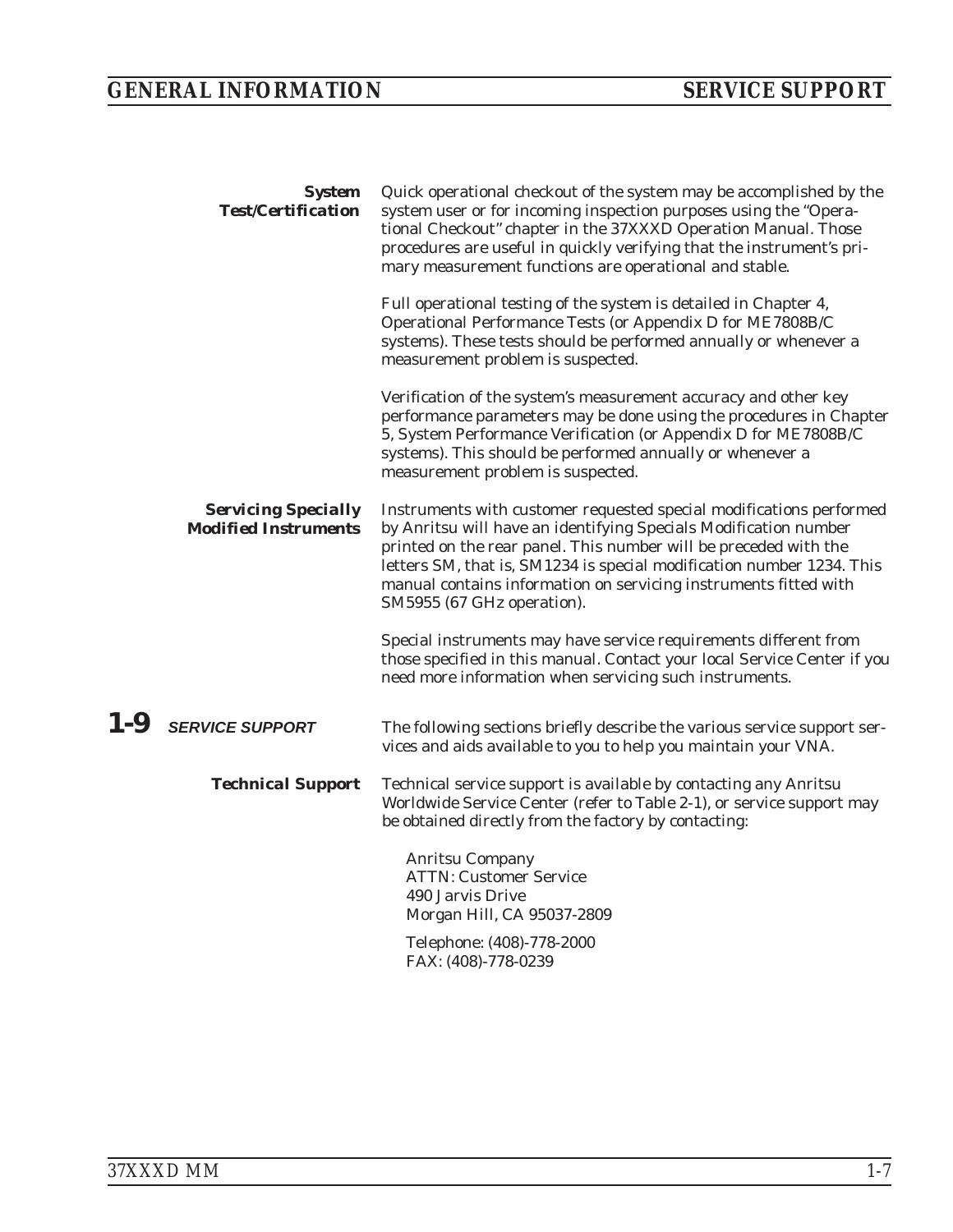<span id="page-19-0"></span>*Service Software* The service software listed below is contained on the diskette located at the rear of this manual:

### **Anritsu 37XXX Test Software (2300-178).**

This software contains a series of automated tests designed to insure the VNA signal paths are functioning properly and capable of supporting stable calibrations and measurements. See the "Operational Performance Tests" chapter for details.

### **Anritsu 37XXX Performance Verification Software (2300-480 or 2300-496).**

This software is used to verify the VNA's published measurement accuracy and traceability to the U.S. National Institute of Standards and Technology (NIST). See the "System Performance Verification" chapter for details.

> *NOTE* Use of 2300-496 is required for verification of broadband systems using W1 coaxial connectors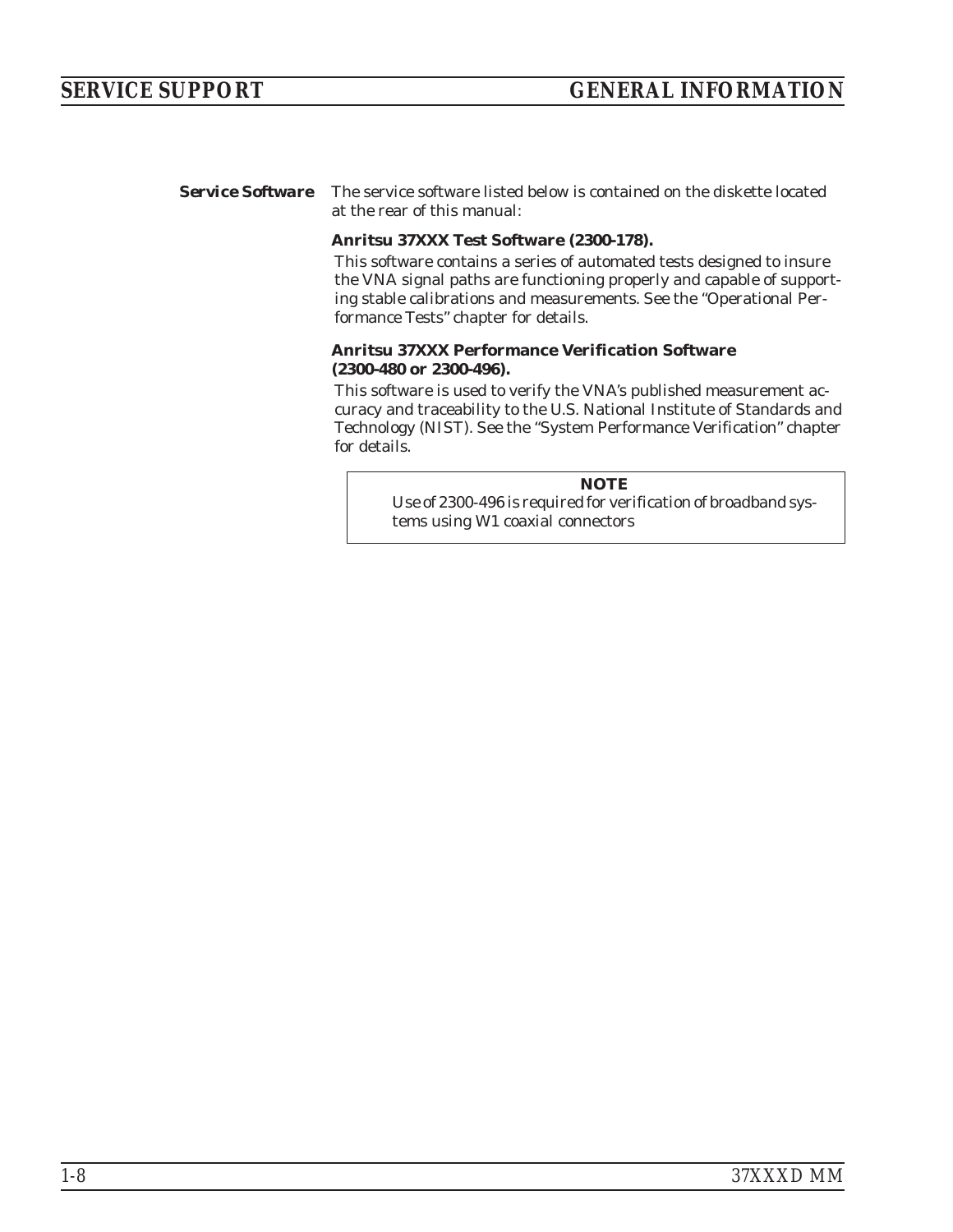<span id="page-20-0"></span>*Verification Kits* The Anritsu Verification Kits listed below are used in conjunction with the 37XXX Performance Verification Software.

### **N Verification Kit (Model 3663)**

Contains precision N Connector components with characteristics that are traceable to the NIST. Use for models with Option 7X connectors.

### **3.5 mm Verification Kit (Model 3666)**

Contains precision 3.5 mm Connector components with characteristics that are traceable to the NIST. Use for models with Option 7X connectors.

### **GPC-7 Verification Kit (Model 3667)**

Contains precision GPC-7 Connector components with characteristics that are traceable to the NIST. Use for models with Option 7X connectors.

### **K Verification Kit (Model 3668)**

Contains precision K Connector components that are traceable to the NIST.

### **V Verification Kit (Models 3669B and Model SC7406)**

Contains precision V Connector components that are traceable to the NIST. Model 3669B is for operation to 65 GHz only. Model SC7406 is for operation to 67 GHz (SM5955).

### **W1 Calibration/Verification Kit (Model 3656)**

Contains calibration and verification W1 connector components for use with the ME7808B/C Broadband System (refer to Appendix D).

*Failed Assembly Exchange Program*

The exchange program allows a customer to quickly exchange a failed subassembly for a factory refurbished, fully system-tested unit that is under warranty. This results in significant time and price savings as compared with ordering a new assembly. Refer to Chapter 2, Replaceable Parts, for a complete list of exchangeable assemblies for all series 37XXXD models.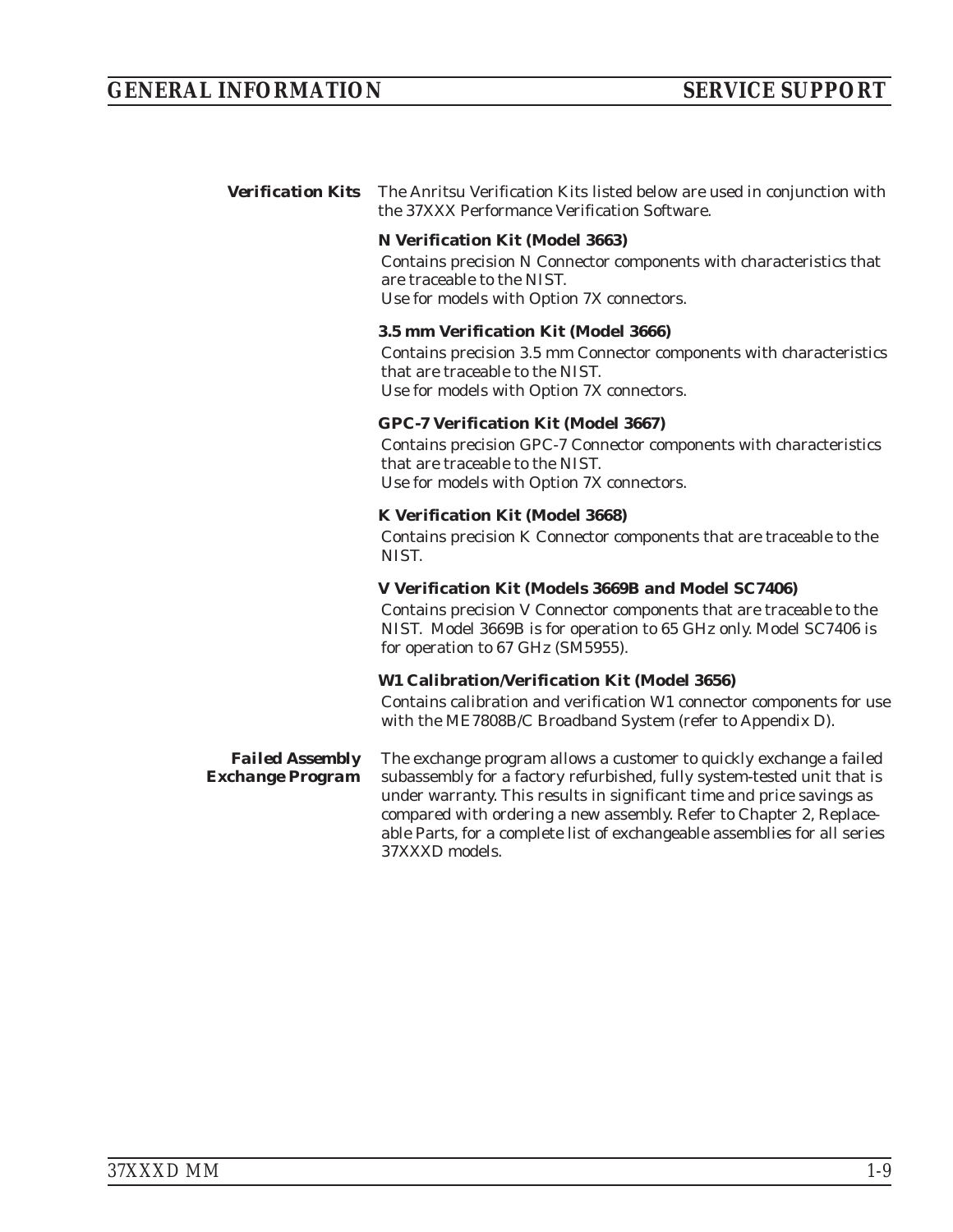# <span id="page-21-0"></span>*PERFORMANCE SPECIFICATIONS GENERAL INFORMATION*

| 1-10 | <b>PERFORMANCE</b><br><b>SPECIFICATIONS</b>                                           | The performance specifications for all Series 37XXXD models are con-<br>tained in the technical data sheet located in Appendix C, Light-<br>ning 37000D Technical Data Sheet.                                                                                                                                            |
|------|---------------------------------------------------------------------------------------|--------------------------------------------------------------------------------------------------------------------------------------------------------------------------------------------------------------------------------------------------------------------------------------------------------------------------|
|      | $1 - 11$ SERVICE CENTERS                                                              | Anritsu Company offers a full range of repair and calibration services<br>at fully staffed and equipped service centers throughout the world. Ta-<br>ble 2-1, located on page 2-2, lists all Anritsu services centers.                                                                                                   |
|      | $1 - 12$ STATIC SENSITIVE<br><b>COMPONENT</b><br><b>HANDLING</b><br><b>PROCEDURES</b> | The VNA contains components that can be damaged by static electric-<br>ity. Figure 1-2 illustrates the precautions that should be followed when<br>handling static-sensitive subassemblies and components. If followed,<br>these precautions will minimize the possibilities of static-shock dam-<br>age to these items. |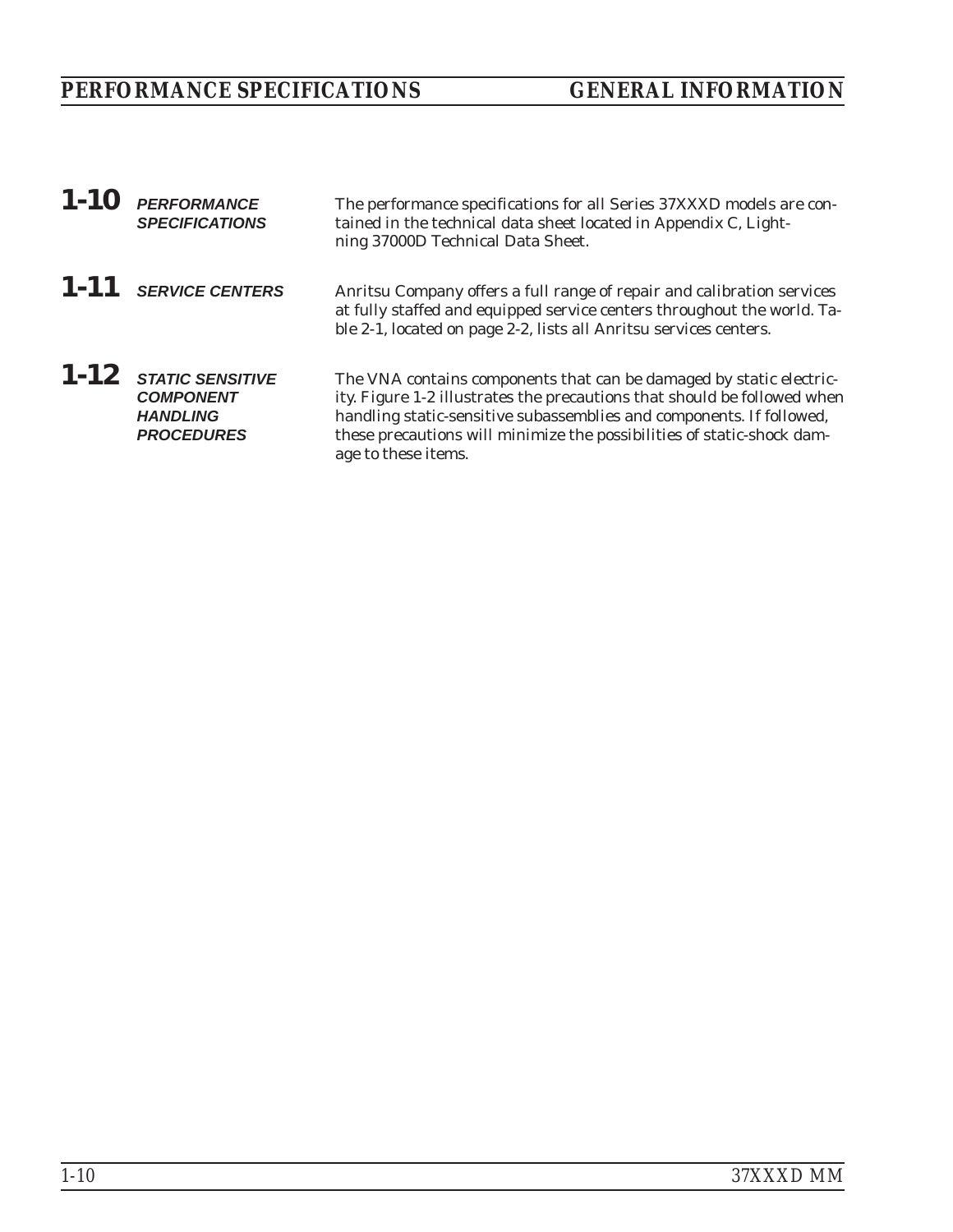## *GENERAL INFORMATION STATIC SENSITIVE COMPONENT HANDLING PROCEDURES*



**1.** Do not touch exposed contacts on **2.** any static sensitive component.



**2.** Do not slide static sensitive component across any surface.



**3.** Do not handle static sensitive components in areas where the floor or work surface covering is capable of generating a static charge.



**4.** Wear a static-discharge wristband **5.** when working with static sensitive components.





**5.** Label all static sensitive devices. **6.** Keep component leads shorted together whenever possible.



- **7.** Handle PCBs only by their edges. **8.** Do not handle by the edge connectors.
- 
- **8.** Lift & handle solid state devices by **9.** Transport and store PCBs and their bodies – never by their leads.



other static sensitive devices in static-shielded containers.

- **10.** ADDITIONAL PRECAUTIONS:
	- -Keep workspaces clean and free of any objects capable of holding or storing a static charge.
	- -Connect soldering tools to an earth ground.
	- -Use only special anti-static suction or wick-type desoldering tools.

*Figure 1-2. Static Sensitive Component Handling Procedures*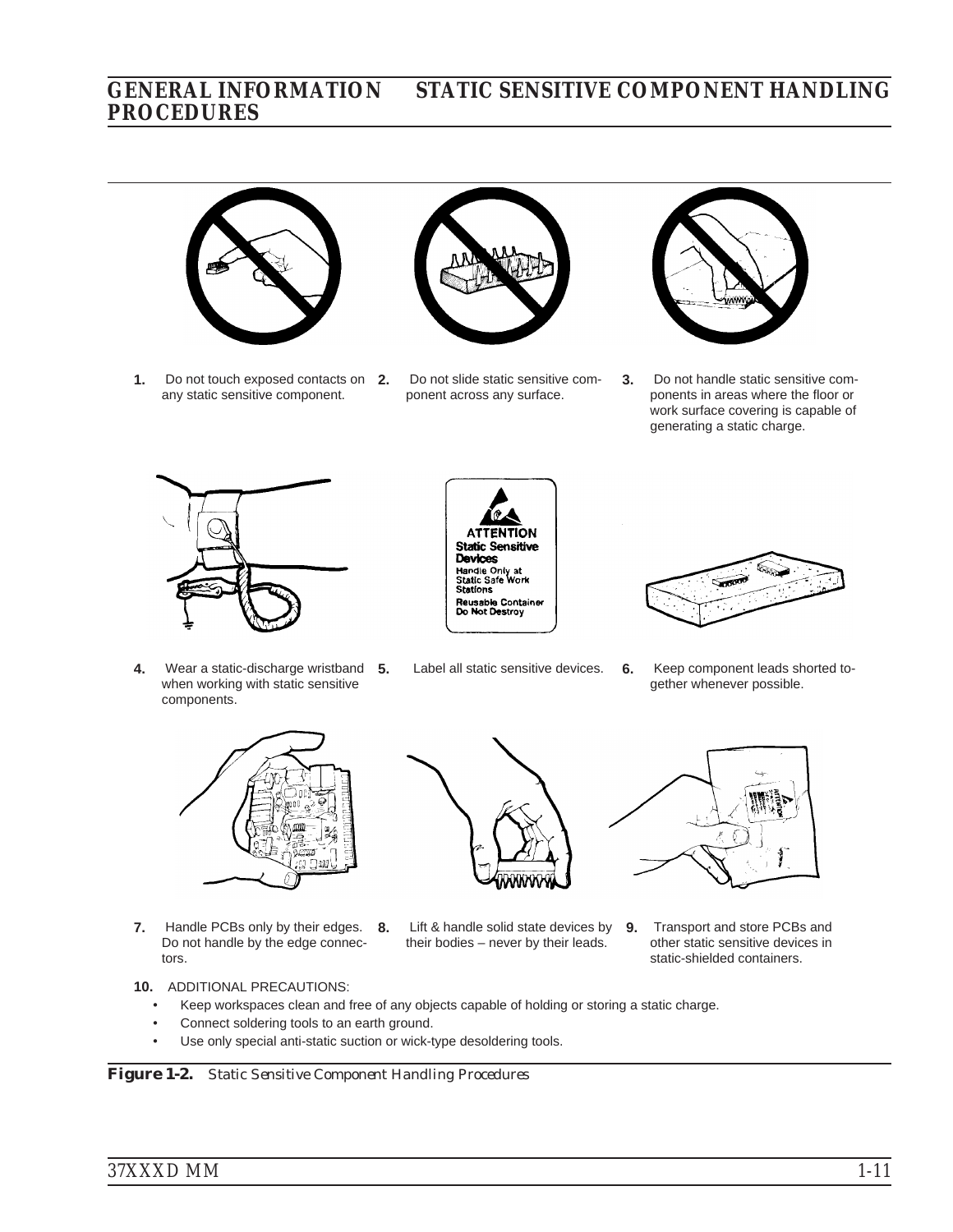## <span id="page-23-0"></span>*1-13 RECOMMENDED TEST EQUIPMENT*

Table 1-1 lists the recommended test equipment to be used for all maintenance activities for all Series 37XXXD models. Note the "Use" codes listed in the right hand column of the table. These codes list the applicable maintenance activities for the equipment listed.

| <b>INSTRUMENT</b>                      | <b>CRITICAL</b><br><b>SPECIFICATION</b>                                                                                                                                                                         | <b>RECOMMENDED</b><br><b>MANUFACTURER/MODEL</b>                                                                                          | USE**    |
|----------------------------------------|-----------------------------------------------------------------------------------------------------------------------------------------------------------------------------------------------------------------|------------------------------------------------------------------------------------------------------------------------------------------|----------|
| Computer/Controller                    | PC with Windows 95 or later and National In-<br>struments GPIB hardware and software.                                                                                                                           | Any                                                                                                                                      | O, P     |
| <b>Test Software</b>                   | Automates testing of VNA, Software Version<br>4.01 and subsequent                                                                                                                                               | Anritsu 2300-178                                                                                                                         | $\Omega$ |
| <b>Floppy Disk</b>                     | Formatted, IBM PC format                                                                                                                                                                                        | DS/HD 1.44 Mbyte                                                                                                                         | A        |
| <b>GPIB Cable</b>                      | IEEE 488-2 compliant                                                                                                                                                                                            | Anritsu 2100-2, or equivalent                                                                                                            | O, P, A  |
| Adapter                                | Anritsu K to V                                                                                                                                                                                                  | Anritsu 34VFK50                                                                                                                          | A        |
| <b>BNC Cable</b>                       | Length, 4 ft., 2 each                                                                                                                                                                                           | Any                                                                                                                                      | $\circ$  |
| Thru Line                              | For instruments with GPC-7 connector Test<br>Ports:<br>For instruments with K connector Test Ports:<br>For instruments with V connector Test Ports:                                                             | Anritsu 3670A50-2, 3671A50-2<br>Anritsu 3670K50-2, 3671K50-2<br>Anritsu 3670V50-2                                                        | O, P     |
| <b>Calibration Kit</b>                 | For instruments with Option 7A:<br>For instruments with Option 7N or 7NF:<br>For instruments with Option 7S:<br>For instruments without Option 7:<br>For models 37X77D, 37X97D:<br>For instruments with SM5955: | Anritsu 3651-1*<br>Anritsu 3653<br>Anritsu 3650-1*<br>Anritsu 3652-1*<br>Anritsu 3654B or Anritsu 3654C-1<br>Anritsu SC7556              | O, P     |
| Performance Verifica-<br>tion Software | Automates performance verification testing                                                                                                                                                                      | Anritsu 2300-496<br>(for ME7808B/C system only) or<br>Anritsu 2300-480<br>(excludes W1 connector support)<br>Anritsu SC7440 (for SM5955) | P        |
| Verification Kit                       | For instruments with Option 7A:<br>For instruments with Option 7N or 7NF:<br>For instruments with Option 7S:<br>For instruments without Option 7:<br>For models 37X77D, 37X97D:<br>For instruments with SM5955: | Anritsu 3667<br>Anritsu 3663<br>Anritsu 3666<br>Anritsu 3668<br>Anritsu 3669B<br>Anritsu SC7406                                          | P        |
| *<br>IIOF                              | Calibration Kit sliding load (Option {-1}), required for Performance Verification only.                                                                                                                         |                                                                                                                                          |          |

*Table 1-1. Recommended Test Equipment (1 of 2)*

USE CODES:

- A Adjustment / Internal Hardware Calibration
- O Operational Testing
- P Performance Verification
- T Troubleshooting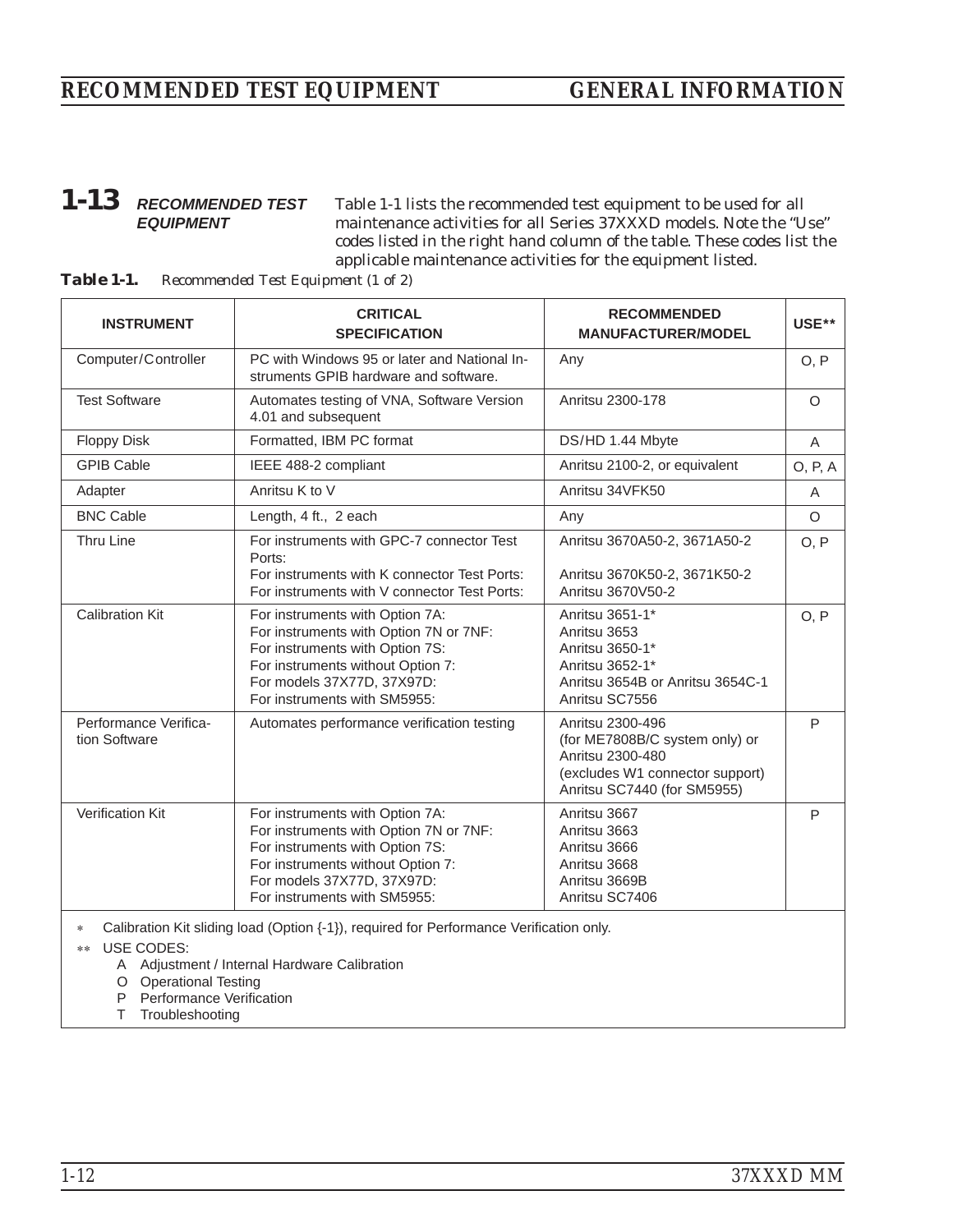# *GENERAL INFORMATION RECOMMENDED TEST EQUIPMENT*

| <b>INSTRUMENT</b>                                                                                  | <b>CRITICAL</b><br><b>SPECIFICATION</b>                                                                        | <b>RECOMMENDED</b><br><b>MANUFACTURER/MODEL</b>                                                                      | USE** |
|----------------------------------------------------------------------------------------------------|----------------------------------------------------------------------------------------------------------------|----------------------------------------------------------------------------------------------------------------------|-------|
| Assurance Air Line                                                                                 | None                                                                                                           | Anritsu model T2023-2<br>(K connector) or                                                                            | O     |
|                                                                                                    |                                                                                                                | Anritsu model T2025-2<br>(V connector)                                                                               |       |
| <b>Offset Termination</b>                                                                          | 37XXXD models with K Test Ports                                                                                | Anritsu 29KF50-15                                                                                                    | O     |
|                                                                                                    | 37XXXD models with V Test Ports                                                                                | Anritsu SC4417                                                                                                       |       |
| <b>Frequency Counter</b>                                                                           | Frequency: 0.1 to 26.5 GHz<br>Input Impedance: $50\Omega$                                                      | EIP Microwave, Inc., Model 578B<br>(Must be EIP brand with Band 3 in-<br>put to 26.5 GHz and GPIB inter-<br>face) or | A, O  |
|                                                                                                    |                                                                                                                | Anritsu MF2413B                                                                                                      | O     |
| <b>Digital Multimeter</b>                                                                          | None                                                                                                           | Any                                                                                                                  | T.    |
| Oscilloscope                                                                                       | None                                                                                                           | Tektronix, Inc.<br>Model 2445                                                                                        | T.    |
| Power Meter 1, with:                                                                               | Power Range: -30 to +20 dBm<br>$(1 \text{ mW to } 100 \text{ mW})$<br>Other: GPIB controllable                 | Anritsu Model ML243xA Power<br>Meter                                                                                 | A, O  |
| Power Sensor 1<br>or:                                                                              | Frequency Range: Useable to the full fre-<br>quency range of the VNA                                           | MA2474A (40 GHz and below)<br>Model SC6230 (to 65 GHz)                                                               | A, O  |
| Power Meter 2, with:<br>Power Sensor 2                                                             | Power Range: -70 to +47 dBm<br>(100 pW to 50 W)<br>Other: GPIB controllable<br>Frequency Range: 0.01 to 40 GHz | Gigatronics 8541 or 8542<br>Gigatronics 80304A                                                                       |       |
| USE CODES:<br>**<br>O Operational Testing<br>Performance Verification<br>P<br>Troubleshooting<br>т | A Adjustment / Internal Hardware Calibration                                                                   |                                                                                                                      |       |

*Table 1-1. Recommended Test Equipment (2 of 2)*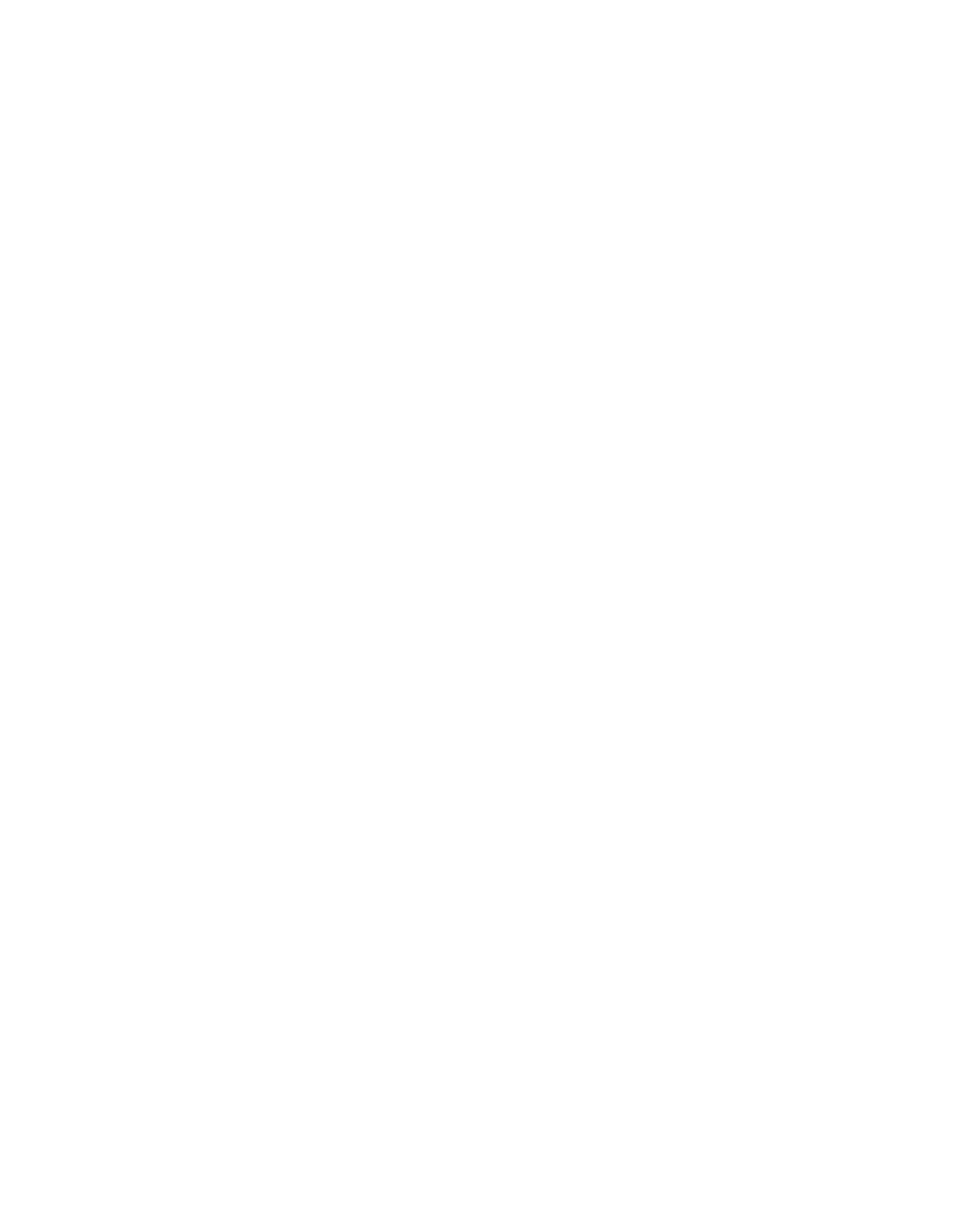# *Chapter 2 Replaceable Parts*

# *Table of Contents*

| 2-1 INTRODUCTION $\cdots \cdots \cdots \cdots \cdots \cdots \cdots \cdots \cdots \cdots \cdots \cdots$ 2-3 |
|------------------------------------------------------------------------------------------------------------|
| 2-2 EXCHANGE ASSEMBLY PROGRAM $\cdots \cdots \cdots \cdots \cdots \cdots \cdots$                           |
| 2-3 REPLACEABLE SUBASSEMBLIES AND PARTS $\cdots \cdots \cdots \cdots$                                      |
| 2-4 PARTS ORDERING INFORMATION $\cdots \cdots \cdots \cdots \cdots \cdots \cdots$                          |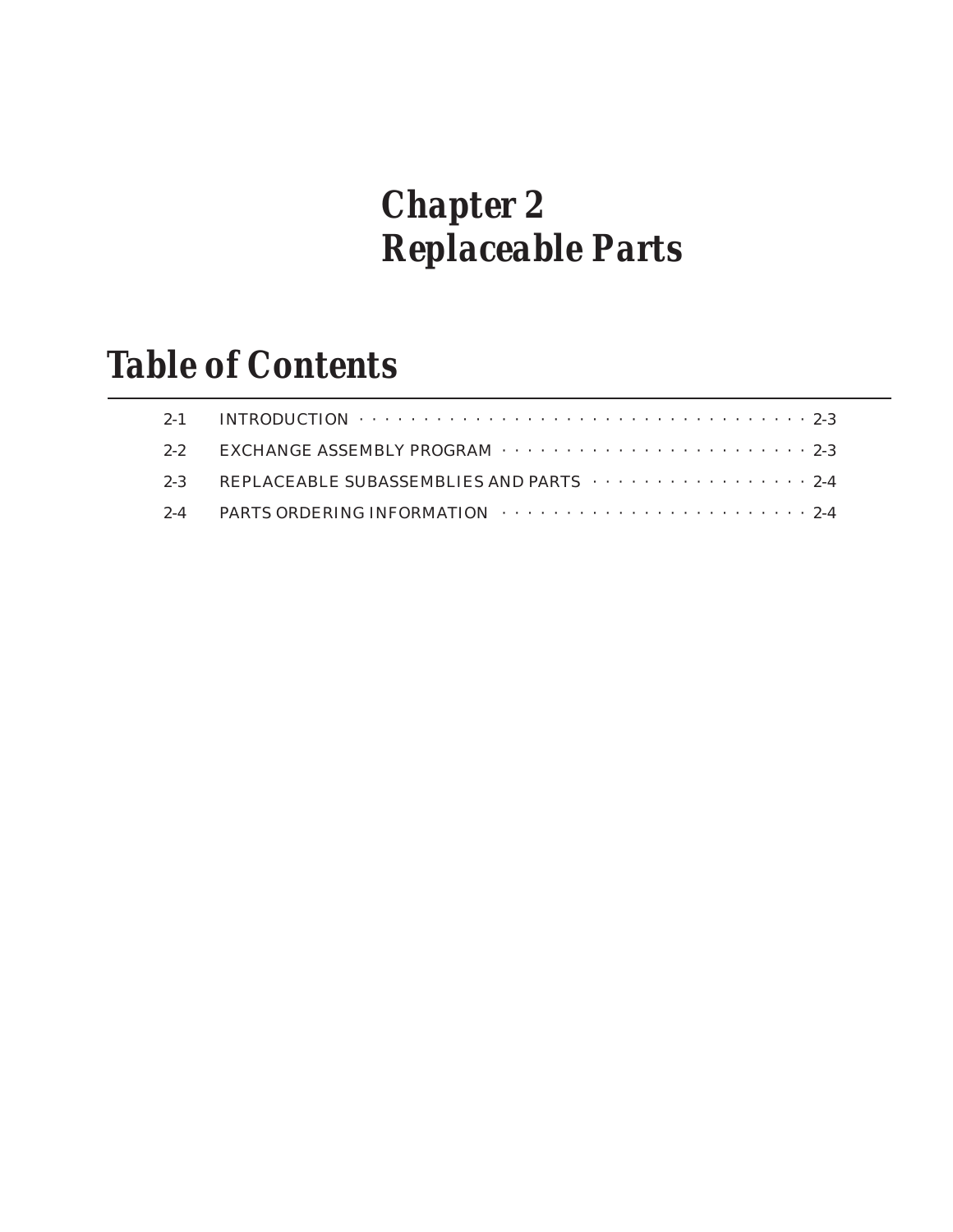# <span id="page-27-0"></span>**Anritsu Customer Service Centers**

| <b>UNITED STATES</b>                                                                                                                                                                                                                          | <b>FRANCE</b>                                                                                                                                                    | JAPAN                                                                                                                                                                   |
|-----------------------------------------------------------------------------------------------------------------------------------------------------------------------------------------------------------------------------------------------|------------------------------------------------------------------------------------------------------------------------------------------------------------------|-------------------------------------------------------------------------------------------------------------------------------------------------------------------------|
| Anritsu Company<br>490 Jarvis Drive<br>Morgan Hill, CA 95037-2809<br><b>USA</b><br>Telephone: 1-800-Anritsu<br>FAX: 408-776-1744                                                                                                              | Anritsu S.A.<br>16/18 Avenue du Quebec<br><b>SILIC 720</b><br>91961 Courtaboeuf Cedex<br>Telephone: 016-09-21-550<br>FAX: 016-44-61-065                          | Anritsu Customer Service Ltd.<br>5-1-1 Onna Atsugi-shi<br>Kanagawa-Prf. 243 Japan<br>Telephone: 046-296-6688<br>FAX: 046-225-8379                                       |
|                                                                                                                                                                                                                                               | <b>GERMANY</b>                                                                                                                                                   | <b>SINGAPORE</b>                                                                                                                                                        |
| Anritsu Company<br>10 New Maple Ave., Unit 305<br>Pine Brook, NJ 07058<br><b>USA</b><br>Telephone: 1-800-Anritsu<br>FAX: 201-575-0092                                                                                                         | Anritsu GmbH<br>Konrad-Zuse-Platz 1<br>Muenchen 81829<br>Germany<br>Telephone: 089-442308-0<br>FAX: 089-442308-55                                                | Anritsu Pte Ltd.<br>60 Alexandra Terrace<br>#02-08 The Comtech<br>Singapore 118502<br>Tel: 6-282-2400<br>FAX: 6-282-2533                                                |
|                                                                                                                                                                                                                                               | <b>INDIA</b>                                                                                                                                                     | <b>SOUTH AFRICA</b>                                                                                                                                                     |
| Anritsu Company<br>1155 E. Collins Blvd<br>Richardson, TX 75081<br><b>USA</b><br>Telephone: 1-800-Anritsu<br>FAX: 972-671-1877                                                                                                                | Meera Agencies (P) Ltd.<br>23 Community Centre<br>Zamroodpur<br>Kailash Colony Extension<br>New Delhi, 110 048<br>Telephone: 91-11-6442700<br>FAX: 91-11-6442500 | <b>ETECSA</b><br>12 Surrey Square Office Park<br>330 Surrey Avenue<br>Ferndale, Randburg, 2194<br>South Africa<br>Telephone: 27-11-787-7200<br>FAX: 27-11-787-0446      |
| <b>AUSTRALIA</b>                                                                                                                                                                                                                              | <b>ISRAEL</b>                                                                                                                                                    | <b>SWEDEN</b>                                                                                                                                                           |
| Anritsu Pty. Ltd.<br>Unit 21/270 Ferntree Gully Road<br>Notting Hill, Victoria 3168<br>Australia<br>Telephone: 03-9558-8177<br>FAX: 03-9558-8255                                                                                              | Tech-Cent. Ltd.<br>4 Raul Valenberg St<br><b>Tel-Aviv 69719</b><br>Telephone: 03-64-78-563<br>FAX: 03-64-78-334                                                  | Anritsu AB<br>Borgafjordsgatan 13<br>164 40 Kista Sweden<br>Telephone: 46-8-53470700<br>FAX: 46-8-53470730                                                              |
| <b>BRAZIL</b>                                                                                                                                                                                                                                 | <b>ITALY</b>                                                                                                                                                     | <b>TAIWAN</b>                                                                                                                                                           |
| Anritsu Eletrônica Ltda.<br>Praça Amadeu Amaral 27, 1º andar.<br>Bela Vista, São Paulo, SP, Brasil.<br>CEP: 01327-010<br>Telephone: 55-11-3283-2511<br>Fax: 55-11-3288-6940                                                                   | Anritsu S.p.A<br>Roma Office<br>Via E. Vittorini, 129<br>00144 Roma EUR<br>Telephone: 06-50-99-711<br>FAX: 06-50-22-4252                                         | Anritsu Co., Inc.<br>7F, No. 316, Section 1<br>Nei Hu Road<br>Taipei, Taiwan, R.O.C.<br>Telephone: 02-8751-1816<br>Service Telephone: 02-8751-2126<br>FAX: 02-8751-1817 |
| <b>CANADA</b>                                                                                                                                                                                                                                 | <b>KOREA</b>                                                                                                                                                     | <b>UNITED KINGDOM</b>                                                                                                                                                   |
| Anritsu Instruments Ltd.<br>700 Silver Seven Road, Suite 120<br>Kanata, Ontario K2V 1C3<br>Telephone: (613) 591-2003<br>FAX: (613) 591-1006                                                                                                   | Anritsu Corporation Ltd.<br>8F Hyunjuk Building, 832-41<br>Yeoksam Dong, Kangnam-Ku<br>Seoul, South Korea 135-080<br>Telephone: 02-553-6603<br>FAX: 02-553-6605  | Anritsu Ltd.<br>200 Capability Green<br>Luton, Bedfordshire<br>LU1 3LU, England<br>Telephone: 015-82-43-3200<br>FAX: 015-82-73-1303                                     |
| <b>CHINA</b>                                                                                                                                                                                                                                  |                                                                                                                                                                  |                                                                                                                                                                         |
| Anritsu Electronics<br>(Shanghai) Company Ltd.<br>2F, Room B,<br>52 Section Factory Building<br>No 516 Fu Te Road (N)<br>WaiGaoQiao Free Trade Zone<br>Pudong, Shanghai 200131, P.R.<br>China<br>Telephone: 21-5868-0226<br>FAX: 21-5868-0588 |                                                                                                                                                                  |                                                                                                                                                                         |
|                                                                                                                                                                                                                                               | For the latest service and sales information in your area, please visit:                                                                                         |                                                                                                                                                                         |

http://www.us.Anritsu.com/contacts/default.aspx?lc=Eng&cc=US&rc=ARO

and choose a country for regional contact information.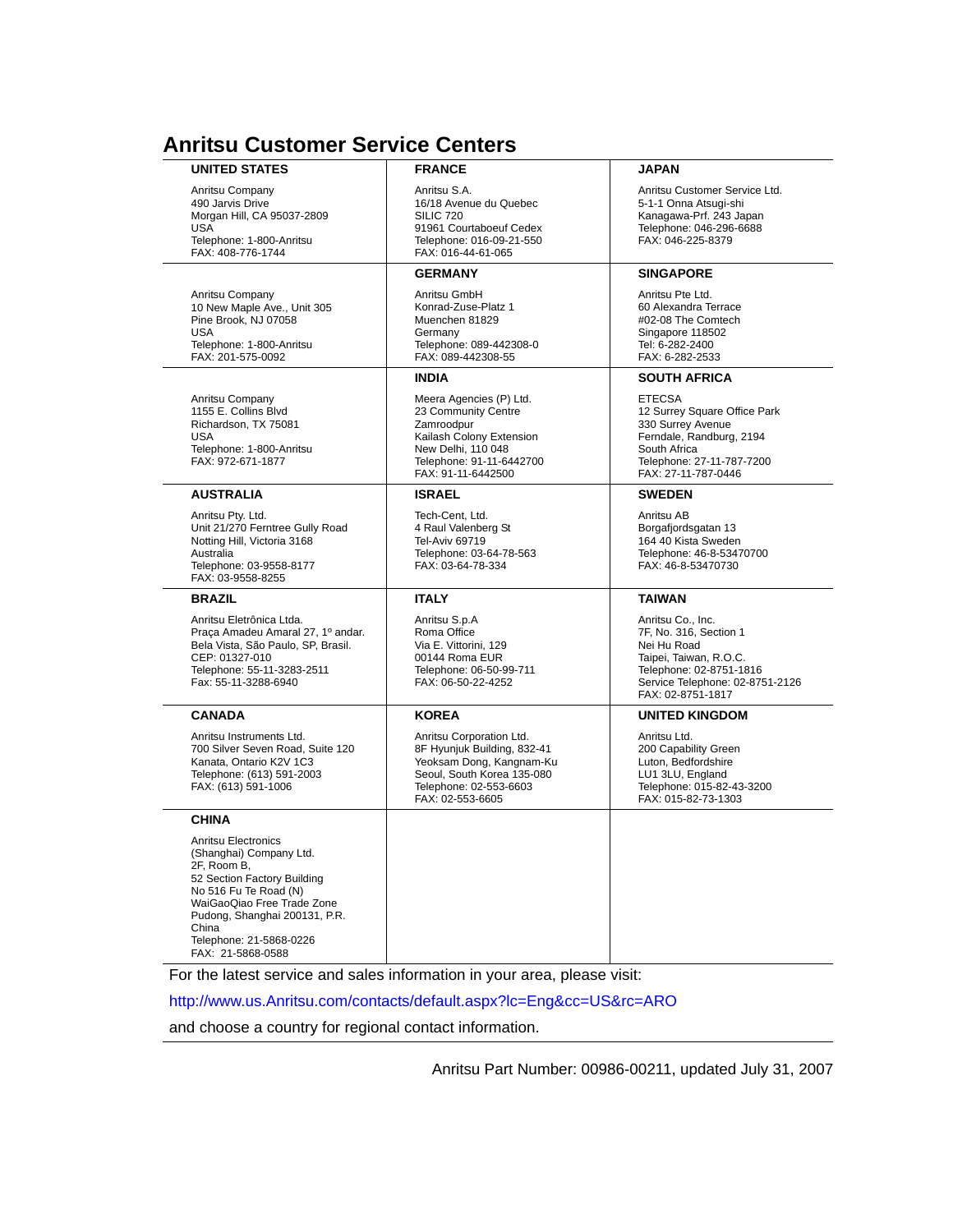# <span id="page-28-0"></span>*Chapter 2 Replaceable Parts*

*2-1 INTRODUCTION* This chapter provides replaceable parts information for all 37XXXD models. The major replaceable VNA assemblies and parts are listed and locations shown in this chapter. Parts and assemblies that are found on on the ME7808B/C Broadband systems are itemized in Appendix D.

*PROGRAM* Anritsu maintains a module exchange program for selected subassemblies. If a malfunction occurs in one of these subassemblies, the defective item can be exchanged. Upon receiving your request, Anritsu will ship the exchange subassembly to you, typically within 24 hours. You then have 45 days in which to return the defective item. All exchange subassemblies or RF assemblies are warranted for 90 days from the date of shipment, or for the balance of the original equipment warranty, whichever is longer.

### *NOTE*

When sending a failed assembly to the factory for exchange, a copy of the Service Log *must always* accompany the failed assembly. This copy may be a printout, or a saved disk copy. Due to the importance of the service log information to the Anritsu factory Service Engineers, the exchange prices are only valid if the service log data is included with the failed assembly.

Please have the exact model number and serial number of your unit available when requesting this service, as the information about your unit is filed according to the instrument's model and serial number. For more information about the program, contact your local sales representative (Table [2](#page-27-0)-[1](#page-27-0)) or call Anritsu Customer Service direct (refer to Section 2-4.

# *2-2 EXCHANGE ASSEMBLY*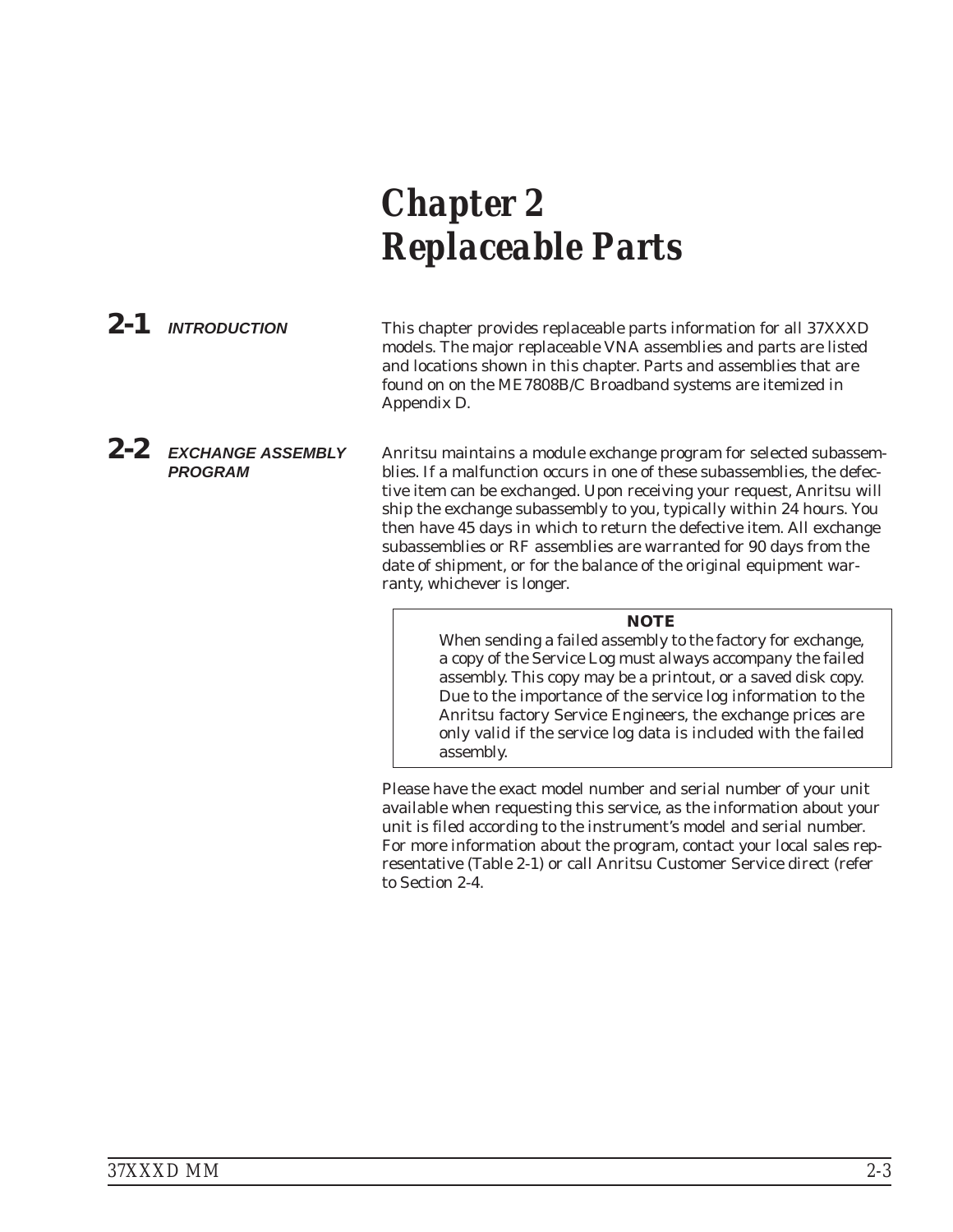# <span id="page-29-0"></span>*REPLACEABLE SUBASSEMBLIES AND PARTS REPLACEABLE PARTS*

- *2-3 REPLACEABLE SUBASSEMBLIES AND PARTS*
- *2-4 PARTS ORDERING INFORMATION*

All items shown in Tables 2-2 and 2-3 are exchange items. All items shown on Table 2-4 are non-exchange items except for the power supply, which is an exchange item.

All parts listed in Tables 2-2 through 2- 4 may be ordered from your local Anritsu service center (Table 2-1, page 2-2). Or, they may be ordered directly from the factory at the following address:

Anritsu Company ATTN: Customer Service 490 Jarvis Drive Morgan Hill, CA 95037-2809

Telephone: (408)-778-2000 FAX: (408)-778-0239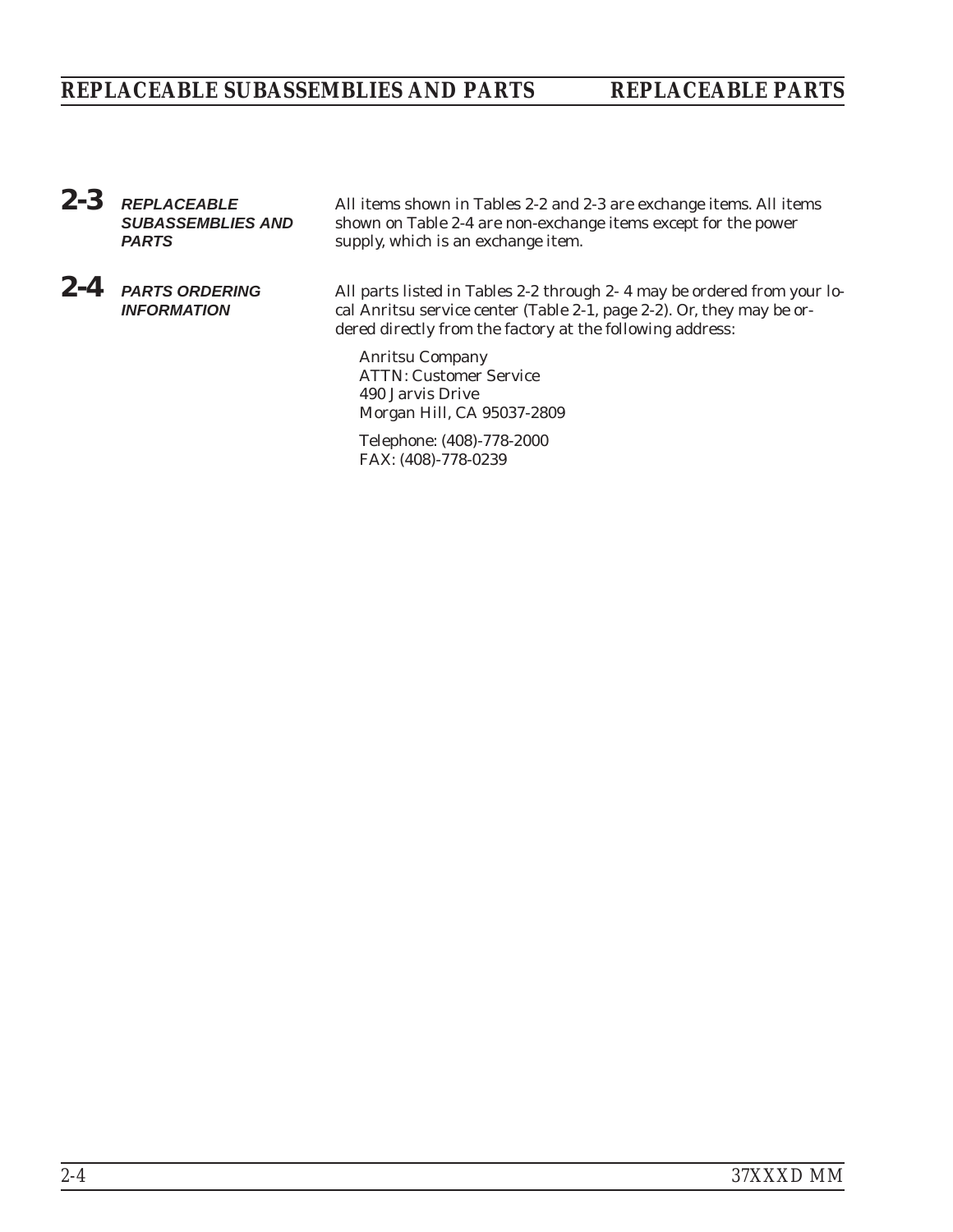# <span id="page-30-0"></span>*REPLACEABLE PARTS PARTS ORDERING INFORMATION*

| Reference<br><b>Designator</b> | <b>Assembly / Part</b>            | Original<br><b>Part Number</b> | <b>Replacement</b><br><b>Part Number</b> |
|--------------------------------|-----------------------------------|--------------------------------|------------------------------------------|
| A <sub>1</sub>                 | <b>First Local Oscillator</b>     | 57661-3                        | ND60314                                  |
| A2                             | Second Local Oscillator           | 61835-3                        | 61835-3                                  |
| A3/A6                          | Test A, Test B IF Processor       | D38503-3                       | D38503-3                                 |
| A4                             | Reference IF Processor            | D41794-5                       | D41794-5                                 |
| A <sub>5</sub>                 | Analog to Digital Converter       | D38505-4                       | D38505-4                                 |
| A7                             | <b>10 MHz/LO3</b>                 | 61181-3                        | ND62436                                  |
| A8                             | Source Lock/ Separation Control   | 60866-3                        | ND60702                                  |
| A <sub>9</sub>                 | Main Processor                    | 62414                          | ND63005                                  |
| A13                            | Floppy Drive Control I/O #1       | D38513-4                       | D38513-4                                 |
| A14                            | $I/O$ #2                          | D38514-3                       | D38514-3                                 |
| A15                            | <b>Graphics Processor</b>         | D42281-3                       | D44281-3                                 |
| A16                            | <b>Hard Disk</b>                  | D41041-5                       | ND62315                                  |
| A18                            | <b>Rear Panel PCB</b>             | 61011-3                        | 61011-3                                  |
| A19                            | <b>Front Panel Switch PCB</b>     | D44279-3                       | D44279-3                                 |
| A20                            | <b>Front Panel Switch Control</b> | D44280-3                       | D44280-3                                 |
| A21A1                          | Signal Source YIG/Bias Control    | 48512-3                        | 48512-3                                  |
| A21A2                          | Signal Source Control/ALC         | 61184-3                        | 61184-3                                  |
| A24                            | <b>VME Bus Terminator</b>         | D38524-3                       | D38424-3                                 |
| A26                            | Ext. Keybd Static Protection      | 58534-3                        | 58534-3                                  |

*Table 2-[2](#page-30-0). Printed Circuit Board Assemblies*

*NOTE* The VNA A17 Motherboard PCB Assembly is not a field-replaceable item.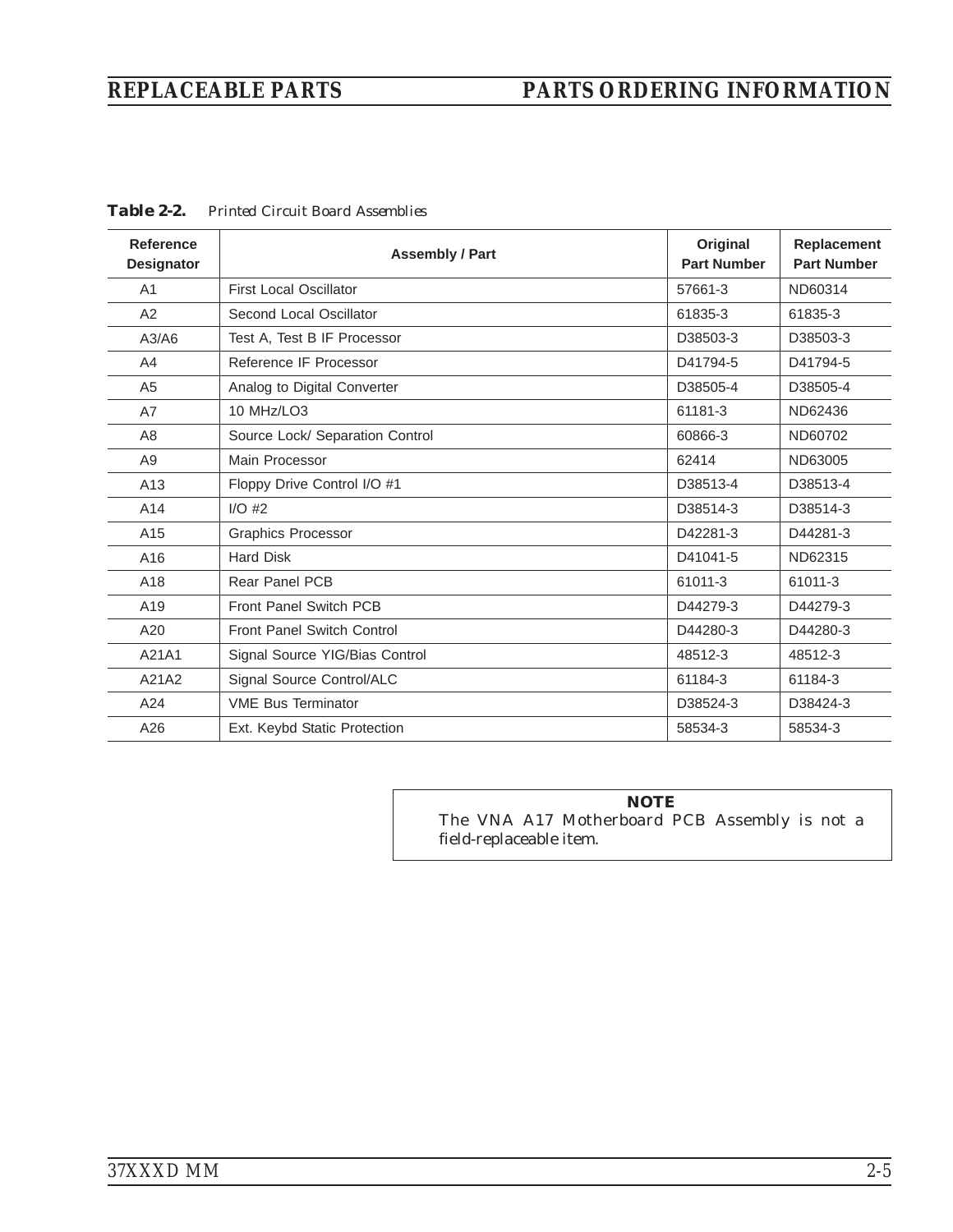# *PARTS ORDERING INFORMATION REPLACEABLE PARTS*

| <b>Assembly / Part Description</b>              | <b>Original Part Number</b> | <b>Replacement Part Number</b> |
|-------------------------------------------------|-----------------------------|--------------------------------|
| YIG Oscillator (all models)                     | C21620-1                    | C21620-1                       |
| Switched Filter (all models)                    | D45244                      | D45244                         |
| Source Down Conversion Module (all models)      | D27532                      | D27532                         |
| Coupler (20 and 40 GHz models)                  | D29422                      | D29422                         |
| Coupler (50 and 65 GHz models)                  | ND52929                     | ND52929                        |
| Source Doubler Module (all models)              | 47520                       | 47520                          |
| Transfer Switch (20 and 40 GHz models)          | 46535                       | 46535                          |
| Transfer Switch (50 and 65 GHz models)          | D27030-2                    | D27030-2                       |
| Step Attenuator (20 and 40 GHz models)          | 4612K                       | 4612K                          |
| Step Attenuator (50 and 65 GHz models)          | ND52564                     | ND52564                        |
| Bias Tee (20 and 40 GHz models)                 | 48383                       | 48483                          |
| Bias Tee (50 and 65 GHz models)                 | 53409                       | 53409                          |
| Sampler/Down Conversion Module (all models)*    | 58437                       | ND61660                        |
| Power Amplifier (all models)*                   | 56650                       | ND61660                        |
| SPDT Switch (50 and 65 GHz models)              | 29855                       | 29855                          |
| Source Quadrupler Module (50 and 65 GHz models) | 60129                       | 60129                          |
| MUX Coupler (Port 1 side, 50 and 65 GHz models) | 49470-1                     | 49470-1                        |
| MUX Coupler (Port 2 side, 50 and 65 GHz models) | 49480-1                     | 49480-1                        |
| Shaped Pad (50 and 65 GHz models)               | 52956**                     | 52956**                        |
| 3 dB Fixed Attenuator, V Connectors             | ND26178                     | ND26178                        |
| 37 GHz Hi-Pass Filter (50 and 65 GHz models)    | 49247                       | 49247                          |
| 16.8 GHz Lo-Pass Filter (50 and 65 GHz models)  | B28612                      | B28612                         |

*Table 2-3. RF Source and Test Set Assembly RF/Microwave Components*

\* The Sampler/Down Conversion Module and Power Amplifier must be replaced as a single assembly.

\*\* For instrument serial numbers 051600 or above, use part number: 64350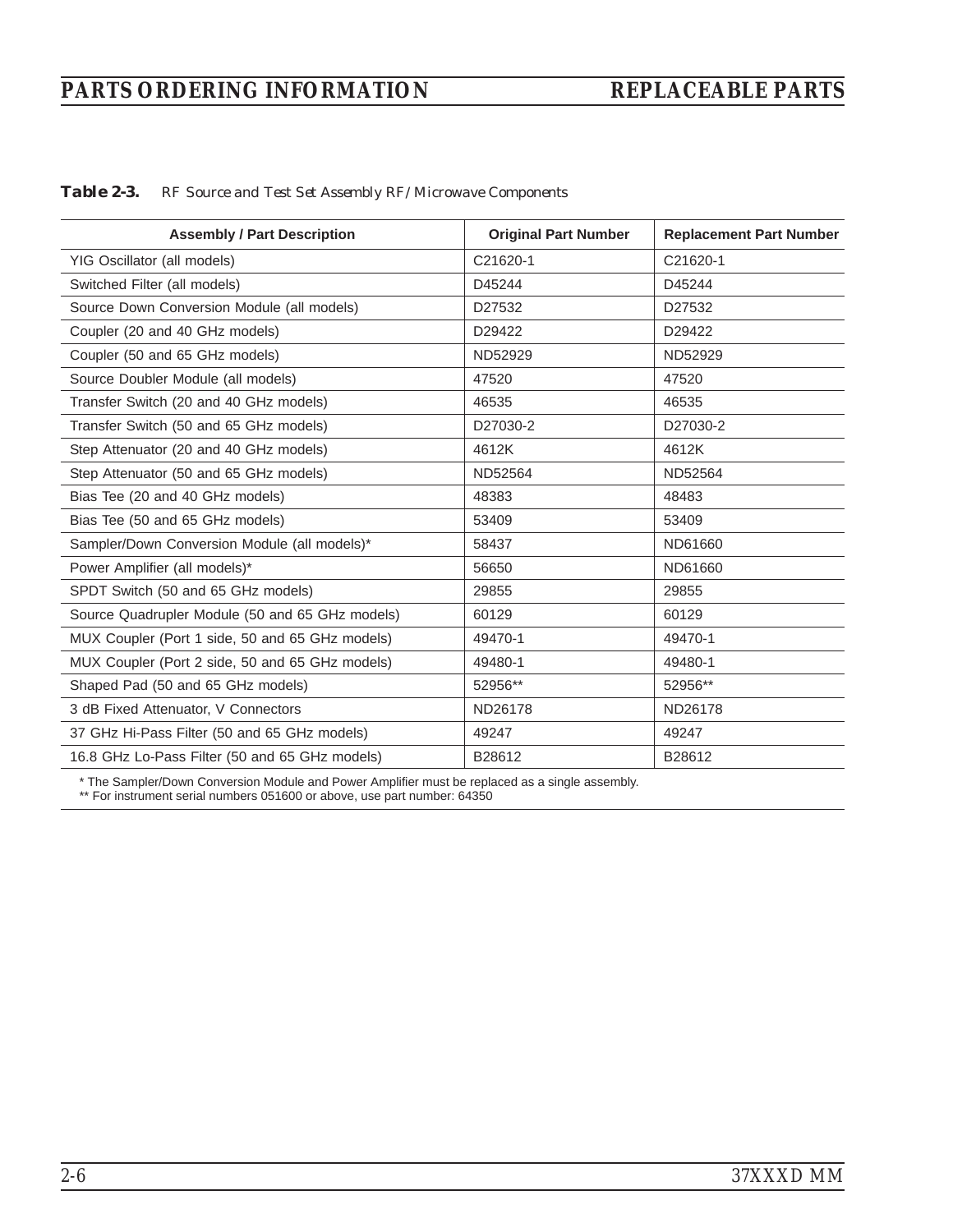# *REPLACEABLE PARTS PARTS ORDERING INFORMATION*

*Table 2-4. Miscellaneous Replaceable Subassemblies and Parts\**

| <b>Assembly / Part Description</b>                   | <b>Replacement Part Number</b> |
|------------------------------------------------------|--------------------------------|
| <b>Floppy Disk Drive</b>                             | 2000-1364                      |
| Fan                                                  | ND54935                        |
| Power Supply                                         | ND63006                        |
| LCD display                                          | 15-100                         |
| Backlight Driver PCB for LCD                         | 2000-1365                      |
| Basic Measurement Software ("BMS", 2 disk set)       | 2300-500                       |
| Backup battery for A9 PCB                            | Purchase Locally               |
| Boot Firmware for A9 PCB                             | 58-1321                        |
| Cable, front panel for Opt.15 (20 and 40 GHz models) | B18265-201                     |
| Cable, front panel for Opt.15 (50 and 65 GHz models) | B35569-195                     |
|                                                      |                                |

\* All items on this Table are non-exchange items except for the power supply.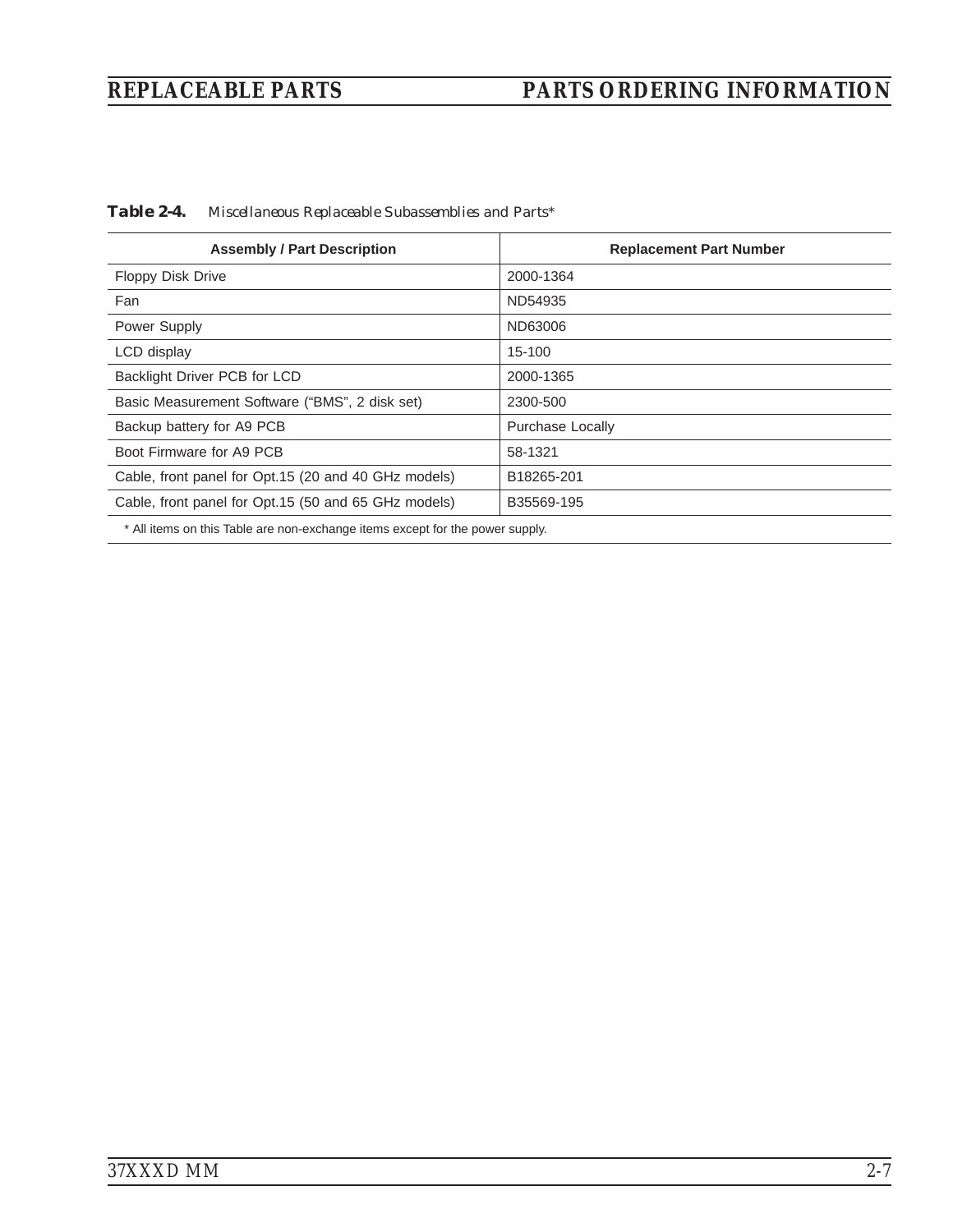# *PARTS ORDERING INFORMATION REPLACEABLE PARTS*



*Figure 2-1. Major Assemblies Location Diagram (Top View)*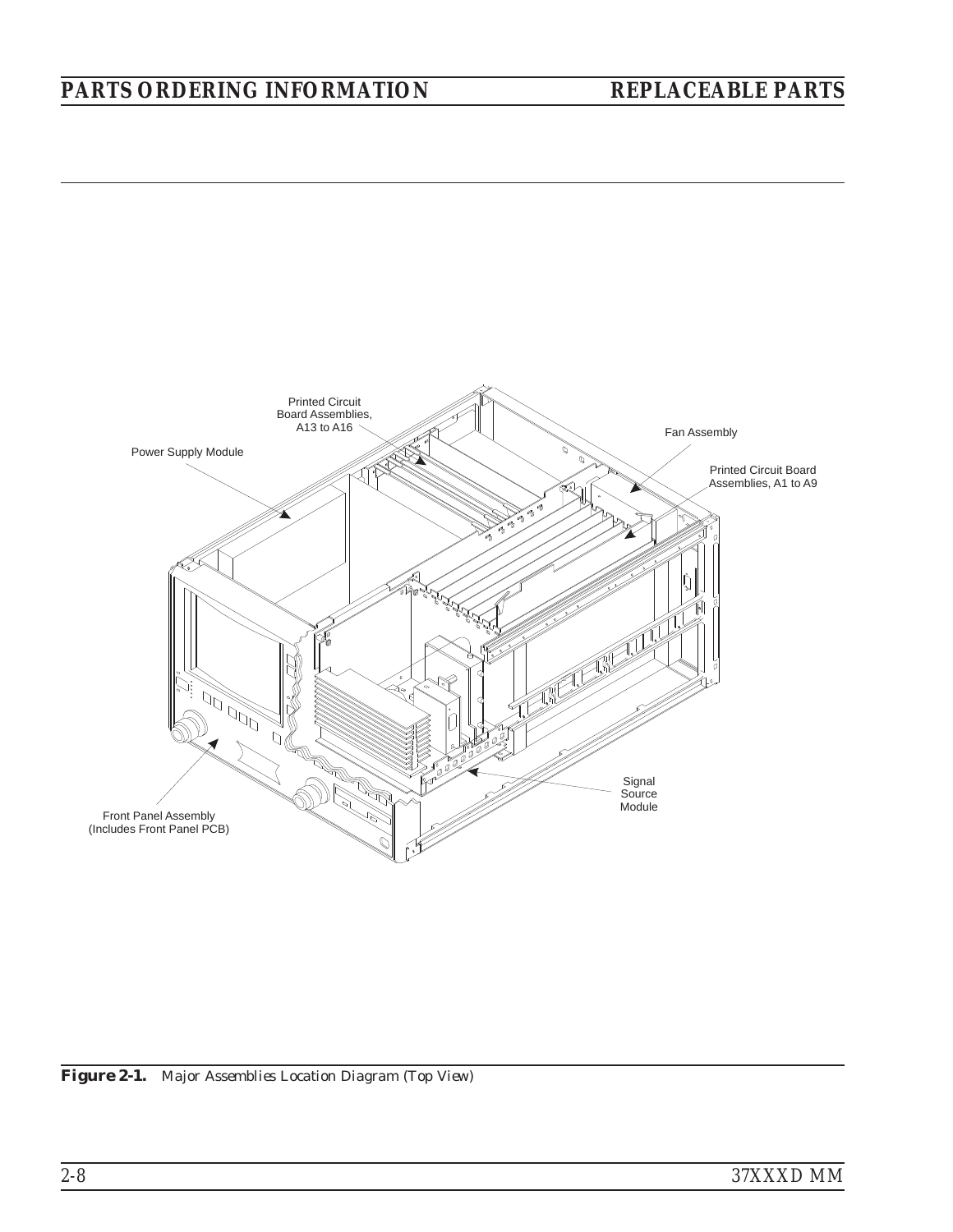# *REPLACEABLE PARTS PARTS ORDERING INFORMATION*



*Figure 2-2. Signal Source Parts Location Diagram*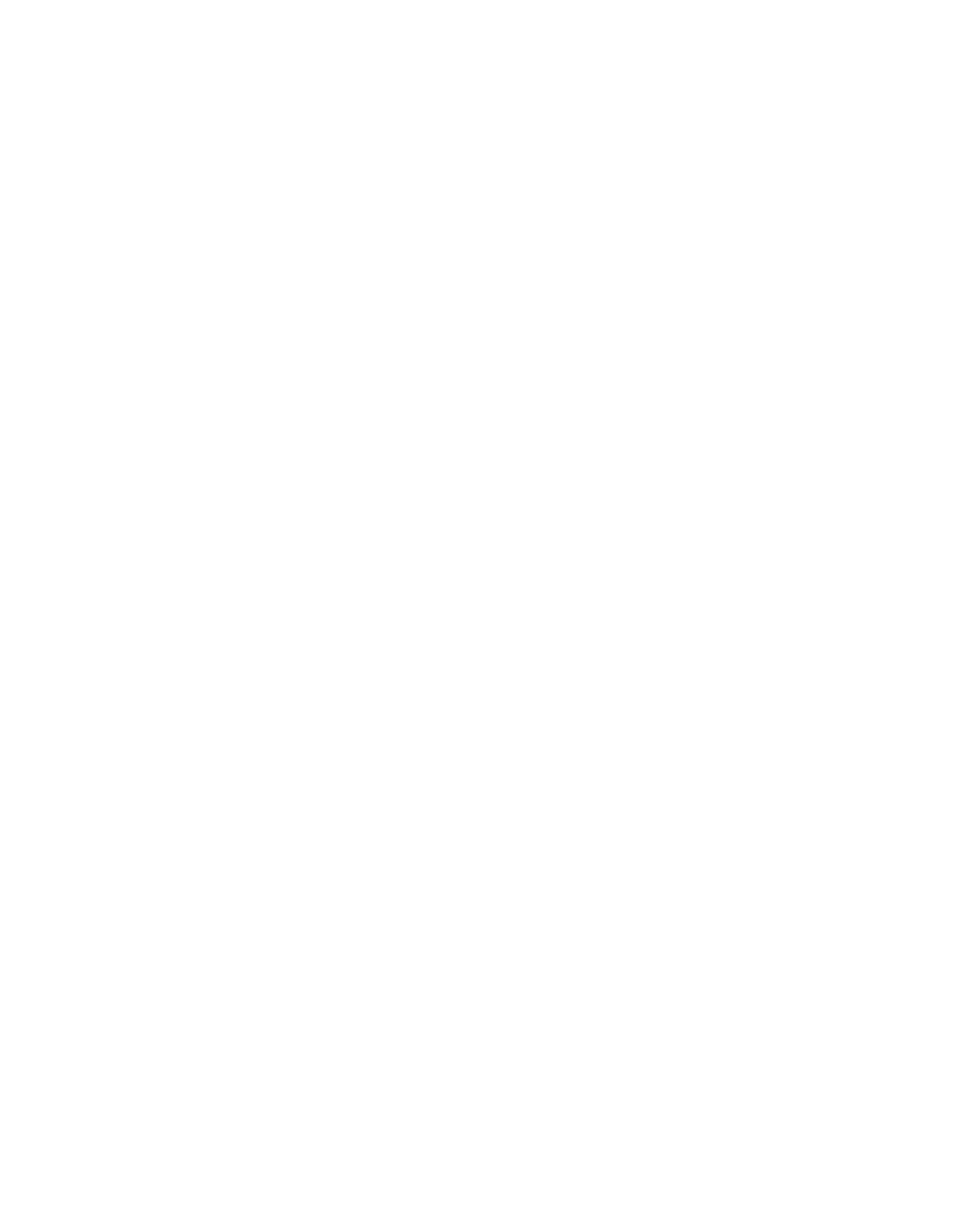# *Chapter 3 Theory of Operation*

# *Table of Contents*

| $3 - 1$ | INTRODUCTION $\cdots \cdots \cdots \cdots \cdots \cdots \cdots \cdots \cdots \cdots \cdots \cdots \cdots 3-3$                                                        |
|---------|----------------------------------------------------------------------------------------------------------------------------------------------------------------------|
| $3 - 2$ |                                                                                                                                                                      |
| $3-3$   | Test Set Module, 20 GHz and 40 GHz Instruments 3-11<br>Test Set Module, 50 GHz and 65 GHz Instruments 3-13<br>A8, Source Lock/Signal Separation and Control PCB 3-18 |
| $3-4$   |                                                                                                                                                                      |
| $3 - 5$ | MAIN CHASSIS ASSEMBLIES $\cdots \cdots \cdots \cdots \cdots \cdots \cdots \cdots \cdots \cdots 3-22$                                                                 |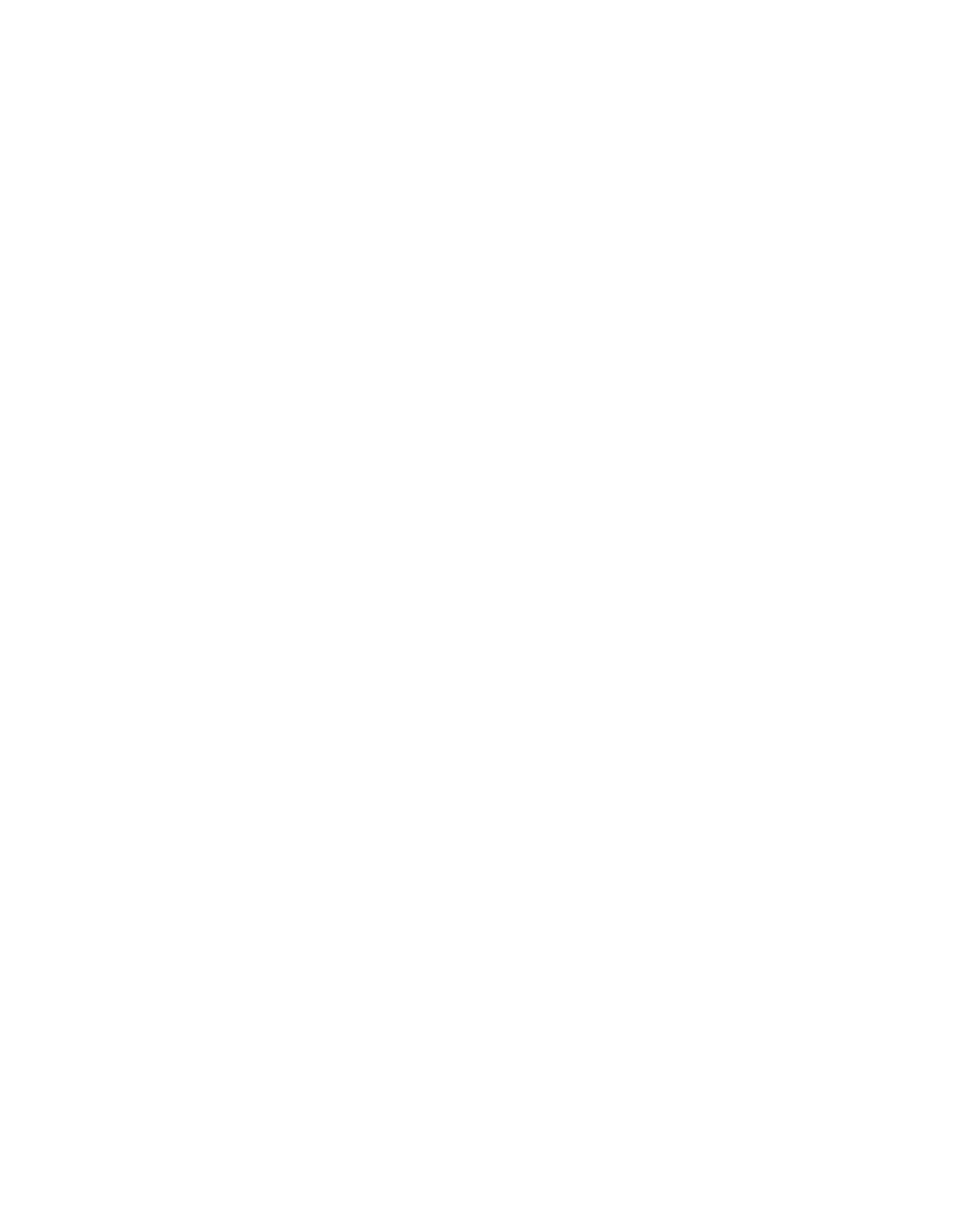# *Chapter 3 Theory of Operation*

*3-1 INTRODUCTION* This chapter provides a brief overview of the functional assemblies and major parts that comprise a typical 37XXXD VNA system. It also briefly describes the operation of each major assembly. Further details of the ME7808B/C Broadband system are found in Appendix D.

# *3-2 SYSTEM OVERVIEW* 37XXXD Vector Network Analyzers are ratio measurement systems used to measure complex vector signal characteristics (real/imaginary, magnitude/phase, etc) of devices and systems in the 40 MHz to 65 GHz frequency range.

The VNA performs these measurements by sourcing a stimulus signal to the Device Under Test (DUT) that is connected to the front panel Port 1 and/or Port2 connectors. (See Figure 3-1 or 3-2 ). It simultaneously measures the DUT response, which consists of reflected and/or transmitted (attenuated, or amplified) signals at the connectors of the DUT. The reflected and/or transmitted signal(s), and a sample of the stimulus signal, are down converted and then transformed into their real and imaginary vector components. The resultant vector components are measured and converted into digital information. This digital information is sent to the Main Processor PCB where the desired S-parameter data is normalized and then presented to the user via the front panel color display. The display information is also sent to the rear panel VGA Out connector for use with an external VGA monitor.

The normalized measurement information is also sent to the rear panel Printer Out connector for use with an external printer and/or plotter.

A front panel keypad, a rotary knob, and an IBM compatible keyboard interface provide user interaction with VNA Main Processor PCB.

The system is equipped with internal hard disk and floppy disk drives and battery backed internal memories for storage and retrieval of data and front panel setup information.

The VNA implements an IEEE 488.2 interface. This GPIB interface allows an externally connected instrument controller to control the VNA system in the "Remote-Only" mode. All VNA measurement and input/output operations may be controlled remotely in this mode.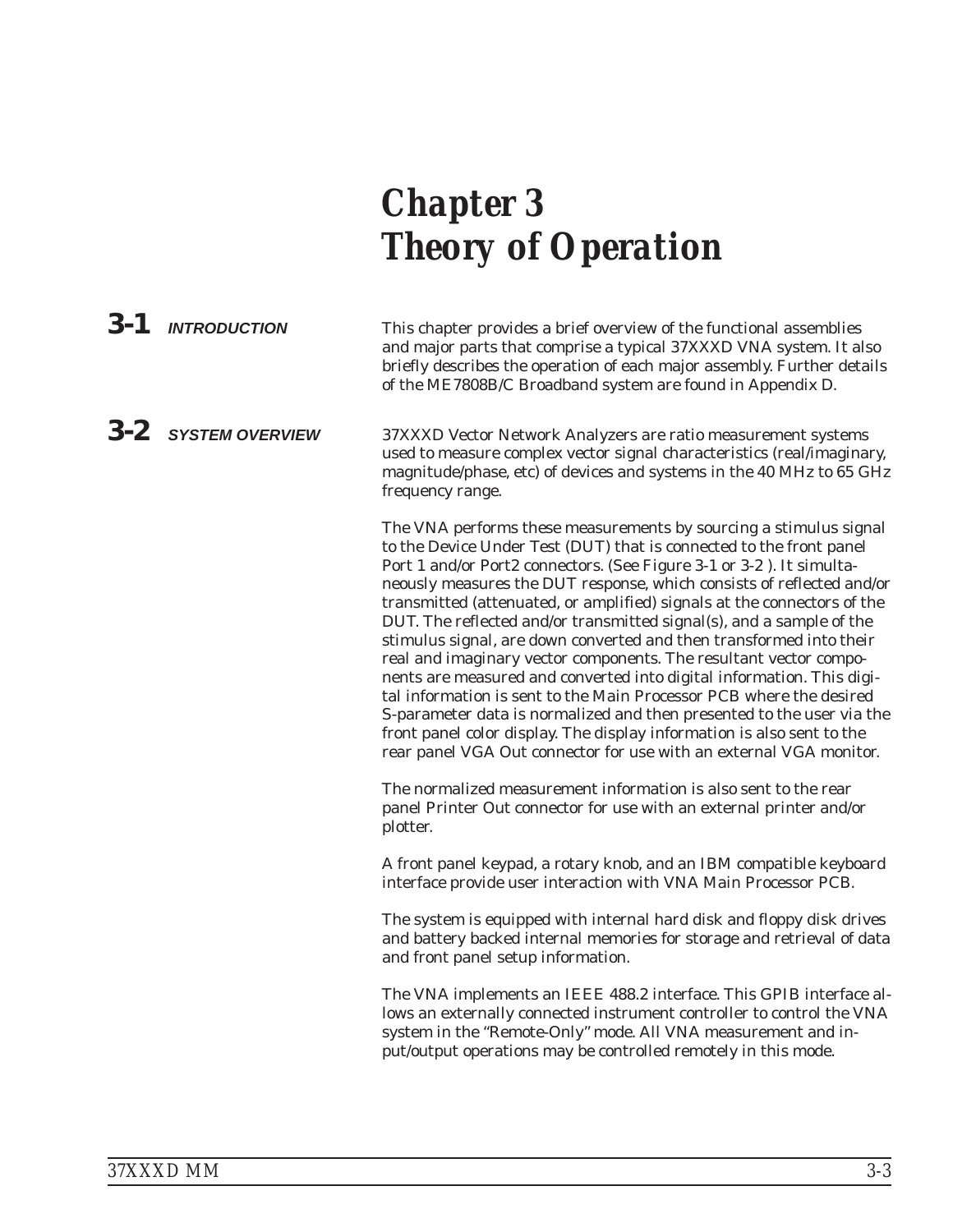An internal service log stores a record of system failures, data about the failures, and other key system service information. The service log is implemented using internal battery-backed SRAM memory.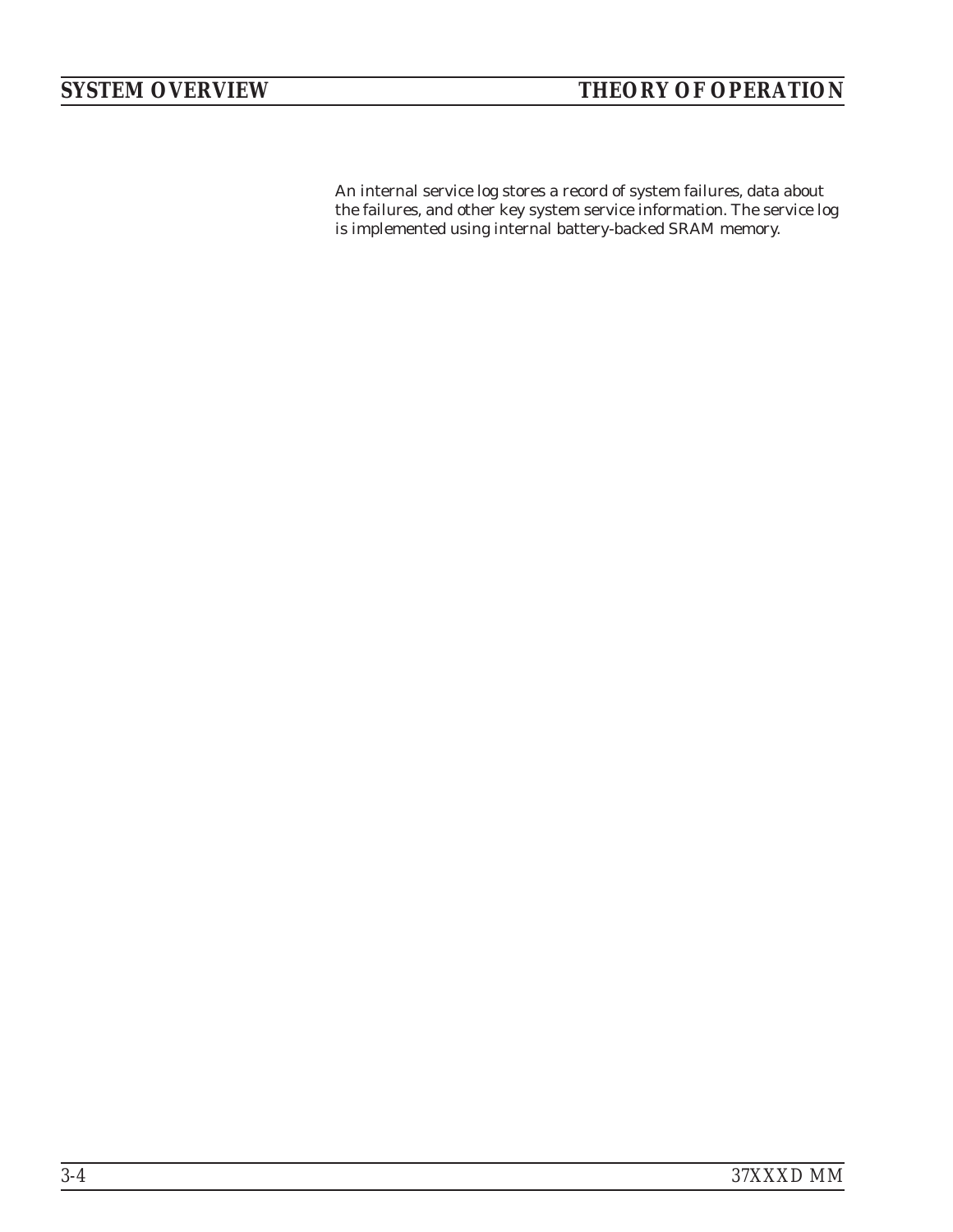# *37XXXD MM*

# *THEORY OF OPERATION*



Figure 3-1. Overall Block Diagram of RF Source, Typical Test Set and Receiver Down Conversion Modules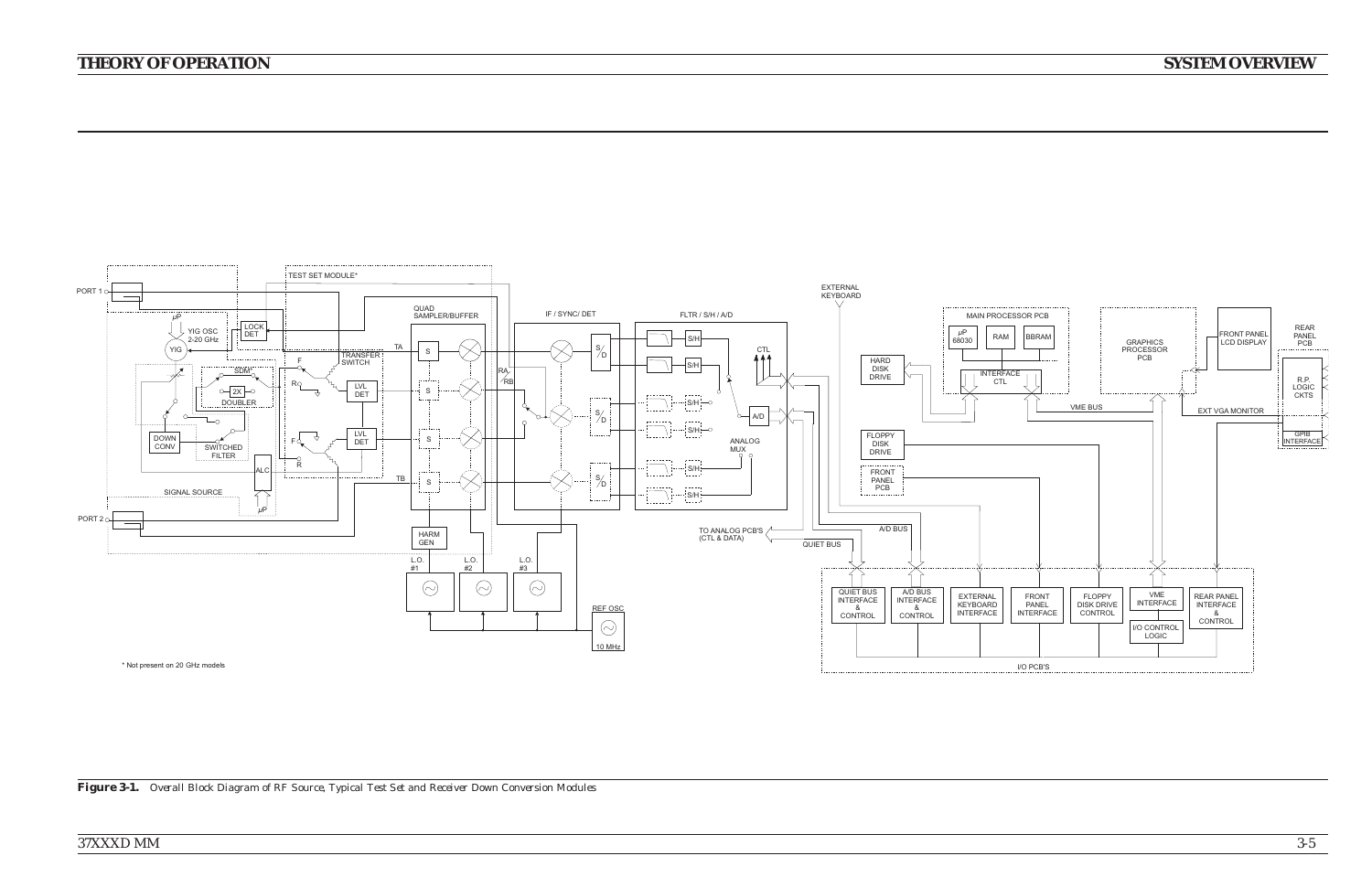*37XXXD MM*

# *SYSTEM OVERVIEW*

# *THEORY OF OPERATION*

# **Notes:**



- (1) Not present on 20 GHz models.
- (2) Option 15 units only.
- (3) When using S21, S12 or Non-Ratio (diagnostics) displays. Test  $A = b1$ , Test  $B = b2$ .
- (4) Not present on 372XXD models.
- (5) Fixed attenuator may be present . Value will vary with model.

*Figure 3-2. Test Signal Paths for <sup>20</sup> GHz and <sup>40</sup> GHz Models*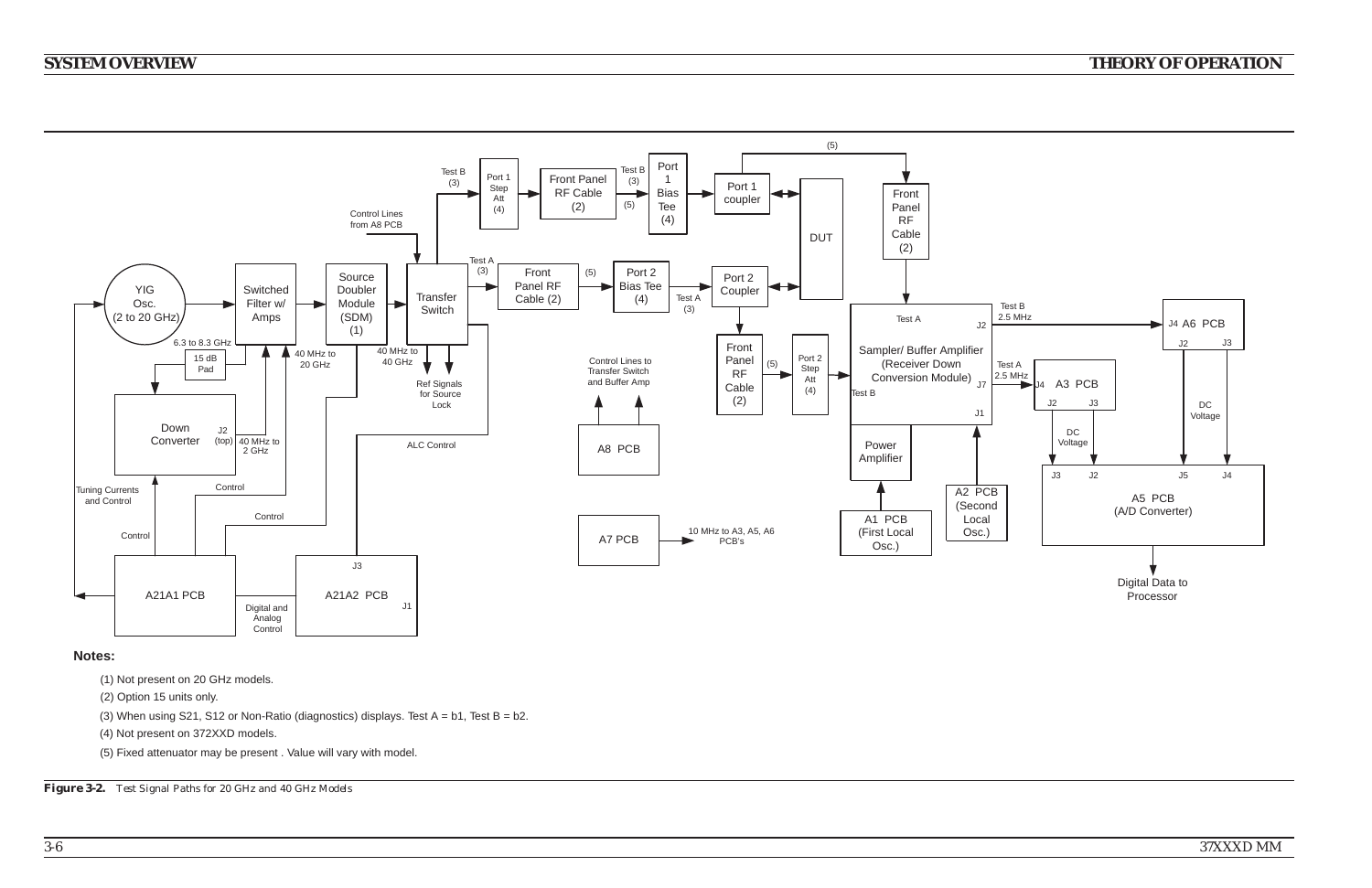# *THEORY OF OPERATION*

# *SYSTEM OVERVIEW*



# **Notes:**

- (1) Not present on 20 GHz models.
- (2) Option 15 units only.
- (3) Ref  $A = a1$ , Ref  $B = a2$ .
- (4) Fixed attenuator may be present. Value will vary with model.

Figure 3-3. Source Lock Signal Paths for 20 GHz and 40 GHz Models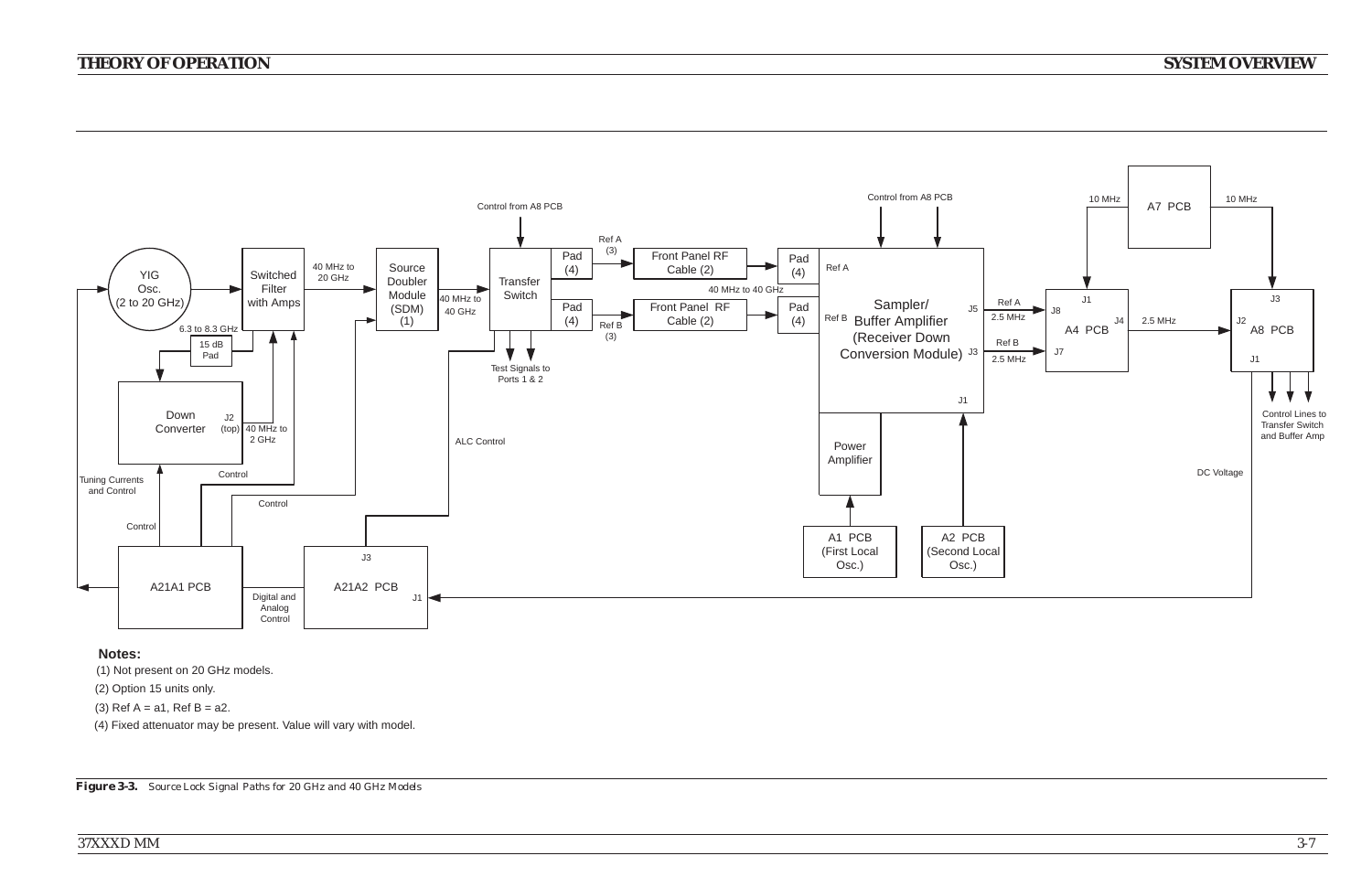*37XXXD MM*

# *SYSTEM OVERVIEW*

# *THEORY OF OPERATION*



- (2) Not present on 372XXD models.
- (3) Option 15 units only.

*Figure 3-4. Test Signal Paths for <sup>50</sup> GHz and <sup>65</sup> GHz Models*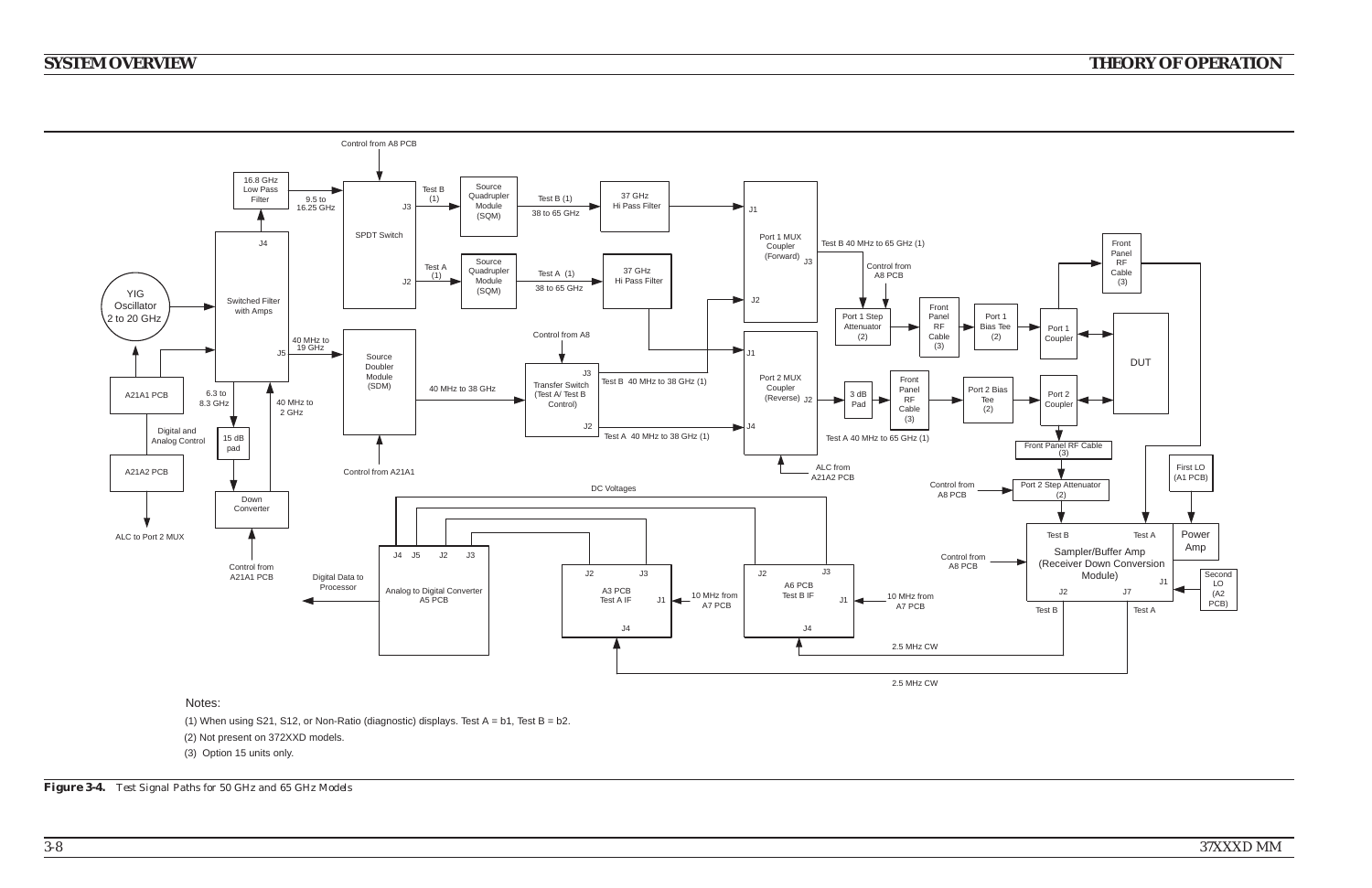# *THEORY OF OPERATION*



(2) Option 15 units only.

Figure 3-5. Source Lock Signal Paths for 50 GHz and 65 GHz Models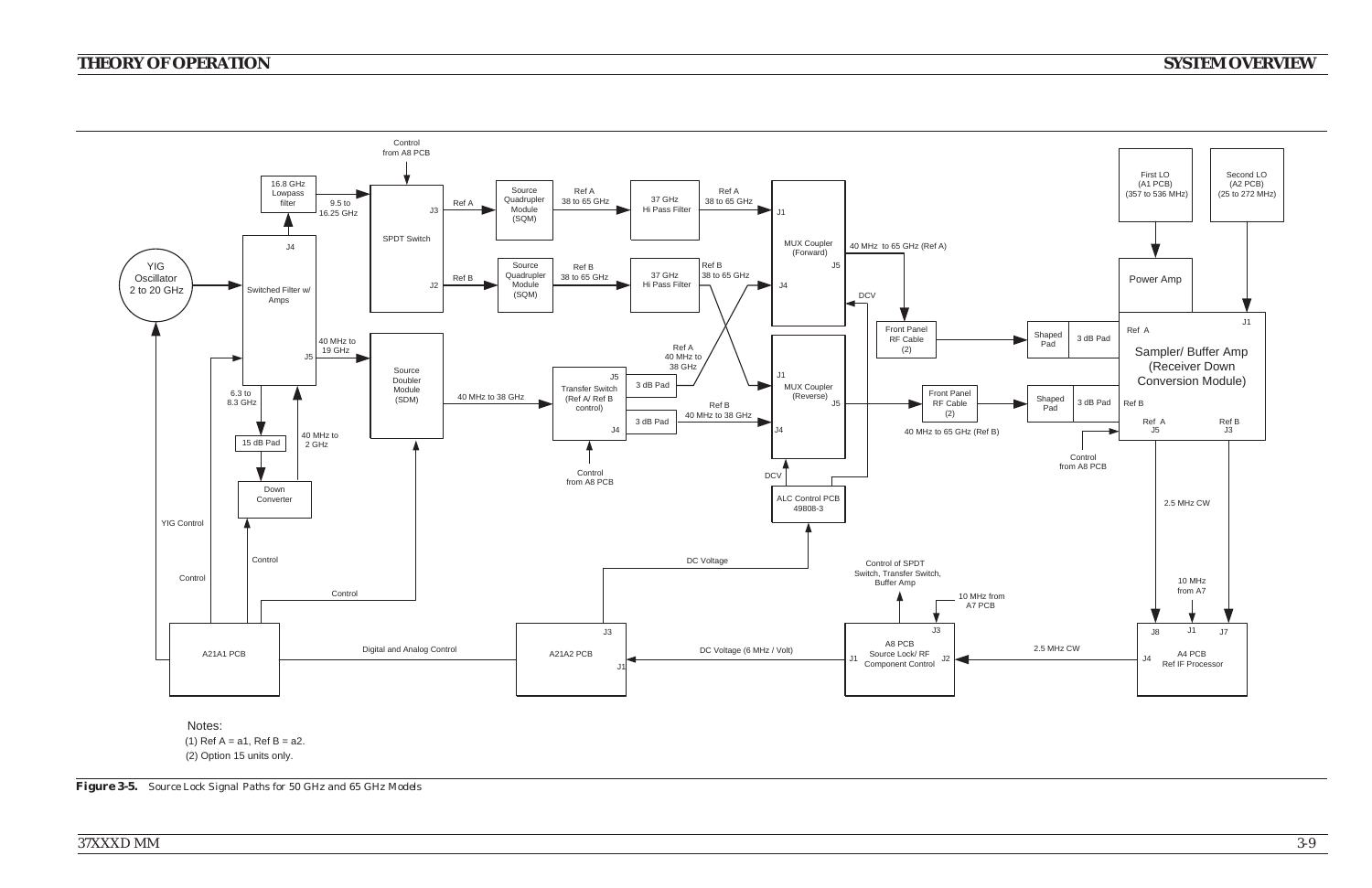# *ANALOG SUBSYSTEM ASSEMBLIES THEORY OF OPERATION*

| $3 - 3$ | <b>ANALOG SUBSYSTEM</b><br><b>ASSEMBLIES</b> | The following sections briefly describe the major assemblies that com-<br>prise the VNA Analog Subsystem. Descriptions of the functions per-<br>formed by each assembly are also included.                                                                                                                                                                                                                                                                                                                                                                                                                    |
|---------|----------------------------------------------|---------------------------------------------------------------------------------------------------------------------------------------------------------------------------------------------------------------------------------------------------------------------------------------------------------------------------------------------------------------------------------------------------------------------------------------------------------------------------------------------------------------------------------------------------------------------------------------------------------------|
|         | <b>Signal Source Module</b>                  | The Signal Source Module consists of the items listed below; refer to<br>the block diagram of the Analog Subsystem (Figure 3-3).<br>□ 2-20 GHz YIG Oscillator Assembly                                                                                                                                                                                                                                                                                                                                                                                                                                        |
|         |                                              | □ A21A1 YIG/Bias Controller PCB                                                                                                                                                                                                                                                                                                                                                                                                                                                                                                                                                                               |
|         |                                              | □ A21A2 Source Control PCB                                                                                                                                                                                                                                                                                                                                                                                                                                                                                                                                                                                    |
|         |                                              | □ Switched Filter Assembly                                                                                                                                                                                                                                                                                                                                                                                                                                                                                                                                                                                    |
|         |                                              | □ Down Converter Assembly                                                                                                                                                                                                                                                                                                                                                                                                                                                                                                                                                                                     |
|         |                                              | The Signal Source Module is a swept frequency signal generator that<br>produces a phase locked (and leveled) output signal within a range of<br>40 MHz to 20 GHz. All 37XXXD models employ phase-lock control of<br>the signal source module so that the output frequency is accurate and<br>stable. The output signal is phase locked by the -6 MHz/volt control<br>signal fed back from the A8 Source Lock/Separation Control PCB As-<br>sembly (which is described in following sections).                                                                                                                 |
|         |                                              | All Series 37XXXD VNA models use a single YIG-tuned oscillator to<br>produce fundamental frequency source signals from 2.0 to 20 GHz. All<br>other output frequencies are derived from the fundamental frequen-<br>cies generated by the YIG-tuned oscillator. The signal source output<br>frequencies for the low end portion of the frequency range (40 MHz to<br>2.0 GHz) are produced by down converting YIG fundamental signals<br>in the range of 6.3225 to 8.3 GHz.                                                                                                                                    |
|         |                                              | For 40 GHz models, the signal source output frequencies for the high<br>end portion of the frequency range (20 to 40 GHz) are produced by the<br>Switched Doubler Module that doubles the YIG fundamental signals<br>in the range of 10 to 20 GHz. The Switched Doubler Module (SDM) is<br>located in the Test Set Module (described below.) The A21A2 Source<br>Control PCB assembly provides all bias and control signals for the<br>SDM, 50 and 65 GHz models use an SDM to create frequencies from<br>20 to 38 GHz, and they use Source Quadrupler Modules (SQM's) to<br>create frequencies above 38 GHz. |
|         |                                              | The YIG-tuned oscillator generates a high-power RF output signal<br>that has low broadband noise and low spurious content. The frequency<br>of the YIG-tuned oscillator is controlled by means of:                                                                                                                                                                                                                                                                                                                                                                                                            |
|         |                                              | $\Box$ The YIG main tuning coil                                                                                                                                                                                                                                                                                                                                                                                                                                                                                                                                                                               |
|         |                                              | $\Box$ The YIG FM (fine tuning) coil                                                                                                                                                                                                                                                                                                                                                                                                                                                                                                                                                                          |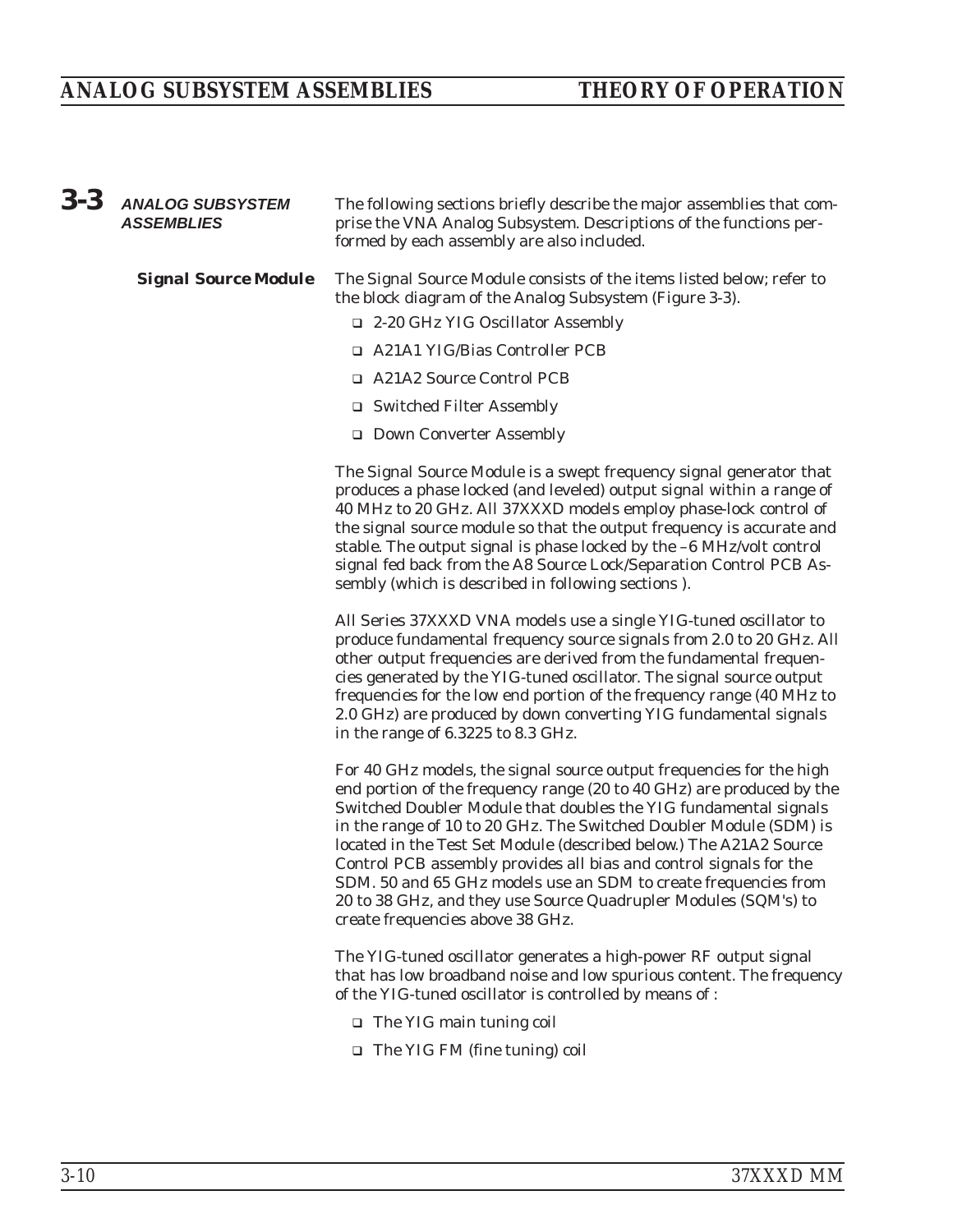The system A9 Main Microprocessor PCB sends the data that represents the desired operating frequency to the A21A2 (Source Control) PCB, which converts the frequency data to analog signals. These signals are then sent to the A21A1 YIG/Bias Controller PCB. This PCB converts the analog signals to YIG main tuning coil current.

The main tuning coil current from A21A1 YIG/Bias Controller PCB coarsely tunes the YIG-tuned Oscillator to within a few megahertz of the final output frequency. The YIG phase-lock loop then fine tunes the YIG-tuned oscillator to the exact output frequency via the FM (fine tuning) coil.

The RF power is controlled by the Automatic Leveling Control (ALC) circuits that are located on the A21A2 Source Control PCB. The input to the ALC circuits is the DC feed-back signal from the leveling detectors located on the Transfer Switch (20 and 40 GHz models) or the MUX couplers (50 and 65 GHz models).

Depending on the frequency of operation, the fundamental signal is passed through one of four low-pass filters located in the Switched Filter Assembly. The cut-off frequencies for these filters are 3.3 GHz, 5.5 GHz, 8.4 GHz, and 13.5 GHz, respectively. The switched filter also amplifies the RF signal by 8 to 16 dB, depending on frequency. The signal is then passed through a 20 GHz high pass filter before being routed either directly to the Test Set Module, or to the Down-Converter Assembly.

The signal is switched to the Down-Converter Assembly only when the VNA is operating in the low end portion of its frequency range. The frequency of the output signal from the Source Down Converter Assembly is 40 MHz to 2 GHz. The output signal from the Down Converter Assembly is routed to the Test Set Module.

*Test Set Module, 20 GHz and 40 GHz Instruments*

The major blocks that comprise the test set module for the 20 GHz and 40 GHz models are:

- □ Transfer Switch with ALC circuits
- □ Step Attenuators (not found on 200 series models)
- □ Bias Tees (not found on 200 Series models)
- □ Couplers
- □ Sampler/Down Coversion Module (labeled as "Sampler/Buffer/Amp")
- □ Power Amp Assembly
- □ Source Doubler Module (not found on 20 GHz models)

Refer to Figures 3-2 and 3-3 for a graphical representation of 20 GHz and 40 GHz models and to Figures 3-4 and 3-5 for 50 GHz and 65 GHz models.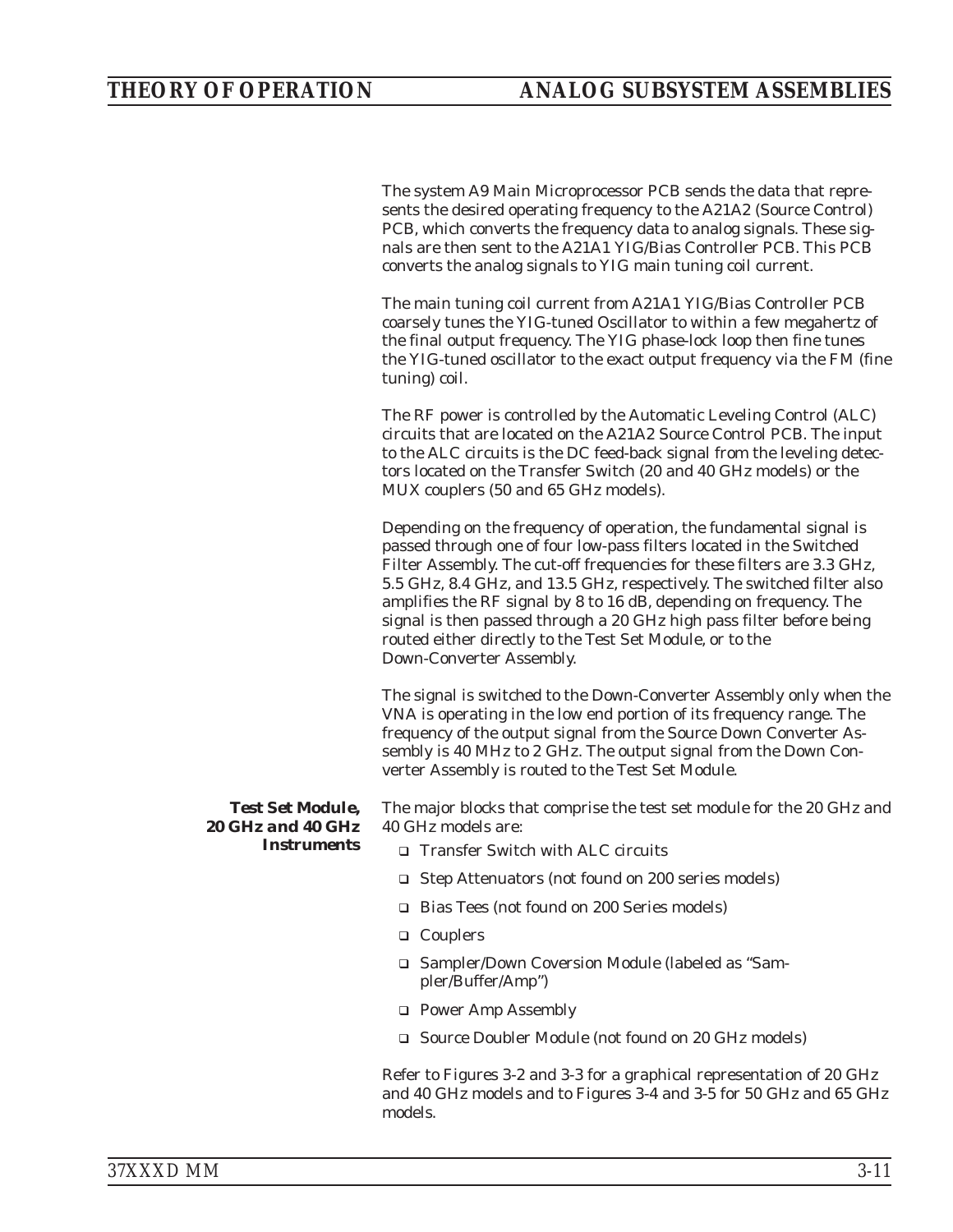In 20 GHz models, RF from the Source Module is routed to the Transfer Switch.

In 40 GHz models, RF from the Source Module is routed into the Source Doubler Module (SDM) and, if the instrument sweep is set to any frequency above 20.0 GHz, the frequency is doubled. While the frequency of the instrument operation is below 20.0 GHz, the SDM is in a pass-through mode and no doubling occurs. The RF from the SDM output is then routed to the Transfer Switch.

RF Output from the transfer switch is simultaneously routed through two outputs in normal S Parameter operation. In this operation mode, one Reference Signal and one Test Signal is generated. The Reference Signal is critical for the phase locking of the RF Source and is used in the measurement of phase angles. The Test Signal is eventually routed to the Device Under Test and is not related to phase locking of the RF Source.

S Parameter measurements are defined as ratios of the Test to the Reference Signals and are defined as:

- $\Box$  S11 = Test A/Ref A = b1/a1
- $\Box$  S21 = Test B/Ref A = b2/a1
- $\Box$  S12 = Test A/Ref B = b1/a2
- $\Box$  S22 = Test B/Ref B = b2/a2

The full RF path of the Reference Signals is shown in Figure 3-3, Source Lock Signal Paths. The full RF path of the Test Signals in a transmission measurement (S21 or S12) is shown in Figure 3-2. In a reflection measurement (S11 or S22), Test Signals originate from the Transfer Switch opposite from what is shown in Figure 3-2. (In other words, Test A routes through the RF components on its way to Test Port 1 and Test B routes through the RF components on its way to Test Port 2).

Leveling of the RF is accomplished by detectors in the Transfer Switch that sense the levels of the Reference Signal. This detected signal is sent to the A21A2 PCB in the Source Module.

Test Signals that are routed to the DUT for test have passed through the non-coupled arm of the coupler. Signals that have passed through the DUT (or have reflected back from the DUT) are passed through the coupled arm of the couplers at the test ports. The signal received from the DUT is returned to the Sampler/Down Conversion Module (via the step attenuator for 300 series instruments).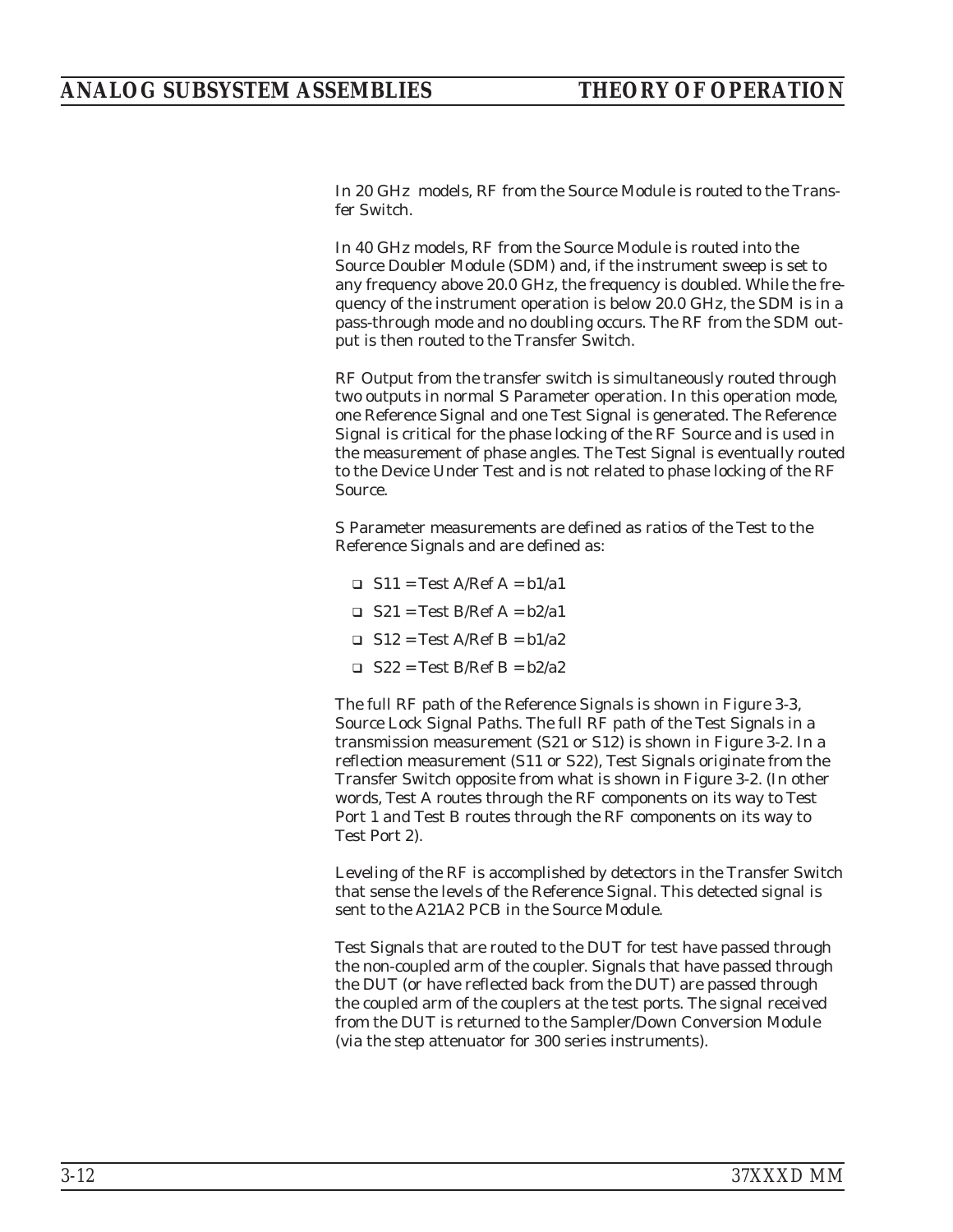Both Reference signals and both Test Signals are routed into the Sampler/Down Conversion Modules for down conversion to 2.5 MHz (3rd IF signal). This down conversion is accomplished by using LO1 and LO2 found on the A1 and A2 PCBs. Before use by the Sampler/Down Conversion Module, the signal from LO1 is amplified by the Power Amplifier assembly (mounted on the Sampler/Down Conversion Module) for a power gain of about 30 dB. (The Power Amplifier and Sampler/Down Conversion Module are tuned to match each other and are not replaceable separately).

The individual Test and Reference 2.5 MHz signals are routed off the Test Set Module to the A3, A4, and A6 IF Processor PCBs as shown in Figures 3-2 and 3-3.

*Test Set Module, 50 GHz and 65 GHz Instruments*

Refer to Figures 3-4 and 3-5 for a graphical representation of the following description:

Many RF components found in the 50 GHz and 65 GHz models perform nearly identical functions as components in the 20 GHz and 40 GHz models, with the following exceptions:

- □ Transfer Switch
- □ SPDT Switch
- □ Port 1 MUX Coupler
- □ Port 2 MUX Coupler
- □ Port 1 and Port 2 Source Quadrupler Modules
- □ 37 GHz High Pass Filters

As in the 20 GHz and 40 GHz models, two Reference Signals and two Test Signals are created. The Reference Signals are used for phase locking of the RF Source and for phase measurements. The Test Signals are routed to the DUT and are not involved in phase locking of the Source Module. One Reference Signal and one Test Signal is generated at any given time during a normal S Parameter measurement.

The formulas for the S Parameters are the same as described above. After the signals are received from the DUT, the down conversion scheme is identical to the 20 GHz and 40 GHz models (described above).

The RF from the Source Module is routed to either the SPDT switch or to the SDM. Signals routed to the SPDT switch will eventually become signals used by the instrument while operating over 38 GHz, and signals routed to the SDM will be used by the instrument while operating below 38 GHz.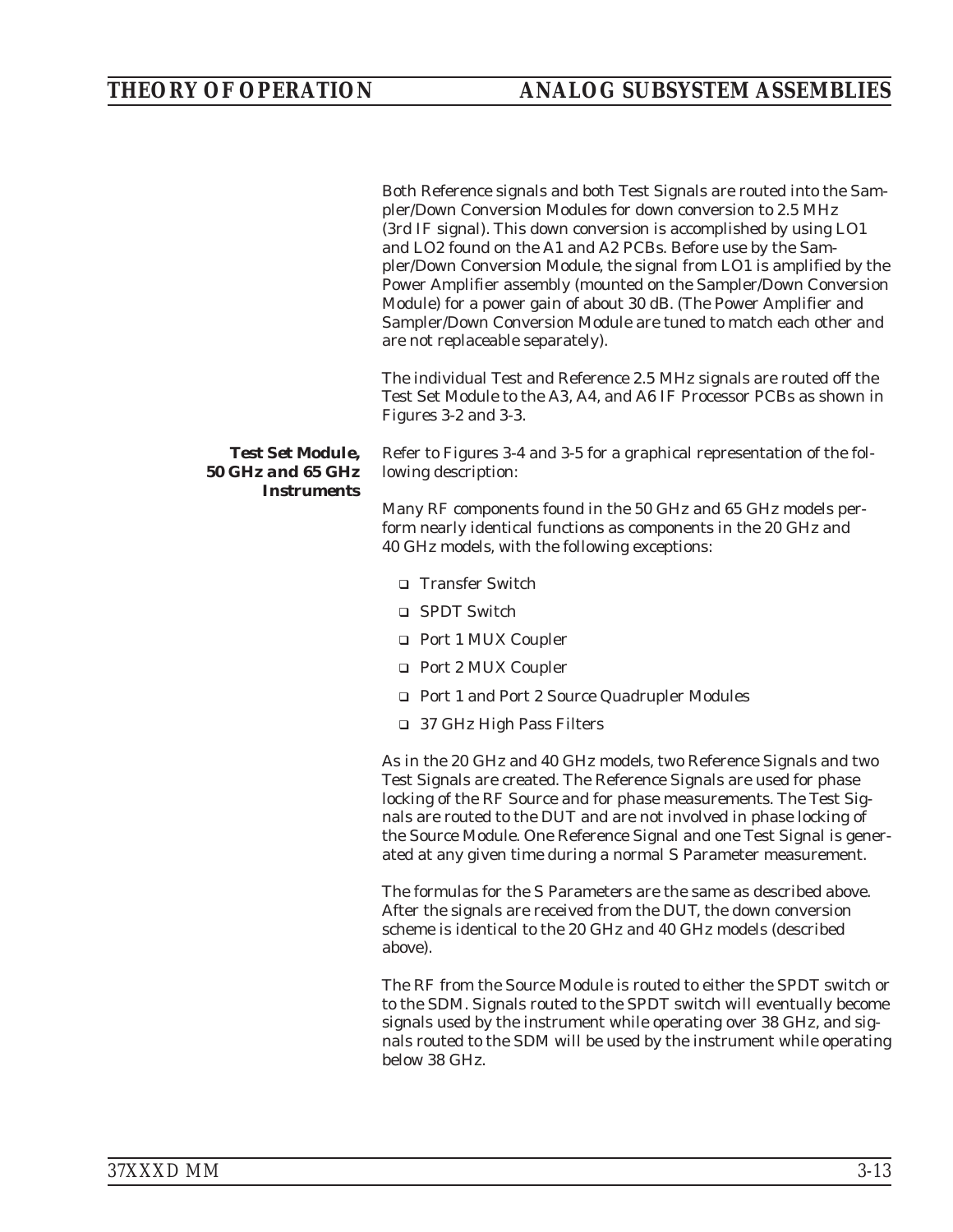When operating below 38 GHz, signals pass through the SDM (through the pass-through or doubling sections) and are routed to the Transfer Switch (a different model switch than is used in the 20 GHz and 40 GHz instruments). The signal path and down conversion scheme is nearly identical to the 20 GHz and 40 GHz instruments, with the exception of the Port 1 and Port 2 MUX coupler circuits, which are used to pass above-38 GHz or below-38 GHz signals at the appropriate time during the sweep. ALC control is accomplished using the Port 1 and Port 2 MUX couplers.

When operating above 38 GHz, the signal from the 16.8 GHz lowpass filter of the Source Module is fed into a simple SPDT switch. If the instrument is sweeping in the forward mode ( S21 or S11), RF is then switched into the Port 1 (Ref A) Source Quadrupler Module (SQM). If in the reverse mode (S12 or S22), RF is switched into the Port 2 (Ref B) SQM. Signals then pass through the 37 GHz High Pass Filters and Test Signals are created within the Port 1 and Port 2 MUX couplers.

Reference Signal paths remain as shown in Figure 3-3 for all four S Parameters. Test Signal paths for transmission measurements are as shown in Figure 3-4, but during reflection measurements, Test A and Test B Signal paths are swapped (Test A is emitted from Port 1 during S11, and Test B is emitted from Port 2 during S22 measurements).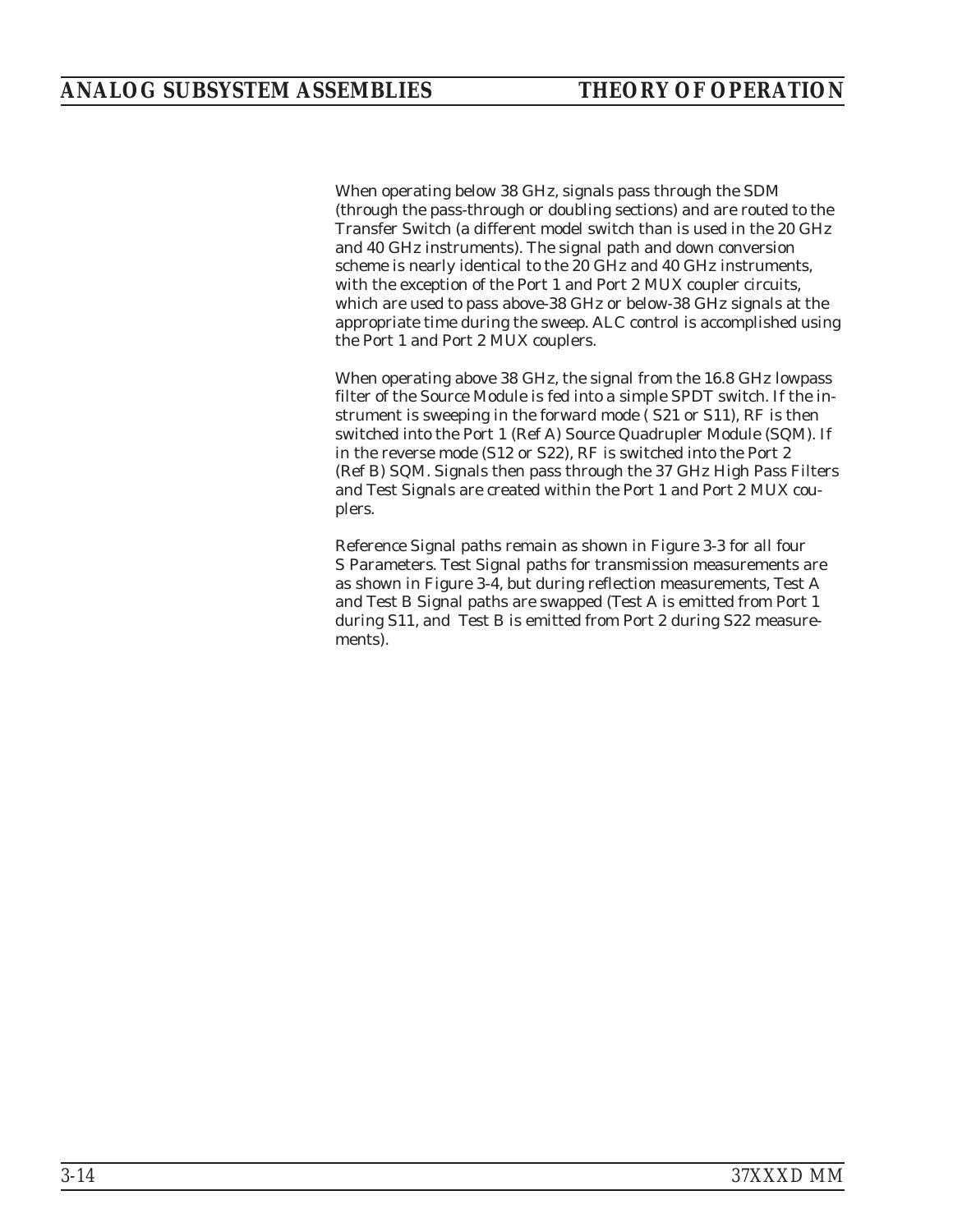*A7 PCB 10 MHz Timebase* The 10 MHz system clock is based on an OCXO mounted on the A7 PCB. The A7 PCB also contains a fixed 2.42 MHz Local Oscillator and an 80 kHz calibration signal. The 80 kHz calibration signal is periodically sent to the A3, A4, and A6 PCBs for self-calibration of IF amplifier circuits. (This occurs during the time when the message, "Calibrating IF, please wait" is displayed on the VNA.)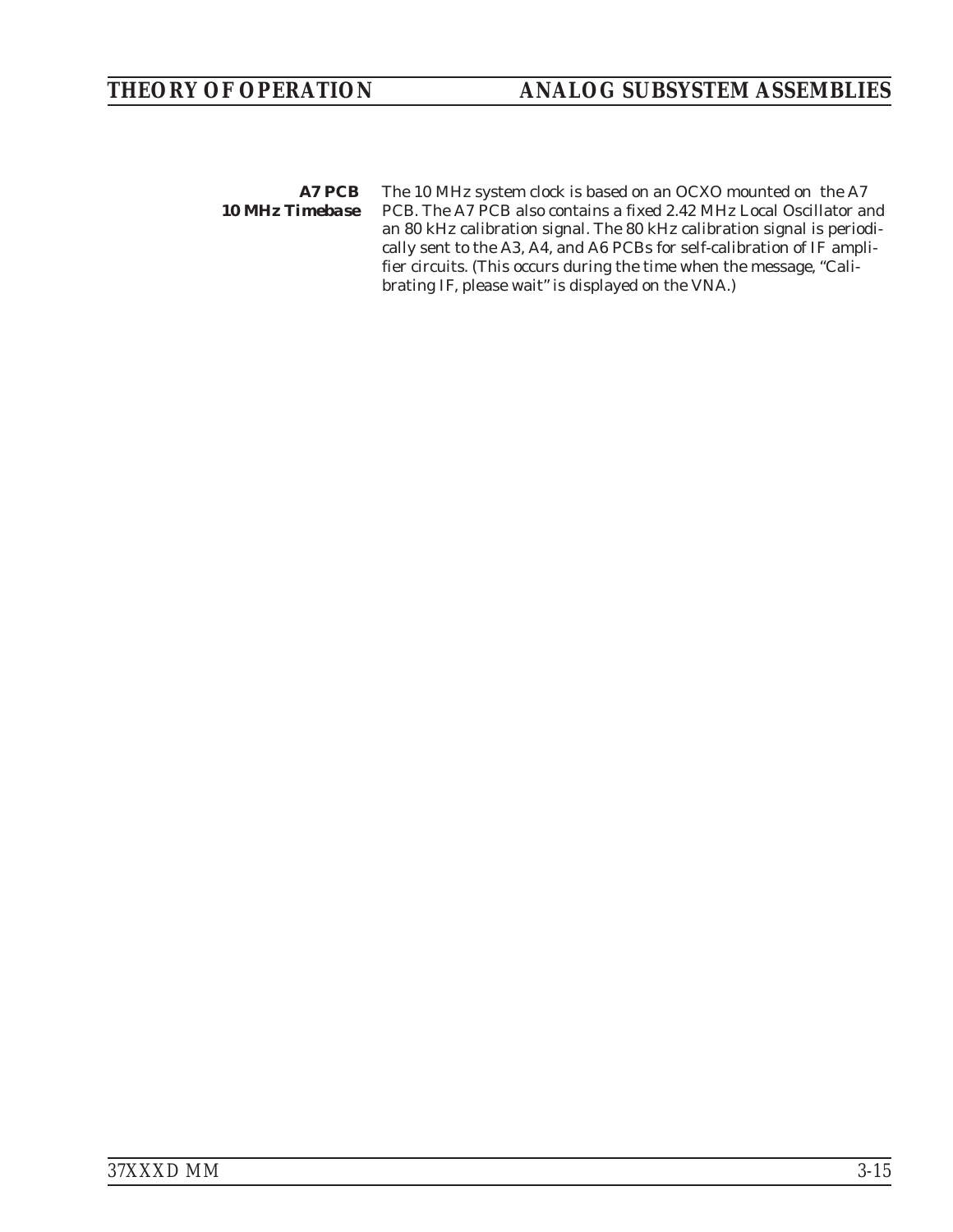*Receiver Module* The Receiver Module consists of the items listed below (refer to Figure 3-3):

- □ Quad Sampler/Down Conversion Module with integrated SRD (step recovery diode)
- □ Power Amplifier
- A1, LO1 PCB
- □ A2, LO2 PCB

The Receiver Module is based on a four channel, two stage Sampler/Down Conversion module that converts the 40 MHz to 65 GHz signals to 2.5 MHz signals.

The first stage of the Receiver Module uses harmonic sampling to down-convert the four 40 MHz to 65 GHz output signals from the Test Set Module down to 89 MHz signals. Any input signals below 270 MHz are passed directly through the four harmonic samplers to the second stage without down-conversion. The drive signal to each of the harmonic samplers is a comb of harmonics generated by a step recovery diode (SRD).

The Power Amplifier provides the signal that drives the SRD. The input to the Power Amplifier is the 357 to 536.5 MHz signal from the A1 First Local Oscillator (LO1) PCB. Regardless of the operating frequency, the Power Amplifier is biased on at all times to insure optimum thermal stability.

The second stage of the Receiver Module uses the 25.0 to 272.5 MHz signal from the A2 Second Local Oscillator (LO2) PCB to down-convert the 89 MHz signals into four 2.5 MHz IF signals TA, TB, RA, RB (two test signals and two reference signals). Either the Reference A or the Reference B IF signal is selected, as is appropriate for Forward/Reverse operation. The resultant three 2.5 MHz IF signals (Test A, Test B, and Reference A/B) are output to the IF Section. A buffered version of the Reference A/B signal is also fed to the A8 Source Lock/Signal Separation Control PCB as the Source Lock signal.

The Receiver Module can also select the Reference A IF signal that is output to the IF Section via the Test A switch path. This IF signal is used during Line Reflect Line (LRL) Calibrations to ratio the Reference A and Reference B signals.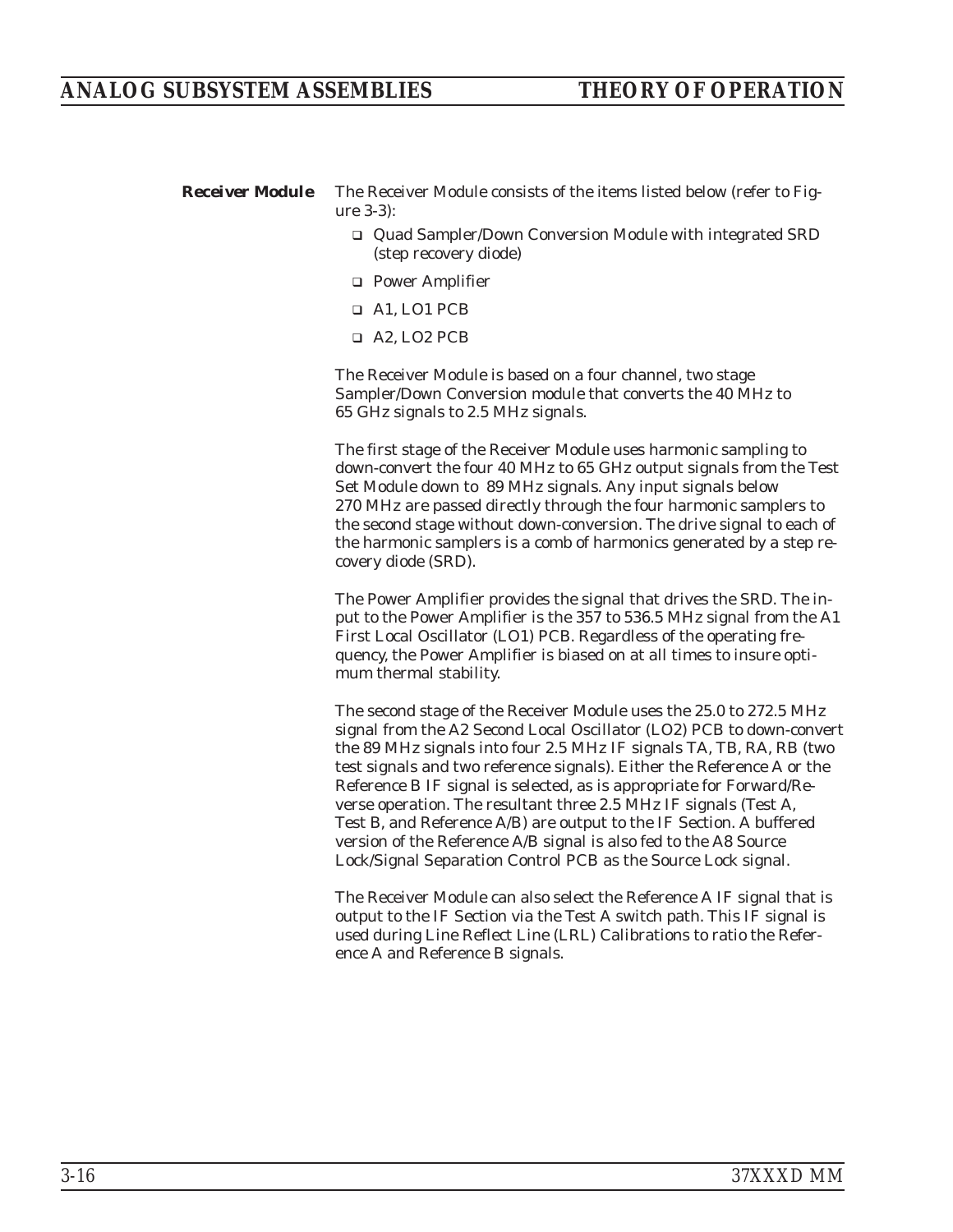*37XXXD MM*

# *THEORY OF OPERATION*

# *ANALOG SUBSYSTEM ASSEMBLIES*



*Figure 3-6. DigitalSubsystem Block Diagram*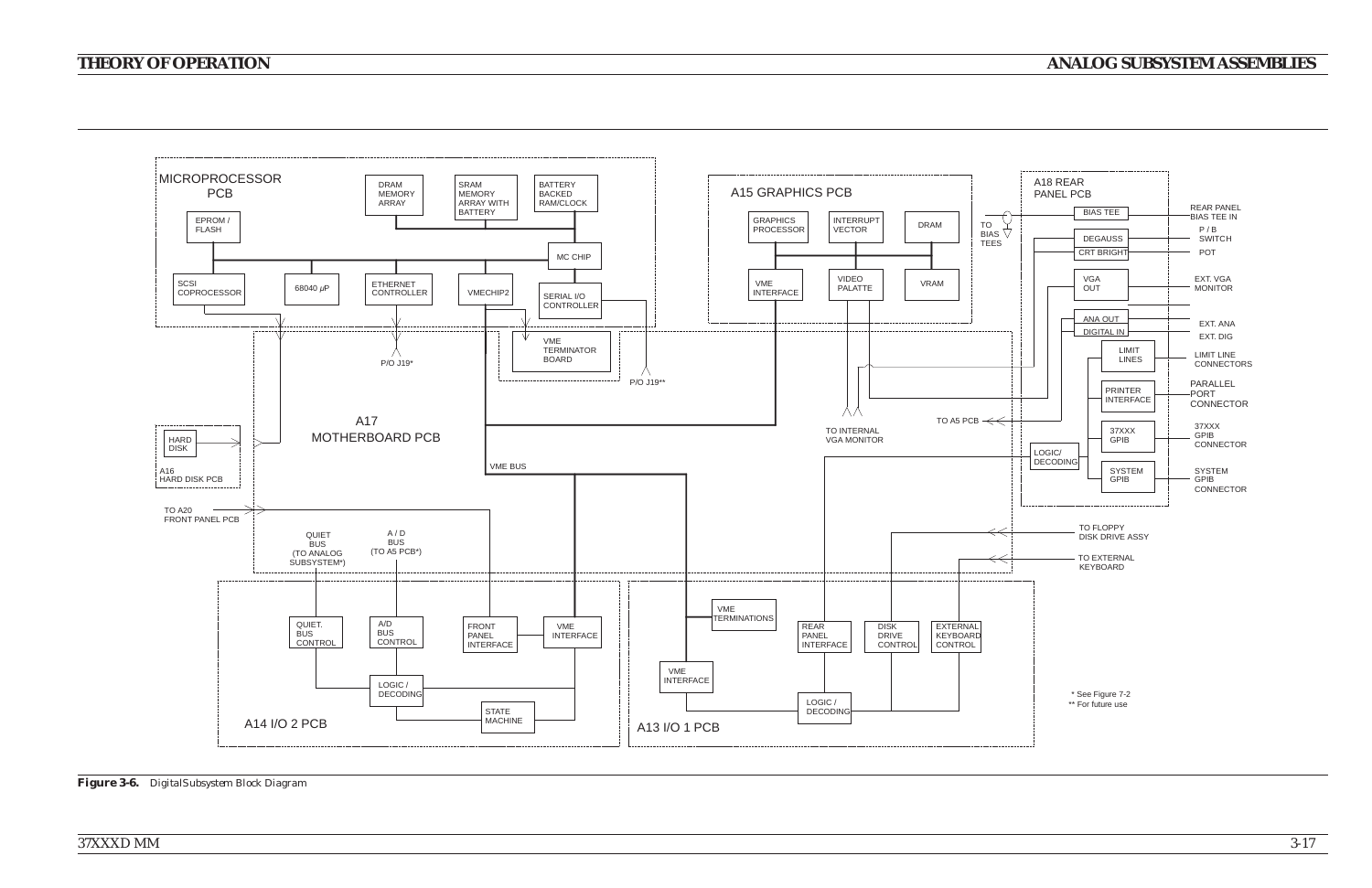### *A8, Source Lock/Signal Separation and Control PCB*

The Source Lock Phase Comparator circuit on the A8 Source Lock/ Signal Separation Control PCB compares the Source Lock (Reference A/B) signal from the Receiver Module with a signal derived from the 10 MHz reference oscillator. The output of this circuit is the –6 MHz/V correction signal, which is routed to the circuit on the A21A2 Source Control PCB that generates the FM coil tuning current signal. This signal is output to the A21A1 YIG/Bias Controller PCB to fine tune the YIG-tuned oscillator to the exact output frequency. When the YIG-tuned oscillator outputs the exact frequency, the two inputs to the phase comparator circuit on the A8 PCB match and the phase-lock loop is locked.

The A8 PCB Assembly also provides bias and control signals to the Test Set and Receiver Modules for operating the following circuits:

- □ Transfer Switch
- □ Power Amplifier
- □ Quad/Down Conversion Module
- □ Front Panel Forward/Reverse LEDs
- □ Step Attenuators
- □ Control Signals to Model 3738A Test Set (Broadband Millimeter Wave Systems)
- *IF Section* The IF Section consists of the items listed below (refer to Figure 3-2):
	- □ A3 Test A IF PCB
	- □ A4, Reference IF PCB
	- □ A5, A/D Converter PCB
	- □ A6, Test B IF PCB
	- □ A7, Third Local Oscillator, LO3, PCB

The IF Section converts the three 2.5 MHz IF signals from the Receiver Module into six DC output signals. The A3 (Test A), A4 (Reference A/B), and A6 (Test B) PCBs down-convert the 2.5 MHz input IF signals to 80 kHz IF signals and then adjust their amplitude for input to the synchronous detector stage of each PCB. Each 80 kHz IF signal is synchronously detected and converted into a pair of DC signals that contain the information for the real and imaginary portions of the original 80 kHz IF signal. Thus, the three IF signals (two test signals and the reference signal) yield six DC signals that fully represent the real and imaginary vector components of the DUT's S-parameters.

The IF Section also checks the 2.5 MHz phase lock signal for proper power level by comparing it to a known reference level on the A4 PCB. A sample of the 2.5 MHz Reference A/B IF signal is sent to the A8 Source Lock/Separation Control PCB assembly for phase locking the signal source module. The A3 and A6 PCBs are functionally identical and physically interchangeable.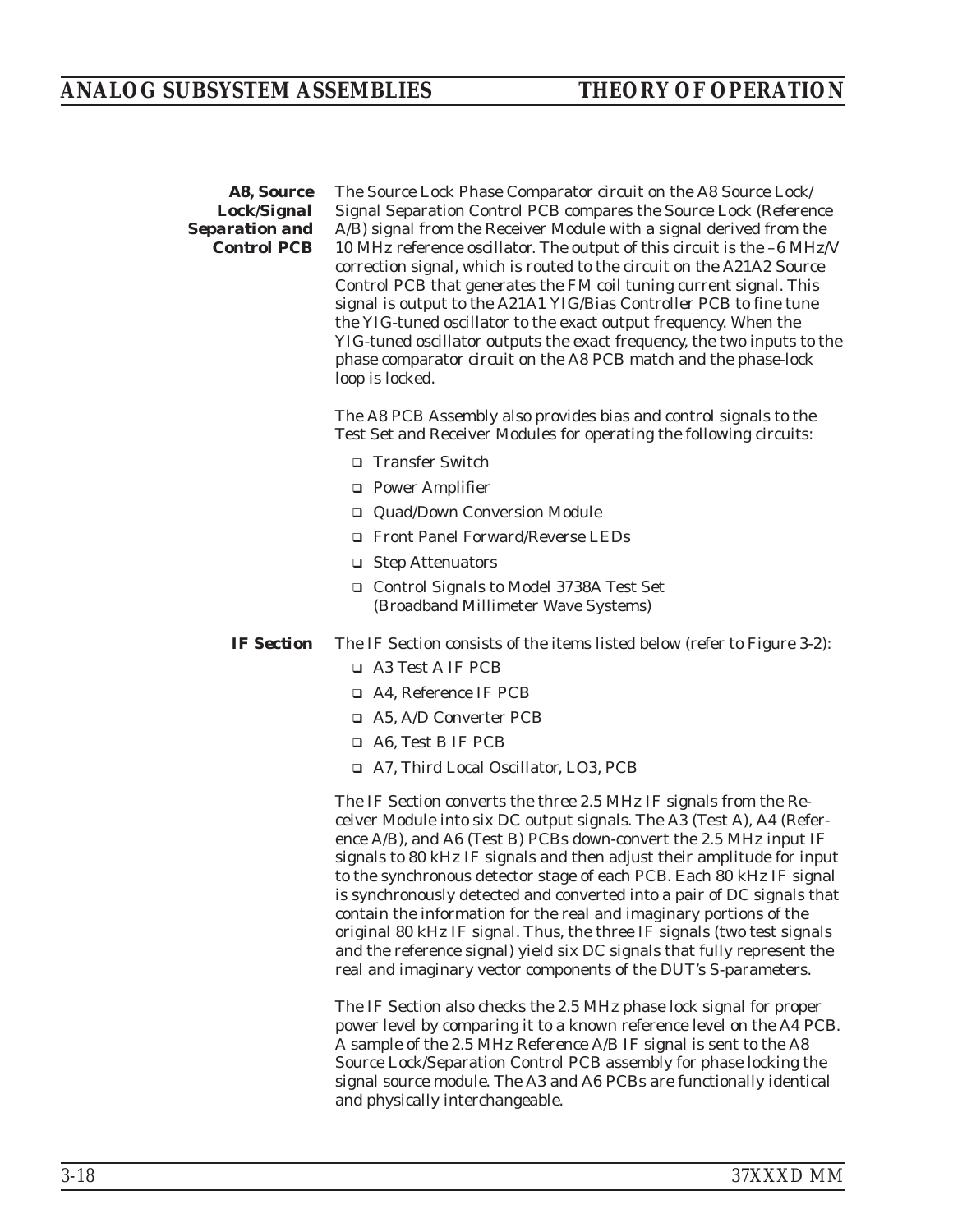- *A7 PCB, LO3* The A7, Third Local Oscillator (LO3) Assembly, provides a fixed 10 MHz Reference Timebase and a 2.42 MHz Local Oscillator signal that is used on the A3, A4, and A6 PCBs to down-convert the 2.5 MHz IF signals to 80 kHz. It also provides an 80 kHz standard signal for the IF Section Calibration process that occurs automatically approximately every six minutes. This automatic IF Section Calibration is one of the VNA features that ensures rated measurement accuracy. Automatic IF Calibration can be turned off and/or invoked at any time during measurement sweeps.
- *A5 A/D Converter PCB* The A5 A/D Converter PCB contains a six-channel, two stage, switched-filter sample-and-hold circuit and a 20 bit A/D converter. Each of the six DC signals from the A3, A4, and A6 PCBs are input to a separate channel of the PCB. The first stage of each channel is a low-pass filter with four selectable cutoff frequencies of 10 kHz, 1 kHz, 100 Hz, and 10 Hz. The second stage of each channel is a sample-and-hold amplifier that stores the signals during the A/D conversion process. Each channel is sequentially selected for input to the 20 bit A/D converter.

The A5 A/D Converter PCB also derives the 109.89 kHz Power Supply Synchronization Signal and the 80 kHz IF Synchronization Signal from the 10 MHz Reference Timebase. Additional functions of the A5, A/D Converter Assembly include:

- □ Measurement of power supply voltages and other internal nodes of the 37XXXD for diagnostic purposes.
- □ Measurement of an externally applied analog input signal. This function is used for service purposes only.
- □ External Trigger Input signal processing (from rear panel)
- □ External Analog Output signal generation (to rear panel)

The A/D converter circuitry located on the A/5 PCB is used as a DVM to measure various internal system analog monitor points on the A1 to A8 and A21A1/ A21A2 PCBs. It is also used to monitor power supply voltages and other critical points throughout the VNA, which can be readout via the Diagnostics Menus. DVM readings are also recorded in the service log for certain system failures.

# *NOTE*

If this PCB is replaced, switch settings on the new PCB must be changed to match settings of the old PCB.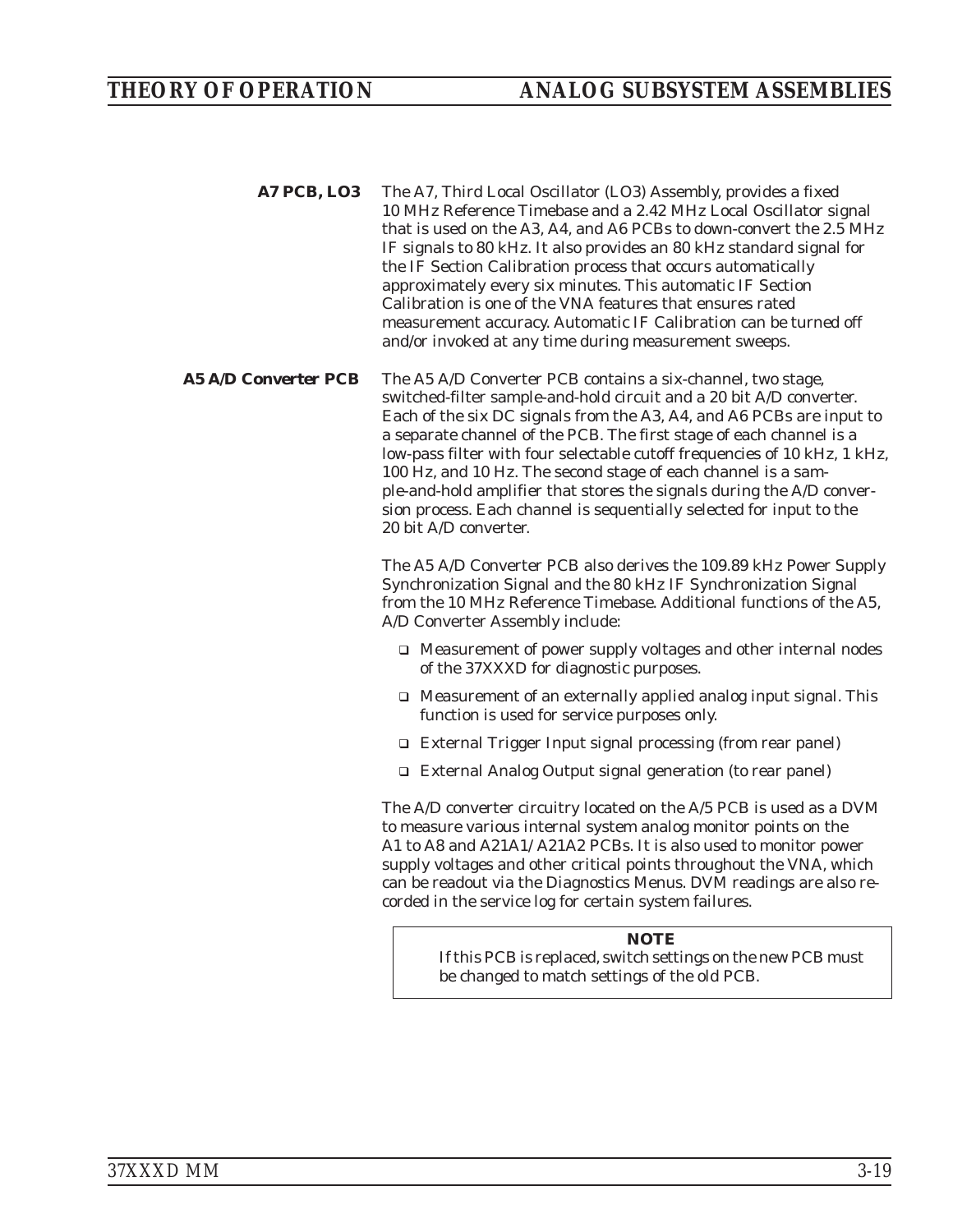# *DIGITAL SUBSYSTEM ASSEMBLIES THEORY OF OPERATION*

| $3 - 4$ | <b>DIGITAL SUBSYSTEM</b><br><b>ASSEMBLIES</b> | The following sections briefly describe the major assemblies that com-<br>prise the VNA Digital Subsystem. The digital subsystem provides all<br>system control, I/O interface, digital signal processing, and data pre-<br>sentation functions. The major assemblies that comprise the VNA digi-<br>tal PCB subsystem are listed below (refer to Figure 3-4):                                                  |
|---------|-----------------------------------------------|-----------------------------------------------------------------------------------------------------------------------------------------------------------------------------------------------------------------------------------------------------------------------------------------------------------------------------------------------------------------------------------------------------------------|
|         |                                               | □ A9, Main Processor PCB                                                                                                                                                                                                                                                                                                                                                                                        |
|         |                                               | $\Box$ A13, I/O Interface #1 PCB                                                                                                                                                                                                                                                                                                                                                                                |
|         |                                               | $\Box$ A14, I/O Interface #2 PCB                                                                                                                                                                                                                                                                                                                                                                                |
|         |                                               | □ A15, Graphics Processor PCB                                                                                                                                                                                                                                                                                                                                                                                   |
|         |                                               | $\Box$ A16, Hard Disk PCB                                                                                                                                                                                                                                                                                                                                                                                       |
|         |                                               | A18, Rear Panel Interface                                                                                                                                                                                                                                                                                                                                                                                       |
|         |                                               | Rear Panel Assembly                                                                                                                                                                                                                                                                                                                                                                                             |
|         |                                               | Front Panel Assembly                                                                                                                                                                                                                                                                                                                                                                                            |
|         |                                               | □ Floppy Disk Assembly                                                                                                                                                                                                                                                                                                                                                                                          |
|         |                                               | □ A24, VME Bus Terminator PCB                                                                                                                                                                                                                                                                                                                                                                                   |
|         | <b>A9 Main Processor</b>                      | The major components that comprise the A9 Main Processor PCB are:                                                                                                                                                                                                                                                                                                                                               |
|         | <b>PCB</b> Assembly                           | $\Box$ 68040 Microprocessor (w/ integrated co-processor)—This is the<br>CPU for the 37XXXD system.                                                                                                                                                                                                                                                                                                              |
|         |                                               | $\Box$ 16 MB SDRAM—This is the main system memory. This memory<br>is volatile (non-battery backed). During normal operation, it<br>stores the 37XXXD software that is loaded from disk at<br>power-up.                                                                                                                                                                                                          |
|         |                                               | $\Box$ 8 KB BBRAM—This auxiliary memory chip contains a back-up<br>battery that is continuously recharged whenever power is ap-<br>plied. (The back-up battery has a four year minimum life span.)<br>This chip also contains real time and date clock functions. It is<br>used to store low level boot-up parameters, ALC calibration data,<br>source frequency calibration data, and service log header data. |
|         |                                               | $\Box$ 512 KB SRAM—This auxiliary memory is backed-up by a<br>non-rechargeable Lithium battery that provides 200 days (maxi-<br>mum) of power-off protection. It is used to store current and<br>saved front panel setups, trace/normalization data, current RF<br>calibration data, current sweep frequency data, flat power cali-<br>bration data, and the service log error list.                            |
|         |                                               | $\Box$ VME Bus interface chip—This chip is used to interface the Main<br>Processor PCB to the A13, A14, and A15 digital PCBs (via the<br>VME bus interface).                                                                                                                                                                                                                                                    |
|         |                                               | □ SCSI Bus interface—This chip is used to interface the Main Pro-<br>cessor PCB to the A16 Hard Disk PCB.                                                                                                                                                                                                                                                                                                       |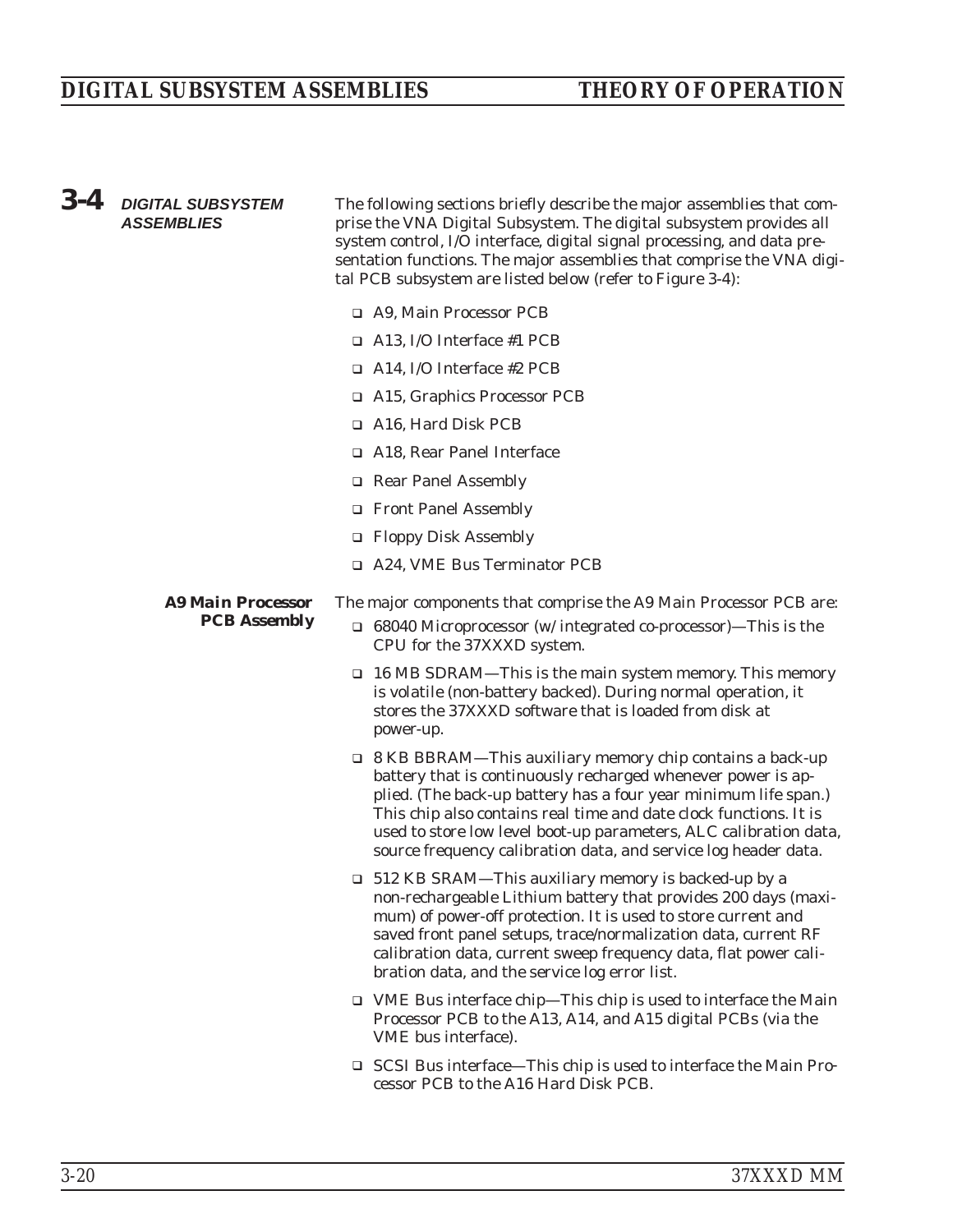# *THEORY OF OPERATION DIGITAL SUBSYSTEM ASSEMBLIES*

□ System boot-up EPROM—This chip contains the boot-up instructions used by the system CPU at power-up.

#### *A13 I/O Interface #1 PCB Assembly* This PCB assembly performs the following functions:

- □ Floppy drive control—interface for the Floppy Drive Assembly
- □ External Keyboard control—interface for the front panel Keyboard connector
- □ Interface for the A18 Rear Panel PCB Assembly (below)
- □ Interface and control for the rear panel IEEE 488.2 GPIB and Dedicated GPIB interface connectors

*A14 I/O Interface #2 PCB Assembly* This PCB assembly contains a State Machine controller, decode logic, and bus interface control circuits that perform the following functions:

> □ Quiet Bus interface control—The Quiet Bus passes control and data signals from the A9 Main Processor PCB to the A1 through A8, and A21 PCBs and returns status and data signals back to the A9 PCB. This bus is managed by the control circuits on the A14 PCB such that it is inactive during the the time that a measurement is being taken.

#### *NOTE*

The output data from the A5 PCB A/D converter is sent to the A9 Main Processor PCB via the Quiet Bus, the A14 PCB, and the VME Bus.

- □ A/D Bus interface control—During the measurement process, all A/D selection and conversion functions on the A5 PCB are controlled exclusively by the A14 PCB State Machine Controller. This is accomplished via the command lines of the A/D Bus.
- □ Measurement control functions—the A14 PCB State Machine Controller manages many of the VNA functions during a measurement, as follows:
	- Quiet Bus interface control
	- A/D Bus interface control:
		- □ Sample and Hold control for A5 PCB
		- □ A/D selection and conversion control for A5 PCB
	- Check for phase lock condition
	- Gain ranging
	- Delay generation for IF Bandwidth setting function

The A14 PCB also provides the interface to the Front Panel A19 and A20 PCBs.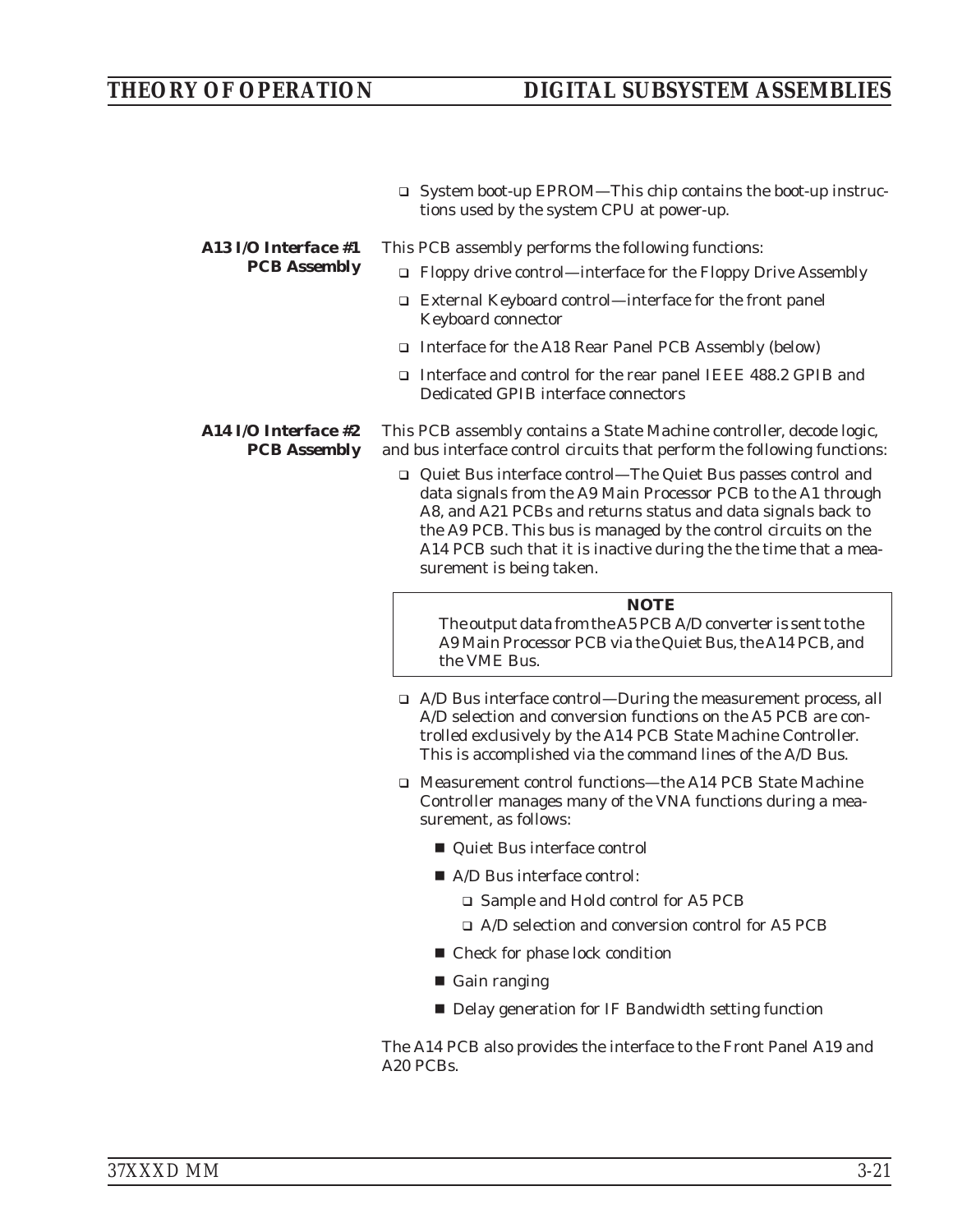# *MAIN CHASSIS ASSEMBLIES THEORY OF OPERATION*

|         | <b>A15 Graphics</b><br><b>Processor PCB</b>                | This PCB assembly contains circuitry that simultaneously drives both<br>the LCD display and an external VGA monitor (if used) as follows:                                                                                                                                                                                                       |
|---------|------------------------------------------------------------|-------------------------------------------------------------------------------------------------------------------------------------------------------------------------------------------------------------------------------------------------------------------------------------------------------------------------------------------------|
|         | <b>Assembly</b>                                            | $\Box$ Receives measurement and display information from the A9<br>Main Processor PCB and generates screen display (video) infor-<br>mation.                                                                                                                                                                                                    |
|         |                                                            | $\Box$ Provides interface and control for the LCD display assembly.                                                                                                                                                                                                                                                                             |
|         |                                                            | $\Box$ Provides interface for an external monitor via the rear panel<br>VGA Out connector.                                                                                                                                                                                                                                                      |
|         | <b>A16 Hard Disk PCB</b><br><b>Assembly</b>                | The PCB assembly contains a pre-formatted hard disk drive assembly<br>and associated interface circuitry. The A16 PCB interfaces directly<br>with the A9 Main Processor PCB via the (A9) SCSI interface.                                                                                                                                        |
|         | <b>Floppy Disk Drive</b><br><b>Assembly</b>                | This unit is a standard 1.44 MByte DOS compatible format floppy disk<br>drive. It is physically mounted to the test set tray (not to the Front<br>Panel Assembly). It interfaces with the system via the A13 I/O Inter-<br>face #1 PCB.                                                                                                         |
|         | <b>A24 VME Bus</b><br><b>Terminator PCB</b>                | This PCB assembly terminates the VME bus to insure stable digital<br>data transfer on the bus. It plugs into the VME bus structure on the<br>bottom surface of the A17 Motherboard Assembly.                                                                                                                                                    |
| $3 - 5$ | <b>MAIN CHASSIS</b><br><b>ASSEMBLIES</b>                   | The assemblies described below are the major assemblies mounted to<br>the basic frame of the VNA.                                                                                                                                                                                                                                               |
|         | <b>A17 System</b><br><b>Motherboard</b><br><b>Assembly</b> | The motherboard assembly provides signal routing and D.C. power<br>distribution paths for all major PCB assemblies of the Analog Subsys-<br>tem (A1 to A8) and the Digital Subsystem (A9 to A16). It also contains<br>the VME Bus, Quiet Bus, A/D Bus structures, and other signal routing<br>paths. It does not contain any active components. |
|         |                                                            | <b>NOTE</b>                                                                                                                                                                                                                                                                                                                                     |

The motherboard assembly is an integral part of the VNA chassis. It is not a field replaceable unit.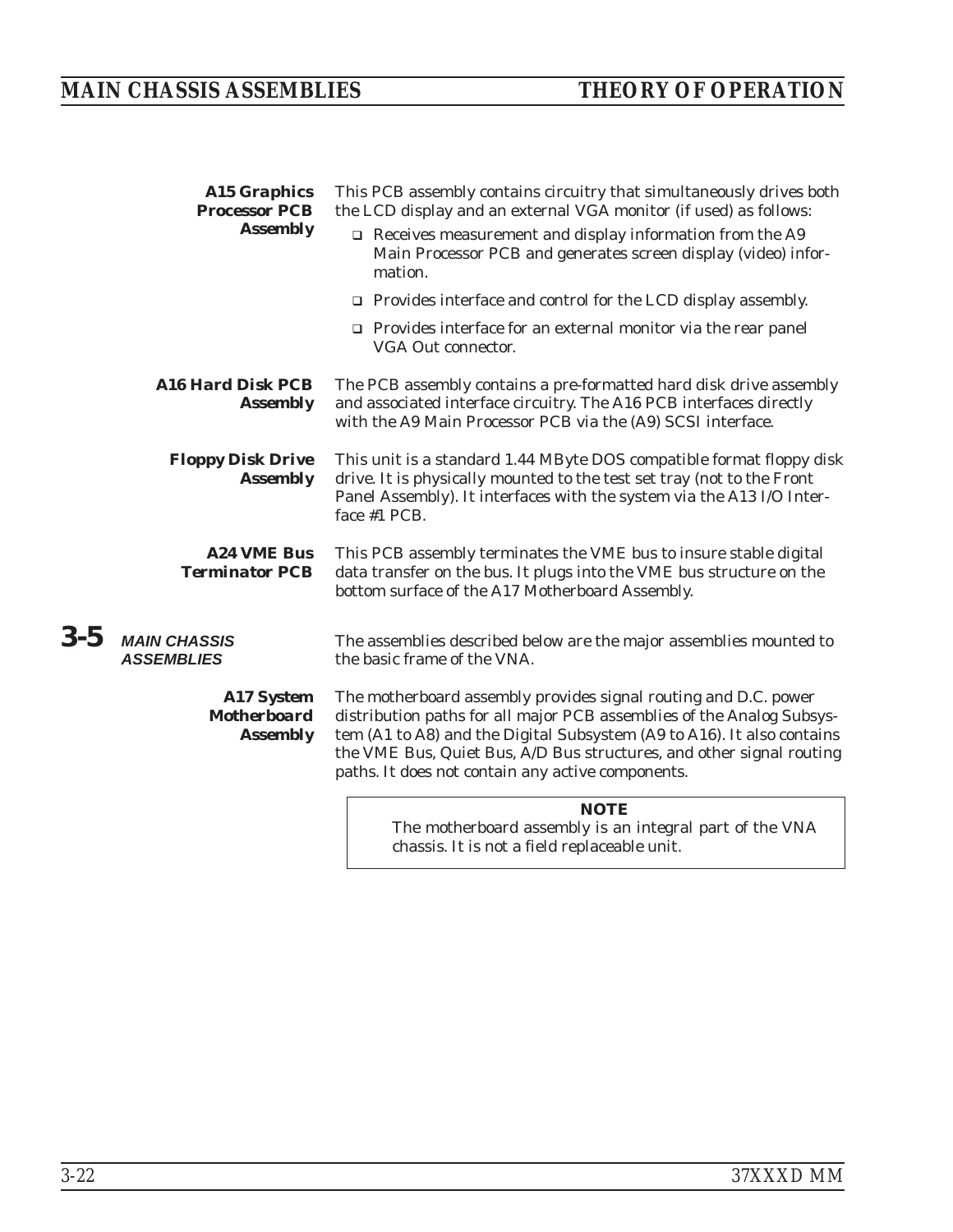*Front Panel Assembly* The Front Panel Assembly consists of the following assemblies and parts:

- □ A19 Front Panel Switch PCB—this assembly contains all of the front panel switches for the VNA.
- □ A20 Front Panel Control PCB—this assembly contains the decode logic for the switches located on the A19 Front Panel Switch PCB. This PCB interfaces with the A14 I/O Interface #2 PCB Assembly.
- □ Front Panel LEDs, beeper, keys, controls, and connectors
- □ Front panel overlay
- □ Front panel casting

*A18 Rear Panel Interface PCB* This PCB assembly contains the rear panel connectors listed below. It also includes the associated circuitry and cabling interfaces that link these connectors (and the rear panel fan assembly) to the A17 Motherboard PCB and other assemblies within the VNA.

- □ IEEE 488.2 GPIB connector (with associated interface circuits)
- □ Dedicated GPIB connector (with associated interface circuits)
- □ Ethernet RJ-45 Connector
- □ Printer Out connector (with associated interface circuits)
- □ VGA Out connector
- I/O Connector (and associated interface circuits)—This 25 pin miniature D-sub connector contains:
	- Limits Testing Status TTL outputs
	- Port 1 and Port 2 Bias inputs.
	- Ext Dig In signal (same as External Trigger BNC)
	- Ext Ana Out signal (same as External Analog Output BNC)

#### The A18 PCB also contains:

- □ Routing of -24 Vdc power to the rear panel system fan.
- □ Routing of External Analog Out and External Trigger Input signals to the Mother Board.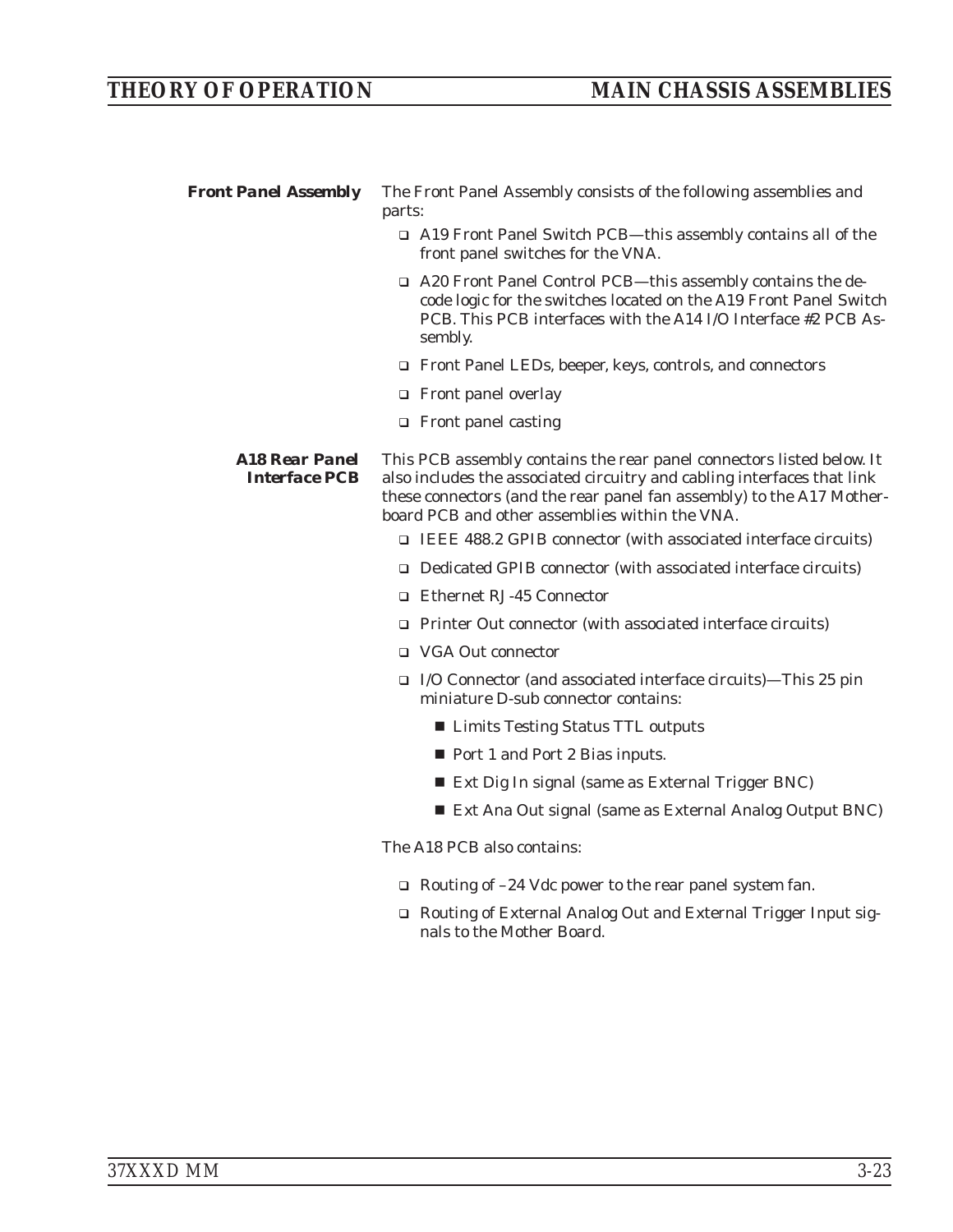**Power Supply Module** The Power Supply Module is a single self contained assembly mounted on the left side wall of the chassis, behind the LCD. This module provides:

- □ Unregulated +5, +9, ±18, and ±27 Vdc supply voltages to the other assemblies of the 37XXXD
- □ Thermal and over-current shutdown protection circuitry
- □ Sensing and input power regulation for operation with 85 to 264 VAC, 48 to 63 Hz, universal AC line input power
- □ Internal fan cooling (for power supply module)
- □ Supply voltages distribution

Table 3-1 identifies all 37XXXD DC power supply voltages and lists their usage by the various PCB assemblies. Unless otherwise indicated, supply voltages are regulated on the assembly using them. The analog and digital power supply grounds are isolated.



*Table 3-1. 37XXXD Power Supply Voltages and Usages*

| <b>Voltage</b> | <b>Assemblies Where Used</b>                                                                                                                          |
|----------------|-------------------------------------------------------------------------------------------------------------------------------------------------------|
| $+5V$          | A1, A2, A3, A4, A5, A6, A7, A9, A13, A14, A15, A16, A18,<br>A19/A20 (P.O. Front Panel), A21A1/A21A2 (P.O. Source Mod-<br>ule), A24, External Keyboard |
| $+9V$          | A1, A2, A7, A8                                                                                                                                        |
| $+18V$         | A1, A2, A3, A4, A5, A6, A7, A8, A13                                                                                                                   |
| $-18V$         | A1, A2, A3, A4, A5, A6, A7, A8, A13                                                                                                                   |
| $+27V$         | A1, A2, A5, A7                                                                                                                                        |
| -27V           | A5, A18                                                                                                                                               |

The following supply voltages are derived from the  $±18$  Vdc supply voltages on the A13 I/O #1 PCB:

| $+12V$ | A9, A15 |
|--------|---------|
| $-12V$ | A9, A15 |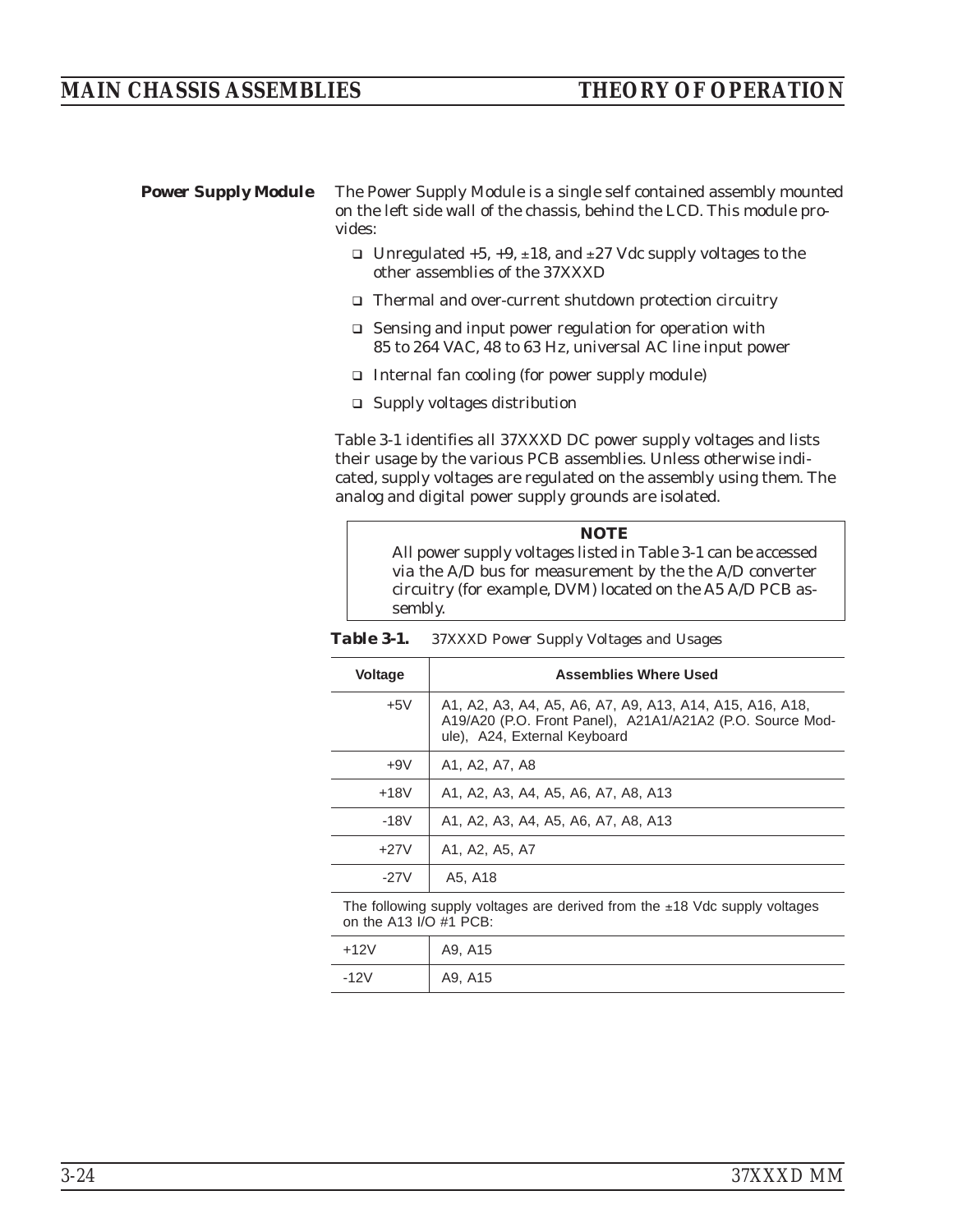# *Chapter 4 Operational Performance Tests*

# *Table of Contents*

| $4 - 1$ | INTRODUCTION $\cdots \cdots \cdots \cdots \cdots \cdots \cdots \cdots \cdots \cdots \cdots \cdots \cdots 4-3$ |
|---------|---------------------------------------------------------------------------------------------------------------|
| $4 - 2$ | CHECKING THE SERVICE LOG ·································                                                    |
| $4 - 3$ |                                                                                                               |
| $4 - 4$ |                                                                                                               |
|         |                                                                                                               |
|         |                                                                                                               |
|         |                                                                                                               |
|         |                                                                                                               |
|         |                                                                                                               |
|         |                                                                                                               |
| $4 - 5$ | LOG MAGNITUDE DYNAMIC ACCURACY TEST 4-15                                                                      |
|         |                                                                                                               |
|         |                                                                                                               |
|         |                                                                                                               |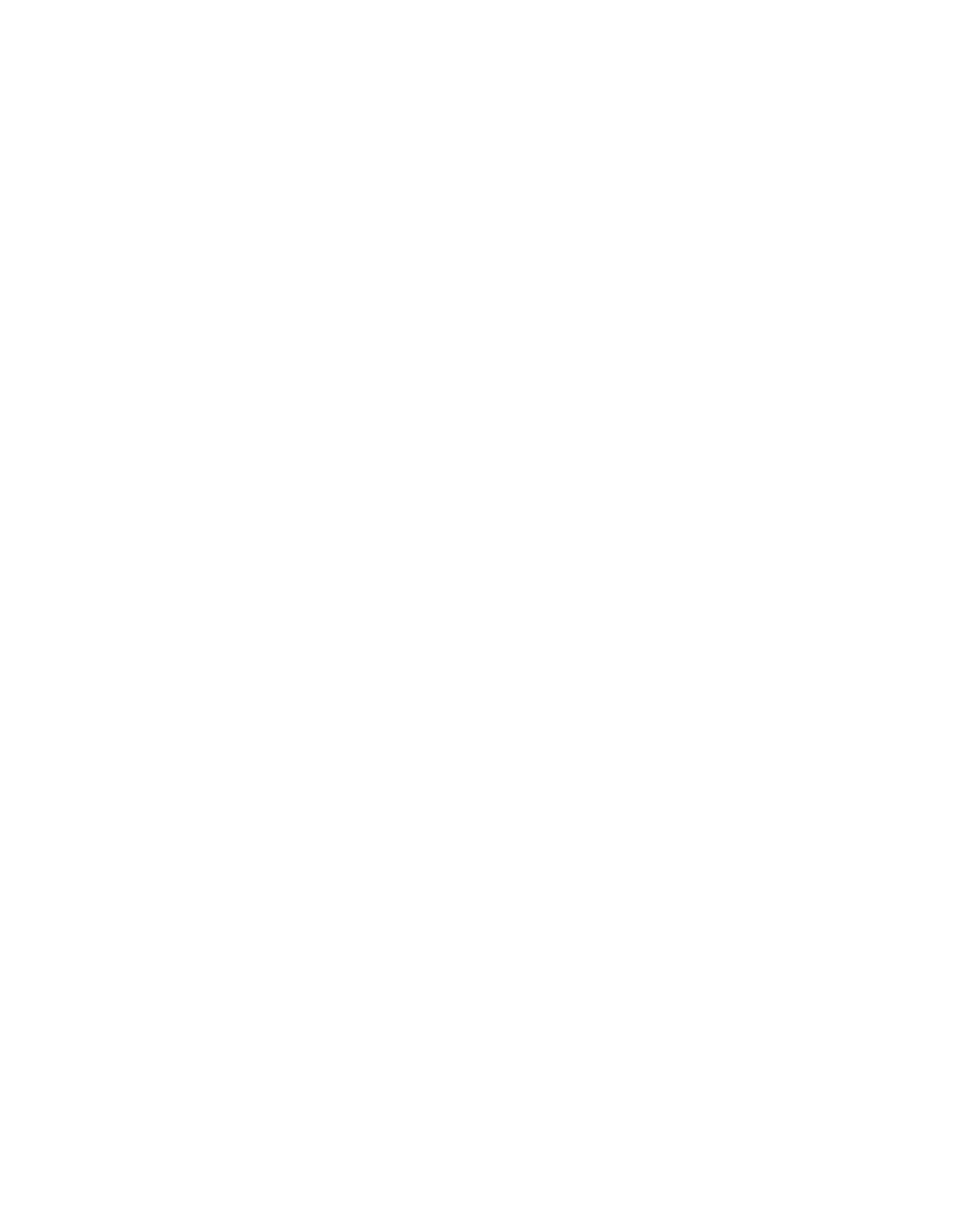# *Chapter 4 Operational Performance Tests*

*4-1 INTRODUCTION* The tests in this chapter provide a means of fully testing the 37XXXD VNA system for proper operation and signal stability. These tests are intended to be used as a periodic check of the operational functionality of the VNA.

> The tests should be performed in their entirety at least once annually. Although there is no requirement to do so, the tests should generally be run in the sequence presented.

#### *NOTE*

The procedures presented in Chapter 5, System Performance Verification, provide the means to test the *accuracy* of the measurements performed by the VNA.

Please ensure you have read and fully understand the servicing concepts for the VNA presented in Chapter 1 prior to continuing with this chapter.

Operational tests for the VNA consist of the following:

- □ Checking the Service Log
- □ Self Test
- □ Automated Operational Tests (includes checking the Service Log and Self Test)

These tests are described in Sections 4-2 through 4-5, which start on the next page.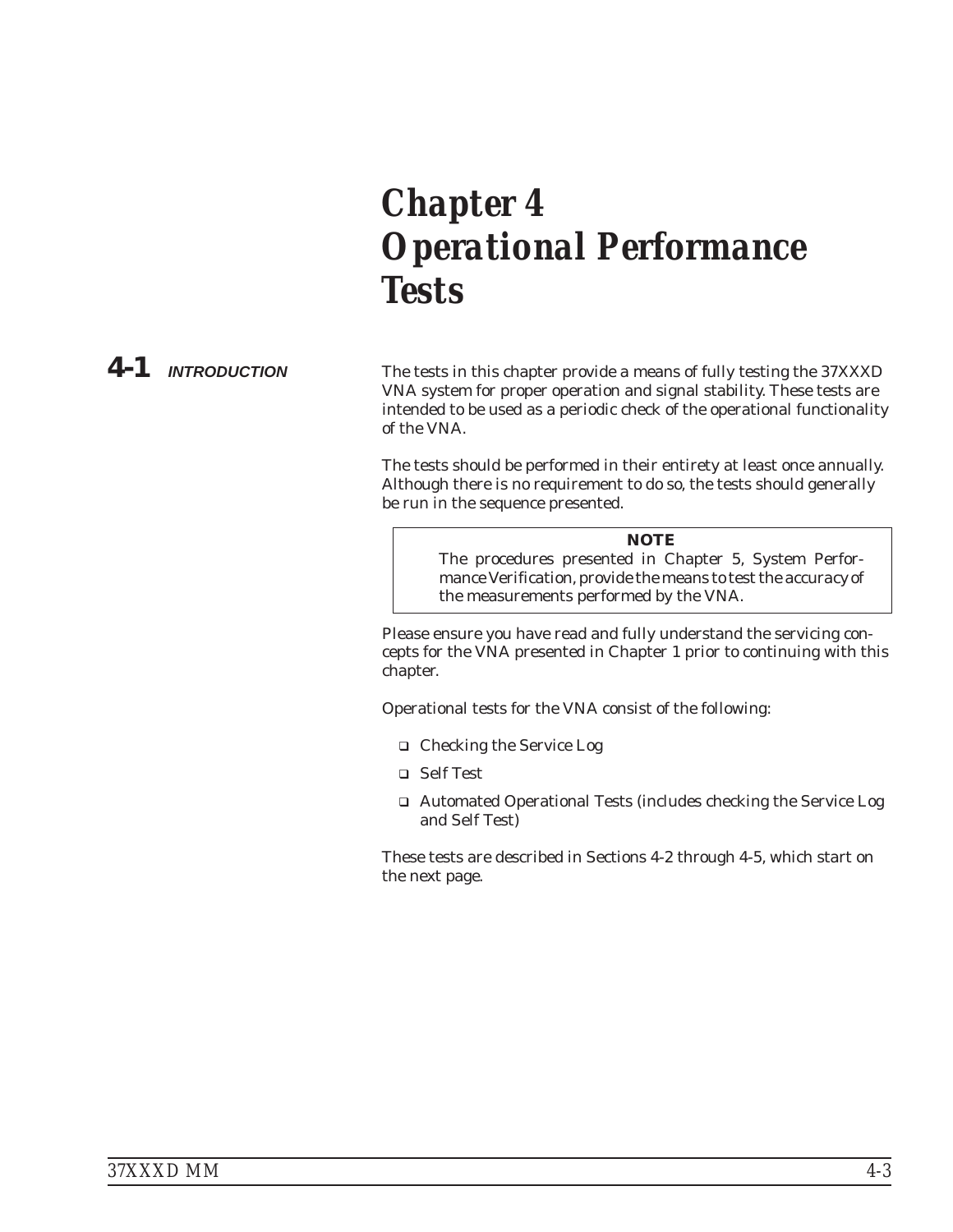# *CHECKING THE SERVICE LOG OPERATIONAL TESTS*

# *4-2 CHECKING THE SERVICE LOG*

Checking the service log consists of viewing the entries written into the log.

## *CAUTION*

The service log contains historical information about instrument condition and any failures that may have occurred. It should be cleared only by a qualified service engineer. Such clearing should be accomplished only upon determining that the errors need not be saved to disk, or printed out for service purposes.

#### *Procedure:*

- **Step 1.** Press the Option Menu key (Enhancement key group) to display the OPTIONS menu.
- **Step 2.** Select **DIAGNOSTICS** from menu (left); then select **READ SERVICE LOG** from the DIAGNOSTICS menu.

The VNA will now display the contents of the service log. The display consists of a header and an error listing. The header contains a variety of system service information. The error listing contains error messages for failures that may have occurred during operation.

#### *NOTES*

- Errors 7201 to 7209, GPIB remote operation programming errors, report that one or more external GPIB programming errors has been detected. These messages do not indicate a VNA system fault.
- - Informational messages 0000 to 0099 report the pass/fail status of a peripheral access. These messages do not indicate a VNA system fault.

Any other error messages in the service log may indicate an instrument problem and should be investigated. Refer to Chapter 7, Troubleshooting, for further information.

# *CAUTION*

The **CLEAR SERVICE LOG** menu selection will immediately and permanently clear all the error message entries from the service log. (However, it will not clear the header information.) See Caution message at top of page.

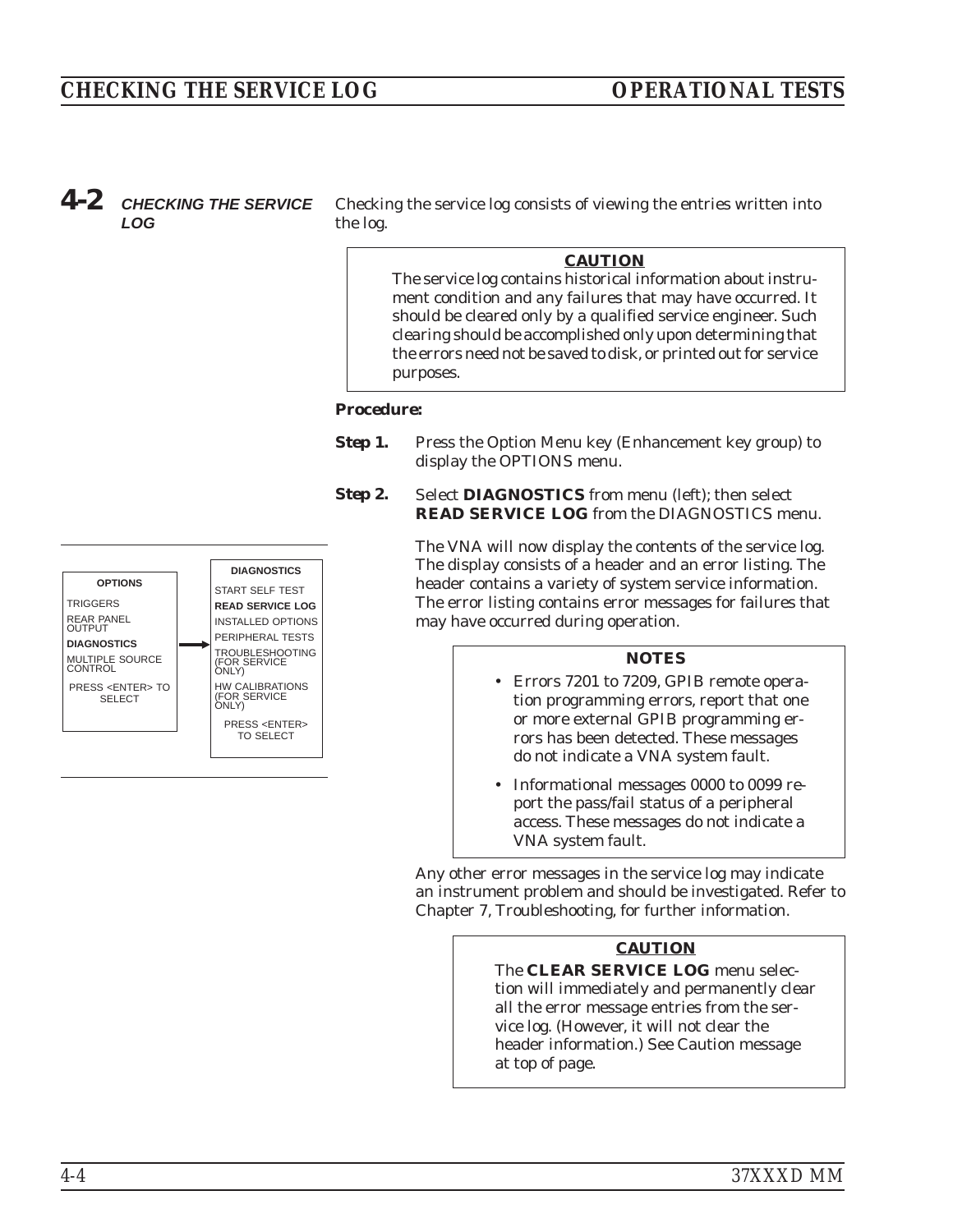4-3 **SELF TEST** The self test performs a series of tests that verify that various internal VNA circuits are functional and operating properly.

#### *To start the self test:*

- **Step 1.** Press the Option Menu key (Enhancement key group) to display the OPTIONS menu.
- *Step 2.* Select **DIAGNOSTICS** from menu; then select **START SELF TEST** (below).



**Step 3.** Wait for test sequence to complete. (Once invoked, this test requires no user interaction or external equipment.)

Upon completion, the net pass/fail result of the self test is shown on the display. If the VNA is in remote-only operation, the results are reported via the GPIB output buffer. If the self test fails, detailed error messages will be written into the service log.

## *If self test fails:*

- □ Check the service log to view failure messages.
- □ Proceed to Chapter 7, Troubleshooting.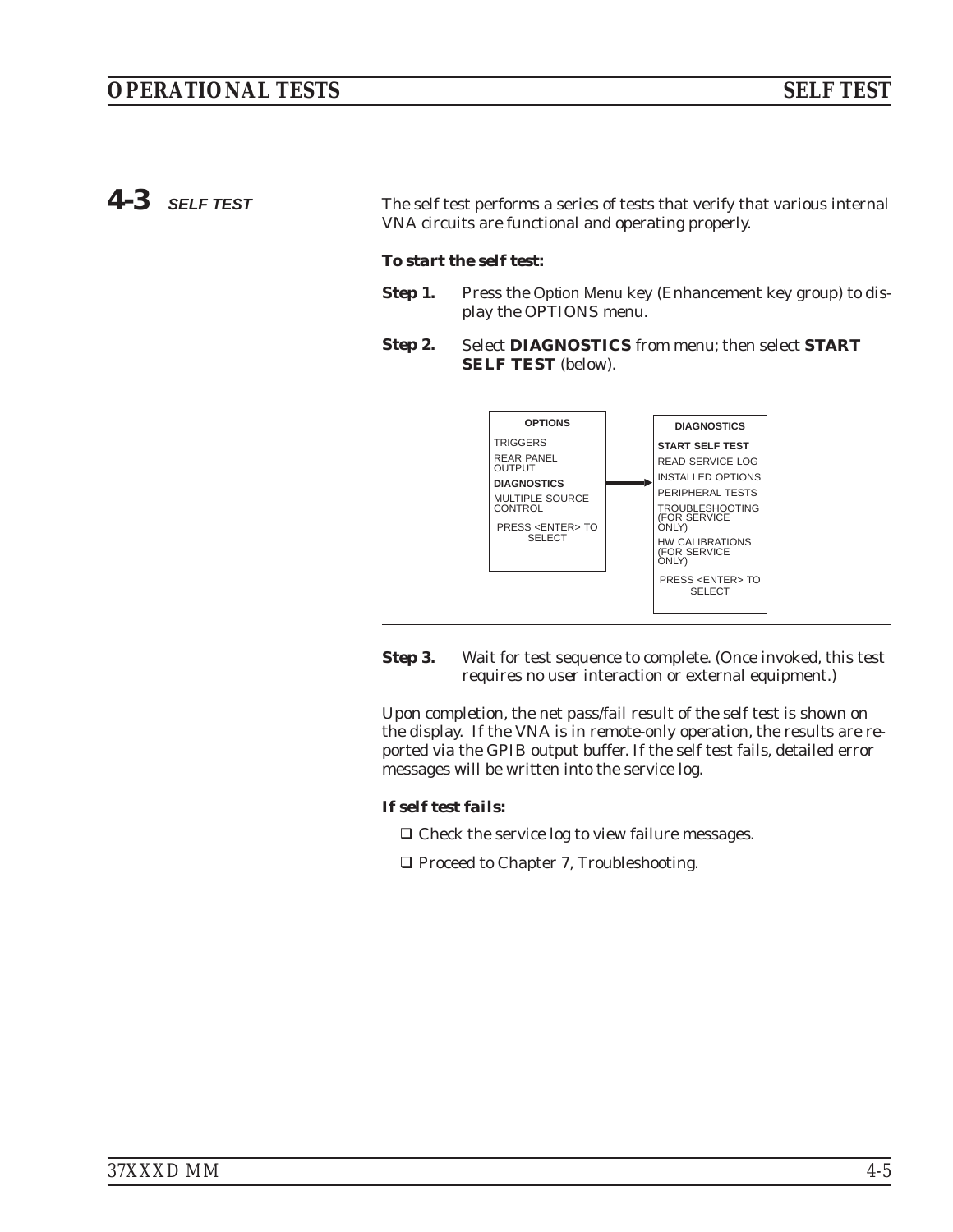| $4 - 4$ | <b>PERFORMANCE TESTS</b>   | The 37XXXD performance tests are contained within one executable<br>program (3700TEST.EXE), Anritsu Software Part Number 2300-178.<br>This includes approximately 15 different tests that cover nearly all of<br>the RF devices and circuits within the VNA and is applicable for all<br>37XXXA/B/C/D model instruments.                                                                                                                                                            |
|---------|----------------------------|-------------------------------------------------------------------------------------------------------------------------------------------------------------------------------------------------------------------------------------------------------------------------------------------------------------------------------------------------------------------------------------------------------------------------------------------------------------------------------------|
|         |                            | The user interface consists of a single display from which the operator<br>can control all aspects of the test program. It is suggested that the<br>tests be performed in the sequence that they are shown on the display<br>(top-to-bottom sequence), but this is not required. Any test may be per-<br>formed multiple times or in any sequence. These tests should be per-<br>formed prior to the verification tests described in Chapter 5, System<br>Performance Verification. |
|         |                            | The test program determines the model of the VNA and displays the<br>applicable tests. One general test record and several data files will be<br>created on the PC in a folder labeled 37000. This general test record<br>records only Pass, Fail, Not Applicable, or Not Performed for each test.<br>Other data files will record numerical data, if you so choose. All data<br>files are readable and printable by a text reader such as Notepad.                                 |
|         |                            | Each test displays instructions for the operator. Some tests will<br>prompt the operator for frequency characteristics of external test<br>equipment connected.                                                                                                                                                                                                                                                                                                                     |
|         | <b>Test Specifications</b> | Specifications are clearly labeled as being "Typical" or "Guaranteed."<br>The following tests have specifications that are guaranteed (repairable<br>at no charge by Anritsu during the warranty period):                                                                                                                                                                                                                                                                           |
|         |                            | <b>IDED</b> Low Power Phase Lock                                                                                                                                                                                                                                                                                                                                                                                                                                                    |
|         |                            | □ Port 1 Power                                                                                                                                                                                                                                                                                                                                                                                                                                                                      |
|         |                            | □ Source Match                                                                                                                                                                                                                                                                                                                                                                                                                                                                      |
|         |                            | $\Box$ Directivity                                                                                                                                                                                                                                                                                                                                                                                                                                                                  |
|         |                            | □ System Dynamic Range                                                                                                                                                                                                                                                                                                                                                                                                                                                              |
|         |                            | All tests that are designated guaranteed allow the operator to store<br>numerical test data to a file. Tests having guaranteed specifications<br>must be performed under test program control.                                                                                                                                                                                                                                                                                      |
|         |                            | Specifications that are typical are identical to factory specifications for<br>new instruments. Anritsu does not guarantee the VNA will meet these<br>specifications. If a test fails by a small margin, this does not indicate a<br>problem with the instrument.                                                                                                                                                                                                                   |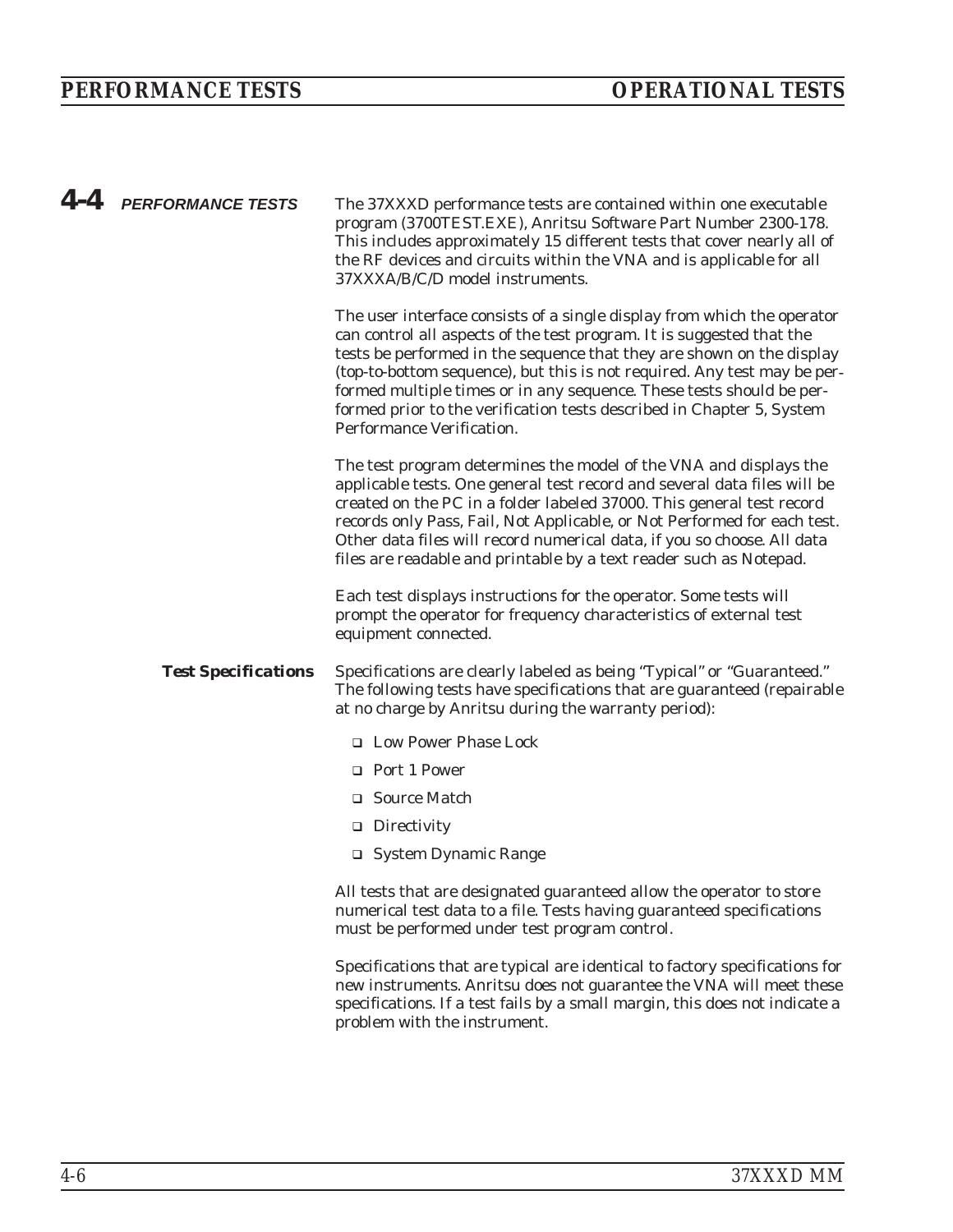# *OPERATIONAL TESTS PERFORMANCE TESTS*

### *Required Equipment*

- □ Windows-based PC with Windows 95 or higher.
- □ National Instruments GPIB interface card and associated software driver compatible with the installed Windows operating system.
- □ Standard GPIB interface cable, such as Anritsu part number 2100-2, must be connected between the VNA and the PC.
- □ Anritsu 365X calibration kit that matches the test port connectors of the VNA must be used. A sliding termination is required only if the Source Match or Directivity tests are to be performed. Only the female components of the calibration kit will be used.
- □ High quality RF cable suitable for the frequency range of the instrument. Anritsu 3670 or 3671 series throughlines are strongly recommended.
- □ High quality female to female adapter, such as Anritsu part number 33KFKF50B. Necessary if the above cable does not have a female connector on both ends.

#### *NOTE*

SMA adapters (with a white teflon dielectric) are too poor in quality even for the lowest frequency VNAs.

#### *Additional Required Equipment*

- □ The Frequency Accuracy test requires an EIP brand frequency counter. Most models are acceptable, but GPIB, Band 3, and External 10 MHz reference input capabilities are required.
- □ The Port 1 Power test requires an Anritsu model ML24XX power meter with an appropriate power sensor. Other meters and sensors, as shown in Table 1-1, are also useable.
- □ The Source Match test requires an Anritsu Assurance Airline, such as model T2023-2 or T2025-2, typically available only from Anritsu Service Centers.
- □ The Directivity test requires an Anritsu Assurance Airline and offset termination, such as model 29KF50-15 or SC4417, typically available only from Anritsu Service Centers.

*Installation and Launching the Test Program*

The program is a stand alone executable requiring that the National Instruments GPIB software parameters all be set to default conditions. The user will be asked to create the folder "C:\37000" for data storage, if that folder does not already exist on the PC. Additionally, the GPIB settings that are required for the 2300-496 Verification Software will also work with the 3700TEST.EXE program.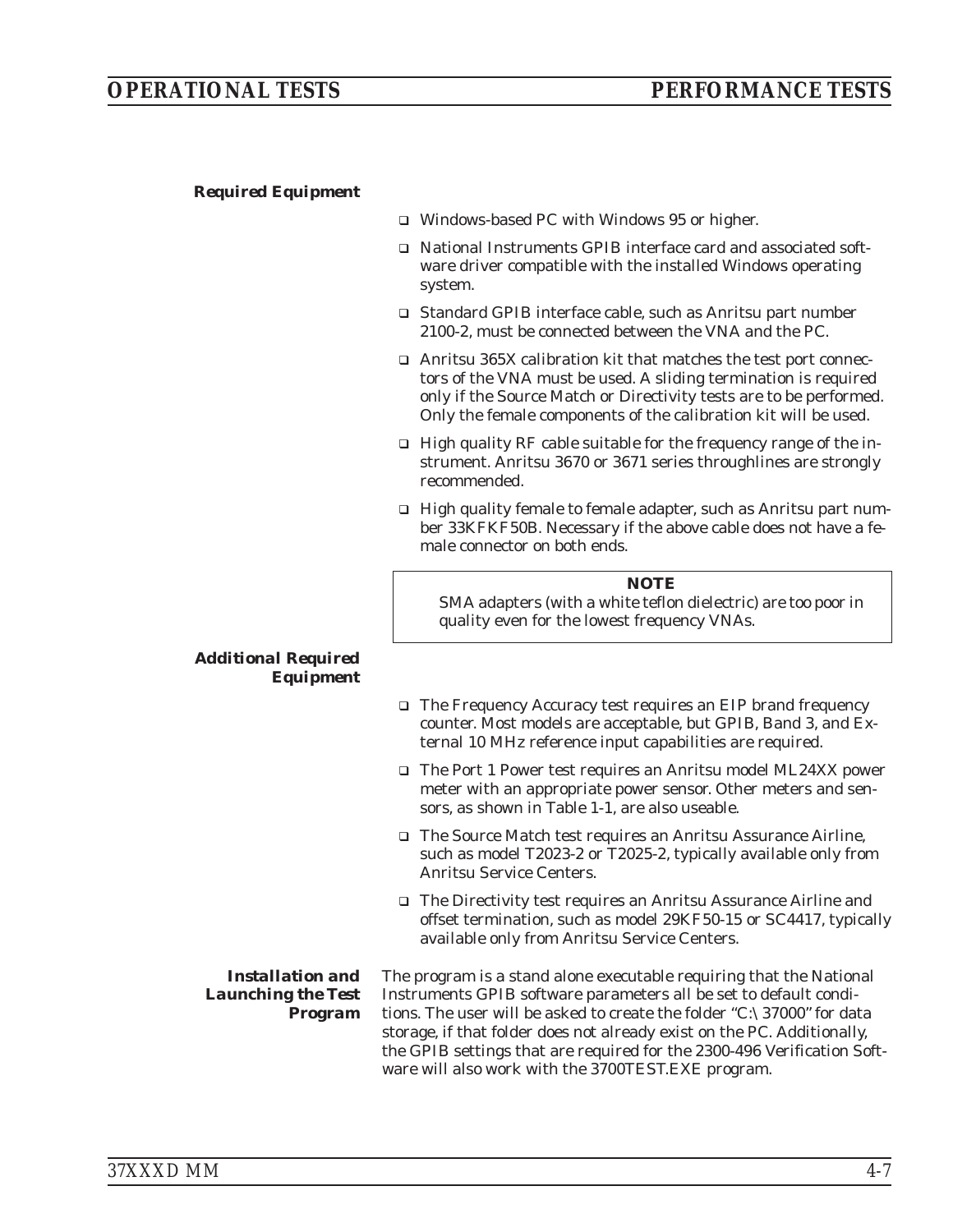# <span id="page-67-0"></span>*PERFORMANCE TESTS OPERATIONAL TESTS*

S. Anritsu 37000 Instrument Test 2300-178 Version 4.20  $L$ olxi MODEL: 37369A SERIAL NUMBER: 980804 **Current Test** Inspection/Self Test Instructions  $\overline{\blacksquare}$ Low Power Phase Lock Click on any test Source and LO Tests  $\overline{\phantom{a}}$ Non Batio Power Level Non Ratio Stability Frequency Parameter Specification Data Transmission Noise and Stability Transmission Sampler Saturation Video IF Bandwidth **Reflection Noise** Reflection Sampler Saturation Port 1 Power Frequency Accuracy 12 Term Cal Step Attenuators Directivity Source Match Dynamic Range/Leakage Continue Send Random Settings Cancel Test Quit

From your Windows-based PC, run the program (3700Test.exe). The program's interface will appear similar to the display below:

*Figure [4-1](#page-67-0). 2300-178 Software Interface*

Connect the GPIB cable between the PC and the upper GPIB connector of the VNA rear panel (labeled IEEE 488.2 GPIB). Turn on the VNA and verify the instrument address is 6 (found under the Utility Menu Key |GPIB ADDRESSES).

The Program will locate the VNA, and query the operator regarding his/her name, customer name, and Test Port type.

The program will create a file for Pass/Fail information named "123456.SVC" (where 123456 is the serial number of the VNA). If the program locates an existing .SVC file of the same instrument in the 37000 folder, the operator must decide whether to continue storing data to the existing .SVC test record or start a new .SVC record.

Labels of incomplete tests have a yellow background. A green background indicates that the test passed; a red background indicates that the test failed. (Some versions of the program do not use red to indicate failed tests.)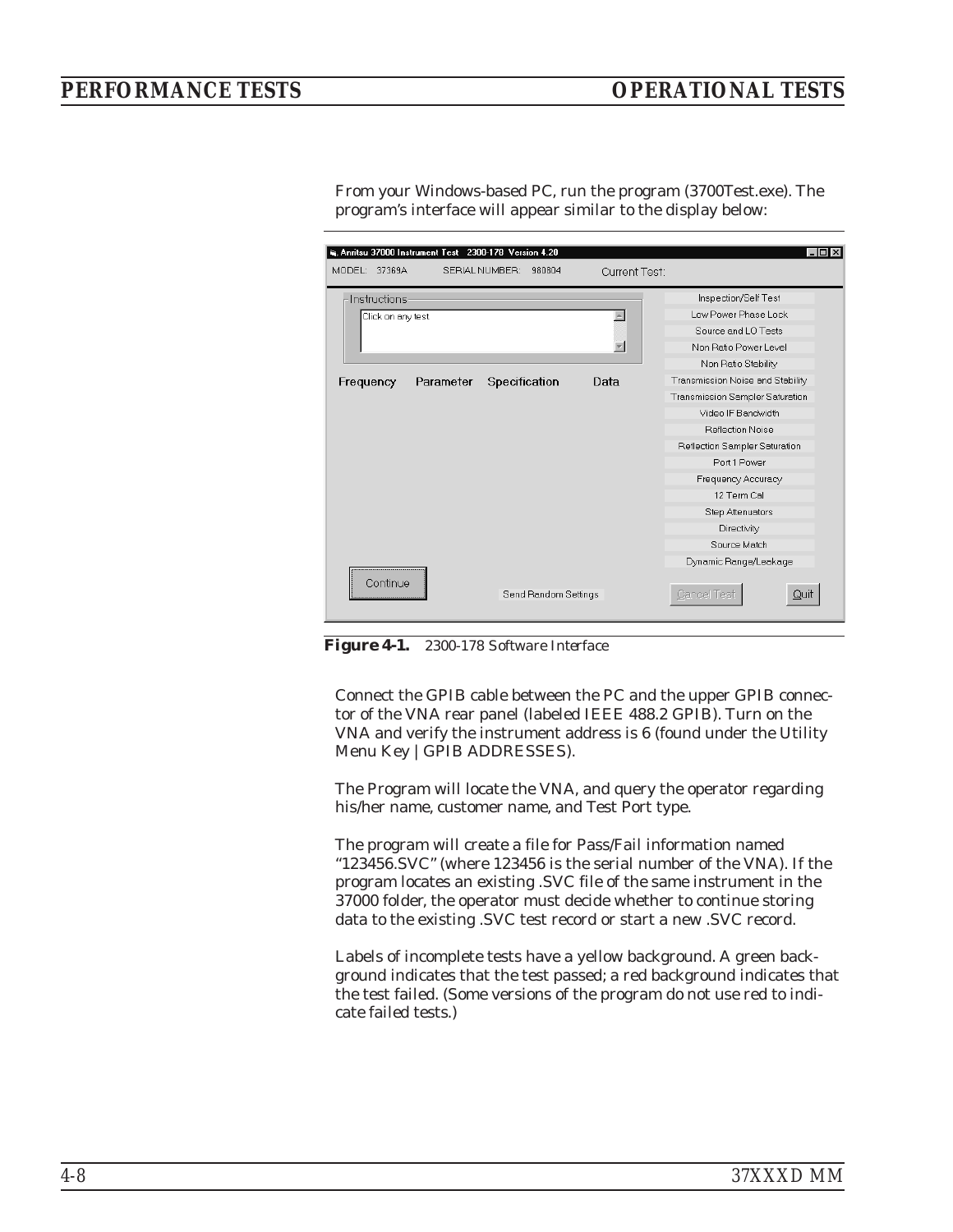*Running the Tests* To launch any test, simply click on the label of the test. In all tests, except the Front Panel floppy drive test, the operator should not remove the instrument from the Remote condition. Doing so will require restarting the program.

> The text box will display instructions to the user. To continue with any test, click on the Continue button, press the space bar, or press <Enter>. To quit any test, press the <ESC> key or click on the Cancel button.

At the completion of the selected test, a Pass or Fail result will be displayed in the text box and written to the .SVC file. If the operator has chosen to record numerical data, it will be saved to the appropriate file. Select Continue to move to the next test.

## *Description of Tests*

## *Inspection/Self Test:*

This test performs the extended internal self test, launches the VNA front panel keyboard/knob test, starts the external keyboard test, and guides the user through a floppy drive test. It also prompts the user to check the pin depth of the Test Ports and to check the fuses in the bias tee circuits.

#### *Low Power Phase Lock:*

This test checks the ability of the instrument to maintain source phase lock at minimum source power.

If the test fails, performing a Source Lock Threshold calibration may solve the problem. If this does not solve the problem, it must be corrected by a trained Anritsu Service Engineer.

# *Source and LO Tests:*

These tests use built-in VNA diagnostics to check all phase lock loop error voltages of the RF source, LO1, and LO2 of the down conversion section. Each display should fall within the prescribed limit lines.

If the test fails, a minor deviation outside of the limit lines will not cause any performance problem or measurement error. Performing a new Source Frequency calibration, LO1 calibration, or LO2 calibration will typically bring these voltages back into optimum range.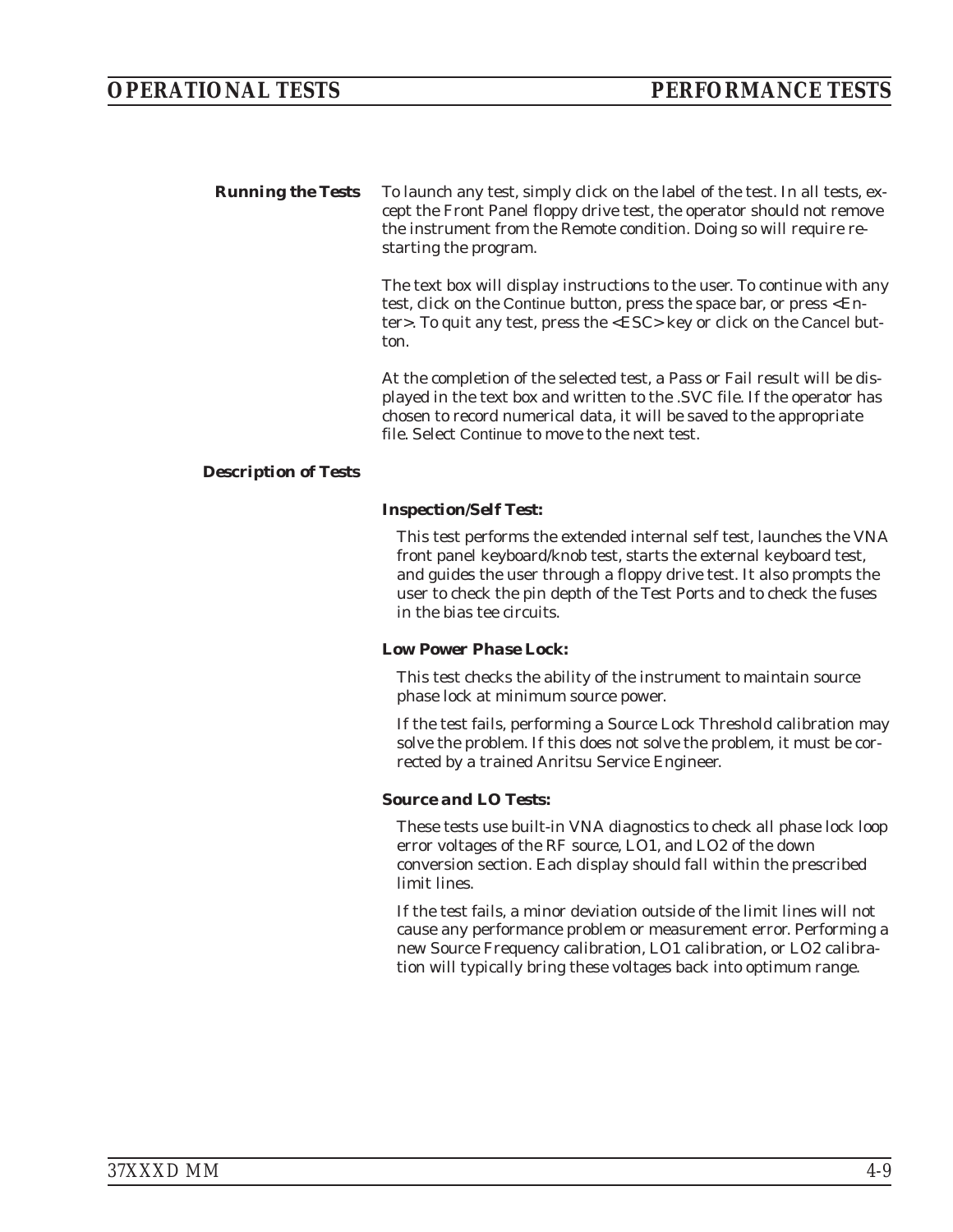## *Non-Ratio Power:*

This test checks the RF power level of the four individual RF paths in the VNA. The complete paths are checked beginning with the RF source and continuing out of the VNA Test Ports through the Down Conversion and A/D circuits. All signal paths, including the front panel Option 15 cables (if installed) are tested.

If the test fails and depending on the severity of the power loss, the RF Source in the VNA may fail to phase lock (in worst cases) or the VNA's system dynamic range may be degraded. Ensure the the RF cable between the Test Ports is of good quality and all external cables are connected properly. If this does not solve the problem, it must be corrected by a trained Anritsu Service Engineer.

## *Non-Ratio Stability:*

This test checks the general stabilty of the Non-Ratio channels. Raw data is displayed, stored to memory, then divided by itself resulting in a very smooth RF display at high resolution. The quality of this display is checked after 10 sweeps.

If the test fails, a problem seen in both Test Channels (channels 2 and 3 on the VNA) could be caused by a defective RF cable between the Test Ports. A problem seen on only one channel could be caused by a damaged or incorrectly connected Option 15 front panel cable. A problem seen on all four channels could be caused by an insufficient warm-up period. If the problem still exists after these checks, it must be corrected by a trained Anritsu Service Engineer.

# *Transmission Noise and Stability:*

This test displays the system noise while measuring the default source power (+5 dBm to –15 dBm, depending on model). A short drift test is also performed, testing both Log Magnitude and Phase. The instrument must not be disturbed during the drift test.

If the test fails, the RF cable between the Test Ports is the most likely cause of failure when the problem appears in both S21 and S12. If only S21 or S12 fails, check the Option 15 front panel cables (if installed), then contact a trained Anritsu Service Engineer.

#### *Transmission Sampler Saturation:*

This test ensures that the Samplers of the Down Conversion module are operating within their linear range by checking at default and reduced VNA power.

If the test fails, interior attenuators on the VNA RF deck may have been removed or be the incorrect values. The sampler(s) may have degraded requiring replacement of the Sampler/Down Conversion module.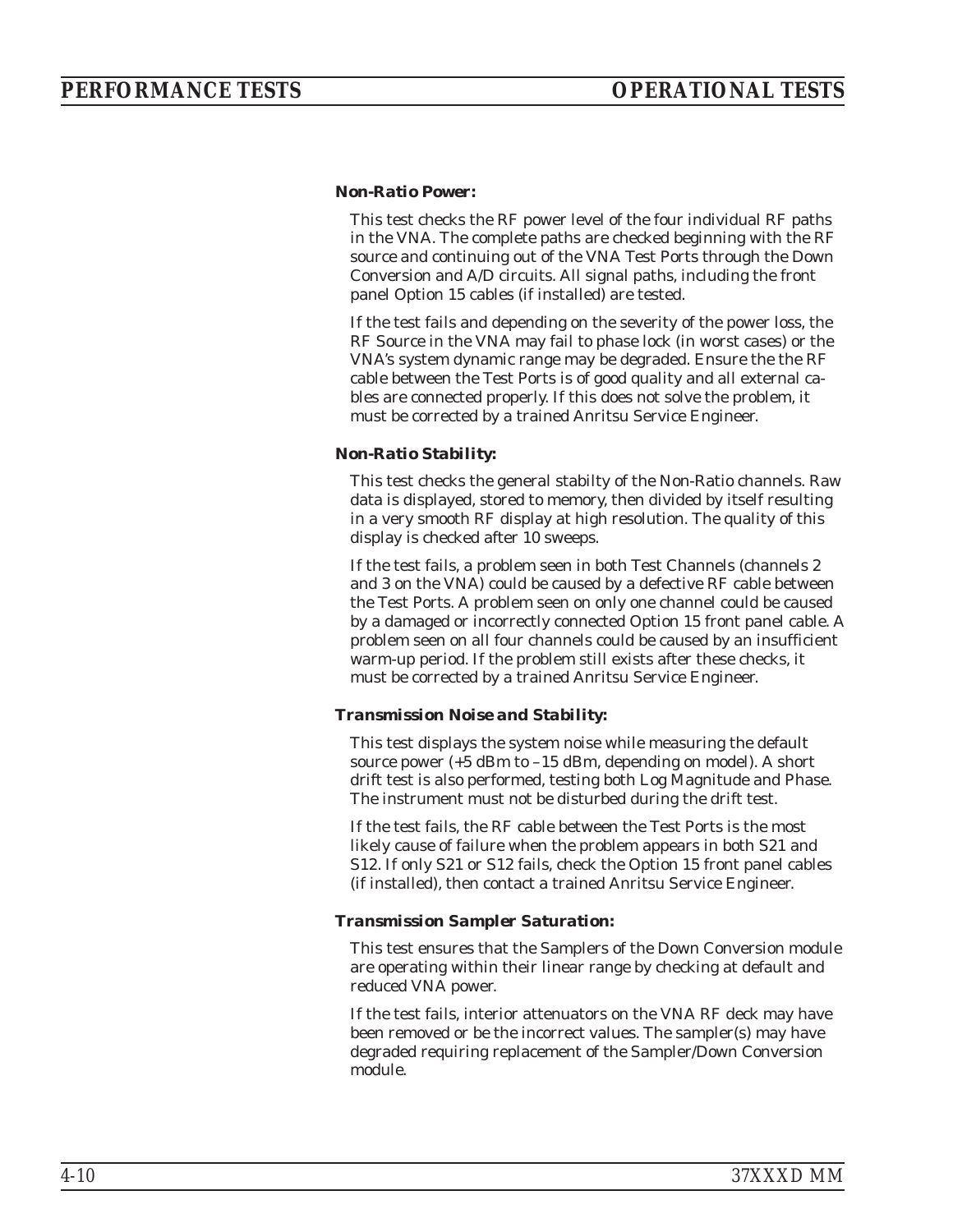# *Video IF Bandwidth:*

This performs a test on each IF bandwidth filter found on the A4, A3, and A6 PCBs. The operator must perform a Transmission-Only calibration using the calibration kit.

If the test fails in both S21 and S12, the A4 board is suspect. If only S21 fails, the A6 board is suspect. If only S12 fails, the A3 board is suspect.

## *Reflection Noise:*

This is identical to Transmission Noise and Stability except that full reflections are installed on the Test Ports, rather than an RF cable.

If the test fails, check the Option 15 front panel cables (if installed), then contact a trained Anritsu Service Engineer.

## *Reflection Sampler Saturation:*

This test ensures that the Samplers of the Down Conversion module are operating within their linear range by testing with default and lowered source power.

If the test fails, interior attenuators on the VNA RF deck may have been removed or be the incorrect values. The sampler(s) may have degraded requiring replacement of the Sampler/Down Conversion module.

# *Port 1 Power:*

This test measures the RF power present at Port 1 using the VNA default power setting. An Anritsu ML24XX power meter with the appropriate sensor is required. The power data are taken every few hundred MHz, depending on VNA model, so that the test time is 3 to 5 minutes. Data will be written to a file if the operator specifies to do so.

If the test fails, the results may be improved by performing a Port 1 ALC calibration. If this solves the problem, a Port 2 ALC calibration and Source Lock Threshold Calibrations should also be performed. If the test continues to fail, it must be corrected by a trained Anritsu Service Engineer.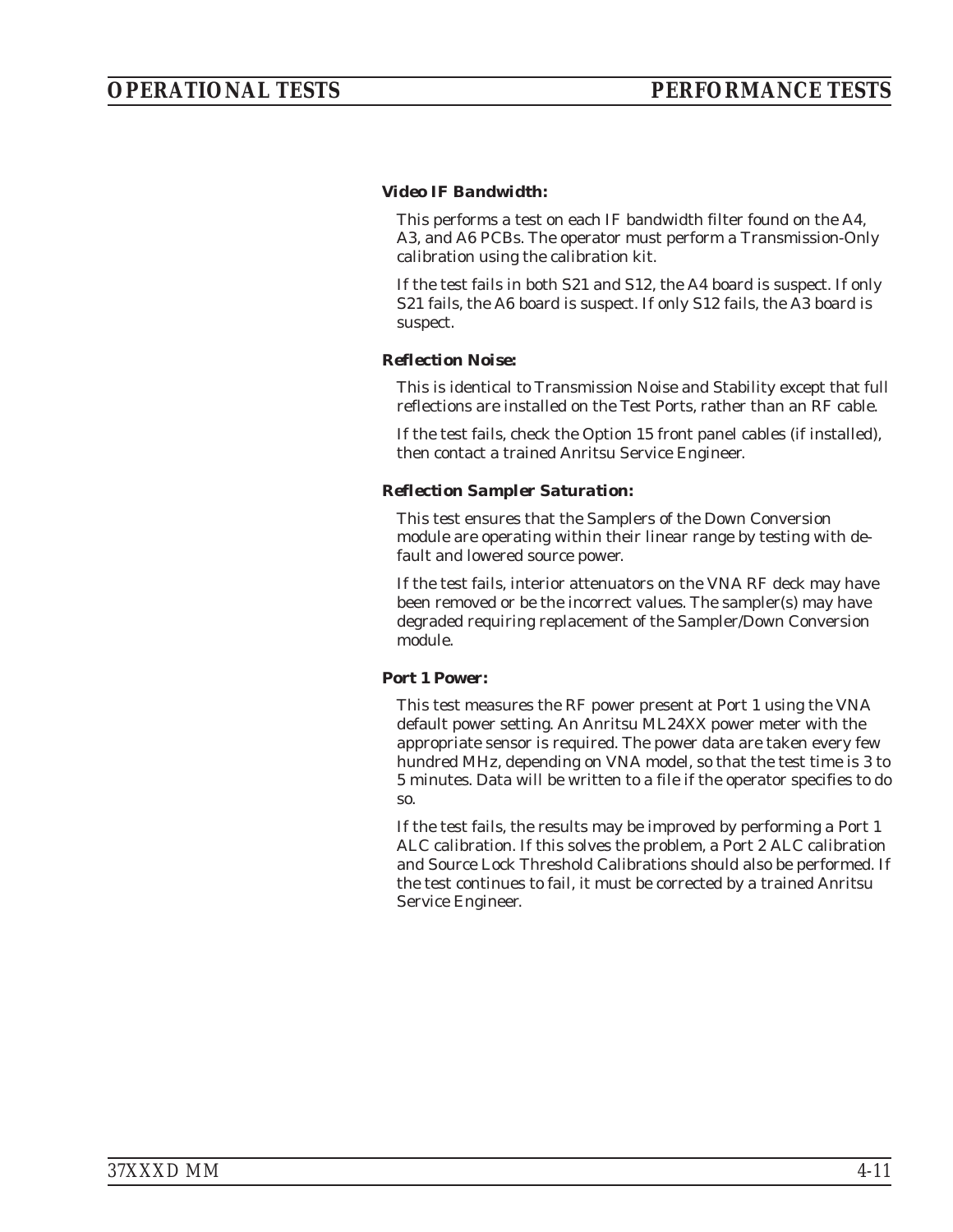## *Frequency Accuracy:*

This test checks the frequency accuracy of the VNA source. An RF counter with several features is required (see Additoinal Required Equipment at the beginning of this section). A precision 10 MHz reference signal (such as that found on an Anritsu MG369XA series synthesizer) should be connected to the rear panel of the counter. Do not use the 37XXXD 10 MHz OUT as a reference for the counter.

If the test fails, it is likely that the VNA's internal 10 MHz crystal has drifted. If a precision 10 MHz signal is present on the counter, the VNA's 10 MHz crystal can be adjusted. The VNA's 10 MHz crystal is mounted on the top of the A7 PCB and is adjustable with a potentiometer. The 10 MHz OUT connector on the rear panel of the VNA provides the access point for monitoring the frequency of the VNA's 10 MHz crystal. After crystal re-adjustment, re-run the Frequency Accuracy test. If the test still fails, the following calibrations will need to be performed (in this order):

- 1. Source Frequency Cal
- 2. Port 1 ALC Cal
- 3. Port 2 ALC Cal
- 4. Source Lock Threshold Cal

#### *12 Term Cal:*

This is a standard OSL measurement calibration, which is required to perform most of the subsequent tests (Step Attenuators, Directivity, Source Match, and System Dynamic Range). The appropriate Anritsu calibration kit with a high density coefficients disk is required. The program selects specific frequencies, using discrete fill, and selects other settings for the calibration required by the System Dynamic Range test. The user must have a female sliding termination if the Directivity or Source Match will be tested.

After the calibration is set up by the program, the operator performs the calibration by connecting the required devices and pressing Enter on the VNA to begin the measurement. After the calibration is complete, the operator selects Continue on the program display and the calibration is saved to the VNA's hard drive. Saving the calibration to the hard drive allows the user to perform other tests (which default the VNA) at any time and recall the calibration as needed.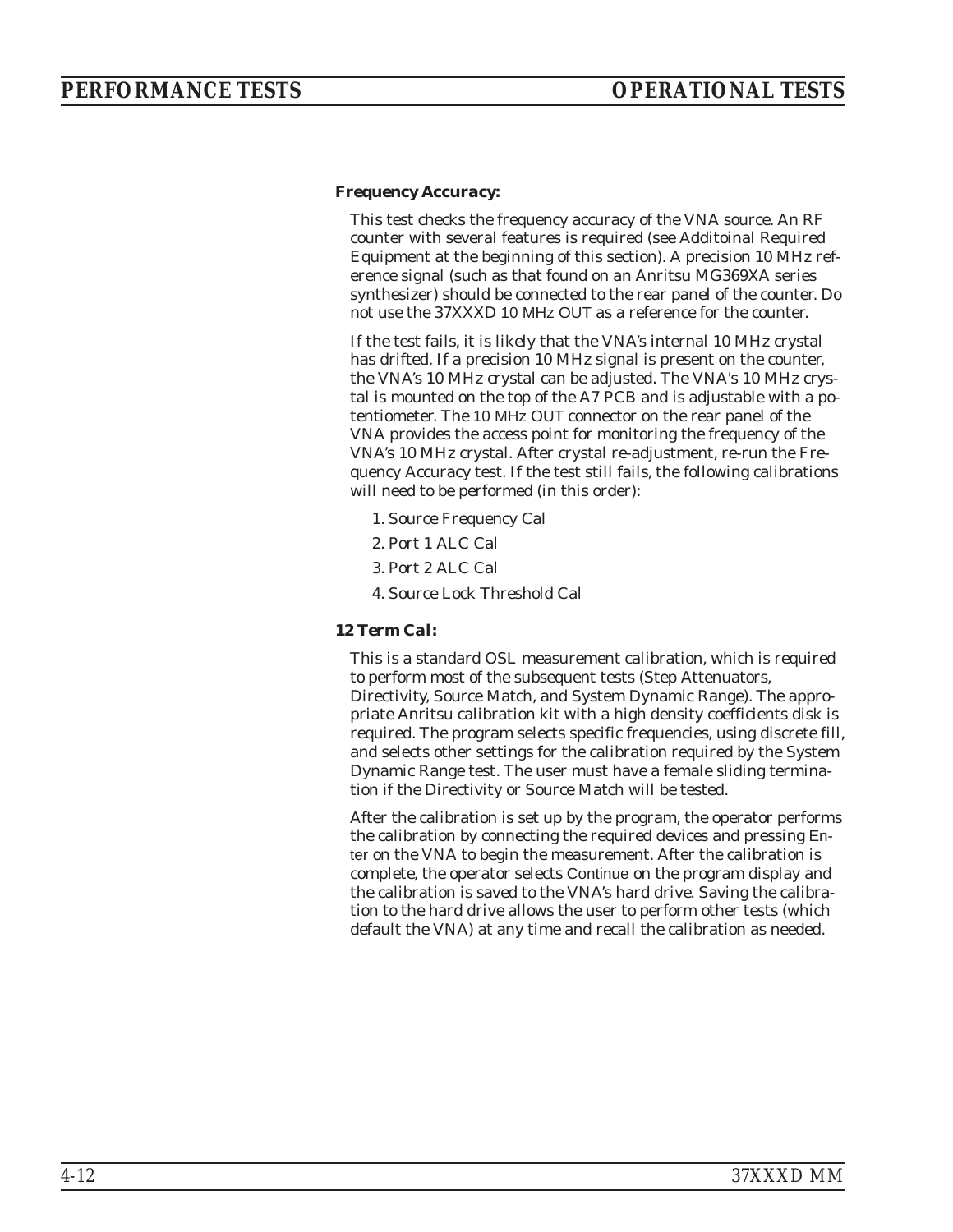#### *Step Attenuators:*

This will test the accuracy and repeatability of the internal step attenuators. The 12-term calibration must have been performed using the program. This calibration file will be recalled from the VNA's hard drive by the program.

If the test fails, minor failures may occasionally be improved simply by stepping the attenuators up and down for a few minutes to remove oxidation from internal contacts. Major failures of the step attenuators are primarily caused by faults within the attenuators themselves, or perhaps the A8 PCB.

#### *Directivity:*

As stated above, the following are required before performing this test:

- Sliding Load calibration performed under control of the 12 Term Cal Test
- Assurance Airline
- Offset Short

Ensure that no RF cables are attached during the test. The assurance airline and offset short are typically available only from Anritsu Service Centers. The test program will use the ripple extraction technique to derive the corrected directivity of both Test Ports. Numeric data may be saved.

If the test fails, ensure that the pin depth of the Test Ports are within specification and that the center pins are not misaligned. The coupler or bias tee for each Test Port is also a possible cause of failure.

#### *Source Match:*

The following is required to perform this test:

- Sliding Load calibration performed under control of the 12 Term Cal Test
- Assurance Airline
- Short

Ensure that no RF cables are attached during the test. The assurance airline is typically available only from Anritsu Service Centers. The test program will use the ripple extraction technique to derive the corrected source match of both Test Ports. Numeric data may be saved.

If the test fails, ensure that the pin depth of the Test Ports are within specification and that the center pins are not misaligned. The coupler or bias tee for each Test Port is also a possible cause of failure.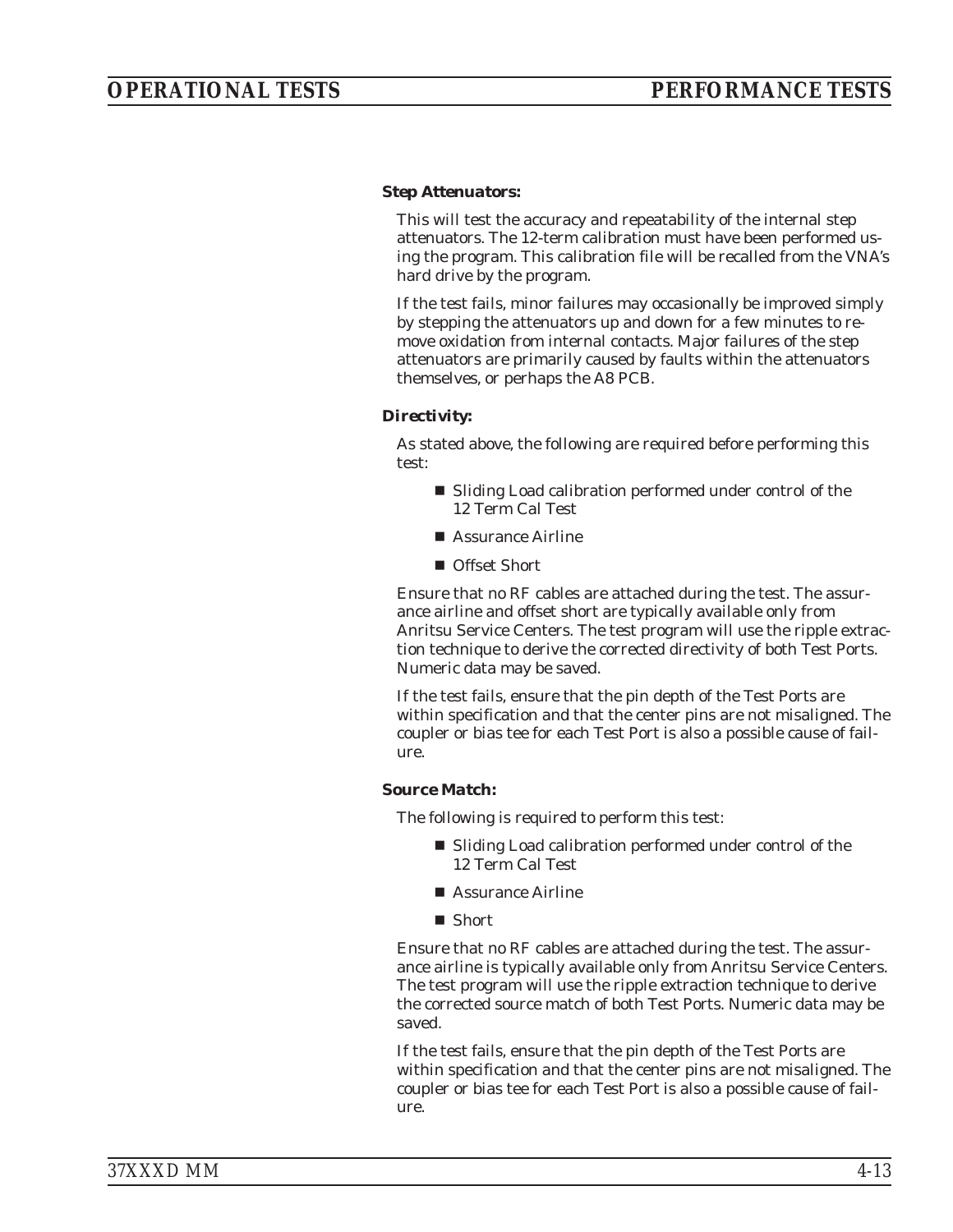#### *System Dynamic Range:*

Software for this test is currenly under development. Contact Anritsu Customer Service for availability.

#### *Send Random Settings:*

This test sends random start and stop frequencies and reduces source power in an attempt to expose intermittent failures. If failures occur, details are written to the VNA's service log for evaluation by a trained Anritsu Service Engineer. This test will continue indefinitely until stopped by the operator (using the Escape key or Cancel button) or when 20 errors have occurred.

If the test fails, due to the extreme nature of this test, a very intermittent error may appear (for example, once in several days), which cannot be duplicated by manual testing. If this is the case, it may or may not be prudent (in the view of the user) or successful to attempt a repair. If several errors appear in one day, a significant problem exists and a repair should be performed by an Anritsu Service Engineer.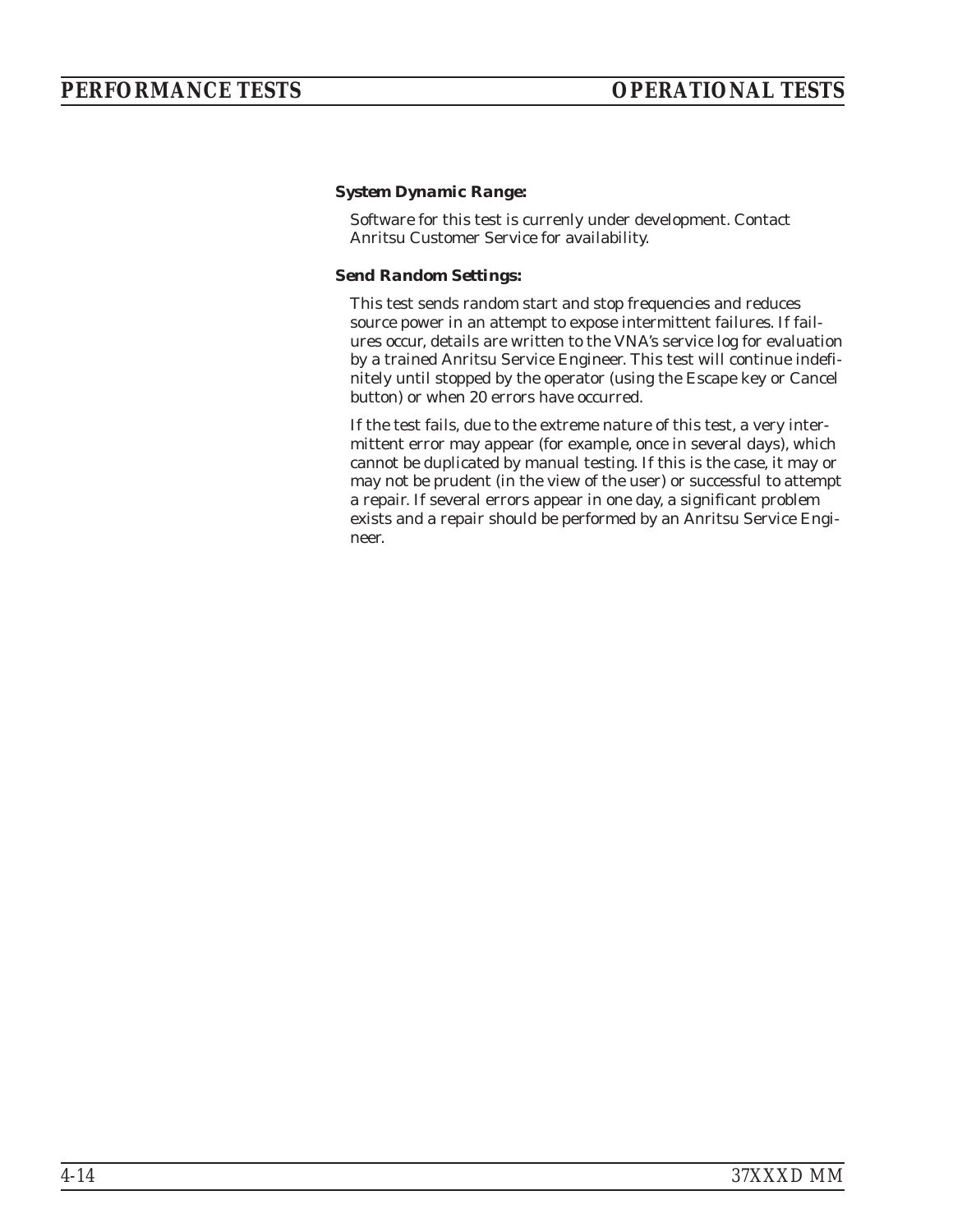| $4-5$ | <b>LOG MAGNITUDE</b><br><b>DYNAMIC ACCURACY</b><br><b>TEST</b> | This test verifies the measurement accuracy of the VNA at power lev-<br>els that are significantly below 0 dBm. An external step attenuator<br>that has been accurately characterized at the Anritsu Calibration Lab<br>is used. S21 only measurements at 2.0 GHz will be performed manu-<br>ally at each step of the attenuator. Uncertainty associated with the<br>step attenuator and characteristic VNA uncertainty are part of the cri-<br>teria used in the Pass or Fail determination for each attenuation step. |
|-------|----------------------------------------------------------------|-------------------------------------------------------------------------------------------------------------------------------------------------------------------------------------------------------------------------------------------------------------------------------------------------------------------------------------------------------------------------------------------------------------------------------------------------------------------------------------------------------------------------|
|       |                                                                | If the S21 measurement data for the attenuation value is within the<br>allowable uncertainty, the VNA is measuring within factory specifica-<br>tion for that power level.                                                                                                                                                                                                                                                                                                                                              |
|       |                                                                | A test record with pre-calculated uncertainties is shown in Table 4-1.<br>This test record should be copied before use.                                                                                                                                                                                                                                                                                                                                                                                                 |
|       | <b>Required Equipment</b>                                      | The following equipment is required for the Log Magnitude Dynamic<br><b>Accuracy Test:</b>                                                                                                                                                                                                                                                                                                                                                                                                                              |
|       |                                                                | □ Anritsu SC5567 (consisting of Model 4622K Step Attenuator with<br><b>Characterization Disk)</b>                                                                                                                                                                                                                                                                                                                                                                                                                       |
|       |                                                                | □ Anritsu SC3796 Step Attenuator Controller<br>(uses standard 9-Volt batteries)                                                                                                                                                                                                                                                                                                                                                                                                                                         |
|       |                                                                | □ Anritsu Model 3652 or Model 3652-1 Cal Kit Including<br><b>Phase-equal Adapters</b>                                                                                                                                                                                                                                                                                                                                                                                                                                   |
|       |                                                                | $\Box$ Anritsu Throughline (qty. 2) to fit the VNA test ports                                                                                                                                                                                                                                                                                                                                                                                                                                                           |
|       |                                                                | $\Box$ If the VNA has V connector test ports (50 or 65 GHz models),<br>V-to-K adapters will be required to convert the test ports from<br>V connectors to K connectors                                                                                                                                                                                                                                                                                                                                                  |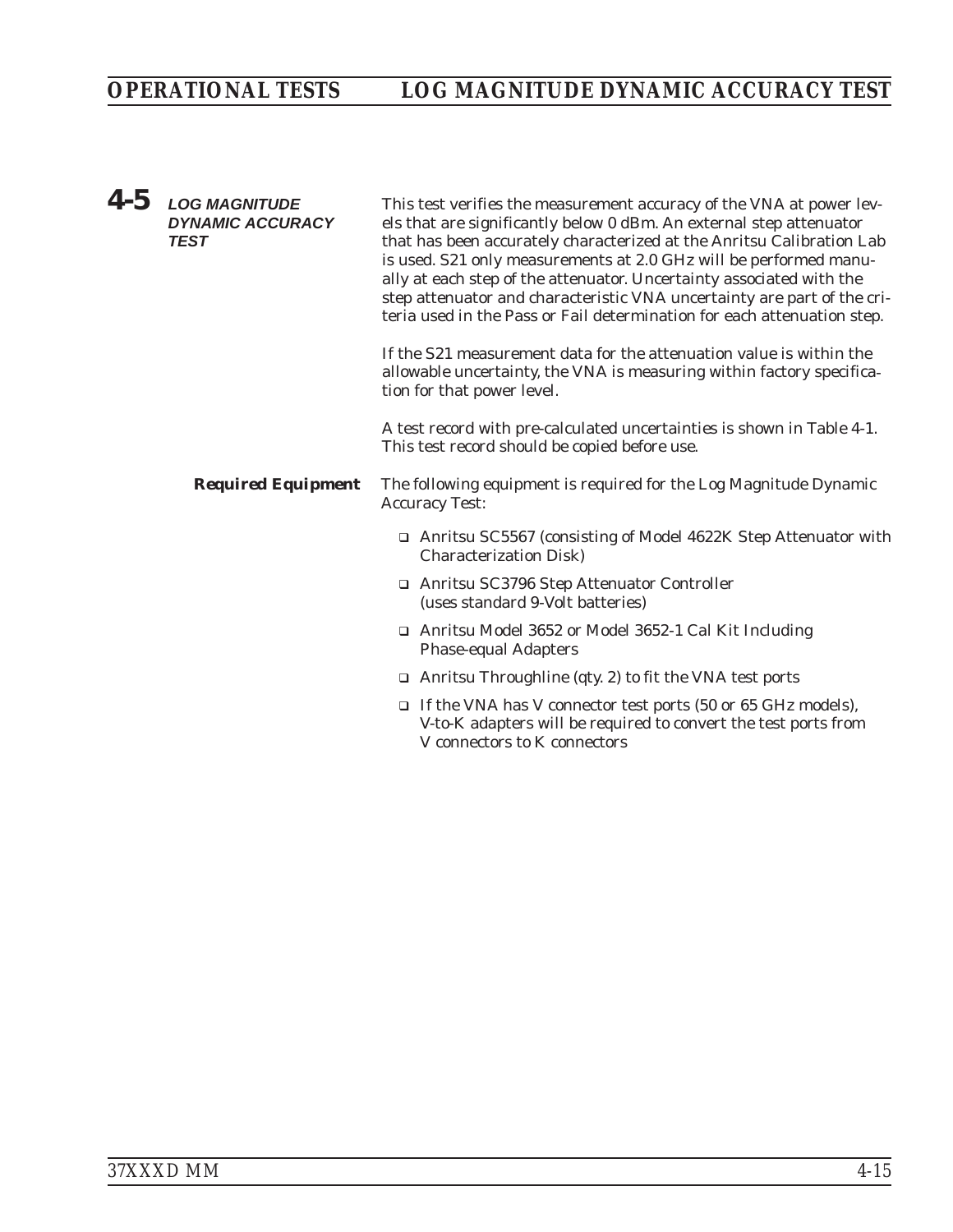#### *Test Procedure*

| <i><b>WARNING</b></i> |  |  |
|-----------------------|--|--|
|                       |  |  |

Incorrectly installing the step attenuator into the driver fixture will damage the step attenuator. Carefully follow the directions specified below:

- *Step 1.* Default the VNA.
- **Step 2.** Install a test cable to both Port 1 and Port 2 (with V-to-K) adapters on the cables if the VNA has V connector test ports). Highest quality measurements will be obtained if phase-equal insertable adapters from the cal kit are used at the measurement end of the cables (and changed as necessary during calibration and measurement).
- **Step 3.** Press the Utility Menu key and select: **Cal Component Utilities**.
- **Step 4.** Insert the floppy disk from the cal kit into the VNA and select **Install Kit Information From Floppy Disk**.
- **Step 5.** Press the Begin Cal key and set up a CW calibration with the following parameters:
	- Full 12 Term
	- Include Isolation
	- $\blacksquare$  CW 2.0 GHz (use the **Discrete Fill** menu to set to 2.000 GHz)
	- Connector Type: K male for both ports
	- Load Type: Broadband
- **Step 6.** Install the Broadband Loads at the Isolation Device measurement step. Before measuring the Isolation Devices, make the following changes:
	- Press the AVG/Smooth menu key
	- Set averages to **4096 (x1)**
	- **Press the Video IF BW key**
	- Select **Minimum 10Hz**
	- Press <Enter> to measure the Isolation Devices.
- **Step 7.** Before measuring the Broadband Loads (at the Broadband Load measurement step):
	- Turn on 4096 averages
	- Set IF Bandwidth to **Minimum (10 Hz)**.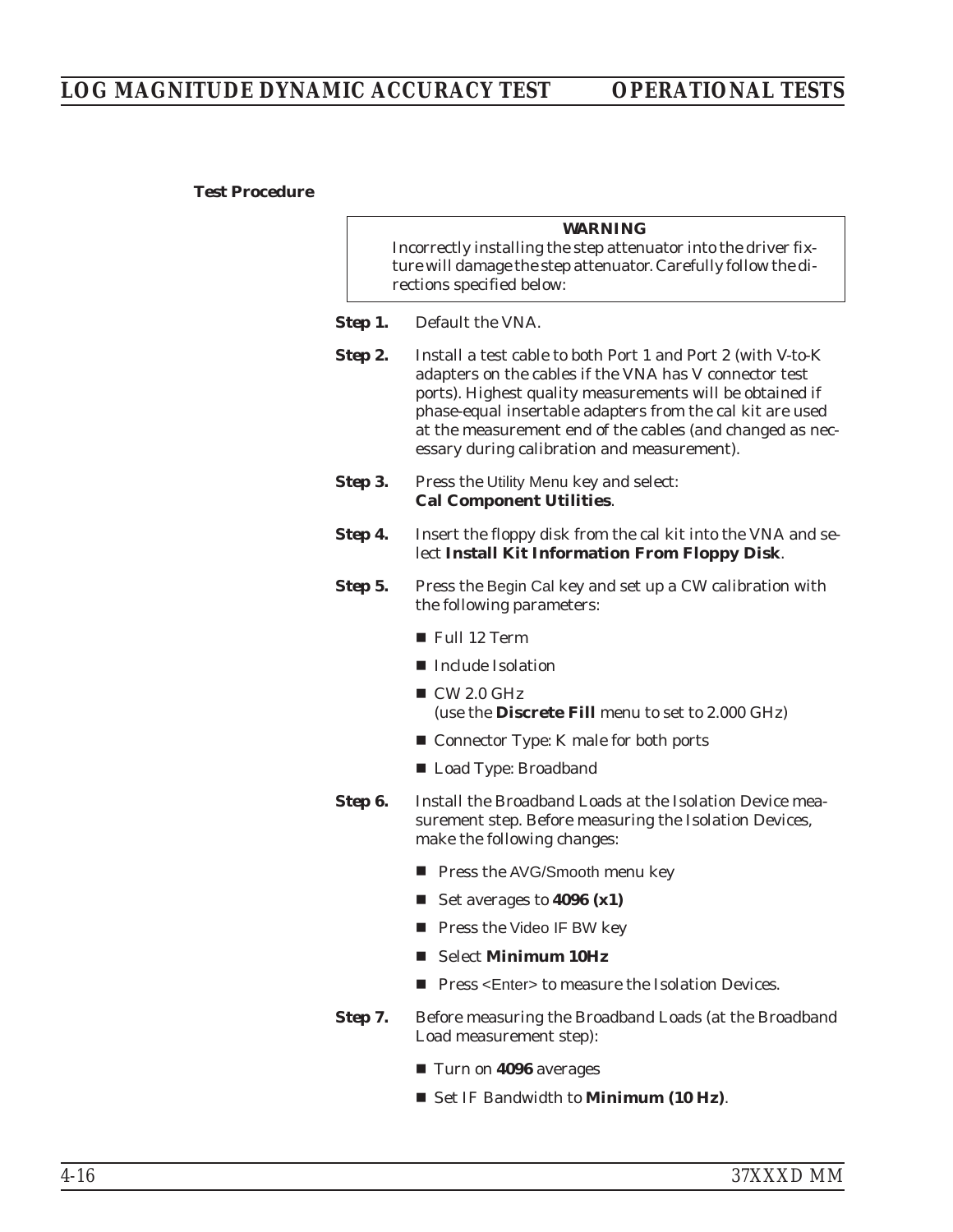**Step 8.** Complete the calibration using default settings for other devices.

|                 | <b>WARNING</b><br>Incorrectly installing the step attenuator into the driver fix-<br>ture will damage the step attenuator. Read the following step<br>carefully.                                                                                                                                                                                                               |
|-----------------|--------------------------------------------------------------------------------------------------------------------------------------------------------------------------------------------------------------------------------------------------------------------------------------------------------------------------------------------------------------------------------|
| Step 9.         | Observe the white dots and/or beveled connector corners<br>that designate Pin 1 on the driver fixture and the attenu-<br>ator ribbon cable plug, then plug the ribbon cable into the<br>socket of the fixture so that the Pin 1 dots or beveled cor-<br>ners are aligned together. (The switches on the driver fix-<br>ture are used to activate different attenuation steps.) |
| <b>Step 10.</b> | Install the 4622K step attenuator and press the Data Points<br>key, then enter 10 Points Drawn in CW.                                                                                                                                                                                                                                                                          |
| <b>Step 11.</b> | For an attenuator setting greater than 30 dB, set averages<br>to 4096, turn on averaging by pressing the Average key,<br>and then set the IF Bandwidth to Minimum (10 Hz).                                                                                                                                                                                                     |
| <b>Step 12.</b> | View the S21 measurement display at a moderately high<br>degree of resolution.                                                                                                                                                                                                                                                                                                 |
|                 | Refer to Figure 4-2 (page 4-19) for a typical example measurement. In<br>this case, the step attenuator is set to the 70 dB setting. Note that the<br>VNA produces an average measurement of approximately -70.05 dB.                                                                                                                                                          |
|                 |                                                                                                                                                                                                                                                                                                                                                                                |

It will be useful to print each attenuation display using the CaptureVNA program (found on the VNA Utilities CD shipped with each VNA) or another method.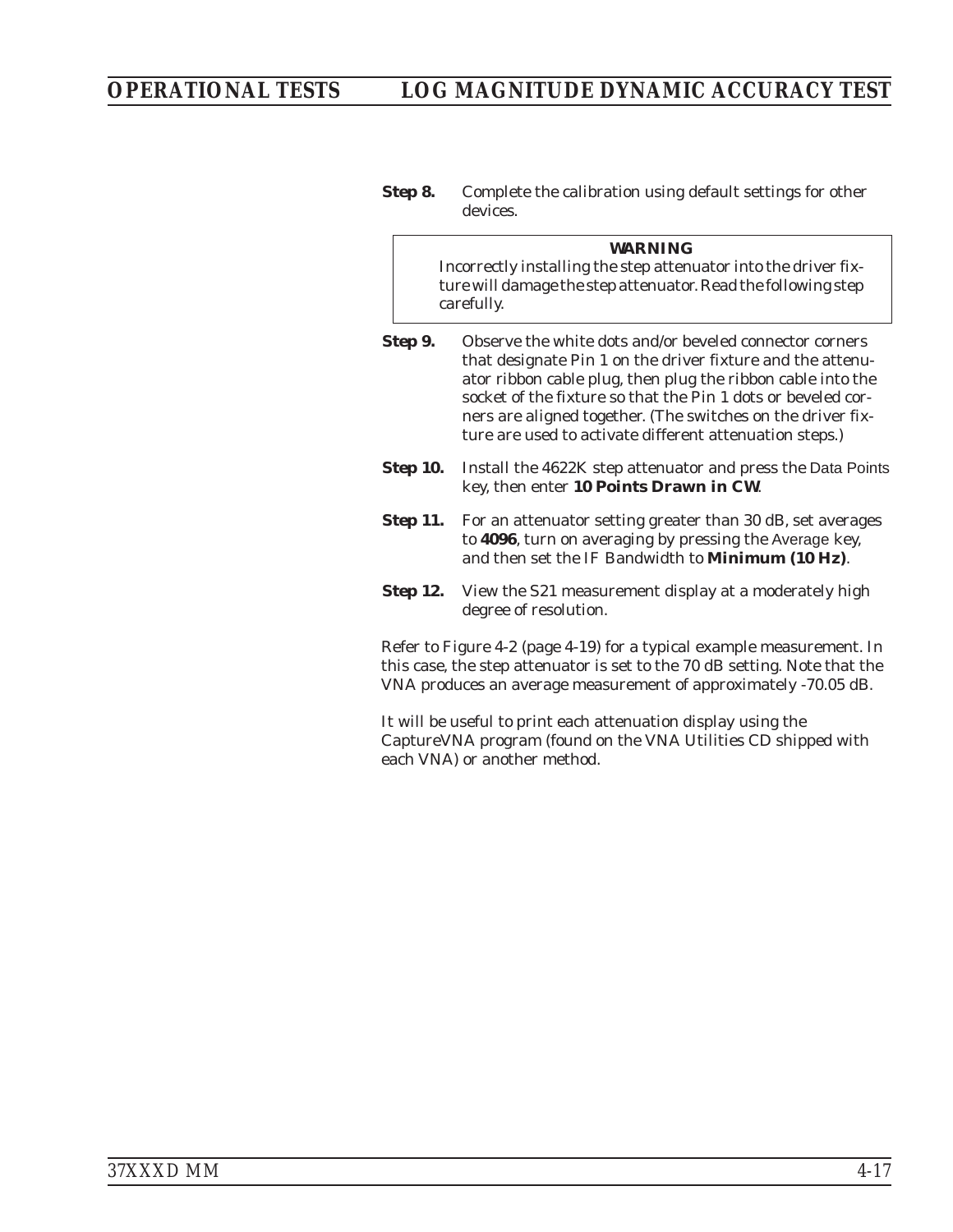*Analysis of the Measurement* A visual estimate of the average value of the data points is sufficient for the purposes of this test. Record the (visual) average value for each attenuation step in Column B of Table [4-1](#page-78-0) (page [4-19](#page-78-0)).

> Open the data file (using a text reader program) on the Characterization Disk of the step attenuator. The data for each attenuation step is found on the same line as the nominal attenuation value. For example, assume the line reads "10= -10.02,0.05". Copy "-10.02" to Table [4-1](#page-78-0) in Column C. Do not record the value of "0.05", which is the uncertainty of that step. Transfer the 8 characterization values to Column C.

> The uncertainty values in Column D of Table [4-1](#page-78-0) are derived values that are a composite of the uncertainty of the VNA and the uncertainty of the step attenuator. Add the values of Column C to Column D to compute the values for the Upper Limit. Record the computed values in Column E.

Subtract the values of Column D from Column C to compute the values for Lower Limit. Record the computed values in Column F.

If the measured value in Column B falls between the values of Columns E and F, the attenuation test passes (Column G). If the Column B value is outside the Columns E and F values, the attenuation test fails.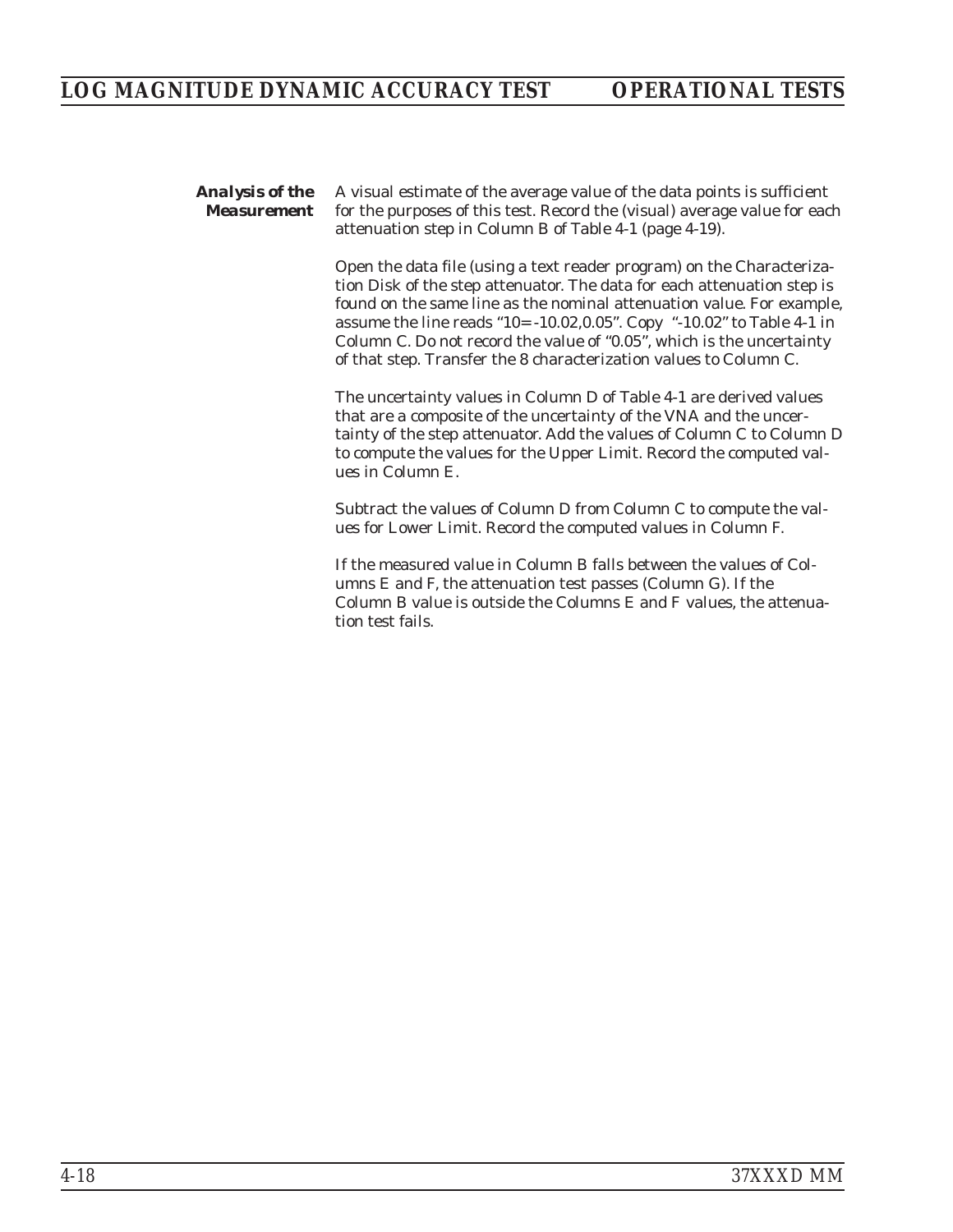### <span id="page-78-0"></span>*OPERATIONAL TESTS LOG MAGNITUDE DYNAMIC ACCURACY TEST*



#### *Figure [4-2.](#page-78-0) Log Magnitude/Dynamic Accuracy Test Result*

#### **37XXXD Log Magnitude Dynamic Accuracy Test**

| Model: Note and the second state of the second state of the second state of the second state of the second state of the second state of the second state of the second state of the second state of the second state of the se |                                         |                                                                                                 |                                                 |                                             |                                           | Date:________       |
|--------------------------------------------------------------------------------------------------------------------------------------------------------------------------------------------------------------------------------|-----------------------------------------|-------------------------------------------------------------------------------------------------|-------------------------------------------------|---------------------------------------------|-------------------------------------------|---------------------|
|                                                                                                                                                                                                                                |                                         |                                                                                                 |                                                 |                                             |                                           |                     |
| --A--<br><b>Attenuation</b><br><b>Device Nominal</b><br>Value                                                                                                                                                                  | $-B-$<br><b>Measured</b><br>Value (Avg) | $-C-$<br><b>Attenuation</b><br><b>Device</b><br><b>Characterized</b><br>(or Traceable)<br>Value | $-D-$<br><b>Composite</b><br><b>Uncertainty</b> | $-E-$<br>$Col. C + Col. D$<br>(Upper Limit) | $-F-$<br>Col. C - Col. D<br>(Lower Limit) | <b>Pass or Fail</b> |
| $-10$ dB                                                                                                                                                                                                                       |                                         |                                                                                                 | 0.107                                           |                                             |                                           |                     |
| $-20$ dB                                                                                                                                                                                                                       |                                         |                                                                                                 | 0.105                                           |                                             |                                           |                     |
| $-30$ dB                                                                                                                                                                                                                       |                                         |                                                                                                 | 0.106                                           |                                             |                                           |                     |
| $-40$ dB                                                                                                                                                                                                                       |                                         |                                                                                                 | 0.105                                           |                                             |                                           |                     |
| $-50$ dB                                                                                                                                                                                                                       |                                         |                                                                                                 | 0.156                                           |                                             |                                           |                     |
| $-60$ dB                                                                                                                                                                                                                       |                                         |                                                                                                 | 0.210                                           |                                             |                                           |                     |
| $-70$ dB                                                                                                                                                                                                                       |                                         |                                                                                                 | 0.330                                           |                                             |                                           |                     |
| $-80$ dB                                                                                                                                                                                                                       |                                         |                                                                                                 | 0.597                                           |                                             |                                           |                     |
| Table 4-1.                                                                                                                                                                                                                     |                                         | Log Magnitude/Dynamic Accuracy Test                                                             |                                                 |                                             |                                           |                     |

*37XXXD MM 4-19/4-20*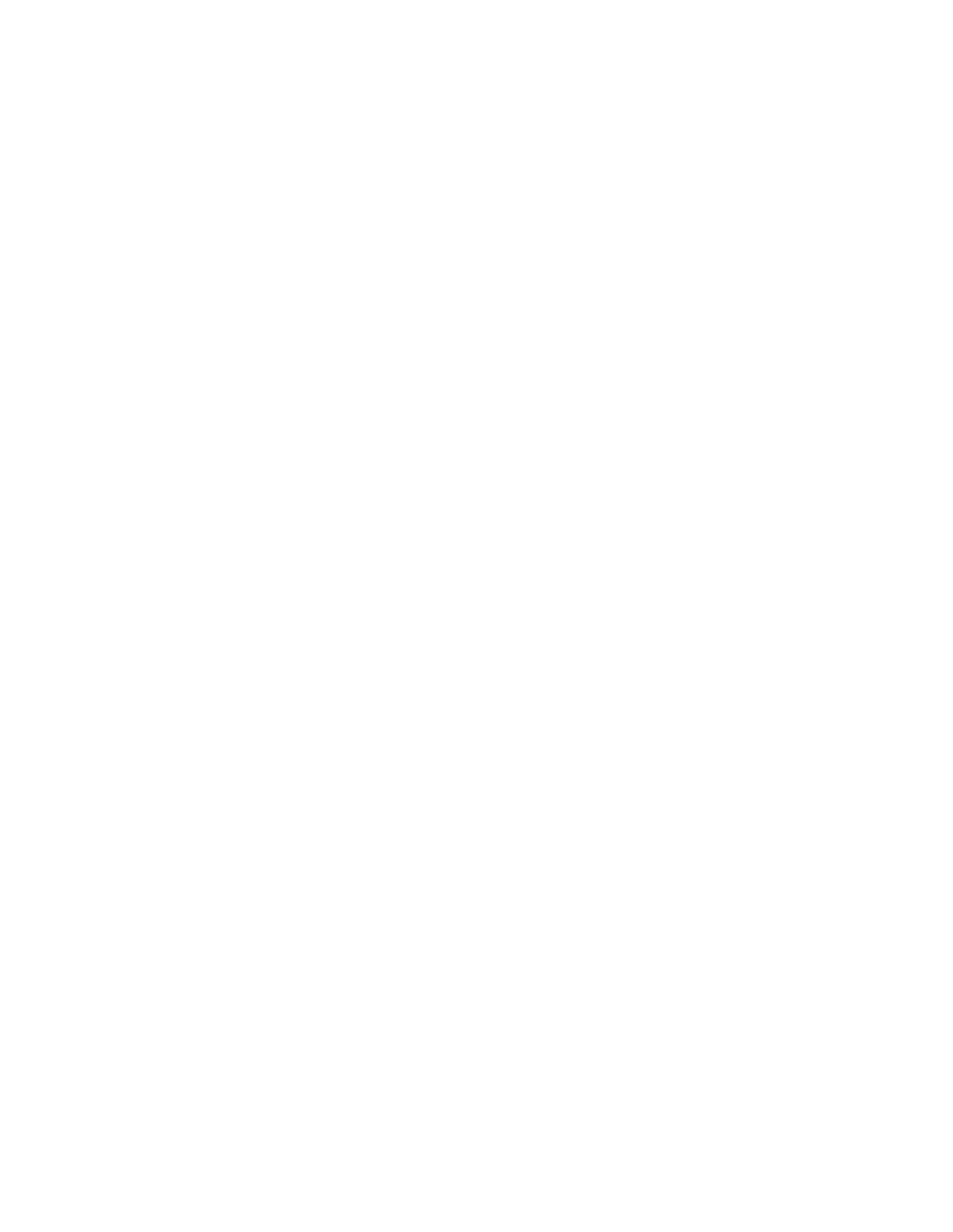## *Chapter 5 System Performance Verification*

### *Table of Contents*

| $5 - 1$ | INTRODUCTION $\cdots \cdots \cdots \cdots \cdots \cdots \cdots \cdots \cdots \cdots \cdots \cdots 5-3$     |
|---------|------------------------------------------------------------------------------------------------------------|
| $5-2$   | CALIBRATION AND MEASUREMENT CONDITIONS $\cdots \cdots \cdots \cdots$                                       |
| $5-3$   | Verification Software $\dots \dots \dots \dots \dots \dots \dots \dots \dots \dots \dots \dots \dots 5-4$  |
| $5 - 4$ | <b>VERIFICATION PROCEDURE</b> $\cdots \cdots \cdots \cdots \cdots \cdots \cdots \cdots \cdots \cdots 5-6$  |
| $5 - 5$ | VNA TRACEABILITY $\cdots \cdots \cdots \cdots \cdots \cdots \cdots \cdots \cdots \cdots \cdots \cdots 5-7$ |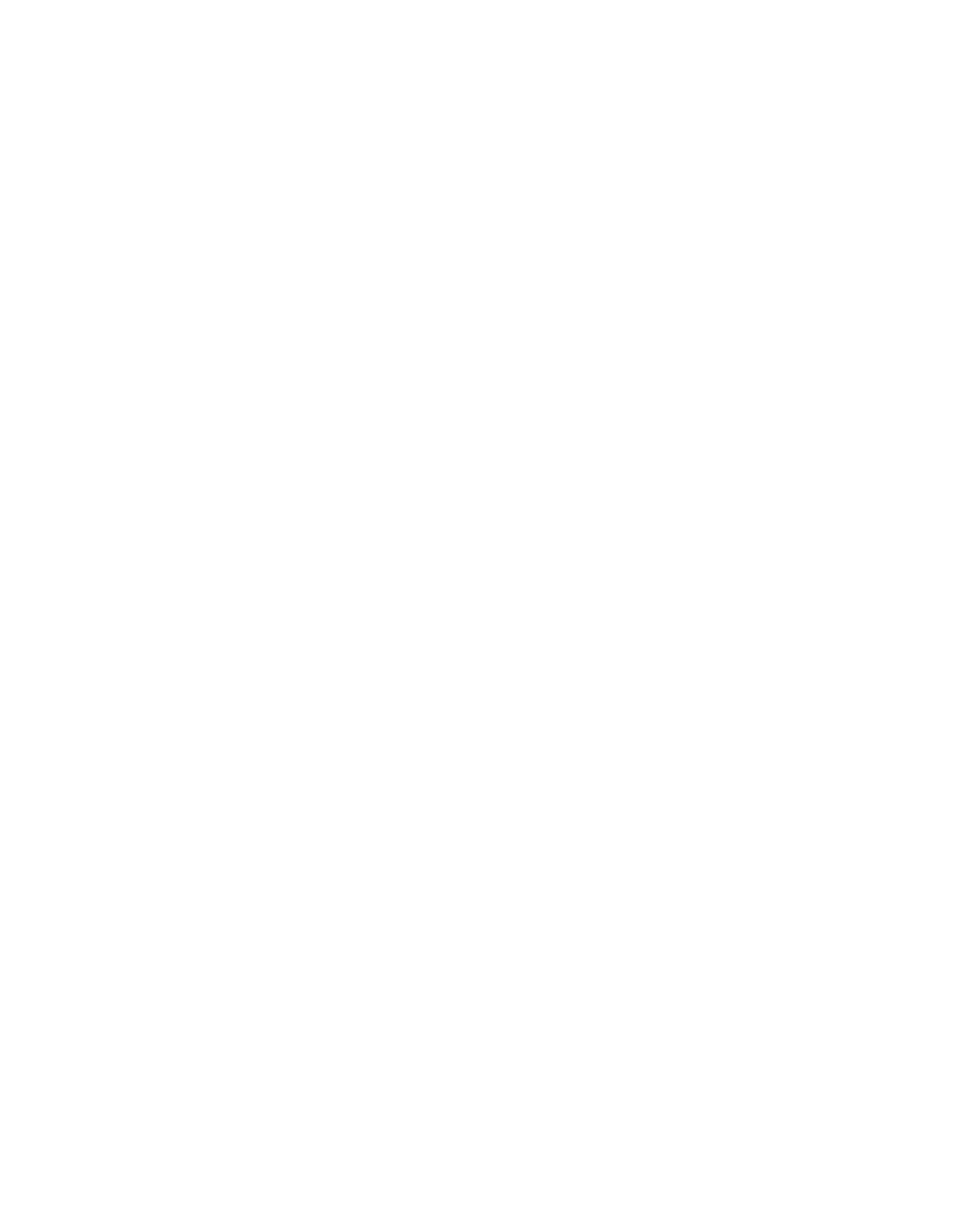# *Chapter 5 System Performance Verification*

| $5 - 1$ | <b>INTRODUCTION</b>                                               | This chapter provides specific procedures to be used to verify that the<br>VNA is making accurate, traceable S-parameter measurements. The<br>operational performance tests described in Chapter 4 should be per-<br>formed at least once anually, and prior to verifying the system perfor-<br>mance test procedures in this chapter. |
|---------|-------------------------------------------------------------------|----------------------------------------------------------------------------------------------------------------------------------------------------------------------------------------------------------------------------------------------------------------------------------------------------------------------------------------|
|         |                                                                   | Please ensure that you have read and fully understand the servicing<br>concepts for the VNA presented in Chapter 1 prior to continuing with<br>this chapter.                                                                                                                                                                           |
|         |                                                                   | The ME7808B/C broadband system verification is described in<br>Appendix D.                                                                                                                                                                                                                                                             |
| $5-2$   | <b>CALIBRATION AND</b><br><b>MEASUREMENT</b><br><b>CONDITIONS</b> | The surrounding environmental conditions and the condition and sta-<br>bility of the test port connectors, through-cable, and calibration kit de-<br>termine the system measurement integrity to a large extent.                                                                                                                       |
|         |                                                                   | These are all user controlled conditions, and as such, should be evalu-<br>ated periodically for impact on system performance. If these conditions<br>vary significantly with time, the system verification procedures should<br>be performed more often than the recommended annual cycle.                                            |
|         | <b>Standard Conditions</b>                                        | The standard conditions specified below must be observed when per-<br>forming any of the operations in this chapter-both during calibration<br>and during measurement.                                                                                                                                                                 |
|         |                                                                   | □ Warm-up Time:<br>One hour minimum                                                                                                                                                                                                                                                                                                    |
|         |                                                                   | □ Environmental Conditions:<br>Temperature: $23 \pm 3$ deg C<br>Relative Humidity: 20% to 50% recommended                                                                                                                                                                                                                              |
|         |                                                                   | □ Error Correction:<br>Perform software-guided 12-term calibration                                                                                                                                                                                                                                                                     |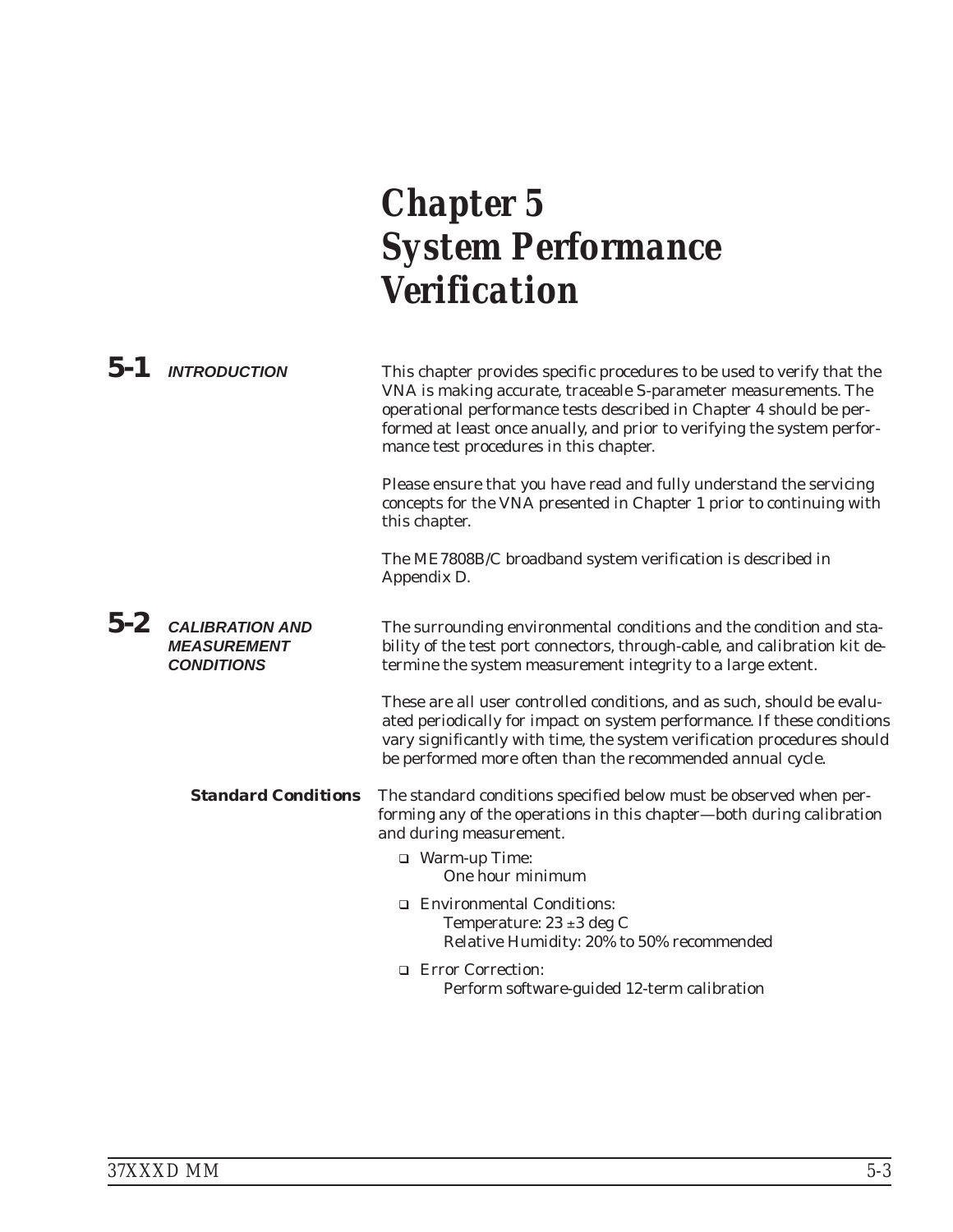| <b>Special Precautions</b>                   | When performing the procedures in this chapter, observe the following<br>precautions:                                                                                                                                                                                                                                                                                                                                                                                                                                       |
|----------------------------------------------|-----------------------------------------------------------------------------------------------------------------------------------------------------------------------------------------------------------------------------------------------------------------------------------------------------------------------------------------------------------------------------------------------------------------------------------------------------------------------------------------------------------------------------|
|                                              | I Minimize vibration and movement of the system, attached compo-<br>nents, and through-cable.<br>$\Box$ Clean and check the pin depth and condition of all adapters,<br>through-cable(s), and calibration components.<br>$\Box$ Pre-shape the through-cable(s) so as to minimize their movement<br>during calibration and measurement activities.                                                                                                                                                                           |
| 5-3<br><b>MEASUREMENT</b><br><b>ACCURACY</b> | The verification procedures described in the following sections verify<br>the published measurement accuracy and measurement traceability*<br>for the VNA.                                                                                                                                                                                                                                                                                                                                                                  |
| <b>Verification Software</b>                 | These procedures require the use of the VNA Verification Software<br>package that is included in the Verification Kit. See Table 1-1 for<br>software part numbers. The Standard Conditions and Special<br>Precautions described in Section 5-2 should be observed when<br>performing these procedures.                                                                                                                                                                                                                      |
|                                              | The verification software performs the following functions:                                                                                                                                                                                                                                                                                                                                                                                                                                                                 |
|                                              | It guides the user through a full 12-term calibration of the VNA.<br>$\Box$<br>$\Box$ It guides the user through measurements of the S-parameters of the<br>NIST traceable standards (below).<br>$\Box$ It verifies that the measured values are within the specified mea-<br>surement uncertainty limits.<br>$\Box$ It indicates the pass/fail status of the measurements on the display.<br>$\Box$ It can also provide a hard copy printout of the measured data, mea-<br>surement uncertainties, and the standards used. |
|                                              | <b>NOTE</b><br>The total verification uncertainty in these VNA measure-<br>ments includes the measurement uncertainty of the verifica-<br>tion standards and the uncertainty of the VNA itself.                                                                                                                                                                                                                                                                                                                             |

\* Traceability to the U.S. National Institute of Standards and Technology (NIST)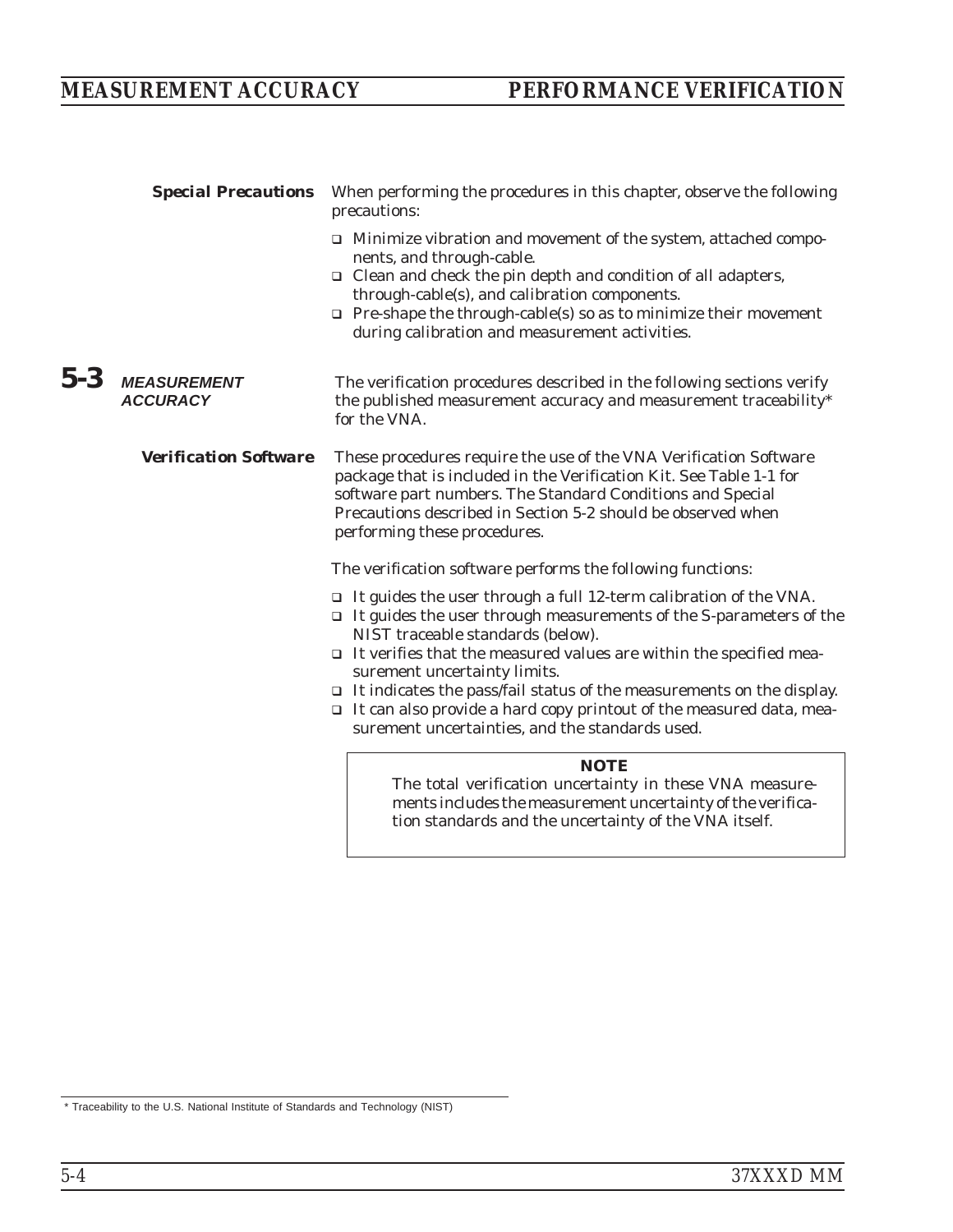*Verification Result Determination* The software verification process compares the measured S-parameter data of the standards against the original standard data for those devices that was obtained using the Factory Standard 37XXX Vector Network Analyzer System (at Anritsu). The factory Standard 37XXX system is traceable to NIST through the Anritsu Calibration Laboratory's Impedance Standards. These standards are traceable to NIST through precision mechanical measurements, NIST approved microwave theory impedance derivation methods, and electrical impedance comparison measurements.

> The quality of the verification results is very dependent on the degree of care taken by the user in maintaining, calibrating, and using the system. The most critical factors are:

- □ The stability and quality of the devices in the calibration and verification kits.
- □ The condition of the VNA test port connectors and through cables.
- □ The pin depths of all connectors and the proper torquing of connections. These same factors also affect the VNA's measurement quality.

Consult the Operating Manuals supplied with the Anritsu Calibration and Verification Kits for proper use, care, and maintenance of the devices contained in these kits.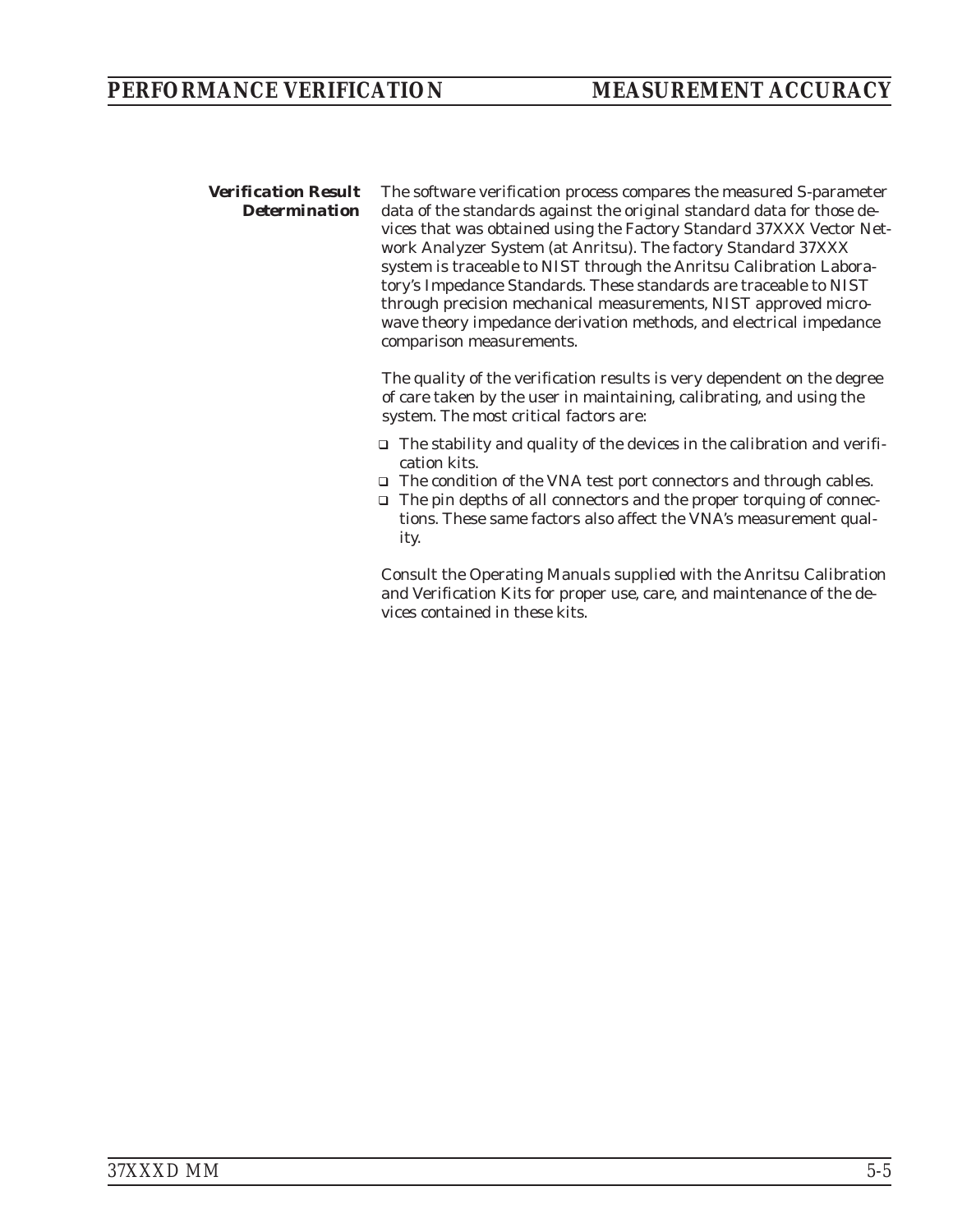### *5-4 VERIFICATION PROCEDURE*

The performance verification procedure for the Anritsu 37XXXD VNA is described below. The Software Users Guide (embedded within the Verification Program) explains in detail the procedures to be used for the installation and operation of the Verification Software on your computer/controller.

#### *Equipment Required:*

- □ Anritsu 3700 Verification Software (included in the Verification Kit for the connector type in use; refer to Table 1-1)
- □ External computer/controller; refer to Table 1-1
- □ Anritsu Calibration Kit identical to the Test Port connectors of the VNA; refer to Table 1-1
- □ Anritsu Verification Kit identical to the Test Port connectors of the VNA; refer to Table 1-1
- □ GPIB cable (Anritsu PN: 2100-2), or equivalent
- □ Anritsu Test Cable Model 3670K50-2 or 3670V50-2 or equivalent

*NOTE* Use of non-Anritsu calibration or verification kits is not supported.

#### *Procedure:*

- **Step 1.** Using the GPIB cable, connect the external computer/controller to the IEEE 488.2 GPIB Interface port on the VNA's rear panel.
- **Step 2.** Insert the CD ROM into the computer's drive and install the verification software.
- **Step 3.** Follow the directions displayed on the computer screen to perform all tests.

If any failures are indicated, check the connectors of the calibration kit devices and the impedance transfer standards for damage, cleanliness, proper connection, and torquing. These are the most common causes for verification failures.

If failures persist, run all of the tests in the 2300-178 program, described in Chapter 4.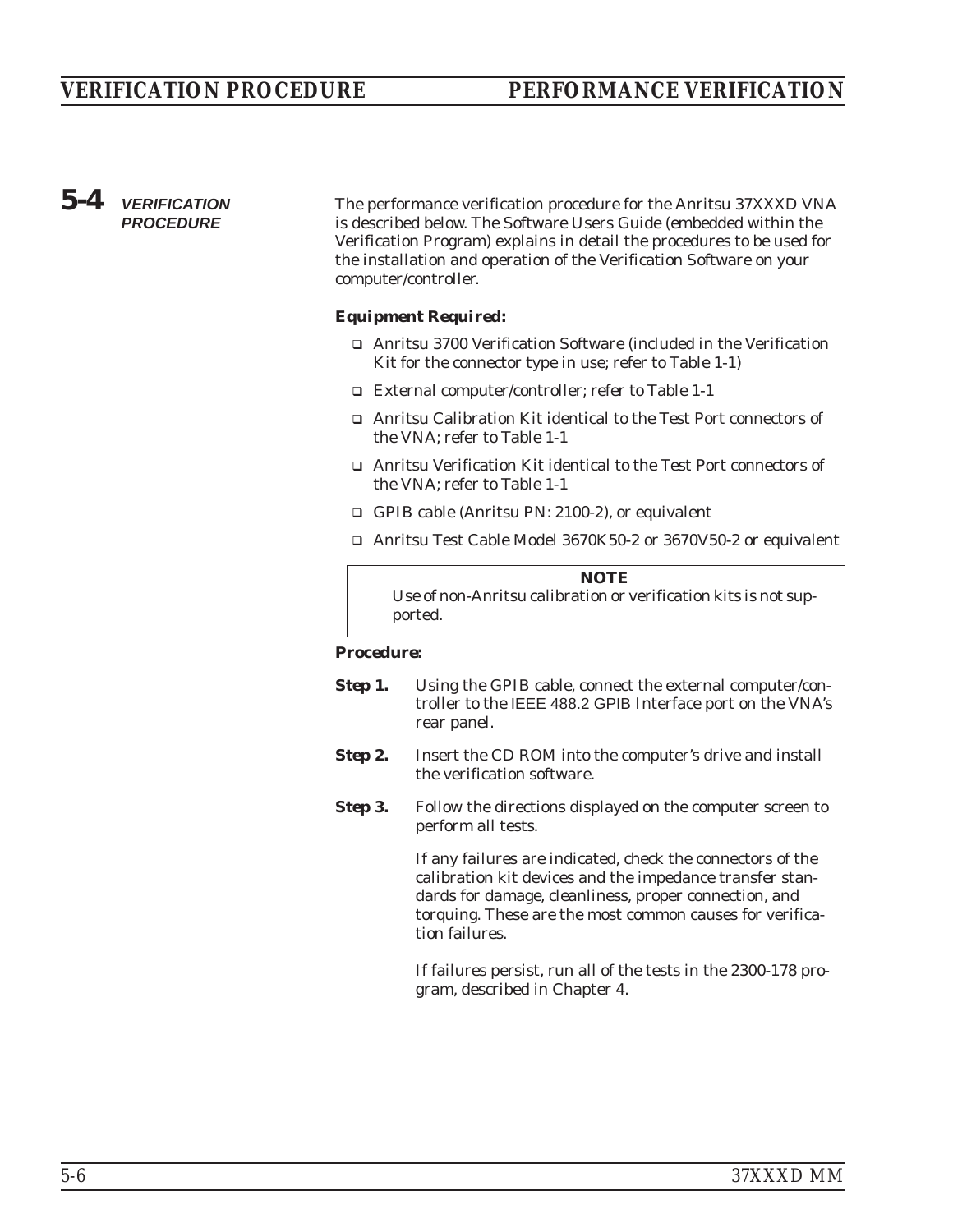*5-5 VNA TRACEABILITY* According to the *International Vocabulary of Basic and General Terms in Metrology (VIM), BIPM, IEC, IFCC, ISO, IUPAC, IUPAP, OIML*, 2nd ed., 1993, definition 6.10, traceability is defined as the property of the result of a measurement or the value of a standard that can be related to *stated references* through an *unbroken chain of comparisons* all having *stated uncertainties*.

> The *stated references* are *stated reference standards*. *Stated* means explicitly set forth in supporting documentation. *Reference standard* is a standard generally having the highest metrological quality available at a given location or in a given organization from which measurements are derived. The *stated references* are usually national or international standards.

The *unbroken chain of comparisons* are the complete, explicitly described, and documented series of comparisons that successively link the value and uncertainty of a result of a measurement with the values and uncertainties of each of the intermediate reference standards to the highest reference standard of which traceability for the result of measurement is claimed.

The *stated uncertainties* are the uncertainties of measurement that fulfill the VIM definition as the parameter and is associated with the result of a measurement that characterizes the dispersion of values that could reasonably be attributed to the measurand. The stated uncertainty is evaluated and expressed according to the general rules given in the *ISO Guide to the Expression of Uncertainty in Measurement*.

The Vector Network Analyzer (VNA) is one of the most modern and accurate measurement tools for microwave and RF applications, but VNA requires calibration to enhance its measurement accuracy. There are many ways to define proper measurement traceability for the VNA in lieu of its system complexity and calibration schemes. Scattering Parameters (S-Parameters) are the most common measurands of the vector network analyzer.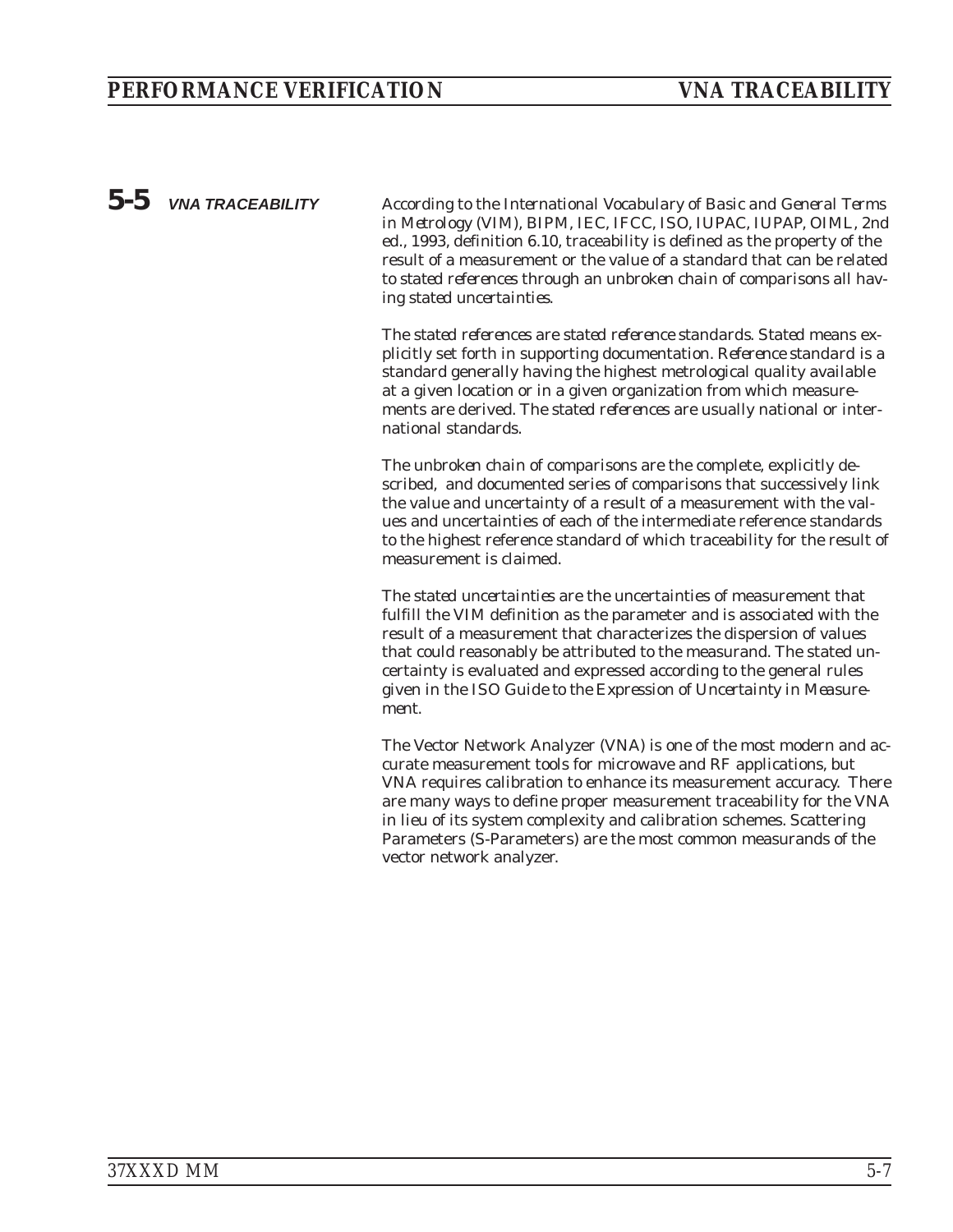<span id="page-87-0"></span>In the chart below, a widely used traceability path for making scattering parameter measurements is presented. The basic elements in this chart include a calibration kit, a VNA, and a verification kit for each user. The calibration kit is characterized and traceable mainly through impedance standards, for example airlines and proper circuit modeling.

The vertical path is a process that is used by most of the manufacturers and primary standards laboratories. It is impractical for regular users to demonstrate the system traceablity before every use; therefore, a verification kit consisting of an airline, mismatch airline, and two fixed attenuators was introduced to perform a routine check for the calibrated system. These components were characterized by their manufacturers or by a standards laboratory, and they have excellent repeatability characteristics.

The horizontal path shows the conventional traceability chain for the verification kit. The stated uncertainty in the verification program comes from three major sources:

- □ NIST Report
- □ Anritsu Reference Standards
- □ Device-under-test



*Figure [5-1](#page-87-0). VNA Traceability Chart*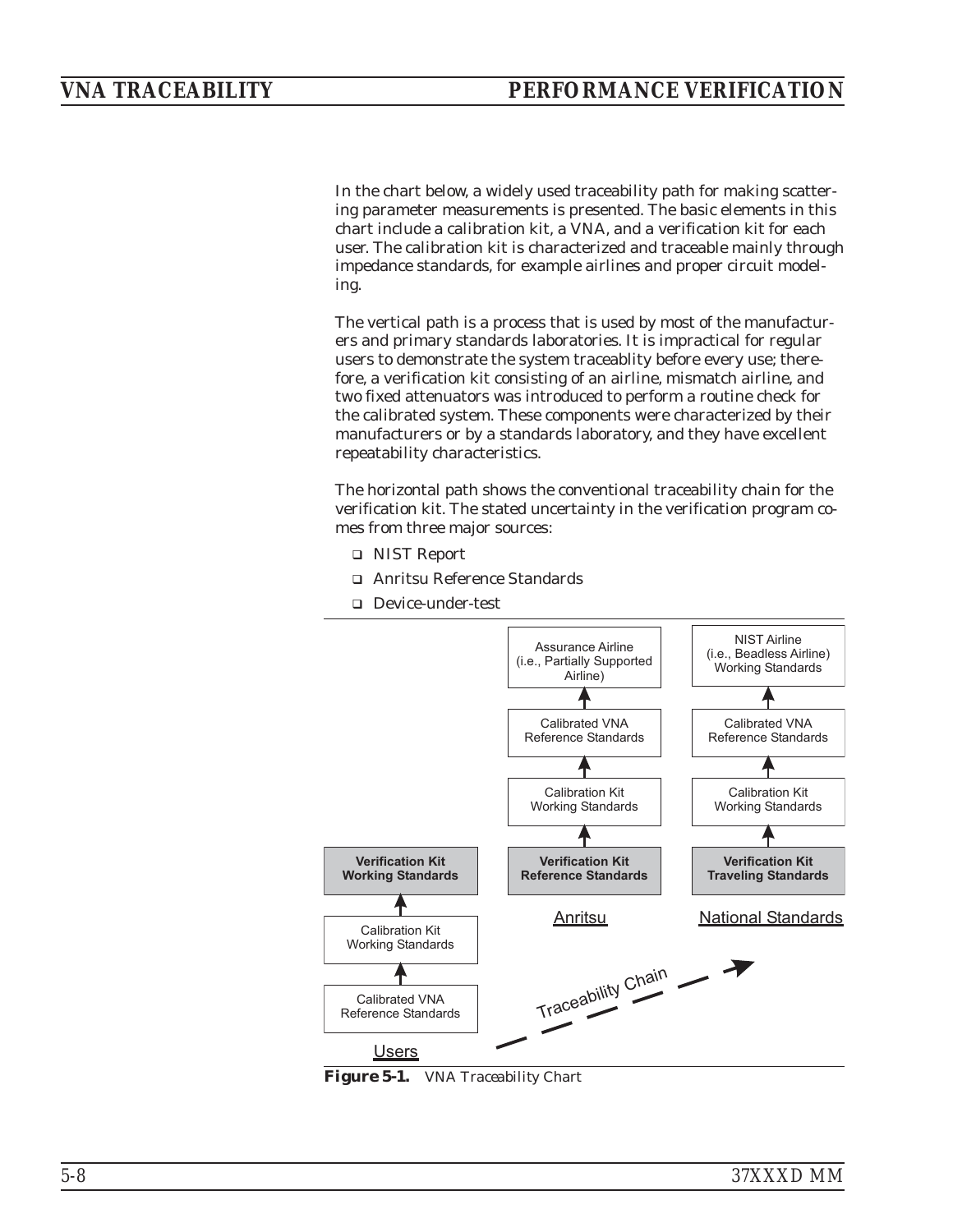## *Chapter 6 Adjustments*

# *Table of Contents*

|         | 6-2 LO1 CALIBRATION $\cdots \cdots \cdots \cdots \cdots \cdots \cdots \cdots \cdots \cdots \cdots \cdots \cdots 6-3$                |
|---------|-------------------------------------------------------------------------------------------------------------------------------------|
|         | 6-3 LO2 CALIBRATION $\cdots$ $\cdots$ $\cdots$ $\cdots$ $\cdots$ $\cdots$ $\cdots$ $\cdots$ $\cdots$ $\cdots$ $\cdots$ $\cdots$ 6-5 |
|         | 6-4 FREQUENCY CALIBRATION $\cdots \cdots \cdots \cdots \cdots \cdots \cdots \cdots \cdots \cdots 6$ -7                              |
| $6 - 5$ | RF POWER/ALC CALIBRATION $\cdots \cdots \cdots \cdots \cdots \cdots \cdots \cdots \cdots \cdots \cdots 6-10$                        |
|         |                                                                                                                                     |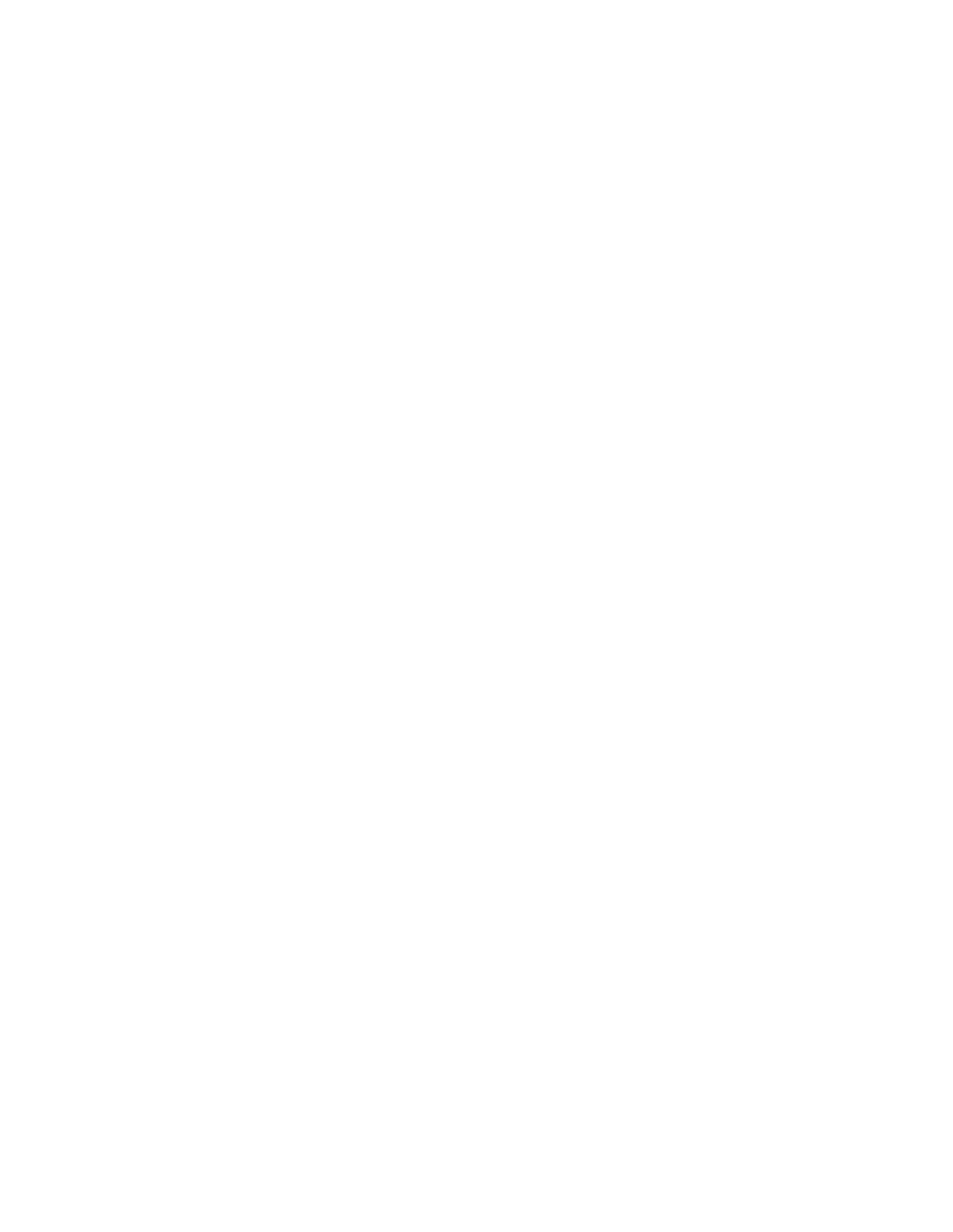## *Chapter 6 Adjustments*

*6-1 INTRODUCTION* This chapter contains procedures that are used to restore the calibration of the VNA signal source and the related source lock system assemblies. Use these procedures after various signal source related assemblies have been replaced due to troubleshooting or repair activities. Please insure that you have read and fully understand the servicing concepts for the VNA presented in Chapter 1 prior to continuing with this chapter. Saving each new calibration file to the hard drive is suggested in these instructions. This is simply creating a backup copy of the file and is not required. *6-2 LO1 CALIBRATION* This procedure uses the VNA internal diagnostics and calibration menus to adjust the A1 1st LO PCB assembly. Perform this calibation procedure if: □ The A1 PCB is replaced. □ Display of DIAGNOSTICS/TROUBLESHOOTING/LO1 MAIN PHASELOCK VOLTAGE is outside of the limit lines. *Calibration Procedure* Perform the following steps: *Equipment Required:*

#### None

*NOTE* Allow the VNA to warm-up at least 30 minutes prior to performing calibration.

#### *Procedure:*

- Step 1. Press the Option Menu key (Enhancement key group) to display the OPTIONS menu.
- Step 2. Select **DIAGNOSTICS** from the menu, then select in sequence: **H/W CALIBRATIONS** | **LO1 CALIBRATION.**
- Step 3. Perform the calibration (it is completed in less than five seconds).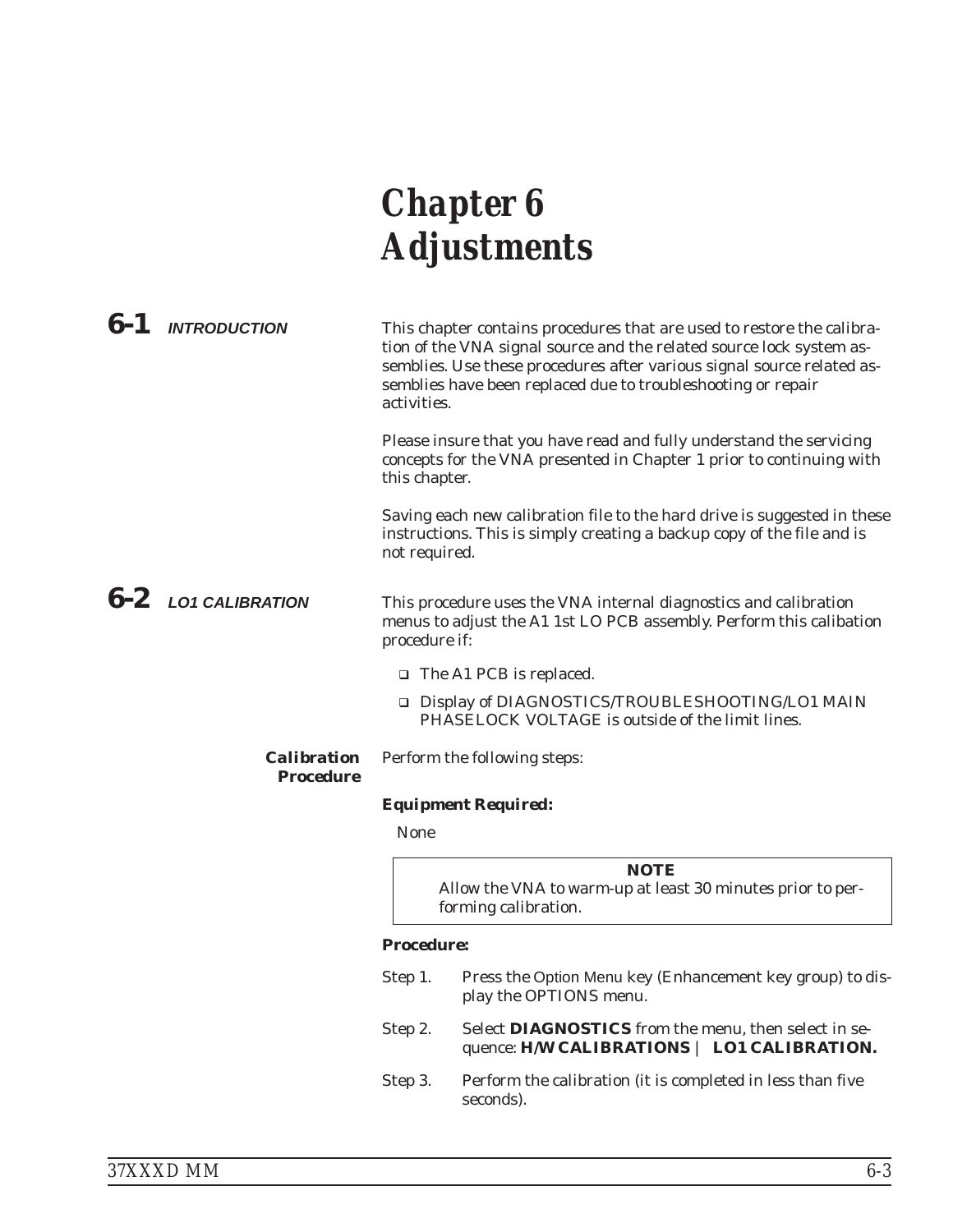| <b>Post Calibration</b> After the calibration process is completed, perform the following ac- |
|-----------------------------------------------------------------------------------------------|
| <b>Actions</b> tions, as appropriate:                                                         |

#### *If calibration passes:*

Save the calibration data to (hard) disk, as follows:

- Step 1. Press the Option Menu key (Enhancement key group) to display the OPTIONS menu.
- Step 2. Select **DIAGNOSTICS** from the menu, then select in sequence: **H/W CALIBRATIONS | DISK OPERATIONS | SAVE TO HARD DISK | HW\_CAL.LO1.**

#### *If calibration fails:*

- Step 1. Repeat the calibration.
- Step 2. If the calibration fails, replace the A1 PCB and perform the calibration again.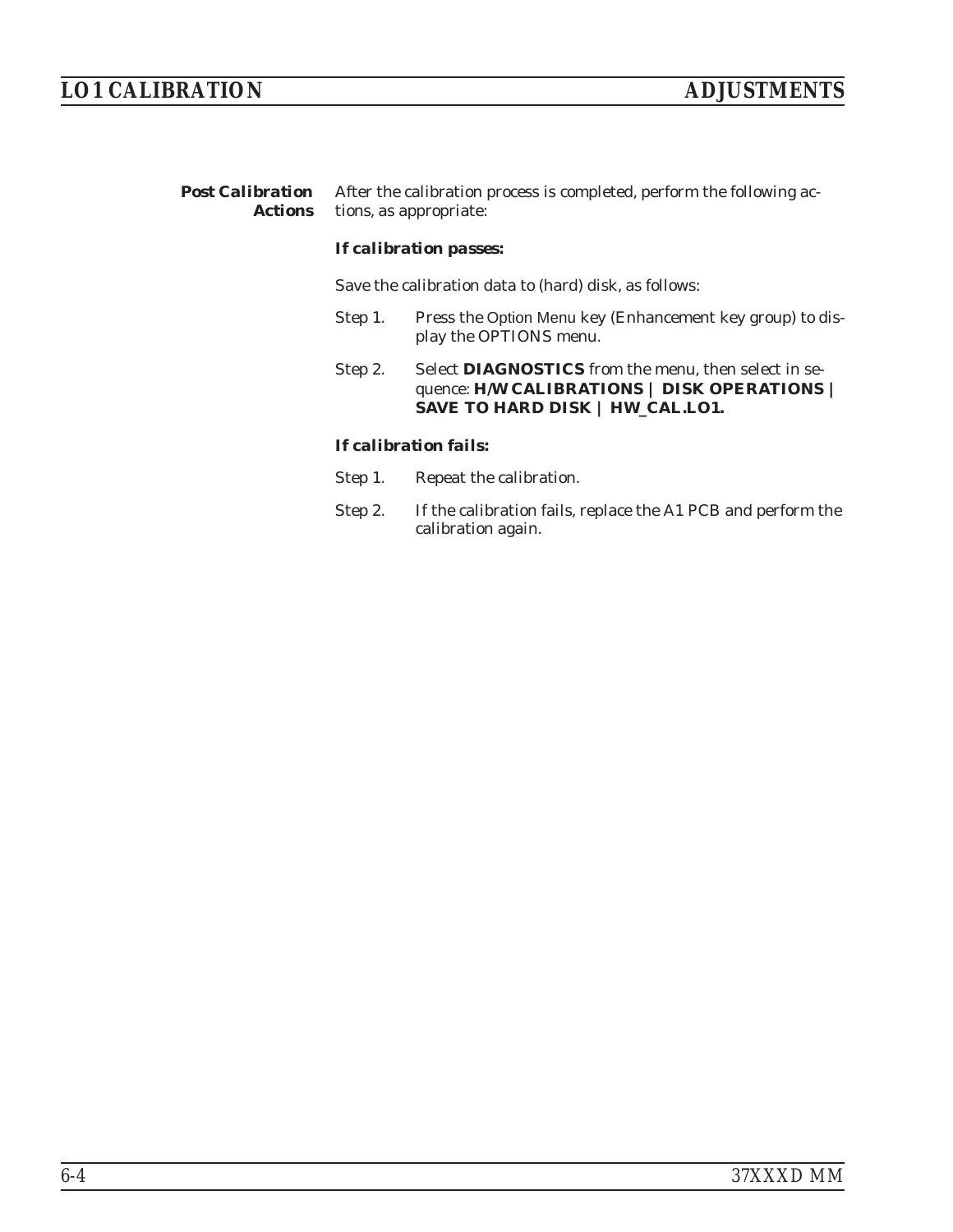*6-3 LO2 CALIBRATION* This procedure uses the VNA's internal diagnostics and calibration menus to adjust the A2 second LO PCB assembly. Perform this calibation procedure if:

- □ The A2 PCB is replaced.
- □ Display of DIAGNOSTICS/TROUBLESHOOTING/LO2 MAIN PHASELOCK VOLTAGE is outside of the limit lines.

#### *Calibration* Perform the following steps:

#### *Procedure*

#### *Equipment Required:*

None

*NOTE* Allow the VNA to warm-up for at least 30 minutes prior to performing this calibration.

#### *Procedure:*

- Step 1. Press the Option Menu key (Enhancement key group) to display the OPTIONS menu.
- Step 2. Select **DIAGNOSTICS** from the menu, then select in sequence: **H/W CALIBRATIONS** | **LO2 CALIBRATION.**
- Step 3. Perform the calibration (it is completed in less than five seconds).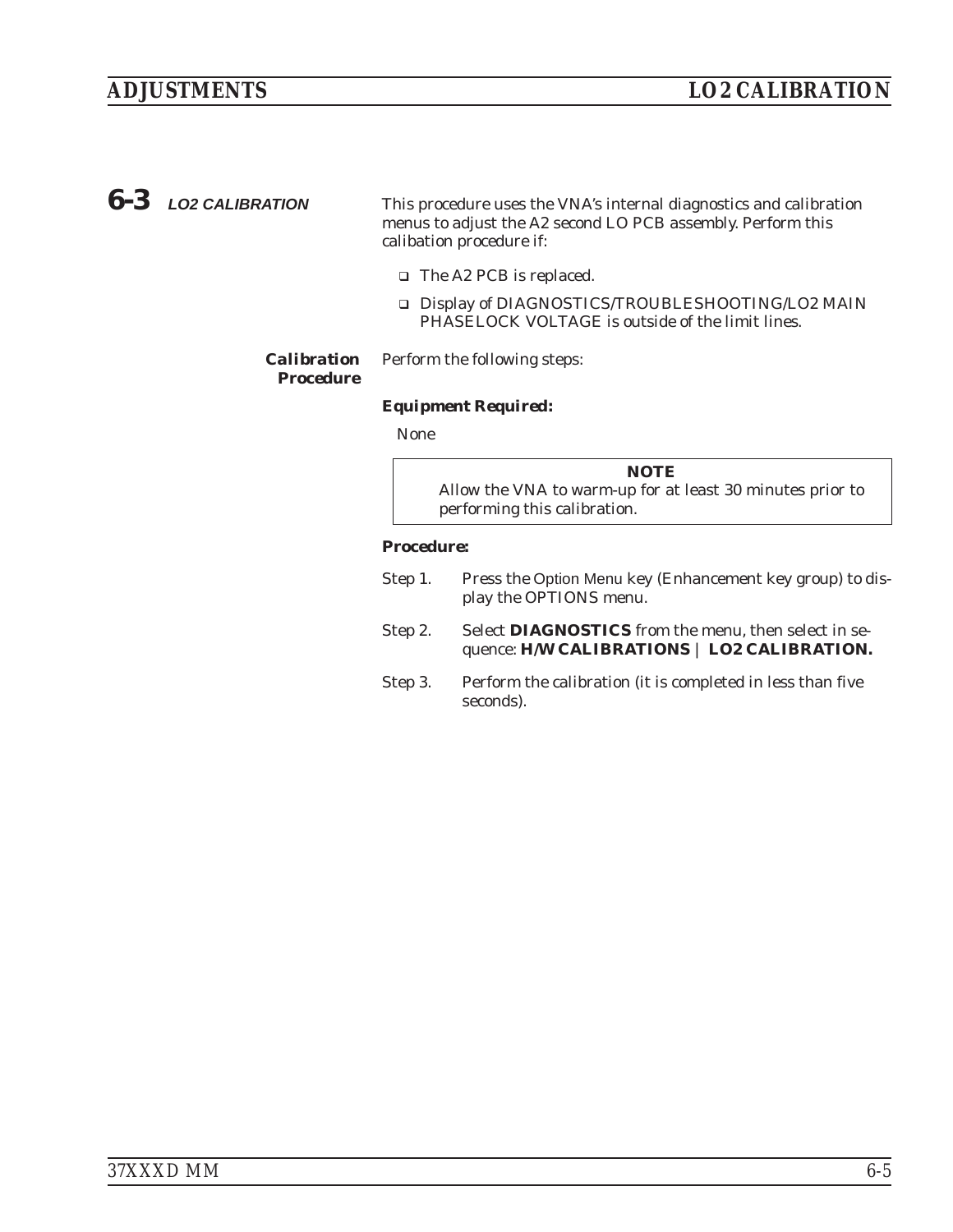| <b>Post Calibration</b> After the calibration process is completed, perform the following ac- |
|-----------------------------------------------------------------------------------------------|
| <b>Actions</b> tions, as appropriate:                                                         |

#### *If the calibration passes:*

Save the calibration data to (hard) disk, as follows:

- Step 1. Press the Option Menu key (Enhancement key group) to display the OPTIONS menu.
- Step 2. Select **DIAGNOSTICS** from menu, then select in sequence: **H/W CALIBRATIONS | DISK OPERATIONS | SAVE TO HARD DISK | HW\_CAL.LO2.**

#### *If the calibration fails:*

- Step 1. Repeat the calibration.
- Step 2. If the calibration fails, replace the A2 PCB and perform the calibration again.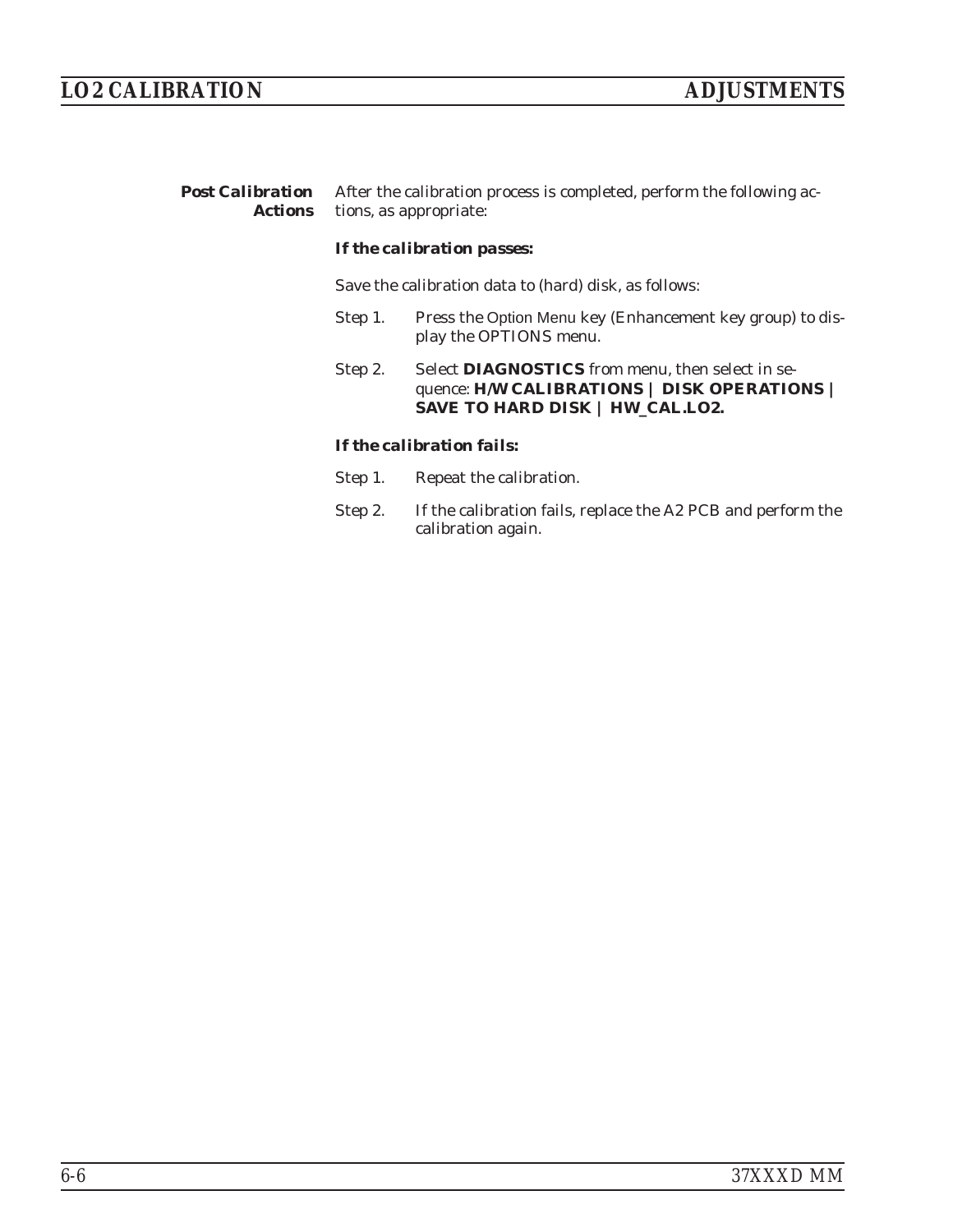### *6-4 FREQUENCY CALIBRATION*

This procedure uses the internal VNA diagnostics and calibration menus, in conjunction with a suitable frequency counter (refer to Table 1-1), to adjust the signal source frequencies throughout the range of the VNA model being calibrated. Perform this calibration procedure if:

- □ The Source FM/Lock Linearity test in Chapter 4, Operational Performance Tests, fails.
- □ Other testing or troubleshooting reveals a possible problem with the signal source frequency accuracy or phase lock loop.
- □ Any of the following assemblies are replaced:
	- A21A1 Source YIG/Bias
	- A21A2 Source Controller
	- Down Converter
	- YIG Oscillator
	- Switched Filter
- □ BBRAM chip on the A9 Processor PCB is replaced and the Source Calibration Data was not previously saved on disk (thus data could not be recalled from disk).

*Calibration* Perform the following steps:

*Procedure*

#### *Equipment Required:*

Refer to Table 1-1 for further information about the following equipment:

- □ Anritsu MF241XB Frequency Counter or equivalent EIP brand counter equipped with Band 3 Input and GPIB capability
- □ RF/Microwave Cable
- □ GPIB cable (Anritsu 2100-2, or equivalent)

#### *NOTE*

Allow the VNA and Frequency Counter to warm-up for at least 30 minutes prior to performing this calibration.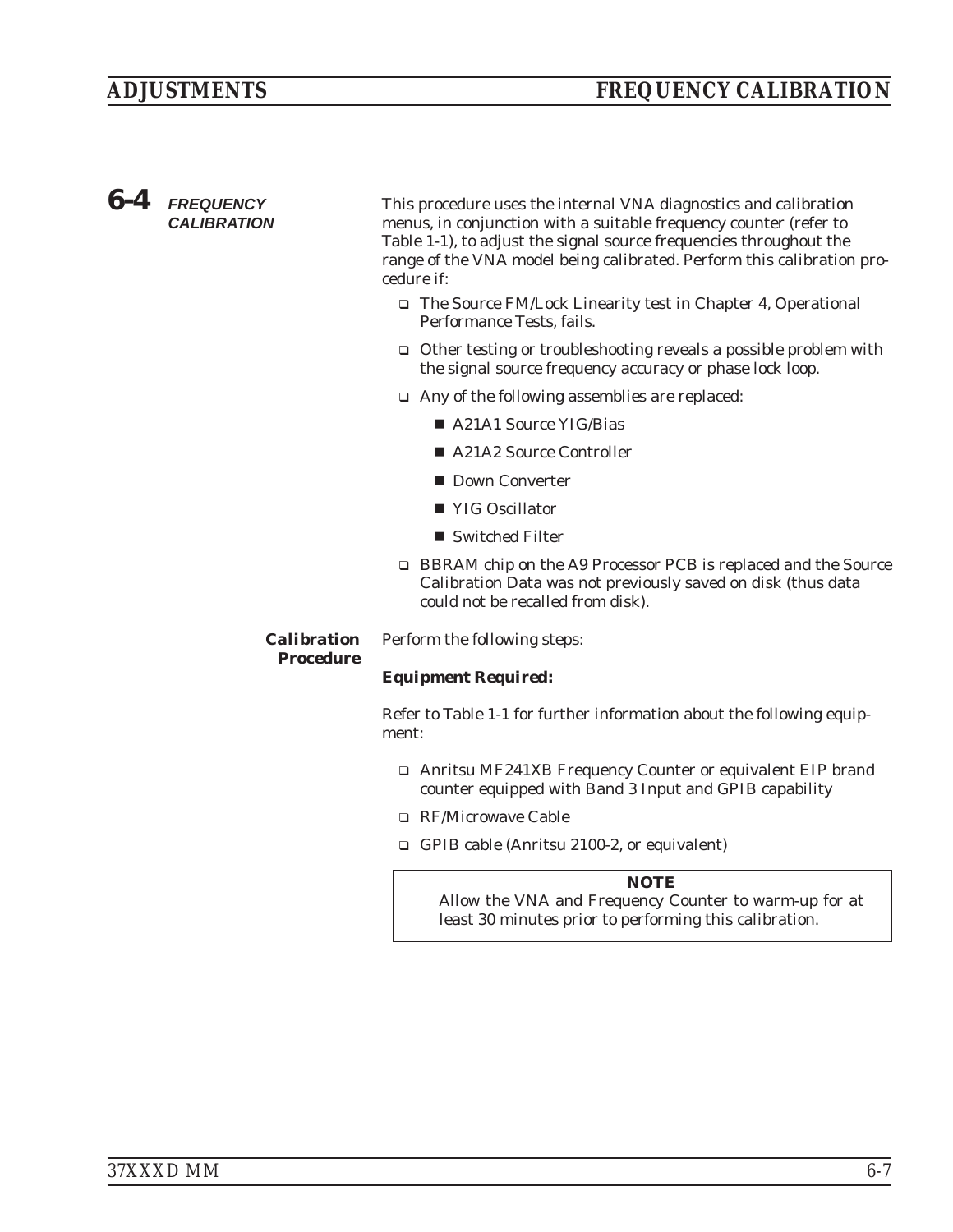#### <span id="page-95-0"></span>*Procedure:*

- Step 1. Press the Option Menu key (Enhancement key group) to display the OPTIONS menu.
- Step 2. Select **DIAGNOSTICS** from the menu, then select in sequence: **H/W CALIBRATION** | **SOURCE FREQUENCY CALIBRATION** (below).



Step 3. Follow the directions displayed on the screen to set-up and connect the frequency counter to the VNA. Refer also to Figure 6[-1.](#page-95-0) Select **START SOURCE FREQ CALIBRA-TION** from the menu (above).



*Figure 6-1. Test Setup for Frequency Calibration*

Step 4. Follow the directions displayed on the VNA screen until the calibration is completed.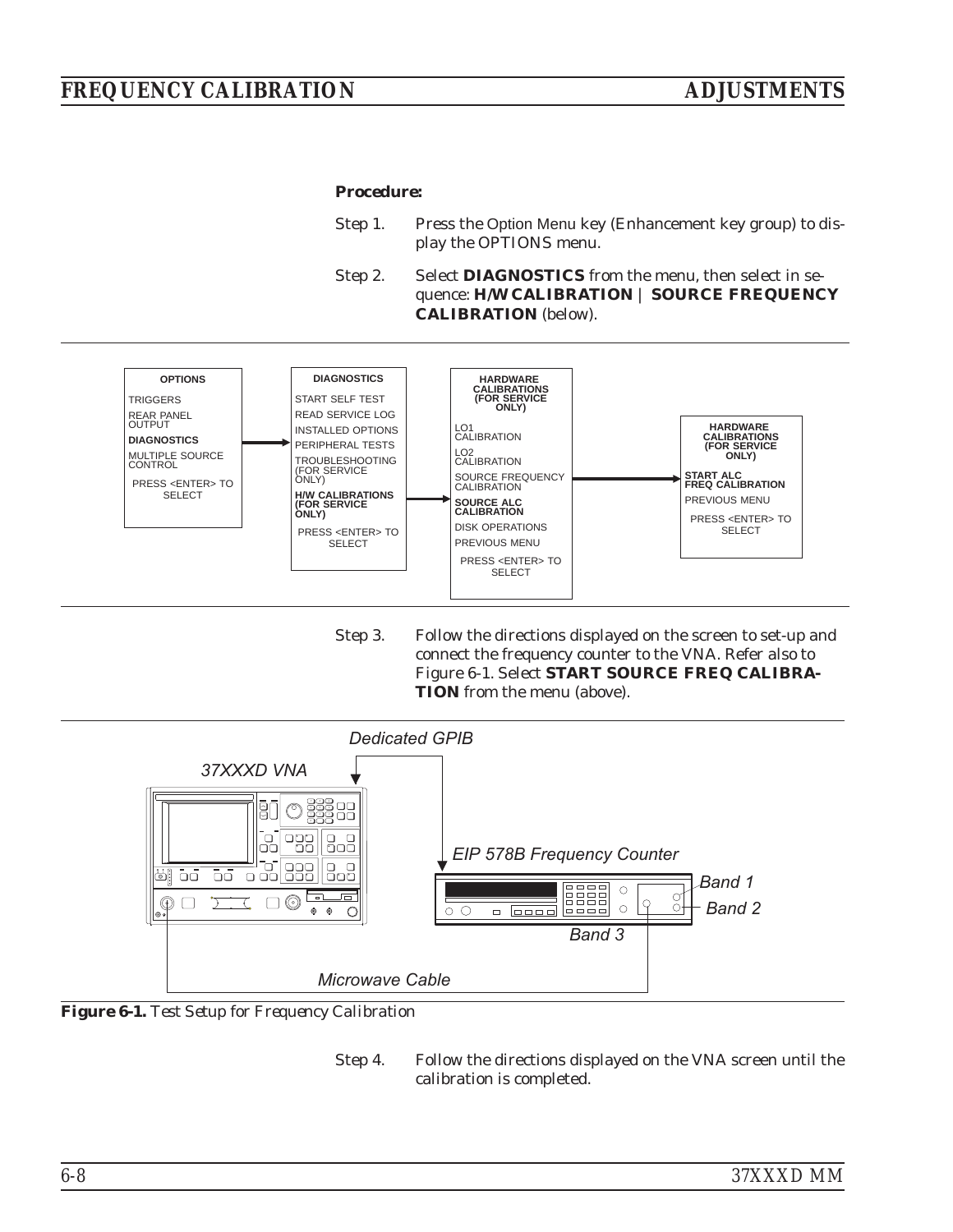*Post Calibration Actions* After the calibration process is completed, perform the following actions, as appropriate:

#### *If calibration passes:*

Save the calibration data to (hard) disk, as follows:

- Step 1. Press the Option Menu key (Enhancement key group) to display the OPTIONS menu.
- Step 2. Select **DIAGNOSTICS** from the menu, then select in sequence: **H/W CALIBRATIONS |DISK OPERATIONS |SAVE TO HARD DISK |HW\_CAL.FRE.**

#### *If calibration fails:*

- □ Verify that the GPIB cable is connected to the Dedicated GPIB (bottom) connector on the VNA's rear panel.
- □ Verify that the frequency counter is functioning correctly, the cable is in good condition, and all connections are secure.
- □ Repeat the calibration. If it still fails, then go to Chapter 7, Troubleshooting.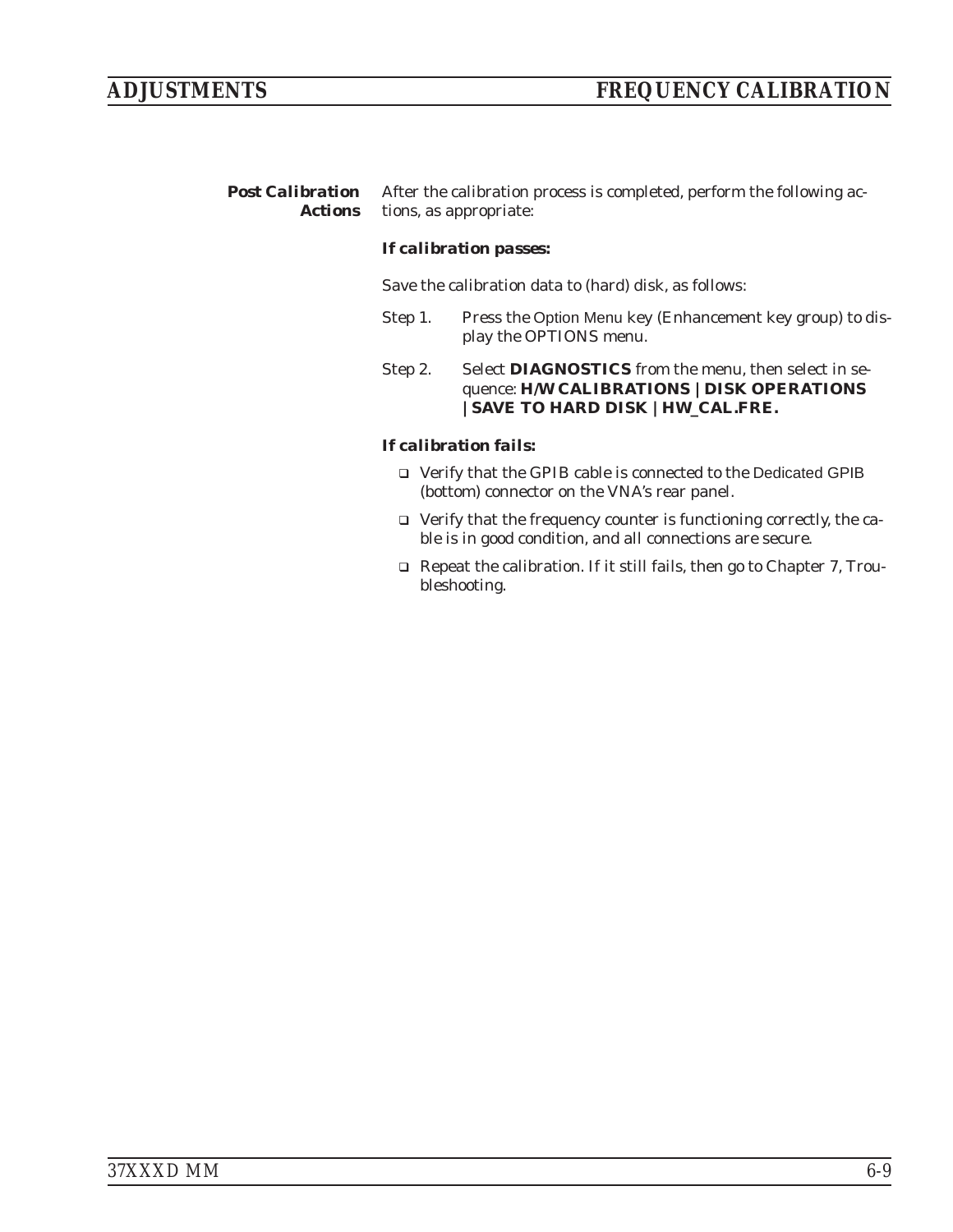### *6-5 RF POWER/ALC CALIBRATION*

This procedure uses the VNA's internal diagnostics and calibration menus, in conjunction with a suitable power meter, to adjust the output power level of the signal source throughout the range of the VNA model being calibrated. Perform this calibration procedure if:

- □ The Port 1 Power test in Chapter 4, Operational Performance Tests, fails.
- □ Other testing or troubleshooting reveals a possible problem with the RF Power accuracy or the ALC loop.
- □ Any of the following assemblies are replaced:
	- A21A1 Source YIG/Bias
	- A21A2 Source Controller
	- Down Converter
	- YIG Oscillator
	- Switched Filter
	- **Transfer Switch**
	- SDM or SQM
	- Coupler
	- Port 1 Source Step Attenuator
- □ The BBRAM chip on the A9 Processor PCB is replaced and the Source Calibration Data was not previously saved on disk (thus data could not be recalled from disk).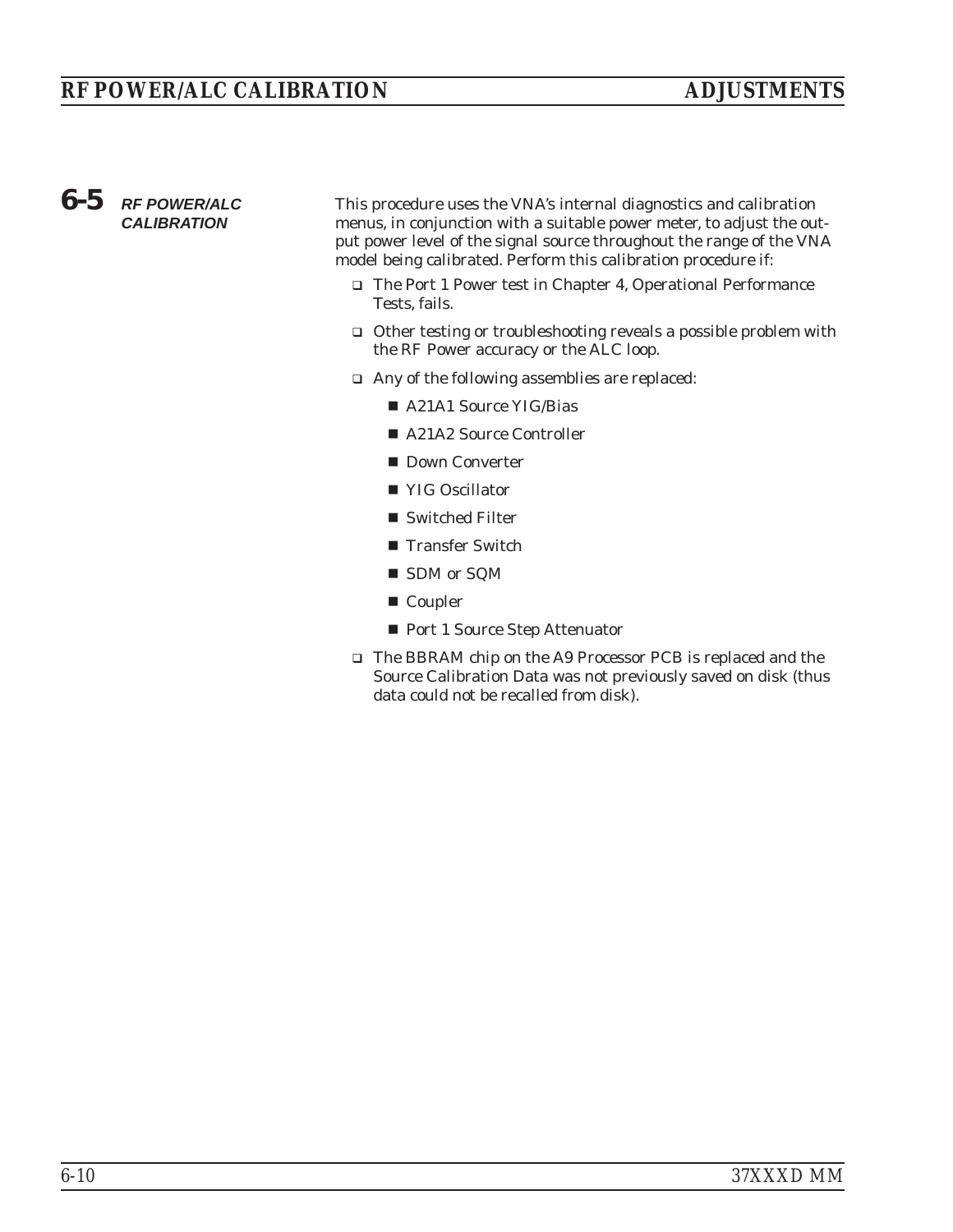#### *Calibration Procedure* Perform the following steps:

#### *Equipment Required:*

Refer to Table 1-1 for further information about the following equipment:

- □ Anritsu ML24XXA with Version 2.02 or later, with Anritsu Power Sensors MA2474A (use sensor SC6230 for 50 and 65 GHz models)
- □ GPIB cable (Anritsu 2100-2, or equivalent)

*NOTE* Allow the VNA and power meter to warm-up for at least 30 minutes prior to performing this calibration.

#### *Procedure:*

- Step 1. Press the Option Menu key (Enhancement key group) to display the OPTIONS menu.
- Step 2. Select **DIAGNOSTICS** from menu, then select in sequence: **H/W CALIBRATIONS | SOURCE ALC CALI-BRATION** (next page).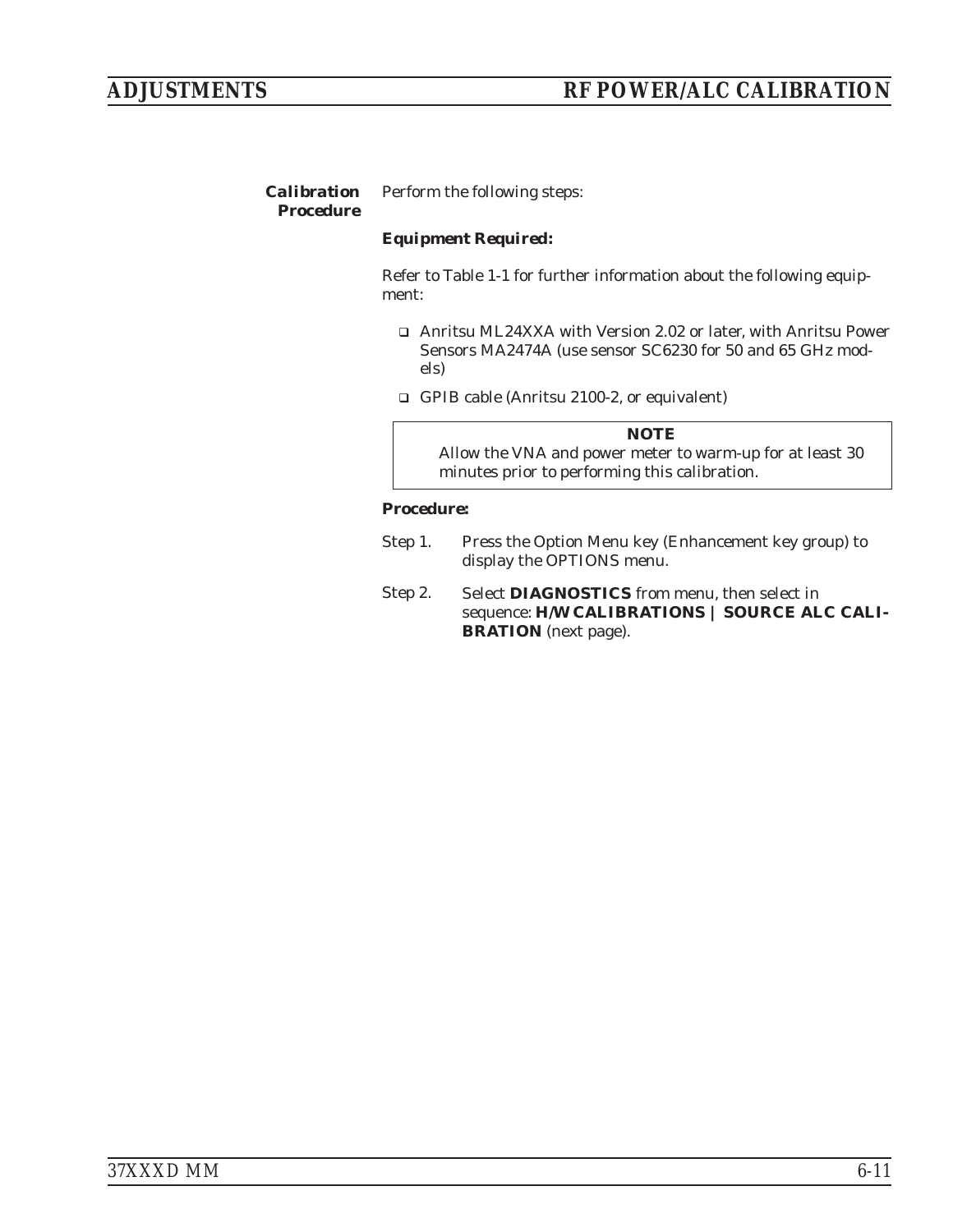### *RF POWER/ALC CALIBRATION ADJUSTMENTS*

Step 3. Follow the directions displayed on the screen to set-up and connect the power meter to the VNA. Refer also to Figure 6-2. Select **START ALC CALIBRATION** from the menu.



*Figure 6-2. Equipment Set-Up for RF Power/ALC Calibration*

- Step 4. Follow the directions displayed on the VNA screen until the calibration is completed.
- Step 5. When Port 1 has been calibrated, connect the Power Sensor to Port 2 and Calibrate Port 2.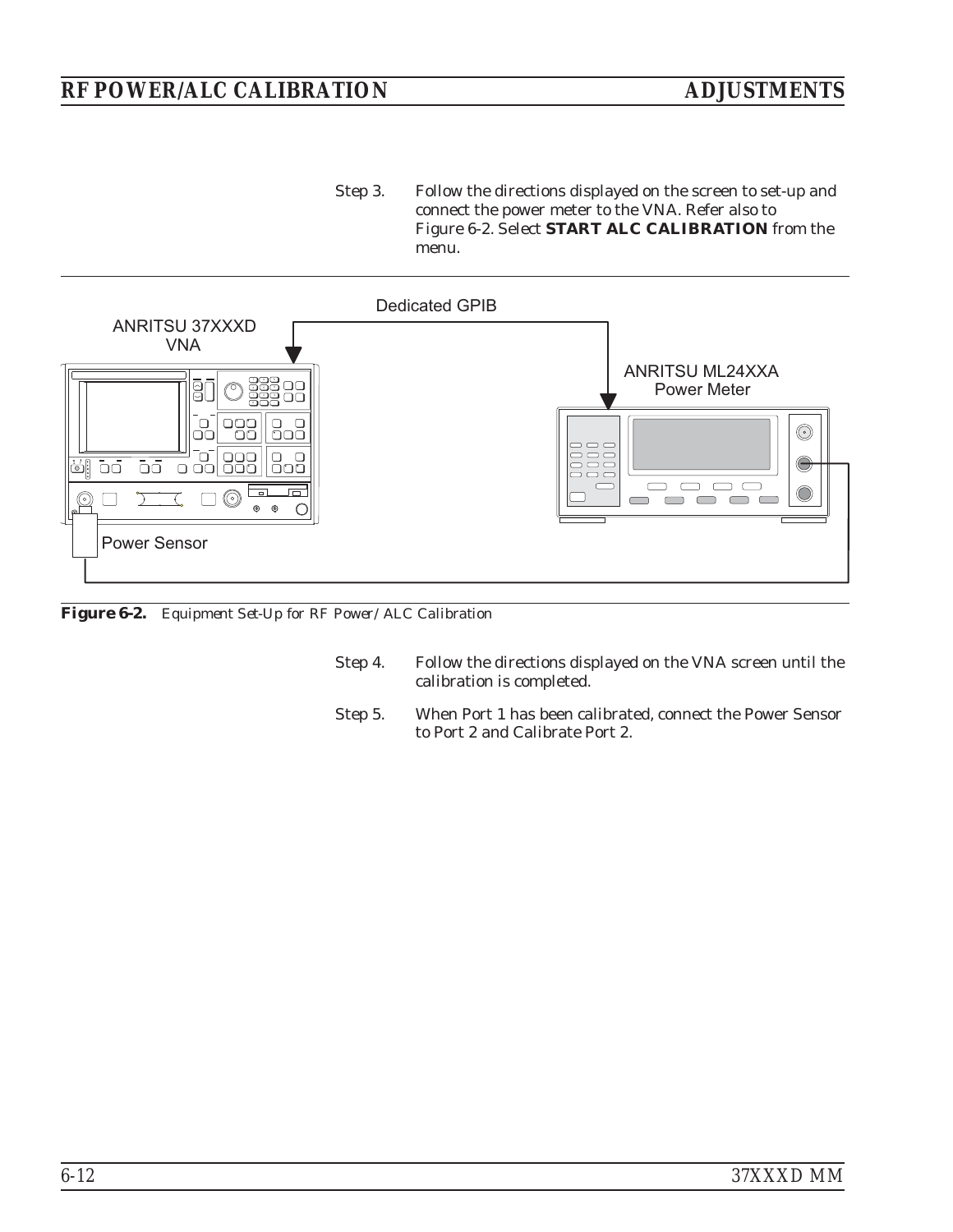*Post Calibration Actions* After the calibration process is completed, perform the following actions, as appropriate:

#### *If calibration passes:*

Save the calibration data to (hard) disk, as follows:

- Step 1. Press the Option Menu key (Enhancement key group) to display the OPTIONS menu.
- Step 2. Select **DIAGNOSTICS** from the menu, then select in sequence: **H/W CALIBRATIONS |DISK OPERATIONS |SAVE TO HARD DISK|HW\_CAL.ALC.**

Perform the Port 1 Power test in Chapter 4, Operational Performance Tests. If the test fails, proceed to Chapter 7, Troubleshooting.

#### *If calibration fails:*

- □ Verify that the GPIB cable is connected to the Dedicated GPIB (bottom) connector on the VNA's rear panel.
- □ Verify that the power meter and sensor are functioning correctly, the cables are in good condition, and all connections are secure.
- □ Verify the correct power sensor data exists in the power meter.
- □ Repeat the calibration. If it still fails, then proceed to Chapter 7, Troubleshooting.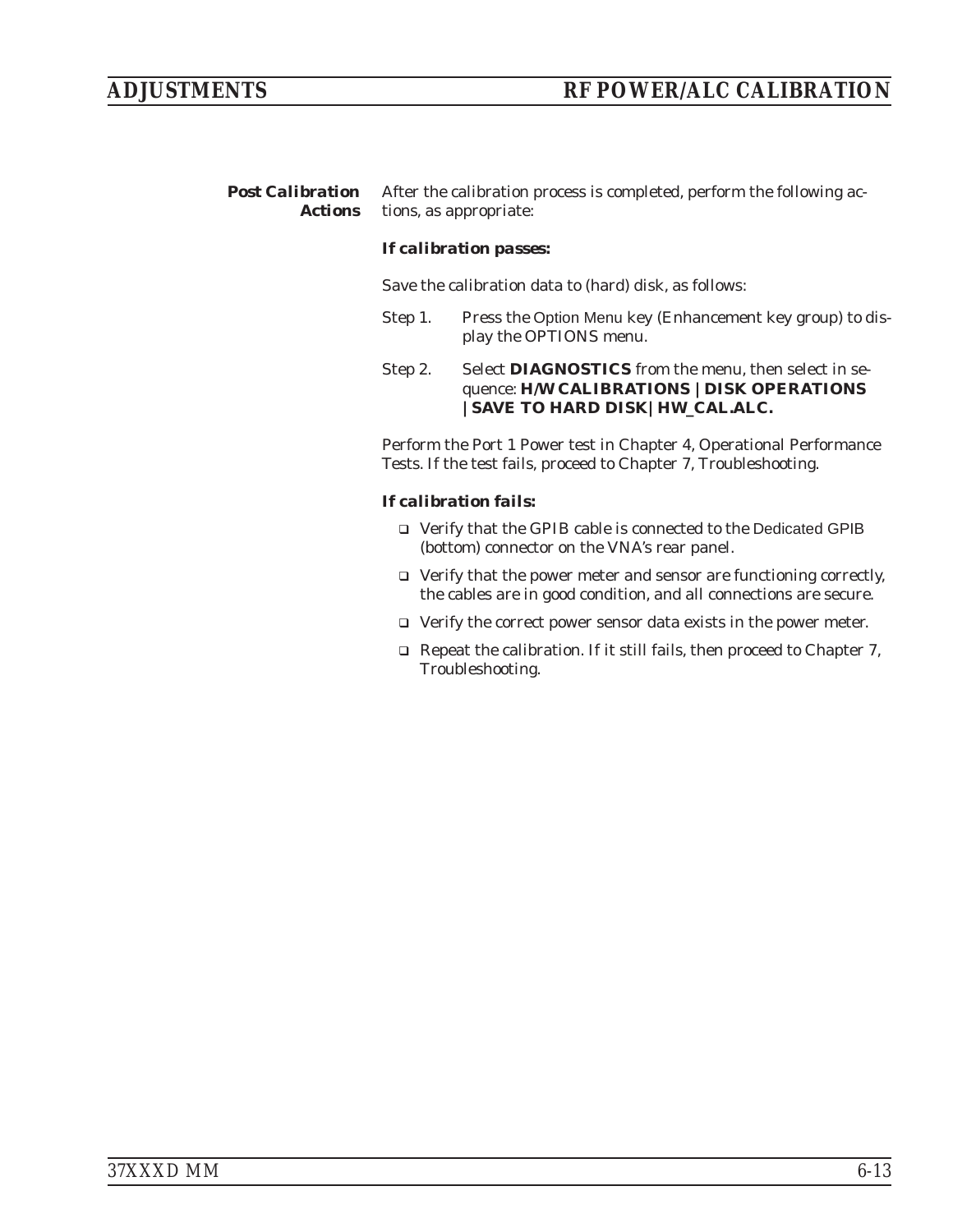*6-6 SOURCE LOCK THRESHOLD*

This procedure uses the VNA internal diagnostics and calibration menus to adjust the source lock threshold of the phase-lock loop. Perform this calibation procedure:

- □ If the Low Power Phase Lock Test (Chapter 4) fails.
- □ Anytime the Port 1 ALC Calibration is done.
- □ If the A4 PCB is replaced.
- □ If the A8 PCB is replaced.
- □ If the BBRAM chip on the A9 Processor PCB is replaced and the Source Lock Threshold calibration data was not previously saved on disk (that is, data is not available for recall from a floppy disk).
- □ If the Sampler/Down Conversion Module is replaced.

#### *Calibration Procedure*

### *Equipment Required:*

Perform the following steps:

None

*NOTE* Allow the VNA to warm-up for at least 30 minutes and perform the ALC calibration (Section 6-5) prior to performing this calibration.

#### *Procedure:*

| Step 1. | If recalibrating a 50 or 65 GHz model, install broadband<br>terminations to both ports or install a throughline between<br>ports.                                              |
|---------|--------------------------------------------------------------------------------------------------------------------------------------------------------------------------------|
| Step 2. | Press the Option Menu key (Enhancement key group) to dis-<br>play the OPTIONS menu.                                                                                            |
| Step 3. | Select DIAGNOSTICS from the menu, then select in se-<br>quence: H/W CALIBRATIONS   SOURCE LOCK<br>THRESHOLD CALIBRATION.                                                       |
| Step 4. | Follow the directions displayed on the VNA's screen, until<br>the calibration is completed. (If the instrument is a 65 GHz<br>model, the calibration will take several hours.) |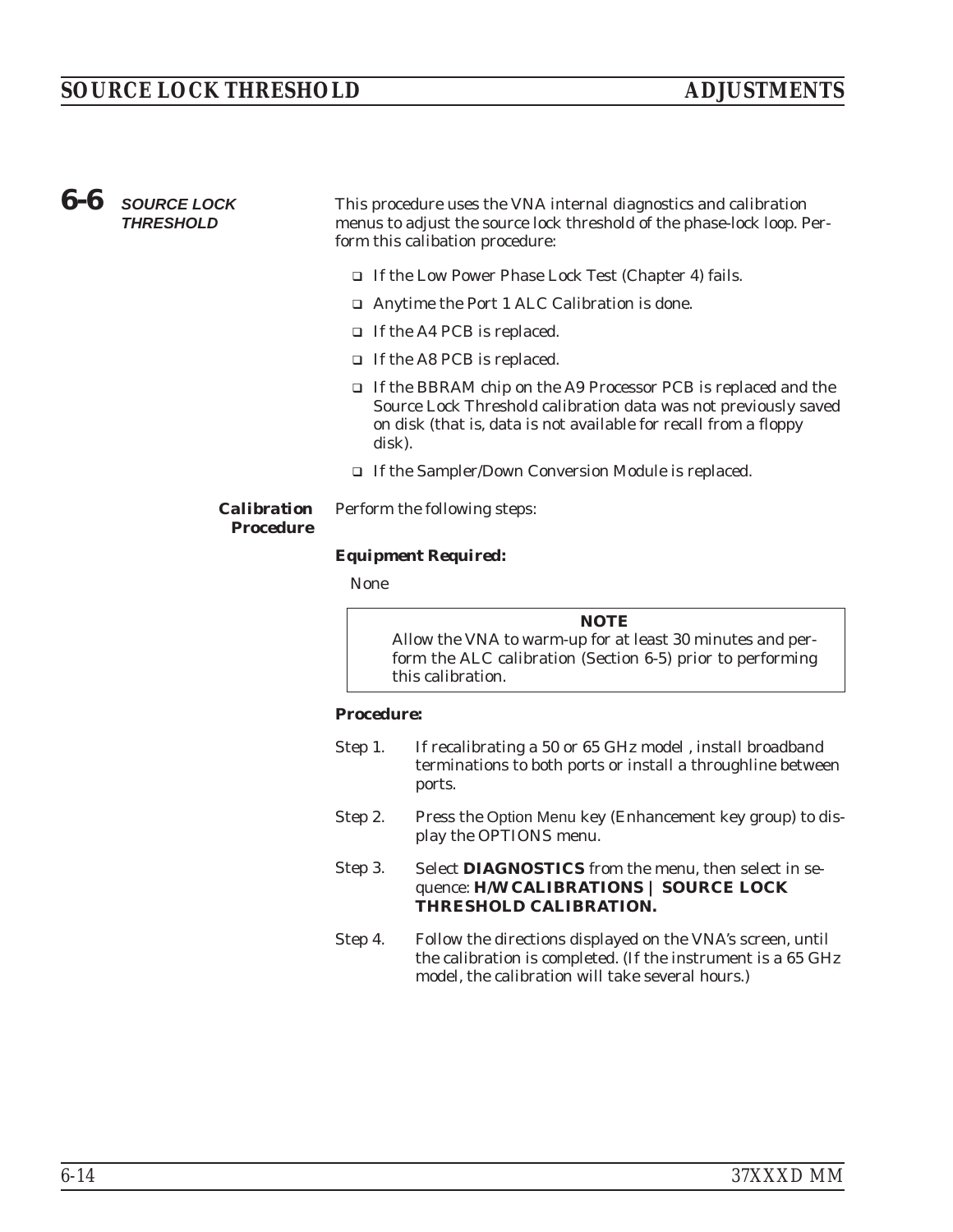*Post Calibration Actions* After the calibration process is completed, perform the following actions, as appropriate:

#### *If calibration passes:*

Save the calibration data to (hard) disk, as follows:

- Step 1. Press the Option Menu key (Enhancement key group) to display the OPTIONS menu.
- Step 2. Select **DIAGNOSTICS** from the menu, then select in sequence: **H/W CALIBRATIONS |DISK OPERATIONS |SAVE TO HARD DISK|HW\_CAL.SLT.**

#### *If calibration fails:*

- Step 1. Repeat the calibration.
- Step 2. If the calibration still fails, proceed to Chapter 7, Troubleshooting.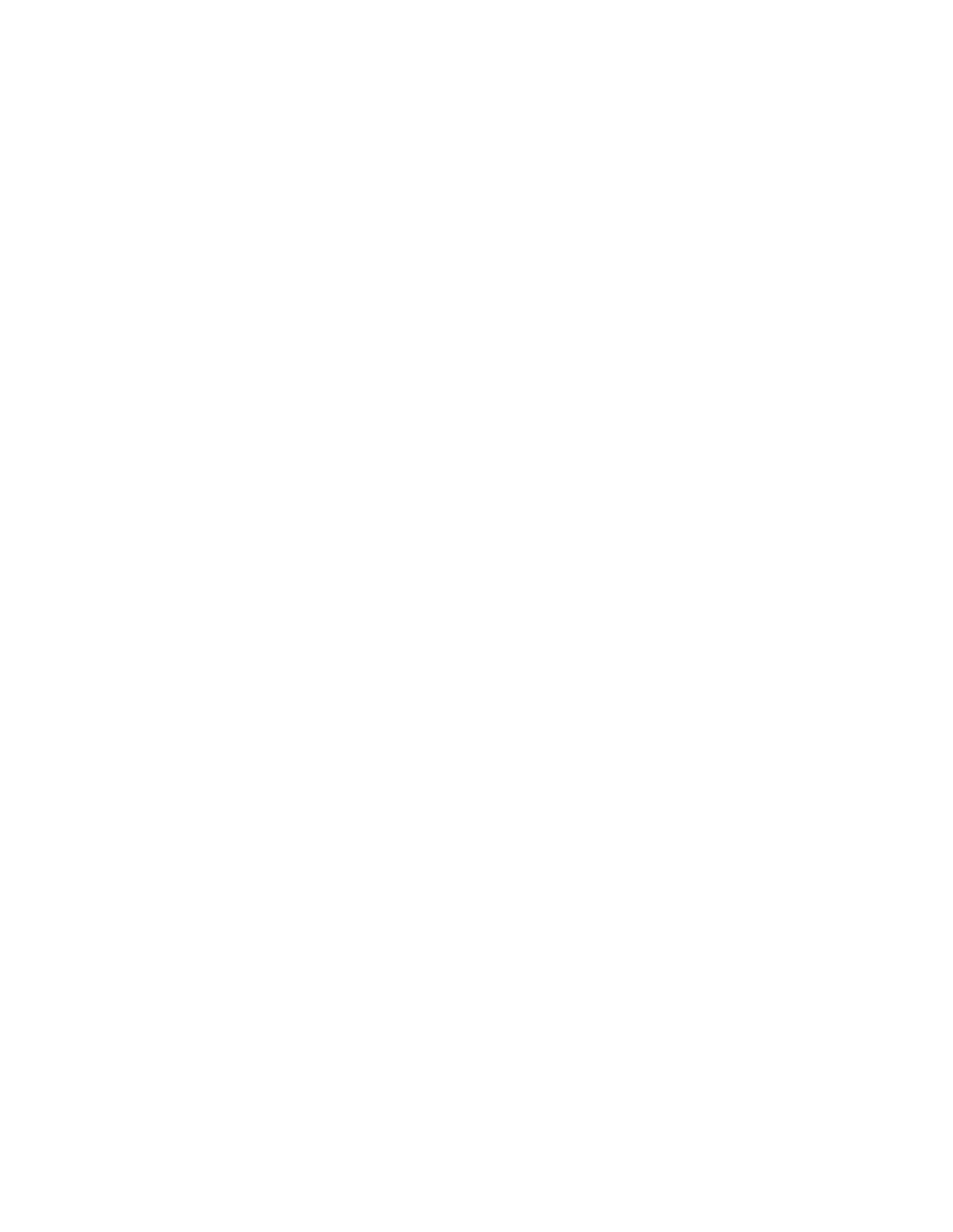### *Chapter 7 Troubleshooting*

### *Table of Contents*

| $7 - 1$ | INTRODUCTION $\cdots \cdots \cdots \cdots \cdots \cdots \cdots \cdots \cdots \cdots \cdots \cdots \cdots$        |
|---------|------------------------------------------------------------------------------------------------------------------|
| $7 - 2$ |                                                                                                                  |
| $7 - 3$ | HARD/FLOPPY DISK AND DISPLAY PROBLEMS 7-5                                                                        |
| $7 - 4$ |                                                                                                                  |
| $7 - 5$ |                                                                                                                  |
| $7 - 6$ |                                                                                                                  |
| $7 - 7$ | ERROR MESSAGES DURING MEASUREMENTS 7-9                                                                           |
| $7 - 8$ | All Data on All Channels is Greatly Inaccurate 7-11<br>Excessive Ripple in the Display of Low-Loss Devices. 7-11 |
| $7 - 9$ | NON-RESPONSE OR OTHER UNUSUAL BEHAVIOR $\cdots$ 7-11                                                             |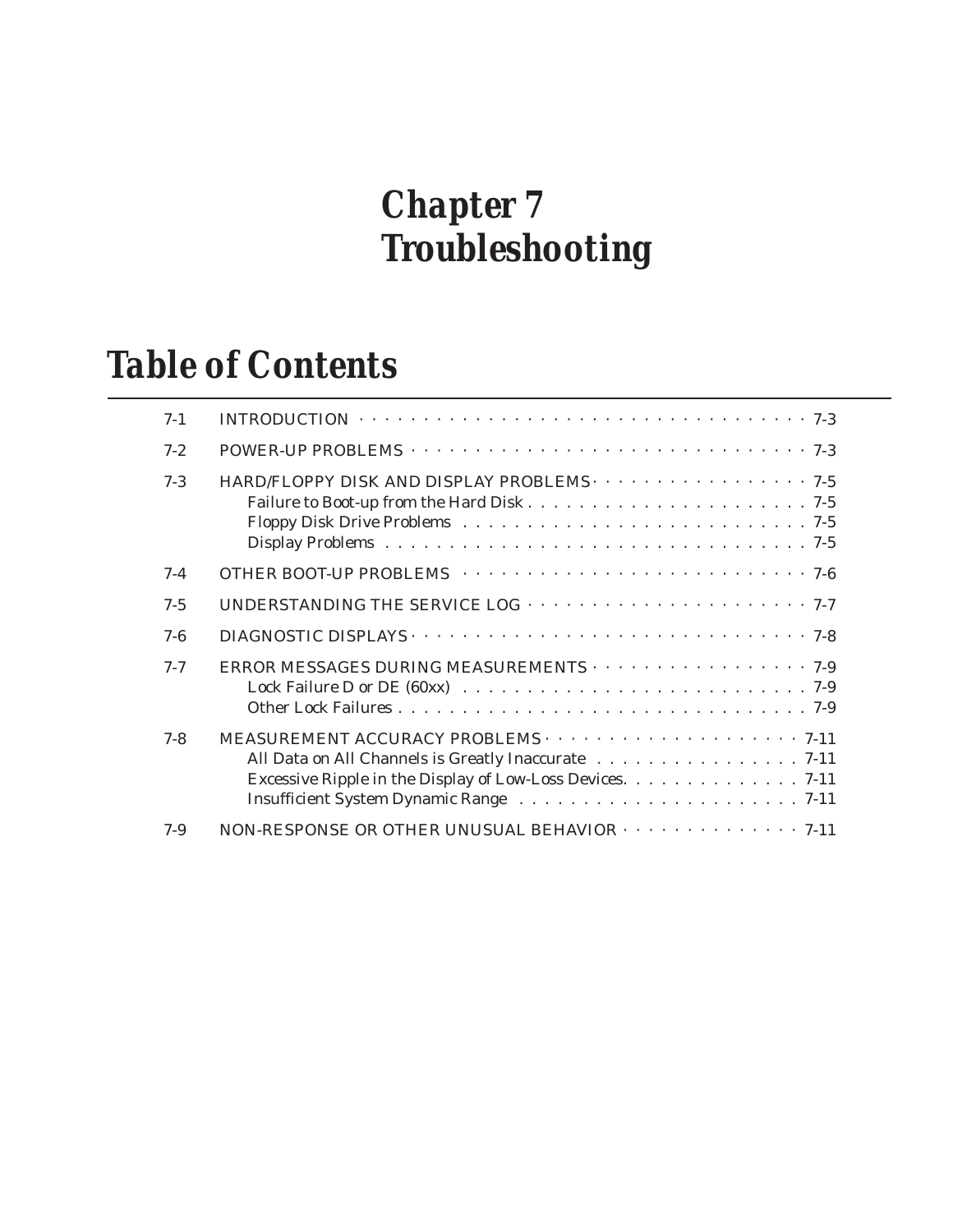Many of the troubleshooting procedures presented in this chapter require the removal of instrument covers to gain access to printed circuit assemblies and other major assemblies.

#### *WARNING*

Hazardous voltages are present inside the instrument when ac line power is connected. Turn off the instrument and remove the line cord before removing any covers or panels. Trouble shooting or repair procedures should only be performed by service personnel who are fully aware of the potential hazards.

### *CAUTION*

Many assemblies in the VNA contain static-sensitive components. Improper handling of these assemblies may result in damage to the assemblies. *Always* observe the static-sensitive component handling precautions described in Chapter 1, Figure 1-2.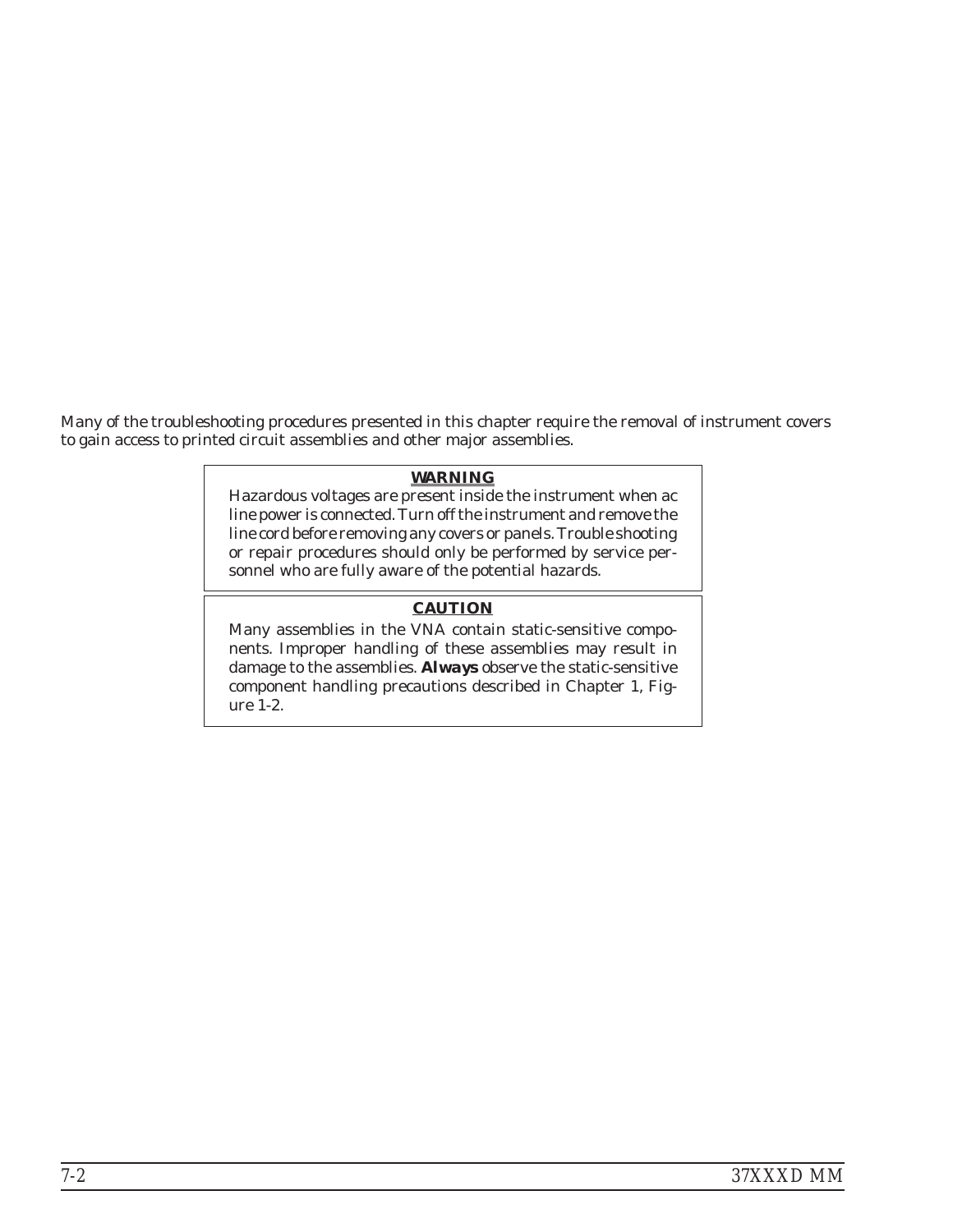# *Chapter 7 Troubleshooting*

*7-1 INTRODUCTION* This chapter provides brief information on most failure modes of the 37XXXD instrument family. Only the most basic repairs should be attempted by non-factory-trained technicians. Insufficient care or training will often result in damage to the instrument and cause increased expense and down time. Note that every Anritsu Service Center has factory-trained Service Engineers who can solve all 37XXXD operation problems quickly and reliably, often with warranted repairs.

> Before removing the covers of the 37XXXD VNA, be sure that static safety guidelines are followed as detailed in Section 1-12.

*7-2 POWER-UP PROBLEMS* If the instrument is non-functional when power-up is attempted, proceed as follows:

#### *WARNING*

The main power supply for the instrument is mounted on the left side of the instrument chassis. Remove the power cord before attempting to remove this supply. Simply turning off the power is not sufficient because hazardous voltages are present under the clear plastic cover whenever a power cord is in place.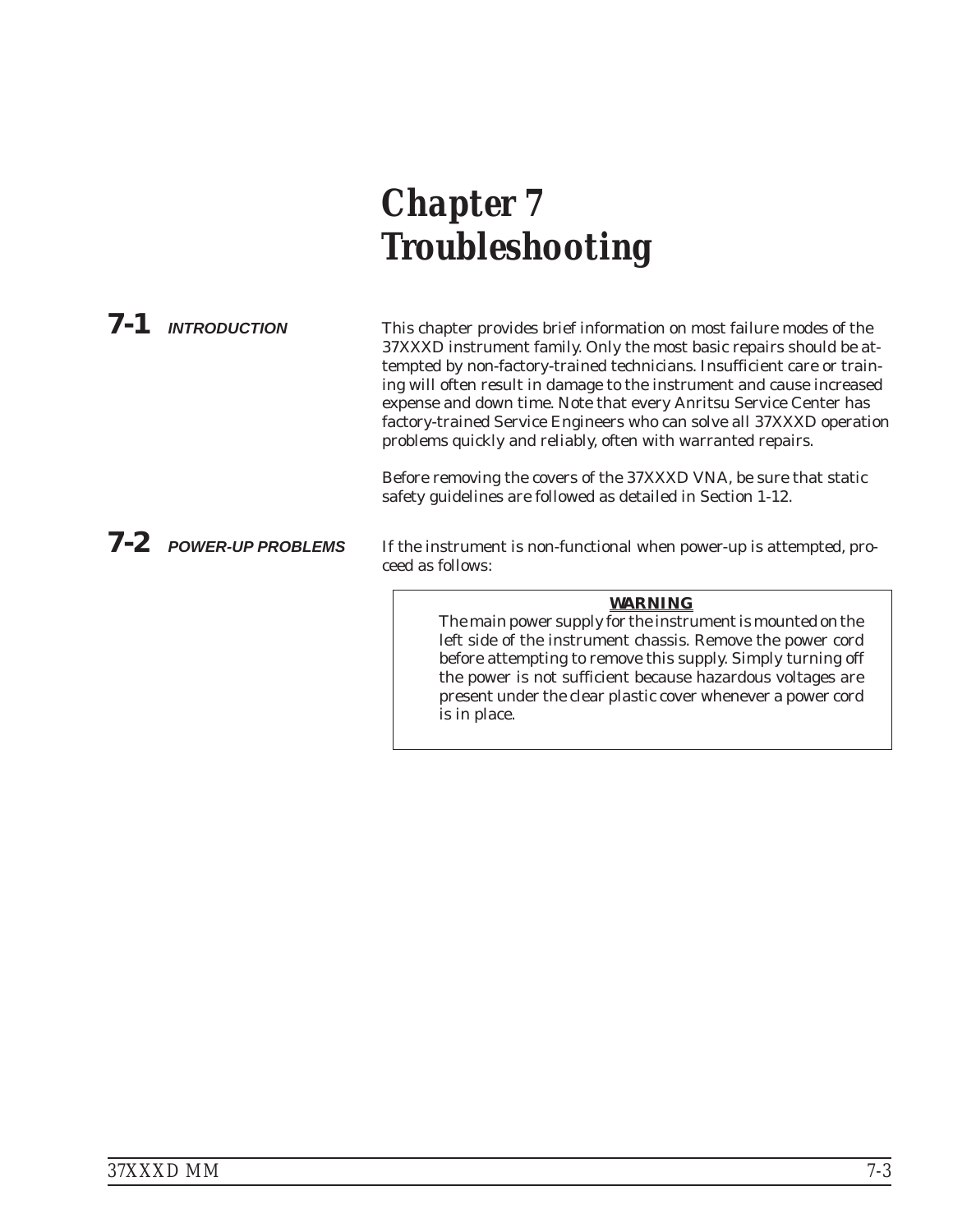- Step 1. Remove the bottom cover as described in Section 8-3.
- Step 2. Check the power supply voltages at J4 and J13 of the motherboard. The correct voltages and acceptable AC ripple are listed below:

| 372XXA A17 Motherboard<br>D38517-3<br>(shown upside down) |            |             | <b>Connect To:</b> |                |              |                      |                          |                          |                               |
|-----------------------------------------------------------|------------|-------------|--------------------|----------------|--------------|----------------------|--------------------------|--------------------------|-------------------------------|
|                                                           |            |             |                    | Conn           | Com<br>(Pin) | <b>Meas</b><br>(Pin) |                          | <b>DC Supply Voltage</b> | <b>AC Ripple</b><br>and Noise |
| $- -$                                                     | 14<br>i ta |             |                    | J13            | 8            | 16                   | 0 Vdc                    |                          | 50 mVpp                       |
|                                                           |            |             |                    | J13            | 8            |                      | $+4.8$ Vdc to $+5.1$ Vdc |                          | 50 mVpp                       |
|                                                           |            |             |                    | J4             | 4            | 2                    | $+9$ Vdc                 | $+5\% / -0\%$            | 50 mVpp                       |
|                                                           |            |             | (J13)              | J <sub>4</sub> | 4            | 6                    | $+18$ Vdc                | $+5\% / -0\%$            | 50 mVpp                       |
| H                                                         |            | i ta<br>i i |                    | J <sub>4</sub> | 4            | 10                   | $-18$ Vdc                | $+5\% / -0\%$            | 50 mVpp                       |
|                                                           |            |             |                    | J <sub>4</sub> | 4            | 12                   | $+27$ Vdc                | $+5\% / -0\%$            | 50 mVpp                       |
|                                                           | mmmmmm     |             |                    | J4             | 4            | 14                   | $-27$ Vdc                | $+5\% / -0\%$            | 50 mVpp                       |

*Table 7-1. DC Power Supply Voltage Checks*

*Figure 7-1. Location of Connectors for Power Supply Voltage Checks*

Step 3. If the instrument continuously power cycles approximately once per second, it is possible that a PCB or RF component has developed a short. To troubleshoot this type of problem, lift each PCB (one by one) out of its enclosure and try to restart.

- Step 4. If a problem PCB is not found, disconnect each RF component by **gently** unplugging the bias connector from the motherboard connector. Do not disconnect RF cables.
- Step 5. When the faulty PCB or RF component is disconnected, the VNA will power-up, but other error messages will appear. After the defective assembly is identified, it can then be replaced.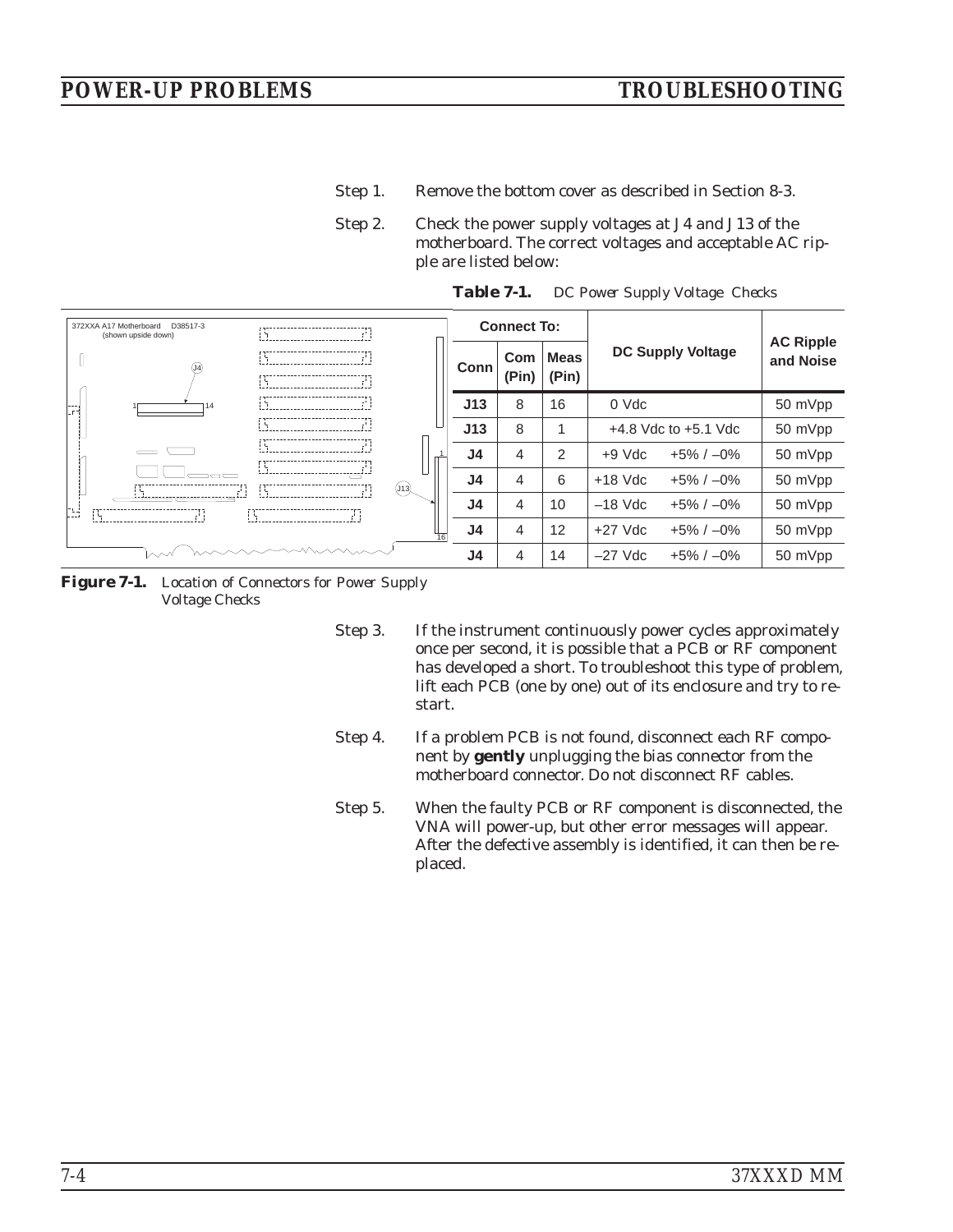# *TROUBLESHOOTING HARD/FLOPPY DISK AND DISPLAY PROBLEMS*

## *7-3 HARD/FLOPPY DISK AND DISPLAY PROBLEMS*

*Failure to Boot-up from the Hard Disk*

Refer to the following paragraphs for the associated type of problem that you may be having.

If the system does not boot-up from the hard disk, the problem is often solved by booting-up the system from the floppy disk and formatting the hard drive as follows:

#### *WARNING*

Reformatting the hard drive will erase all saved files. You may continue to boot from floppy disks if deleting these files is not acceptable. A software utility to archive saved 37XXXD files on a PC is available on the Anritsu VNA Software Utilities CD (Anritsu part number 2300-481).

- Step 1. Locate the extra set of Operating Software disks that is included with each 37XXXD Operation Manual.
- Step 2. Insert Disk 1 into the floppy drive and turn on the VNA.
- Step 3. Load the other disks when prompted on the VNA display.
- Step 4. After the VNA is operational, the hard drive may be formatted via the **Utility** / General Disk Utilities key sequence. (Note the warning above before formatting).
- Step 5. After the drive is reformatted, turn off the 37XXXD, insert Disk 1 in the floppy drive, and load all disks again. The Operating software will be saved automatically to the hard drive.
- Step 6. If the problem is not solved using this method, install a new A16 PCB. Detailed instructions are packaged with the replacement A16 PCB.

#### *Floppy Disk Drive Problems* Floppy disk drive problems may be caused by dust buildup, general floppy drive failure, or A13 PCB failure.

Anritsu does not recommend purchasing a replacement drive from sources other than Anritsu since the VNA A13 PCB supports only a limited number of floppy drive types.

**Display Problems** The cause of display failures is typically either the A15 PCB, the LCD backlight driver PCB, or the LCD display itself. Replacement part numbers are shown in Chapter 2.

> It may be useful to connect an external VGA monitor to the rear panel of the 37XXXD so that the instrument is useable if the LCD display is inoperative. If the external VGA monitor also does not produce a display, then the problem is caused by an A15 PCB failure.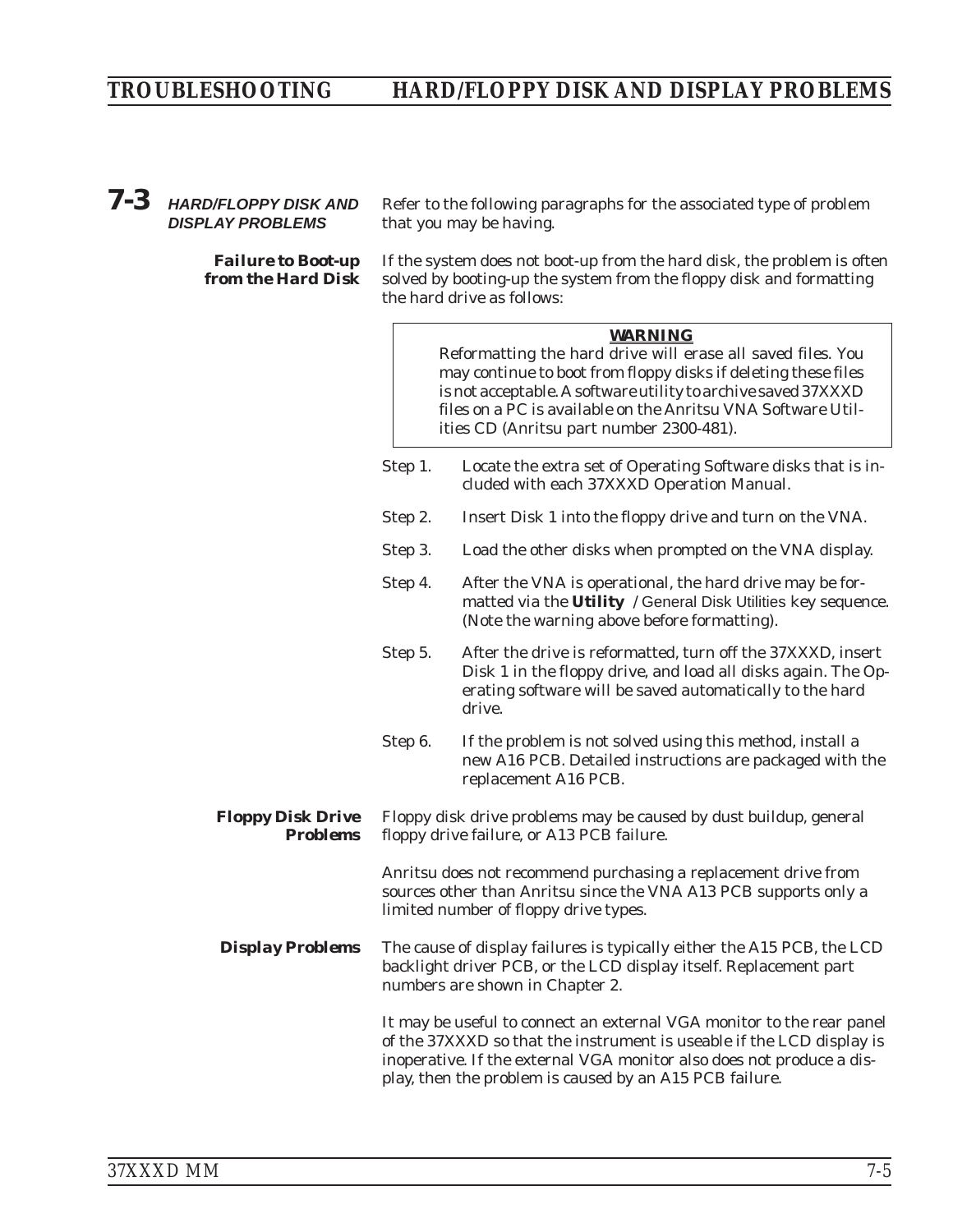# *7-4 OTHER BOOT-UP PROBLEMS*

As the VNA boots, communication with several subsystems is attempted. If the process stops before boot-up is complete, the last item displayed on the LCD is typically the failing assembly. For example, if the instrument does not boot-up beyond the "Initializing GPIB (A13/A18)" line, then this would indicate a failure of the A13 or A18 PCB.

Error messages having a numerical prefix of 01xx through 21xx indicate which PC board is likely to have failed. For example, "0311 TA IF COMM FAIL" indicates that the A3 PCB is not communicating correctly.

"IF Cal Failure" messages usually require analysis of the Service Log. Refer to Section 7-7, *Error Messages During Measurements*.

#### **Loss of Calibration or Saved Setups After Power-down**

If any of the setups shown below are lost after power-cycling, the cause is probably a defective coin-style 3v battery on the A9 PCB. This battery (Panasonic CR2032 or equivalent) is readily available at retail stores.

- □ Cal LED is out after power-cycling (Cal LED was ON when power was turned off)
- □ Front Panel setup does not match setup when power was turned off
- □ Internal Memories (1 through 10) have lost saved setups
- □ GPIB addresses have changed

#### **Warming Up… Please Wait**

This error message indicates that the 37XXXD is not capable of phase locking the RF Source (internal or external) and is displayed only during the first 5 to 10 minutes after turn-on. There are many possible causes for this failure, such as factory recalibrations being overdue, system hardware being setup incorrectly (external RF Source or Millimeter Wave system), or a failed assembly in the instrument. After approximately 10 minutes, if the problem still exists, Lock Failure messages will usually appear. The following checks should be made (in this order):

- Step 1. Check all front panel cables on instruments having Option 15.
- Step 2. Refer to Appendix D for setup instructions on Millimeter Wave systems.
- Step 3. Press **OPTION MENU | RECEIVER MODE** keys and ensure that the mode is set to "Standard."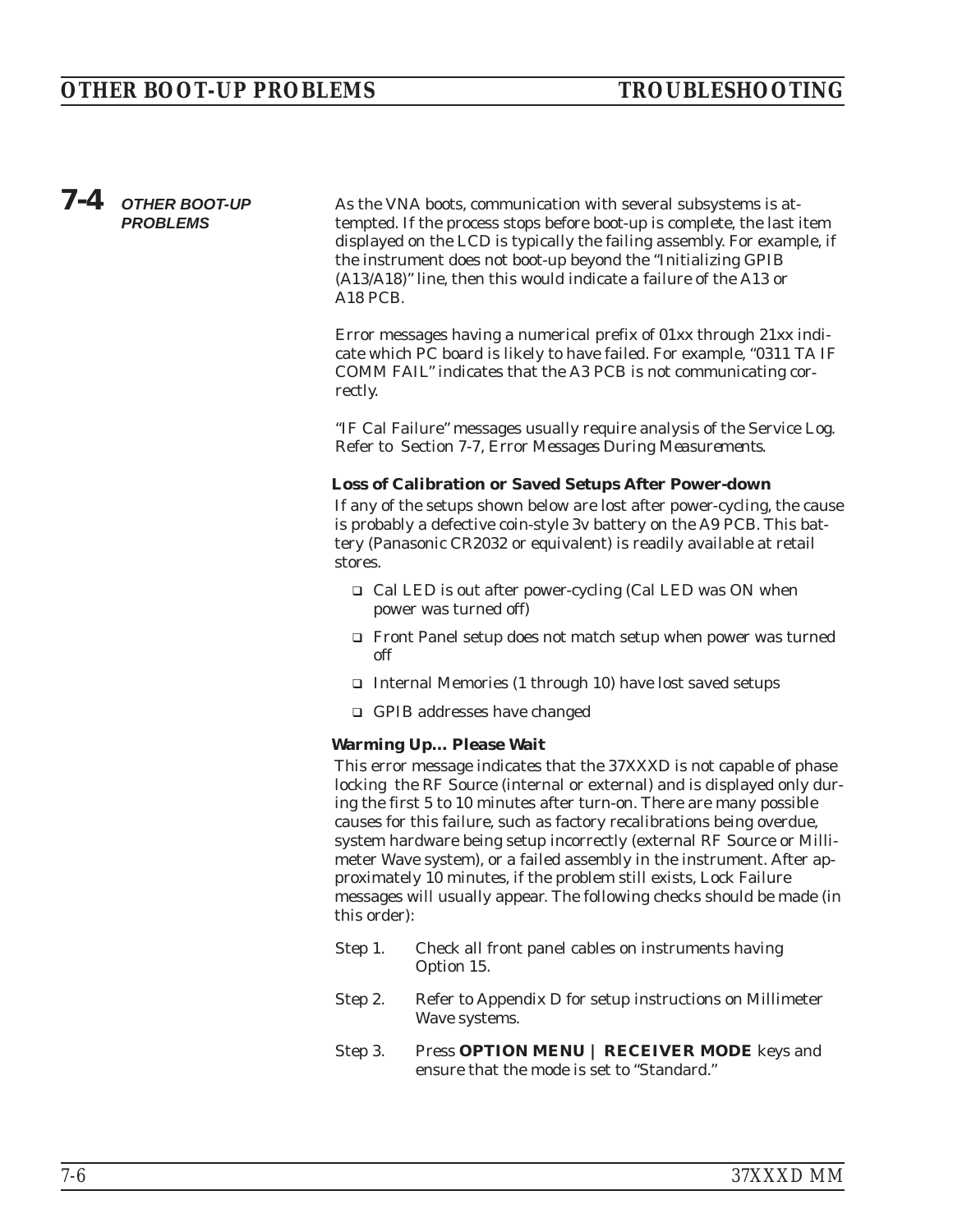Step 4. Perform a master reset (**Default Program | 0** keys). Reload the Cal Kit Coefficients disks after this reset.

Step 5. Analyze messages shown in the Service Log. Take note of the date of last calibrations. Step 6. Troubleshoot lock failure messages as described in this chapter. *7-5 UNDERSTANDING THE SERVICE LOG* The VNA Service Log may be viewed under the **Option Menu** | Diagnostics | Read Service Log key sequence. This log displays general instrument configurations, factory calibration dates, and a list of messages. These messages show instrument problems and other informational messages, such as GPIB programming errors and operator setup problems. As mentioned in the previous section, error messages having a numerical prefix of 01xx through 21xx indicate which PC board is likely to have failed. For example, "0311 TA IF COMM FAIL" indicates that the A3 PCB is not communicating correctly. Messages that are labeled "Informational" or those that describe a GPIB command fault or GPIB response time out do not indicate problems with the instrument functionality. Messages containing the words "Phase Lock Failure" are discussed in Section 7-7. Messages relating to "warming-up" indicate that the instrument is not source-locking correctly when cold. The 37XXXD is not malfunctioning in this cold condition since the specified warm-up time has not been achieved. Messages of "RF Unleveled" are frequently caused by the operator setting the RF Source power above Default. To correct this situation, lower the RF power of the Source (**Setup Menu** / Test Signals key sequence). If the message, "RF Unleveled" appears with the Source Power set to 0 dB (Default) or lower, a problem exists with the 37XXXD. Numerical data with no easily understood identifying labels is of use only to Anritsu Service personnel in the process of PC board repair. PCB repair is a factory-only function. The following items of information found in the Service Log are highly useful to Service Engineers when troubleshooting errors: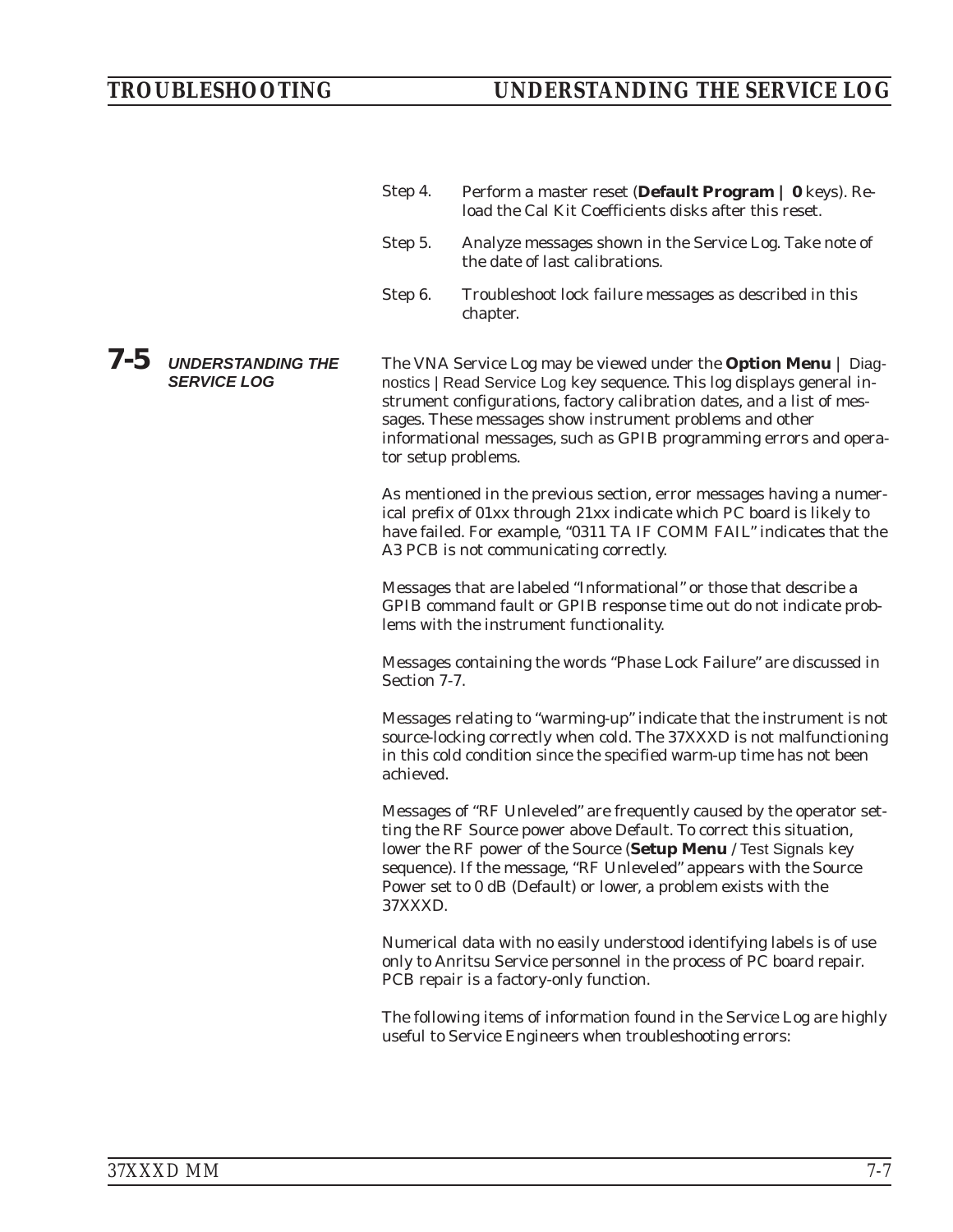#### **SWP=R or SWP=F**

This indicates whether the instrument was in forward or reverse sweep when the problem occurred, and is useful in Phase Lock Failure troubleshooting and RF Unleveled problems.

#### **PWR –x.x**

All 37XXXD instruments have default power settings of –7 dBm or above shown under the Setup Menu / Test Signals key sequence.

#### **SYS x.xxxx**

This indicates the approximate frequency at which the problem occurred.

#### **<OVL>**

This indicates "out-of-range". The internal 37XXXD DVM was not able to measure the voltage. This is particularly useful information when troubleshooting IF Calibration errors.

### *7-6 DIAGNOSTIC DISPLAYS* The Diagnostic displays listed below are useful in troubleshooting the 37XXXD problems to the replaceable subassembly level. These displays are found under the **Option Menu** / Diagnostics / Troubleshooting key sequence. Other troubleshooting displays are for component-level troubleshooting by factory technicians only.

- □ Non-Ratio Parameters
- □ LO1 Phase Lock Voltage
- □ LO2 Main Phase Lock Voltage
- □ Source Linearity Voltage
- □ GPIB Test (found under the **Diagnostics** / Peripheral Tests menu key sequence)

These displays are identical to those shown automatically in the 2300-178 Operational Tests program described in Chapter 4. Information regarding failures of each test is also included in Chapter 4.

After the desired tests have been performed, the user must select "Finished, Recover from Troubleshooting" or press the Default Program key to exit this mode.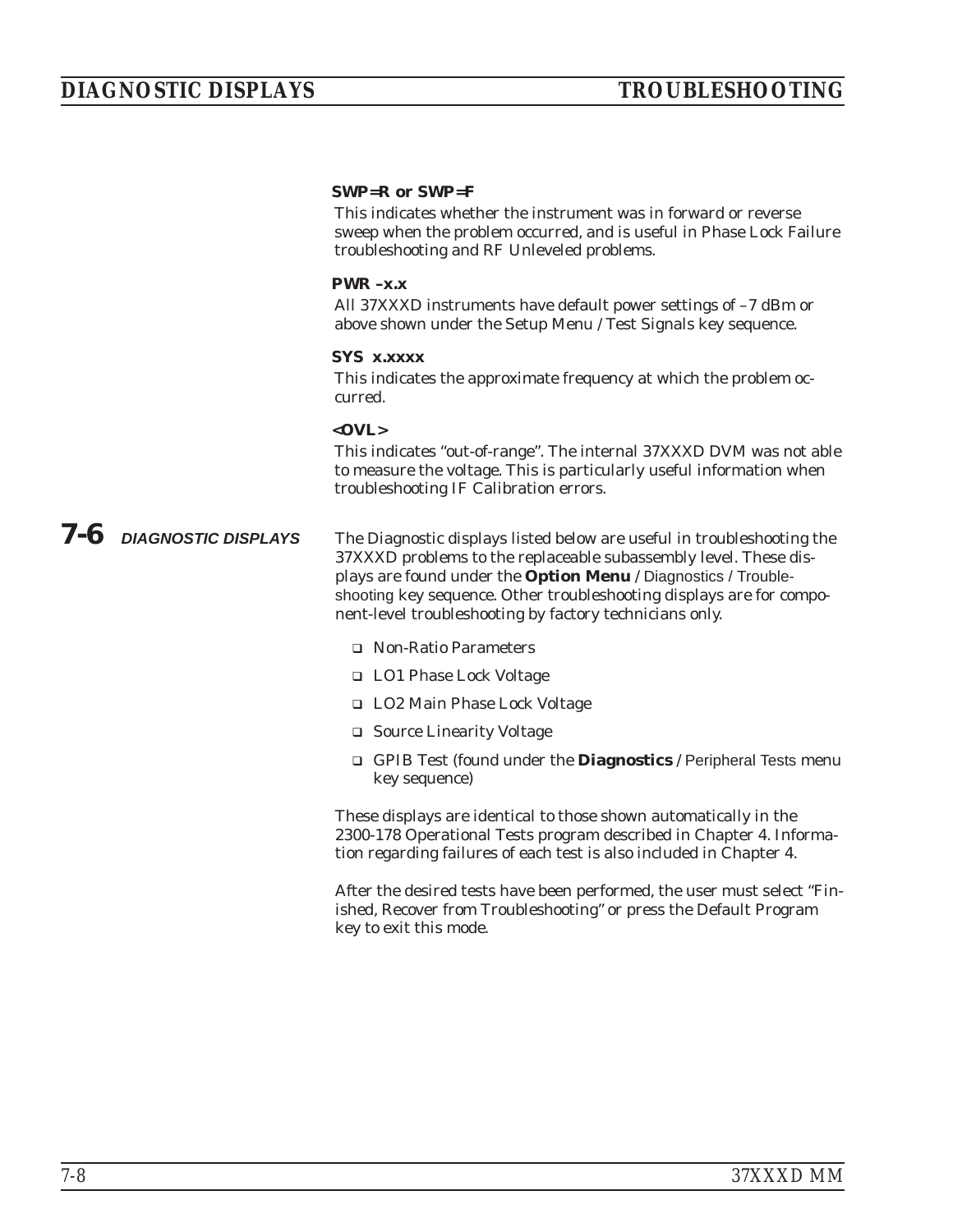### *TROUBLESHOOTING ERROR MESSAGES DURING MEASUREMENTS*

### *7-7 ERROR MESSAGES DURING MEASUREMENTS*

*Lock Failure D or DE (60xx)*

The Lock Failure D or DE error message indicates that the source phase locking circuits are not operating. If the instrument is fitted with Option 15, check all of the front panel cables connected in the "a1" and "a2" RF paths. Occasionally , this problem may be solved by performing new recalibrations as described in Chapter 6. If the condition persists, the difficult nature of this problem means that the 37XXXD should be returned to an Anritsu Service Center where factory-trained Service Engineers and replacement parts are available.

#### *NOTE*

If the error message also contains the prefixes A, B, or C, the corrective action is found in paragraphs farther down in this section.

The following additonal information sources are useful to solve this problem:

- □ Service Log Information
- □ Troubleshooting Flowcharts (Figures 7-2 or 7-3)
- □ Block Diagrams for the Source Lock Paths Found in Chapter 3
- DC Voltage Tables 7-2 through 7-4
- Power Meter
- DC Voltmeter
- □ Oscilloscope
- □ Spectrum Analyzer

#### *Other Lock Failures*

#### **Lock Failure A, B...**

The "A" indicates a failure of the 10 MHz system clock and all other prefixes and error messages are a result of the 10 MHz clock failure. Replace the A7 PCB.

#### **Lock Failure B, D, E**

This indicates that the LO1 (A1 PCB) has failed. Replace the A1 PCB and recalibrate the LO1 as described in Chapter 6.

#### **Lock Failure C, D, E**

This indicates that the LO2 (A2 PCB) has failed. Replace the A2 PCB and recalibrate the LO2 as described in Chapter 6.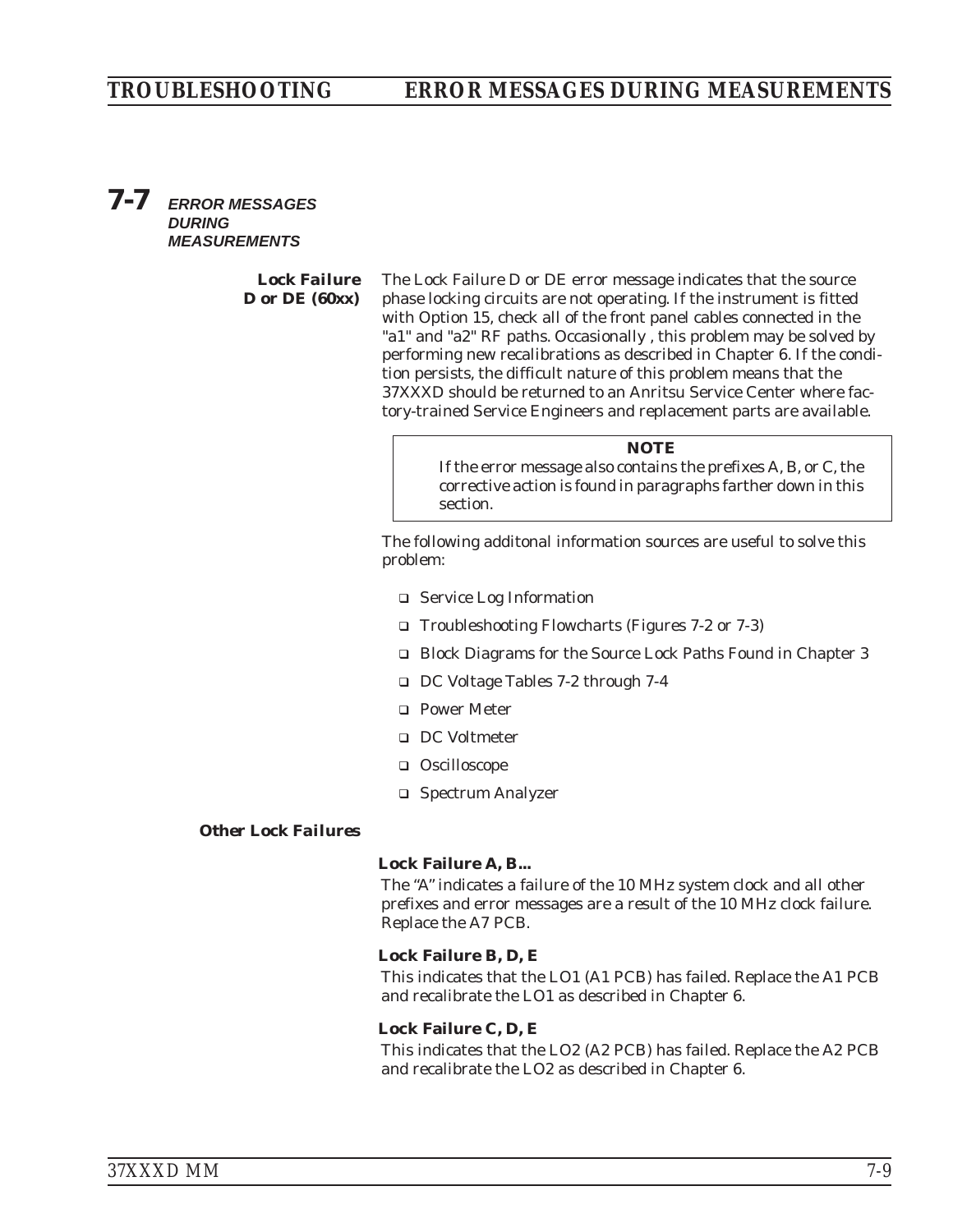#### **RF Unleveled**

This problem is usually caused by setting the Source power above the instrument capabilities for the frequency range selected. If the Source power is set above default value (0 dB) and reducing the source power causes the message to disappear, the 37XXXD is not malfunctioning.

If the message appears and the Source power is at default power or lower, the 37XXXD is not operating correctly. Performing the Source ALC Calibrations (Chapter 6) may solve the problem. If the problem persists, the difficult nature of this problem means the best solution is to return the VNA to an Anritsu Service Center for repair.

#### **IF Cal Failures (during self-test or measurement)**

If only "Test A" is noted on the front panel error message(s) or **<OVL>** is present in the Service Log only in the "A" voltages section, the problem is most likely a fault of the A3 PCB.

If only "Test B" is noted on the front panel error message(s) or **<OVL>** is present in the Service Log only in the "B" voltages section, the problem is most likely a fault of the A6 PCB.

If only "Ref" is noted on the front panel error message(s) or  $\langle$ OVL> is present in the Service Log only in the "R" voltages section, the problem is most likely a fault of the A4 PCB.

If there are multiple (usually 3) "IF Cal Failure" error messages on the 37XXXD front panel or **<OVL>** appears in the "A," "B," and "R" voltages sections of the Service Log, the problem is most likely a failure of the 10 MHz internal time base. Replace the A7 PCB.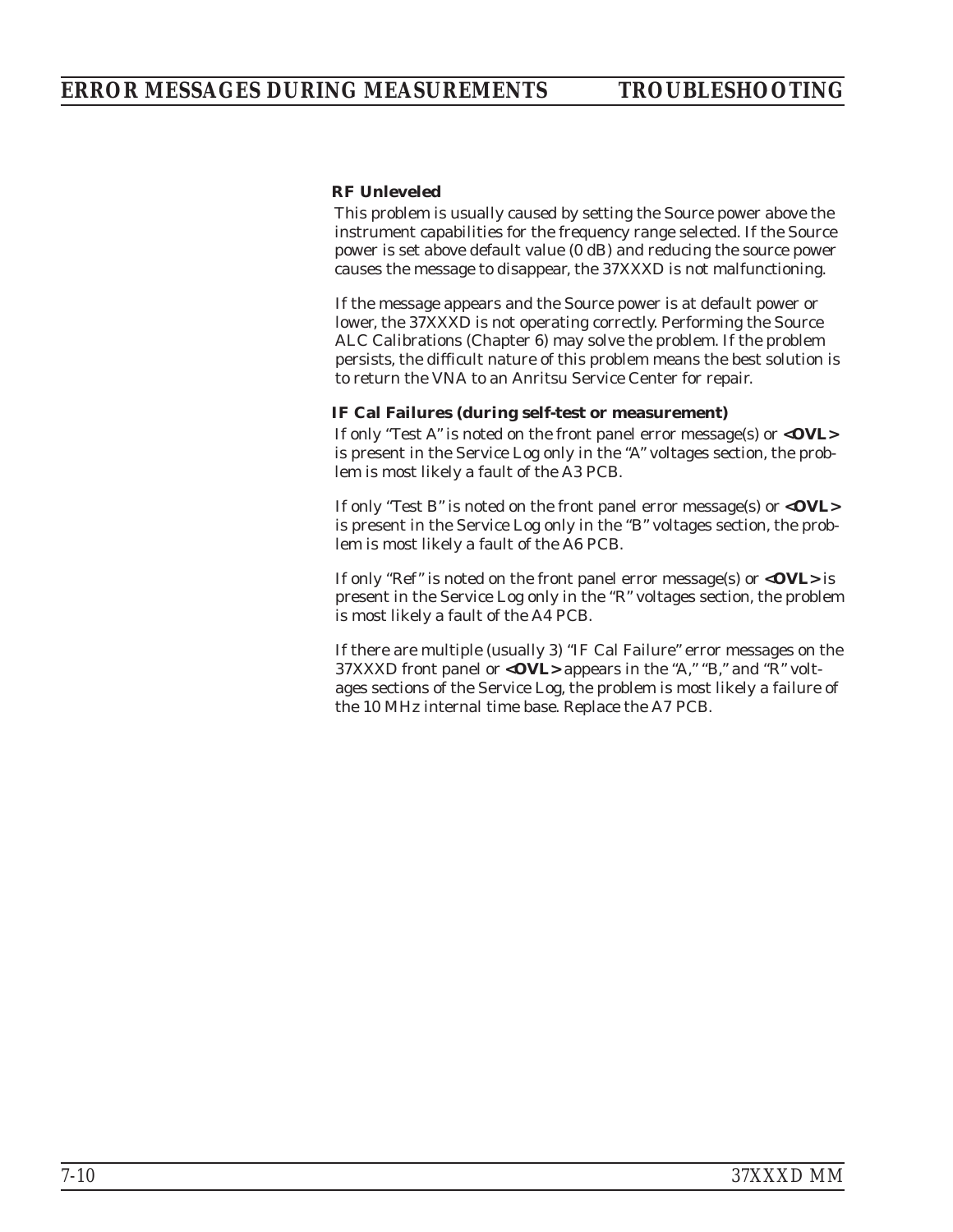# *TROUBLESHOOTING MEASUREMENT ACCURACY PROBLEMS*

# *7-8 MEASUREMENT ACCURACY PROBLEMS*

|     | <b>All Data on All</b><br><b>Channels is Greatly</b><br><b>Inaccurate</b> | Refer to the block diagrams in Chapter 3 that are labeled "Signal<br>Paths."                                                                                                                                                                                                                                                                                                                                                                                    |
|-----|---------------------------------------------------------------------------|-----------------------------------------------------------------------------------------------------------------------------------------------------------------------------------------------------------------------------------------------------------------------------------------------------------------------------------------------------------------------------------------------------------------------------------------------------------------|
|     |                                                                           | For 50 and 65 GHz models, refer to the block diagram of the Test Sig-<br>nal paths (Figure 7-4). Also, refer to Tables 7-2 through 7-4. Use of a<br>spectrum analyzer, oscilloscope, and DVM will be useful to find the de-<br>fective assembly.                                                                                                                                                                                                                |
|     |                                                                           | The instrument may be in an unusual setup, such as a<br>non-phase-locked "Receiver" mode, or the internal memory buffers<br>may have corrupt data due to a process that was started, but incor-<br>rectly terminated. To correct this problem, press the Default Pro-<br>gram key, then the 0 key to return the instrument to normal measure-<br>ment condition and clear the memory buffers. Reload all of the<br>coefficient disks from the Calibration Kits. |
|     | <b>Excessive Ripple in</b><br>the Display of<br><b>Low-Loss Devices</b>   | Ensure that all of the calibration coefficients are loaded into the VNA.<br>The coefficients may have been erased by a Default Program / 0 re-<br>set.                                                                                                                                                                                                                                                                                                          |
|     |                                                                           | The calibration selected should be 12 Term. Also perform the calibra-<br>tion using sliding terminations rather than broadband fixed termina-<br>tions.                                                                                                                                                                                                                                                                                                         |
|     | <b>Insufficient System</b><br><b>Dynamic Range</b>                        | Select "Include Isolation" and increase the RF Source power during<br>the calibration setup.                                                                                                                                                                                                                                                                                                                                                                    |
|     |                                                                           | Before measuring the Isolation Devices during the calibration, press<br>the Video IFBW key and select "10 Hz Minimum".                                                                                                                                                                                                                                                                                                                                          |
|     |                                                                           | During the measurement of the DUT, select "10 Hz IF Bandwidth."                                                                                                                                                                                                                                                                                                                                                                                                 |
|     |                                                                           | Perform the automated "System Dynamic Range" test found in the<br>3700Test Program (described in Chapter 4). If this test fails, the prob-<br>lem is typically solved by replacement of the Sampler/Down<br><b>Conversion Module.</b>                                                                                                                                                                                                                           |
| 7-9 | <b>NON-RESPONSE OR</b><br><b>OTHER UNUSUAL</b><br><b>BEHAVIOR</b>         | Many problems may be solved simply by performing a Master Reset,<br>which clears all memory buffers and sets the instrument to factory-de-<br>fault settings. To do this, press the Default Program key, then the 0<br>key. Note that this will also clear all setup memories (#1 through #10),<br>and will delete all Cal Kit coefficients. Cal Kit coefficients must be re-<br>loaded using the floppy disk from the Cal Kit.                                 |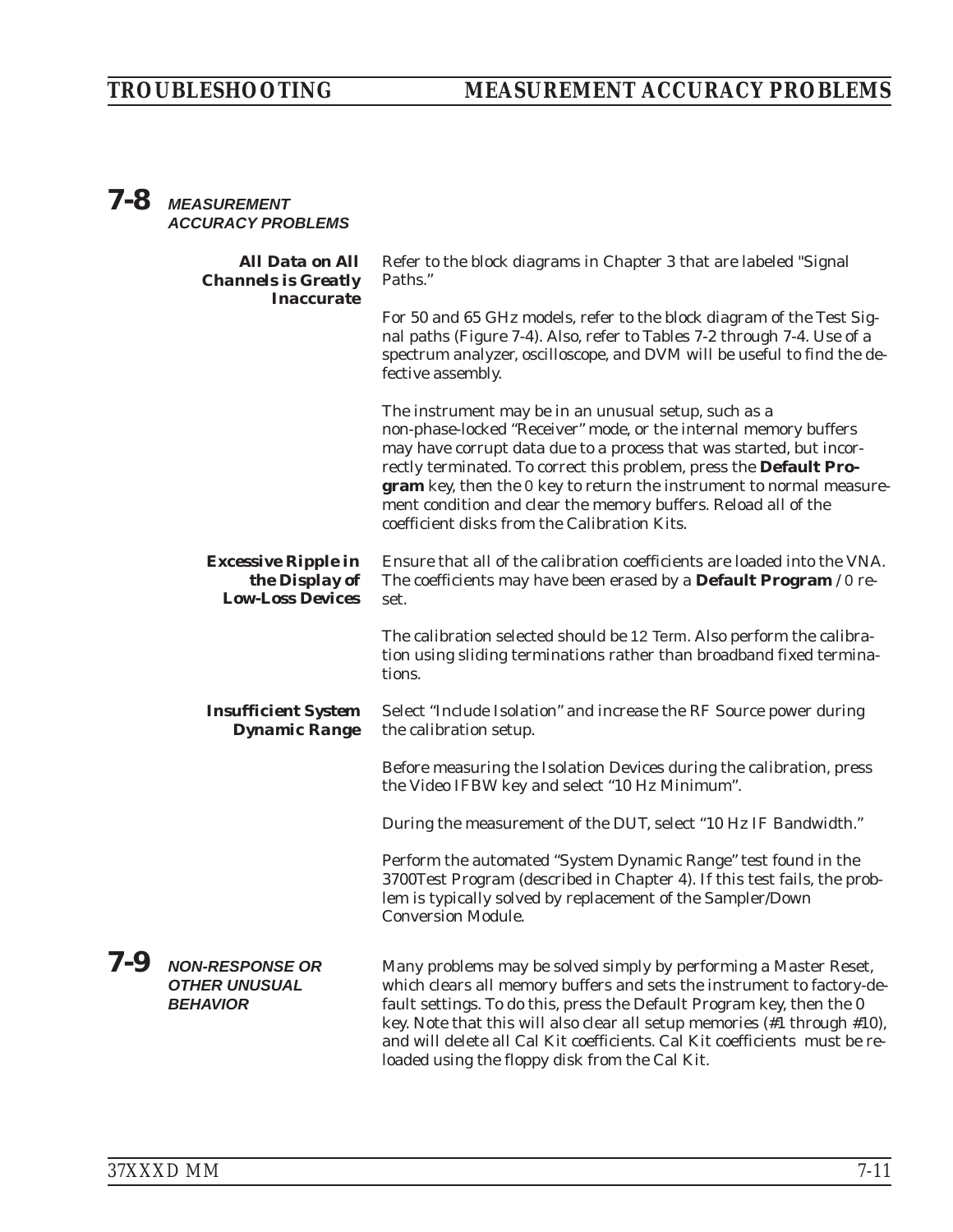# *NON-RESPONSE OR OTHER UNUSUAL BEHAVIOR TROUBLESHOOTING*



*Figure 7-2. Error Code DE Lock Failure Troubleshooting (50 and 65 GHz models only) (1 of 3)*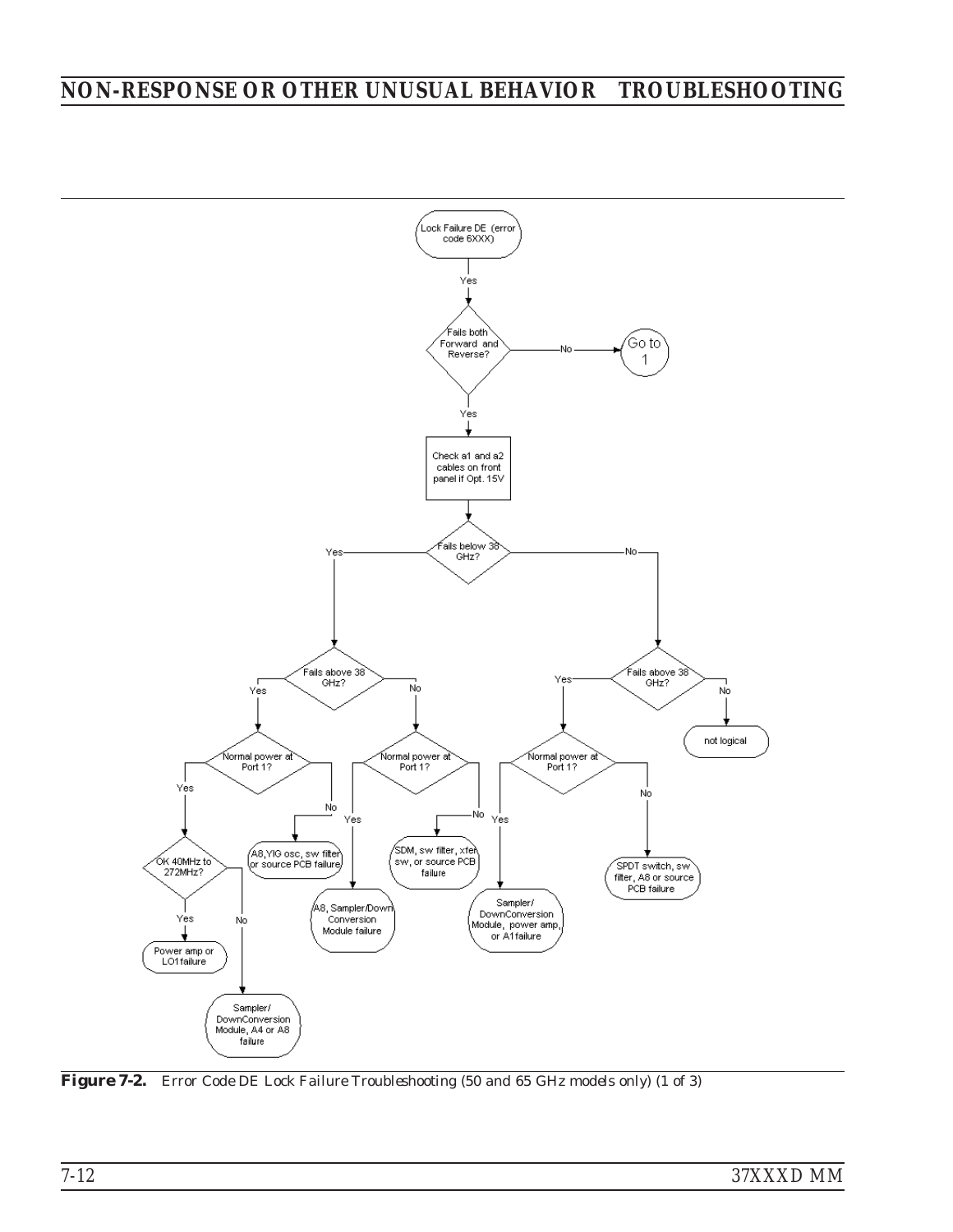# *TROUBLESHOOTING NON-RESPONSE OR OTHER UNUSUAL BEHAVIOR*



*Figure 7-2. Error Code DE Lock Failure Troubleshooting (50 and 65 GHz models only) (2 of 3)*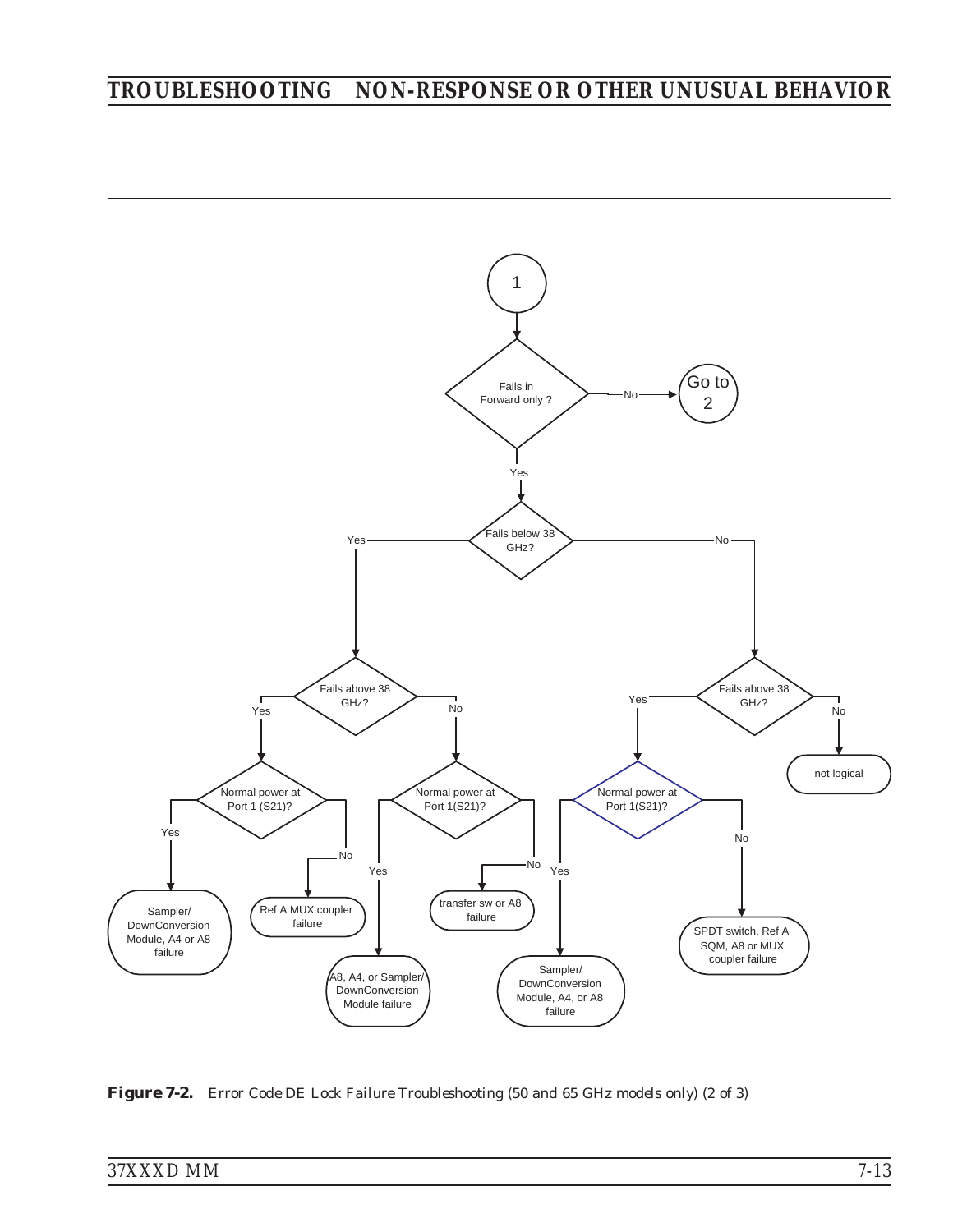# *NON-RESPONSE OR OTHER UNUSUAL BEHAVIOR TROUBLESHOOTING*



*Figure 7-2. Error Code DE Lock Failure Troubleshooting (50 and 65 GHz models only) (3 of 3)*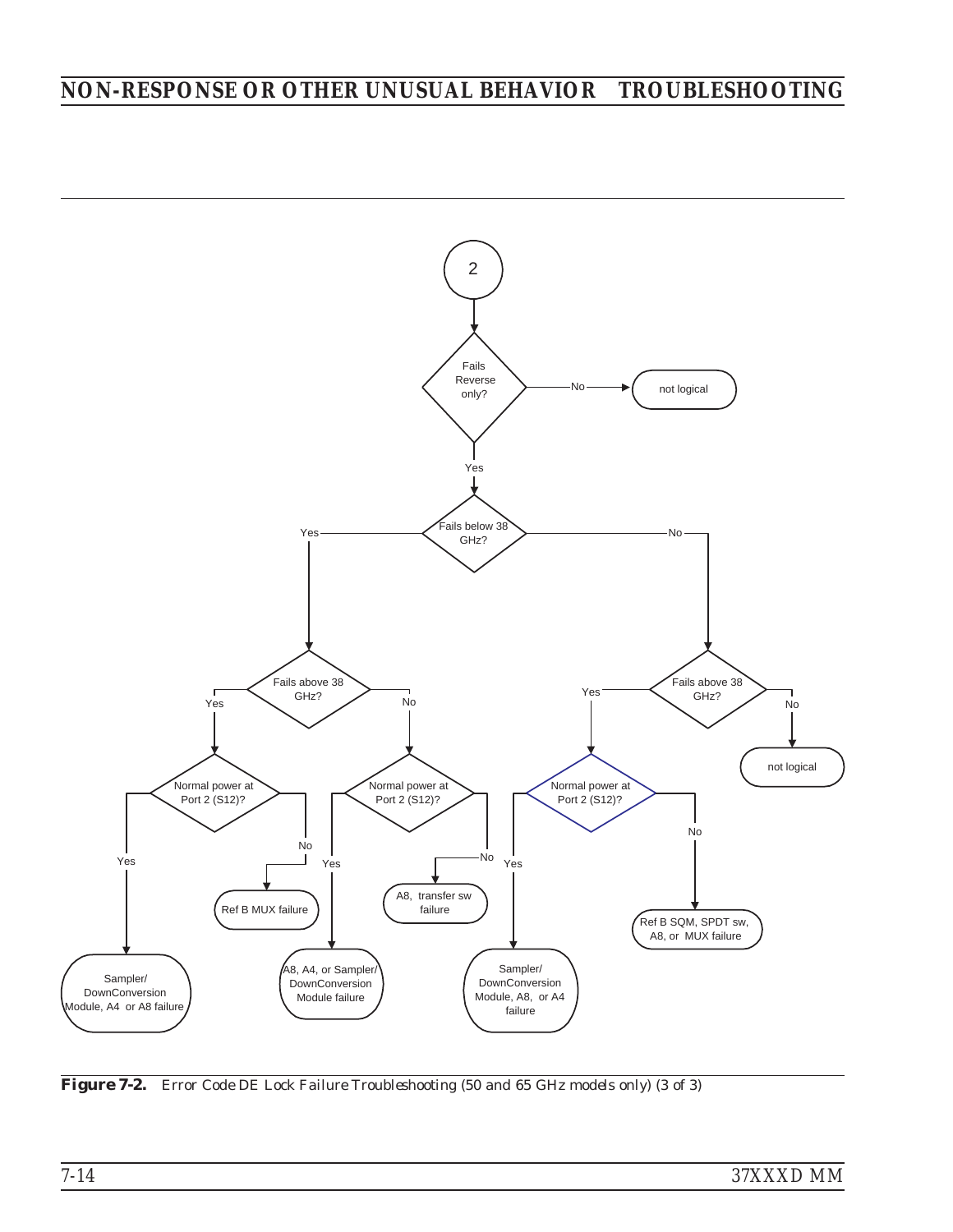# *TROUBLESHOOTING NON-RESPONSE OR OTHER UNUSUAL BEHAVIOR*



*Figure 7-3. Error Code DE Lock Failure Troubleshooting (20 GHz and 40 GHz models only) (1 of 1)*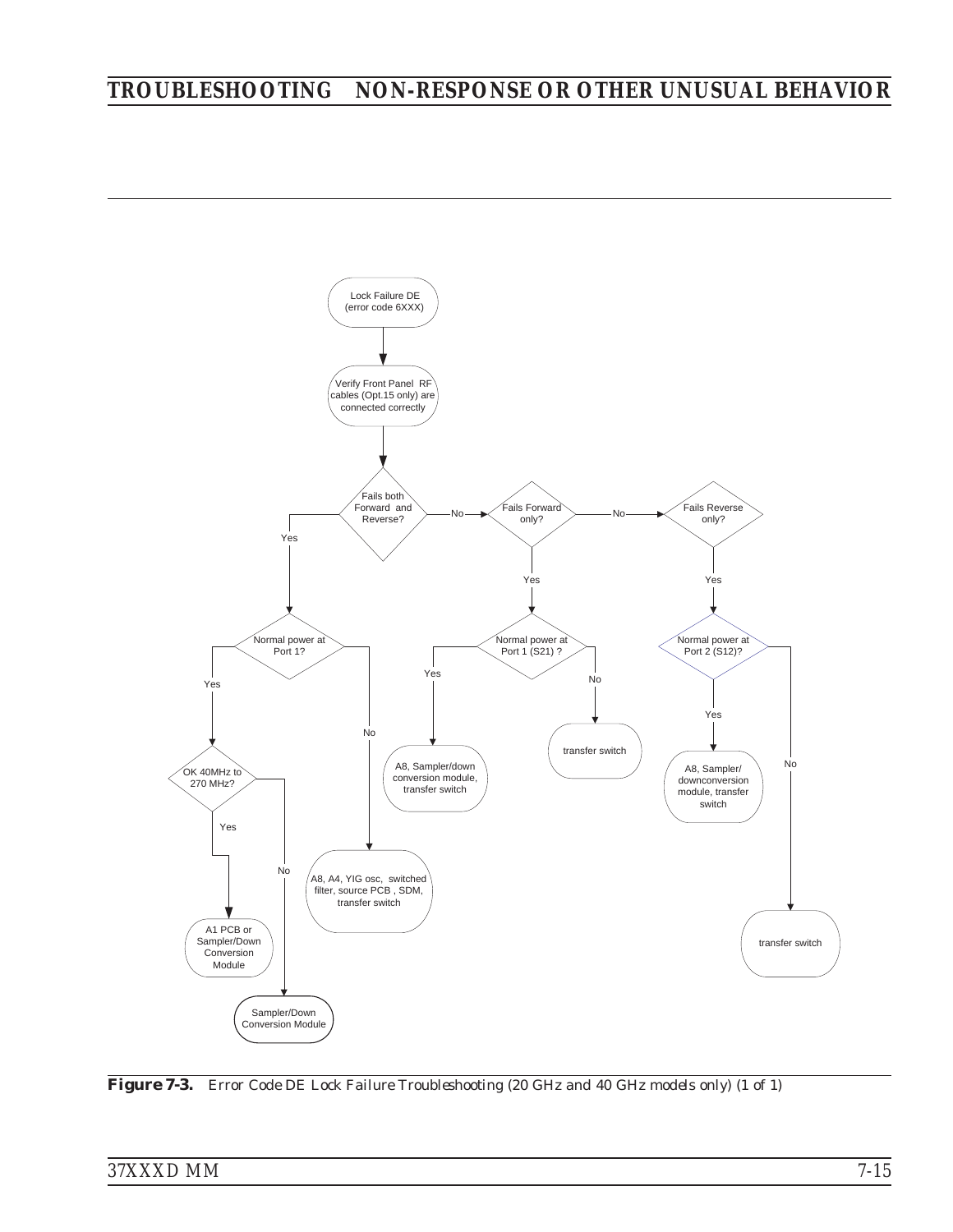# *NON-RESPONSE OR OTHER UNUSUAL BEHAVIOR TROUBLESHOOTING*

| <b>Frequency</b> | SQM In    | <b>SDM Out</b> | <b>MUX J4</b> | <b>MUX J1</b> | Sampler/Down<br><b>Conversion</b><br><b>Module Input</b> |
|------------------|-----------|----------------|---------------|---------------|----------------------------------------------------------|
| 20 GHz           | <b>NA</b> | $+18$          | $+6$          | <b>NA</b>     | $-26$                                                    |
| 37 GHz           | <b>NA</b> | $+20$          | $+4$          | <b>NA</b>     | $-28$                                                    |
| 40 GHz           | $+19$     | <b>NA</b>      | <b>NA</b>     | $+14$         | $-28$                                                    |
| 50 GHz           | $+18$     | <b>NA</b>      | <b>NA</b>     | $+14$         | $-23$                                                    |
| 65 GHz           | $+16$     | <b>NA</b>      | <b>NA</b>     | $+10$         | $-26$                                                    |

#### *Table 7-2. Typical Reference Signal Values in dBm (50 and 65 GHz models only)*

*Table 7-3. Typical Transfer Switch (D27030) Voltages (CW, Single Channel Display, 50 GHz and above models only)*

|                   | Below 38 GHz |            | Above 38 GHz |            |
|-------------------|--------------|------------|--------------|------------|
| <b>Wire Color</b> | <b>S21</b>   | <b>S12</b> | <b>S21</b>   | <b>S12</b> |
| <b>Brown</b>      | $+2.0$       | $-3.3$     | $+2.0$       | $+2.0$     |
| <b>Black</b>      | $-6.7$       | $+1.6$     | $+1.6$       | $+1.6$     |
| White             | $+1.6$       | $-6.8$     | $+1.6$       | $+1.6$     |
| Grey              | $-3.3$       | $+2.0$     | $+2.0$       | $+2.0$     |

*Table 7-4. Typical SPDT Switch (part number 29855) Voltages (CW, Single Channel Display, 50 GHz and above model only)*

| <b>Wire Color</b> | <b>Forward</b> | Reverse |
|-------------------|----------------|---------|
| <b>Brown</b>      | $+1.2$         | $-3.$   |
| Grey              | $-3.7$         | ⊥ 1     |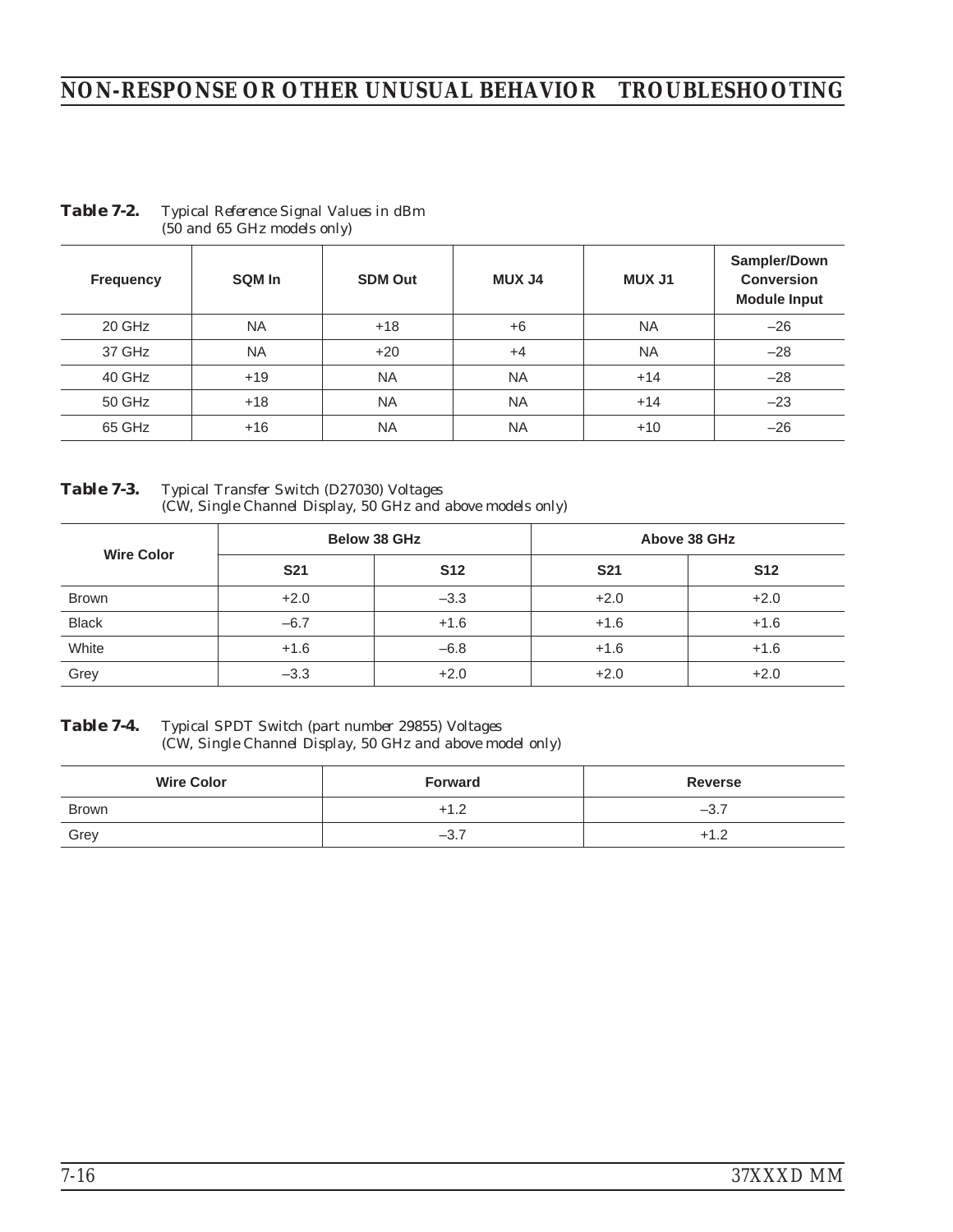# *Chapter 8 Removal and Replacement Procedures*

# *Table of Contents*

| $8 - 1$  | INTRODUCTION $\cdots \cdots \cdots \cdots \cdots \cdots \cdots \cdots \cdots \cdots \cdots \cdots 8-3$                     |
|----------|----------------------------------------------------------------------------------------------------------------------------|
| $8 - 2$  | EQUIPMENT REQUIRED $\cdots \cdots \cdots \cdots \cdots \cdots \cdots \cdots \cdots \cdots \cdots 8-3$                      |
| $8 - 3$  |                                                                                                                            |
| $8 - 4$  |                                                                                                                            |
| $8 - 5$  |                                                                                                                            |
| $8-6$    |                                                                                                                            |
| $8 - 7$  | LIQUID CRYSTAL DISPLAY (LCD) $\cdots \cdots \cdots \cdots \cdots \cdots \cdots \cdots \cdots 8-12$                         |
| $8 - 8$  |                                                                                                                            |
| $8-9$    |                                                                                                                            |
| $8 - 10$ |                                                                                                                            |
| $8 - 11$ | POWER SUPPLY MODULE $\cdots \cdots \cdots \cdots \cdots \cdots \cdots \cdots \cdots \cdots \cdots 8-16$                    |
| $8 - 12$ |                                                                                                                            |
| $8 - 13$ |                                                                                                                            |
| $8 - 14$ | SIGNAL SOURCE MODULES $\cdots \cdots \cdots \cdots \cdots \cdots \cdots \cdots \cdots 8-21$<br>Down Converter Assembly8-25 |
|          |                                                                                                                            |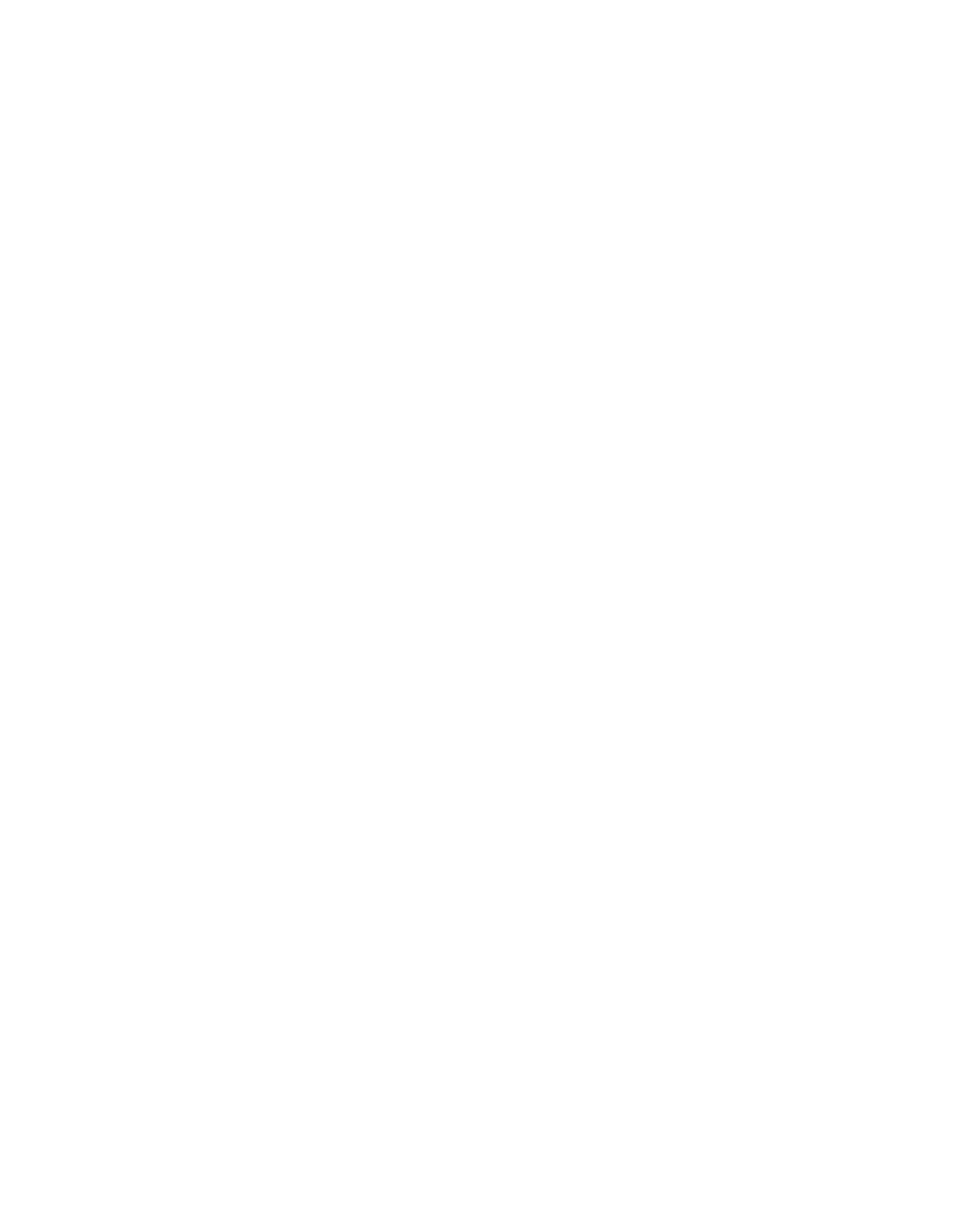# *Chapter 8 Removal and Replacement Procedures*

*8-1 INTRODUCTION* This chapter provides procedures for removing and replacing the 37XXXD field exchangeable assemblies and components. When using these procedures, please observe the warning and caution notices below:

### *WARNING*

Hazardous voltages are present inside the instrument when ac line power is connected. Turn off the instrument and remove the line cord before removing any covers or panels.

#### *CAUTIONS*

Many assemblies in the VNA contain static-sensitive components. Improper handling of these assemblies may result in damage to the assemblies. *Always* observe the static-sensitive component handling precautions described in Chapter 1, Figure 1-2.

37XXXD instruments are covered by a three year factory warranty. Unauthorized repair attempts by non-Anritsu service personnel will void this warranty.

All RF connections (at the Wxxx cables) should be torqued to 8 in/lbs using the 01-201 wrench from a Calibration Kit. Check for RF discontinuities and other failures using the first six to eight tests in the 2300-178 program.

*8-2 EQUIPMENT REQUIRED* All procedures in this chapter require the use of either a #1 or #2 size Phillips type screw driver. Most procedures require the use of a 5/16 inch wrench and the Anritsu 01-201 (8 inch/pounds) Torque Wrench.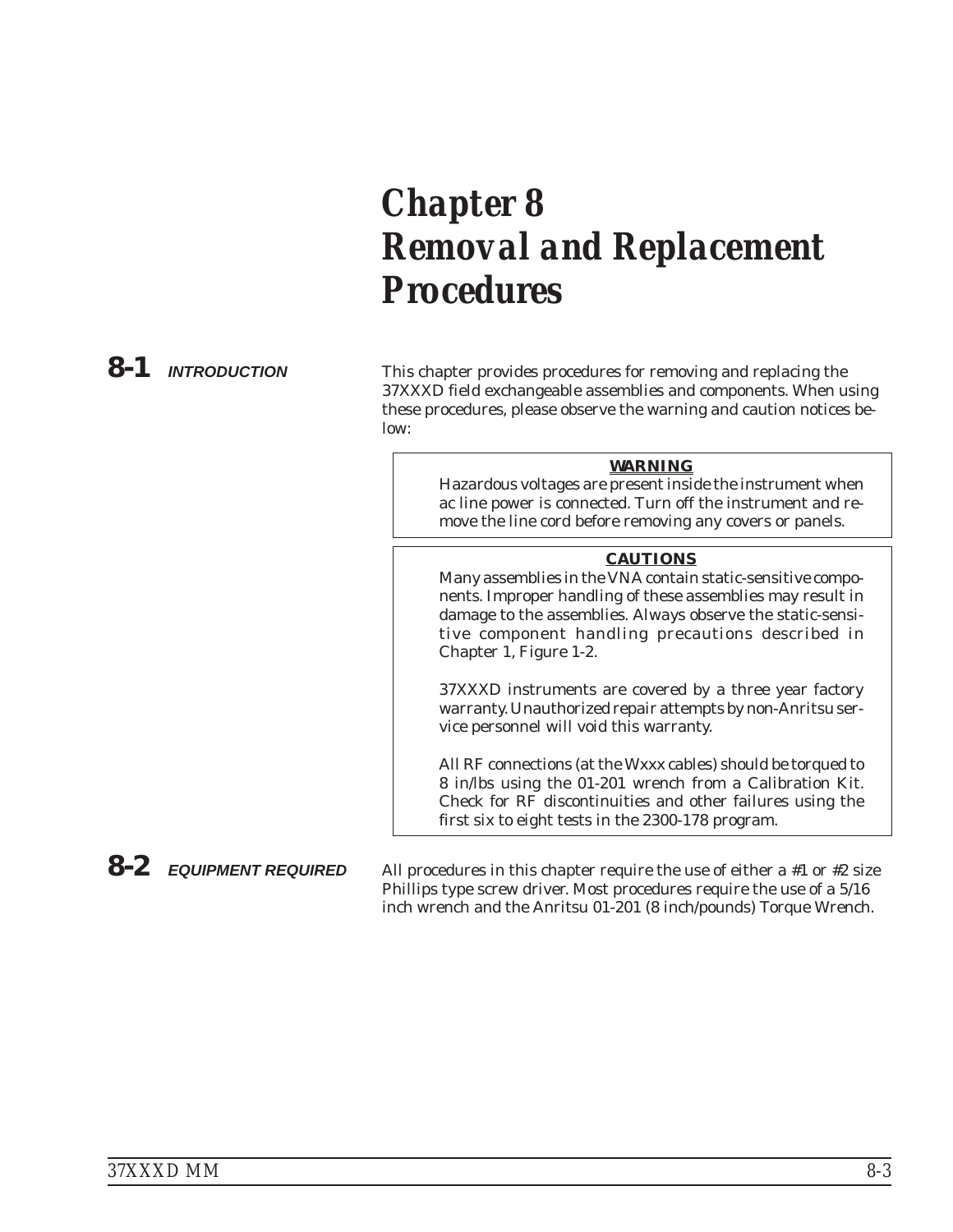<span id="page-123-0"></span>8-3 *COVERS* Adjustment and troubleshooting operations require removal of the top cover. Replacement of some VNA assemblies and parts require removal of all covers. The following procedures describe this process.

> *NOTE* It is only necessary to loosen the VNA handle assemblies to remove the top, bottom, or side covers. However, if the front

> panel is to be removed, remove the handle assemblies at this

# *Preliminary:*

time.

□ Switch the VNA power off and remove the power cord.





#### *Procedure:*

- Step 1. Loosen (or remove) the right and left handle assemblies, as follows:
	- Place the VNA on its top (bottom-side up).
	- **Loosen/remove the screws at the sides of the handle as**semblies.
	- If removing handles, pull them away from unit and set aside.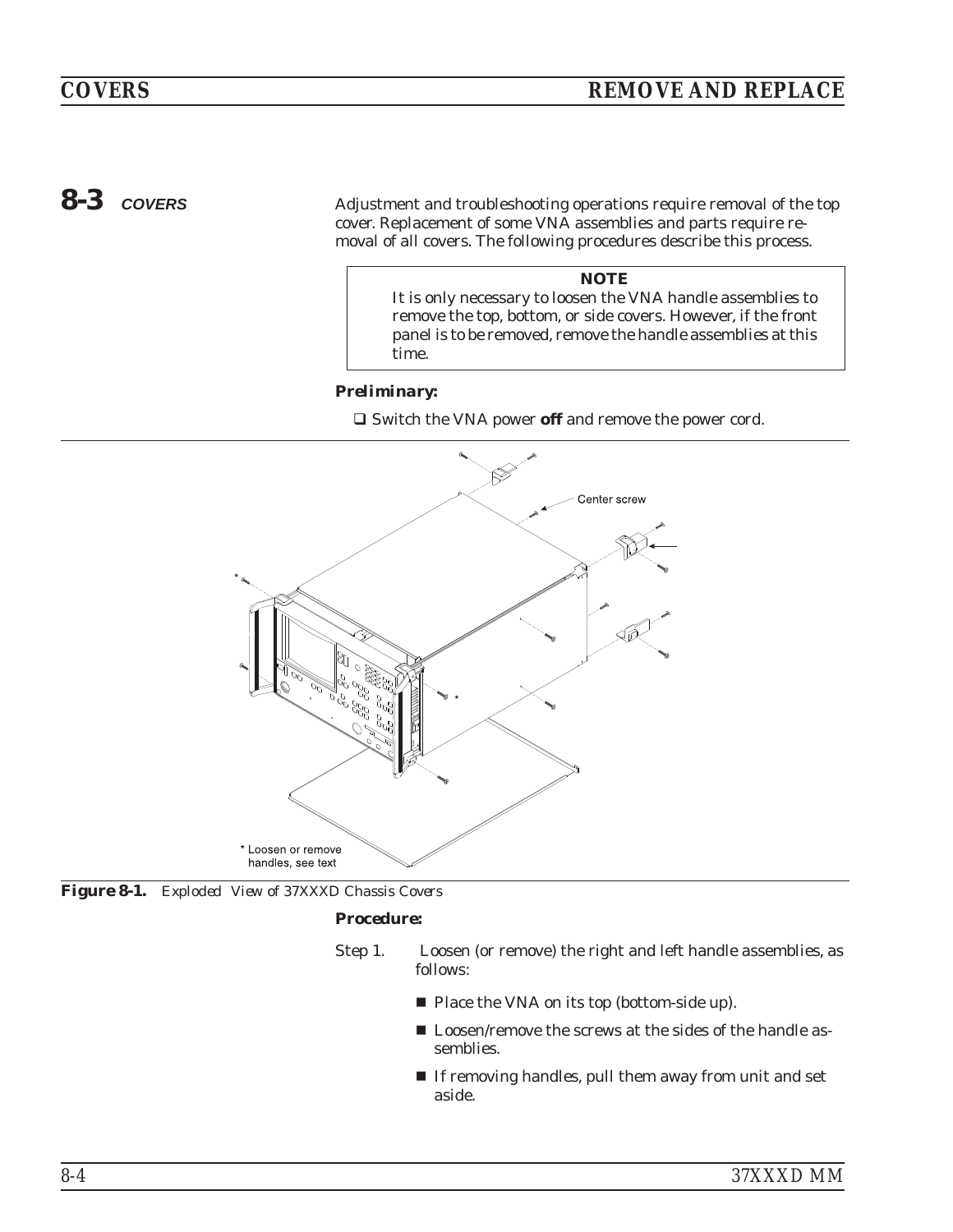# *REMOVE AND REPLACE COVERS*

|         | <b>CAUTION</b><br>The green headed screws have Metric                                            |
|---------|--------------------------------------------------------------------------------------------------|
|         | threads.                                                                                         |
| Step 2. | To remove the top cover:                                                                         |
|         | Place the VNA in normal (top-side up) position.                                                  |
|         | ■ Remove the feet from the two top corners at the rear of<br>the VNA (Figure 8-1).               |
|         | ■ Remove the center screw from the rear of the top cover.                                        |
|         | ■ Lift and slide the top cover away from the VNA.                                                |
| Step 3. | To remove the bottom cover:                                                                      |
|         | ■ Place the VNA on its top (bottom-side up).                                                     |
|         | Remove the feet from the two bottom corners at the rear<br>of the VNA.                           |
|         | ■ Remove the center screw from the rear of the bottom<br>cover.                                  |
|         | ■ Lift and slide the top cover away from the VNA.                                                |
| Step 4. | To remove the left cover:                                                                        |
|         | ■ Place the VNA on its right side (monitor down).                                                |
|         | ■ If not already done, remove the feet from the two<br>left-side corners at the rear of the VNA. |
|         | ■ Remove two center screws from the left cover.                                                  |
|         | ■ Remove the center screw from rear of the left side cover.                                      |
|         | ■ Lift and slide the side cover away from the VNA.                                               |
| Step 5. | To remove the right cover:                                                                       |
|         | $\blacksquare$ Place the VNA its left side (monitor up).                                         |
|         | If not already done, remove the feet from the two<br>right-side corners at the rear of the VNA.  |
|         | ■ Remove the center screw from the rear of the right side<br>cover.                              |
|         | ■ Remove the center screw from the rear of the right side<br>cover.                              |
|         | ■ Lift and slide the side cover away from the VNA.                                               |
|         | To replace the instrument covers, perform the steps above in the re-                             |

*37XXXD MM 8-5*

verse order.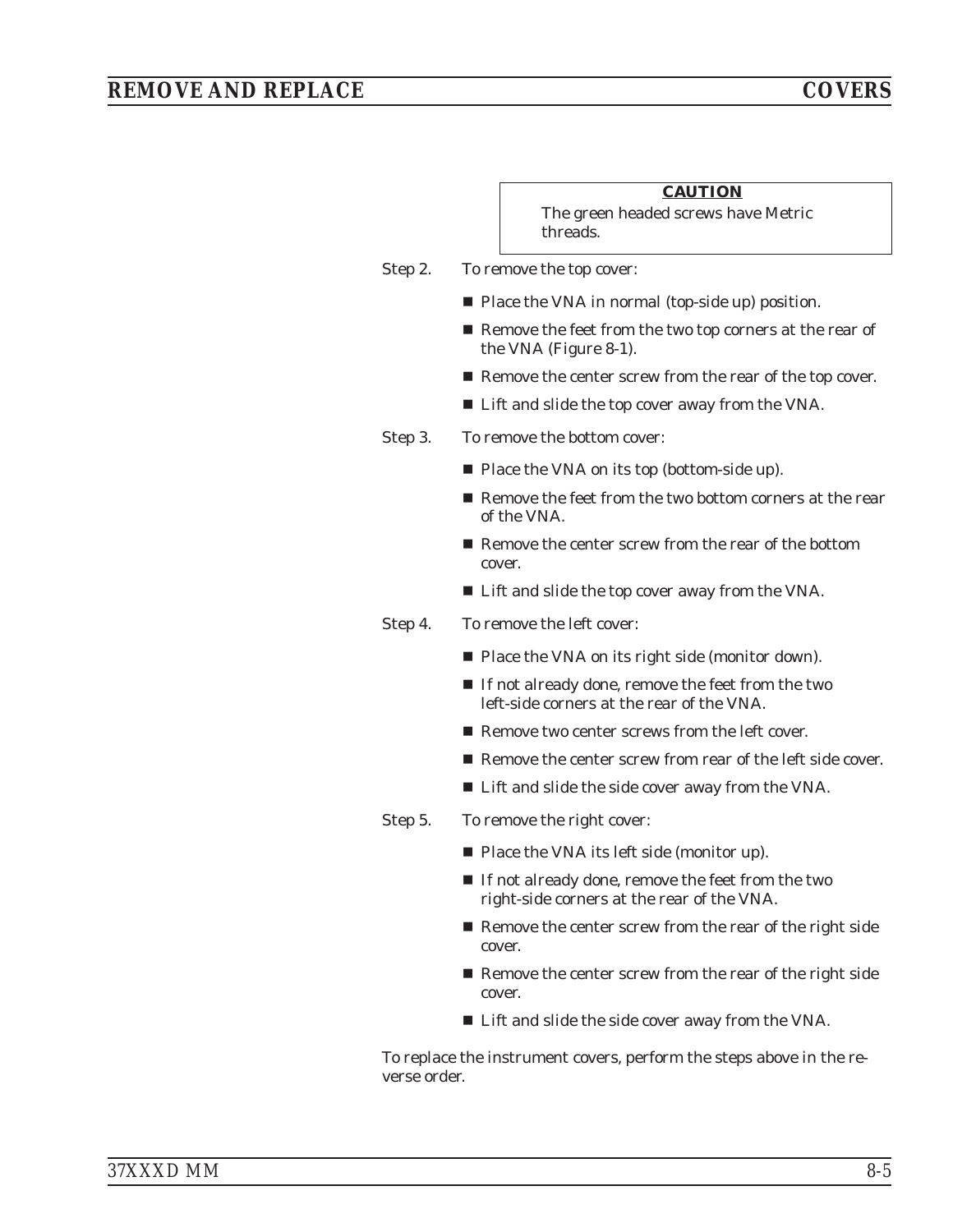| $8-4$ A1 TO A16 PCBS | This section provides instructions for removing and replacing the A1 |
|----------------------|----------------------------------------------------------------------|
|                      | through A9 and A13 through A16 PCBs, which are located underneath    |
|                      | the covers of the large and small card-cages, respectively.          |

### *Preliminary:*

□ Switch the VNA power to off. Remove the power cord.

□ Remove the top cover (Section [8-3\)](#page-123-0).

### *A1 to A16 PCBs*

#### *Procedure:*

| Step 1.      | Place the VNA in normal (top-side up) position.                              |
|--------------|------------------------------------------------------------------------------|
| Step 2.      | Remove the two screws that secure the large card-cage<br>cover (Figure 8-2). |
| Step 3.      | Remove the two aluminum card-cage covers and set them<br>aside.              |
| Step 4.      | Lift up on the edge tabs of the selected PCB(s) and lift<br>straight up.     |
| verse order. | To replace the PCB(s) and covers, perform the steps above in the re-         |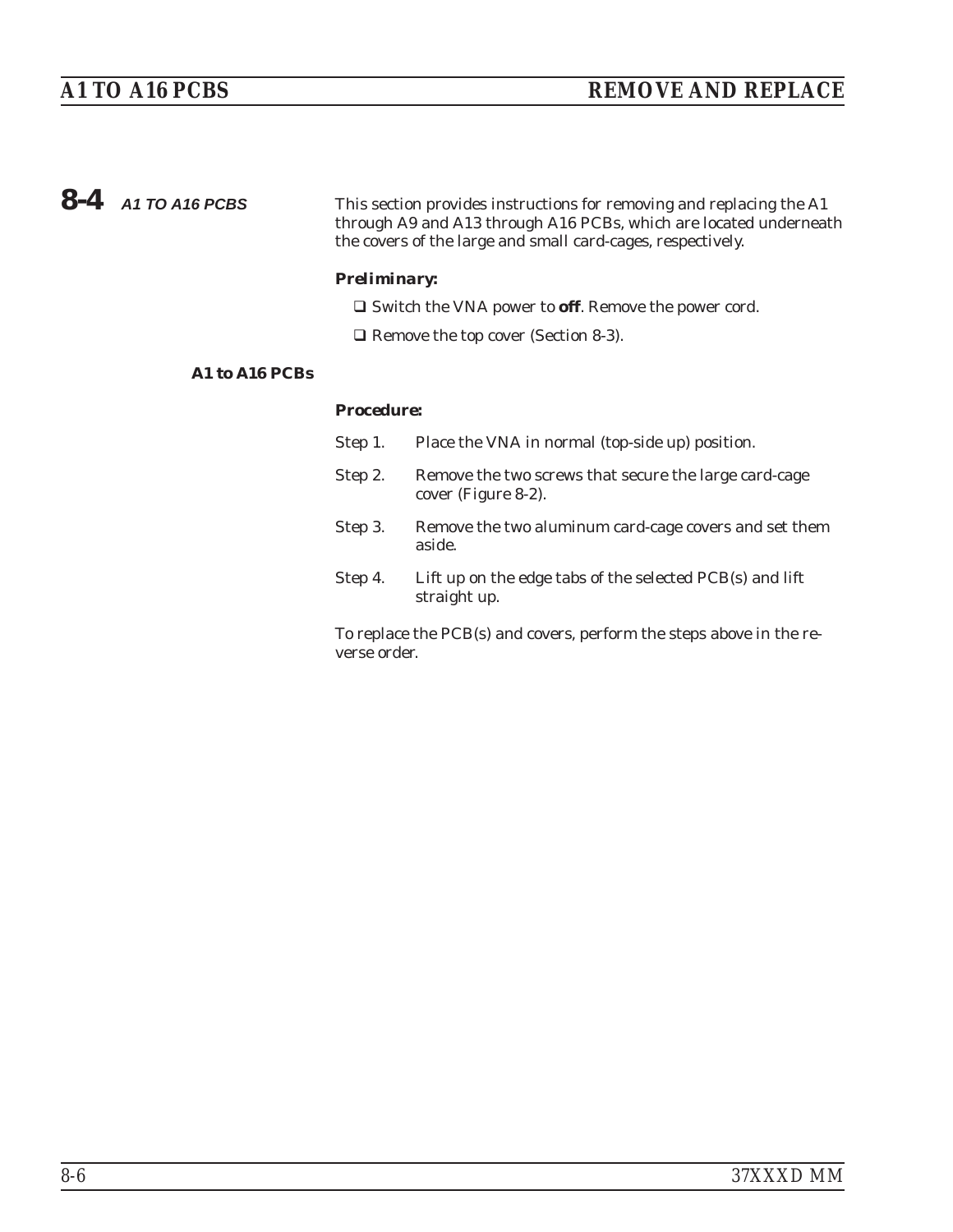# <span id="page-126-0"></span>*REMOVE AND REPLACE A1 TO A16 PCBS*



*Figure 8[-2.](#page-126-0) A1 to A16 PCB Assemblies Removal Diagram*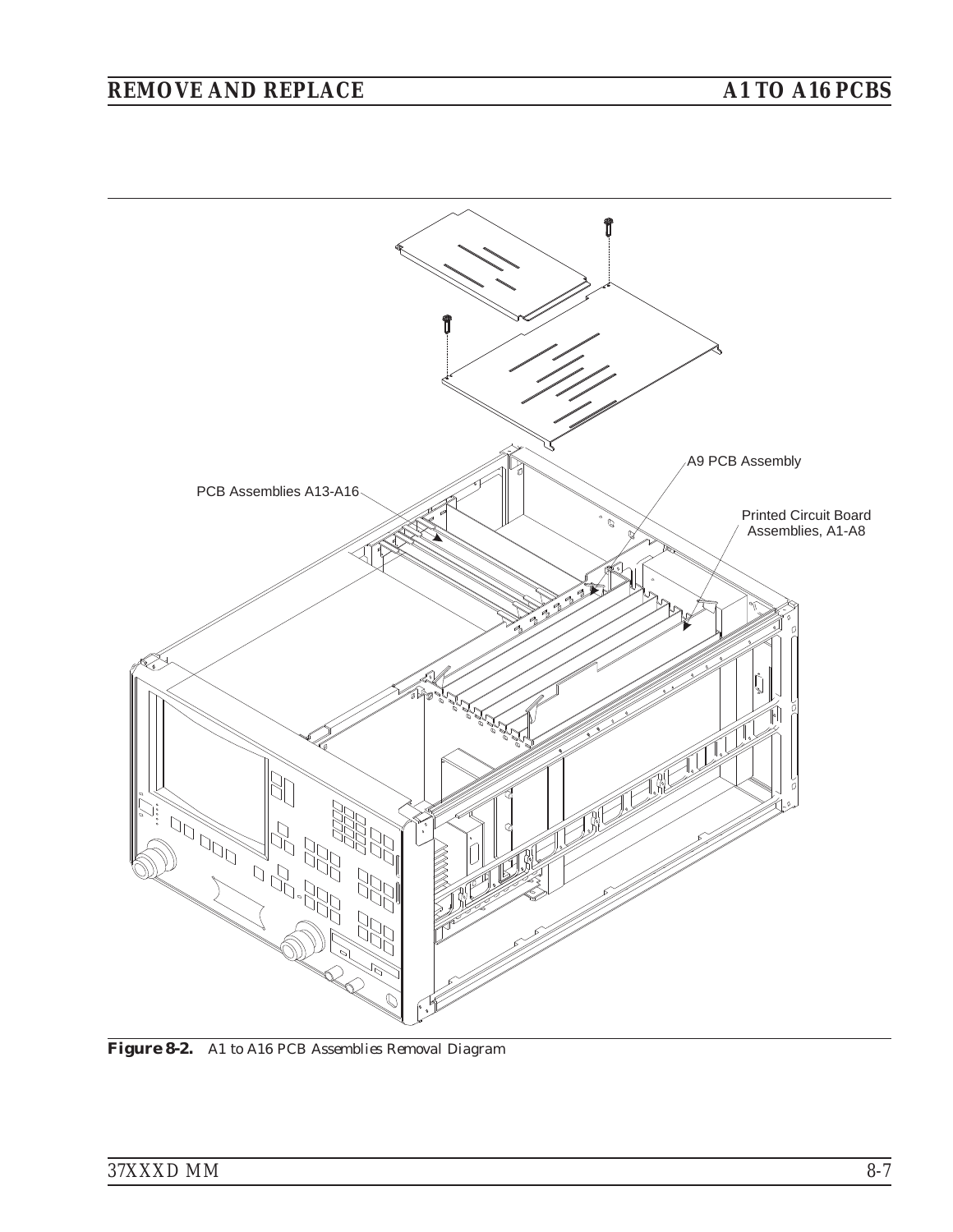# <span id="page-127-0"></span>*8-5 A24 VME BUS TERMINATOR PCB*

This section provides instructions for removing and replacing the A24 VME Bus Terminator PCB assembly.

#### *Preliminary:*

- □ Switch VNA power off. Remove the power cord.
- □ Remove bottom cover (Section [8-3\)](#page-123-0).

#### *Remove/Replace Procedure:*

- Step 1. Place the VNA on its top (bottom-side up).
- Step 2. Locate the A24 PCB assembly (Figure 8[-3\)](#page-127-0). Unplug A24 PCB assembly from the A17 Motherboard PCB by gently pulling straight up on each side.

#### *CAUTION*

Be careful not bend or disturb the hard coax lines located near the right edge of the A24 PCB.



*Figure 8[-3.](#page-127-0) Location of the A24 VME Bus Terminator PCB Assembly*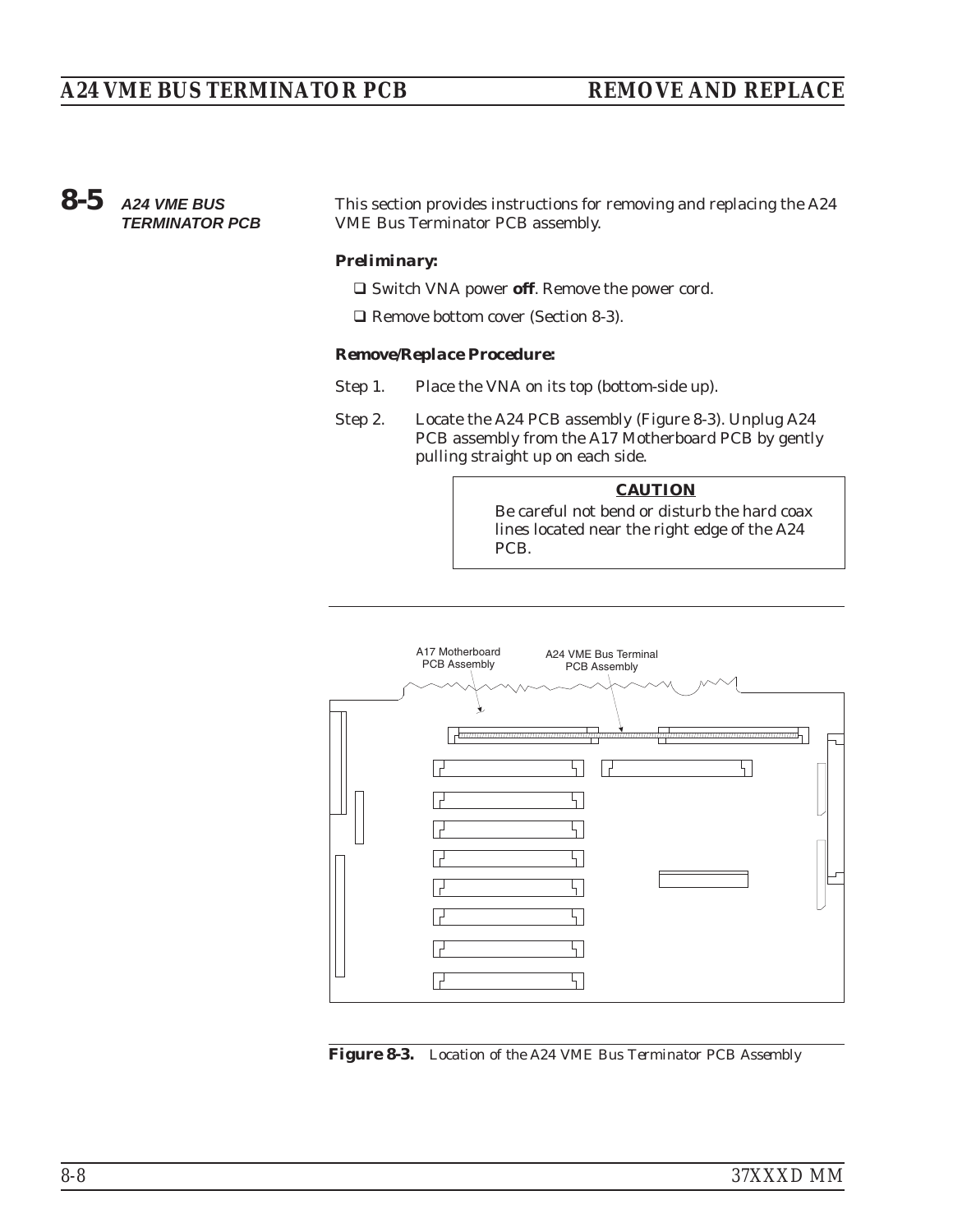### *8-6 FRONT PANEL ASSEMBLY*

This section provides instructions for removing and replacing the VNA Front Panel assembly.

### *Equipment Required:*

- □ Open-end wrench, 1 inch
- $\Box$  Hex driver,  $\frac{3}{2}$  inch, ball end

### *Preliminary:*

- Switch the VNA power to **off** and remove the power cord.

□ Remove the handle assembles and all covers (Section [8-3](#page-123-0)).

#### *NOTES*

It is not necessary to remove the front panel assembly to replace the floppy disk drive. To replace a coupler or the floppy drive, refer to Section 8-8.

On instruments with Option 15V (found only on 50 and 65 GHz instruments), there is a very high risk of damage to RF cables and connectors during re-assembly. Such instruments should be returned to an Anritsu Service Center for repairs to the front panel assembly.

### *Remove/Replace Procedure:*

Step 1. Place the VNA in normal (top-side up) position.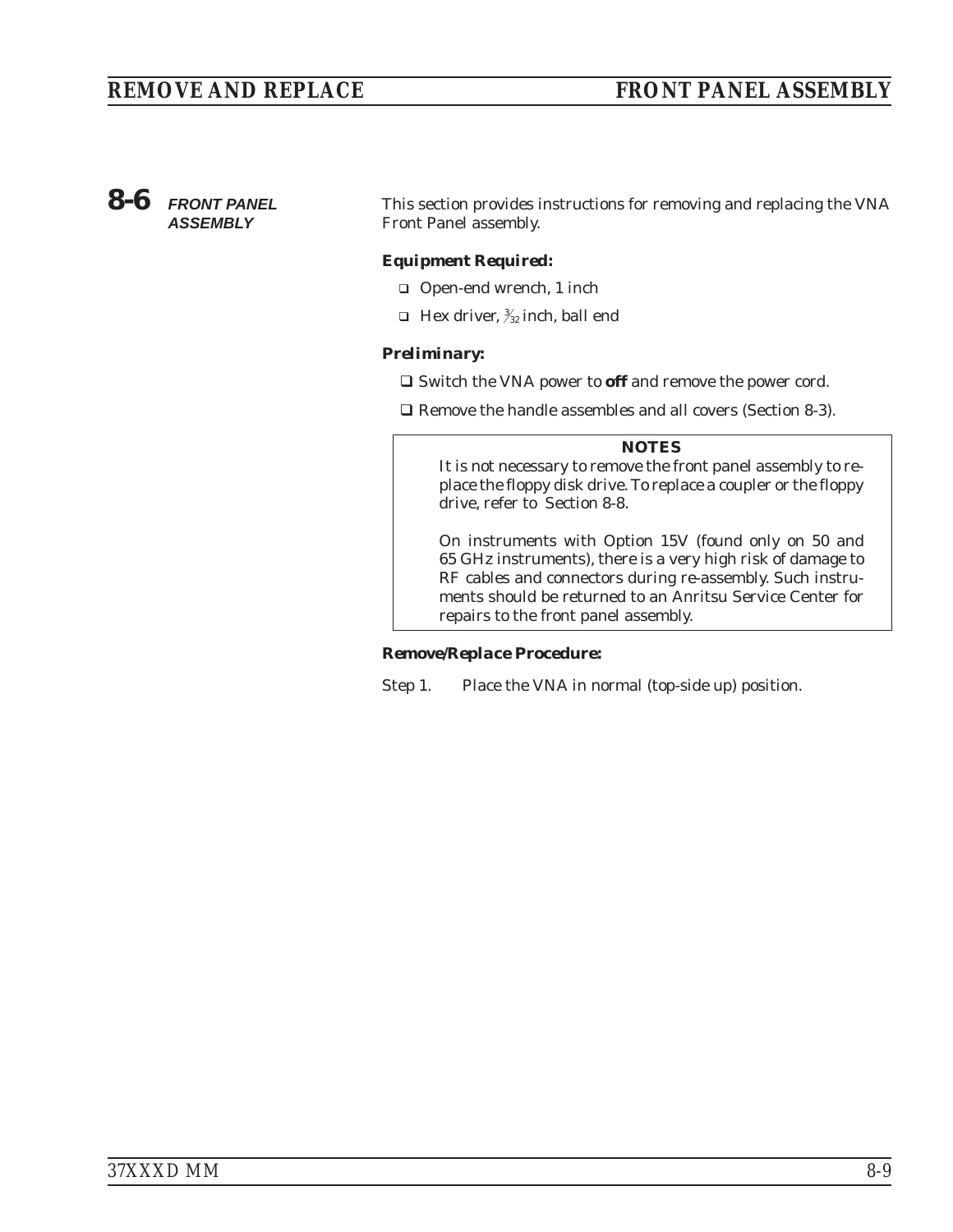<span id="page-129-0"></span>Step 2. Remove the four corner screws and the top center screw that secure the front panel assembly to the chassis (see Figure 8[-5\)](#page-129-0).



*Figure 8[-5.](#page-129-0) Removal of Front Panel Assembly*



*Figure 8[-4.](#page-129-0) Removal of Test Set Module*

- Step 3. Place the VNA on its top (bottom-side up).
- Step 4. Remove the screw that fastens the front panel casting extension lip to the Test Set Module tray. (See diagram at left.)
- Step 5. Using a 1 inch open-end wrench, remove the nuts and washers that secure the Port 1 and Port 2 couplers/bridges to the front panel casting.
- Step 6. Disconnect the cable from the front panel Power switch to the power supply control PCB.
- Step 7. Disconnect the cable from the front panel Keyboard interface connector to connector J16 on the A17 Motherboard PCB.
- Step 8. Disconnect all RF cables that are connected between the RF Deck and the front panel.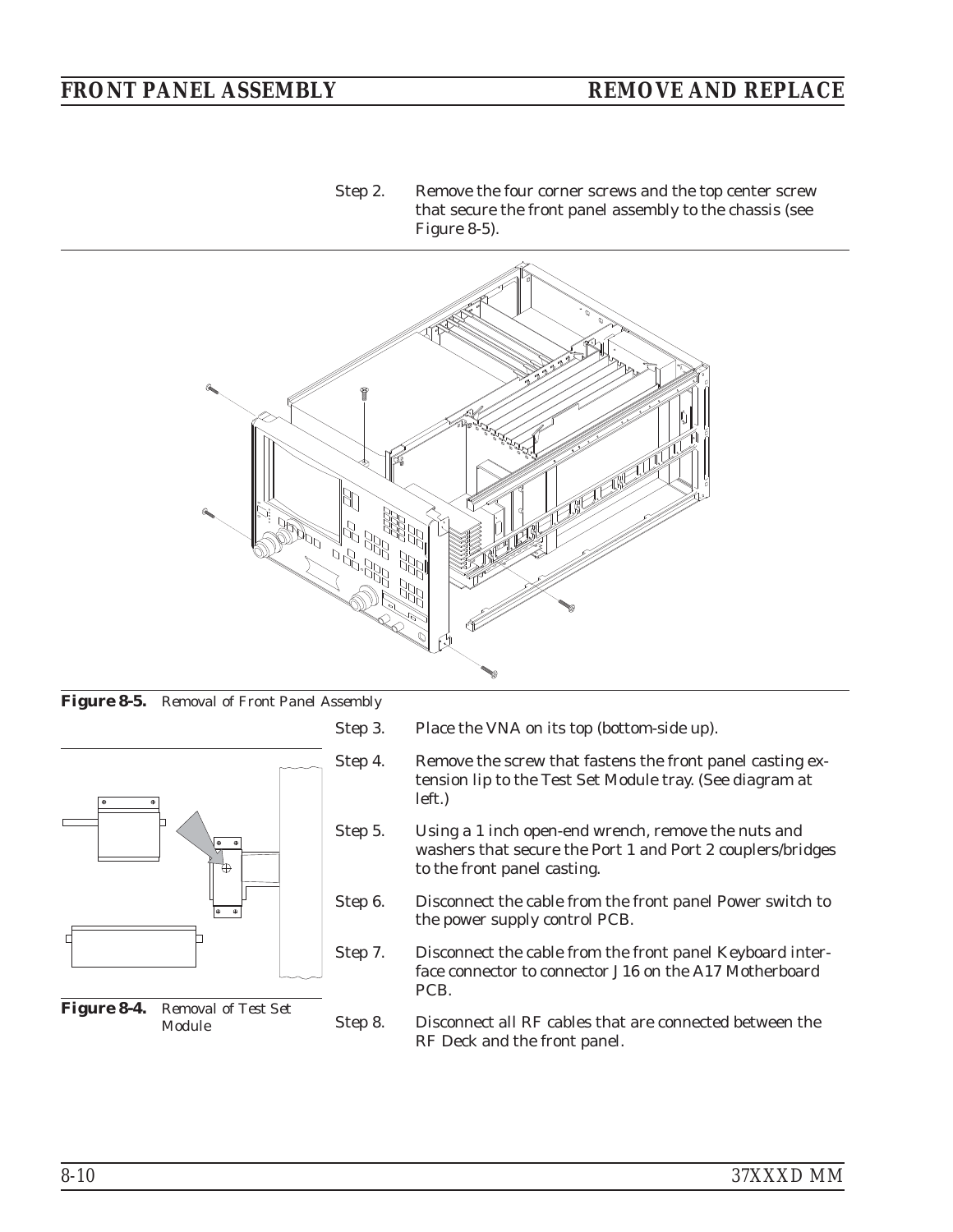| Step 9.    | On 300 series models, disconnect the cables from the front<br>panel Bias Input BNC connectors to connector P2 on the<br>A18 Rear Panel PCB at A18, P2 end. (A18, P2 is the con-<br>nector nearest to the bottom lip of the rear panel.) |
|------------|-----------------------------------------------------------------------------------------------------------------------------------------------------------------------------------------------------------------------------------------|
| Step 10.   | On 50 GHz and 65 GHz models, remove the three hex head<br>screws that attach each coupler to the front panel.                                                                                                                           |
| Step $11.$ | Pull the front panel assembly several inches away from<br>chassis.                                                                                                                                                                      |
| Step 12.   | Disconnect the cable from the A17 Motherboard PCB to<br>connector J1 on the A20 Front Panel PCB.                                                                                                                                        |
| Step 13.   | Pull the front panel assembly free and set it aside.                                                                                                                                                                                    |
|            | To replace the front panel assembly, perform the steps above in the re-                                                                                                                                                                 |

verse order.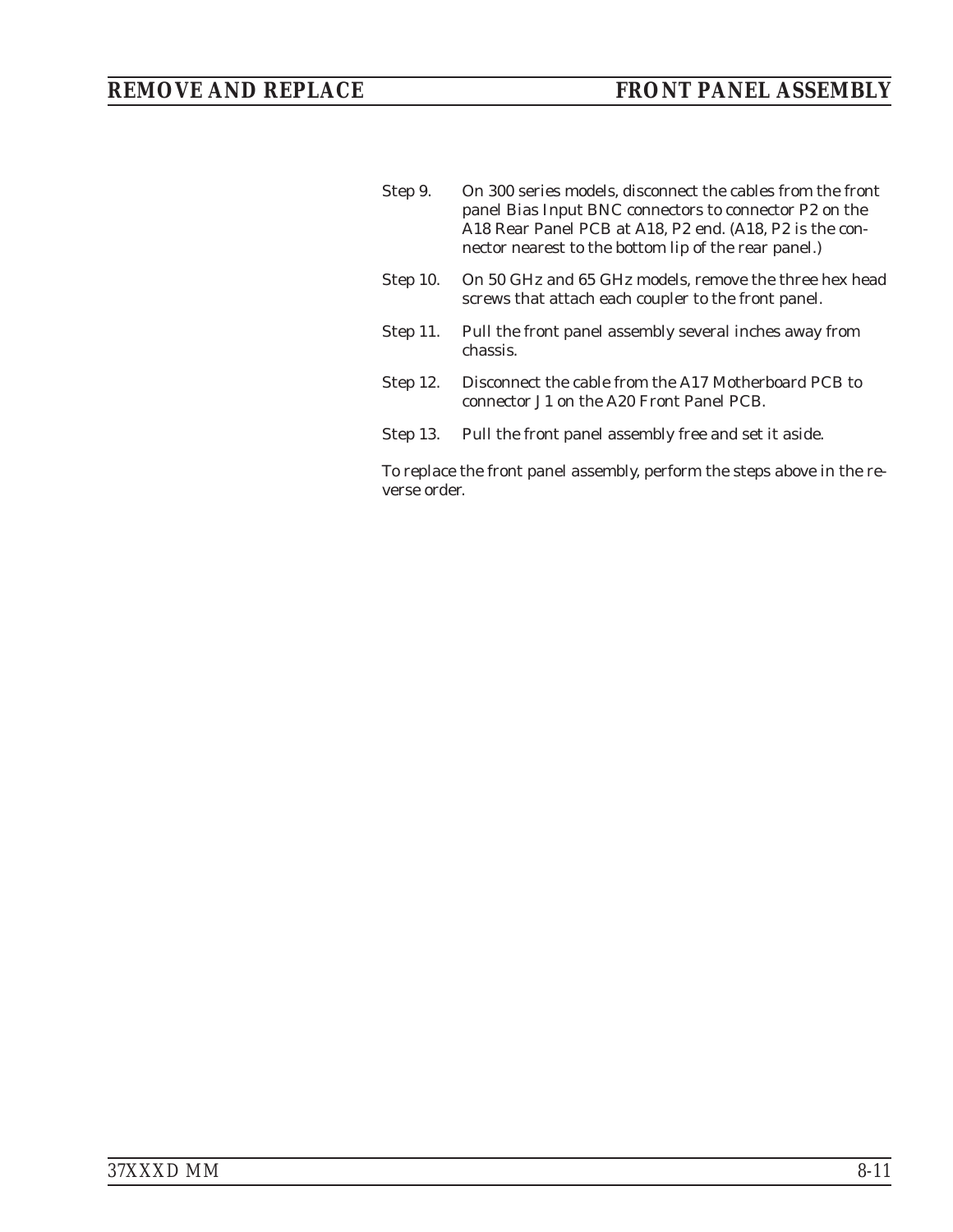# *8-7 LIQUID CRYSTAL DISPLAY (LCD)*

This section provides instructions for removing and replacing the internal LCD assembly. This LCD display needs no periodic maintenance. Its life is estimated to be 50,000 hours by the manufacturer. If the A15 PCB and the backlight driver PCB have been determined to be functioning correctly, replacing the LCD will likely solve display problems.

#### *CAUTION*

Due to the likelihood of damage to RF cables and connectors, Anritsu advises to NOT remove the front panel of 50 and 65 GHz instruments having Option 15V to perform this repair.

#### *Preliminary:*

- Switch the VNA power to **off** and remove the power cord.
- □ Remove the right handle, top and bottom covers, and right side cover (Section 8-3).

#### *Remove/Replace Procedure:*

The LCD and shield is held in place by 4 retaining screws that are clearly visible, but difficult to access.

The most appropriate procedure to replace the LCD will depend on the presence or absence of Option 15 (front panel RF access cables).

When Option 15 is installed, the front panel should not be removed. In this case, remove the Source Module and the Power Supply to access the 4 LCD retaining screws.

When Option 15 is not installed, removing the front panel is the easier method of accessing the LCD.

Removing the Power Supply is described in Section 8-11; removing the Source Module is described in Section 8-14; removing the Front Panel is described in Section 8-6.

Install the new display by reversing the above procedures.

#### *NOTE*

All RF connections (at the Wxxx cables) should be torqued to 8 in/lbs using the 01-201 wrench from a Calibration Kit. Check for RF discontinuities and other failures using the first six to eight tests in the 2300-178 program.

8-8 **FLOPPY DISK DRIVE** Replacement instructions are included with the replacement floppy disk drive. Do NOT remove the front panel to replace the floppy disk drive.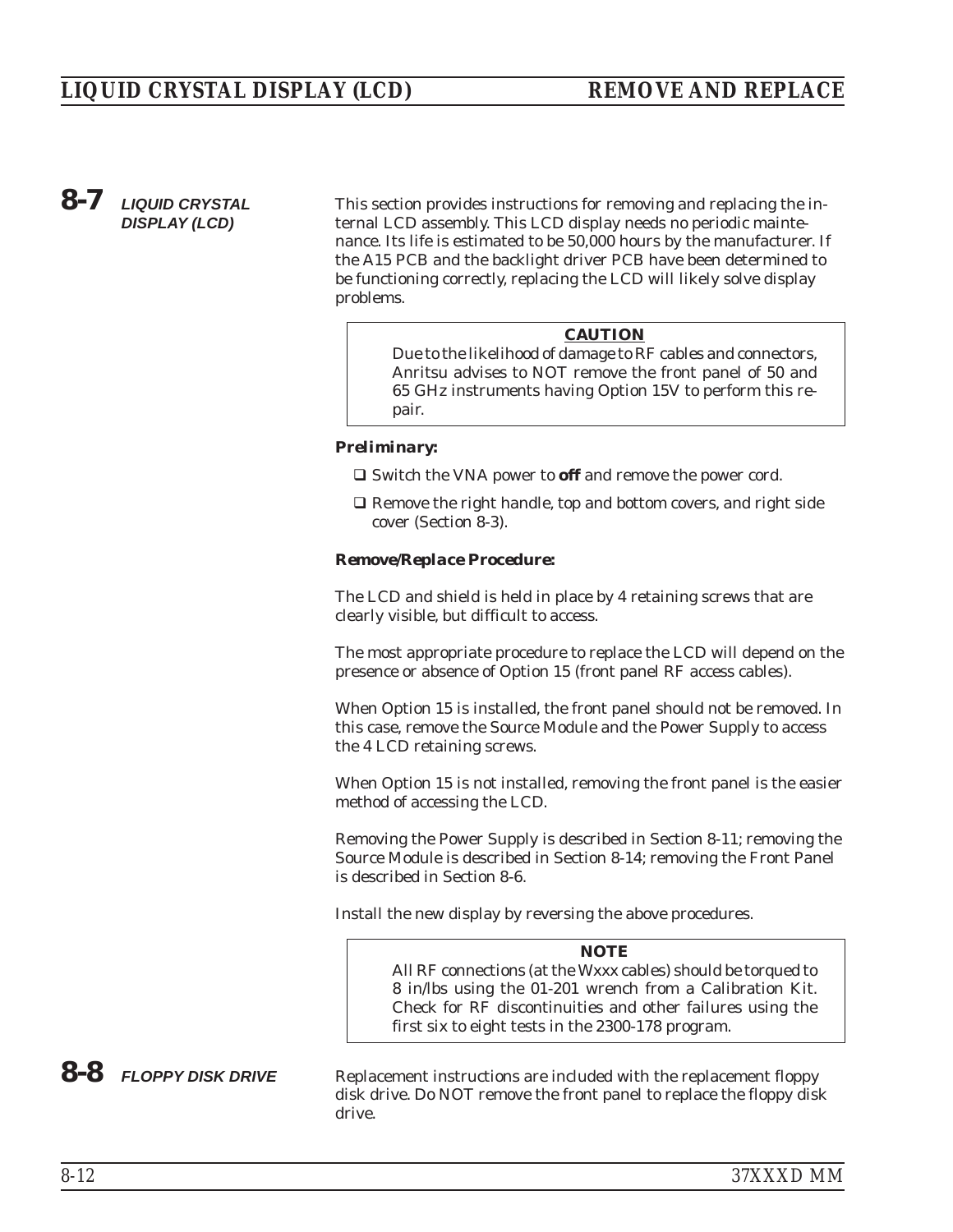<span id="page-132-0"></span>*8-9 REAR PANEL ASSEMBLY* This section provides instructions for removing and replacing the Rear Panel Assembly.

#### *Equipment Required:*

- □ Phillips Screwdriver (#2)
- □ Open-end Wrenches (various sizes)

#### *Preliminary:*

- Switch the VNA power to **off** and remove the power cord.

□ Remove all covers (Section [8-3\)](#page-123-0).

#### *NOTE*

It is not necessary to remove the rear panel to remove the A18 rear panel PCB.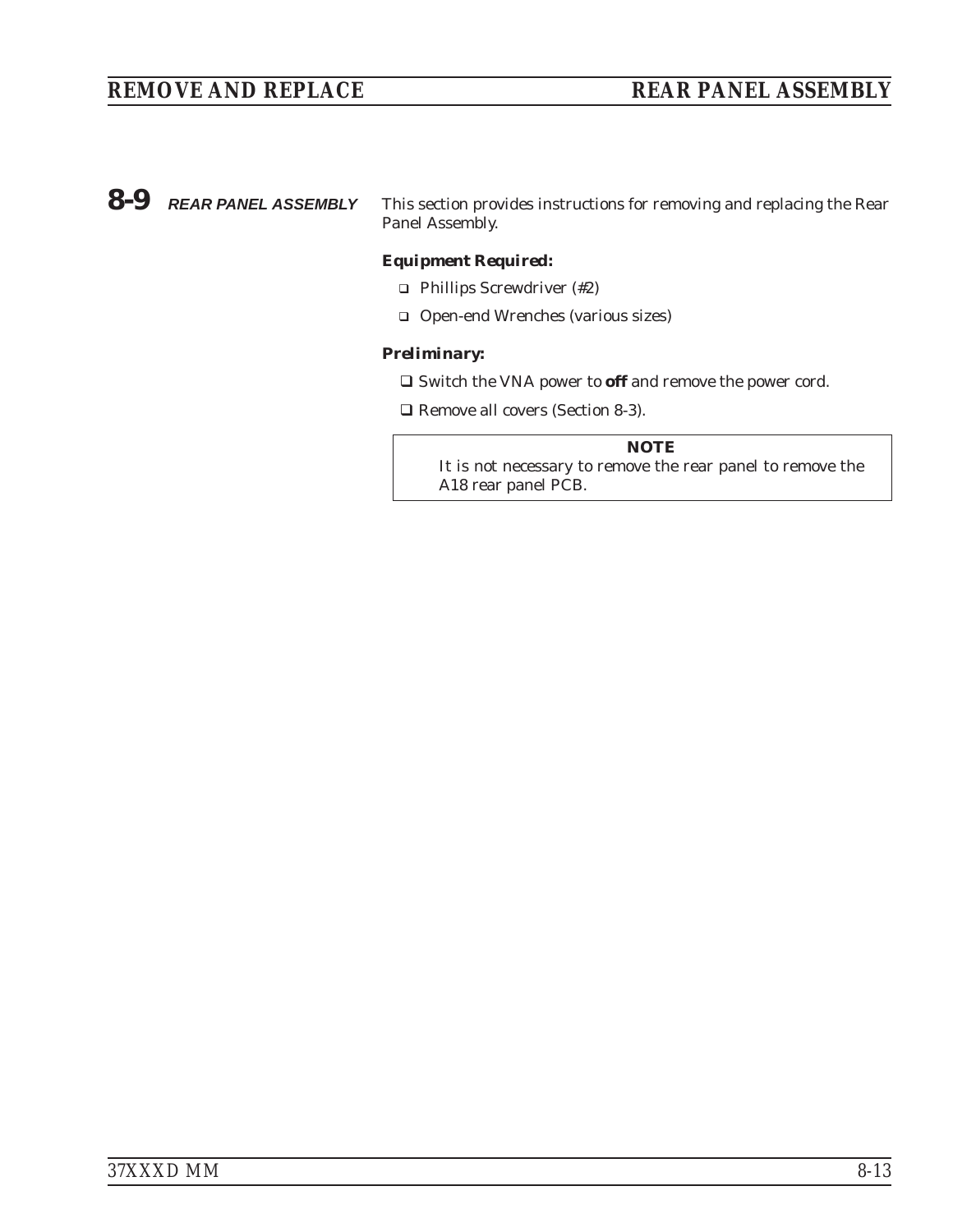### *Remove/Replace Procedure:*

Step 1. Disconnect all cables which are connected to the rear panel and to the A18 rear panel PCB.



*Figure 8-6. Rear Panel Mounting Screws*

- Step 2. Remove the three screws on each side of the chassis that fasten to the rear panel assembly.
- Step 3. Remove the two screws located near top and middle of rear panel (near fan-mounting screws).

To replace the Rear Panel Assembly, perform the steps above in the reverse order.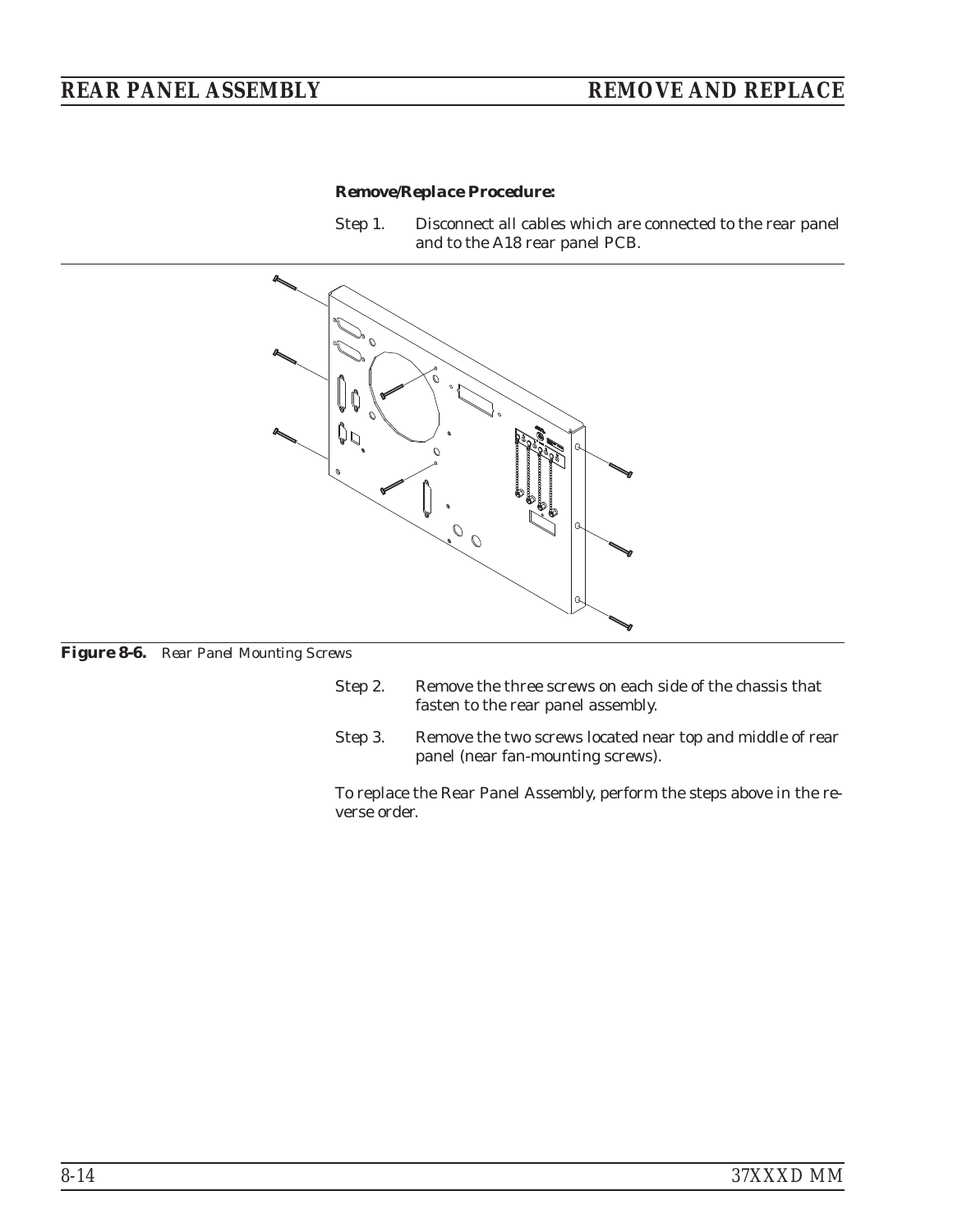# *REMOVE AND REPLACE* FAN ASSEMBLY

| $8-10$ FAN ASSEMBLY | This section provides instructions for removing and replacing the Rear<br>Panel Fan Assembly. |
|---------------------|-----------------------------------------------------------------------------------------------|
|                     | <b>Preliminary:</b>                                                                           |
|                     | $\Box$ Switch the VNA power to <b>off</b> and remove the power cord.                          |

- □ Remove all covers (Section [8-3\)](#page-123-0).
- □ Remove the Rear Panel (Section [8-9](#page-132-0)).

### *Remove/Replace Procedure:*

- Step 1. Place the Rear Panel Assembly on the work surface with the A18 Rear Panel PCB up.
- Step 2. Disconnect the two conductor fan power cable at connector P6 of the A18 PCB.
- Step 3. Turn the Rear Panel Assembly over, and remove the four screws that fasten the fan guard and fan assembly to the rear panel.
- Step 4. Remove the fan guard and separate the fan from the rear panel.

To replace the Rear Panel Fan Assembly, perform the steps above in the reverse order.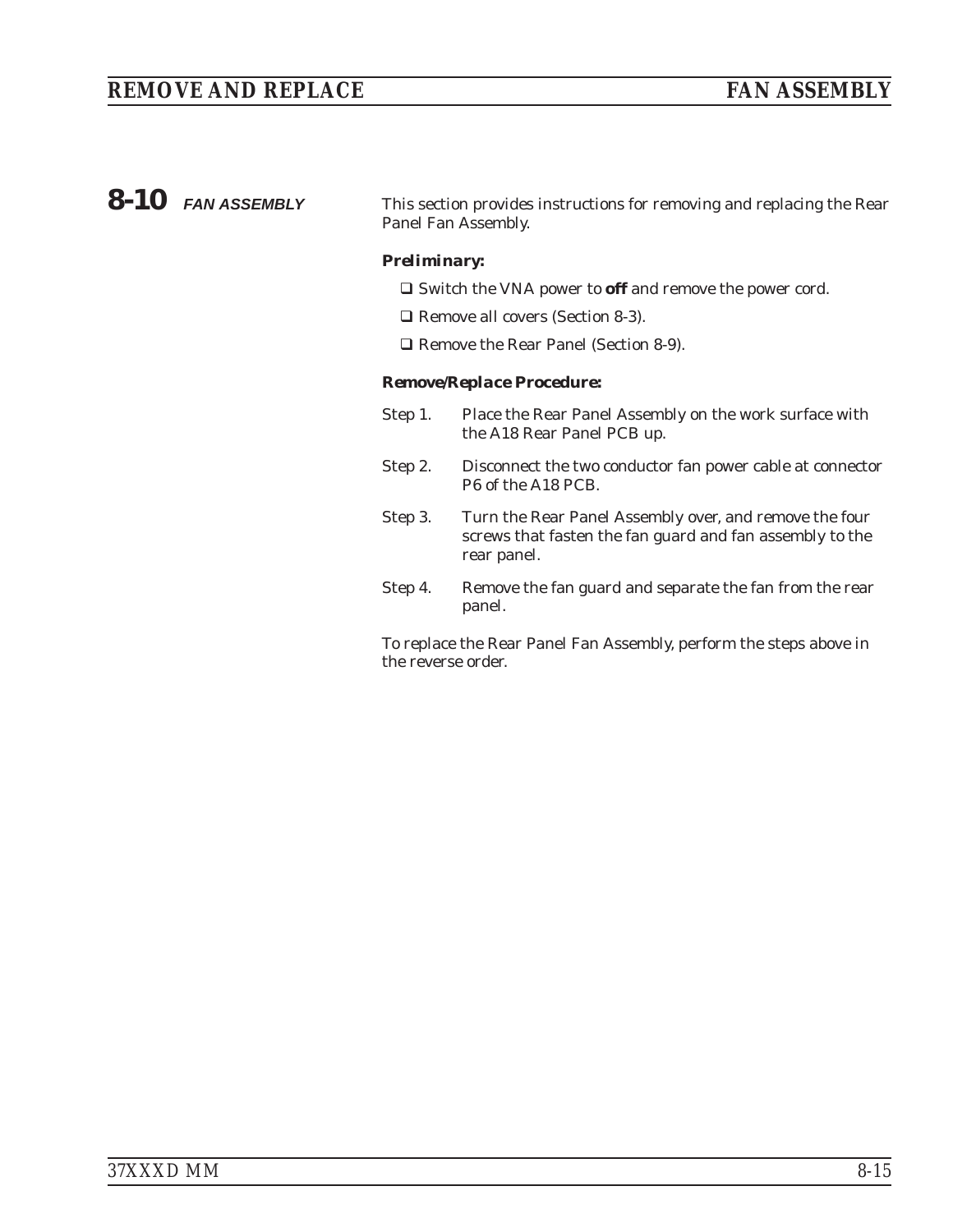<span id="page-135-0"></span>

| 8-11<br><b>POWER SUPPLY</b><br><b>MODULE</b> |              |         | This section describes removing and replacing the Power Supply mod-<br>ule that is mounted on the frame of the instrument behind the LCD. |  |  |  |
|----------------------------------------------|--------------|---------|-------------------------------------------------------------------------------------------------------------------------------------------|--|--|--|
|                                              |              |         | <b>Power Supply Removal:</b>                                                                                                              |  |  |  |
|                                              |              |         | <b>DANGER</b><br>Failure to remove the power cord before beginning this oper-<br>ation can result in a fatal electric shock.              |  |  |  |
|                                              |              | Step 1. | Remove the power cord from the instrument.                                                                                                |  |  |  |
|                                              |              | Step 2. | Remove the 37000 top cover, bottom cover, and left side<br>cover.                                                                         |  |  |  |
|                                              |              | Step 3. | Unplug the large power supply cables from J4 and J13 on<br>the 37000 motherboard.                                                         |  |  |  |
|                                              |              | Step 4. | At the small daughter board of the power supply, unplug<br>the power switch wire connector (black and white twisted<br>pair).             |  |  |  |
|                                              |              | Step 5. | Remove the power supply from the 37000 frame by remov-<br>ing the 6 screws that fit through the left side of the frame.                   |  |  |  |
|                                              |              | Step 6. | Tilt up the front end of the supply so that you can see the<br>clear plastic cover over the Line Voltage wires.                           |  |  |  |
|                                              |              | Step 7. | Remove the screws holding the clear cover, remove the<br>cover and disconnect the wires.                                                  |  |  |  |
|                                              |              | Step 8. | Remove the power supply.                                                                                                                  |  |  |  |
|                                              |              |         | <b>Power Supply Installation:</b>                                                                                                         |  |  |  |
|                                              |              | Step 1. | Attach the Line Voltage wires to the terminals as shown in<br>Figure 8-7.                                                                 |  |  |  |
|                                              | Green/Yellow | Step 2. | Reinstall the clear safety cover over the Line Voltage wires.                                                                             |  |  |  |
|                                              | <b>Blue</b>  | Step 3. | Reinstall the supply by performing the opposite of the re-                                                                                |  |  |  |

moval instructions.

*Figure 8-7. Power Supply Voltage Wire Connections*

Brown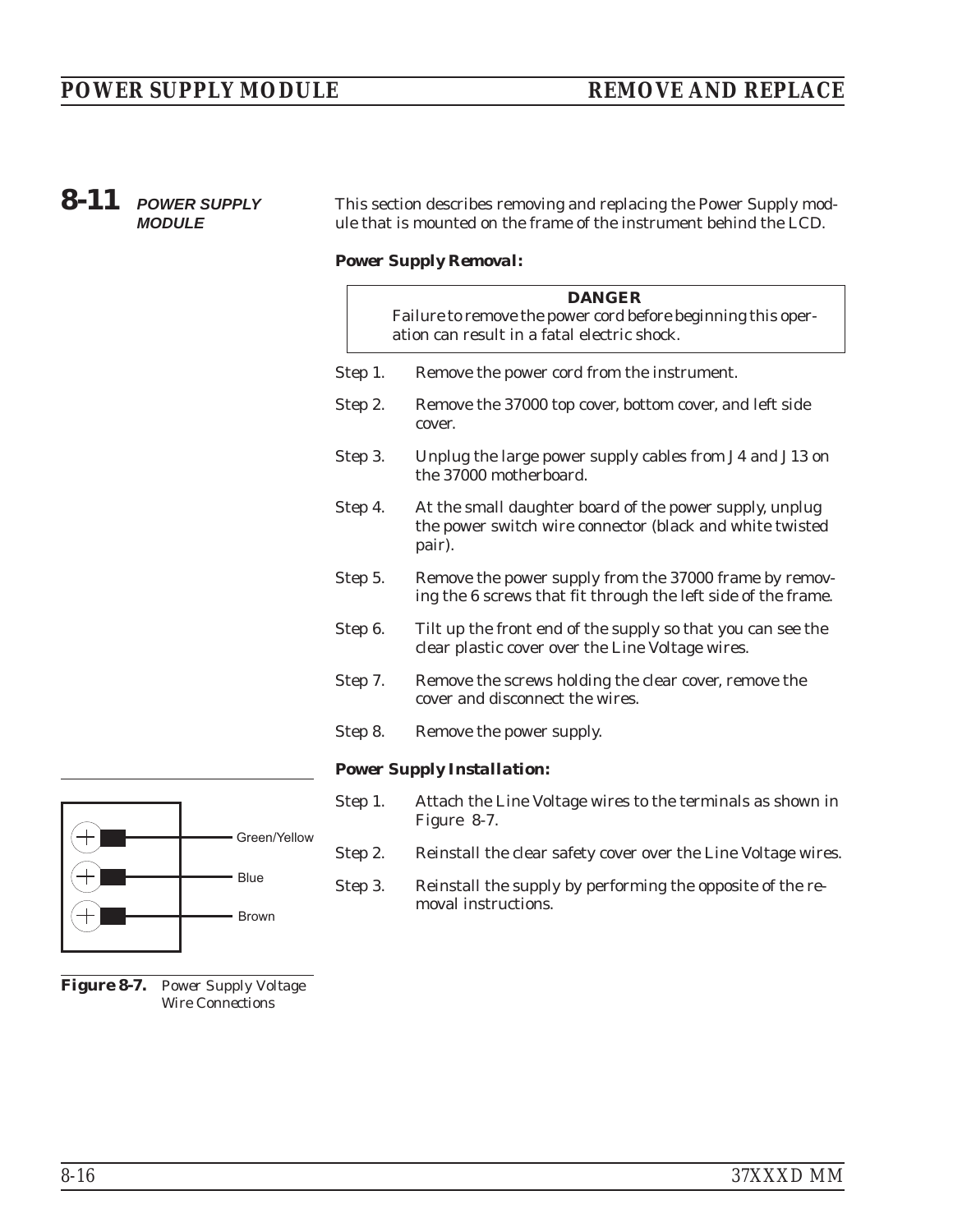# *REMOVE AND REPLACE A18 REAR PANEL PCB*

**8-12** A18 REAR PANEL PCB This section provides instructions for removing and replacing the A18 Rear Panel PCB assembly.

#### *Equipment Required:*

- $\Box$  Nut Driver,  $\frac{9}{32}$  inch
- $\Box$  Nut Driver,  $\frac{3}{16}$  inch
- □ Phillips Screwdriver (#2)

#### *Preliminary:*

□ Switch the VNA power to **off** and remove the power cord.

□ Remove all covers (Section [8-3\)](#page-123-0).

#### *Remove/Replace Procedure:*

- Step 1. Disconnect all cables that are connected to the A18 PCB.
- Step 2. Bemove all eight  $\frac{3}{16}$  inch nuts that hold the various rear panel connectors.
- Step 3. Remove all four  $\frac{9}{22}$  inch nuts holding the GPIB connectors.
- Step 4. Remove the Phillips screw located next to the rear panel warning label (lower left corner).
- Step 5. Remove the A18 PCB.

To replace the A18 Rear Panel PCB assembly, perform the steps above in the reverse order.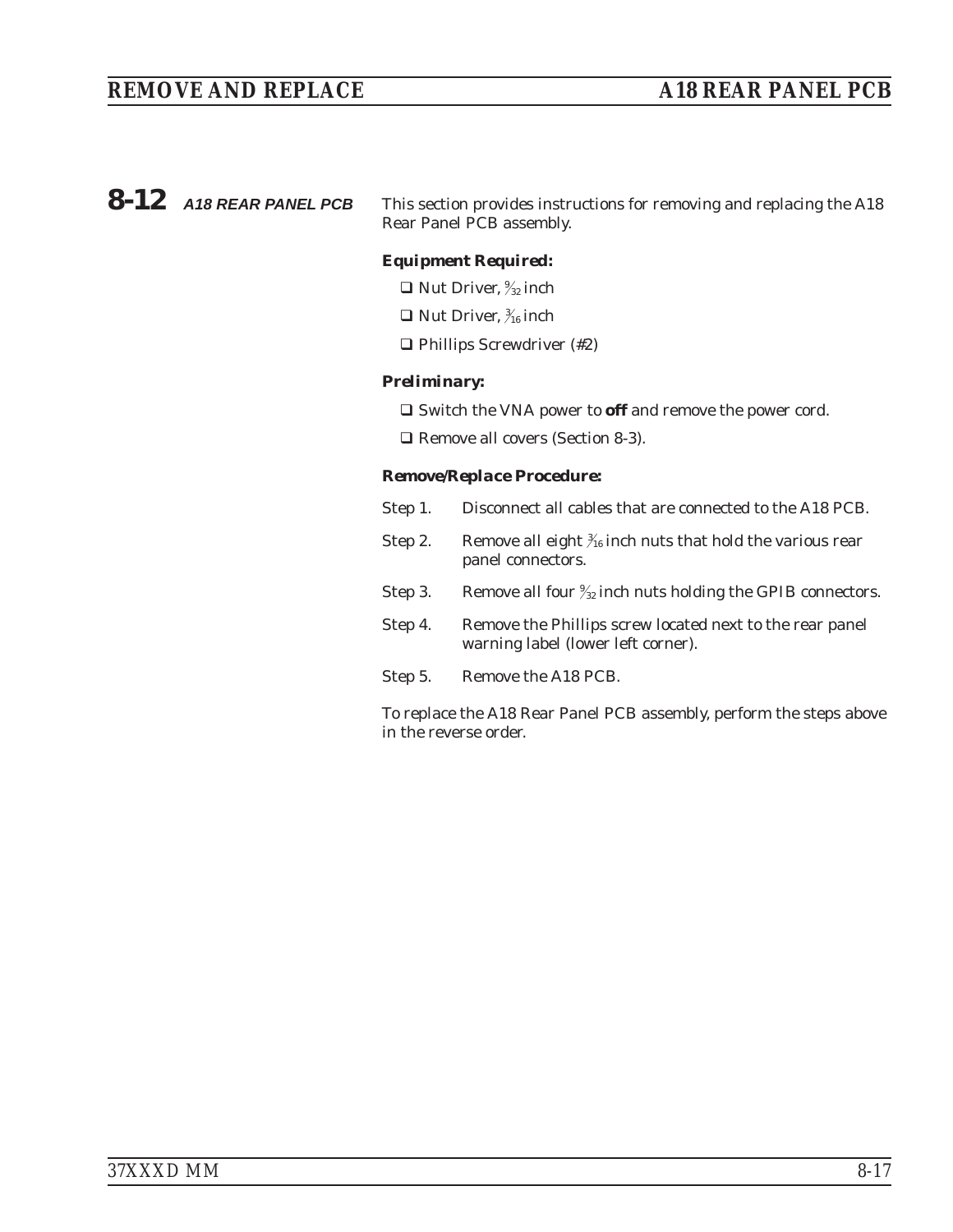# *8-13 TEST SET MODULE ASSEMBLIES*

Replacement of any item on the Test Set Module will require that all Source Calibrations and the Source Lock Threshold Calibration be performed (see Chapter 6). Performing all of the tests in the 3700Test program (Section 4-4) is also strongly suggested.

#### *Equipment Required:*

- $\Box$  Connector torque wrench ( $\frac{5}{16}$ inch), Anritsu Model 01-201, or equivalent
- $\Box$  1 inch open-end wrench and  $\frac{3}{2}$  inch ball end hex wrench (only if couplers are to be replaced)

#### *CAUTION*

Throughout these procedures, *always* use the  $\frac{5}{16}$  inch connector torque wrench for connecting the Test Set Module semi-rigid coaxial lines and RF/microwave components. Use of improper tools may damage the connectors, resulting in degraded instrument performance.

#### *Preliminary:*

□ Switch the VNA power to **off** and remove the power cord.

□ Remove all covers (Section [8-3\)](#page-123-0).

#### *Remove/Replace Procedure:*

All RF components found on the Test Set Module may be removed and replaced simply by removal of the associated RF cabling, Phillips-head screws, and unplugging bias cables. Replacement parts supplied by Anritsu have instructions where instructions are necessary.

Take careful note of all warnings and notes printed on the first page of this Chapter. RF connectors are easily damaged. RF cable connections that are improperly mated will cause discontinuities resulting in measurement errors.

Figures 8[-8](#page-138-0) and 8-[9](#page-139-0) show the locations of all RF components located on the Test Set assembly.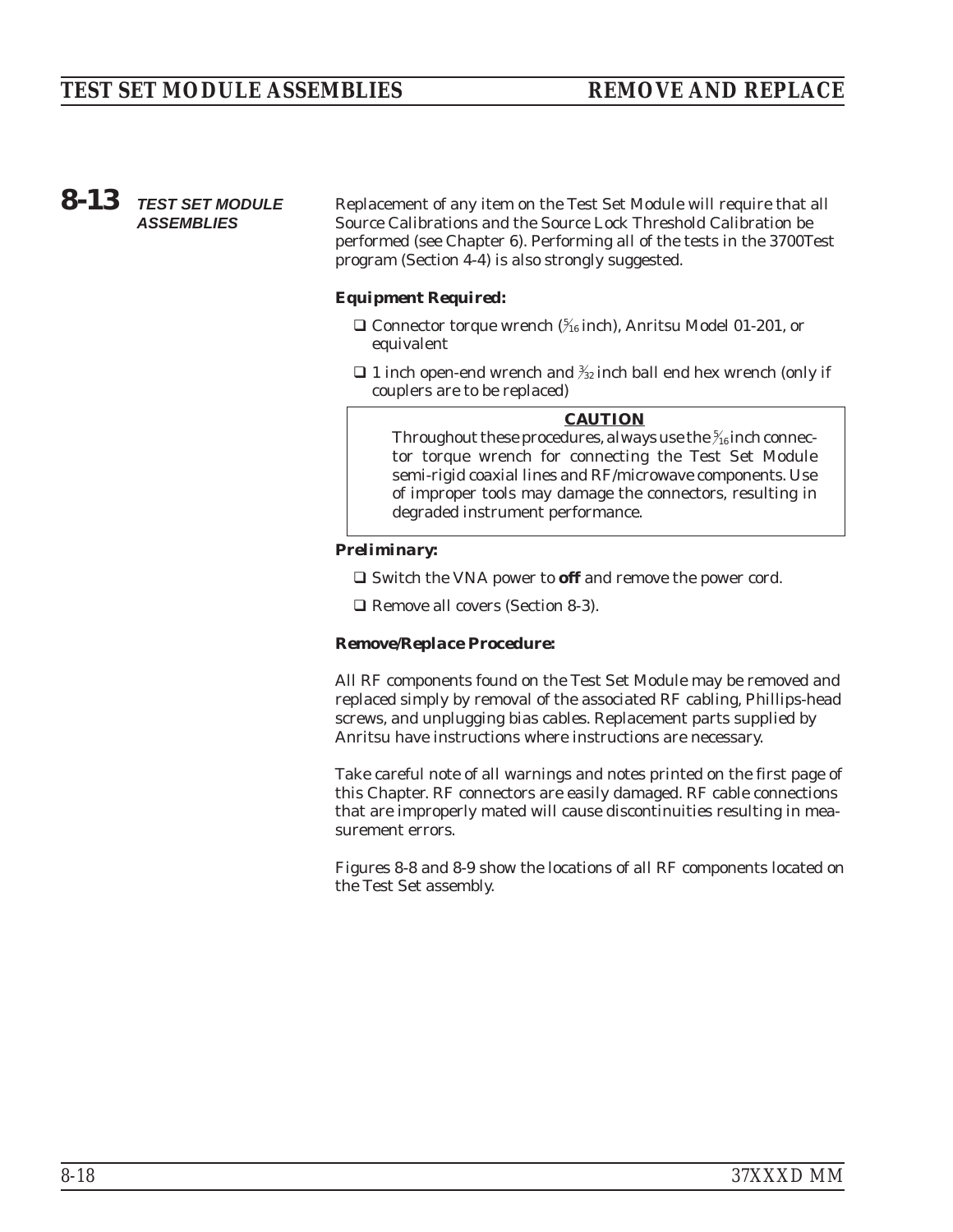<span id="page-138-0"></span>

*Figure 8[-8.](#page-138-0) Test Set Module Components Layout Diagram for non 50 and 65 GHz Models*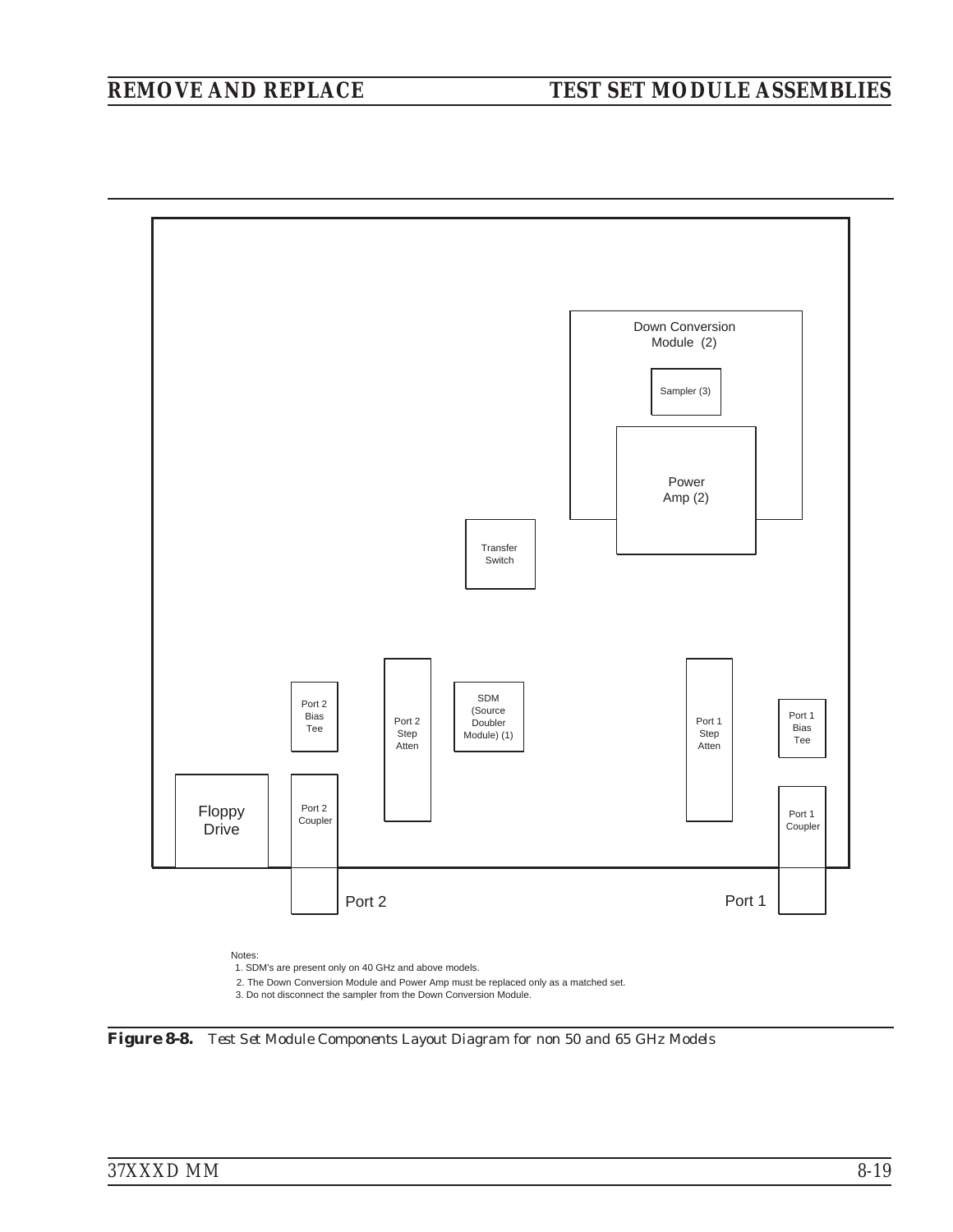# <span id="page-139-0"></span>*TEST SET MODULE ASSEMBLIES REMOVE AND REPLACE*



*Figure 8[-9.](#page-139-0) Test Set Module Components Layout Diagram for 50 and 65 GHz Models*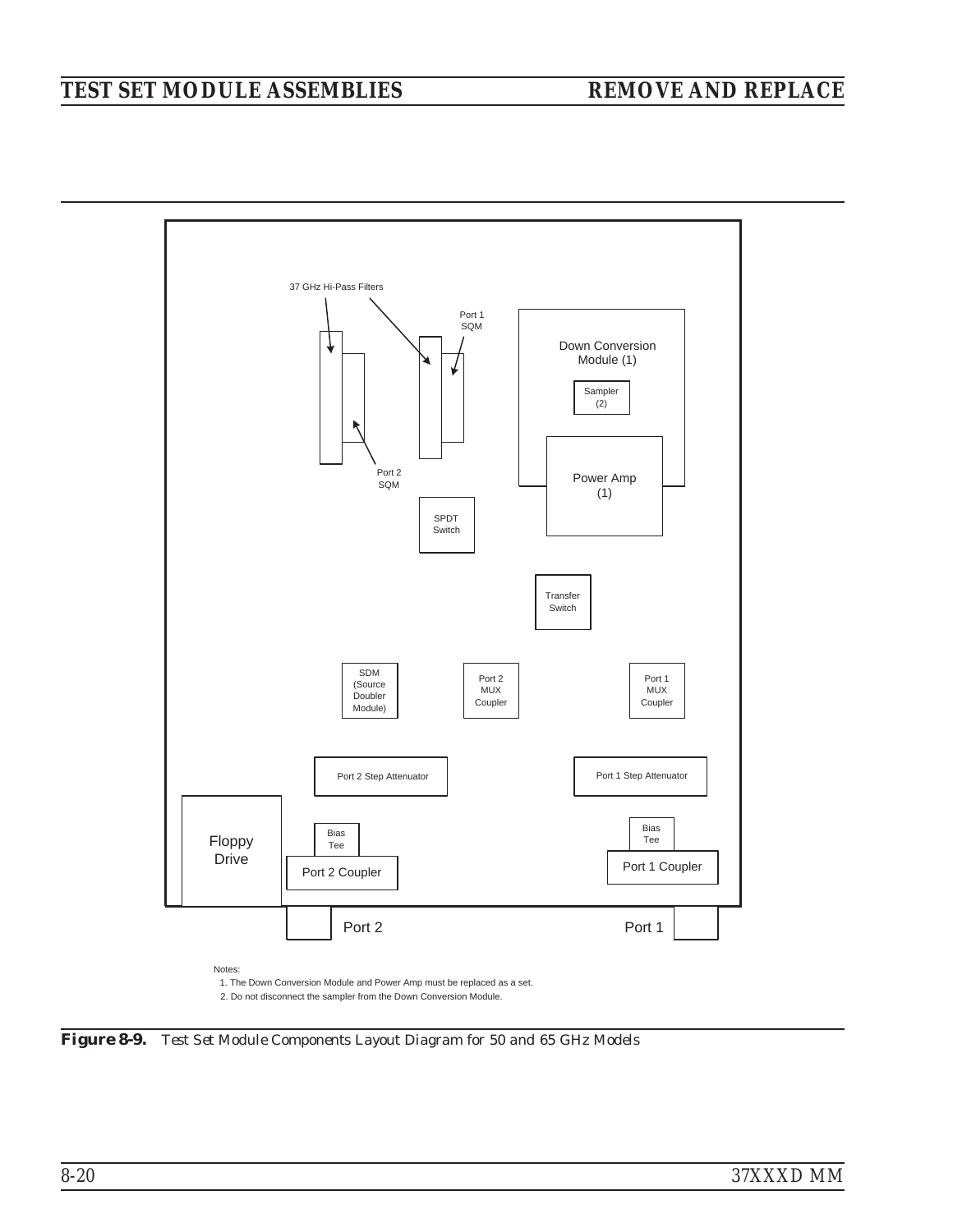# *8-14 SIGNAL SOURCE MODULES*

The following sections provide instructions for removing the signal Source Module for replacement of individual components. (See the next section for removal of the A21A2 PCB without removing the entire Source Module assembly.) Removal of individual Source components is covered in the next sections

#### *NOTE*

After replacement of any itme in the Source Module, all Source calinrations (frequency, ALC, Source Lock Threshold) nust be performed. See Chapter 6.

#### *Equipment Required:*

□ Connector torque wrench ( $\frac{5}{16}$ inch), Anritsu Model 01-201, or equivalent.

#### *CAUTION*

Throughout these procedures, *always* use the  $\frac{5}{16}$  inch connector torque wrench for connecting the Signal Source Module semi-rigid coaxial lines and RF/microwave components. Use of improper tools may damage the connectors, resulting in degraded instrument performance.

#### *Preliminary:*

□ Switch the VNA power to **off** and remove the power cord.

□ Remove all covers (Section [8-3\)](#page-123-0).

#### *Removal of Signal Source Module* Use the following procedure to remove the Signal Source Module from the chassis. This step is necessary before any of the module components can be removed/replaced.

#### *Procedure:*

- Step 1. Turn the instrument upside down and remove the RF cable(s) that pass through the holes drilled in the motherboard (identified as W81, W87, W179, and W180 on different models).
- Step 2. Return the instrument to the normal operating position and, using steps below, remove the Source Module.
- Step 3. Disconnect the two cables from the A21A2 PCB.
- Step 4. Loosen the two captivated metal screws that attach the A21A2 bracket to the instrument frame.
- Step 5. Disconnect the ribbon cable from the Down Conversion Module.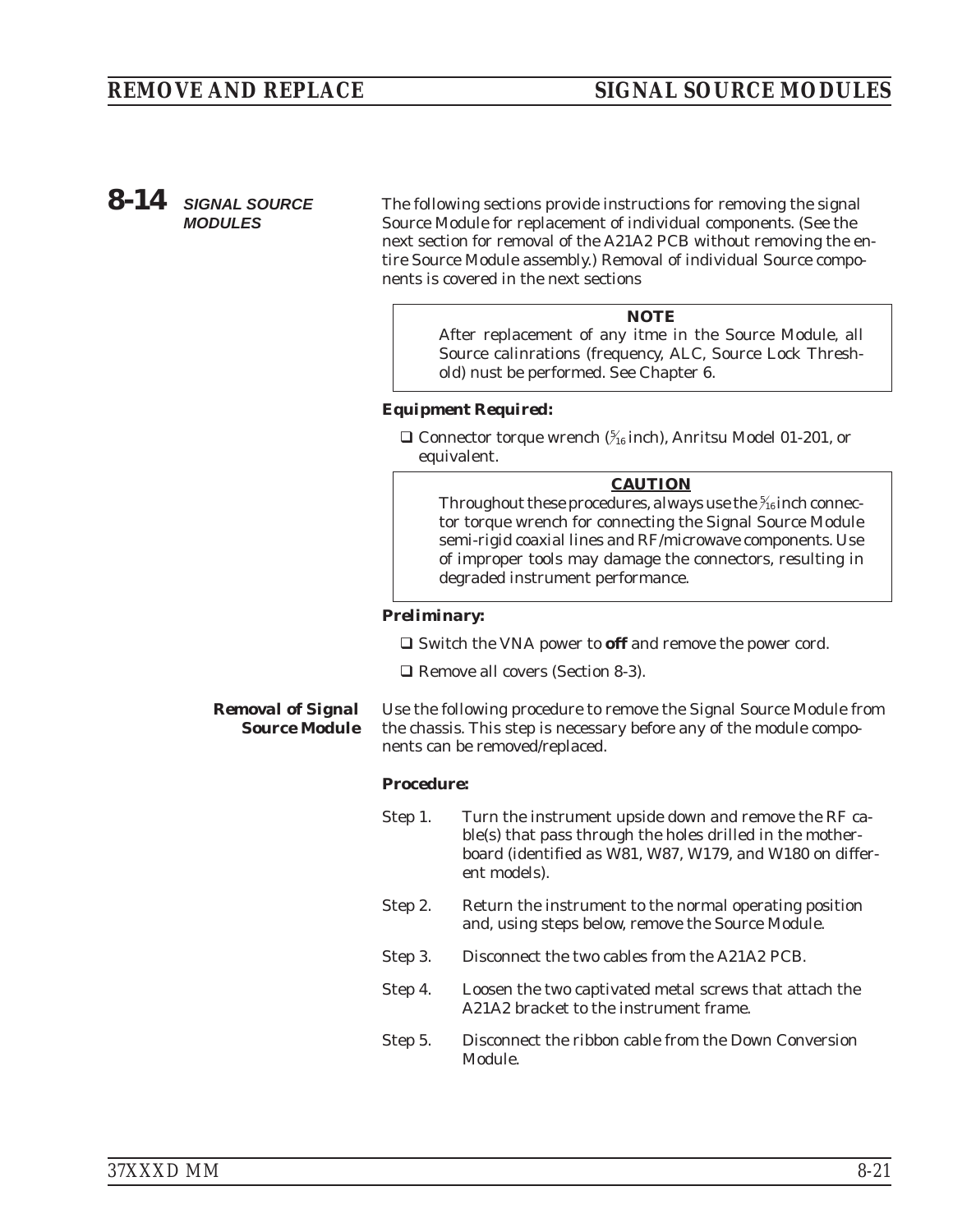- Step 6. Remove the cables W347, W235 and the fixed attenuator between them (found on the right side of the Source Module).
- Step 7. Remove the three screws on the right side of the instrument frame from the Source Module frame.
- Step 8. Lift the Source Module up, and remove by tipping the top to the right to clear the instrument frame.

To replace the Signal Source Module, perform the steps above in the reverse order.



*Figure 8-10. Signal Source Module Removal Details*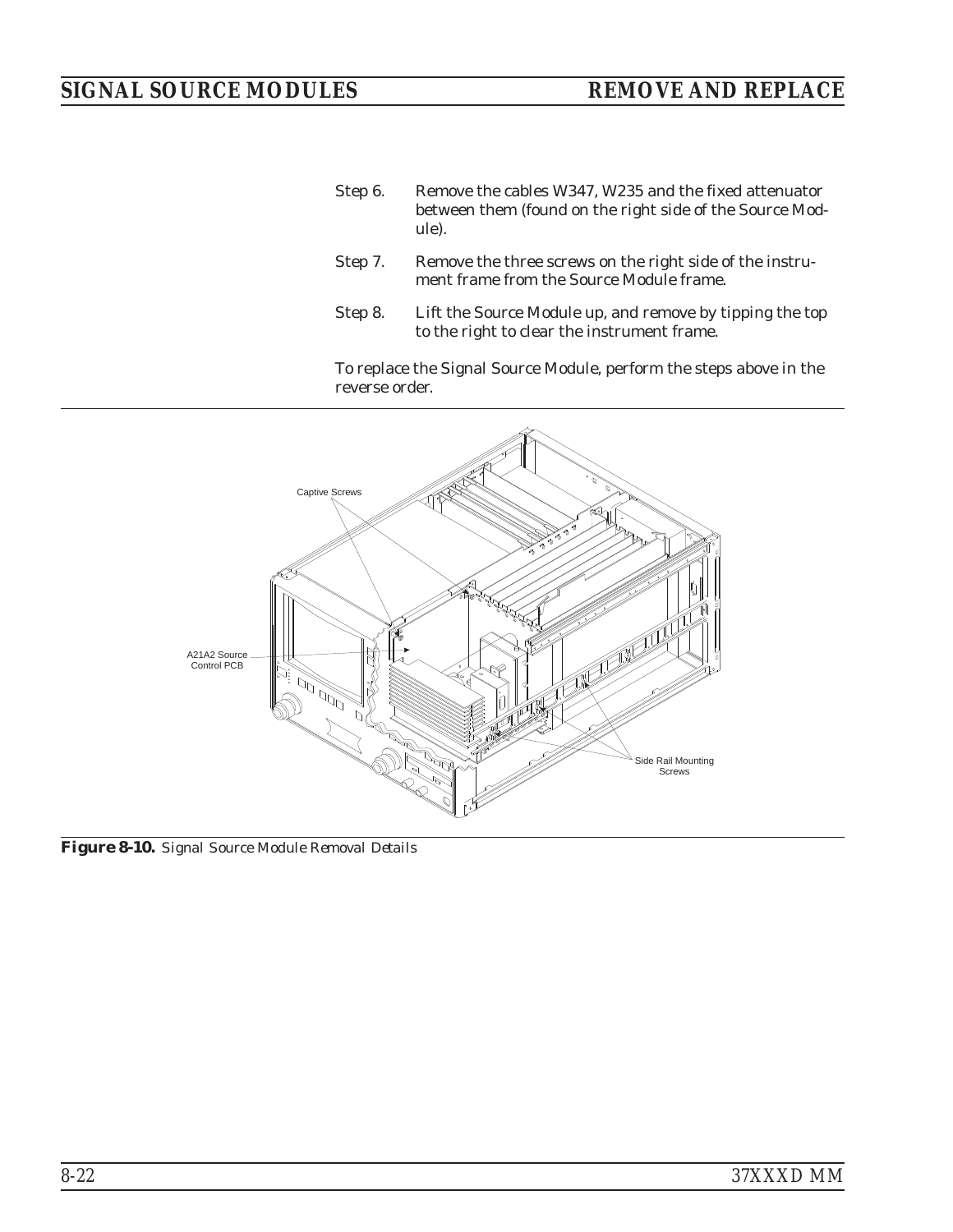<span id="page-142-0"></span>

*Figure 8-11. Signal Source Module Assemblies Removal Details*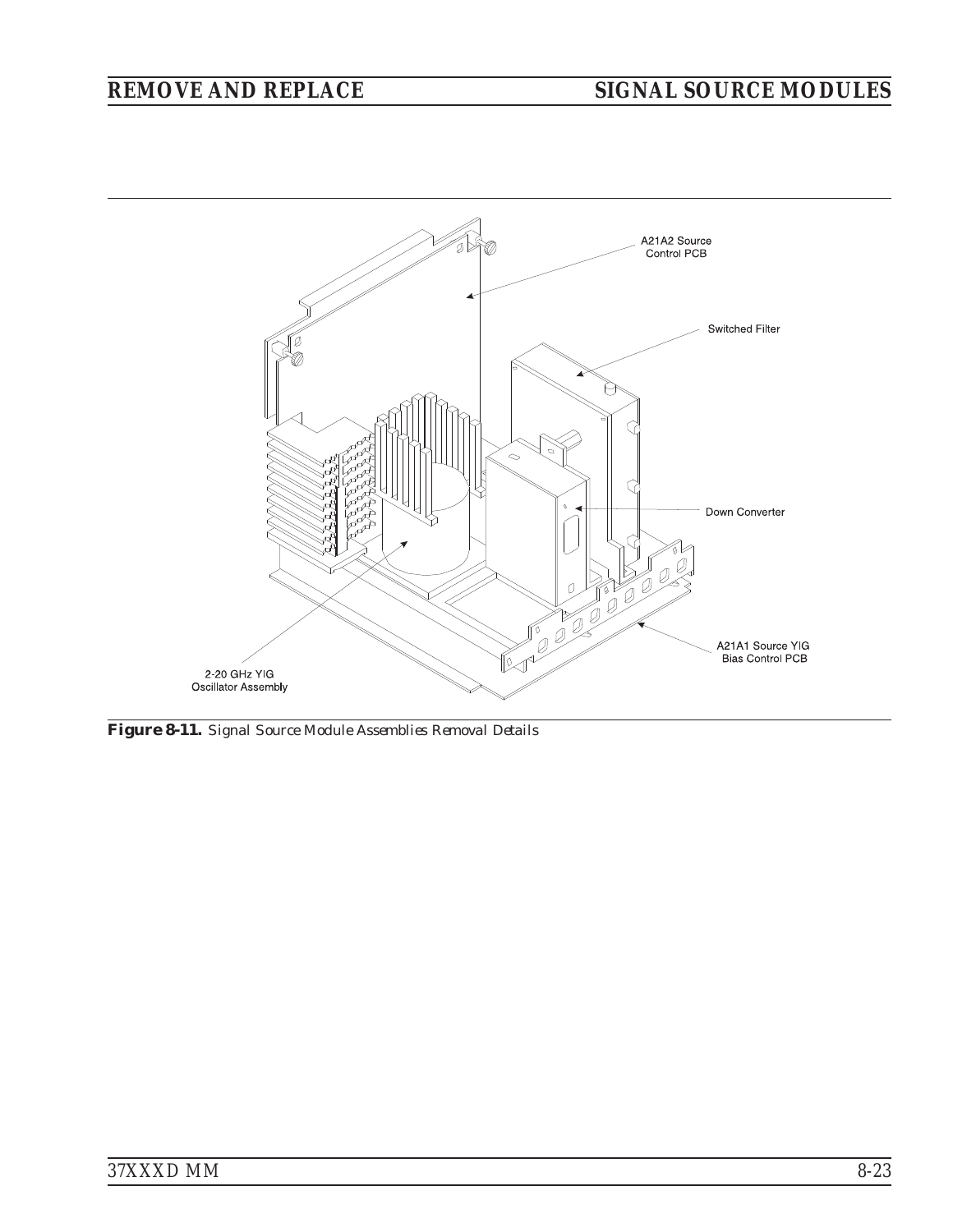| <b>A21A2 Source Control</b><br>PCB                 | Use the following procedure to remove/replace the A21A2 Source Con-<br>trol PCB assembly. |                                                                                                                                                                                                                                                   |  |
|----------------------------------------------------|-------------------------------------------------------------------------------------------|---------------------------------------------------------------------------------------------------------------------------------------------------------------------------------------------------------------------------------------------------|--|
|                                                    | <b>Procedure:</b>                                                                         |                                                                                                                                                                                                                                                   |  |
|                                                    | Step 1.                                                                                   | Unfasten two black plastic PCB retainers at the top cor-<br>ners of the A21A2 Source Control PCB. To unfasten, turn<br>screwdriver slot $\frac{1}{4}$ turn <i>counter-clockwise</i> .                                                             |  |
|                                                    | Step 2.                                                                                   | Pull the top of the A21A2 PCB away from the source mod-<br>ule chassis back plate to clear PCB retainers. Gently pull<br>up to disconnect the A21A2 PCB from the socket on the<br>A21A1 Source YIG Bias Control PC. Remove from Source<br>Module. |  |
|                                                    |                                                                                           | To replace the A21A2 Source Control PCB assembly, perform the steps<br>above in the reverse order.                                                                                                                                                |  |
| <b>A21A1 Source YIG</b><br><b>Bias Control PCB</b> |                                                                                           | Use the following procedure to remove/replace the A21A1 Source YIG<br><b>Bias Control PCB assembly.</b>                                                                                                                                           |  |
|                                                    | <b>Procedure:</b>                                                                         |                                                                                                                                                                                                                                                   |  |
|                                                    | Step 1.                                                                                   | Remove the Source Module as described in the beginning of<br>this section.                                                                                                                                                                        |  |
|                                                    | Step 2.                                                                                   | Disconnect the Switched Filter assembly power cable from<br>connector J1 of the A21A1 Source YIG Bias Control PCB.<br>(Pull up gently on ribbon cable to disconnect.)                                                                             |  |
|                                                    | Step 3.                                                                                   | Similarly, disconnect the Down Converter assembly power<br>cable from connector J4 of the A21A1 PCB.                                                                                                                                              |  |
|                                                    | Step 4.                                                                                   | Disconnect the YIG Oscillator assembly power cable from<br>connector J3 of the A21A1 PCB. Pull up on the flexible cir-<br>cuit connector handle to disconnect.                                                                                    |  |
|                                                    | Step 5.                                                                                   | Remove the screw that fastens the front apron of the source<br>module chassis to the heatsink of the A21A1 PCB. See Fig-<br>ure 8-11.                                                                                                             |  |
|                                                    | Step 6.                                                                                   | Remove the four screws that fastens the back plate of the<br>source module chassis to the heatsink of the A21A1 PCB.                                                                                                                              |  |
|                                                    | Step 7.                                                                                   | Place the Signal Source Module on its' back plate.                                                                                                                                                                                                |  |
|                                                    | Step 8.                                                                                   | Unfasten the six PCB retainers on the bottom of the A21A1<br>PCB. (To unfasten, turn screwdriver slot 1/4 turn coun-<br>ter-clockwise.) Gently separate the A21A1 PCB (including                                                                  |  |

the heat sink) from the Signal Source Module.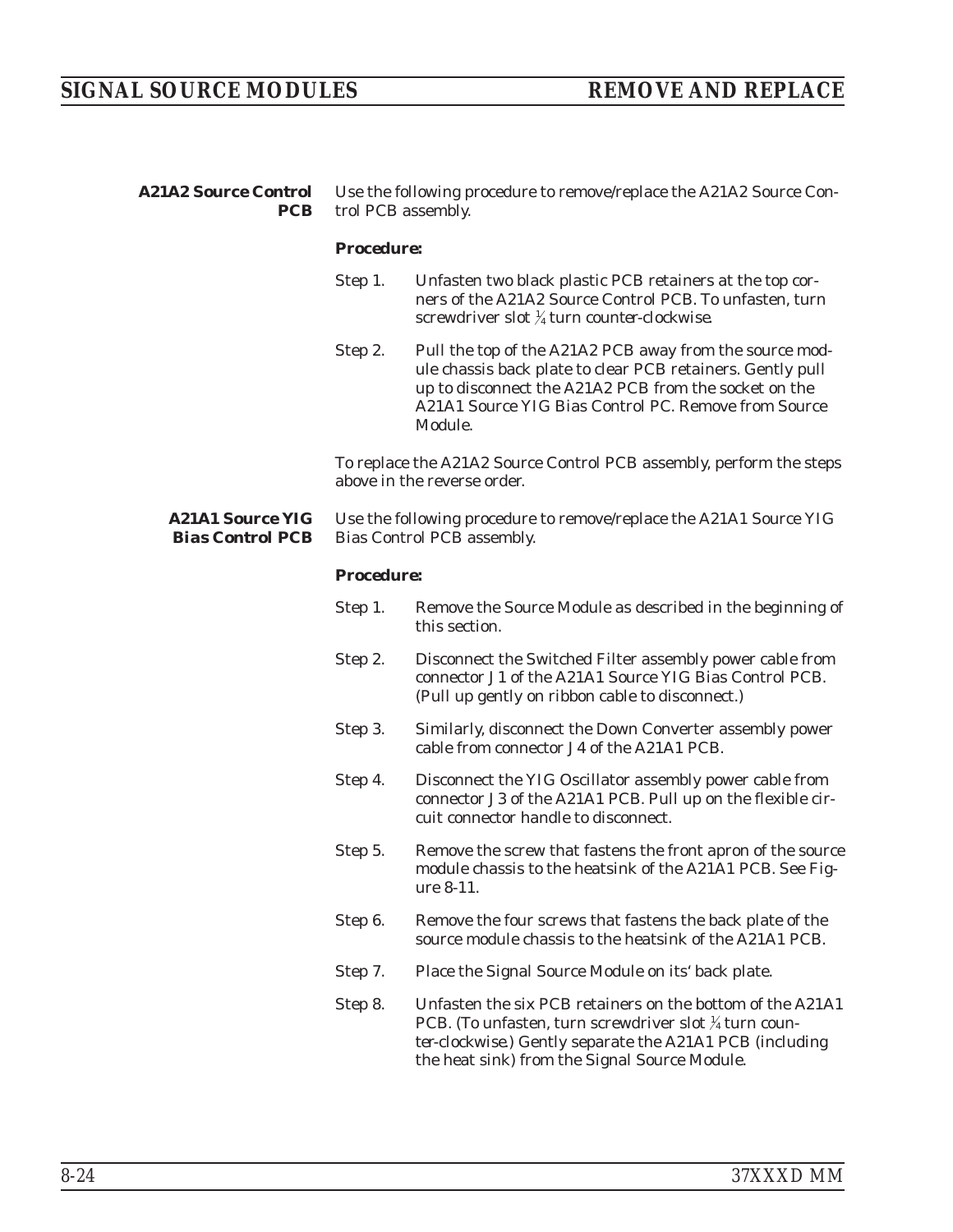To replace the A21A1 Source YIG Bias Control PCB assembly, perform the steps above in the reverse order.

*Switched Filter Assembly* Use the following procedure to remove/replace the Switched Filter assembly.

#### *Procedure:*

- Step 1. Disconnect the power cable from connector P1 at the rear of the Switched Filter assembly. (Use a small screw driver to pry up gently at each end of the connector, as necessary.)
- Step 2. Disconnect the semi-rigid coaxial lines from connector J6 (top) and connector J3 (lower-front) of the Switched Filter assembly.
- Step 3. Disconnect the semi-rigid coaxial line from the RF INPUT (top) connector of the *Down Converter* assembly.
- Step 4. Remove the two screws that fasten the Switched Filter assembly to the source module chassis and lift the assembly from the Signal Source Module.
- Step 5. Disconnect the semi-rigid coaxial line from connector J1 (bottom) of the Switched Filter assembly. Put this coaxial line aside for re-use.

#### *NOTE*

When replacing the Switched Filter assembly, connect the semi-rigid coaxial line to the bottom connector (J1), before attaching the assembly to the Signal Source Module.

To replace the Switched Filter assembly, perform the steps above in the reverse order.

*Down Converter Assembly* Use the following procedure to remove/replace the Down Converter assembly.

#### *Procedure:*

- Step 1. Disconnect the power cable from connector P1 at the front of the Down Converter assembly.
- Step 2. Disconnect the semi-rigid coaxial lines from the RF INPUT connector and RF OUTPUT connector of the Down Converter assembly.
- Step 3. Remove the two screws that fasten the Down Converter assembly to the source module chassis and lift the assembly from the Signal Source Module.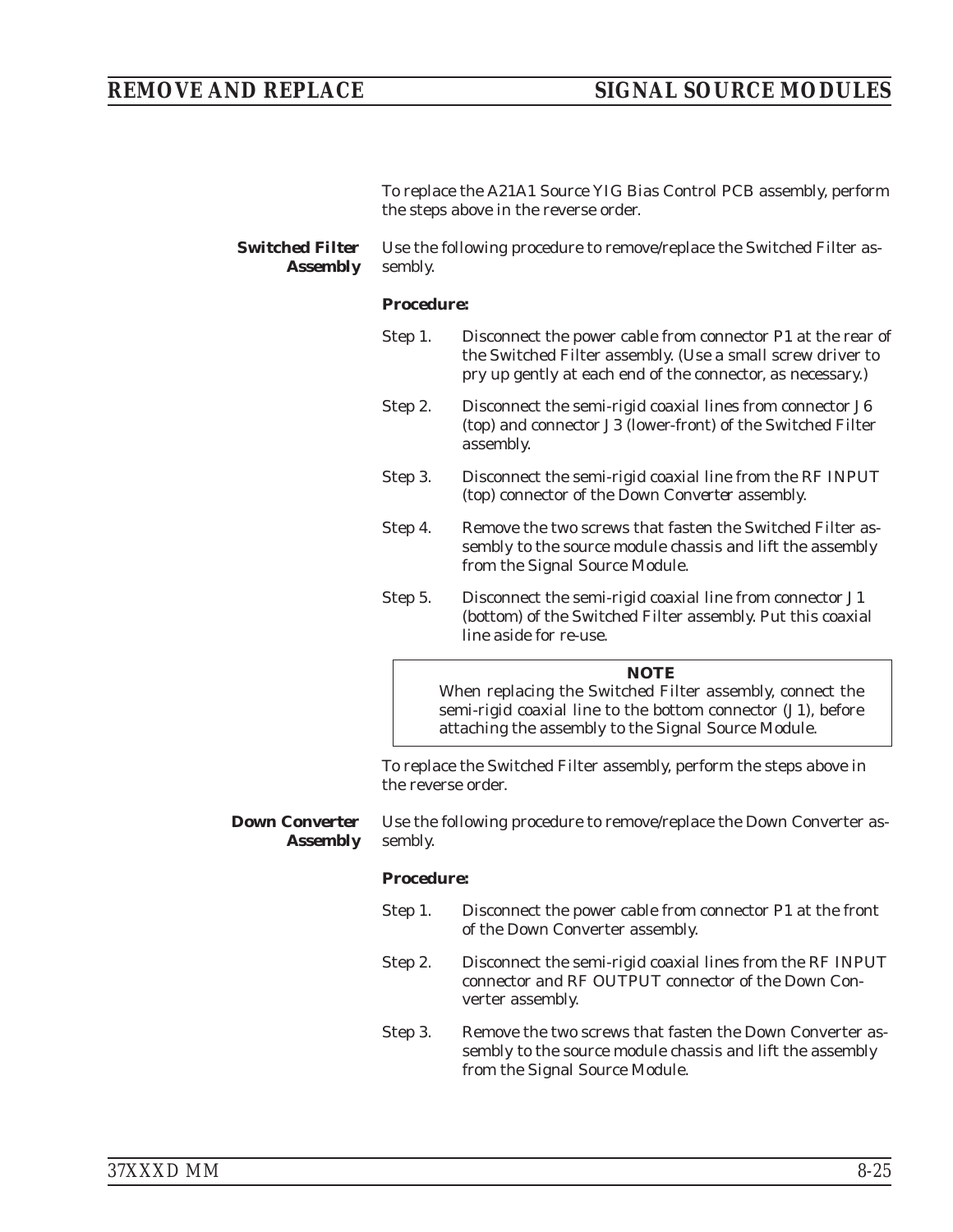### *SIGNAL SOURCE MODULES REMOVE AND REPLACE*

To replace the Down Converter assembly, perform the steps above in the reverse order.

*YIG Oscillator Assembly* Use the following procedure to remove/replace the YIG Oscillator assembly.

#### *Procedure:*

| Step 4. | Disconnect the semi-rigid coaxial line from the output con-<br>nector of the YIG Oscillator assembly. Put this coaxial line<br>aside for re-use.               |
|---------|----------------------------------------------------------------------------------------------------------------------------------------------------------------|
| Step 3. | Remove the four screws that fasten the YIG Oscillator as-<br>sembly to the source module chassis and lift the assembly<br>from the Signal Source Module.       |
| Step 2. | Disconnect the semi-rigid coaxial line from the connector<br>J6 (top) of the Switched Filter assembly.                                                         |
| Step 1. | Disconnect the YIG Oscillator assembly power cable from<br>connector J3 of the A21A1 PCB. Pull up on the flexible cir-<br>cuit connector handle to disconnect. |

When replacing the YIG Oscillator assembly, connect the semi-rigid coaxial line removed in Step 4 to the output connector of the YIG Oscillator before attaching it to the Signal Source Module.

To replace the YIG Oscillator assembly, perform the steps above in the reverse order.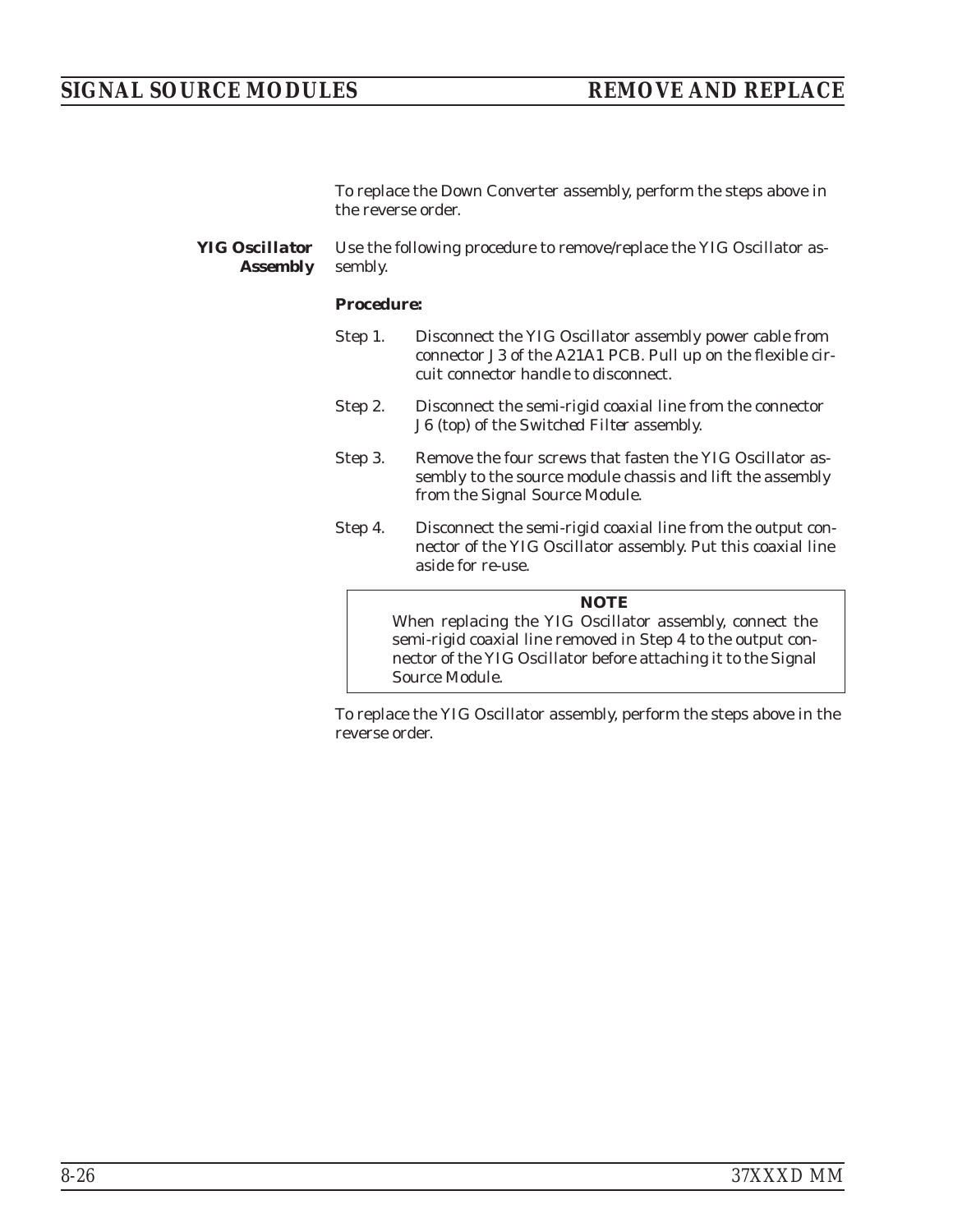# *Appendix A Connector Care and Handling*

# *Table of Contents*

| $A-1$ | INTRODUCTION $\cdots \cdots \cdots \cdots \cdots \cdots \cdots \cdots \cdots \cdots \cdots \cdots$ |
|-------|----------------------------------------------------------------------------------------------------|
| $A-2$ | PRECAUTIONS $\cdots \cdots \cdots \cdots \cdots \cdots \cdots \cdots \cdots \cdots \cdots \cdots$  |
|       |                                                                                                    |
|       |                                                                                                    |
|       |                                                                                                    |
|       |                                                                                                    |
|       |                                                                                                    |
|       |                                                                                                    |
|       |                                                                                                    |
| $A-3$ |                                                                                                    |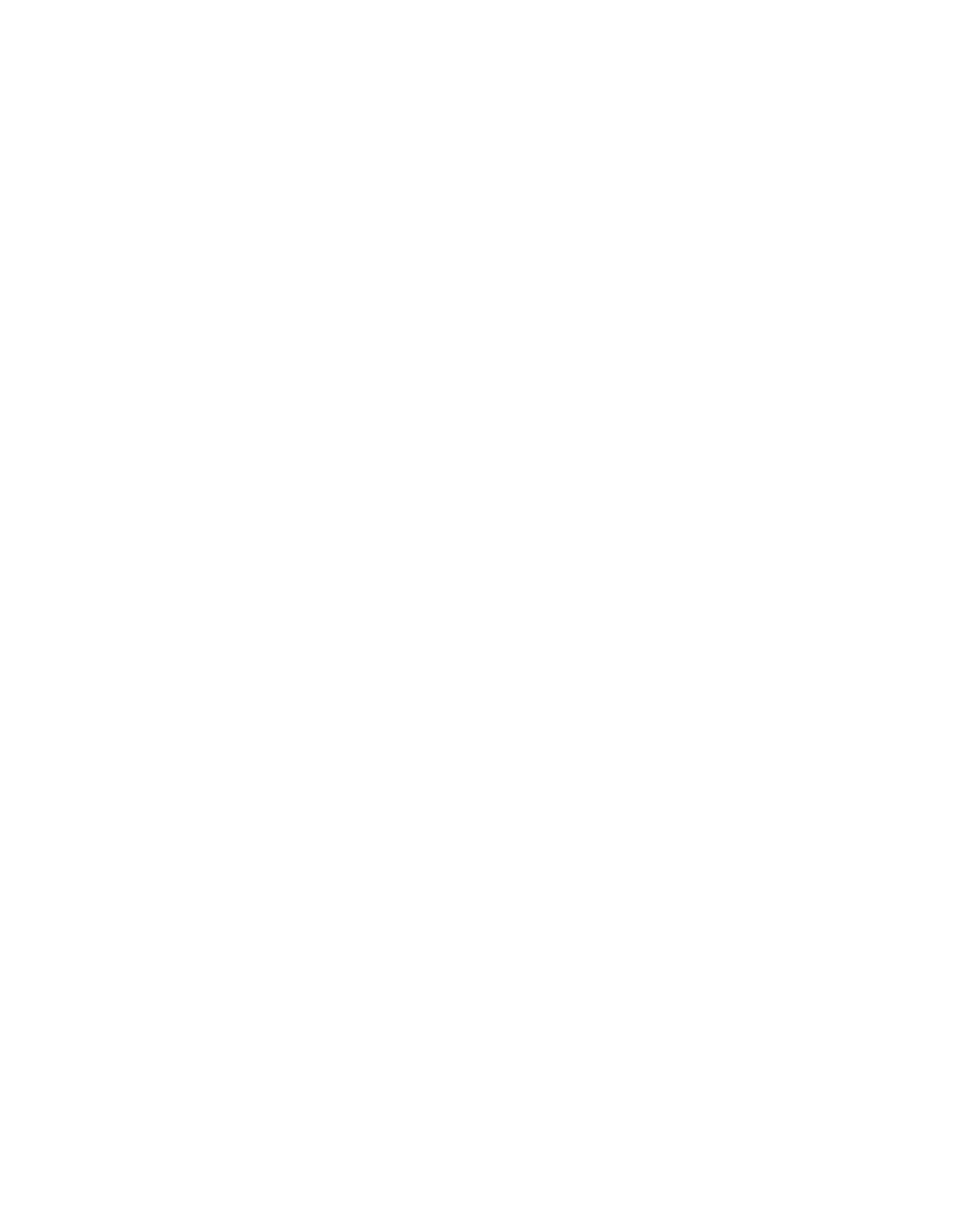# *Appendix A Connector Care and Handling*

*A-1 INTRODUCTION* This appendix provides general, precautionary information and instructions pertaining to precision connectors.

*A-2 PRECAUTIONS* The following paragraphs are precautionary notes relating to maintenance considerations for precision connectors

> **Pin Depth Problems** Based on Anritsu precision components returned for repair, destructive pin depth of mating connectors is the major cause of failure in the field. When a precision component is mated with a connector having a destructive pin depth, damage will likely occur to the precision component's connector. A connector is considered to have destructive pin depth when the center pin is too long in respect to the connector's reference plane (Figure B-1).

> > Before mating an unknown or new device with your VNA Port connectors or calibration devices, always measure the pin depth of the device's connectors. Use a Anritsu Pin Depth Gauge, or equivalent, for these measurements (Figure B-2). Also, measure the connector pin-depth of a device when intermittent or degraded performance is suspected.

> > Gauging sets for measuring the pin-depth of precision connectors are available from your nearest Anritsu Service center, or from the factory. Instructions for measuring connector pin-depth are included with the gauging set(s).

*Figure A-1. N Connector Pin*



**5**



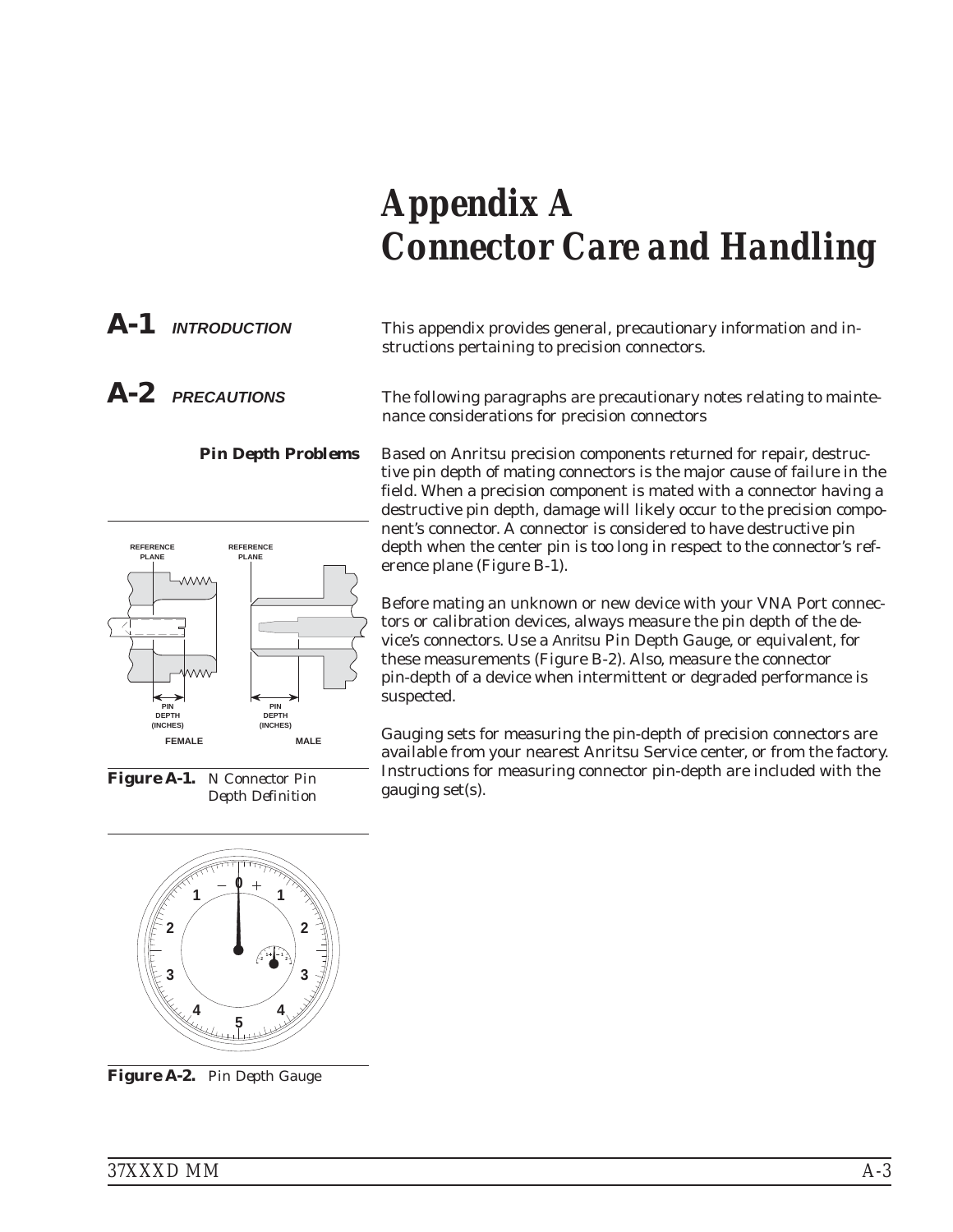**Pin-Depth Tolerance** The center pin of a precision connector has a tolerances measured in mils (one mil = 1/1000 inch). The connectors of test devices may not be precision types and they may not have the proper pin-depth. These connectors should be measured before mating to ensure suitability.

> When gauging pin depth, if the connector being measured indicates out of tolerance in the "+" region of the gauge (Table B-1), the center pin is too long. *Mating under this condition will likely damage the mating connector*. On the other hand, if the test device connector indicates out of tolerance in the "–" region, the center pin is too short. While this will not cause any damage, it will result in a poor connection and a consequent degradation in performance.

| Port/<br>Conn. Type | <b>Pin Depth</b><br>(MILS)  | Gauge<br><b>Reading</b>     |
|---------------------|-----------------------------|-----------------------------|
| GPC-7               | $+0.000$<br>$-0.003$        | Same As<br>Pin Depth        |
| N Male              | $-0.000$<br>207<br>$+0.004$ | $+0.000$<br>207<br>$-0.004$ |
| N Female            | $-0.004$<br>207<br>$+0.000$ |                             |
| 3.5 mm Male, Female | $-0.000$<br>$+0.002$        |                             |
| K Male, Female      | $+0.0000$<br>$-0.0035$      | Same As<br>Pin Depth        |
| V Male              | $+0.000$<br>to $-0.001$     |                             |
| V Female            | $+0.000$<br>to $-0.001$     |                             |

| Table A-1. | <b>Connector Pin-Depth Tolerance</b> |  |
|------------|--------------------------------------|--|
|            |                                      |  |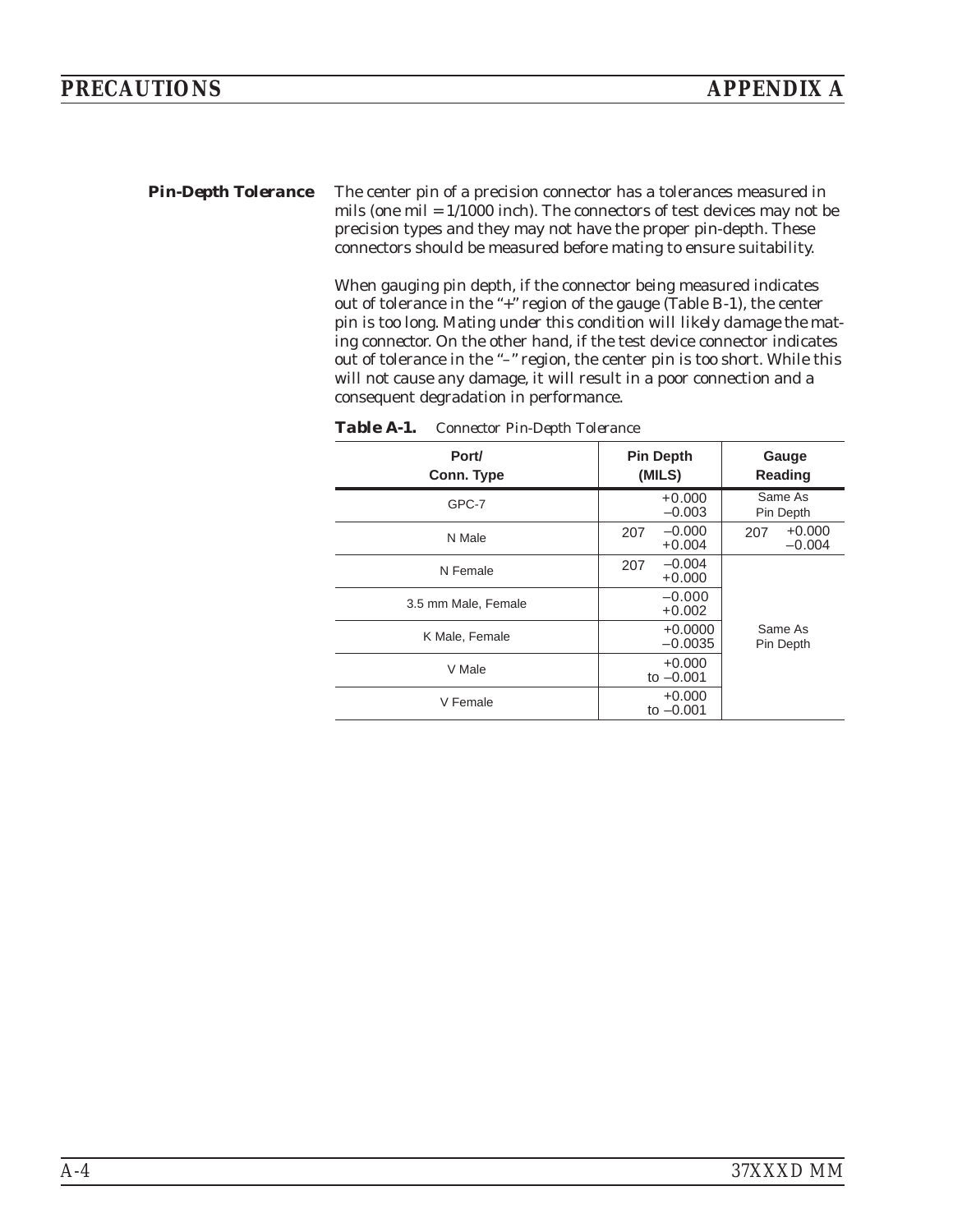| <b>Avoid Over Torquing</b><br><b>Connectors</b> | Over-torquing connectors is destructive; it may damage the connector<br>center pin. Finger-tight is usually sufficient, especially on Type N con-<br>nectors. Should it be necessary to use a wrench to tighten SMA or<br>WSMA connectors, use a torque wrench that breaks at 8 inch-pounds.<br>As a general rule, never use pliers to tighten connectors. |
|-------------------------------------------------|------------------------------------------------------------------------------------------------------------------------------------------------------------------------------------------------------------------------------------------------------------------------------------------------------------------------------------------------------------|
| <b>Teflon Tuning</b><br><b>Washers</b>          | The center conductor on many precision connectors contains a small<br>teflon tuning washer located near the point of mating (interface). This<br>washer compensates for minor impedance discontinuities at the inter-<br>face. The washer's location is critical to the connector's performance.<br>Do not disturb it.                                     |
| <b>Avoid Mechanical</b><br><b>Shock</b>         | Precision connectors are designed to withstand years of normal bench<br>handling. Do not drop or otherwise treat them roughly. They are labo-<br>ratory-quality devices, and like other such devices, they require careful<br>handling.                                                                                                                    |
| <b>Keep Connectors</b><br><b>Clean</b>          | The precise geometry that makes a precision connector's high perfor-<br>mance possible can be disturbed by dirt and other contamination ad-<br>hering to connector interfaces. When not in use, keep the connectors<br>covered.                                                                                                                            |
| <b>Visual Inspection</b>                        | Precision connectors should be inspected periodically. Check for the<br>following:                                                                                                                                                                                                                                                                         |
|                                                 | $\Box$ Bent or broken center pin<br>□ Damaged threads<br>□ Other bent or damaged connector parts<br>$\Box$ Dirt or foreign material in connector cavity.                                                                                                                                                                                                   |
| $\bm{A}$ - $\bm{3}$ repair/maintenance          | Anritsu recommends that no maintenance other than cleaning be at-<br>tempted by the customer. Any device with a suspected defective con-<br>nector should be returned to Anritsu for repair and/or service when<br>needed.                                                                                                                                 |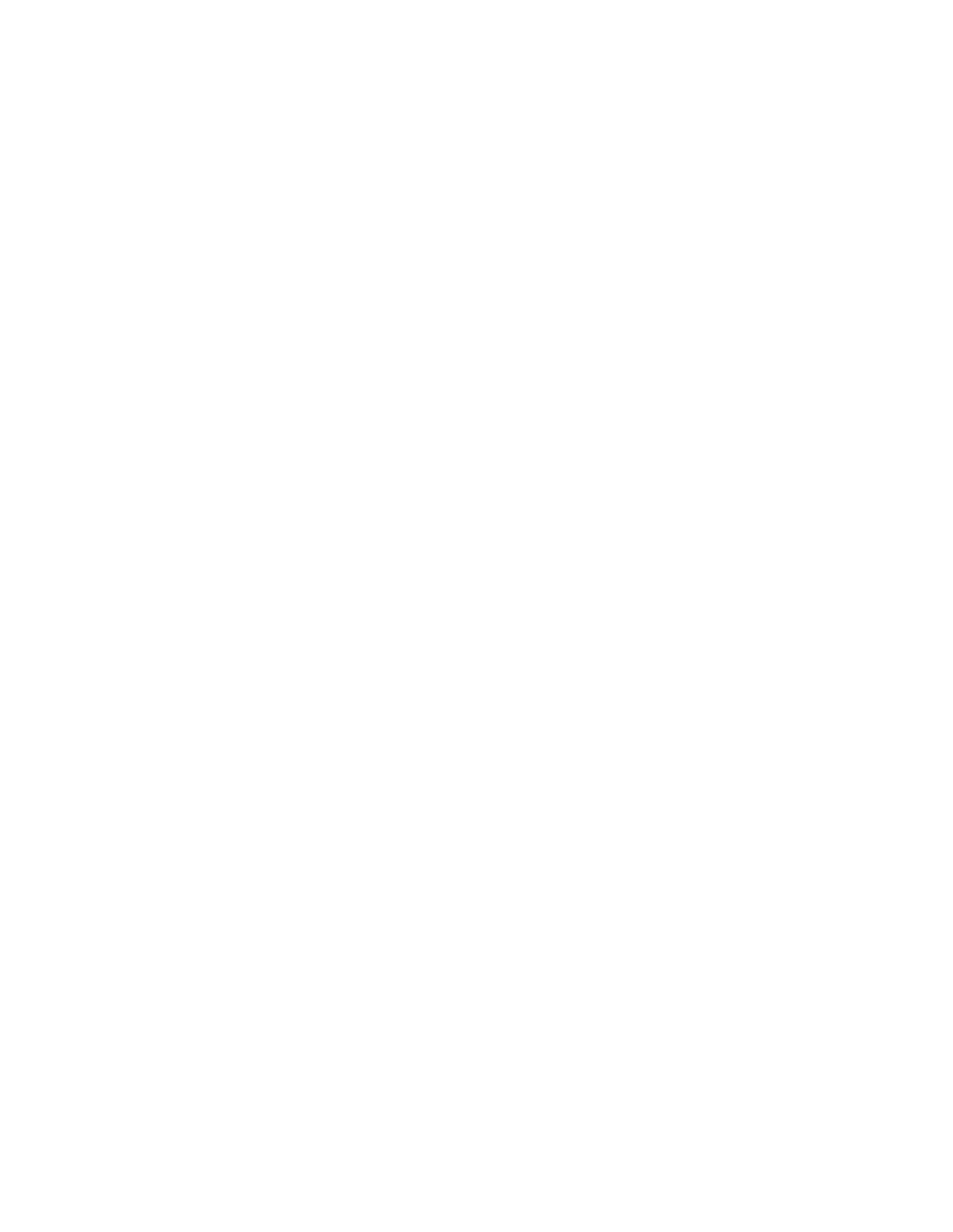# *Appendix B Lightning 37000D Technical Data Sheet*

The latest version of the Lightning 37000D Vector Network Analyzers Technical Data Sheet, Anritsu part number 11410-00350, can be downloaded from from the Anritsu Internet site:

#### <http://www.us.anritsu.com/>

This data sheet provides performance specifications for all of the various models in the series.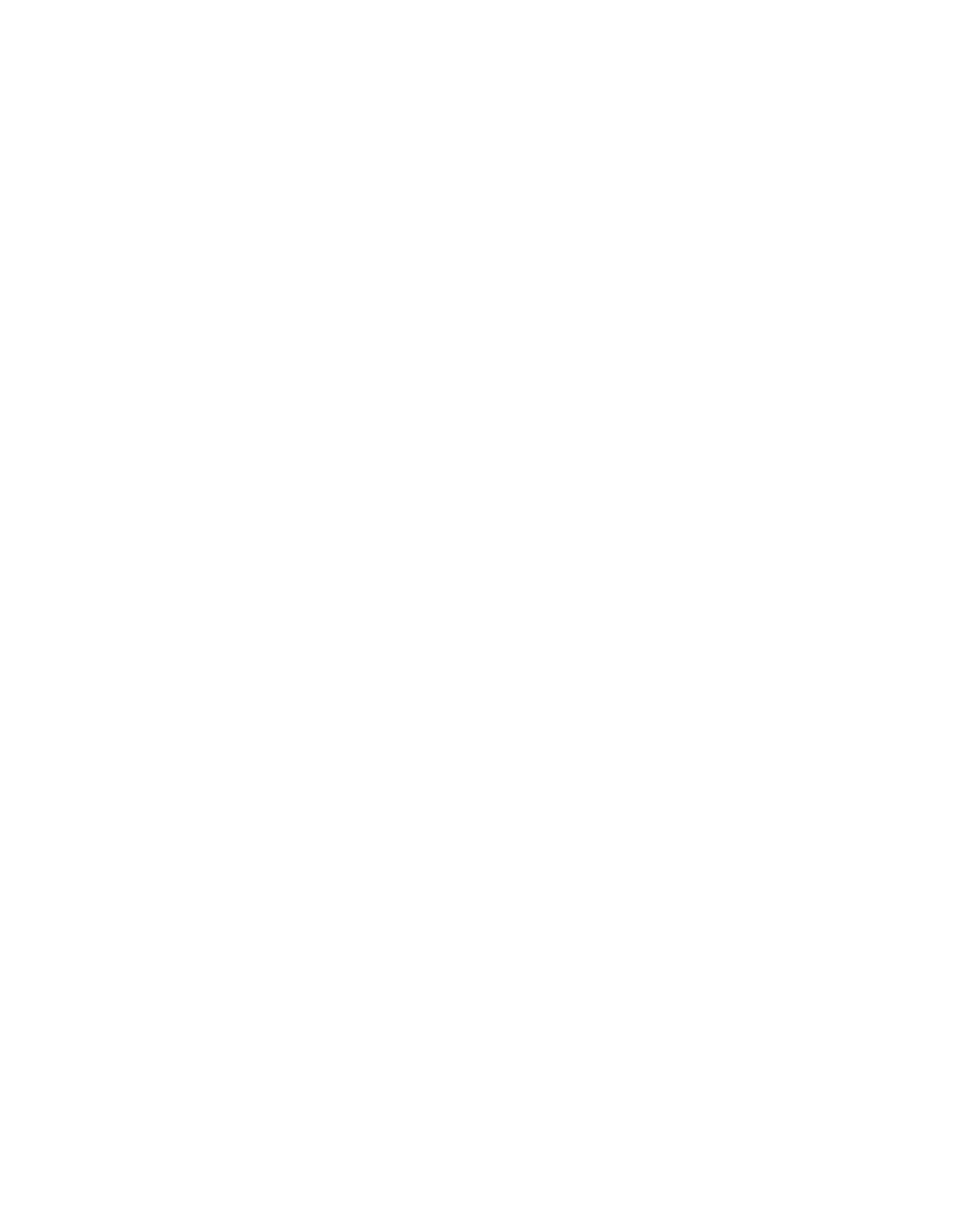# *Appendix C ME7808B/C Technical Data Sheet*

The latest version of the ME7808B Technical Data Sheet, Anritsu part number 11410-00330, and ME7808C Technical Data Sheet, Anritsu part number 11410-00410 can be downloaded from from the Anritsu Internet site:

<http://www.us.anritsu.com/>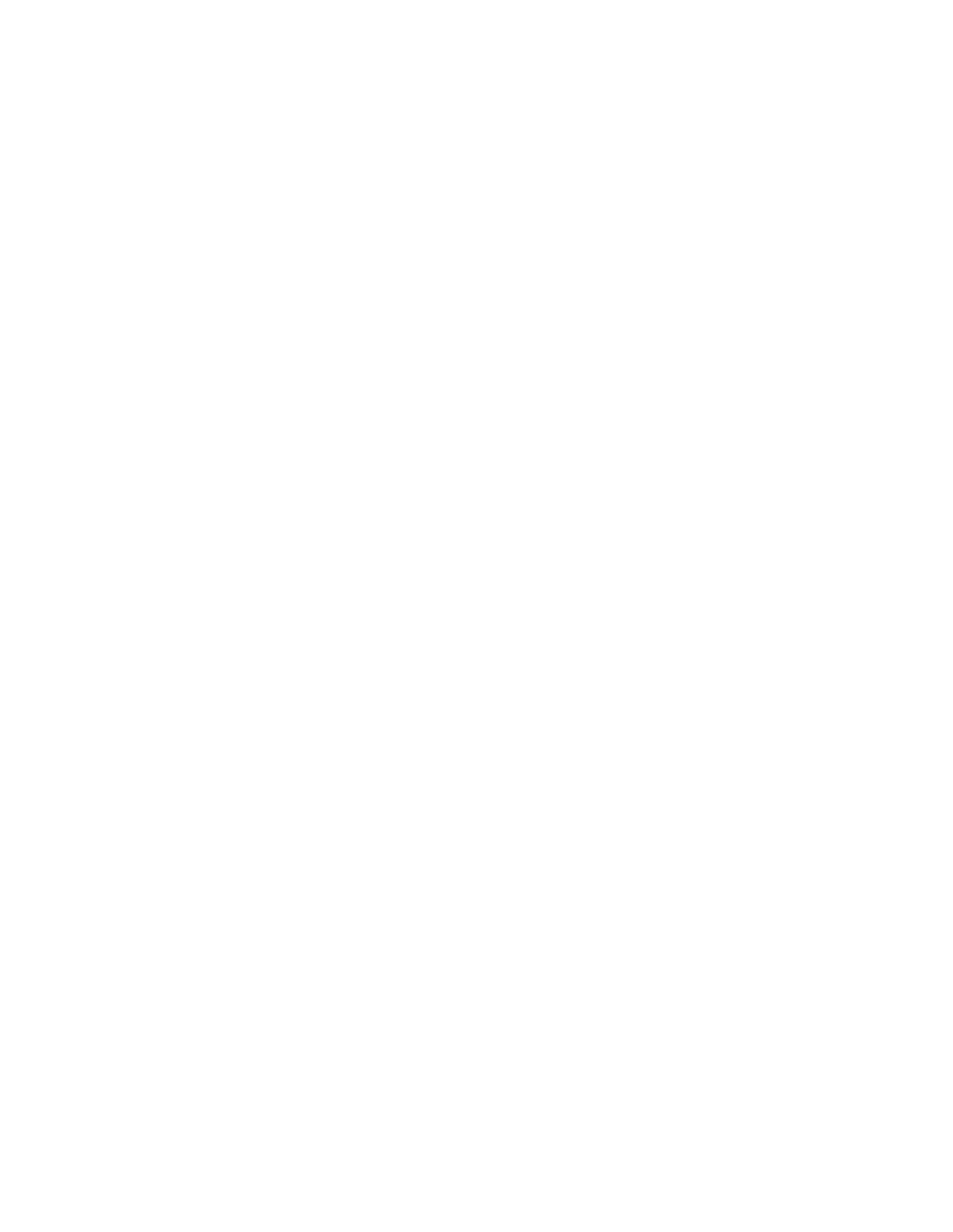# *Appendix D ME7808B/C Broadband Measurement System Maintenance*

# *Table of Contents*

|       | $D-1$ INTRODUCTION $\cdots \cdots \cdots \cdots \cdots \cdots \cdots \cdots \cdots \cdots \cdots \cdots D-3$ |
|-------|--------------------------------------------------------------------------------------------------------------|
| $D-2$ |                                                                                                              |
| $D-3$ |                                                                                                              |
| $D-4$ |                                                                                                              |
| $D-5$ |                                                                                                              |
| $D-6$ | PERFORMANCE AND OPERATIONAL TESTS $\cdots$ D-7                                                               |
| $D-7$ |                                                                                                              |
| $D-8$ |                                                                                                              |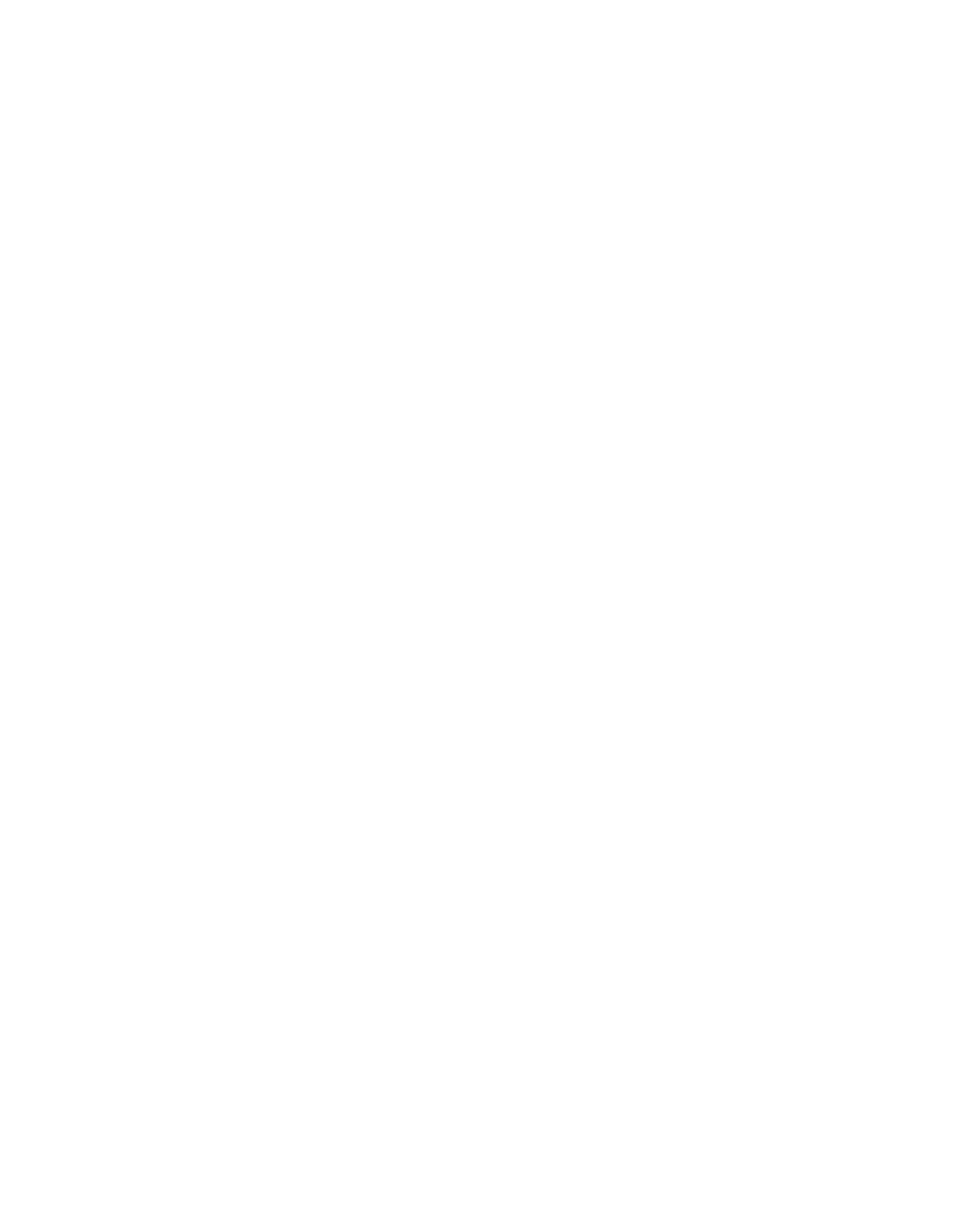# *Appendix D ME7808B/C Broadband Measurement System Maintenance*

|             | $D-1$ INTRODUCTION                          | This appendix provides maintenance instructions for the ME7808B/C<br>Broadband Measurement system. It describes Maintenance and<br>Performance Verification of the ME7808B/C system. This maintenance<br>and verification is performed independently of any wafer-probe<br>station.                                                                                                                                                                                                                                                                                                                                                                                                                                                                          |
|-------------|---------------------------------------------|--------------------------------------------------------------------------------------------------------------------------------------------------------------------------------------------------------------------------------------------------------------------------------------------------------------------------------------------------------------------------------------------------------------------------------------------------------------------------------------------------------------------------------------------------------------------------------------------------------------------------------------------------------------------------------------------------------------------------------------------------------------|
|             |                                             | The instruments and components used in the system may vary<br>considerably. The system may be configured with any 37XXXD VNA,<br>374X Millimeter Wave Modules, with or without Multiplexing<br>Couplers. Many different models of Multiplexing Couplers are<br>designed for use with the ME7808B/C systems Multiplexing Couplers.<br>This appendix covers only the most common system that is configured<br>with 3742A-EW modules and the 37X97D VNA (identified as<br>Configuration 1 in Anritsu literature). Operational and Maintenance<br>information for other system configurations is very similar in many<br>respects. Details on these systems (Configuration 2) can be obtained<br>by contacting your local Anritsu Service Center or the factory. |
|             | $D-2$ MG369XX<br><b>SYNTHESIZER OPTIONS</b> | The MG369XX series synthesizers used in the ME7808B/C systems<br>may be either of the "A" or "B" families. To meet the System Dynamic<br>Range specifications, Option 3 is required in all synthesizers. The<br>synthesizer used in the LO position must have Option 15X installed if<br>the synthesizer is of the "A" family. If the LO synthesizer is of the "B"<br>family, Option 15X is not required.                                                                                                                                                                                                                                                                                                                                                    |
| $\bm{D}$ -3 | <b>SYSTEM DESCRIPTION</b>                   | Figure D-3 (next page) shows the functional block diagram of the<br>entire ME7808B/C system (excluding probe station). See Section D-8,<br>Troubleshooting for more detailed information.                                                                                                                                                                                                                                                                                                                                                                                                                                                                                                                                                                    |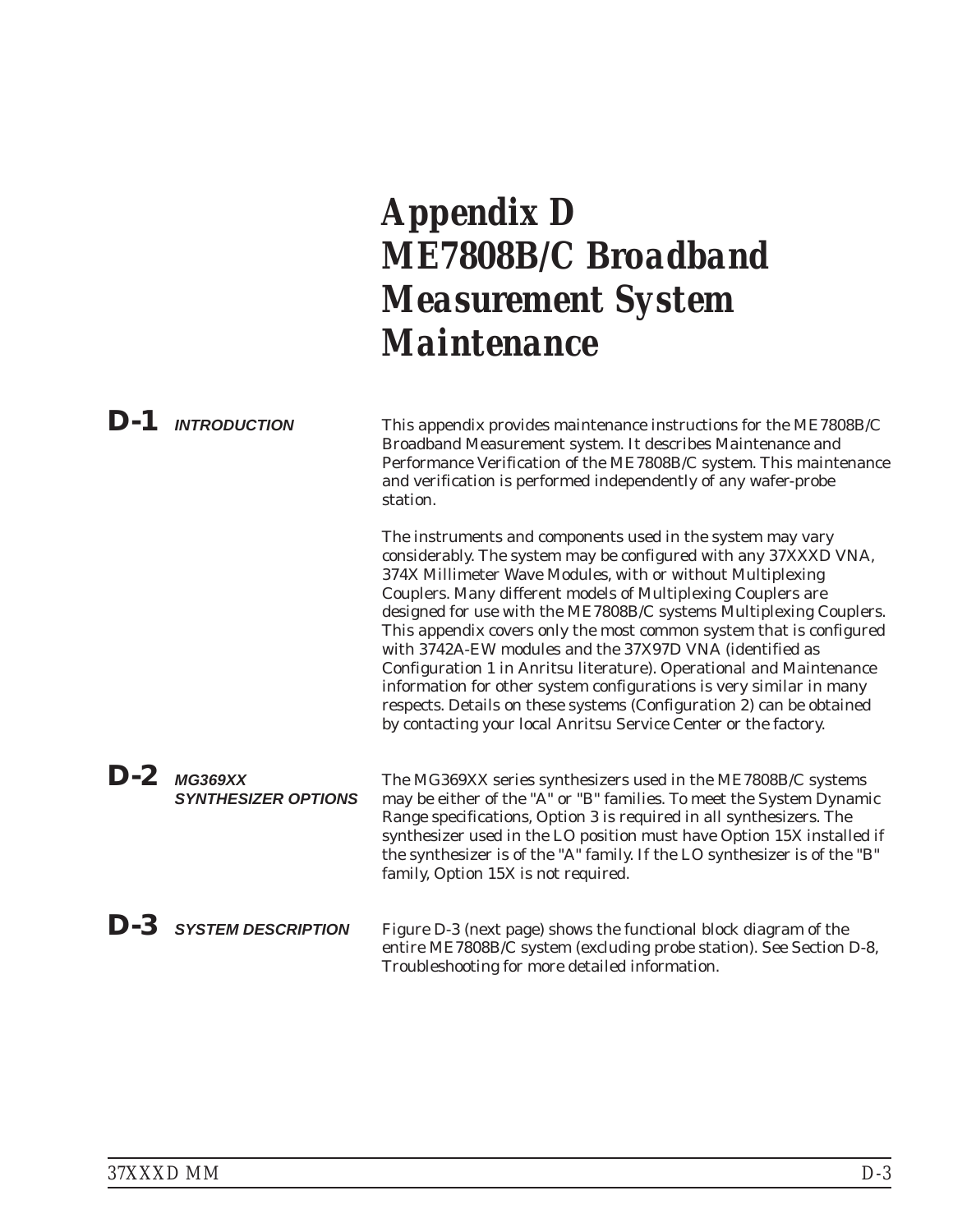*37XXXD MM*37XXXD MM



## *ME7808 BROADBAND SYSTEM MAINTENANCE*

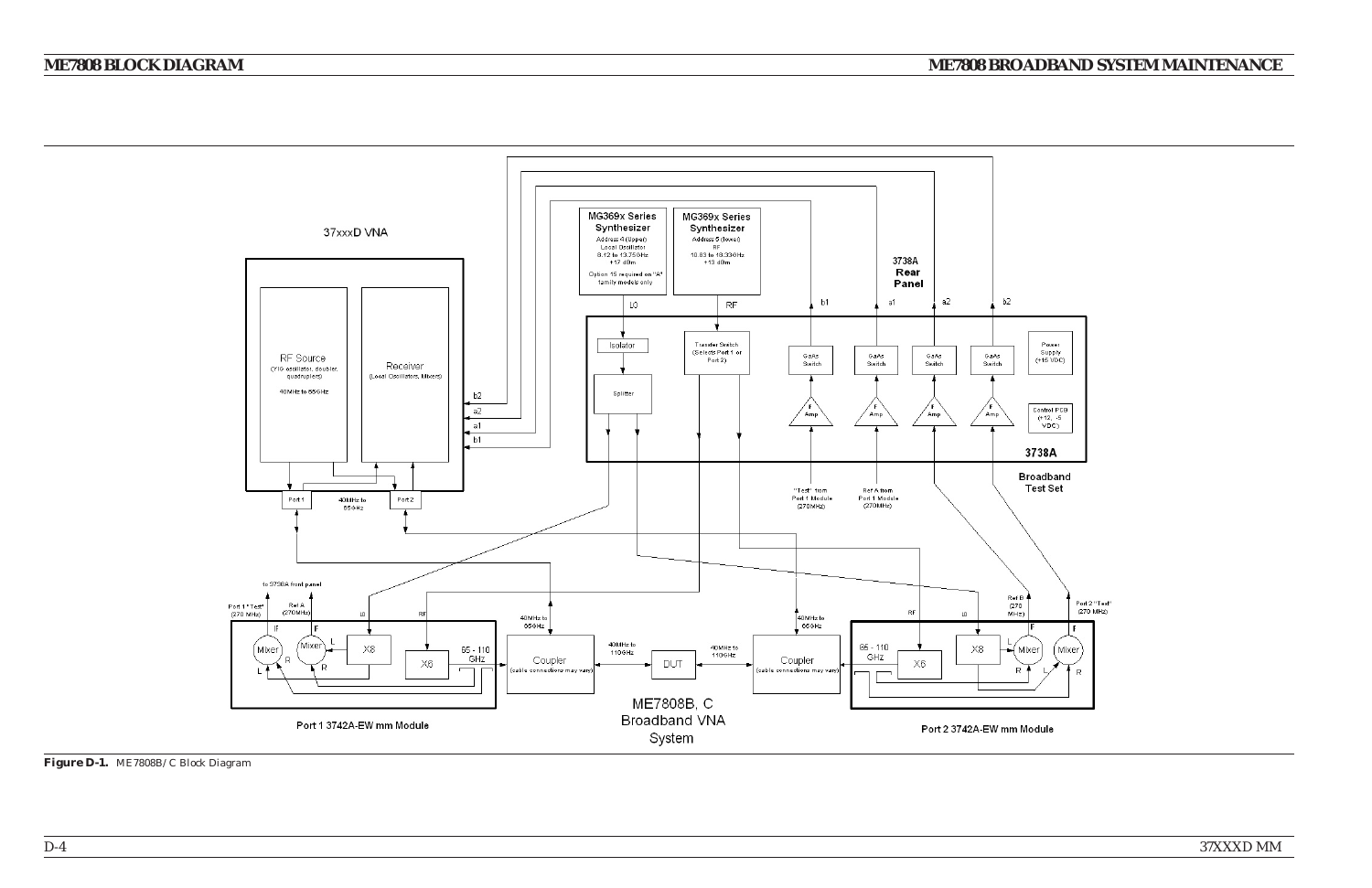<span id="page-160-0"></span>

| $D-4$ | <b>SYSTEM</b><br><b>ADJUSTMENTS</b> | Anritsu recommends that the system be readjusted and the perfor-<br>mance be verified every 12 months. The 37XXXD instrument and the<br>Synthesizers require adjustment (recalibration). The 3742A modules<br>and the 3738A Test Set are not adjustable.                                                                                                        |
|-------|-------------------------------------|-----------------------------------------------------------------------------------------------------------------------------------------------------------------------------------------------------------------------------------------------------------------------------------------------------------------------------------------------------------------|
|       |                                     | The 37XXXD instrument adjustments are performed with the system<br>operating in the Internal mode (accessed from the front panel via: Op-<br>tions Menu / Diagnostics / Test Set Config / Internal). Refer to<br>Chapter 6 of this manual for complete instructions on readjustment of<br>the 37XXXD instrument.                                                |
|       |                                     | For adjustment and verification of the MG369XA synthesizer, refer to<br>the MG369XA Maintenance Manual (part number 10370-10355).                                                                                                                                                                                                                               |
|       |                                     | For adjustment and verification of the MG369XB synthesizer, refer to<br>the MG369XB Maintenance Manual (part number 10370-10367).                                                                                                                                                                                                                               |
|       | $\bm{D}$ -5 REPLACEABLE ITEMS       | Part numbers and descriptions of ME7808B/C replaceable system<br>cables and parts and shown in Tables D-1 and D-2. Replacement parts<br>and subassemblies for the 37XXXD VNA are shown in Chapter 2 of<br>this manual. Replacement parts and subassemblies for the MG3690<br>series synthesizers are shown in the applicable synthesizer<br>maintenance manual. |
|       |                                     | <b>NOTE</b><br>There are no serviceable components or subassemblies in<br>the 3742A modules or in the couplers. These items must be<br>returned to Anritsu Customer Service for repair or replace-                                                                                                                                                              |

### *Table D[-1.](#page-160-0) System Cables*

| <b>Description</b>                               | <b>Part Number</b>                     |
|--------------------------------------------------|----------------------------------------|
| RF Cable, Coupler to 37XXXD                      | 806-101 (ME7808B) or 806-158 (ME7808C) |
| Cable Set, rear panel, 37XXXD                    | ND58267                                |
| Cable Set, 3742A to 3738A                        | ND58268                                |
| Cable, GPIB                                      | 2100-2                                 |
| RF Cable, Ruggedized, Synthesizer to 3738A LO IN | C34429-7                               |
| RF Cable, Ruggedized, Synthesizer to 3738A RF IN | C34429-8                               |

ment.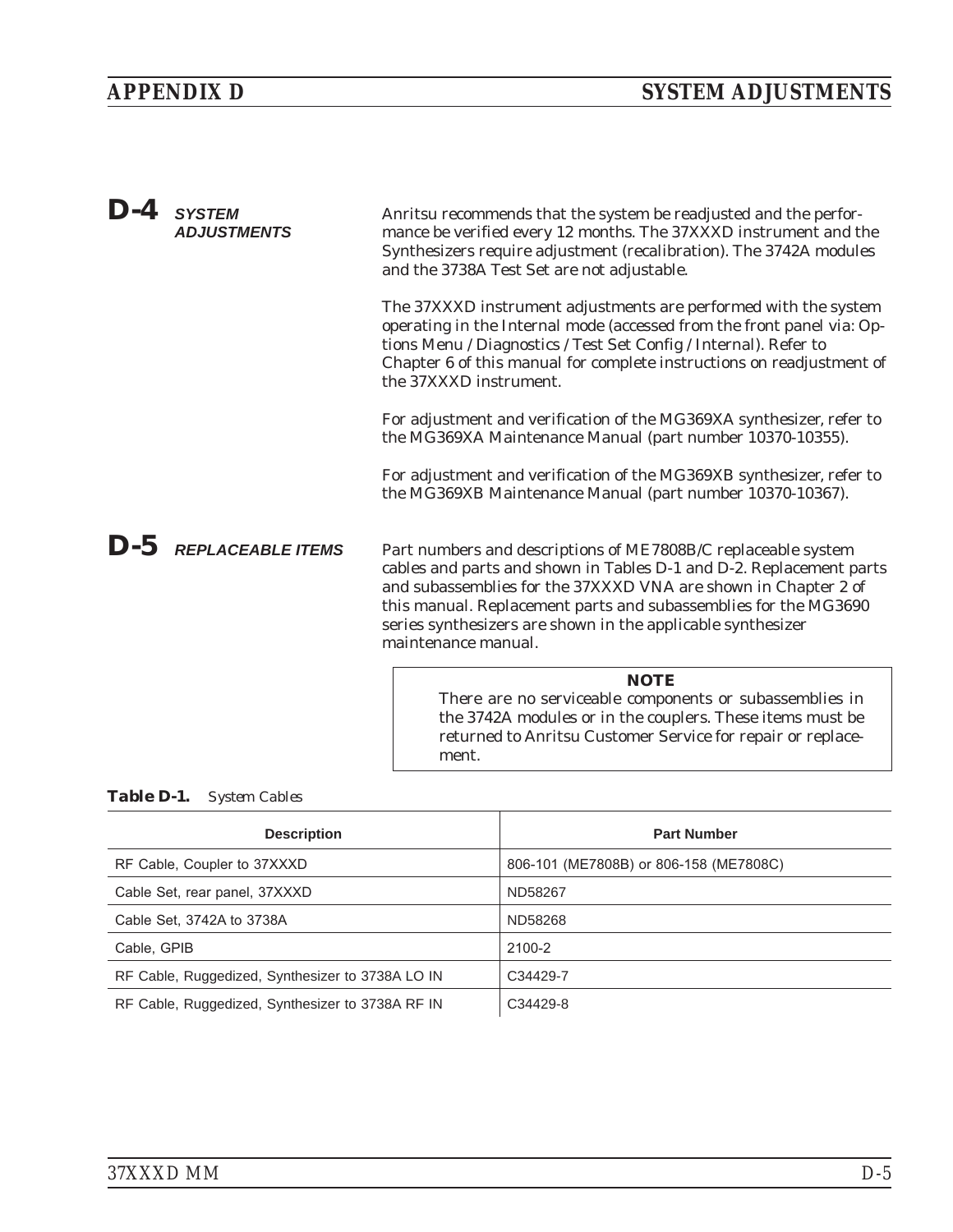# <span id="page-161-0"></span>*REPLACEABLE ITEMS APPENDIX D*

*Table D[-2.](#page-161-0) Model 3738A Replaceable Parts*

| <b>Description</b>     | <b>Part Number</b> |
|------------------------|--------------------|
| Power Supply (+15VDC)  | 40-130             |
| Fan Assembly           | ND58282            |
| IF Amplifiers          | 60-279             |
| <b>IF Switches</b>     | 1020-44            |
| Isolator               | 1000-49            |
| <b>RF</b> Splitter     | 1091-87            |
| PCB Assembly           | 54074-3            |
| <b>Transfer Switch</b> | ND57971            |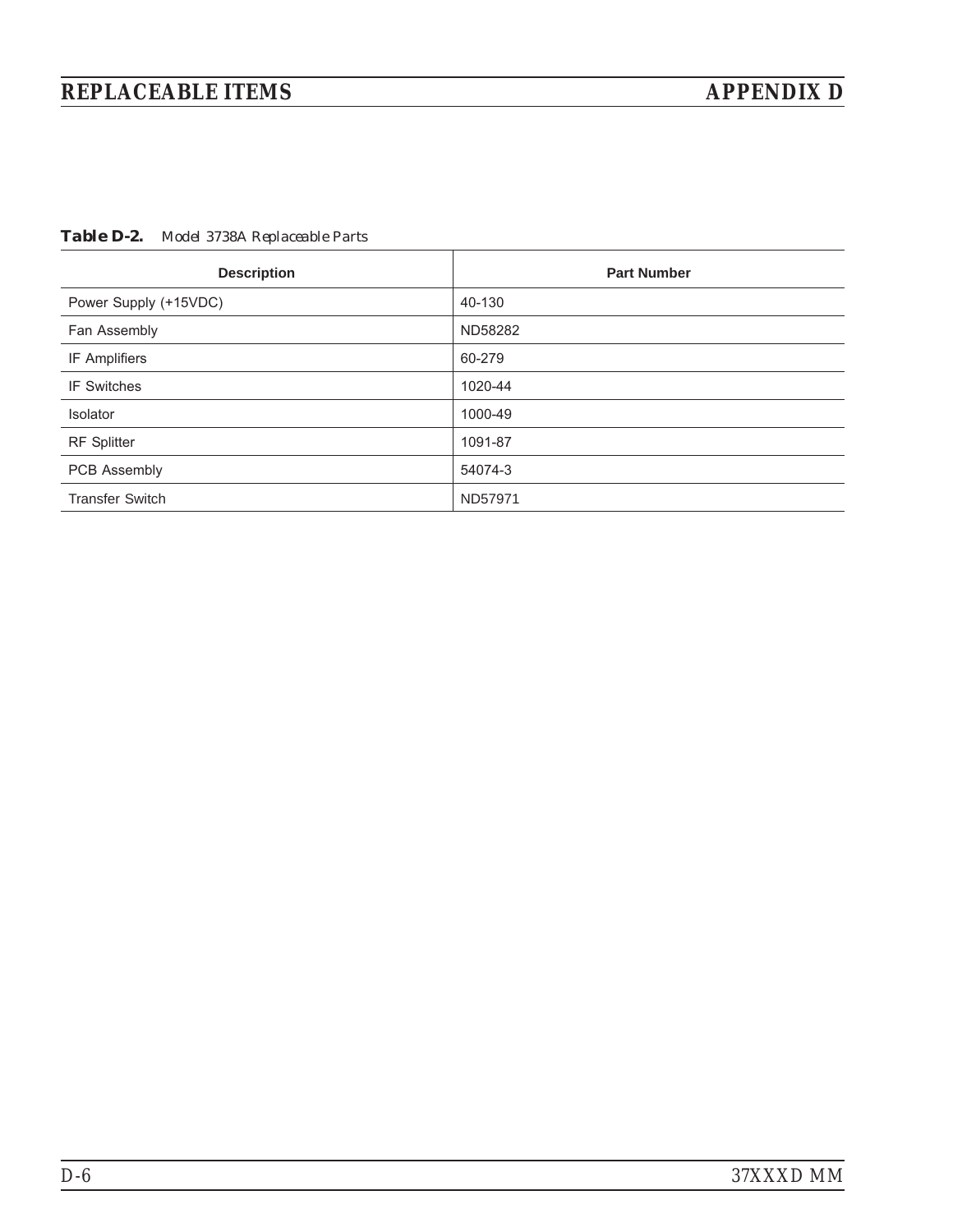### *D-6 PERFORMANCE AND OPERATIONAL TESTS*

This chapter describes a series of manually performed tests that will ensure that the system meets many factory specifications. Many of these tests are also duplicated in the 2300-178 software package (version 5.00 and above).

All technical specifications (guaranteed and typical) are found in the ME7808B/C Technical Data Sheet, part numbers 11410-00330 and 11410-00410, found in Appendix C.

Two automated methods are also available for S-parameter measurement accuracy testing (Performance Verification). The test port type being utilized will determine which method is appropriate.

#### *NOTE*

Anritsu does not support tests or verification processes for wafer probe equipment. Contact the vendor of the wafer probe equipment if such support is desired.

For systems using the W1 coaxial test ports (Multiplexing Couplers of all models), performance verification of the system is accomplished by use of the Anritsu Model 3656 calibration/verification kit and the 2300-496 software (packaged with the kit). This series of automated tests will verify that the system S-parameter measurement accuracy meets factory specifications. Instructions are packaged within the software as an Adobe Acrobat file.

For systems using only WR10 waveguide test ports, NIST traceable verification of S-parameter measurement accuracy may be performed for the system (including a WR10 calibration kit). Contact Anritsu Customer Service in Morgan Hill, California for information about this service.

The balance of this section is dedicated to operational performance tests of the complete ME7808B/C system.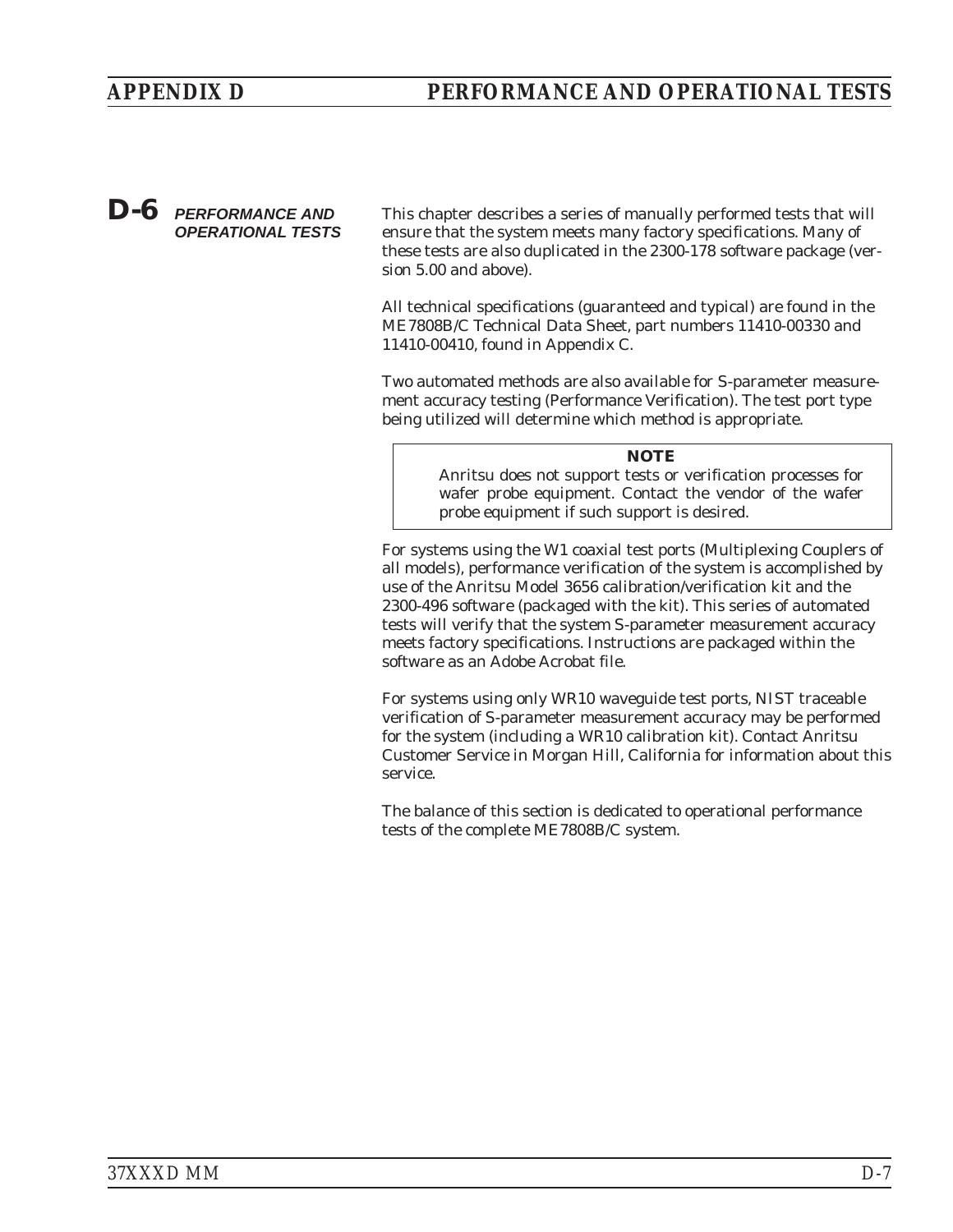### *PERFORMANCE AND OPERATIONAL TESTS APPENDIX D*

#### *Required Equipment for ME7808B/C System Performance Tests:*

- □ PC with Windows 95 or equivalent operating system
- □ National Instruments GPIB hardware and software installed in the PC
- Anritsu 2300-178 (3700TEST) Software Version 5.00 Minimum
- □ Anritsu 3654B Calibration Kit
- □ Anritsu 3670V50-2 RF Cable (Throughline)
- □ Anritsu 3655W (WR10) Calibration Kit or Maury Z7005G19 (WR10) Calibration Kit

#### *Optional Equipment:*

- □ HP Model 432A Power Meter with power sensor(s) covering 65 to 110 GHz
- □ Voltmeter (for troubleshooting only)
- □ Anritsu ML24XX Power Meter with 20 GHz Power Sensor (for troubleshooting only)

#### *Preliminary:*

- Step 1. Move millimeter modules and cables to another location so that the PC keyboard and the 37XXXD front panel are easily accessible.
- Step 2. Press the Option Menu key.
- Step 3. Select **TEST SET CONFIG / INTERNAL**, then press <Enter> to accept.
- Step 4. On the rear panel of the 37XXXD, remove the cable set which connects to the 3738A, and install the small terminations (hanging from the chains) to the SMA connectors on the back of the 37XXXD .
- Step 5. If not already completed, perform the tests described in Section 4-4 to ensure that the 37XXXD is operating normally. It is not necessary to perform the 12-Term Cal Test or subsequent tests.

#### *Synthesizer Verification:*

Refer to the appropriate Maintenance Manual for the synthesizers installed in the system for detailed Verification instructions. No further checks are necessary in the ME7808B/C system.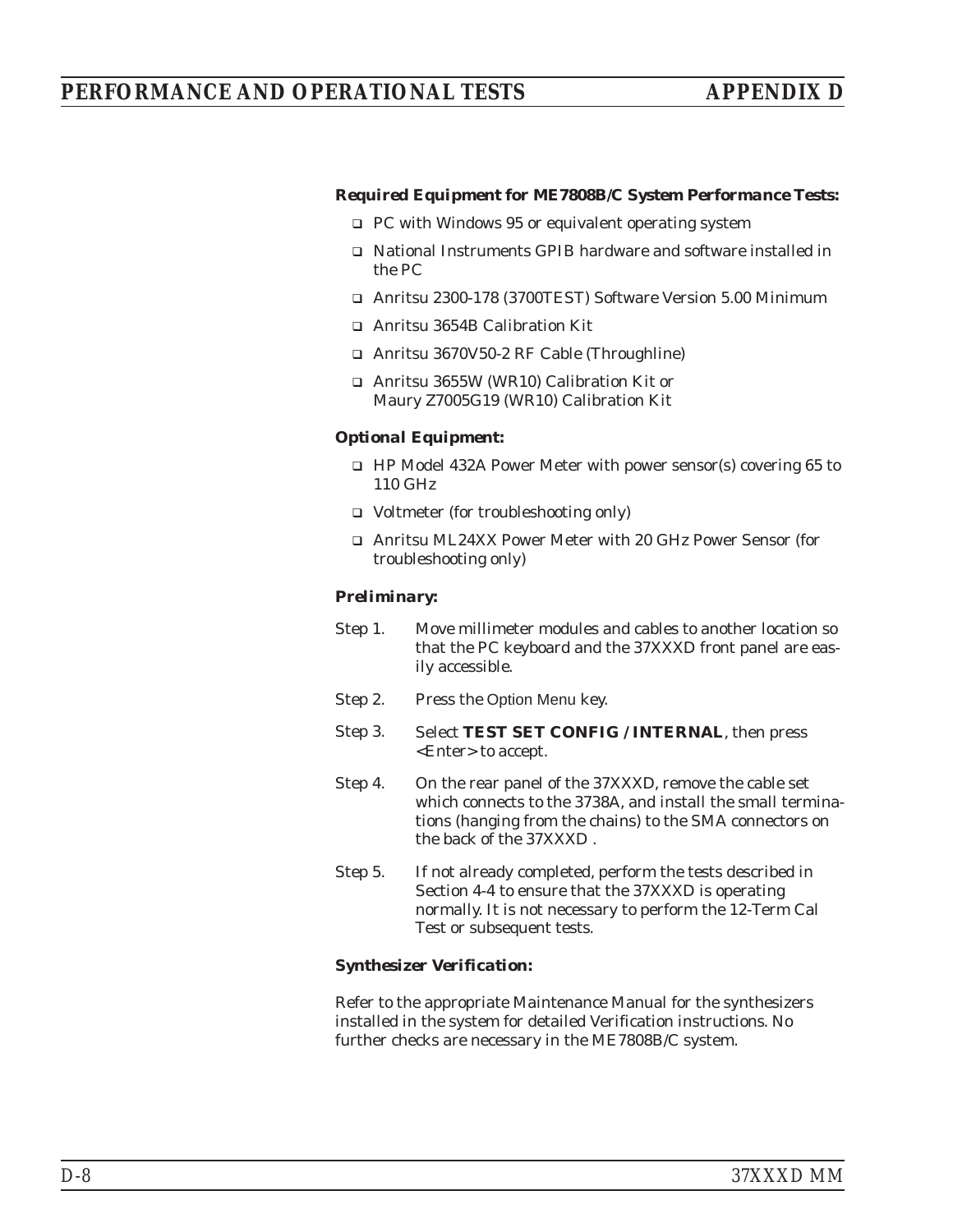#### *3742A-EW Operational Performance Tests:*

Most specifications for the system when operating from 65 to 110 GHz are not published (guaranteed) but are typical values. Systems which pass the following tests are operating in the expected manner and are capable of making accurate measurements.

Assemble the complete system with the 3742A modules installed, with all front and rear panel cables reconnected. Then perform the following steps.

- Step 1. Configure system as a 65-110 GHz system. To do this, press the Utility Menu and select **TEST SET CONFIG / MILLI-METER WAVE** and press the <Enter> key. Select the WR-10 Extended band.
- Step 2. Set the power vernier knobs on the 3742A modules fully CW to set maximum power at the test ports.
- Step 3. In this mode of operation, most tests described below (excluding Directivity and Coupler tests) may be performed using the 2300-178 Test Program.
- Step 4. Remove the Couplers from the mmWave modules. Insure the 2 inch gold waveguide sections are installed to the test ports of the mmWave modules.
- Step 5. Connect the two modules together.
- Step 6. View S21 and S12.
- Step 7. Ensure the system sweeps normally in this mode.
- Step 8. Ensure both power control knobs on the mmWave modules are functional. It is normal for Lock Failures to appear at lower power. Return power control knobs to maximum power settings.
- Step 9. Clear the errors from the Service Log.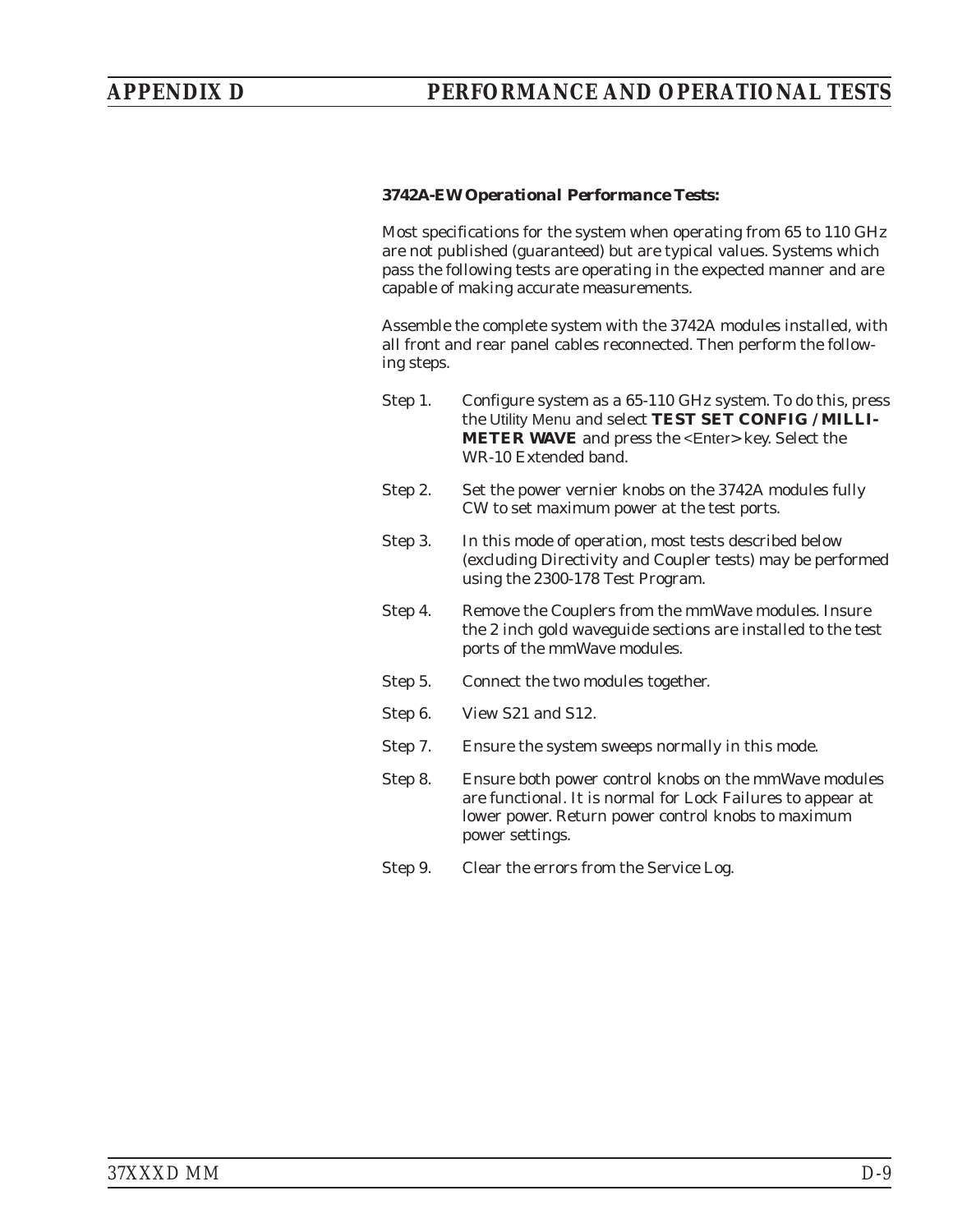### *IF Power Level Test:*

This test verifies that each individual receiver channel operates properly. Measurement calibration of the system is not required for this test. Ensure the system has warmed up for at least 1 hour before performing this test.

- Step 1. Install a flush short on the test port of the Port 1 mmWave module.
- Step 2. Set up the network analyzer as shown below:

| <b>Key</b>          | <b>Menu Choice</b>                    |
|---------------------|---------------------------------------|
| <b>SETUP MENU</b>   | Start: 65 GHz                         |
|                     | Stop: 110 GHz                         |
| <b>CHANNEL MENU</b> | Dual Channels 1 & 3                   |
| <b>GRAPH TYPE</b>   | Log Magnitude (both channels)         |
| S PARAMS            | Channel 1                             |
|                     | User Ratio: a1/1                      |
|                     | User Phase Lock: a1                   |
|                     | Channel 3                             |
|                     | User Ratio: b1/1                      |
|                     | User Phase Lock: a1                   |
| <b>SET SCALE</b>    | Resolution: 10 dB/Div (both channels) |
|                     | Reference Value: -10 dB               |
| <b>LIMITS</b>       | Channel $1$ (a $1/1$ )                |
|                     | Upper Limit: ON (-1 dB)               |
|                     | Lower Limit: ON (-28 dB)              |
|                     | Channel 3 (b1/1)                      |
|                     | Upper Limit: ON (-1 dB)               |
|                     | Lower Limit: ON (-38 dB)              |

- Step 3. Ensure that the displays for Channels 1 and 3 fall between the limit lines, and that no error messages appear on the display.
- Step 4. Install a flush short to the Port 2 mmWave module.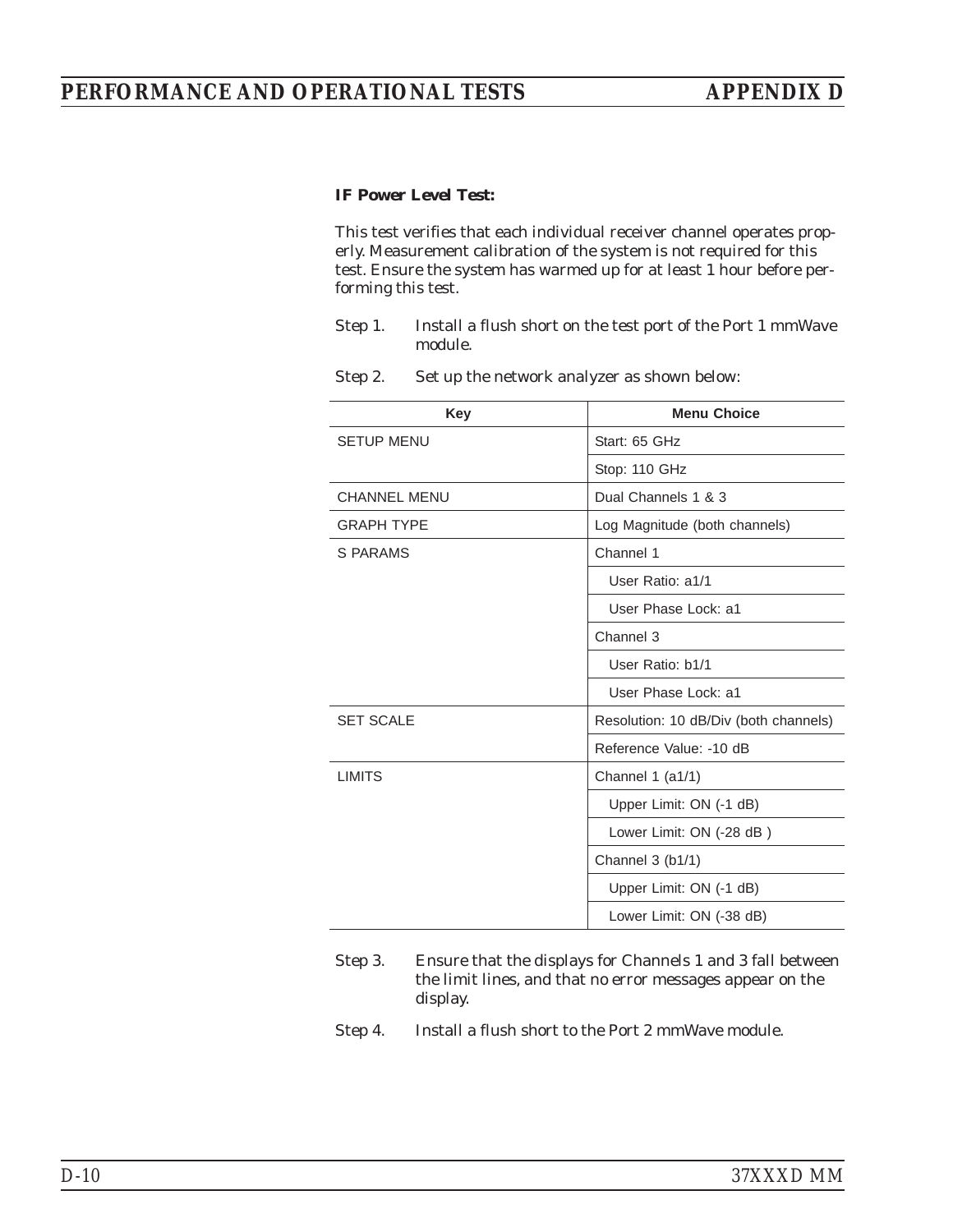## *APPENDIX D PERFORMANCE AND OPERATIONAL TESTS*

| <b>Key</b>          | <b>Menu Choice</b>                    |
|---------------------|---------------------------------------|
| <b>SETUP MENU</b>   | Start: 65 GHz                         |
|                     | Stop: 110 GHz                         |
| <b>CHANNEL MENU</b> | Dual Channels 2 & 4                   |
| <b>GRAPH TYPE</b>   | Log Magnitude (both channels)         |
| S PARAMS            | Channel 2                             |
|                     | User Ratio: a2/1                      |
|                     | User Phase Lock: a2                   |
|                     | Channel 4                             |
|                     | User Ratio: b2/1                      |
|                     | User Phase Lock: a2                   |
| <b>SET SCALE</b>    | Resolution: 10 dB/Div (both channels) |
|                     | Reference Value: -10 dB               |
| <b>LIMITS</b>       | Channel 2 (a2/1)                      |
|                     | Upper Limit: ON (-1 dB)               |
|                     | Lower Limit: ON (-28 dB)              |
|                     | Channel 4 (b2/1)                      |
|                     | Upper Limit: ON (-1 dB)               |
|                     | Lower Limit: ON (-38 dB)              |

#### Step 5. Set up the network analyzer as shown below:

Step 6. Ensure that the displays for Channels 2 and 4 fall between the limit lines, and that no error messages appear on the display.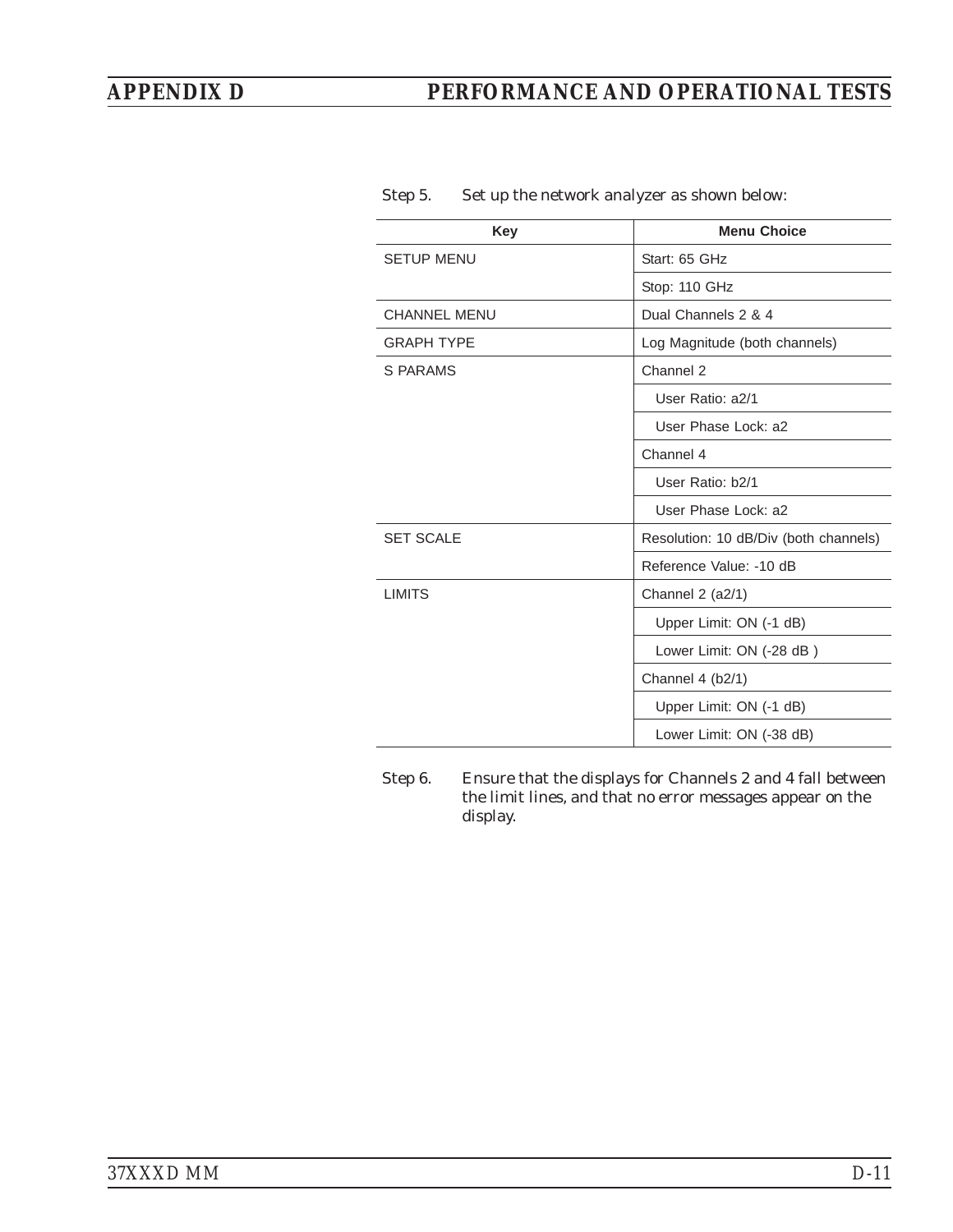#### *Test Port Power Test:*

- Step 1. Default the system (Press Default Program key two times). Display Single Channel, S11.
- Step 2. Connect the HP432A Power Meter and sensor to the Port 1 mmWave module test port.
- Step 3. For each frequency on the power sensor, read the power at the Port 1. The power should be 0 to -10 dBm for each frequency.
- Step 4. Display Single Channel, S22. Connect the power sensor to Port 2. Repeat steps 2 and 3 for the Port 2 module.

#### *Performance Verification- High Level Noise (Reflection) Test:*

The following test verifies that the high level noise in the system will not significantly affect the accuracy of subsequent measurements. High level noise is the random noise that exists in the system, and cannot be accurately predicted or measured, thus it cannot be removed by conventional error-correction techniques. Measurement calibration is not required for these tests. Ensure the system has warmed up for at least 1 hour before performing this test.

- Step 1. Connect flush shorts to both test ports of the mmWave modules.
- Step 2. Default the system (press DEFAULT PROGRAM two times).
- Step 3. Set the system as shown below:

| Key                 | <b>Menu Choice</b>                              |
|---------------------|-------------------------------------------------|
| <b>SETUP MENU</b>   | Start: 65 GHz                                   |
|                     | Stop: 110 GHz                                   |
| <b>CHANNEL MENU</b> | Dual Channels 1 & 3                             |
| <b>GRAPH TYPE</b>   | Log Magnitude (both channels)                   |
| S PARAMS            | Channel 1: S11                                  |
|                     | Channel 3: S22                                  |
| <b>SET SCALE</b>    | Resolution: 0.05 dB/division (both<br>channels) |
| <b>LIMITS</b>       | Channel 1                                       |
|                     | Upper Limit: ON (0.04 dB)                       |
|                     | Lower Limit: ON (-0.04 dB)                      |
|                     | Channel 3                                       |
|                     | Upper Limit: ON (0.04 dB)                       |
|                     | Lower Limit: ON (-0.04 dB)                      |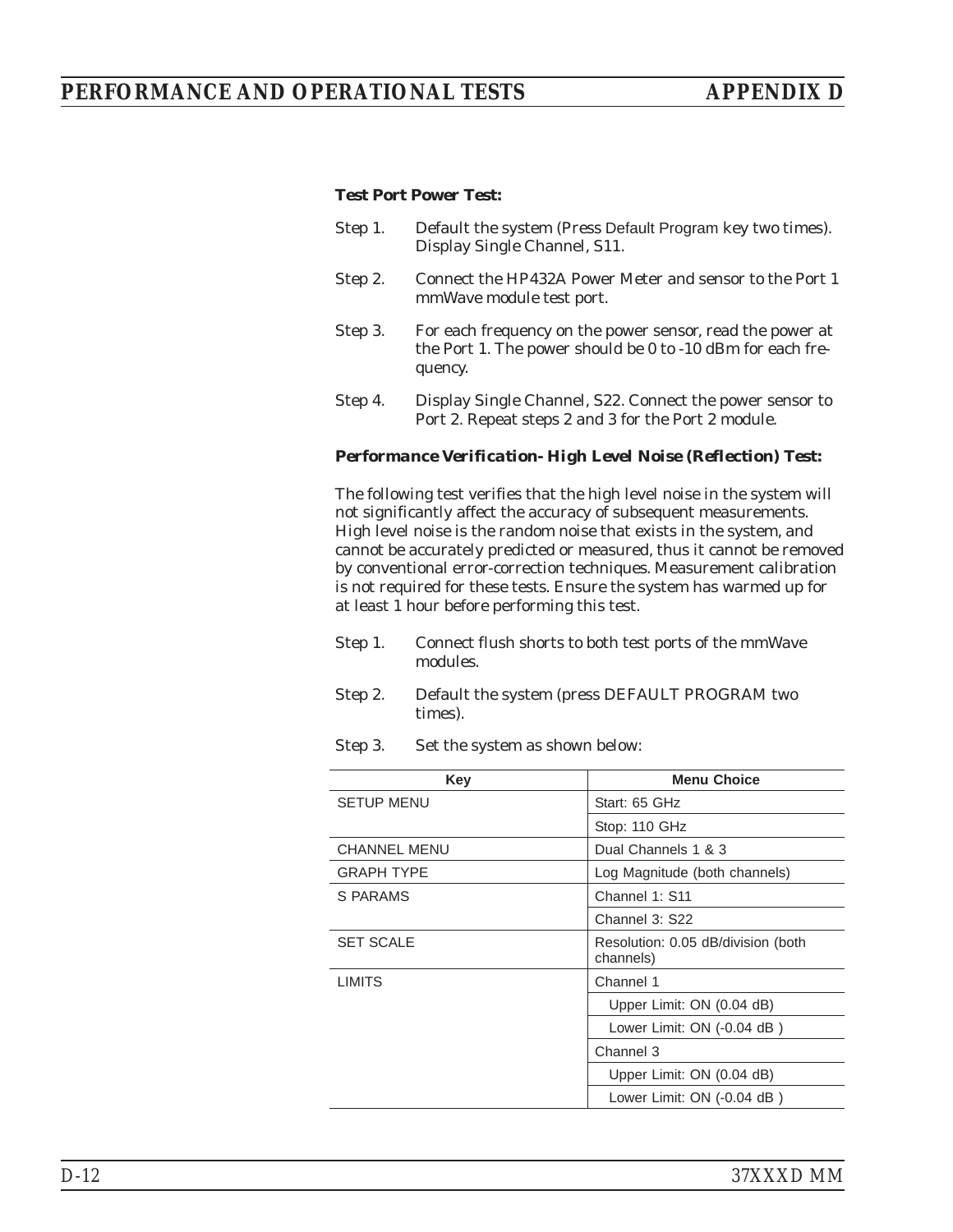- Step 4. Be careful not to bump any system components (especially cables) during this test. Select Channel 1. After several sweeps, press TRACE MEMORY, and select Store Data to Memory. Select View Data/Memory.
- Step 5. Be sure the RF display remains between the limit lines for approximately 5 sweeps. (It is normal for the data to drift out of the limit lines after a short period of time).
- Step 6. Repeat steps 4 and 5 for Channel 3.

#### *Performance Verification—High Level Noise (Transmission) Test:*

The following test verifies that the high level noise in the system will not significantly affect the accuracy of subsequent measurements. High level noise is the random noise that exists in the system. It cannot be accurately predicted or measured, thus it cannot be removed by conventional error-correction techniques. Measurement calibration is not required for these tests. Ensure the system has warmed up for at least 1 hour before performing this test.

Step 1. Remove the flush shorts and connect the mmWave modules together.

| Set the system as shown below: |
|--------------------------------|

| Key                 | <b>Menu Choice</b>                              |  |  |
|---------------------|-------------------------------------------------|--|--|
| <b>SETUP MENU</b>   | Start: 65 GHz                                   |  |  |
|                     | Stop: 110 GHz                                   |  |  |
| <b>CHANNEL MENU</b> | Dual Channels 1 & 3                             |  |  |
| <b>GRAPH TYPE</b>   | Log Magnitude (both channels)                   |  |  |
| S PARAMS            | Channel 1: S12                                  |  |  |
|                     | Channel 3: S21                                  |  |  |
| <b>SET SCALE</b>    | Resolution: 0.05 dB/division (both<br>channels) |  |  |
| <b>LIMITS</b>       | Channel 1                                       |  |  |
|                     | Upper Limit: ON (0.04 dB)                       |  |  |
|                     | Lower Limit: ON (-0.04 dB)                      |  |  |
|                     | Channel 3                                       |  |  |
|                     | Upper Limit: ON (0.04 dB)                       |  |  |
|                     | Lower Limit: ON (-0.04 dB)                      |  |  |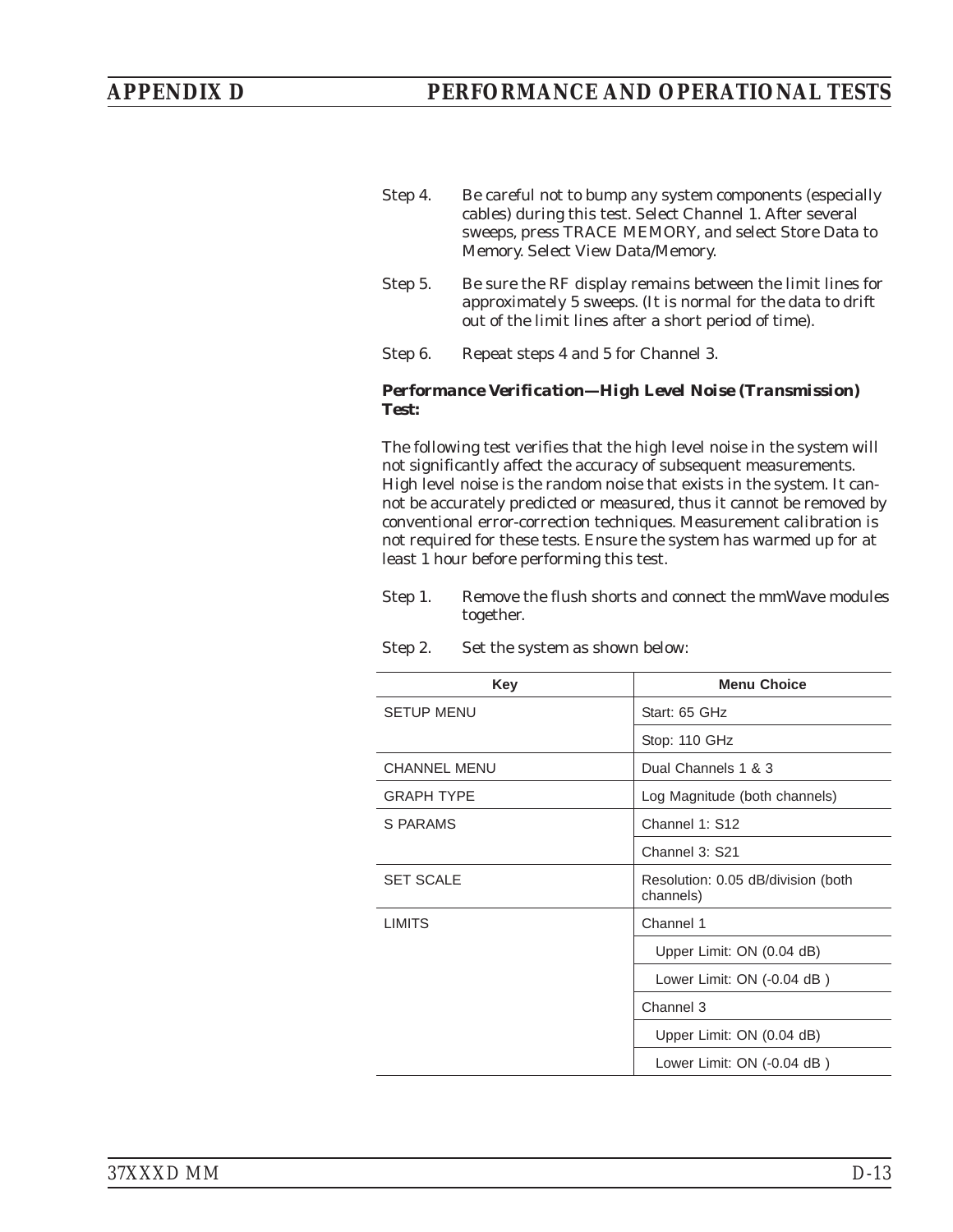| Step 3. | Be careful not to bump any system components (especially |
|---------|----------------------------------------------------------|
|         | cables) during this test. Select Channel 1.              |

- Step 4. After several sweeps, press TRACE MEMORY, and select Store Data to Memory. Select View Data/Memory.
- Step 5. Be sure the RF display remains between the limit lines for approximately 5 sweeps. (It is normal for the data to drift out of the limit lines after a short period of time).
- Step 6. Repeat steps 3 and 4 for Channel 3.

#### *Drift Test:*

- Step 1. Leave the equipment connected as described in the previous test (High Level Noise Transmission). Ensure the system has warmed up for 2 hours.
- Step 2. Change Graph Type to Log Mag and Phase for both channels.
- Step 3. Store Data to Memory and View Data/Memory for both channels.

#### *CAUTION*

Do not move any part of the system after this point. Be especially careful to not bump the cables.

- Step 4. At the end of 1/2 hours, Autoscale both channels.
- Step 5. Set Limit Lines to +/- 0.2 dB, and +/- 2 Degrees for both channels. Ensure displays fall within the limit lines.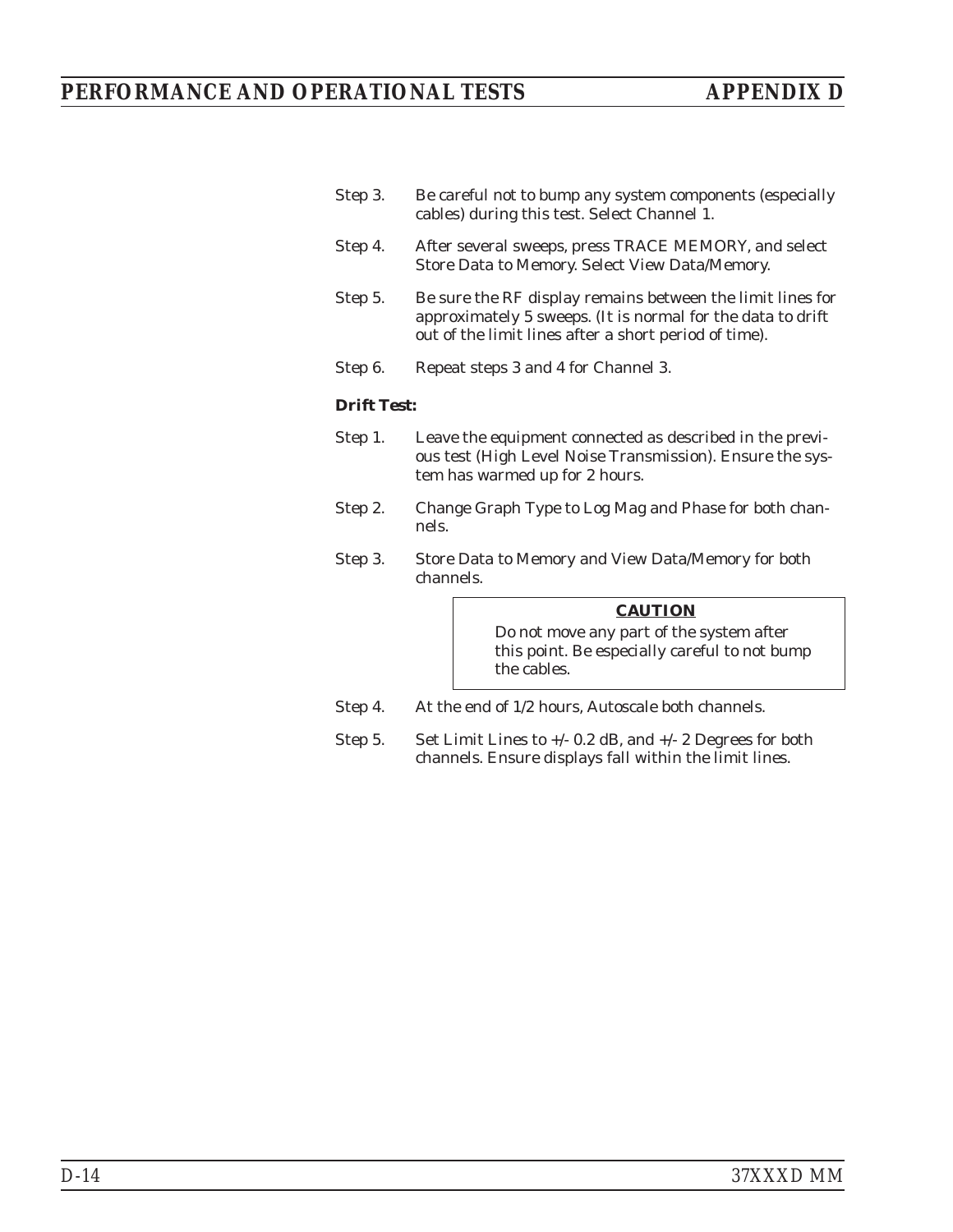#### *Performance Verification—12 Term OSL Calibration:*

This calibration is required to perform the System Dynamic Range, Source Match, and Directivity tests. Ensure the system has warmed up for at least 1 hour before performing this test, and that the precision 2 inch waveguide sections are installed to the test ports of the mmWave modules.

- Step 1. Insert the Calibration Coefficient disk from the WR-10 calibration kit into the floppy drive of the 37XXXD and load the coefficients via the UTILITY MENU key.
- Step 2. Press BEGIN CAL.
- Step 3. Make the following selections from the menus to perform a full band 12 Term Calibration:
	- □ Change Cal Method and Line Type
	- □ Waveguide
	- □ Full 12 Term
	- □ Include Isolation (required for System Dynamic Range test)
	- □ Sliding Load (required for Directivity and Source Match tests)
	- □ Use Installed Kit
- Step 4. Before measuring the Isolation Devices (terminations), make the following changes to the setup:
	- □ AVERAGE/SMOOTH MENU key: Change to 512 averages
	- IFBW key: Change to Minimum (10 Hz)
	- Measure the Isolation Devices.
- Step 5. Finish the calibration using the instructions on the VNA display.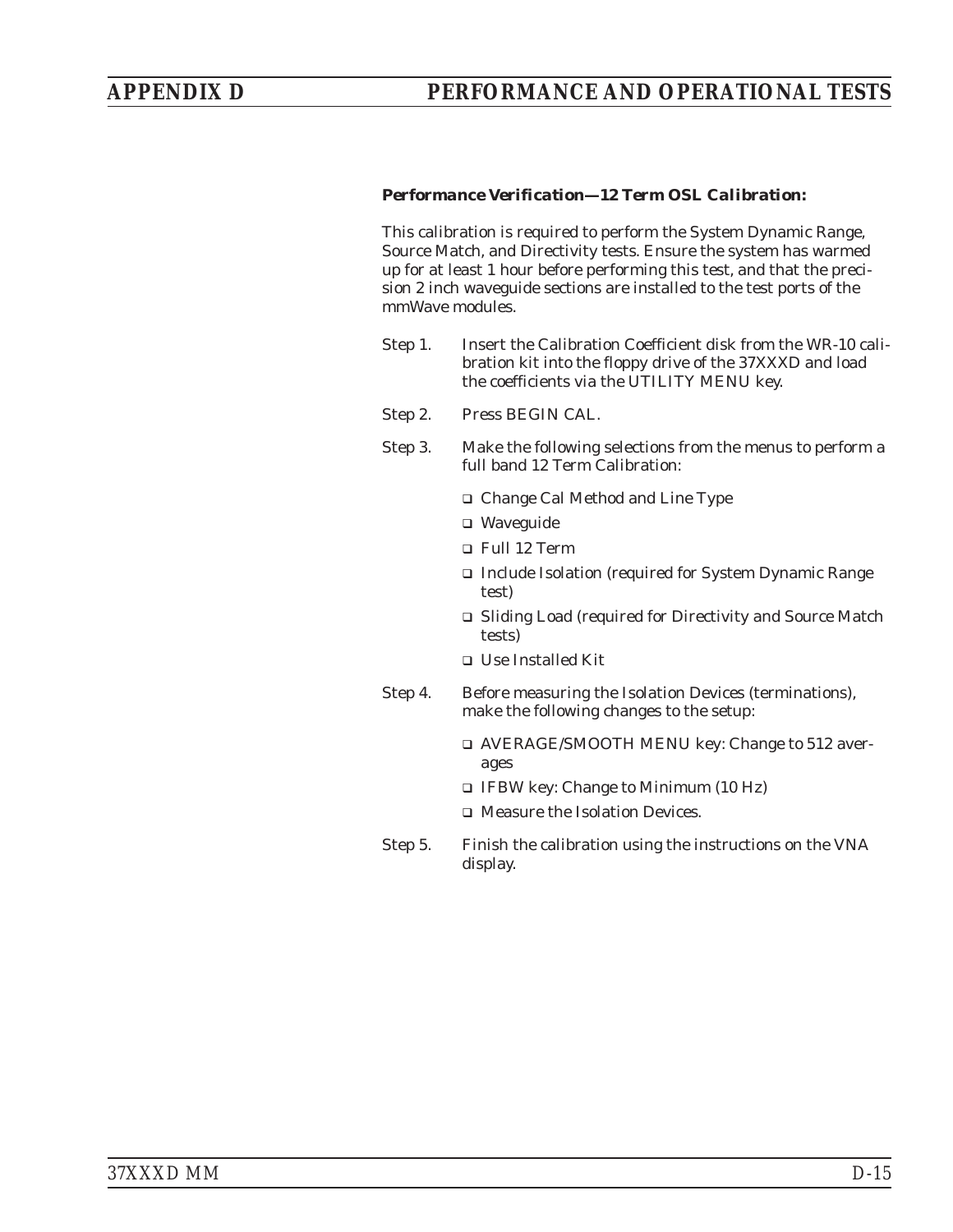#### *Performance Verification—Source Match and Directivity Tests:*

Ensure the 12 Term Calibration was performed as described above (sliding loads were used) and the calibration is active (APPLY CAL LED is ON). During this test, do not disconnect the gold waveguide sections which were used during the 12 Term Calibration.

#### *Source Match Test:*

| <b>Key</b>          | <b>Menu Choice</b> |
|---------------------|--------------------|
| <b>SETUP MENU</b>   | Start: 65 GHz      |
|                     | Stop: 110 GHz      |
| <b>CHANNEL MENU</b> | Single Channel     |
|                     | Channel 1          |
| <b>GRAPH TYPE</b>   | Log Magnitude      |
| <b>SET SCALE</b>    | Resolution:        |
|                     | $0.1$ dB/DIV       |
|                     | Ref Value:         |
|                     | 0.0 dB             |
|                     | Reference Line:    |
|                     | <b>TOP</b>         |
| S-PARAMS            | S <sub>11</sub>    |

Step 1. Set up system as shown below:

| Step 2. | Attach a second high-precision waveguide section to the<br>module on Port 1.                                                                                                                                                                                                                                                                                          |
|---------|-----------------------------------------------------------------------------------------------------------------------------------------------------------------------------------------------------------------------------------------------------------------------------------------------------------------------------------------------------------------------|
| Step 3. | Attach a flush short to the end of the high-precision wave-<br>guide section.                                                                                                                                                                                                                                                                                         |
| Step 4. | While observing the sweep indicator, allow at least one<br>complete sweep to occur. Press Autoscale to center the<br>trace.                                                                                                                                                                                                                                           |
| Step 5. | Press Marker Menu, and select MARKER 1, MARKER 2,<br>and MARKER 3, to be ON.                                                                                                                                                                                                                                                                                          |
| Step 6. | Using the rotary knob, position marker 1 and marker 2 to<br>adjacent peaks of the ripple with the greatest negative<br>trough (or adjacent troughs if the ripple has the greatest<br>positive peak); position marker 3 to the bottom of the<br>trough (or the top of the peak if the ripple has the greatest<br>positive peak). Refer to Figure D-3 (following page). |
|         |                                                                                                                                                                                                                                                                                                                                                                       |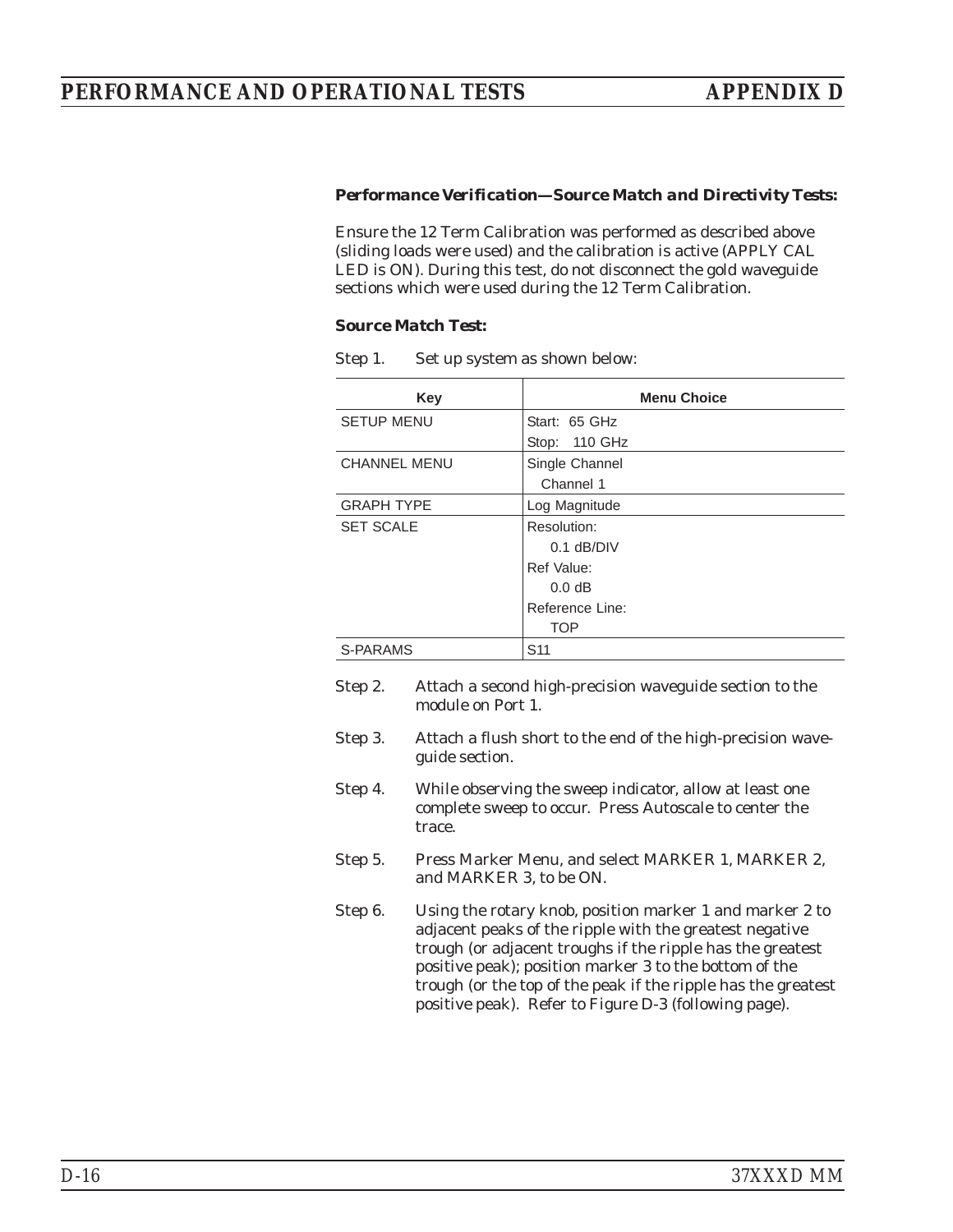- Step 7. Using the Marker Menu and Readout Marker key menus, record the absolute value of markers 1 and 2 as follows:
	- □ Subtract one from the other.
	- Halve the difference
	- Add the resultant to the value of the marker at the lowest peak (or the deepest trough).

*This is the average value of the two peaks (or troughs).*



#### *Figure D-2. Markers*

- Step 8. Record the marker 3 value.
- Step 9. Find the absolute difference of the values recorded in step 7 and step 8. This is the Peak-to-Peak Ripple value. Use the RF Measurement Chart (Table D-3) to find the corresponding Return Loss value. This value is the Effective Source Match. Insure Source Match measures at least 30 dB.
- Step 10. Change the S Parameter to S22. Move the outside waveguide section with the short attached to the Port 2 module.
- Step 11. Repeat Steps 4 through 9 to compute Port 2 Source Match. Verify Port 2 Source Match is 30 dB minimum.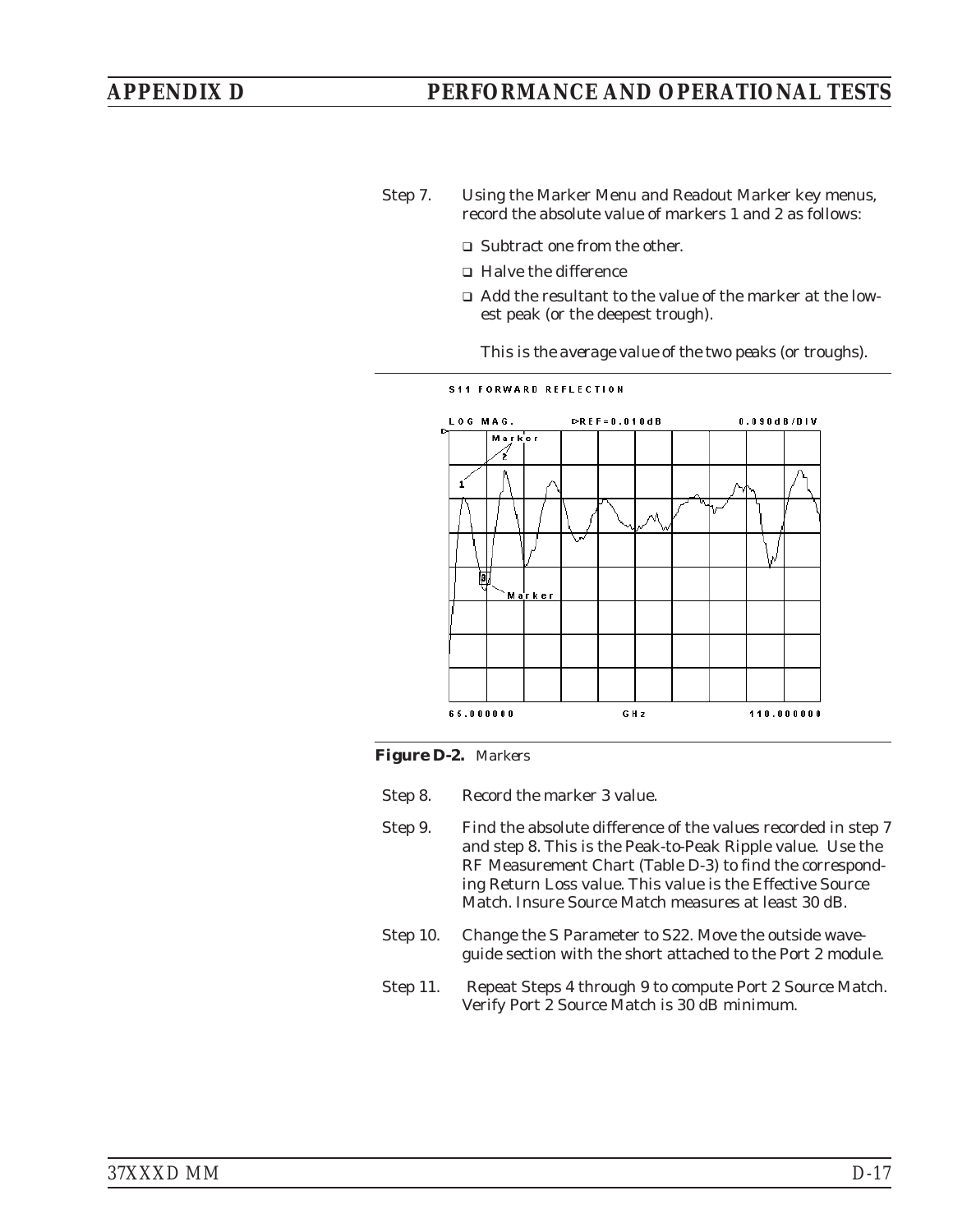## *PERFORMANCE AND OPERATIONAL TESTS APPENDIX D*

#### *Table D-3. Microwave Measurement Chart*

|                                                                             |            |                           |                        | Relative to Unity Reference |               |                        |                                       |
|-----------------------------------------------------------------------------|------------|---------------------------|------------------------|-----------------------------|---------------|------------------------|---------------------------------------|
| <b>IMPORTANT NOTE</b><br>Conversion tables for Return Loss,                 | <b>SWR</b> | Reflection<br>Coefficient | Return<br>Loss<br>(dB) | X<br>dB Below<br>Reference  | $REF+X$<br>dB | $REF-X$<br>dB          | REF/ X<br>Peak to Peak Rip-<br>ple dB |
| Reflection Coefficient, and SWR with<br>tabular values for interaction of a | 17.3910    | 0.8913                    | $\mathbf{1}$           | 1                           | 5.5350        | $-19.2715$             | 24.8065                               |
|                                                                             | 8.7242     | 0.7943                    | $\overline{2}$         | $\overline{c}$              | 5.0780        | $-13.7365$             | 18.8145                               |
| small phasor x with a large phasor<br>(unity reference) expressed in dB re- | 5.8480     | 0.7079                    | 3                      | 3                           | 4.6495        | $-10.6907$             | 15.3402                               |
|                                                                             | 4.4194     | 0.6310                    | 4                      | 4                           | 4.2489        | $-8.6585$              | 12.9073                               |
| lated to reference.                                                         | 3.5698     | 0.5623                    | 5                      | 5                           | 3.8755        | $-7.1773$              | 11.0528                               |
|                                                                             | 3.0095     | 0.5012                    | 6                      | 6                           | 3.5287        | $-6.0412$              | 9.5699                                |
|                                                                             | 2.6146     | 0.4467                    | 7                      | 7                           | 3.2075        | $-5.1405$              | 8.3480                                |
|                                                                             | 2.3229     | 0.3981                    | 8                      | 8                           | 2.9108        | $-4.4096$              | 7.3204                                |
|                                                                             | 2.0999     | 0.3548                    | $\mathsf g$            | $9\,$                       | 2.6376        | $-3.8063$              | 6.4439                                |
|                                                                             | 1.9250     | 0.3162                    | 10                     | 10                          | 2.3866        | $-3.3018$              | 5.6884                                |
|                                                                             | 1.7849     | 0.2818                    | 11                     | 11                          | 2.1567        | $-2.8756$              | 5.0322                                |
|                                                                             | 1.6709     | 0.2512                    | 12                     | 12                          | 1.9465        | $-2.5126$              | 4.4590                                |
|                                                                             | 1.5769     | 0.2239                    | 13                     | 13                          | 1.7547        | $-2.2013$              | 3.9561                                |
|                                                                             | 1.4985     | 0.1995                    | 14                     | 14                          | 1.5802        | $-1.9331$              | 3.5133                                |
|                                                                             | 1.4326     | 0.1778                    | 15                     | 15                          | 1.4216        | $-1.7007$              | 3.1224                                |
|                                                                             | 1.3767     | 0.1585                    | 16                     | 16                          | 1.2778        | $-1.4988$              | 2.7766                                |
| $(1 + X)$                                                                   | 1.3290     | 0.1413                    | 17                     | 17                          | 1.1476        | $-1.3227$              | 2.4703                                |
|                                                                             | 1.2880     | 0.1259                    | 18                     | 18                          | 1.0299        | $-1.1687$              | 2.1986                                |
|                                                                             | 1.2528     | 0.1122                    | 19                     | 19                          | 0.9237        | $-1.0337$              | 1.9574                                |
|                                                                             | 1.2222     | 0.1000                    | 20                     | 20                          | 0.8279        | $-0.9151$              | 1.7430                                |
|                                                                             | 1.1957     | 0.0891                    | 21                     | 21                          | 0.7416        | $-0.8108$              | 1.5524                                |
|                                                                             | 1.1726     | 0.0794                    | 22                     | 22                          | 0.6639        | $-0.7189$              | 1.3828                                |
|                                                                             | 1.1524     | 0.0708                    | 23                     | 23                          | 0.5941        | $-0.6378$              | 1.2319                                |
| $(1 - X)$                                                                   | 1.1347     | 0.0631                    | 24                     | 24                          | 0.5314        | $-0.5661$              | 1.0975                                |
| (REF)                                                                       | 1.1192     | 0.0562                    | 25                     | 25                          | 0.4752        | $-0.5027$              | 0.9779                                |
|                                                                             | 1.1055     | 0.0501                    | 26                     | 26                          | 0.4248        |                        | 0.8714                                |
|                                                                             | 1.0935     | 0.0447                    | 27                     | 27                          | 0.3796        | $-0.4466$<br>$-0.3969$ | 0.7765                                |
|                                                                             | 1.0829     | 0.0398                    | 28                     | 28                          | 0.3391        | $-0.3529$              | 0.6919                                |
| <b>PHASOR</b>                                                               | 1.0736     | 0.0355                    | 29                     | 29                          | 0.3028        | $-0.3138$              | 0.6166                                |
| <b>INTERACTION</b>                                                          | 1.0653     | 0.0316                    | 30                     | 30                          | 0.2704        | $-0.2791$              | 0.5495                                |
| TERM002.DRW                                                                 |            |                           |                        |                             |               |                        |                                       |
|                                                                             | 1.0580     | 0.0282                    | 31                     | 31                          | 0.2414        | $-0.2483$              | 0.4897                                |
|                                                                             | 1.0515     | 0.0251                    | 32                     | 32                          | 0.2155        | $-0.2210$              | 0.4365                                |
|                                                                             | 1.0458     | 0.0224                    | 33                     | 33                          | 0.1923        | $-0.1967$              | 0.3890                                |
|                                                                             | 1.0407     | 0.0200                    | 34                     | 34                          | 0.1716        | $-0.1751$              | 0.3467                                |
|                                                                             | 1.0362     | 0.0178                    | 35                     | 35                          | 0.1531        | $-0.1558$              | 0.3090                                |
|                                                                             | 1.0322     | 0.0158                    | 36                     | 36                          | 0.1366        | $-0.1388$              | 0.2753                                |
|                                                                             | 1.0287     | 0.0141                    | 37                     | 37                          | 0.1218        | $-0.1236$              | 0.2454                                |
|                                                                             | 1.0255     | 0.0126                    | 38                     | 38                          | 0.1087        | $-0.1100$              | 0.2187                                |
|                                                                             | 1.0227     | 0.0112                    | 39                     | 39                          | 0.0969        | $-0.0980$              | 0.1949                                |
|                                                                             | 1.0202     | 0.0100                    | 40                     | 40                          | 0.0864        | $-0.0873$              | 0.1737                                |
|                                                                             | 1.0180     | 0.0089                    | 41                     | 41                          | 0.0771        | $-0.0778$              | 0.1548                                |
|                                                                             | 1.0160     | 0.0079                    | 42                     | 42                          | 0.0687        | $-0.0693$              | 0.1380                                |
|                                                                             | 1.0143     | 0.0071                    | 43                     | 43                          | 0.0613        | $-0.0617$              | 0.1230                                |
|                                                                             | 1.0127     | 0.0063                    | 44                     | 44                          | 0.0546        | $-0.0550$              | 0.1096                                |
|                                                                             | 1.0113     | 0.0056                    | 45                     | 45                          | 0.0487        | $-0.0490$              | 0.0977                                |
|                                                                             | 1.0101     | 0.0050                    | 46                     | 46                          | 0.0434        | $-0.0436$              | 0.0871                                |
|                                                                             | 1.0090     | 0.0045                    | 47                     | 47                          | 0.0387        | $-0.0389$              | 0.0776                                |
|                                                                             | 1.0080     | 0.0040                    | 48                     | 48                          | 0.0345        | $-0.0346$              | 0.0692                                |
|                                                                             | 1.0071     | 0.0035                    | 49                     | 49                          | 0.0308        | $-0.0309$              | 0.0616                                |
|                                                                             | 1.0063     | 0.0032                    | 50                     | 50                          | 0.0274        | $-0.0275$              | 0.0549                                |
|                                                                             | 1.0057     | 0.0028                    | 51                     | 51                          | 0.0244        | $-0.0245$              | 0.0490                                |
|                                                                             | 1.0050     | 0.0025                    | 52                     | 52                          | 0.0218        | $-0.0218$              | 0.0436                                |
|                                                                             | 1.0045     | 0.0022                    | 53                     | 53                          | 0.0194        | $-0.0195$              | 0.0389                                |
|                                                                             | 1.0040     | 0.0020                    | 54                     | 54                          | 0.0173        | $-0.0173$              | 0.0347                                |
|                                                                             | 1.0036     | 0.0018                    | 55                     | 55                          | 0.0154        | $-0.0155$              | 0.0309                                |
|                                                                             | 1.0032     | 0.0016                    | 56                     | 56                          | 0.0138        | $-0.0138$              | 0.0275                                |
|                                                                             | 1.0028     | 0.0014                    | 57                     | 57                          | 0.0123        | $-0.0123$              | 0.0245                                |
|                                                                             | 1.0025     | 0.0013                    | 58                     | 58                          | 0.0109        | $-0.0109$              | 0.0219                                |
|                                                                             | 1.0022     | 0.0011                    | 59                     | 59                          | 0.0097        | $-0.0098$              | 0.0195                                |
|                                                                             | 1.0020     | 0.0010                    | 60                     | 60                          | 0.0087        | $-0.0087$              | 0.0174                                |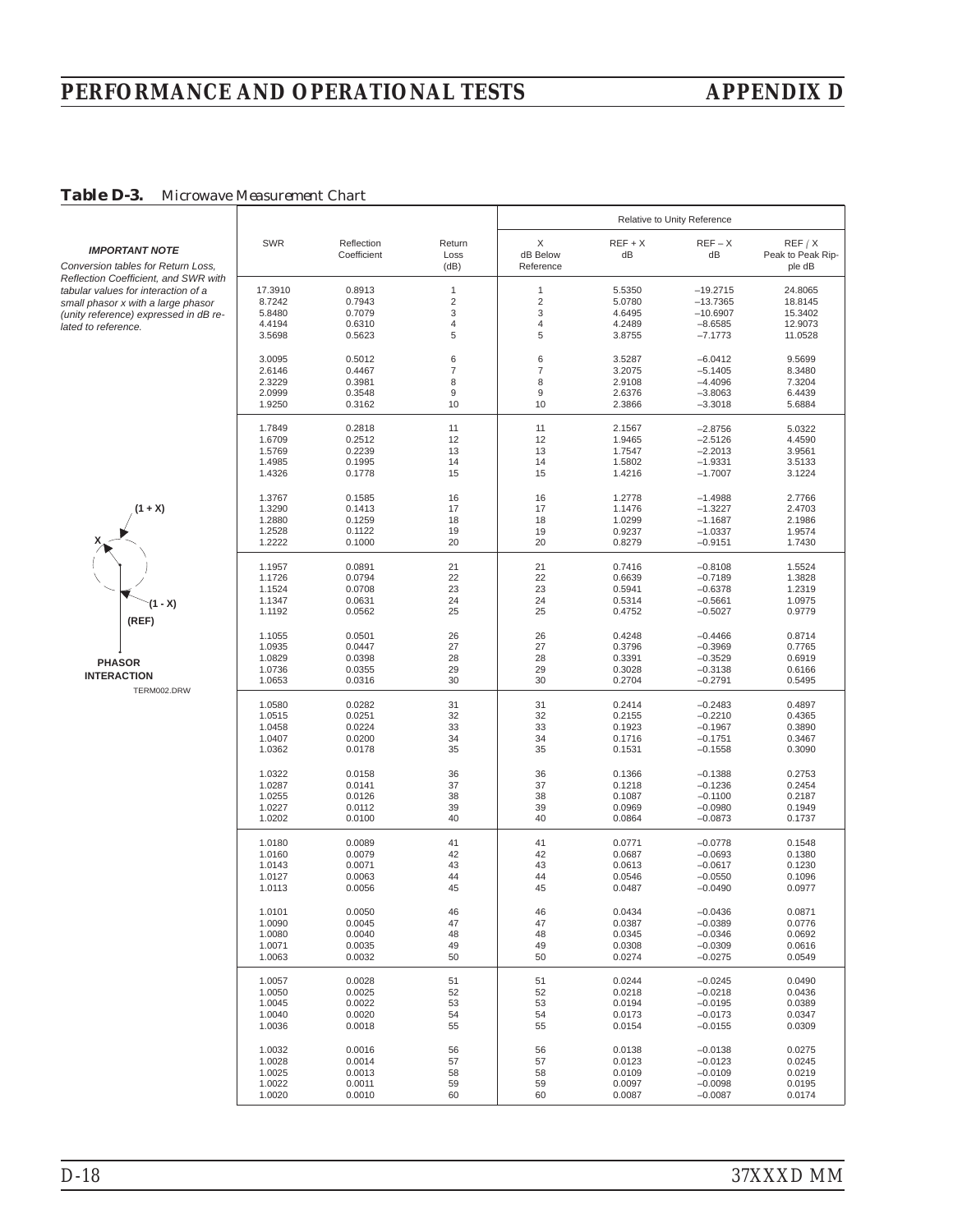#### *Effective Directivity Test:*

| Step 1. | Remove the flush short from the end of the high-precision     |
|---------|---------------------------------------------------------------|
|         | waveguide section. Point the test ports away from all reflec- |
|         | tive objects.                                                 |

- Step 2. Press Autoscale key to center the trace.
- Step 3. Repeat step 6 through 8.
- Step 4. Find the absolute difference of the values recorded in step 7 and step 8. This is the Peak-to-Peak Ripple value. Use the RF Measurement Chart to find the corresponding Return Loss value.
- Step 5. Find the corresponding  $REF + X$  or  $REF X$  value from the RF Measurement Chart. Use the following formula to calculate the effective directivity value:

For ripple with negative trough:

*Effective Directivity = Return Loss value + (Absolute Value of Marker 3)-(REF - X)*

For ripple with positive peak:

*Effective Directivity = Return Loss value +(Absolute Value of Marker 3)+(REF + X)*

- Step 6. Verify the Effective Directivity is >35 dB from 65 to 75 GHz, and >40 dB from 75 to 110 GHz.
- Step 7. Change the S Parameter back to S11, and move the outside waveguide section back to the Port 1 module.
- Step 8. After 2 sweeps, press AUTOSCALE.
- Step 9. Repeat steps 4, 5 and 6 to calculate Port 1 Directivity. Verify the Effective Directivity is >35 dB from 65 to 75 GHz, and >40 dB from 75 to 110 GHz.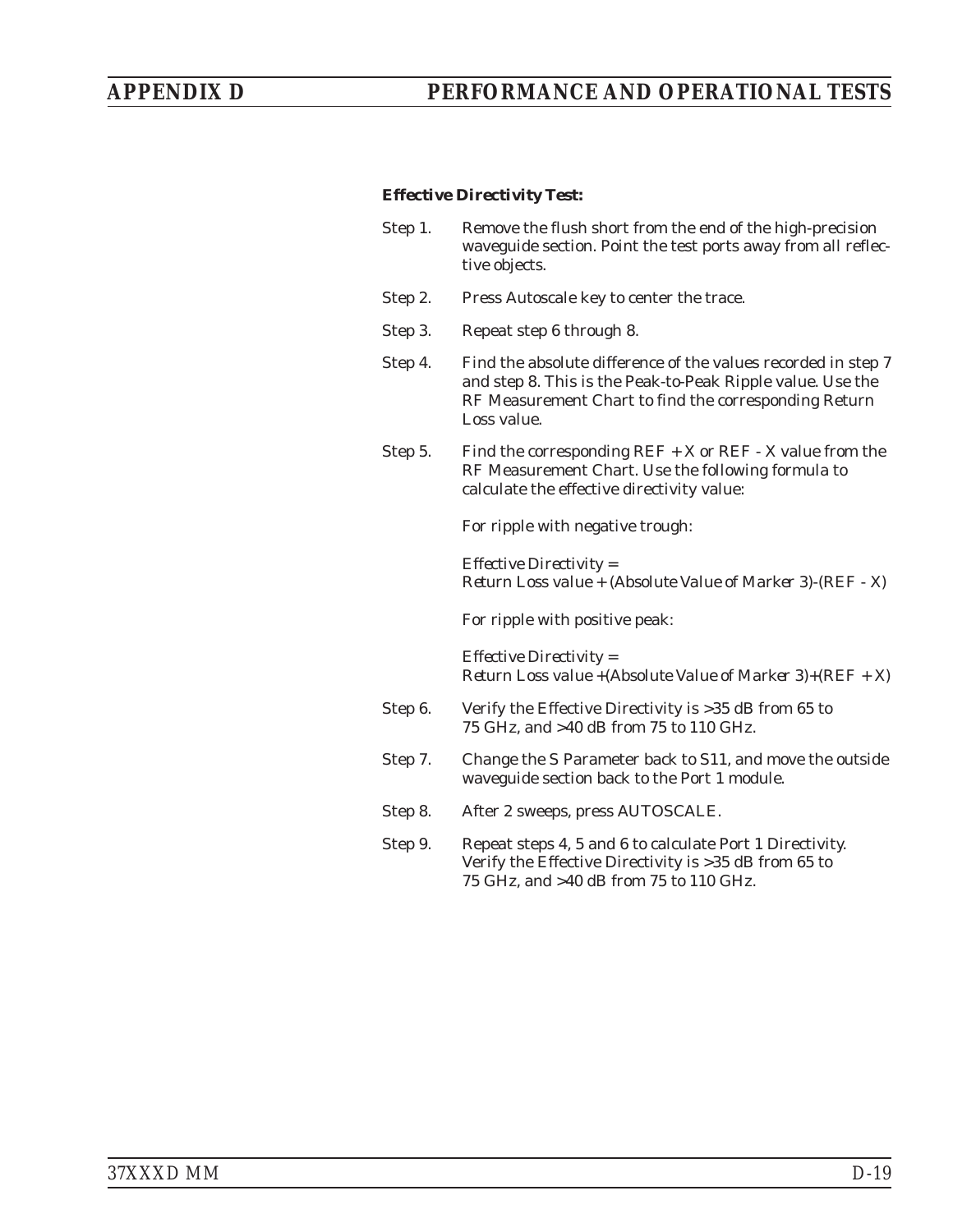#### *Performance Verification—System Dynamic Range:*

System Dynamic Range is defined as the ratio of the typical power at Port 1 and the System Noise Floor. A 12 Term Calibration (performed exactly as described in this Appendix) must be activated. *Video IF Bandwidth and Averaging must be set as shown in the chart below.*

- Step 1. Attach a broadband termination to both test ports of the 3742A mmWave modules.
- Step 2. Set up the VNA display as shown below:

| Key                 | <b>Menu Choice</b>                              |
|---------------------|-------------------------------------------------|
| <b>SETUP MENU</b>   | Start: 65 GHz                                   |
|                     | Stop: 110 GHz                                   |
|                     | CW Mode: ON                                     |
| <b>CHANNEL MENU</b> | Dual Channels 1 & 3                             |
| <b>GRAPH TYPE</b>   | Log Magnitude (both Channels)                   |
| <b>SET SCALE</b>    | Resolution: 10 dB/division                      |
|                     | Reference Value: -50 dB                         |
|                     | Reference Line: 7                               |
| S-PARAMS            | Channel 1: S12                                  |
|                     | Channel 3: S21                                  |
| DATA POINTS         | 401                                             |
| <b>VIDEO IFBW</b>   | 10 Hz (Minimum)                                 |
| AVG/SMOOTH MENU     | 512 Averages (ON)                               |
| LIMITS:             | Lower Limit ON (see chart below, both channels) |
| DATA POINTS         | 50 Points in CW                                 |

Step 3. Allow the system to sweep both forward and reverse. Ensure the data does not go above the limit line on either channel. Check each frequency in the chart below.

| <b>CW Freq (GHz)</b> | Specification (dB) |
|----------------------|--------------------|
| 65                   | 79                 |
| 75                   | 90                 |
| 85                   | 90                 |
| 100                  | 87                 |
| 110                  | 82                 |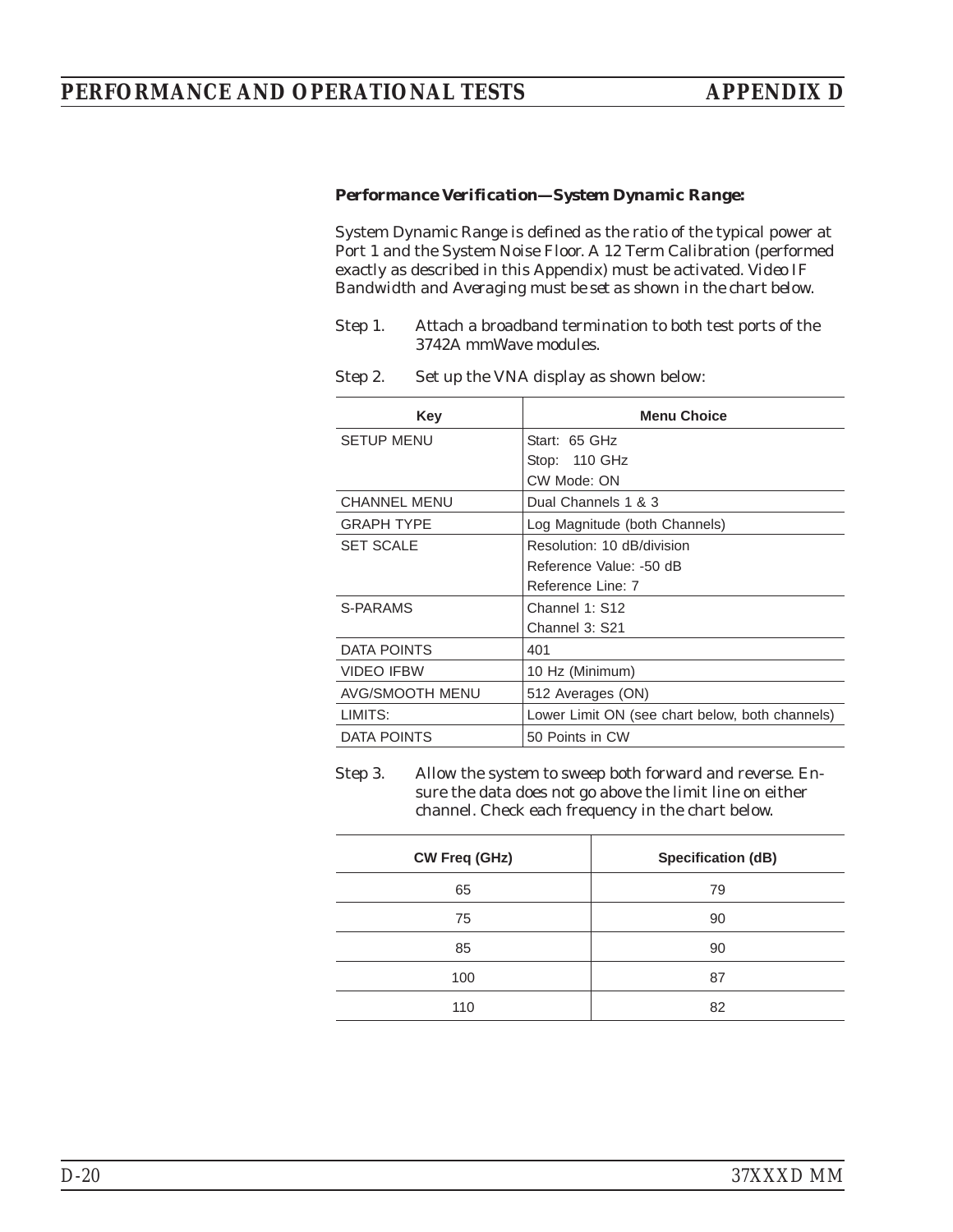### *D-7 MULTIPLEXING COUPLER CHECK*

This test checks the insertion loss of many models of couplers. Only coupler models that employ one cable to the 37000D Port 1 and Port 2 can be tested using this method. Couplers that employ multiple cables to the 37000D Option 15 connectors must be tested using the 3656 Calibration/Verification Kit with its associated software.

### *Equipment Required:*

- □ Anritsu 3656 Calibration/Verification Kit
- □ Anritsu 3654B Calibration Kit
- □ Anritsu 3670V50-2 Test Port Cables (Two each)
- □ Anritsu 3655W Cal Kit or Maury Microwave Model Z7005G19 WR-10 Waveguide Calibration Kit

#### *Coupler Low Frequency Test (Coaxial—V Connector):*

- Step 1. Remove the multiplexing Couplers from the mmWave modules and use the 33WFWF50 adapter from the 3656 cal kit to connect the W1(m) connectors of the Couplers together.
- Step 2. Remove the mmWave modules from the test area and set the 37XXXD Test Set Configuration (Option Menu key) to Internal
- Step 3. Set up the VNA as shown in the table below:

| Key                 | <b>Menu Choice</b>         |  |
|---------------------|----------------------------|--|
| <b>SETUP MENU</b>   | Start: 40 GHz              |  |
|                     | Stop: 65 GHz               |  |
| <b>CHANNEL MENU</b> | Single Channel:            |  |
|                     | Channel 3                  |  |
| <b>GRAPH TYPE</b>   | Log Magnitude              |  |
| <b>SET SCALE</b>    | Resolution: 10 dB/division |  |
|                     | Reference Value: 0 dB      |  |
|                     | Reference Line: 8          |  |
| S-PARAMS            | S <sub>21</sub>            |  |

- Step 4. Attach the throughlines to the VNA (Port 1 and Port 2). Use the 3654B Calibration Kit to perform a 12 Term calibration at the ends of the throughlines.
- Step 5. Leave the waveguide ports of the couplers open, attach the couplers between the throughlines, then measure the S21 insertion loss of the couplers.
- Step 6. Verify that the insertion loss is less than 15 dB and there are no sharp discontinuities.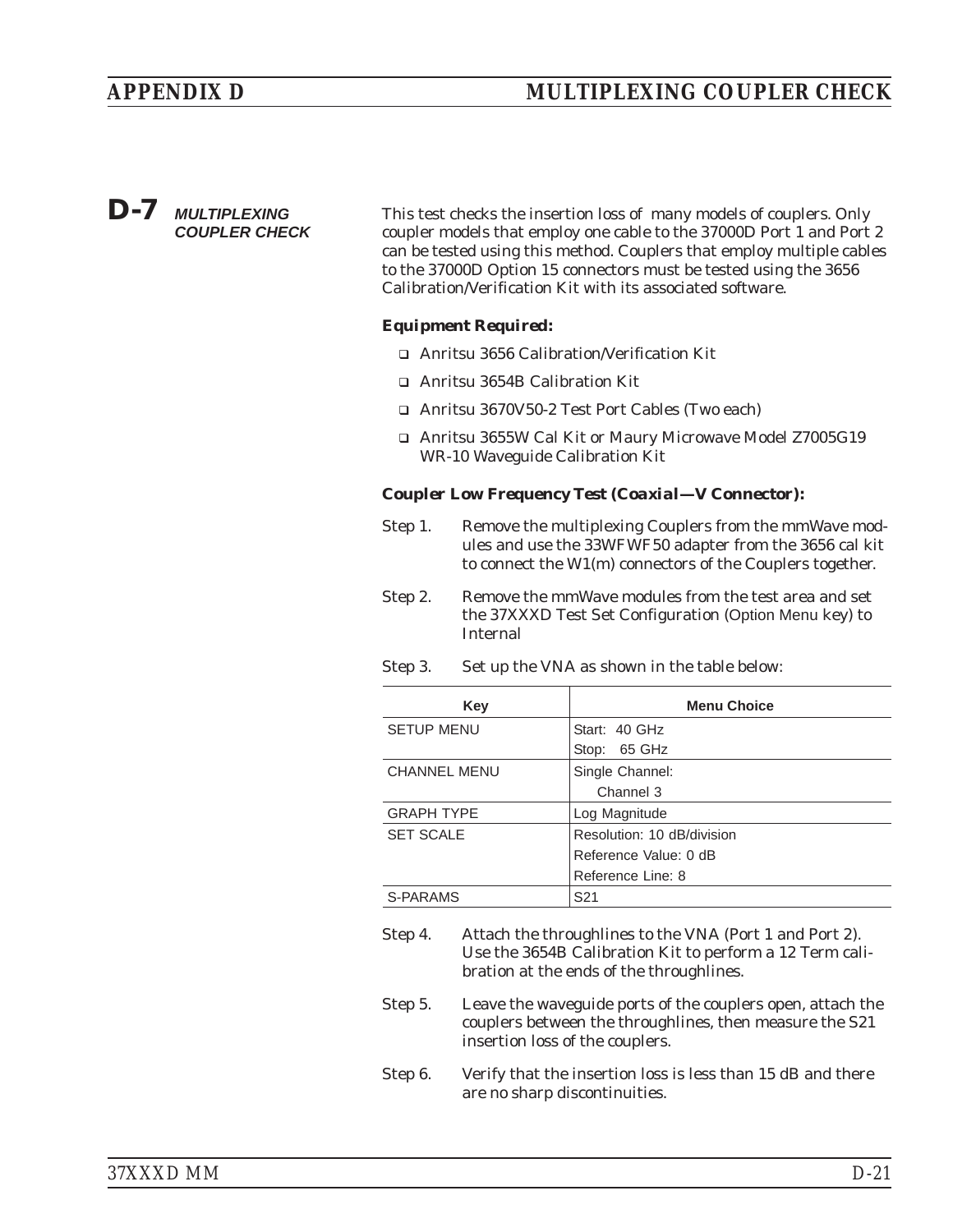### *MULTIPLEXING COUPLER CHECK APPENDIX D*

#### *Coupler High Frequency Test (Waveguide—WR10):*

- Step 1. Reconnect the 3742A-EW mmWave modules to the system and set the Test Set Configuration to the 3742A-EW Millimeter (or Broadband) mode.
- Step 2. Set the VNA as shown below.

| Key                 | <b>Menu Choice</b>         |
|---------------------|----------------------------|
| <b>SETUP MENU</b>   | Start: 65 GHz              |
|                     | Stop: 110 GHz              |
| <b>CHANNEL MENU</b> | Single Channel:            |
|                     | Channel 3                  |
| <b>GRAPH TYPE</b>   | Log Magnitude              |
| <b>SET SCALE</b>    | Resolution: 10 dB/division |
|                     | Reference Value: 0 dB      |
|                     | Reference Line: 8          |
| S-PARAMS            | S <sub>21</sub>            |

- Step 3. Use the WR-10 Waveguide Calibration Kit to perform a 12-Term Broadband Load calibration.
- Step 4. Connect coupler pair between the two mmWave modules. The V(f) connectors of the couplers need to be terminated with the 28V50B terminations from the 3654B Calibration Kit.
- Step 5. Verify that the insertion loss is less than 20 dB and there are no sharp discontinuities.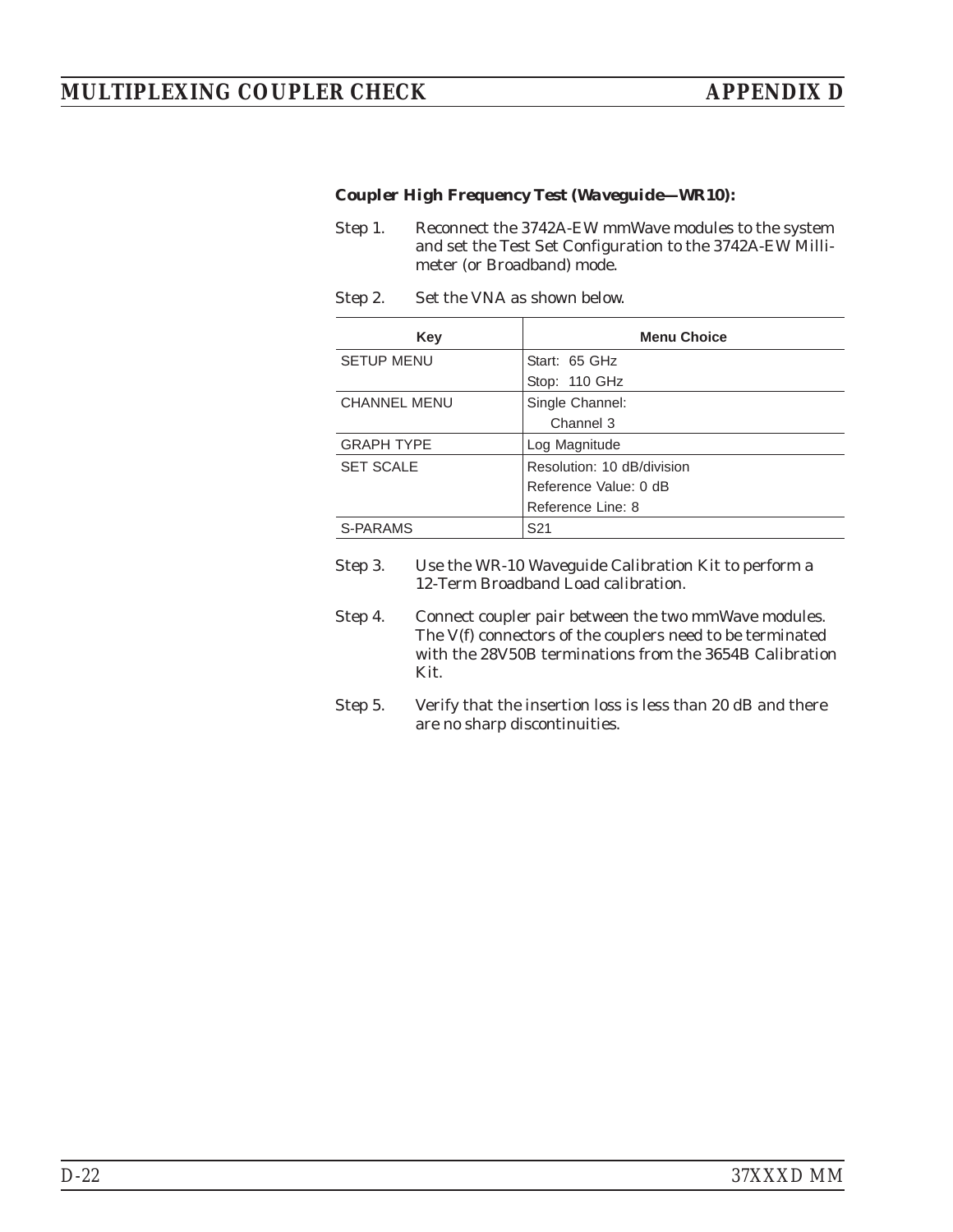### <span id="page-178-0"></span>*D-8 TROUBLESHOOTING* Troubleshooting this system is accomplished by first ensuring no set-up error exists, then determining which instrument has failed.

#### *Front Panel and Cabling Checks:*

- Step 1. Ensure the following:
	- □ The power control knobs on the top of the 3742A modules are set fully CW.
	- □ No error messages are shown on the front panels of the synthesizers.
	- □ The top synthesizer is GPIB address 4, and it has Option 15A installed (Option 15 is not required on B series snthesizers).
	- The lower synthesizer is GPIB address 5.
	- All cables are on securely and are connected to the right positions.
- Step 2. Press the Utility Menu key, then select **DISPLAY INSTRU-MENT PARAMETERS / SYSTEM** and ensure that both synthesizers are shown.

#### *General Troubleshooting of the System:*

- Step 1. After determining that the problem is not caused by cabling, synthesizer, or GPIB setup errors, isolate the problem instrument using the a process of elimination. The critical information to know is direction (only forward, only reverse, or both) and frequency (all frequencies, or only below 38 GHz, only from 38 GHz to 65 GHz, or only above 65 GHz).
- Step 2. To determine direction, be sure to display only one channel at a time.
- Step 3. If the problem occurs at any frequency below 65 GHz, you can assume the fault lies in the 37XXXD. Refer to Chapter 7 for troubleshooting help on this instrument.
- Step 4. If the problem occurs in only one direction (forward or reverse), you can eliminate both synthesizers as cause.
- Step 5. If the problem is only in one direction, and only above 65 GHz, the problem is in the 3742A or the 3738A test set or 37XXXD.
- Step 6. If you swap the 3742A's, and the problem moves, one 3742A is defective. If you swap the 3742A's and the problem does not move, the failure is in the 3738A or the 37XXXD.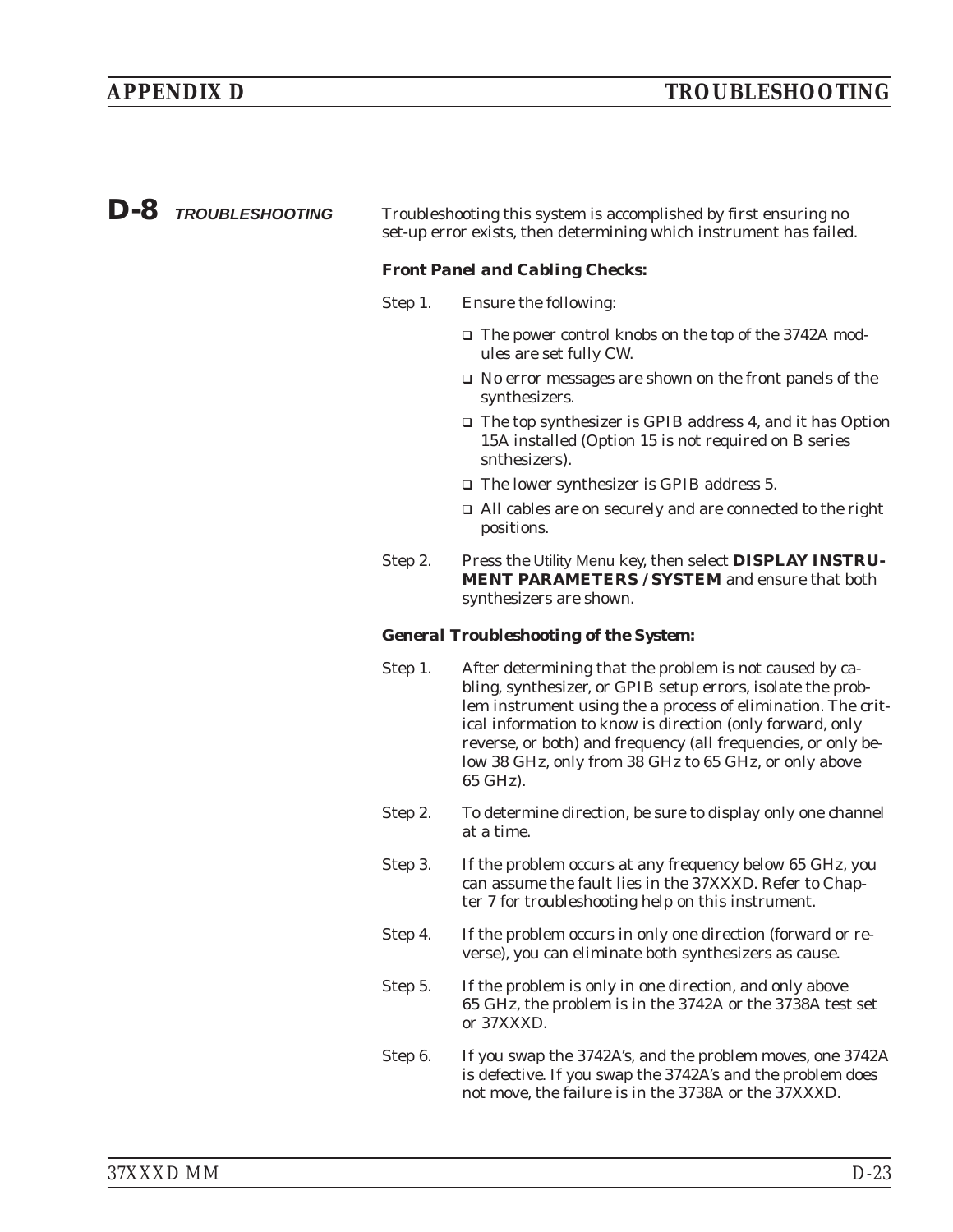#### *3738A Checks:*

- Step 1. If it is possible that the 3738A is defective, ensure the system is in the Millimeter Mode (not Broadband or Internal), remove the cover of the 3738A and make the checks described below to verify proper operation.
- Step 2. Note that many DC voltages will change as the system changes between forward and reverse measurement, so be sure to set the system as indicated.

#### *DC Power Supplies and General PCB Tests:*

On the following test points of the 54074-3 PC board, verify the following DC voltages from TP8 ground (+/- approximately 10%). All supplies except the TP5 voltage are derived from regulators found on the PCB.

- TP5: +15 VDC (provides power for all other DC supplies\*)
- TP3: +12 VDC (IF Amp bias)
- TP4: +5VDC (for PCB internal circuits)
- TP6: +5 VDC (not used)
- TP7: +12VDC (fan power)
- TP11: –5VDC (not used)

\* If TP5 has an incorrect voltage, replace the power supply with the part number shown on Table D-2.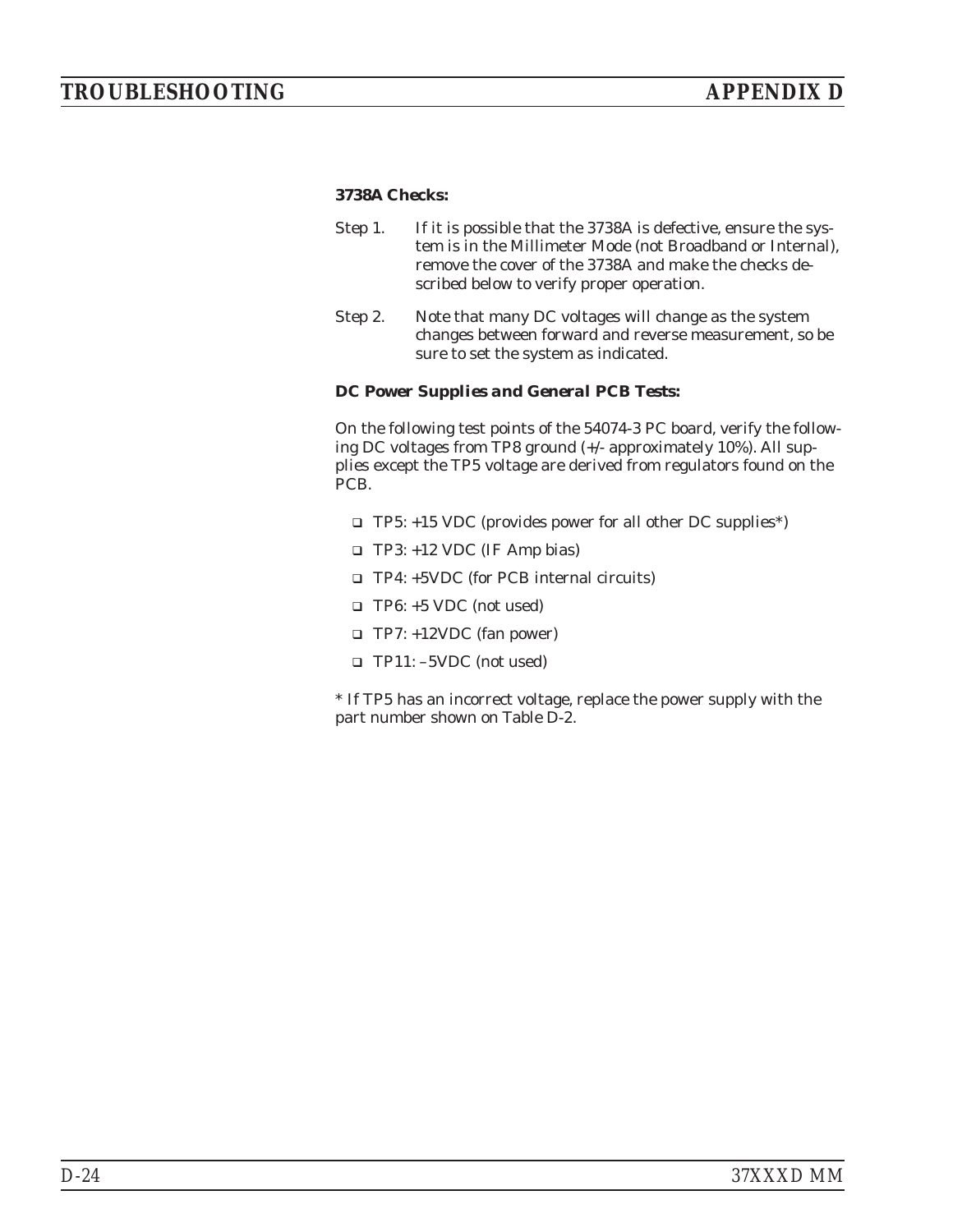#### *PCB Control Signals:*

Step 1. With the system still in the Millimeter mode, set the instrument to display Single Channel, S21. Make the following checks, and note the probable failed part. Be sure to use the sequence shown below when diagnosing and determining which part to replace.

| Location        | <b>Required Signal</b> | <b>Replace if Required</b><br><b>Signal Fails</b> |
|-----------------|------------------------|---------------------------------------------------|
| TP 14           | <b>TTL low</b>         | 37XXXD A8 PCB                                     |
| TP <sub>9</sub> | $-5V$                  | 37XXXD A8 PCB or<br>3738A control PCB             |
| TP 10           | 0V                     | 37XXXD A8 PCB or<br>3738A control PCB             |
| Port 1 LED      | ON                     | *Port 1 LED                                       |
| TP <sub>1</sub> | $+12$ VDC              | Entire PCB                                        |
| TP <sub>2</sub> | 0 VDC                  | Entire PCB                                        |
| J9 pin 1 on PCB | $\sim$ -3.8 VDC        | Entire PCB or transfer<br>switch                  |
| J9 pin 2 on PCB | $\sim$ +2.2 VDC        | Entire PCB or transfer<br>switch                  |

\*Note that if the LED fails, the PCB will not operate, and forward only will fail.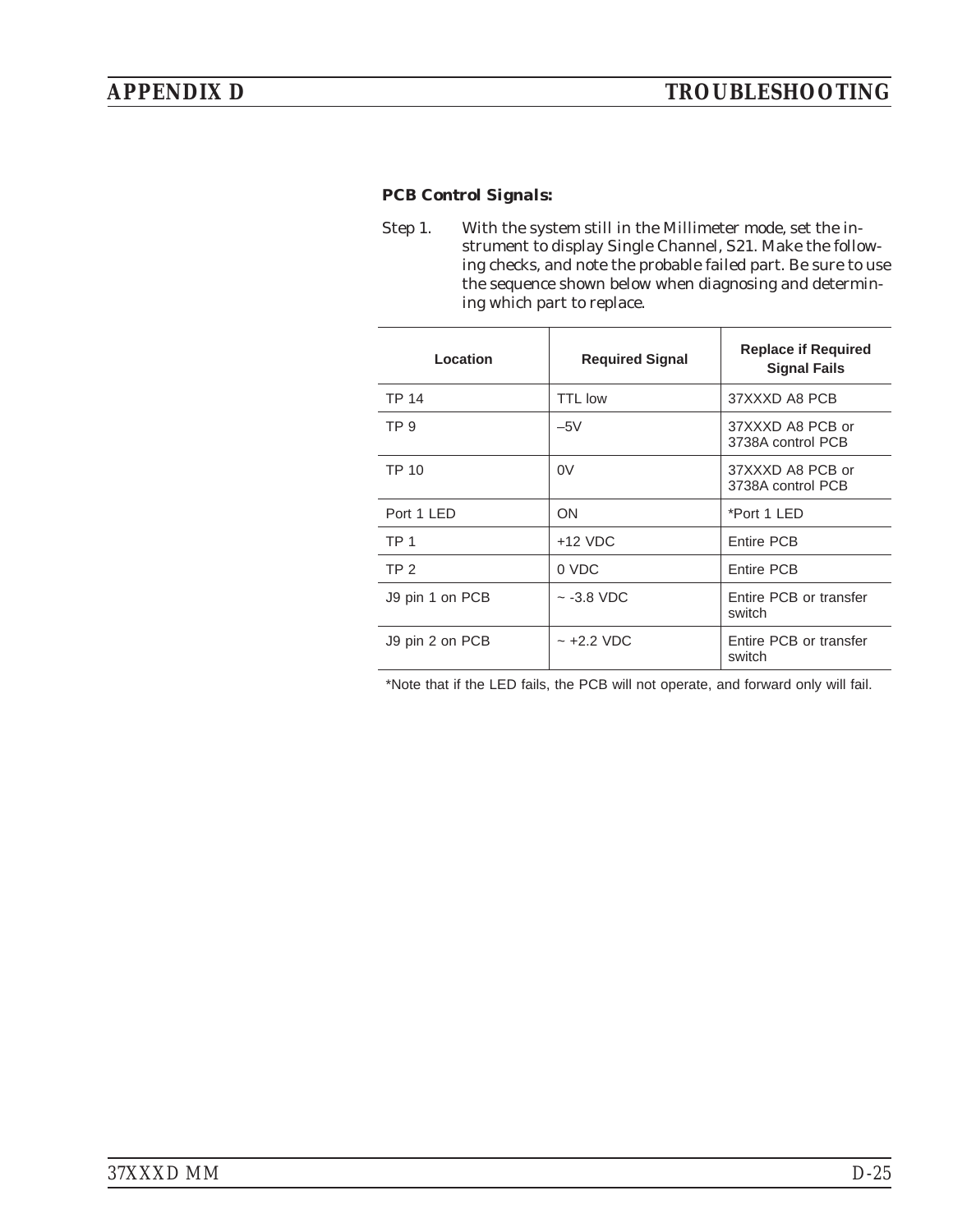Step 2. Set the instrument to display Single Channel, S12. Make the following checks on the 54074-3 PCB, and note the probable failed part. Be sure to use the sequence shown below when diagnosing and determining which part to replace.

| Location        | <b>Required Signal</b> | <b>Replace if Required</b><br><b>Signal Fails</b> |
|-----------------|------------------------|---------------------------------------------------|
| <b>TP 14</b>    | <b>TTL low</b>         | 37XXXD A8 PCB                                     |
| TP <sub>9</sub> | $-5V$                  | 37XXXD A8 PCB or<br>3738A control PCB             |
| TP 10           | 0V                     | 37XXXD A8 PCB or<br>3738A control PCB             |
| Port 2 LED      | <b>ON</b>              | *Port 2 LED                                       |
| TP <sub>1</sub> | 0 VDC                  | Entire PCB                                        |
| TP <sub>2</sub> | $+12$ VDC              | Entire PCB                                        |
| J9 pin 1 on PCB | $~1 - 12.2$ VDC        | Entire PCB or transfer<br>switch                  |
| J9 pin 2 on PCB | $\sim$ $-3.8$ VDC      | Entire PCB or transfer<br>switch                  |

\*Note that if the LED fails, the PCB will not operate, and reverse only will fail.

#### *3738A LO Path:*

As shown in Figure D-3, there are no switching or active components in this signal path once the signal has left the synthesizer. Inside the 3738A, the signal from the synthesizer is routed through an isolator, through a splitter, and then out the Port 1 and Port 2 LO connectors for use by the modules.

The total insertion loss through the 3738A is about 5 dB, therefore the power out of the front panel Port 1 and Port 2 LO connectors should measure approximately +11 dBm, regardless of sweep direction. Use the ML24xx Power Meter to verify this power.

#### *3738A RF Path Description and Checks:*

As shown in Figure D-3, a transfer switch controls the presence of RF signal at the 3738A RF OUT ports. If the VNA is making a forward measurement, approximately +11 dBm is present at the Port 1 RF OUT. If the measurement is reverse, the same power is present only at the Port 2 RF OUT. Use the ML24xx Power Meter to verify this power.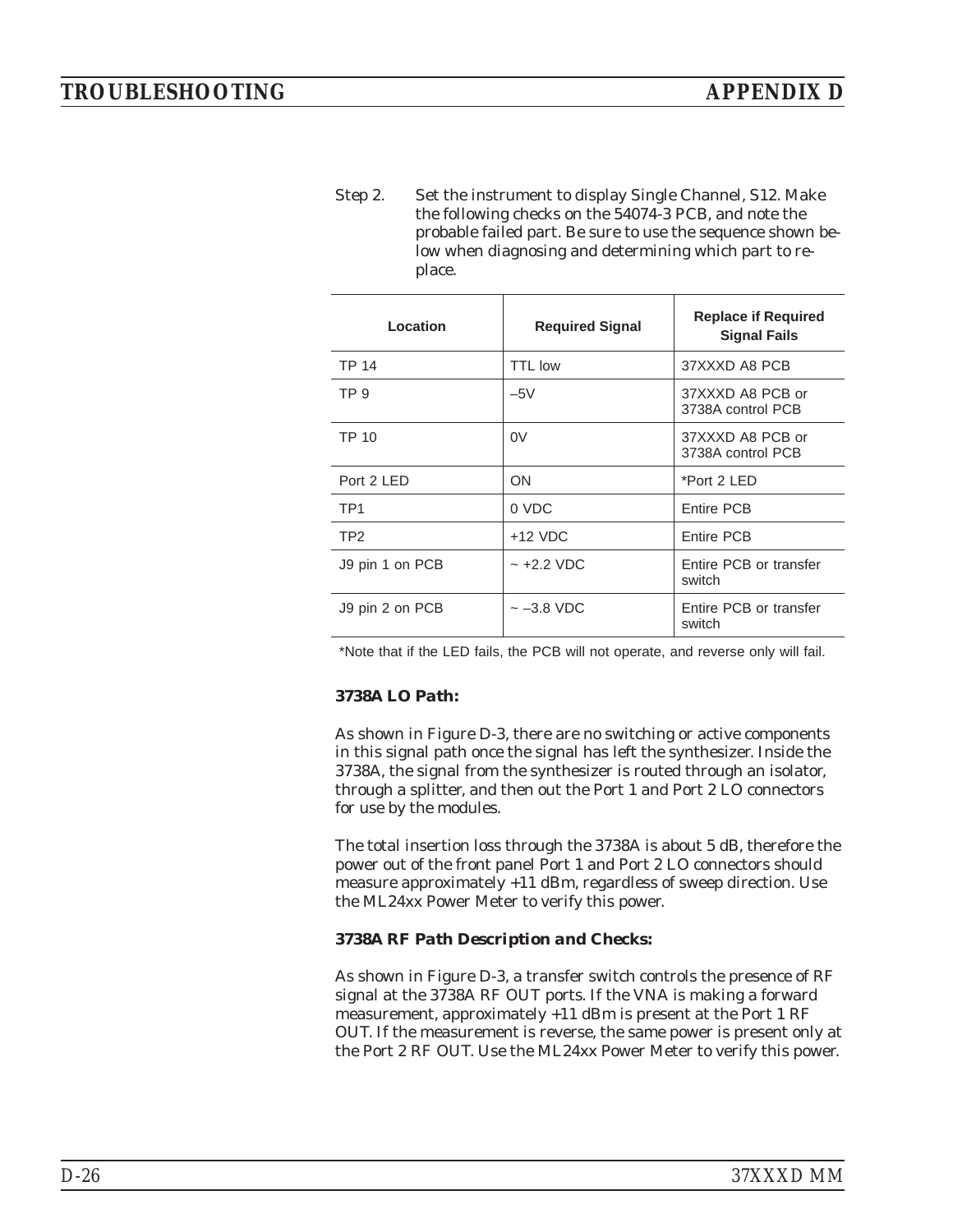#### *3738A IF Path Description and Checks:*

As shown in Figure D-3, there are four separate IF paths in the 3738A. Each path is composed of an ampifier (gain is approximately 13 dB) and a GaAs switch. The signal through these paths is fixed at 270 MHz, which is the down-converted signal from the 3742A modules.

Regardless of sweep direction, the GaAs switches and the IF amplifiers are biased ON (pass RF) when the system frequency is above 65 GHz, and are OFF when the system frequency is below 65 GHz. Correct bias voltages at TP3, TP9, and TP10 are shown on the chart above.

#### *System Dynamic Range Problem:*

Ensure that both MG369XX synthesizers have Option 3 installed and that the IF Power Level tests pass.

#### *RF Overload Messages Appear:*

This may be caused by the 374XA modules being moved from one ME7808B/C system to another due to normal variations in amplifier gains between different systems. To solve the problem, install a 3 dB pad between the 37XXXD rear panel and the appropriate RF cable (a1, a2, b1, b2).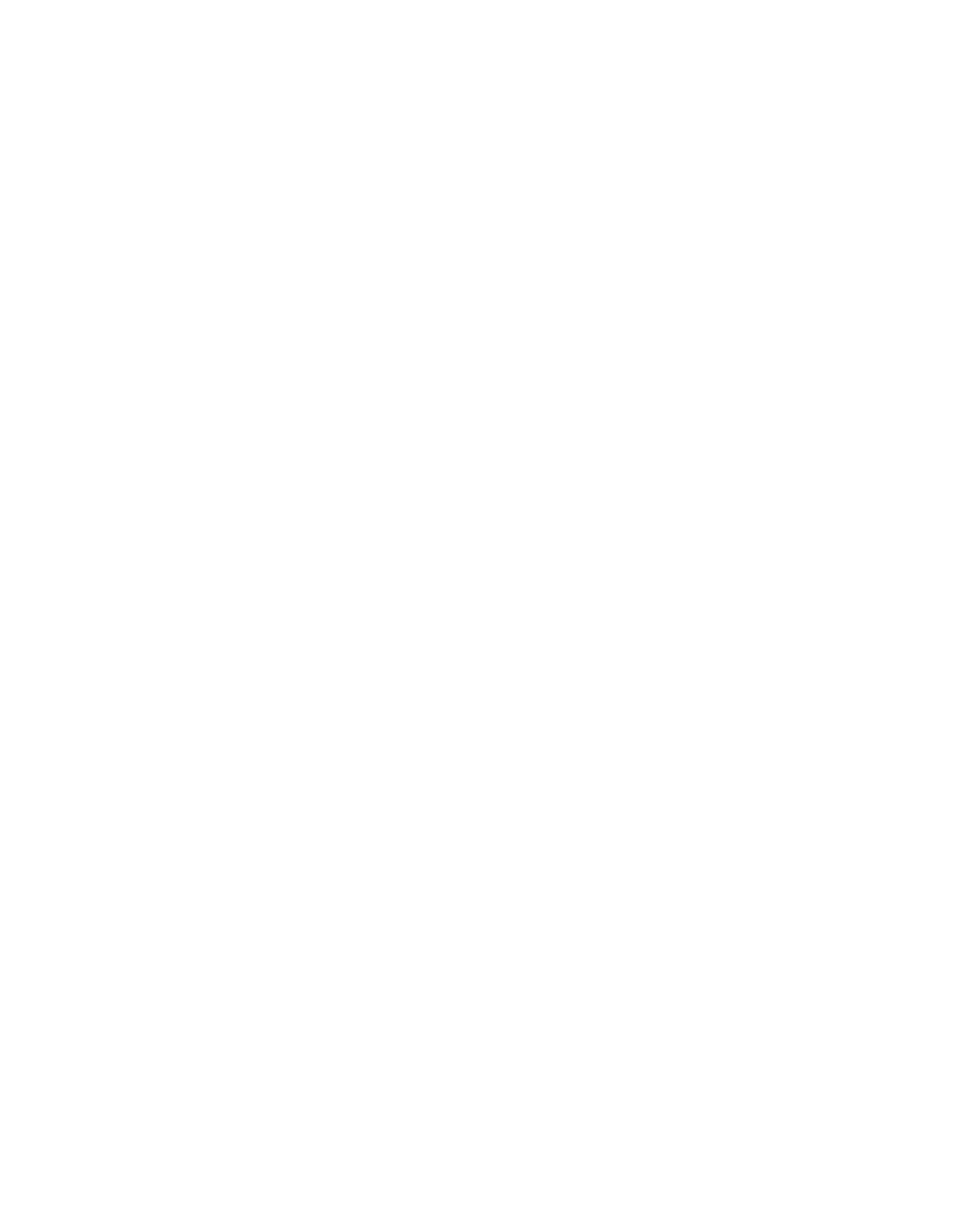## *INDEX ! TO A*

# *Subject Index*

#### *!*

| 10 MHz time base 3-15                                    |  |  |  |  |  |  |  |  |  |  |  |  |
|----------------------------------------------------------|--|--|--|--|--|--|--|--|--|--|--|--|
|                                                          |  |  |  |  |  |  |  |  |  |  |  |  |
| $2300 - 480 - 18$                                        |  |  |  |  |  |  |  |  |  |  |  |  |
| $2300 - 496 - \cdots - \cdots - \cdots - \cdots - 1 - 8$ |  |  |  |  |  |  |  |  |  |  |  |  |
|                                                          |  |  |  |  |  |  |  |  |  |  |  |  |
|                                                          |  |  |  |  |  |  |  |  |  |  |  |  |
|                                                          |  |  |  |  |  |  |  |  |  |  |  |  |
|                                                          |  |  |  |  |  |  |  |  |  |  |  |  |
|                                                          |  |  |  |  |  |  |  |  |  |  |  |  |
|                                                          |  |  |  |  |  |  |  |  |  |  |  |  |

# *A*

| A1 to A16 PCB removal 8-6 to 8-7                                                                                          |
|---------------------------------------------------------------------------------------------------------------------------|
| A1 to A9 and A13 to A16 PCB assemblies removal<br>$\cdot$ 8-7<br>diagram $\cdot$                                          |
| A13 I/O interface #1 PCB assembly · · · · · · 3-21                                                                        |
| A14 I/O interface #2 PCB assembly $\cdots$ 3-21                                                                           |
| A15 graphics processor PCB assembly · · · · 3-22                                                                          |
| A16 hard disk PCB assembly 3-22                                                                                           |
| A17 system motherboard assembly · · · · · · 3-22                                                                          |
| A18 rear panel interface PCB · · · · · · · · · 3-23                                                                       |
| A18 rear panel PCB · · · · · · · · · · · · · · 8-17                                                                       |
| A21A1 source YIG bias control PCB removal 8-24                                                                            |
| A21A2 source control PCB removal · · · · · · 8-24                                                                         |
| A24 VME bus terminator location · · · · · · · 8-8                                                                         |
| A24 VME bus terminator PCB · · · · · · 3-22, 8-8                                                                          |
| A5 A/D converter PCB · · · · · · · · · · · · · 3-19                                                                       |
| A7 PCB, 10 MHz time base $\cdots$ 3-15                                                                                    |
| A7 PCB, LO3 3-19                                                                                                          |
| A8 source lock/signal separation and control PCB<br>$\mathcal{A}$ , and a set of the set of the $\mathcal{A}$<br>$3 - 18$ |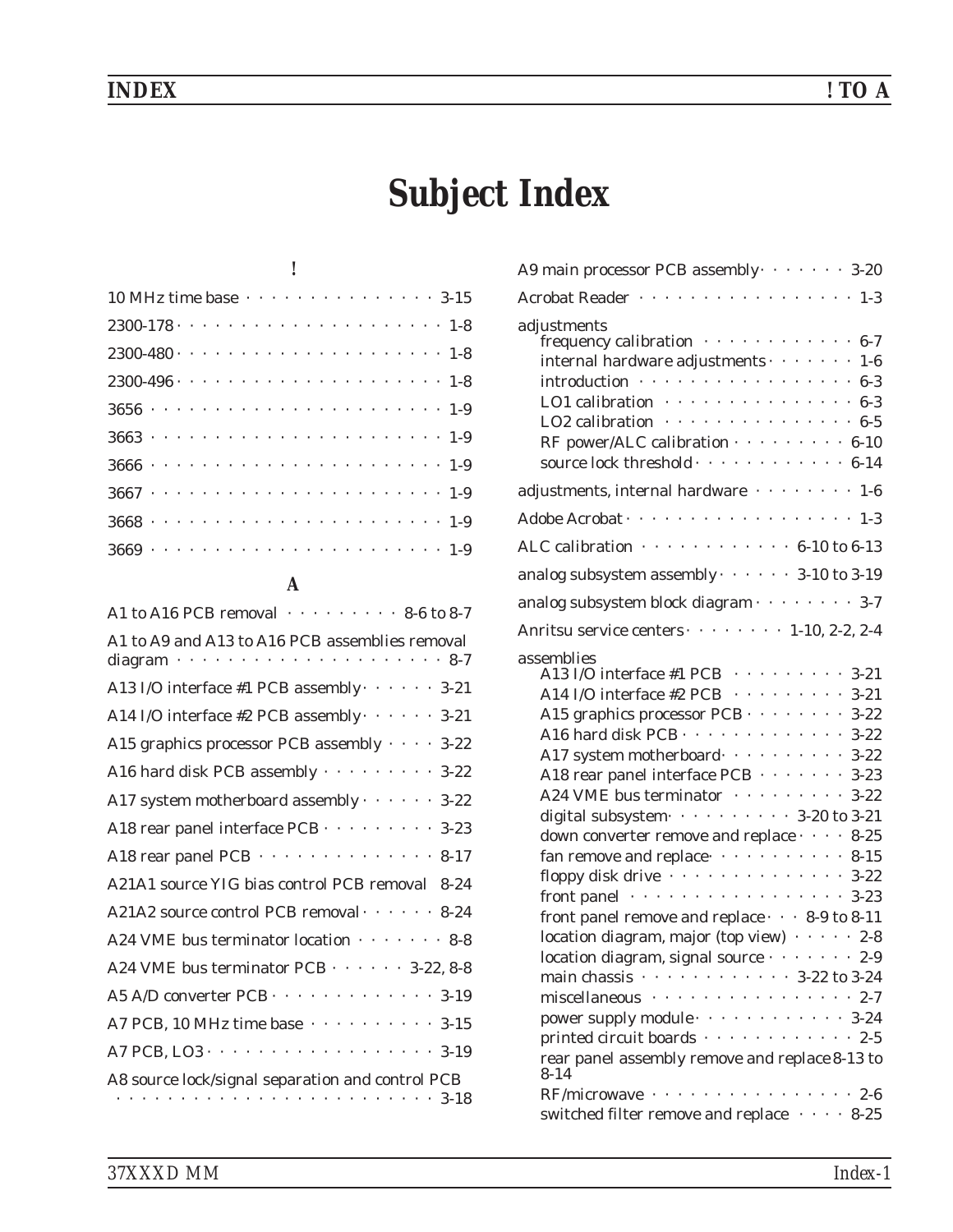### *B TO L INDEX*

| test set remove and replace $\cdots$ 8-18 to 8-20 |
|---------------------------------------------------|
| YIG oscillator remove and replace $\cdots$ 8-26   |
| assembly exchange program $\cdots$ 1-9, 2-3       |
| assembly level troubleshooting $\cdots$ 1-5       |

### *B*

[block diagram of 37XXXD VNA system · 3-5 to 3-6](#page-40-0)

### *C*

| calibration<br>conditions $\cdots$ 5-3                               |  |  |  |  |
|----------------------------------------------------------------------|--|--|--|--|
|                                                                      |  |  |  |  |
| internal hardware · · · · · · · · · · · · · · · 1-6                  |  |  |  |  |
| internal hardware adjustments $\cdots$ 1-6                           |  |  |  |  |
| certification, system test 1-7                                       |  |  |  |  |
| conditions<br>calibration and measurement $\cdots$ 5-3               |  |  |  |  |
| standard $\cdots$ 5-3                                                |  |  |  |  |
|                                                                      |  |  |  |  |
| connector cleaning A-5                                               |  |  |  |  |
| connector maintenance                                                |  |  |  |  |
| cleaning $\cdots$ $\cdots$ $\cdots$ $\cdots$ $\cdots$ $\cdots$ $A-5$ |  |  |  |  |
| introduction · · · · · · · · · · · · · · · · · · A-3                 |  |  |  |  |
| mechanical shock · · · · · · · · · · · · · · · A-5                   |  |  |  |  |
| pin depth problems A-3                                               |  |  |  |  |
| pin depth tolerances A-4                                             |  |  |  |  |
| precautions A-3                                                      |  |  |  |  |
| repair/maintenance · · · · · · · · · · · · · · A-5                   |  |  |  |  |
| teflon tuning washer A-5                                             |  |  |  |  |
| torque $\cdots$ A-5                                                  |  |  |  |  |
| visual inspection $\cdots$ 4-5                                       |  |  |  |  |
| connectors, torquing A-5                                             |  |  |  |  |
| covers removal $\cdots$ 8-4 to 8-5                                   |  |  |  |  |

# *D*

| diagram                                            |
|----------------------------------------------------|
| 37XXXD, overall 3-5, 3-8                           |
| A1 to A9 and A13 to A16 removal $\cdots$ 8-7       |
| analog subsystem 3-9                               |
| digital subsystems 3-17                            |
| exploded view of 37XXXD chassis covers · · 8-4     |
| signal source module $\cdots$ 8-22                 |
| test set module components layout (1997-1998)      |
| digital subsystem assemblies $\cdots$ 3-20 to 3-21 |
| digital subsystem block diagram $\cdots$ 3-17      |
|                                                    |

| disk drive, floppy removal $\cdots \cdots \cdots$ 8-12 |  |  |  |  |
|--------------------------------------------------------|--|--|--|--|
| display, liquid crystal removal $\cdots$ 8-12          |  |  |  |  |
| down converter assembly removal $\cdots$ 8-25          |  |  |  |  |

# *E*

| electro-static discharge procedures $\cdots$ 1-10         |
|-----------------------------------------------------------|
| equipment required, for verification $\cdots$ 5-6         |
| error code DE lock failure troubleshooting $\cdot$ . 7-12 |
| exchange assembly program $\cdots$ ,  2-3                 |
| exchange program, failed assembly $\cdots$ 1-9            |
| exploded view of 37XXXD chassis covers $\cdots$ 8-4       |

#### *F*

| failed assembly exchange $program \cdot \cdot \cdot \cdot \cdot 1-9$                          |
|-----------------------------------------------------------------------------------------------|
| fan assembly removal $\cdots \cdots \cdots \cdots 8-15$                                       |
| floppy disk<br>$\frac{1}{2}$ drive assembly $\cdots$ 3-22<br>remove and replace $\cdots$ 8-12 |
|                                                                                               |
| front panel assembly $\cdots \cdots$ 3-23, 8-9 to 8-11                                        |
| front panel removal $\cdots$ 8-9 to 8-11                                                      |
| functional assembly level troubleshooting $\cdots$ 1-5                                        |

# *I*

| $identification number \cdots \cdots \cdots \cdots 1-3$  |
|----------------------------------------------------------|
| IF section $\cdots$ 3-18                                 |
| internal hardware adjustments $\cdots \cdots \cdots 1-6$ |

# *K*

| kits                      |  |  |  |  |  |  |  |  |  |
|---------------------------|--|--|--|--|--|--|--|--|--|
| verification $\cdots$ 1-9 |  |  |  |  |  |  |  |  |  |

# *L*

| liquid crystal display (LCD) removal $\cdots$ 8-12                                       |
|------------------------------------------------------------------------------------------|
| LO1 calibration $\cdots$ 6-3 to 6-4                                                      |
| LO2 calibration $\cdots$ 6-5 to 6-6                                                      |
| location diagram<br>major assembly (top view) $\cdots$ 2-8<br>signal source $\cdots$ 2-9 |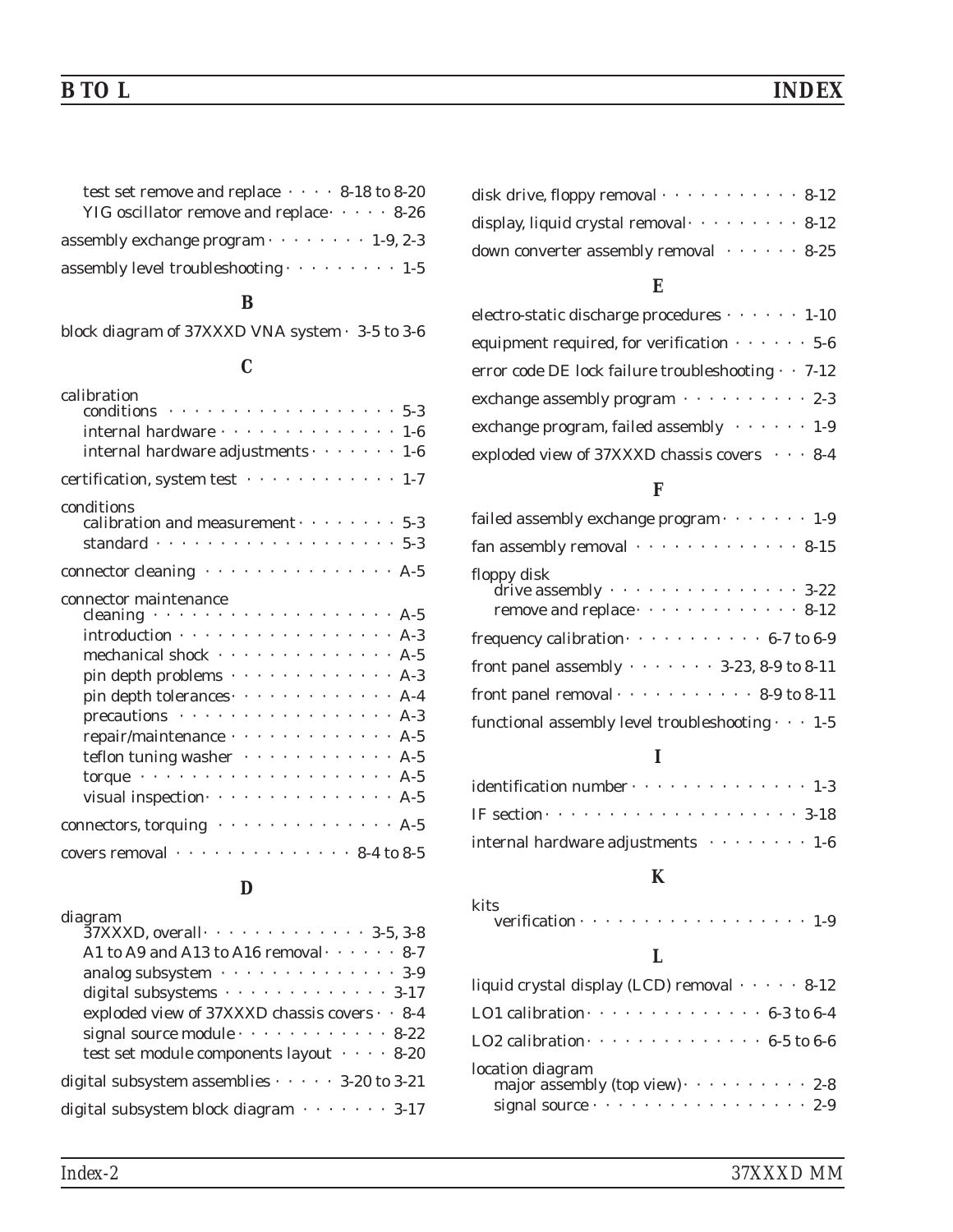[location of A24 VME bus terminator PCB assembly](#page-127-0) [8-8](#page-127-0)

#### *M*

| main chassis assembly $\cdots \cdots \cdots 3-22$ to 3-24                                                                                                                      |
|--------------------------------------------------------------------------------------------------------------------------------------------------------------------------------|
| maintenance of connectors A-3, A-5                                                                                                                                             |
| major assemblies location diagram (top view) $\cdot$ 2-8                                                                                                                       |
| manual scope 1-3                                                                                                                                                               |
| measurement<br>$accuracy \cdot \cdot \cdot \cdot \cdot \cdot \cdot \cdot \cdot \cdot \cdot \cdot \cdot \cdot \cdot \cdot 5-4$ to 5-5<br>conditions $\cdots$ 5-3                |
| mechanical shock · · · · · · · · · · · · · · · · · A-5                                                                                                                         |
| miscellaneous assemblies $\cdots$ 2-7                                                                                                                                          |
| modified instruments, servicing values of 1-7                                                                                                                                  |
| module<br>power supply $\cdots$ 3-24<br>power supply remove and replace $\cdots$ 8-16<br>receiver $\cdots$ 3-16<br>signal source modules remove and replace 8-21               |
| to $8-26$<br>test set remove and replace $\cdots$ 8-18 to 8-20                                                                                                                 |
| test set, 20 and 40 GHz $\cdot \cdot \cdot \cdot \cdot \cdot \cdot \cdot \cdot 3$ -11<br>test set, 50 and 65 GHz $\cdot \cdot \cdot \cdot \cdot \cdot \cdot \cdot \cdot 3$ -13 |
|                                                                                                                                                                                |

#### *O*

| options, standard · · · · · · · · · · · · · · · · 1-5 |
|-------------------------------------------------------|
| ordering information $\cdots$ 2-4 to 2-9              |
| over torquing connectors $\cdots$ $A-5$               |

# *P*

| parts<br>replaceable 2-4                                                                                                                                                                                                                                                                                          |
|-------------------------------------------------------------------------------------------------------------------------------------------------------------------------------------------------------------------------------------------------------------------------------------------------------------------|
| performance specifications $\cdots$ $\cdots$ 1-10, B-7                                                                                                                                                                                                                                                            |
| $\begin{array}{cccccccccc} \text{performance tests} & \cdot & \cdot & \cdot & \cdot & \cdot & \cdot & \cdot & \cdot & \cdot & \cdot & \cdot & \cdot & 4\text{-}6 \\ \text{12-term calibration} & \cdot & \cdot & \cdot & \cdot & \cdot & \cdot & \cdot & \cdot & \cdot & \cdot & \cdot & 4\text{-}12 \end{array}$ |
| descriptions 4-9                                                                                                                                                                                                                                                                                                  |
| directivity $\cdots$ 4-13                                                                                                                                                                                                                                                                                         |
| frequency accuracy · · · · · · · · · · · · · 4-12                                                                                                                                                                                                                                                                 |
| inspection/self test · · · · · · · · · · · · · · 4-9                                                                                                                                                                                                                                                              |
| low power phase lock $\cdots$ 4-9                                                                                                                                                                                                                                                                                 |
| non-ratio power · · · · · · · · · · · · · · · · 4-10                                                                                                                                                                                                                                                              |

| non-ratio stability 4-10                                                                          |
|---------------------------------------------------------------------------------------------------|
| port 1 power · · · · · · · · · · · · · · · · · 4-11                                               |
| reflection noise · · · · · · · · · · · · · · · · 4-11                                             |
| reflection sampler saturation $\cdots \cdots$ 4-11                                                |
| required equipment 4-7                                                                            |
| running the test program 4-9                                                                      |
| send random settings 4-14                                                                         |
| source and $LO \cdot \cdot \cdot \cdot \cdot \cdot \cdot \cdot \cdot \cdot \cdot \cdot \cdot 4-9$ |
| source match · · · · · · · · · · · · · · · · · 4-13                                               |
| specifications 4-6                                                                                |
| step attenuators 4-13                                                                             |
| system dynamic range/leakage · · · · · · 4-14                                                     |
| test program $\cdots$ 4-7                                                                         |
| transmission noise and stability $\cdots$ 4-10                                                    |
| transmission sampler saturation $\cdots$ 4-10                                                     |
| video IF bandwidth · · · · · · · · · · · · · 4-11                                                 |
|                                                                                                   |
|                                                                                                   |
|                                                                                                   |
| power supply module contracts of 3-24, 8-16                                                       |
| precautions                                                                                       |
| for connectors $\cdots$ A-3 TO A-4                                                                |
| special $\cdots$ 5-4                                                                              |
| printed circuit board assemblies 2-5                                                              |
| procedures, verification · · · · · · · · · · · · · · 5-6                                          |
| processor PCB, main · · · · · · · · · · · · · · 3-20                                              |
|                                                                                                   |

#### *R*

| receiver module $\cdots \cdots \cdots \cdots \cdots 3-16$                                                                                                                                                                                                                                                                                                                                                 |
|-----------------------------------------------------------------------------------------------------------------------------------------------------------------------------------------------------------------------------------------------------------------------------------------------------------------------------------------------------------------------------------------------------------|
|                                                                                                                                                                                                                                                                                                                                                                                                           |
| recommended test equipment $\cdots$ 1-12 to 1-13                                                                                                                                                                                                                                                                                                                                                          |
| reference signal values, typical $\cdots \cdots$ 7-16                                                                                                                                                                                                                                                                                                                                                     |
| related manuals $\cdots$ 1-4                                                                                                                                                                                                                                                                                                                                                                              |
| remove and replace<br>A1 to A9 PCBs $\cdots$ 8-6 to 8-7<br>A12 VME bus terminator PCB · · · · · · · 8-8<br>A13 to A16 PCBs · · · · · · · · · · · · · · · 8-6<br>A18 rear panel PCB · · · · · · · · · · · · 8-17<br>A21A1 source YIG bias control PCB · · · · 8-24<br>A21A2 source control PCB · · · · · · · · · 8-24<br>covers $\cdots$ 8-4 to 8-5<br>down converter assembly $\cdots \cdots \cdots 8-25$ |
|                                                                                                                                                                                                                                                                                                                                                                                                           |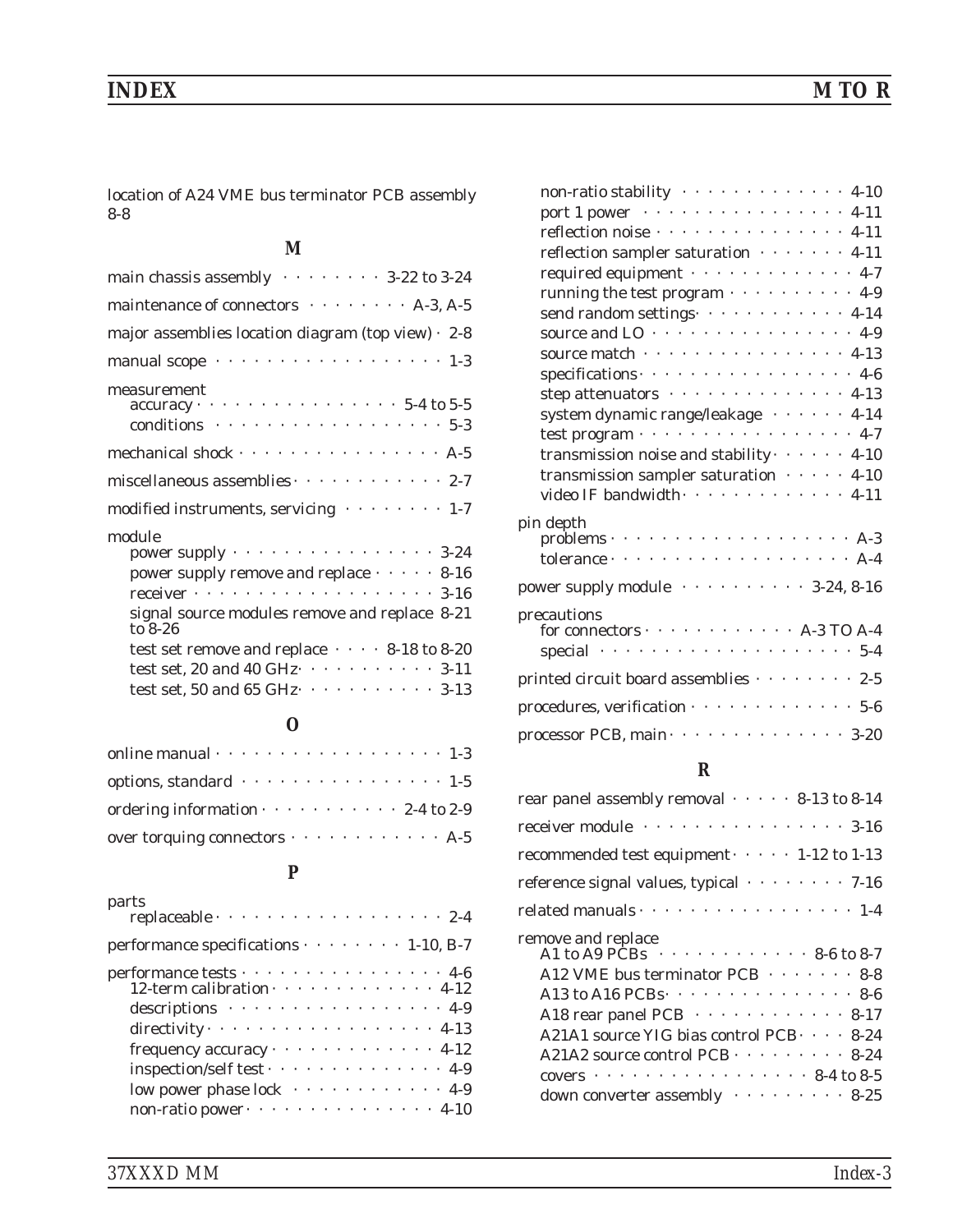| equipment required 8-3                                                                                                         |
|--------------------------------------------------------------------------------------------------------------------------------|
| fan assembly $\cdots$ 8-15                                                                                                     |
| floppy disk drive $\cdots \cdots \cdots \cdots \cdots 8-12$                                                                    |
| front panel assembly $\cdots \cdots \cdots 8-9$ to 8-11                                                                        |
| $introduction \cdot \cdot \cdot \cdot \cdot \cdot \cdot \cdot \cdot \cdot \cdot \cdot \cdot \cdot \cdot \cdot \cdot \cdot 8-3$ |
|                                                                                                                                |
| rear panel assembly $\cdots$ 8-13 to 8-14                                                                                      |
| signal source modules $\cdots$ 8-21 to 8-26                                                                                    |
| switched filter assembly $\cdots$ 8-25                                                                                         |
| test set module $\cdots$ 8-18 to 8-20                                                                                          |
| YIG oscillator assembly 8-26                                                                                                   |
| repair of connectors $\cdots$ A-3, A-5                                                                                         |
| replaceable subassemblies and parts $\cdots$ 2-4                                                                               |
| required equipment                                                                                                             |
| for removal and replacement procedures $\cdot$ 8-3                                                                             |
| for verification $\cdots$ 5-6                                                                                                  |
| performance tests 4-7                                                                                                          |
| performance tests, additional 4-7                                                                                              |
| result determination, verification $\cdots \cdots 5.5$                                                                         |
| RF power calibration $\cdots \cdots \cdots 6-10$ to 6-13                                                                       |
| $RF/microwave$ assemblies $\cdots$ 2-6                                                                                         |

# *S*

| scope of manual · · · · · · · · · · · · · · · · · 1-3                           |
|---------------------------------------------------------------------------------|
| self test<br>$\frac{1}{100}$ failures $\cdots$ 4-5                              |
|                                                                                 |
|                                                                                 |
| service                                                                         |
|                                                                                 |
| support $\cdots$ 1-7 to 1-9                                                     |
| service centers $\cdots$ $\cdots$ $\cdots$ $\cdots$ $\cdots$ $\cdots$ 1-10, 2-2 |
|                                                                                 |
|                                                                                 |
| clearing $\cdots$ 4-4                                                           |
|                                                                                 |
| service strategy $\cdots$ 1-5 to 1-6                                            |
| servicing specially modified instruments $\cdots$ 1-7                           |
| signal path block diagram 3-8                                                   |
| signal path block digram $\cdots$ 3-6                                           |
| signal source location diagram · · · · · · · · · 2-9                            |

| software<br>$2300 - 496 - \cdots - \cdots - \cdots - \cdots - 1 - 8$<br>verification $\cdots$ 5-4                                                                                                                                                                                                                                                                                                                                                                                                                                                                                                                                                                                                         |
|-----------------------------------------------------------------------------------------------------------------------------------------------------------------------------------------------------------------------------------------------------------------------------------------------------------------------------------------------------------------------------------------------------------------------------------------------------------------------------------------------------------------------------------------------------------------------------------------------------------------------------------------------------------------------------------------------------------|
| source lock block diagram 3-7, 3-9                                                                                                                                                                                                                                                                                                                                                                                                                                                                                                                                                                                                                                                                        |
| source lock threshold 6-14 to 6-15                                                                                                                                                                                                                                                                                                                                                                                                                                                                                                                                                                                                                                                                        |
| source module removal diagram ········ 8-22                                                                                                                                                                                                                                                                                                                                                                                                                                                                                                                                                                                                                                                               |
| source module, remove and replace $\cdots$ $\cdots$ 8-21                                                                                                                                                                                                                                                                                                                                                                                                                                                                                                                                                                                                                                                  |
| S-parameter $\cdots$ 5-3                                                                                                                                                                                                                                                                                                                                                                                                                                                                                                                                                                                                                                                                                  |
| SPDT switch voltages, typical · · · · · · · · · 7-16                                                                                                                                                                                                                                                                                                                                                                                                                                                                                                                                                                                                                                                      |
| special precautions 5-4                                                                                                                                                                                                                                                                                                                                                                                                                                                                                                                                                                                                                                                                                   |
| specially modified instruments, servicing $\cdots$ 1-7                                                                                                                                                                                                                                                                                                                                                                                                                                                                                                                                                                                                                                                    |
| specifications, performance 1-10                                                                                                                                                                                                                                                                                                                                                                                                                                                                                                                                                                                                                                                                          |
| standard options 1-5                                                                                                                                                                                                                                                                                                                                                                                                                                                                                                                                                                                                                                                                                      |
| static sensitive component handling procedures                                                                                                                                                                                                                                                                                                                                                                                                                                                                                                                                                                                                                                                            |
| subassemblies, replaceable $\cdots$ 2-4                                                                                                                                                                                                                                                                                                                                                                                                                                                                                                                                                                                                                                                                   |
| support<br>service · · · · · · · · · · · · · · · · · · 1-7 to 1-9<br>technical $\cdots$ 1-7                                                                                                                                                                                                                                                                                                                                                                                                                                                                                                                                                                                                               |
| switch voltages, typical 7-16                                                                                                                                                                                                                                                                                                                                                                                                                                                                                                                                                                                                                                                                             |
| switched filter assembly removal · · · · · · · 8-25                                                                                                                                                                                                                                                                                                                                                                                                                                                                                                                                                                                                                                                       |
| system description 1-4<br>A13 I/O interface #1 PCB $\cdots$ $\cdots$ $\cdots$ 3-21<br>A14 I/O interface #2 PCB · · · · · · · · · 3-21<br>A15 graphic processor PCB · · · · · · · · 3-22<br>A16 hard disk PCB · · · · · · · · · · · · · 3-22<br>A17 system motherboard  3-22<br>A18 rear panel interface PCB · · · · · · · 3-23<br>A24 VME bus terminator PCB. 3-22<br>A5 A/D converter PCB · · · · · · · · · · · 3-19<br>A7 PCB, LO3 3-19<br>A8, source lock/signal separation & control 3-18<br>A9 main processor PCB ············ 3-20<br>analog subsystem assemblies $\cdots$ 3-10<br>digital subsystem assemblies $\cdots \cdots$ 3-20<br>floppy disk drive $\cdots \cdots \cdots \cdots \cdots 3-22$ |
| front panel assembly $\cdots$ 3-23                                                                                                                                                                                                                                                                                                                                                                                                                                                                                                                                                                                                                                                                        |